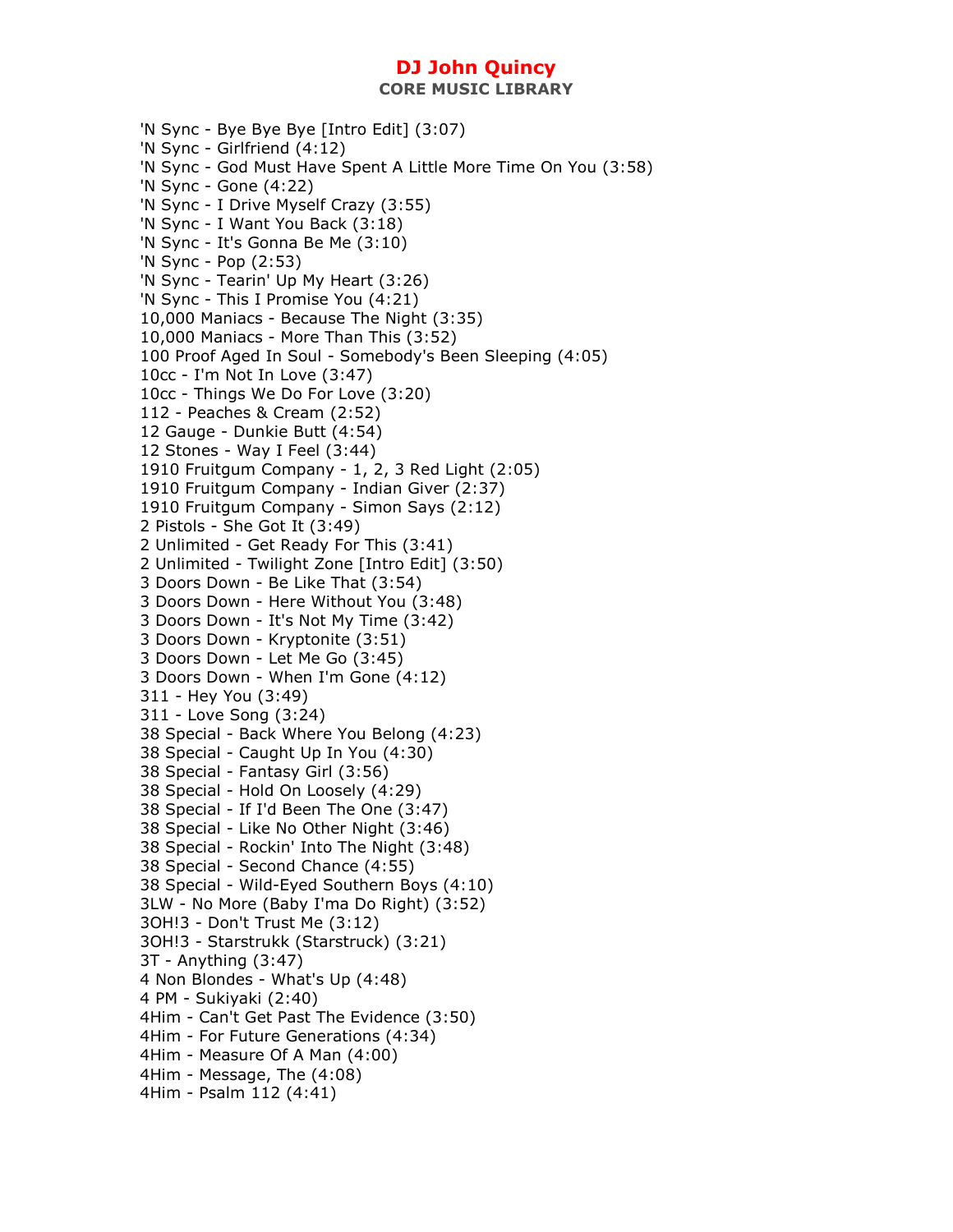**CORE MUSIC LIBRARY** 

50 Cent - 21 Questions (3:40) 50 Cent - Candy Shop (3:20) 50 Cent - Disco Inferno (3:28) 50 Cent - In Da Club [Clean] (3:40) 50 Cent - Just A Lil' Bit (3:54) 50 Cent F Justin Timberlake & Timbaland - Ayo Technology (4:03) 50 Cent F Ne-Yo - Baby By Me (3:33) 50 Cent F Snoop Dog, Lloyd Banks & Young Buck - P.I.M.P. [Pimp] (4:14) 5000 Volts - I'm On Fire (2:43) 5th Dimension - (Last Night) I Didn't Get To Sleep At All (3:06) 5th Dimension - Aquarius-Let The Sunshine In (4:42) 5th Dimension - Go Where You Wanna Go (2:20) 5th Dimension - If I Could Reach You (3:01) 5th Dimension - Love's Lines, Angles And Rhymes (4:06) 5th Dimension - Never My Love (3:34) 5th Dimension - One Less Bell To Answer (3:27) 5th Dimension - Stoned Soul Picnic (3:23) 5th Dimension - Sweet Blindness (3:20) 5th Dimension - Up-Up And Away (2:34) 5th Dimension - Wedding Bell Blues (2:39) 5th Dimension - Workin' On A Groovy Thing (3:05) 69 Boyz - Tootsie Roll [Rap Version] (4:17) 702 - Where My Girls At (2:45) 707 - I Could Be Good For You (4:42) 8th Day - She's Not Just Another Woman (2:59) 98 Degrees - Because Of You (3:49) 98 Degrees - Give Me Just One Night (Una Noche) (3:23) 98 Degrees - Hardest Thing (4:26) 98 Degrees - I Do (Cherish You) (3:42) 98 Degrees - Invisible Man (3:47) 98 Degrees - My Everything (3:47) A'Me Lorain - Whole Wide World (3:39) A-Ha - Sun Always Shines On TV (4:58) A-Ha - Take On Me (3:36) Aaliyah - Are You That Somebody (4:20) Aaliyah - Back And Forth (3:43) Aaliyah - Miss You (3:54) Aaliyah - Try Again (3:59) Aaron Jeoffrey - After The Rain (3:44) Aaron Lines - You Can't Hide Beautiful (3:38) Aaron Neville - Everybody Plays The Fool (3:53) Aaron Neville - Let It Snow! Let It Snow! Let It Snow! (2:17) Aaron Neville - Tell It Like It Is (2:34) Aaron Shust - Give It All Away (3:30) Aaron Tippin - I Got It Honest (3:41) Aaron Tippin - I Wouldn't Have It Any Other Way (3:07) Aaron Tippin - Kiss This (2:51) Aaron Tippin - My Blue Angel (3:21) Aaron Tippin - That's As Close As I'll Get To Loving You (3:12) Aaron Tippin - There Ain't Nothin' Wrong With The Radio (2:44) Aaron Tippin - Where The Stars And Stripes And The Eagle Fly (3:40) Aaron Tippin - Working Man's Ph.D. (3:23)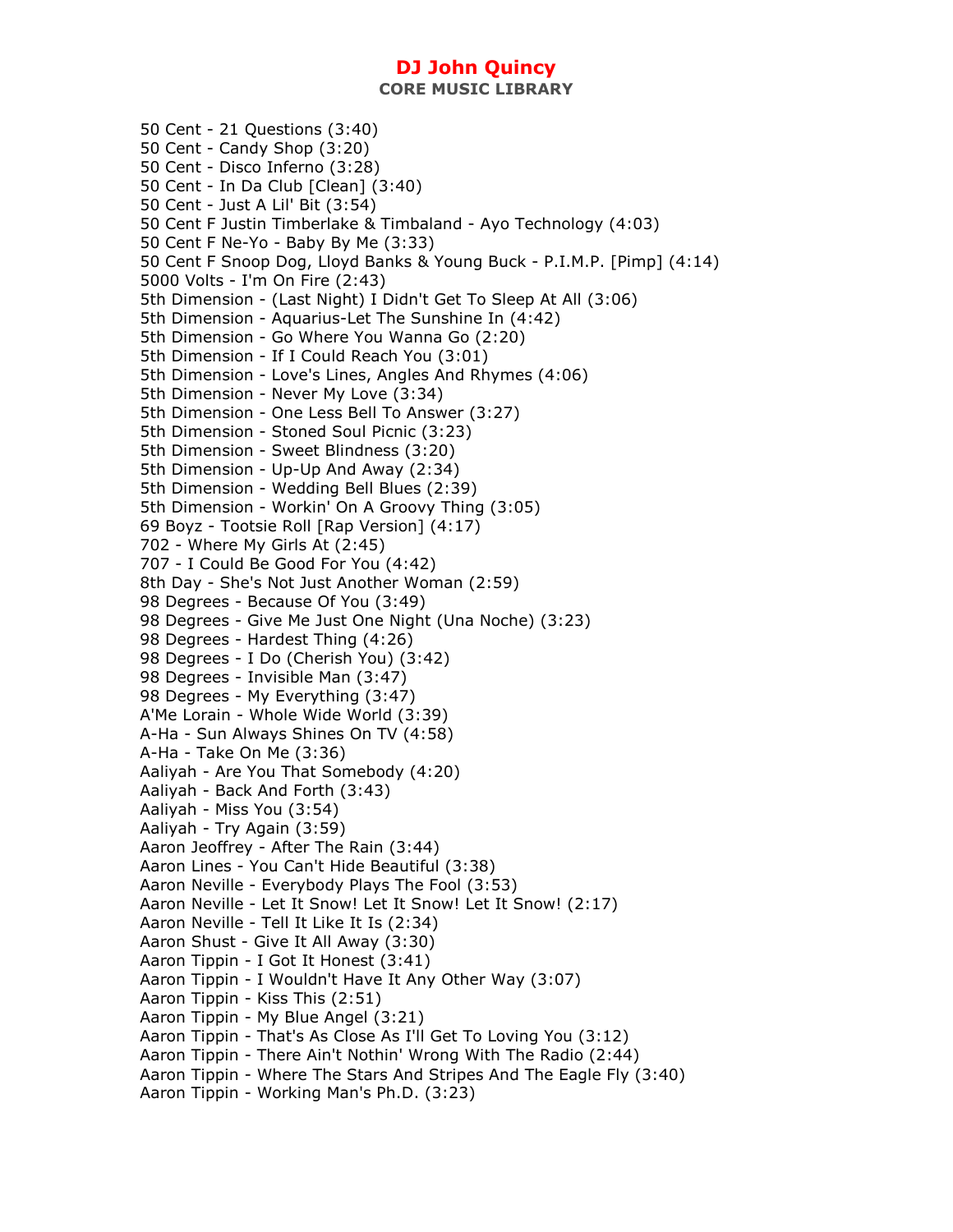Aaron Tippin - You've Got To Stand For Something (2:58) ABBA - Dancing Queen (3:44) ABBA - Dancing Queen [Intro Edit] (3:24) ABBA - Does Your Mother Know (3:02) ABBA - Fernando (4:01) ABBA - Honey, Honey (2:50) ABBA - I Do, I Do, I Do, I Do, I Do (3:11) ABBA - Knowing Me, Knowing You (3:57) ABBA - Mamma Mia (3:27) ABBA - Name Of The Game (4:47) ABBA - SOS (3:15) ABBA - Take A Chance On Me (3:56) ABBA - Waterloo (2:38) ABBA - Winner Takes It All (4:48) ABC - Be Near Me (3:33) ABC - Look Of Love (3:28) ABC - Poison Arrow (3:21) ABC - When Smokey Sings (4:14) Above The Golden State - Sound Of Your Name (3:22) ACDC - Back In Black (4:05) ACDC - Big Balls (2:31) ACDC - Big Jack (3:55) ACDC - Dirty Deeds Done Dirt Cheap (3:46) ACDC - For Those About To Rock (We Salute You) (5:27) ACDC - Hell's Bells (5:10) ACDC - Highway To Hell (3:18) ACDC - You Shook Me All Night Long [Intro Edit] (3:13) Ace - How Long (3:14) Ace Cannon - Tuff (2:15) Ace Frehley - New York Groove (2:53) Ace Of Base - All That She Wants (3:26) Ace Of Base - Beautiful Life [Intro Edit] (3:15) Ace Of Base - Cruel Summer (3:30) Ace Of Base - Don't Turn Around (3:43) Ace Of Base - Living In Danger [Intro Edit] (2:58) Ace Of Base - Lucky Love (2:49) Ace Of Base - Sign, The (3:06) Acker Bilk - Stranger On The Shore (2:51) Acker Bilk With Ken Colyer's Jazzmen - If I Ever Cease To Love (2:50) Acoustic Alchemy - Only In My Dreams (5:28) Across The Sky - Masquerade (3:18) Ad Libs - Boy From New York City (3:03) Adam Ant - Goody Two Shoes (3:27) Adam Ant - Room At The Top (4:41) Adam Ant - Strip (3:45) Adam Ant - Wonderful (3:40) Adam Clayton & Larry Mullen - Theme From Mission Impossible (3:21) Adam Lambert - Whataya Want From Me (3:43) Adam Sandler - Grow Old With You (1:16) Adam Wade - As If I Didn't Know (2:57) Adam Wade - Take Good Care Of Her (2:30) Adam Wade - Writing On The Wall (2:26)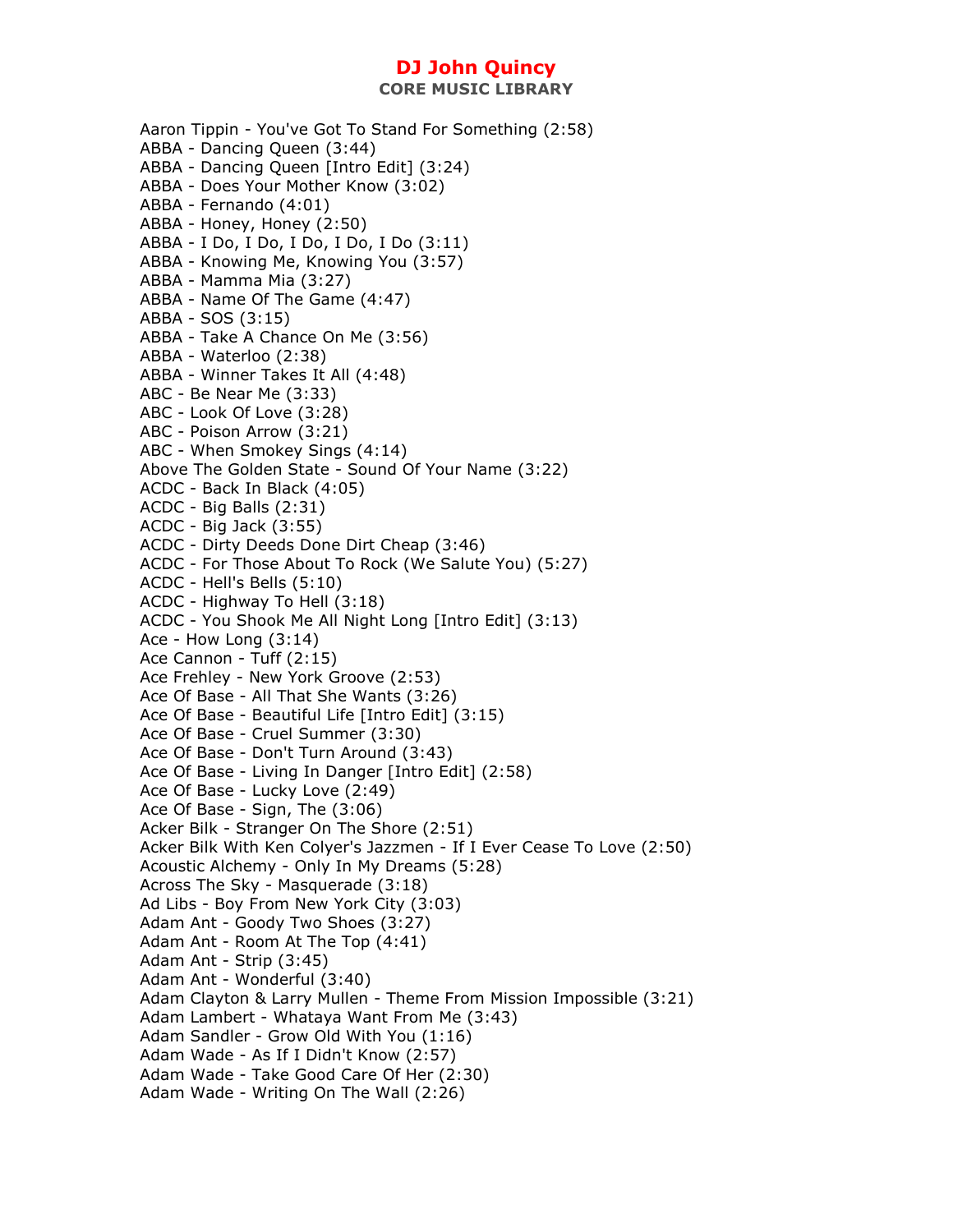Addams Family Theme - Addams Family Theme (1:54) Addrisi Brothers - We've Got To Get It On Again (2:34) Adina Howard - Freak Like Me (3:57) Aerosmith - Amazing (4:35) Aerosmith - Angel (3:46) Aerosmith - Back In The Saddle (4:37) Aerosmith - Big Ten Inch Record [Live] (3:41) Aerosmith - Come Together (3:39) Aerosmith - Crazy (3:59) Aerosmith - Cryin' (4:09) Aerosmith - Dream On (4:21) Aerosmith - Dude (Looks Like A Lady) [Cold Intro Edit] (4:10) Aerosmith - I Don't Want To Miss A Thing [No Intro Version] (4:15) Aerosmith - Jaded (3:30) Aerosmith - Janie's Got A Gun (4:13) Aerosmith - Last Child (3:50) Aerosmith - Livin' On The Edge (3:50) Aerosmith - Love In An Elevator (3:20) Aerosmith - Mama Kin (4:22) Aerosmith - Other Side, The (3:32) Aerosmith - Pink (3:51) Aerosmith - Rag Doll (4:13) Aerosmith - Same Old Song And Dance (3:49) Aerosmith - Sweet Emotion (4:20) Aerosmith - Walk This Way (3:35) Aerosmith - What It Takes (4:02) AFI - Medicate (4:09) Afrika Bambaataa & Soulsonic Force - Planet Rock (6:05) After 7 - Can't Stop (3:43) After 7 - Heat Of The Moment (4:10) After 7 - Ready Or Not (3:44) After The Fire - Der Kommissar (4:03) Air Supply - All Out Of Love (3:58) Air Supply - Even The Nights Are Better (3:49) Air Supply - Every Woman In The World (3:21) Air Supply - Here I Am (Just When I Thought I Was Over You) (3:35) Air Supply - Just As I Am (4:39) Air Supply - Lost In Love (3:47) Air Supply - Making Love Out Of Nothing At All (5:14) Air Supply - One That You Love (4:01) Air Supply - Sweet Dreams (3:49) Airborne Toxic Event - Sometime Around Midnight (4:21) AK 1200 - Drowning (Dave's Drum Space Remix) (4:28) Akon - Belly Dancer (Bananza) (3:54) Akon - Don't Matter (4:48) Akon - Locked Up (3:47) Akon - Lonely [Cold Intro Edit] (3:13) Akon - Right Now (Na Na Na) (3:52) Akon F Colby O'Donis & Kardinal Offishall - Beautiful (5:10) Akon F Eminem - Smack That (3:31) Akon F Snoop Dogg - I Wanna Luv You (3:58) Al B. Sure! - Nite And Day (3:50)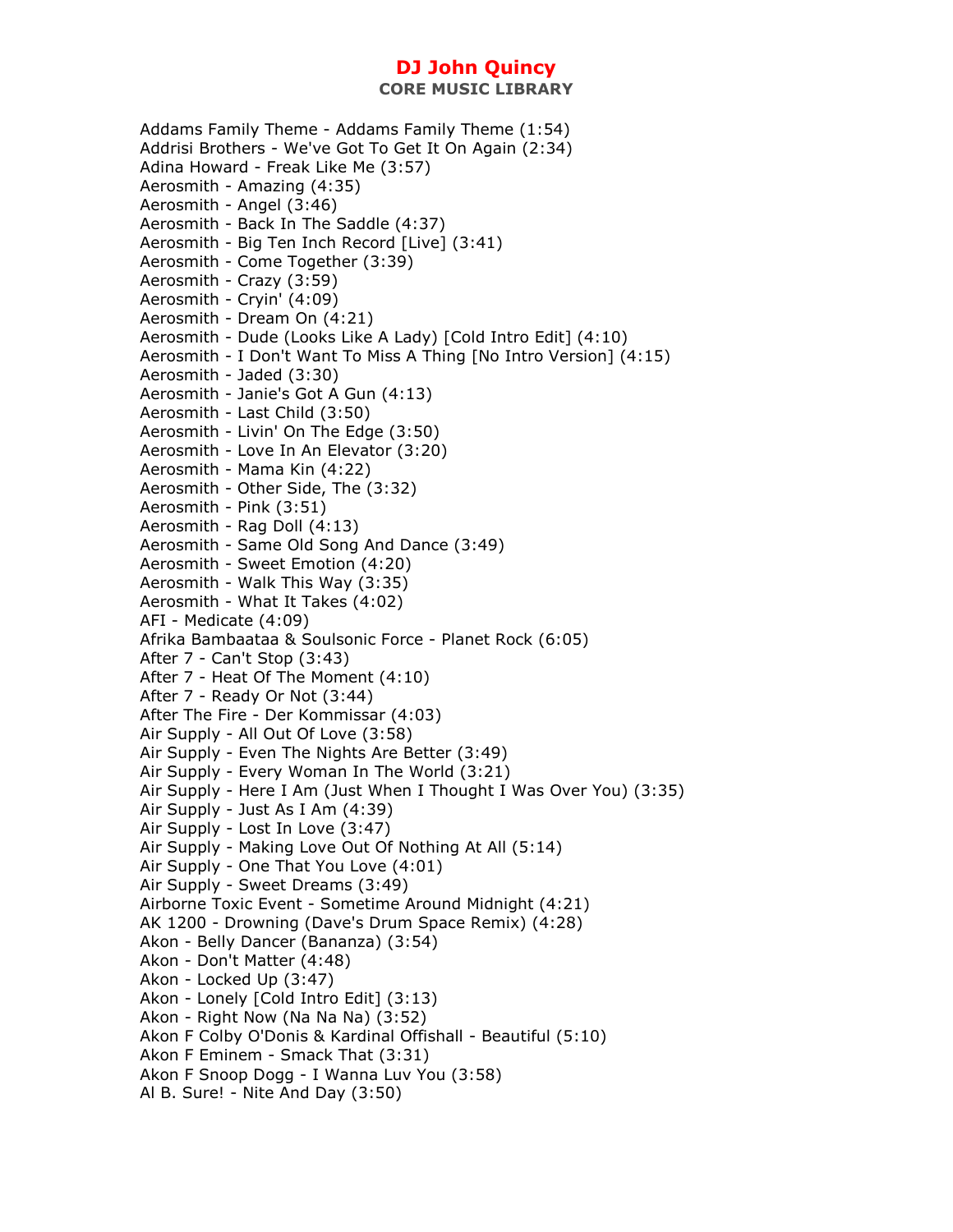**CORE MUSIC LIBRARY** 

Al Caiola & His Orchestra - Bonanza (2:14) Al Caiola & His Orchestra - Magnificent Seven (2:00) Al De Lory - Theme From M\*A\*S\*H (2:27) Al Green - Call Me (Come Back Home) (2:59) Al Green - Here I Am (Come And Take Me) (4:10) Al Green - I'm Still In Love With You (3:09) Al Green - Let's Stay Together (3:12) Al Green - Tired Of Being Alone (2:47) Al Green - You Ought To Be With Me (3:10) Al Hibbler - He (3:06) Al Hibbler - Unchained Melody (2:52) Al Hirt - Cotton Candy (2:12) Al Hirt - Java (1:55) Al Hirt - Jazz Funeral (Oh, Didn't He Ramble) [Dixieland] (2:54) Al Hirt - South Rampart Street Parade [Dixieland] (8:21) Al Hirt & Pete Fountain - Basin Street Blues [Dixieland] (5:02) Al Hirt & Pete Fountain - Perdido [Dixieland] (6:06) Al Jarreau - Just To Be Loved (3:14) Al Jarreau - Mornin' (4:07) Al Jarreau - We're In This Love Together (3:37) Al Jolson - Anniversary Song (3:03) Al Martino - Daddy's Little Girl (2:27) Al Martino - I Love You Because (2:39) Al Martino - I Love You More And More Every Day (2:11) Al Martino - Mary In The Morning (2:50) Al Martino - Painted Tainted Rose (2:44) Al Martino - Spanish Eyes (2:43) Al Martino - Tears And Roses (2:15) Al Martino - To Each His Own (2:07) Al Stewart - Midnight Rocks (3:47) Al Stewart - On The Border (3:16) Al Stewart - Song On The Radio (6:11) Al Stewart - Time Passages (6:30) Al Stewart - Year Of The Cat (6:24) Al Wilson - I've Got A Feeling (We'll Be Seeing Each Other Again) (3:11) Al Wilson - Show And Tell (3:24) Al Wilson - Snake, The (3:19) Alabama - (There's A Fire) In The Night (3:51) Alabama - Alabama Fight Song (1:37) Alabama - Angels Among Us (4:05) Alabama - Born Country (3:09) Alabama - Can't Keep A Good Man Down (3:34) Alabama - Christmas In Dixie (3:25) Alabama - Close Enough To Perfect (3:29) Alabama - Closer You Get (3:25) Alabama - Dancin', Shaggin' On The Boulevard (4:28) Alabama - Dixieland Delight (3:53) Alabama - Down Home (3:17) Alabama - Face To Face (2:56) Alabama - Fallin' Again (3:26) Alabama - Feels So Right (3:30) Alabama - Forever's As Far As I'll Go (3:16)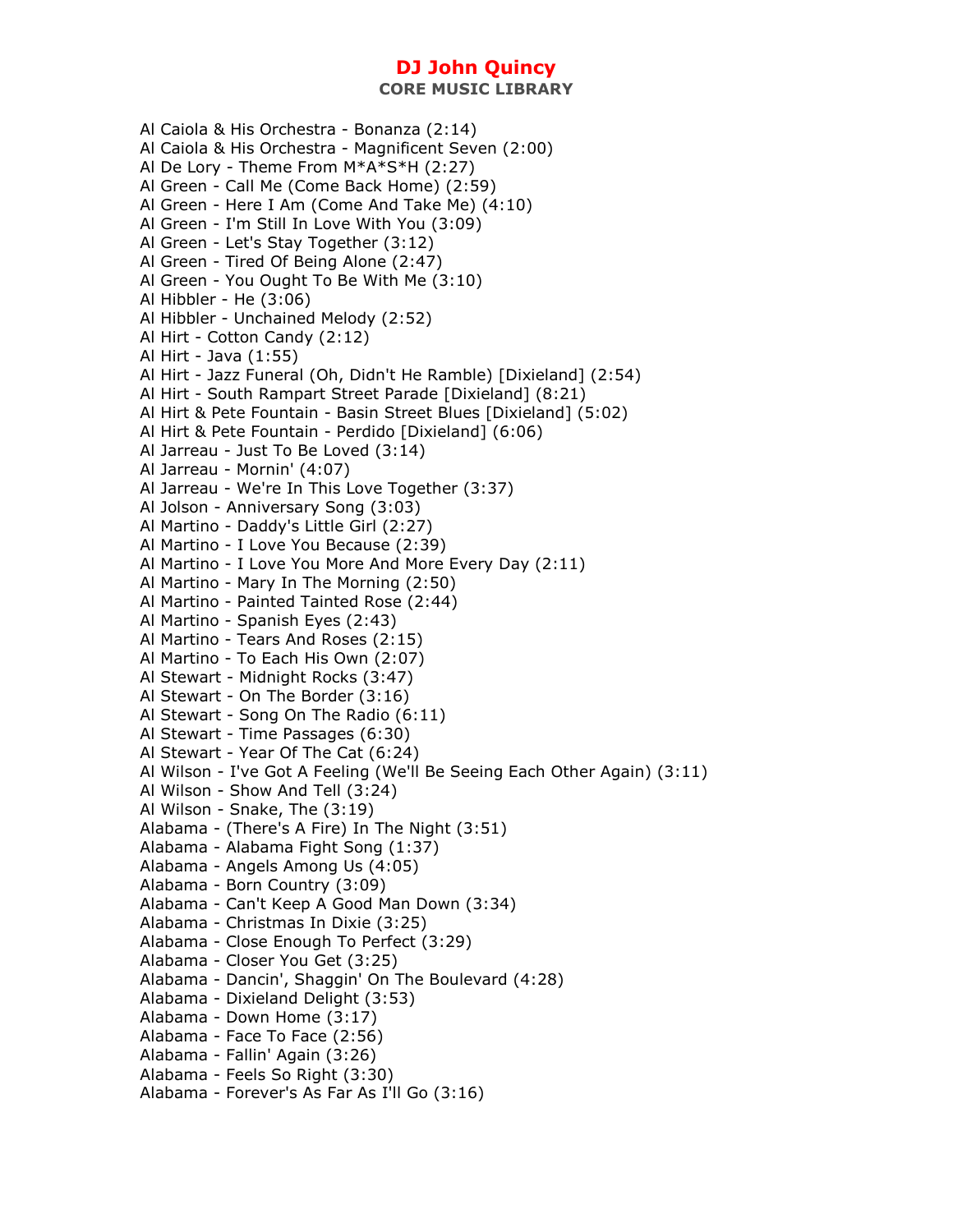Alabama - Forty Hour Week (For A Livin') (3:18) Alabama - Give Me One More Shot (3:26) Alabama - God Must Have Spent A Little More Time On You (3:11) Alabama - Here We Are (2:43) Alabama - High Cotton (2:58) Alabama - Hometown Honeymoon (3:06) Alabama - How Do You Fall In Love (2:51) Alabama - I'm In A Hurry (And Don't Know Why) (2:47) Alabama - If I Had You (3:26) Alabama - If You're Gonna Play In Texas (You Gotta Have A Fiddle In The B (3:40) Alabama - In Pictures (3:24) Alabama - Jukebox In My Mind (3:15) Alabama - Lady Down On Love (3:51) Alabama - Love In The First Degree (3:10) Alabama - Maker Said Take Her (2:56) Alabama - Mountain Music (3:36) Alabama - Old Flame (3:03) Alabama - Once Upon A Lifetime (4:08) Alabama - Pass It On Down (3:42) Alabama - Reckless (3:12) Alabama - Roll On (Eighteen Wheeler) (3:40) Alabama - Sad Lookin' Moon (3:21) Alabama - She Ain't Your Ordinary Girl (3:00) Alabama - She And I (3:27) Alabama - Song Of The South (3:06) Alabama - Southern Star (3:03) Alabama - Take A Little Trip (3:10) Alabama - Take Me Down (3:33) Alabama - Tennessee River (2:55) Alabama - Then Again (3:37) Alabama - There's No Way (4:06) Alabama - Touch Me When We're Dancing (3:36) Alabama - When We Make Love (3:22) Alabama - You've Got The Touch (4:07) Alan Jackson - (Who Says) You Can't Have It All (3:19) Alan Jackson - Between The Devil And Me (4:15) Alan Jackson - Chasin' That Neon Rainbow (3:02) Alan Jackson - Chattahoochee (2:25) Alan Jackson - Country Boy (3:57) Alan Jackson - Dallas (2:42) Alan Jackson - Don't Rock The Jukebox (2:48) Alan Jackson - Drive (For Daddy Gene) (3:58) Alan Jackson - Gone Country (4:09) Alan Jackson - Gone Crazy (3:41) Alan Jackson - Good Time (3:36) Alan Jackson - Here In The Real World (3:34) Alan Jackson - Home (3:12) Alan Jackson - I Don't Even Know Your Name (3:47) Alan Jackson - I'd Love You All Over Again (3:05) Alan Jackson - I'll Go On Loving You (3:54) Alan Jackson - I'll Try (3:43) Alan Jackson - If We Make It Through December (2:42)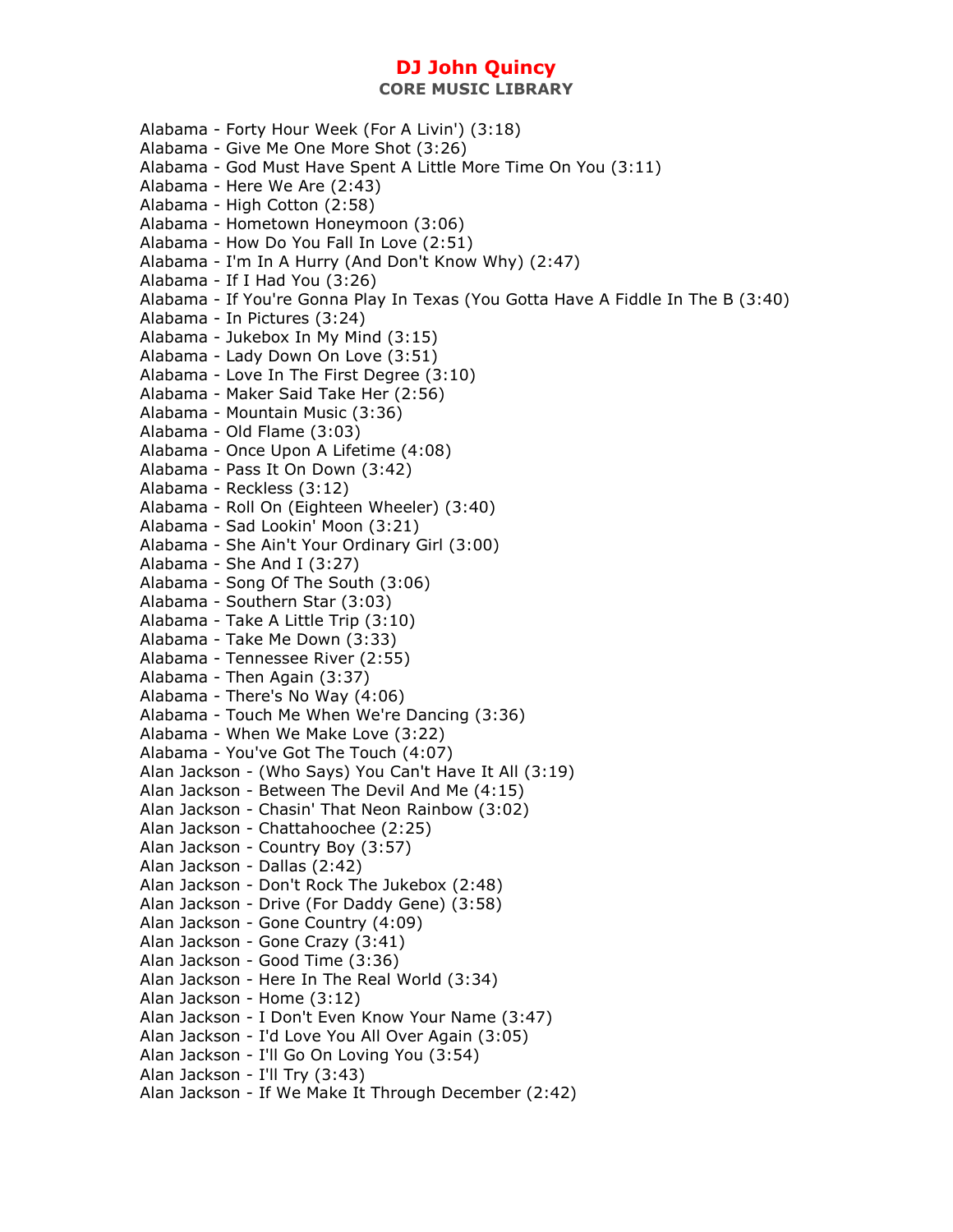**CORE MUSIC LIBRARY** 

Alan Jackson - It Must Be Love (2:43) Alan Jackson - Like Red On A Rose (3:21) Alan Jackson - Little Bitty (2:33) Alan Jackson - Little Man (4:24) Alan Jackson - Livin' On Love (3:45) Alan Jackson - Love's Got A Hold On You (2:45) Alan Jackson - Mercury Blues (3:35) Alan Jackson - Midnight In Montgomery (3:40) Alan Jackson - Monday Morning Church (3:15) Alan Jackson - Pop A Top (2:59) Alan Jackson - Remember When (4:22) Alan Jackson - Right On The Money (3:40) Alan Jackson - She's Got The Rhythm (And I Got The Blues) (2:21) Alan Jackson - Sissy's Song (2:57) Alan Jackson - Small Town Southern Man (4:37) Alan Jackson - Someday (3:13) Alan Jackson - Summertime Blues (3:09) Alan Jackson - Tall, Tall Trees (2:23) Alan Jackson - That'd Be Alright (3:33) Alan Jackson - There Goes (3:50) Alan Jackson - Tonight I Climbed The Wall (3:26) Alan Jackson - Wanted (2:54) Alan Jackson - When Somebody Loves You (3:22) Alan Jackson - Where I Come From (3:47) Alan Jackson - Where Were You (When The World Stopped Turning) (5:00) Alan Jackson - Who's Cheatin' Who (3:52) Alan Jackson - Woman's Love (3:58) Alan Jackson - Work In Progress (3:57) Alan Jackson - Www.Memory (2:32) Alan Jackson & Jimmy Buffett - It's Five O'Clock Somewhere (3:46) Alan O'Day - Undercover Angel (3:22) Alan Parsons Project - Damned If I Do (3:29) Alan Parsons Project - Days Are Numbers (The Traveller) (4:11) Alan Parsons Project - Don't Answer Me (3:58) Alan Parsons Project - Eye In The Sky (4:25) Alan Parsons Project - Games People Play (4:12) Alan Parsons Project - I Wouldn't Want To Be Like You (3:19) Alan Parsons Project - Sirius [Running Of The Bulls] (3:20) Alan Parsons Project - Time (4:53) Alanis Morissette - Hand In My Pocket (3:34) Alanis Morissette - Hands Clean (3:39) Alanis Morissette - Head Over Feet (4:14) Alanis Morissette - Ironic (3:35) Alanis Morissette - Thank You (4:09) Alanis Morissette - Uninivted (4:29) Alanis Morissette - Unsent (4:02) Alanis Morissette - You Learn (3:53) Alanis Morissette - You Oughta Know (4:07) Alannah Myles - Black Velvet (4:38) Albert Hammond - Free Electric Band (3:23) Albert Hammond - It Never Rains In Southern California (3:28) Aldo Nova - Fantasy (3:55)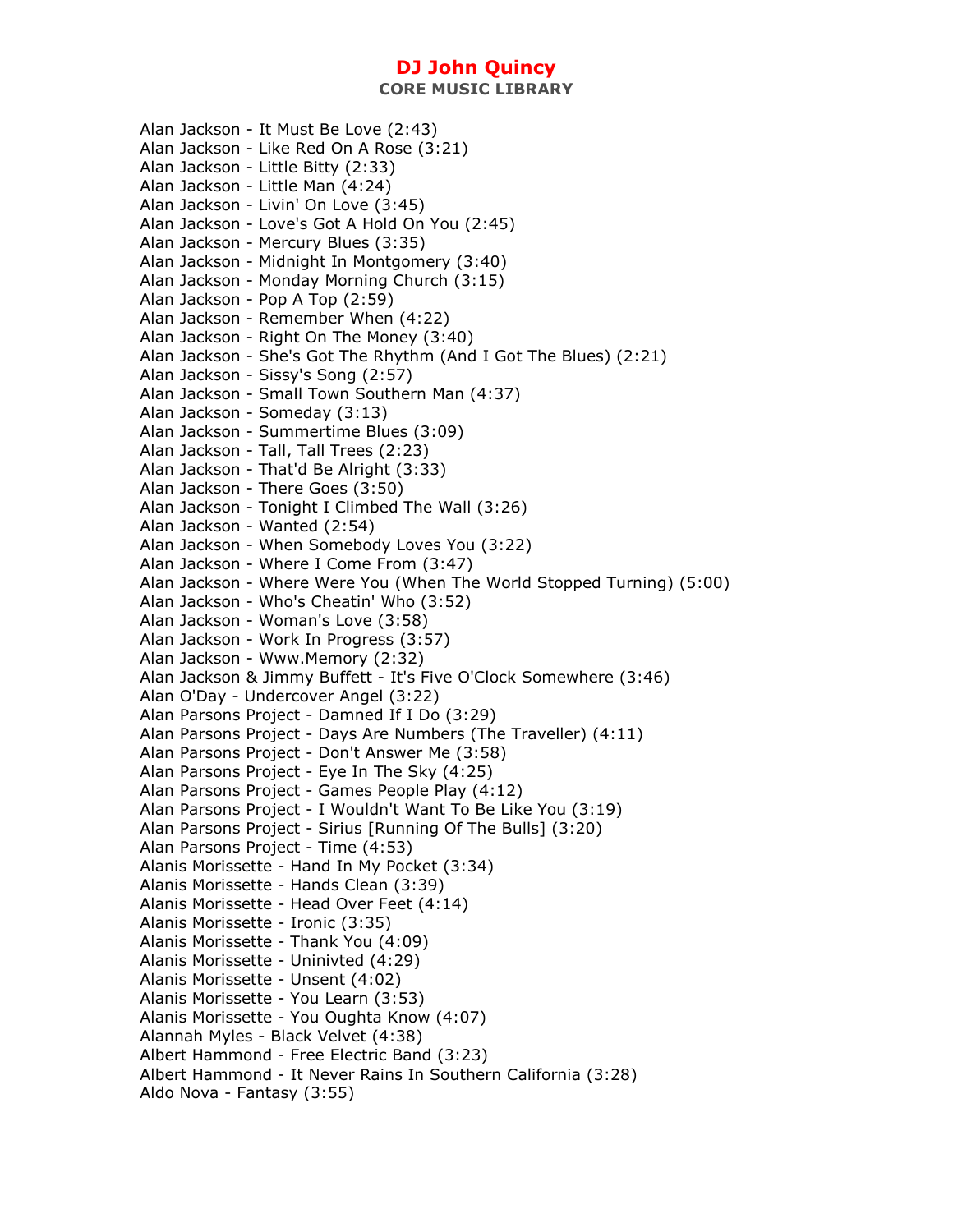Alexandros Xenofontos - Xekina Mia Psaroboulla [Greek Dancing] (2:59) Ali Thomson - Take A Little Rhythm (3:22) Alias - More Than Words Can Say (3:32) Alias - Waiting For Love (3:54) Alice Cooper - Elected (3:34) Alice Cooper - Feed My Frankenstein (4:18) Alice Cooper - How You Gonna See Me Now (3:43) Alice Cooper - I Never Cry (3:37) Alice Cooper - I'm Eighteen (2:53) Alice Cooper - No More Mr. Nice Guy (3:03) Alice Cooper - Only Women Bleed (5:40) Alice Cooper - Poison (4:17) Alice Cooper - School's Out (3:24) Alice Cooper - You And Me (3:12) Alice Deejay - Better Off Alone (2:49) Alice In Chains - Check My Brain (3:56) Alice In Chains - Your Decision (3:56) Alicia Bridges - I Love The Nightlife (3:02) Alicia Keys - Doesn't Mean Anything (3:47) Alicia Keys - Fallin' (3:13) Alicia Keys - If I Ain't Got You (3:37) Alicia Keys - Karma (3:35) Alicia Keys - Like You'll Never See Me Again (3:56) Alicia Keys - No One (3:58) Alicia Keys - Try Sleeping With A Broken Heart (3:47) Alicia Keys - Woman's Worth (4:50) Alicia Keys - You Don't Know My Name [JQ Edit] (3:05) Alien Ant Farm - Smooth Criminal (3:25) Alison Krauss - When You Say Nothing At All (4:08) Alive & Kicking - Tighter, Tighter (2:39) All Saints - I Know Where It's At (3:30) All Saints - Never Ever (3:43) All-4-One - I Can Love You Like That (4:09) All-4-One - I Swear (4:14) All-4-One - So Much In Love (3:32) All-American Rejects - Dirty Little Secret (3:13) All-American Rejects - Gives You Hell (3:26) All-American Rejects - I Wanna (3:24) All-American Rejects - It Ends Tonight (4:01) All-American Rejects - Move Along (3:50) All-American Rejects - Swing, Swing [Intro Edit] (3:02) Allan Sherman - Hello Mudduh, Hello Fadduh (Letter From Camp) (2:43) Allman Brothers Band - Ain't Wastin' Time No More (3:30) Allman Brothers Band - Blue Sky (5:06) Allman Brothers Band - Jessica (7:26) Allman Brothers Band - Melissa (3:43) Allman Brothers Band - Midnight Rider (2:53) Allman Brothers Band - One Way Out (4:38) Allman Brothers Band - Ramblin' Man (4:42) Allman Brothers Band - Revival (Love Is Everywhere) (4:01) Allman Brothers Band - Statesboro Blues (4:09) Allman Brothers Band - Straight From The Heart (3:41)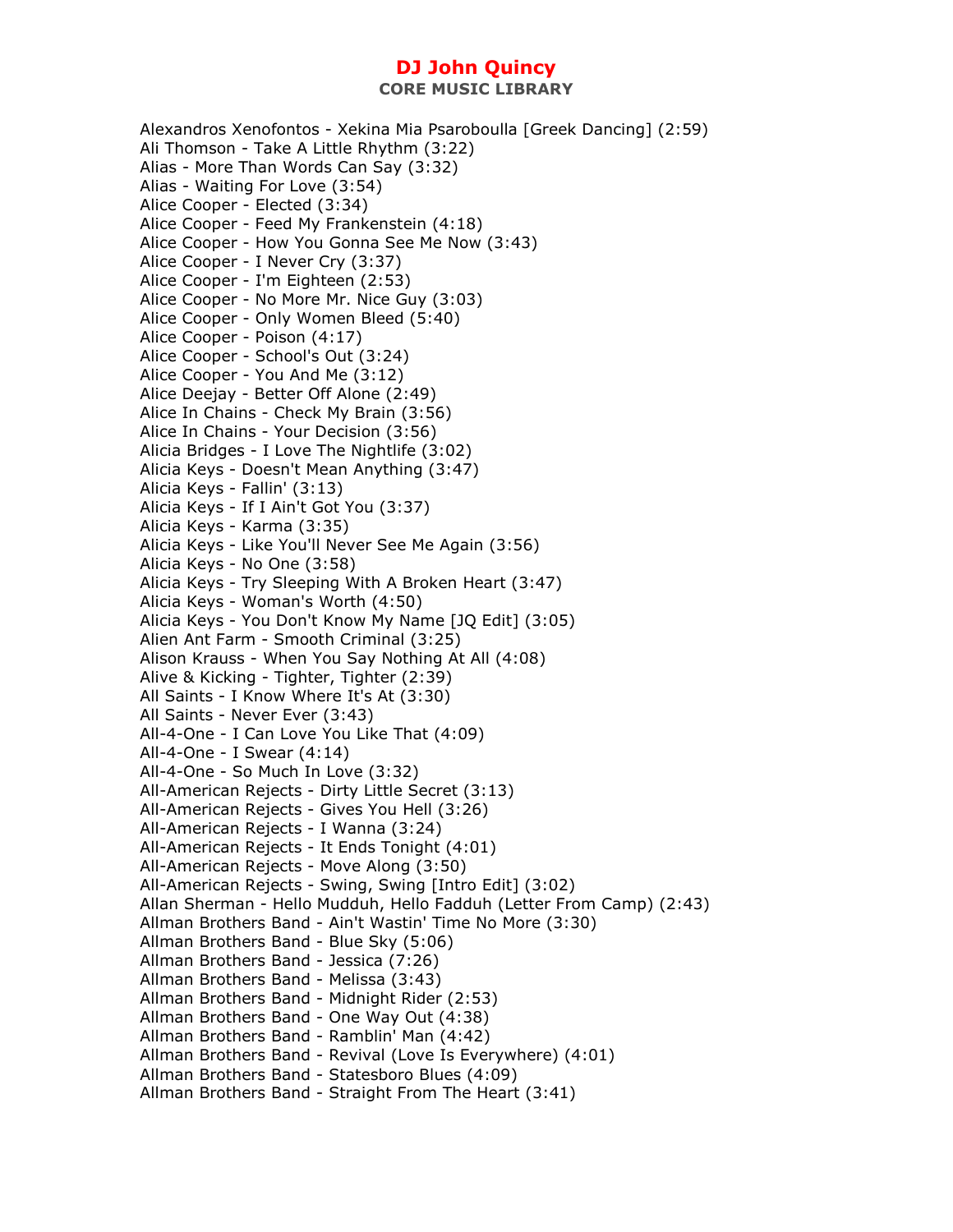Allman Brothers Band - Whipping Post (5:18) Allure & 112 - All Cried Out (4:34) Alphabetical Order - All Over The World (La La) (2:55) Alvin Cash & The Crawlers - Twine Time (2:20) Aly & AJ - Potential Breakup Song (3:36) Amanda Marshall - Birmingham (4:06) Amanda Perez - Angel (3:36) Amazing Rhythm Aces - Third Rate Romance (3:20) Amber - This Is Your Night (3:53) Amboy Dukes - Journey To The Center Of The Mind (3:31) Ambrosia - Biggest Part Of Me (5:16) Ambrosia - Holdin' On To Yesterday (4:13) Ambrosia - How Much I Feel (4:37) Ambrosia - You're The Only Woman (4:14) America - Daisy Jane (2:59) America - Don't Cross The River (2:22) America - Horse With No Name (3:58) America - I Need You (2:54) America - Lonely People (2:23) America - Muskrat Love (3:00) America - Sandman (4:07) America - Sister Golden Hair (3:12) America - Tin Man (3:23) America - Today's The Day (3:06) America - Ventura Highway (3:24) America - Woman Tonight (2:19) America - You Can Do Magic (3:44) American Breed - Bend Me, Shape Me (2:10) American Hi-Fi - Flavor Of The Weak (2:46) Americus Brass Band - Civil War Folk Song Medley, Oh, Suzanna, Bonnie Blue Flag (3:16) Americus Brass Band - Dixie's Land Medley Quick Step (3:18) Americus Brass Band - Glory Hallelujah Grand March (2:00) Ames Brothers - It Only Hurts For A Little While (2:39) Ames Brothers - Melodie D' Amour (Melody Of Love) (2:35) Ames Brothers - Pussy Cat (2:25) Amii Stewart - Knock On Wood [Intro Edit] (3:34) Amos Lee - Arms Of A Woman (4:05) Amos Lee - Sweet Pea (2:06) Amy Grant - Baby Baby (3:45) Amy Grant - Carry You (4:37) Amy Grant - Children Of The World (5:02) Amy Grant - Every Heartbeat (3:34) Amy Grant - Find A Way (3:22) Amy Grant - Good For Me (3:56) Amy Grant - I Will Remember You (4:44) Amy Grant - It Is Well With My Soul-The River's Gonna Keep On Rolling (4:43) Amy Grant - Lucky One (3:58) Amy Grant - Oh How The Years Go By (5:11) Amy Grant - Rockin' Around The Christmas Tree (2:05) Amy Grant - Simple Things (3:52) Amy Grant - Somewhere Down The Road (4:59)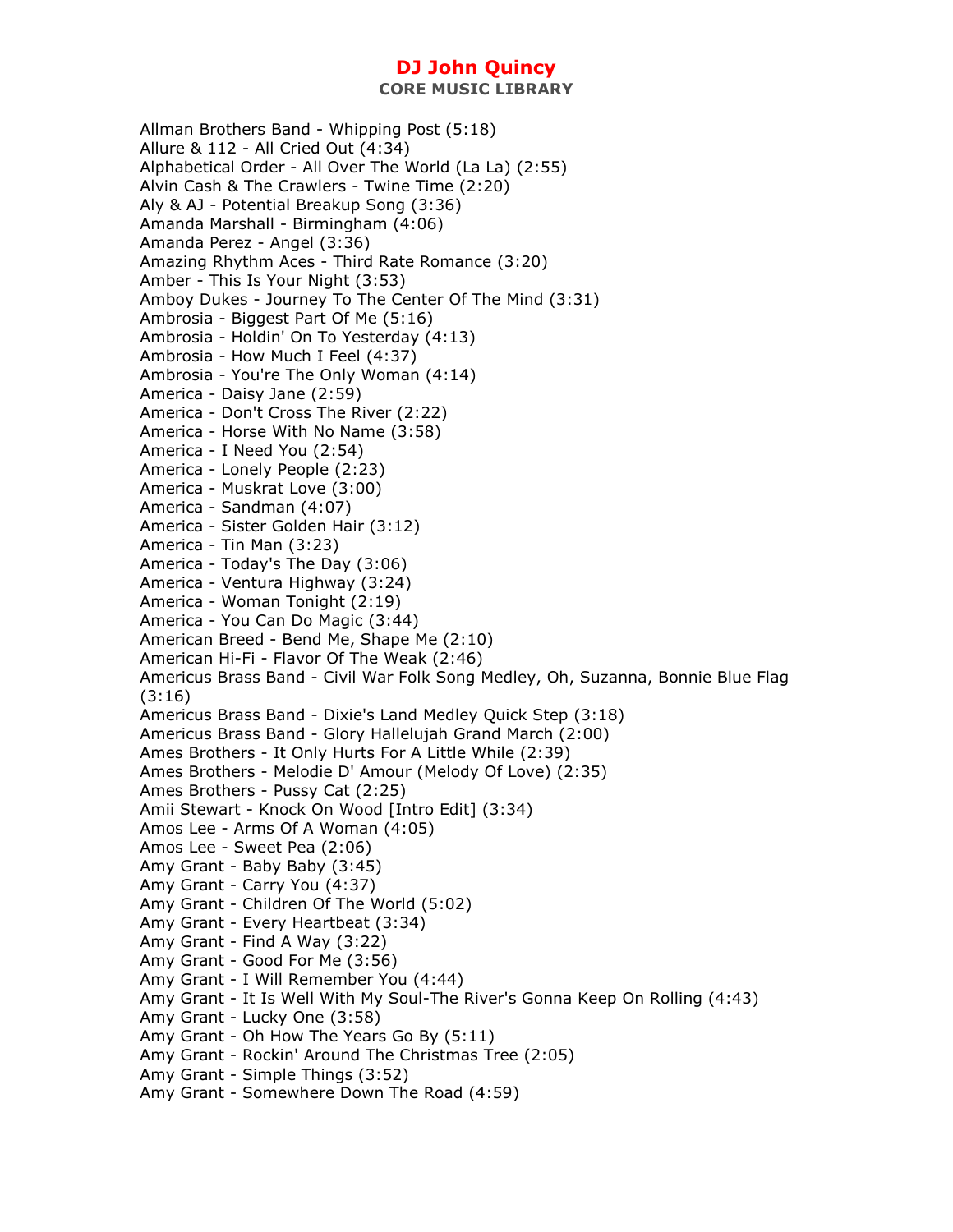Amy Grant - Takes A Little Time (4:19) Amy Grant - That's What Love Is For (4:08) Amy Holland - How Do I Survive (3:49) Amy Winehouse - Rehab (3:30) Anberlin - Feel Good Drag (3:06) Andrea Bocelli - Ama Credi E Vai (Because We Believe) (4:32) Andrea Bocelli - Mi Manchi (3:31) Andrea Bocelli - Somos Novios (It's Impossible) (4:16) Andrea True Connection - More, More, More [Single Version] (2:57) Andrew Gold - Lonely Boy (4:15) Andrew Gold - Thank You For Being A Friend (4:36) Andrew Peterson - Isn't It Love (3:13) Andrews Sisters - Boogie Woogie Bugle Boy (2:34) Andrews Sisters - Rum And Coca-Cola (3:08) Andy Gibb - (Love Is) Thicker Than Water (4:10) Andy Gibb - (Our Love) Don't Throw It All Away (4:00) Andy Gibb - Desire (4:23) Andy Gibb - Everlasting Love (3:59) Andy Gibb - I Just Want To Be Your Everything (3:39) Andy Gibb - Shadow Dancing (4:24) Andy Gibb & Olivia Newton-John - I Can't Help It (4:00) Andy Griggs - If Heaven (3:24) Andy Griggs - She Thinks She Needs Me (3:50) Andy Griggs - She's More (3:16) Andy Griggs - Tonight I Wanna Be Your Man (2:52) Andy Griggs - You Won't Ever Be Lonely (3:24) Andy Kim - Baby How'd We Ever Get This Way (2:26) Andy Kim - Baby I Love You (2:45) Andy Kim - Be My Baby (2:49) Andy Kim - Rock Me Gently (3:21) Andy Taylor - Take It Easy (3:59) Andy Williams - (Where Do I Begin) Love Story (3:03) Andy Williams - Are You Sincere (2:36) Andy Williams - Born Free (2:21) Andy Williams - Butterfly (2:20) Andy Williams - Can't Get Used To Losing You (2:18) Andy Williams - Canadian Sunset (2:34) Andy Williams - Danny Boy (2:51) Andy Williams - Days Of Wine And Roses (2:43) Andy Williams - Dear Heart (2:51) Andy Williams - Fool Never Learns (1:56) Andy Williams - Happy Holiday-The Holiday Season (2:34) Andy Williams - Hawaiian Wedding Song (2:14) Andy Williams - Hopeless (2:32) Andy Williams - I Like Your Kind Of Love (2:27) Andy Williams - It's The Most Wonderful Time Of The Year (2:28) Andy Williams - Lonely Street (2:39) Andy Williams - Moon River (2:39) Andy Williams - More (2:27) Andy Williams - On The Street Where You Live (3:07) Andy Williams - Promise Me Love (2:17) Andy Williams - Village Of St. Bernadette (3:17)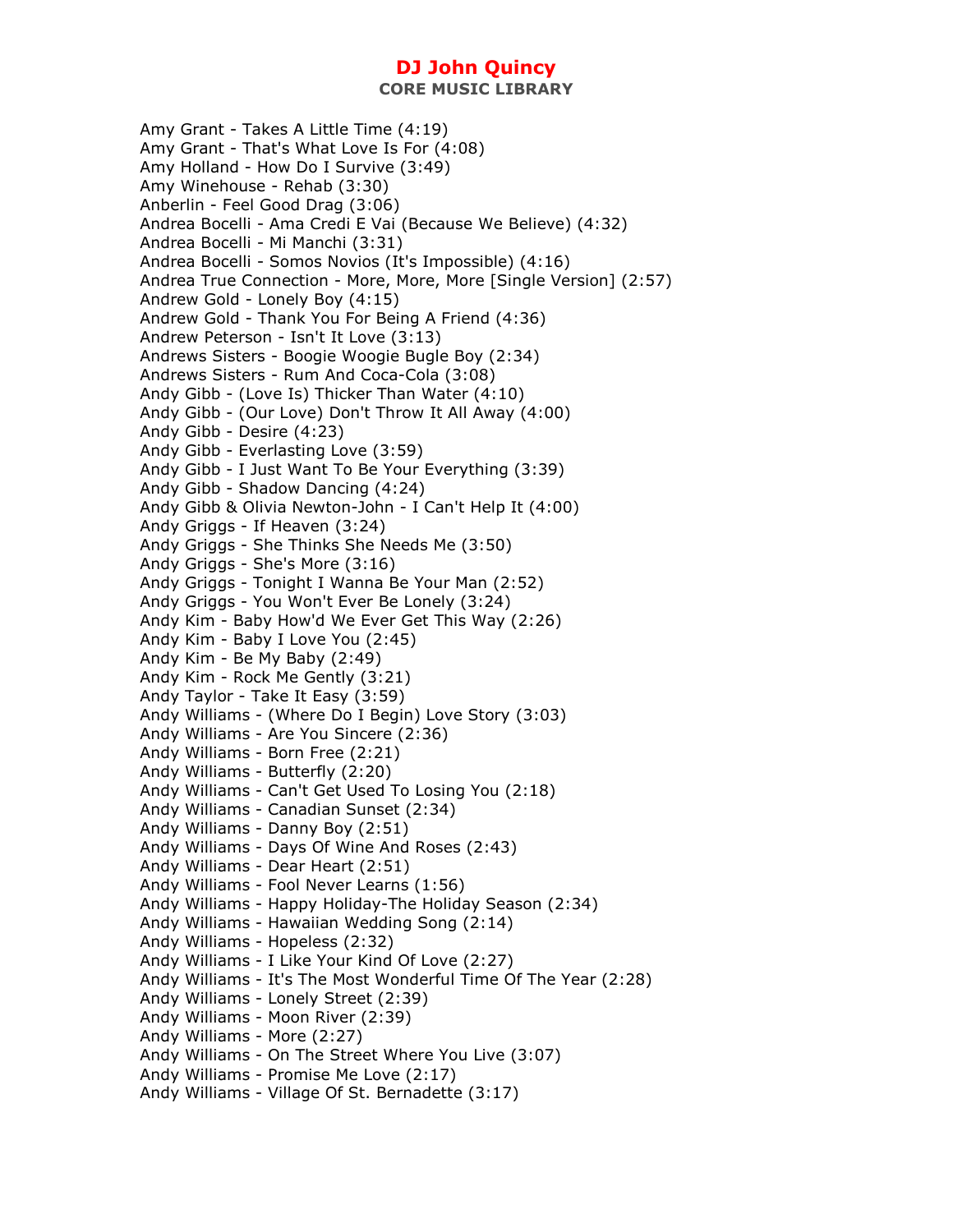**CORE MUSIC LIBRARY** 

Angels - 'Til (2:24) Angels - My Boyfriend's Back (2:06) Angie Martinez F Lil' Mo & Sacario - If I Could Go (4:06) Ani Defranco - Wishin' And Hopin' (2:53) Animals - Don't Bring Me Down (3:10) Animals - Don't Let Me Be Misunderstood (2:22) Animals - House Of The Rising Sun (4:25) Animals - I'm Crying (2:43) Animals - It's My Life (3:06) Animals - Monterey (4:08) Animals - San Franciscan Nights (3:14) Animals - Sky Pilot (2:52) Animals - We Gotta Get Out Of This Place (3:10) Animals - When I Was Young (2:55) Animotion - Obsession (3:51) Animotion - Room To Move (3:53) Anita Baker - Caught Up In The Rapture (4:01) Anita Baker - Giving You The Best That I Got (3:41) Anita Baker - Just Because (4:13) Anita Baker - No One In The World (3:57) Anita Baker - Sweet Love (4:10) Anita Bryant - In My Little Corner Of The World (2:35) Anita Bryant - Paper Roses (2:48) Anita Cochran & Steve Wariner - What If I Said (4:19) Anita O'Day - Old Devil Moon (2:48) Anita Ward - Ring My Bell (3:27) Ann Wilson & Robin Zander - Surrender To Me (4:00) Ann-Margaret - I Just Don't Understand (2:31) Anna Nalick - Breathe (2am) (4:08) Anne Murray - Blessed Are The Believers (2:31) Anne Murray - Broken Hearted Me (3:33) Anne Murray - Could I Have This Dance (3:10) Anne Murray - Danny's Song (2:56) Anne Murray - Daydream Believer (2:17) Anne Murray - Feed This Fire (2:55) Anne Murray - He Thinks I Still Care (2:49) Anne Murray - I Just Fall In Love Again (2:45) Anne Murray - Just Another Woman In Love (2:48) Anne Murray - Little Good News (3:03) Anne Murray - Love Song (2:44) Anne Murray - Now And Forever (You And Me) (4:09) Anne Murray - Shadows In The Moonlight (3:12) Anne Murray - Snowbird (2:06) Anne Murray - You Needed Me (3:32) Anne Murray - You Won't See Me [Intro Edit] (2:42) Anne Murray & Dave Loggins - Nobody Loves Me Like You Do (3:42) Annette Funicello - First Name Initial (2:18) Annette Funicello - O Dio Mio (2:45) Annette Funicello - Pineapple Princess (2:22) Annette Funicello - Tall Paul (1:32) Annie Lennox - No More 'I Love You's' (4:42) Annie Lennox - Walking On Broken Glass (3:51)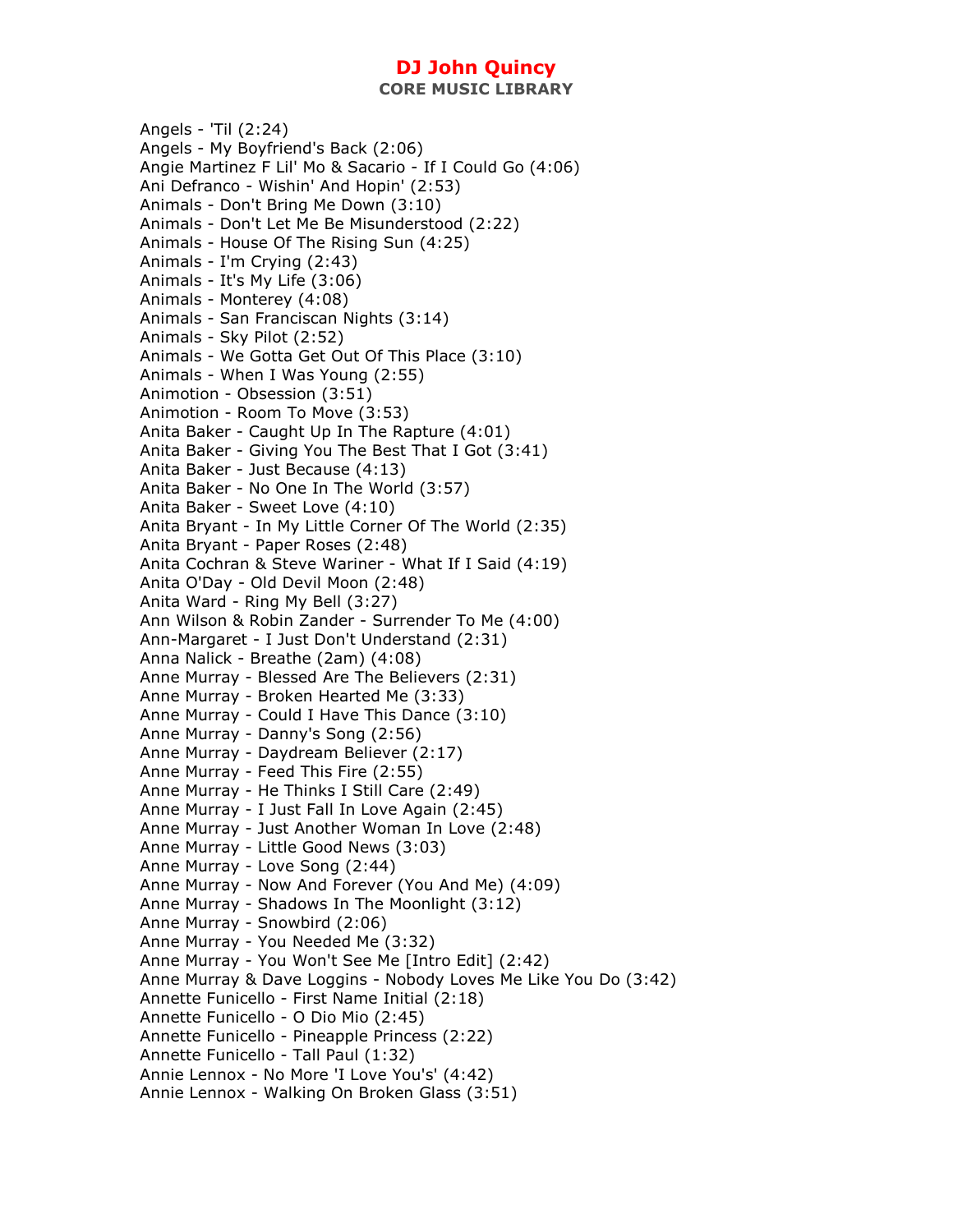Annie Lennox - Why (4:48) Annie Lennox & Al Green - Put A Little Love In Your Heart (3:45) Anointed - Adore You (3:45) Anointed - Revive Us (4:01) Anointed - Send Out A Prayer (4:18) Anointed - Under The Influence (4:02) Anointed - You'll Never Thirst (4:27) Antonio Vivaldi - Four Seasons, Largo (2:20) Antonio Vivaldi - Four Seasons, Spring, I. Allegro (3:22) Apollo 100 - Joy (2:40) Applejacks - Mexican Hat Rock (2:05) April Wine - Just Between You And Me (3:50) April Wine - Sign Of The Gypsy Queen (4:09) April Wine - You Could Have Been A Lady (3:14) Aqua - Barbie Girl (2:46) Aqua - Turn Back Time [Intro Edit] (2:50) Arbors - Letter (3:25) Arcade - Wake Up (5:29) Arcadia - Election Day (4:18) Archie Bell & The Drells - I Can't Stop Dancing (2:16) Archie Bell & The Drells - There's Gonna Be A Showdown (2:35) Archie Bell & The Drells - Tighten Up (3:05) Archies - Jingle Jangle (2:40) Archies - Sugar, Sugar (2:43) Aretha Franklin - (You Make Me Feel Like) A Natural Woman (2:39) Aretha Franklin - Ain't No Way (4:07) Aretha Franklin - Angel (4:23) Aretha Franklin - Baby I Love You (2:34) Aretha Franklin - Bridge Over Troubled Water (5:22) Aretha Franklin - Call Me (3:48) Aretha Franklin - Chain Of Fools (2:40) Aretha Franklin - Day Dreaming (2:41) Aretha Franklin - Don't Play That Song (2:53) Aretha Franklin - Eleanor Rigby (2:29) Aretha Franklin - Freeway Of Love (4:00) Aretha Franklin - House That Jack Built (2:15) Aretha Franklin - I Never Loved A Man (The Way I Love You) (2:44) Aretha Franklin - I Say A Little Prayer (3:28) Aretha Franklin - Respect (2:20) Aretha Franklin - Rock Steady (3:07) Aretha Franklin - See Saw (2:38) Aretha Franklin - Share Your Love With Me (3:12) Aretha Franklin - Since You've Been Gone (2:19) Aretha Franklin - Spanish Harlem (3:25) Aretha Franklin - Think (2:12) Aretha Franklin - Until You Come Back To Me (3:20) Aretha Franklin - Weight, The (2:52) Aretha Franklin - Who's Zoomin' Who (4:36) Aretha Franklin - You're All I Need To Get By (3:30) Aretha Franklin & Elton John - Through The Storm (4:17) Aretha Franklin & George Michael - I Knew You Were Waiting (For Me) (3:51) Argent - Hold Your Head Up (2:50)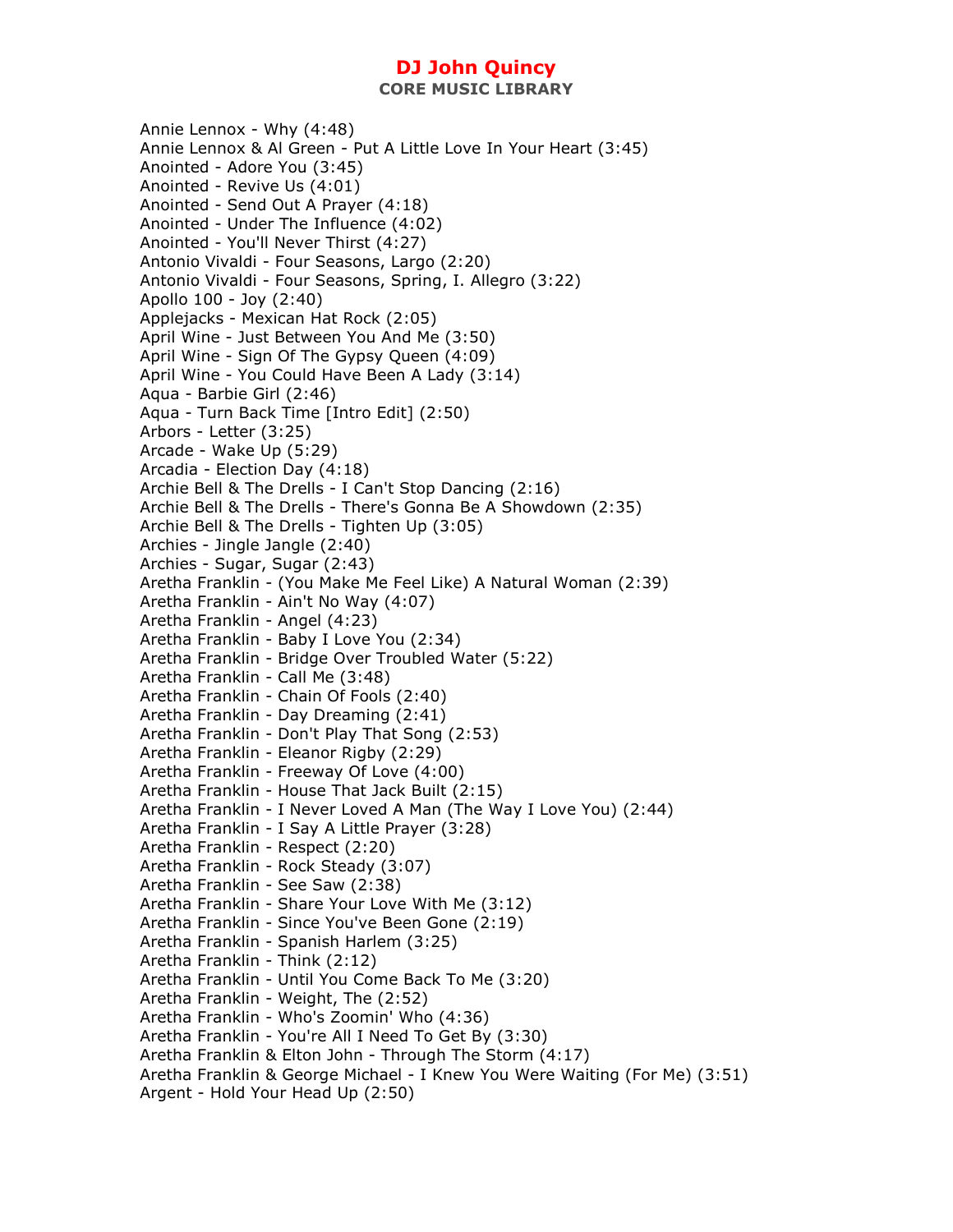Arlo Guthrie - City Of New Orleans (4:23) Arrested Development - Mr. Wendal (3:25) Arrested Development - People Everyday (3:54) Arrested Development - Tennessee (4:32) Art & Dotty Todd - Chanson D'Amour (Song Of Love) (2:50) Art Farmer With Benny Golson Jazztet - Killer Joe (4:02) Art Garfunkel - (What A) Wonderful World (3:13) Art Garfunkel - All I Know (3:40) Art Garfunkel - I Only Have Eyes For You (3:23) Arthur Alexander - Anna (Go To Him) (2:45) Arthur Alexander - Everyday I Have To Cry Some (2:07) Arthur Conley - Funky Street (2:19) Arthur Conley - Sweet Soul Music (2:16) Arthur Lyman - Yellow Bird (2:35) Artic Monkeys - Red Light Indicates Doors Are Secured (2:21) Artie Shaw - Begin The Beguine (3:11) Artistics - I'm Gonna Miss You (2:29) Ashanti - Foolish (3:40) Ashanti - Happy (3:56) Ashanti - Only You (3:26) Ashanti - Rock Wit U (Awww Baby) (3:30) Asher Roth - I Love College (3:56) Ashford & Simpson - Solid (3:41) Ashlee Simpson - Boyfriend (2:58) Ashlee Simpson - Pieces Of Me (3:33) Ashlee Simpson - Shadow (3:54) Ashton Shepherd - Sounds So Good (3:20) Ashton Shepherd - Takin' Off This Pain (3:04) Ashton, Becker, Dente - Taking My Time (3:31) Ashton, Gardner & Dyke - Resurrection Shuffle (3:07) Asia - Don't Cry (3:25) Asia - Heat Of The Moment (3:44) Asia - Only Time Will Tell (4:39) Asia - Smile Has Left Your Eyes (3:06) Assembled Multitude - Overture From Tommy (2:27) Association - Along Comes Mary (2:46) Association - Cherish (3:22) Association - Everything That Touches You (3:15) Association - Never My Love (3:03) Association - Windy (2:49) Astors - Candy (2:51) Aswad & Sweetie Irie - On And On (3:16) Ataris - Boys Of Summer (4:14) ATC - Around The World [La La La La La] (3:27) Atlanta - Atlanta Burned Again Last Night (2:54) Atlanta - Sweet Country Music (3:32) Atlanta Rhythm Section - Alien (4:49) Atlanta Rhythm Section - Champagne Jam (4:32) Atlanta Rhythm Section - Do It Or Die (3:22) Atlanta Rhythm Section - Doraville (3:21) Atlanta Rhythm Section - I'm Not Gonna Let It Bother Me Tonight (4:04) Atlanta Rhythm Section - Imaginary Lover (4:57)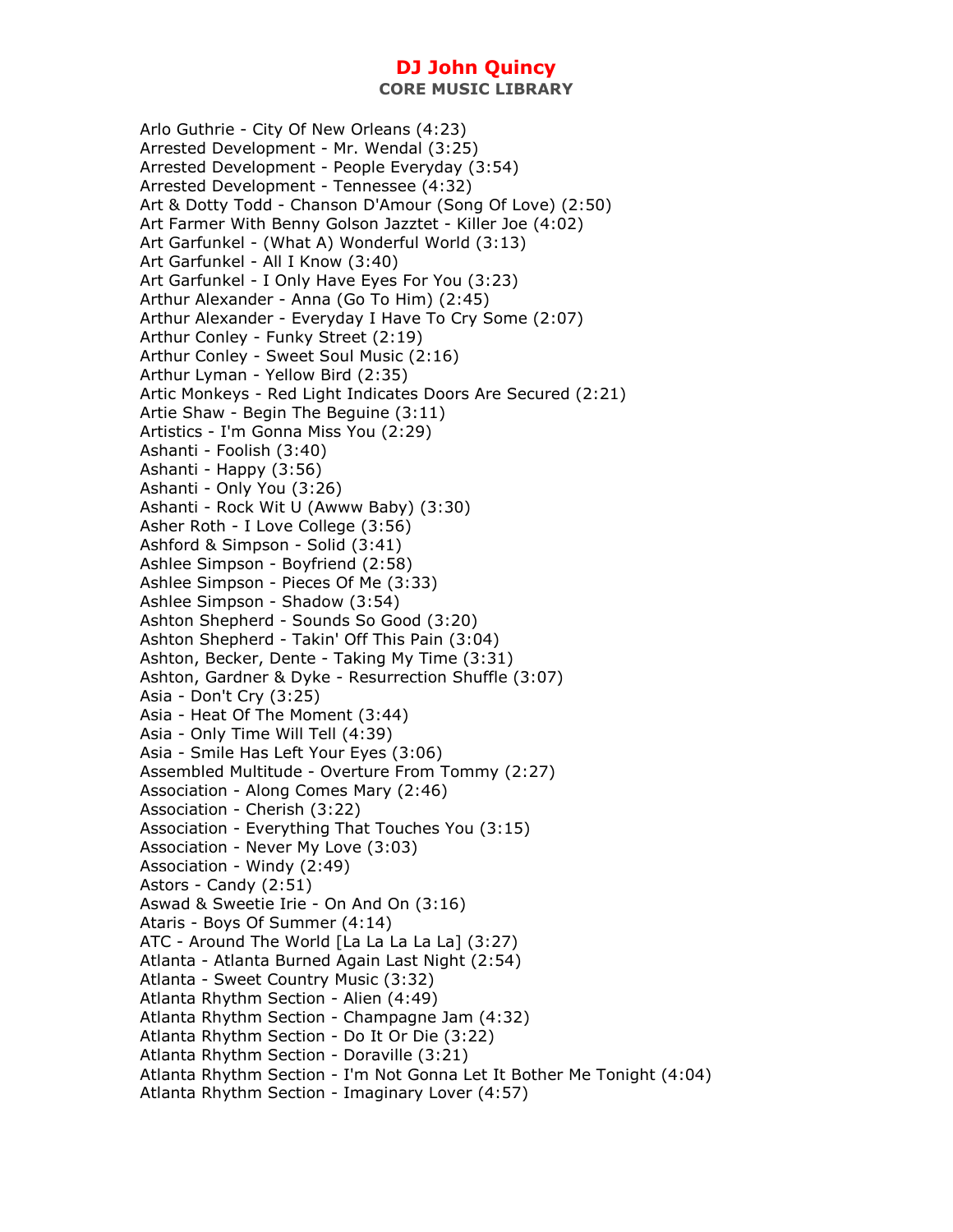Atlanta Rhythm Section - So Into You (4:17) Atlanta Rhythm Section - Spooky (4:54) Atlantic Starr - Always (3:52) Atlantic Starr - If Your Heart Isn't In It (3:43) Atlantic Starr - Masterpiece (4:41) Atlantic Starr - Secret Lovers (4:16) Audio Adrenaline - Beautiful (3:44) Audio Adrenaline - Chevette (3:41) Audio Adrenaline - Get Down (3:06) Audio Adrenaline - Hands And Feet (4:00) Audio Adrenaline - Leaving 99 (3:25) Audio Adrenaline - Man Of God (4:10) Audio Adrenaline - Ocean Floor (4:02) Audio Adrenaline - Pierced (3:34) Audio Adrenaline - Walk On Water (3:42) Augustana - Boston (3:58) Austin Roberts - Rocky (3:33) Austin Roberts - Something's Wrong With Me (3:04) Autograph - Turn Up The Radio (4:26) Avalon - Always Have, Always Will (4:13) Avalon - Can't Live A Day (4:37) Avalon - Everything To Me (4:37) Avalon - Give It Up (3:33) Avalon - I Don't Want To Go (5:11) Avalon - Testify To Love (3:53) Avalon - Wonder Why (3:56) Avalon - You Were There (6:46) Avante-Garde - Naturally Stoned (2:10) Avenue Blue & Jeff Golub - Seventh Heaven (4:16) Average White Band - Cut The Cake (4:03) Average White Band - Pick Up The Pieces (3:57) Avril Lavigne - Complicated (3:59) Avril Lavigne - Don't Tell Me (3:15) Avril Lavigne - Girlfriend (3:33) Avril Lavigne - I'm With You (3:40) Avril Lavigne - Keep Holding On (3:58) Avril Lavigne - Losing Grip (3:48) Avril Lavigne - My Happy Ending (3:55) Avril Lavigne - Nobody's Home (3:15) Avril Lavigne - Sk8er Boi (3:22) Avril Lavigne - When You're Gone (3:50) Az Yet & Peter Cetera - Hard To Say I'm Sorry (3:13) B-52's - Good Stuff (4:00) B-52's - Love Shack (4:14) B-52's - Roam (3:57) B-52's - Rock Lobster (6:47) B-Rock & The Bizz - My Baby Daddy (3:33) B.B. King - Thrill Is Gone (3:54) B.J. Thomas - (Hey Won't You Play) Another Somebody Done Somebody Wrong Song (3:16) B.J. Thomas - Billy And Sue (3:10) B.J. Thomas - Don't Worry Baby (2:50)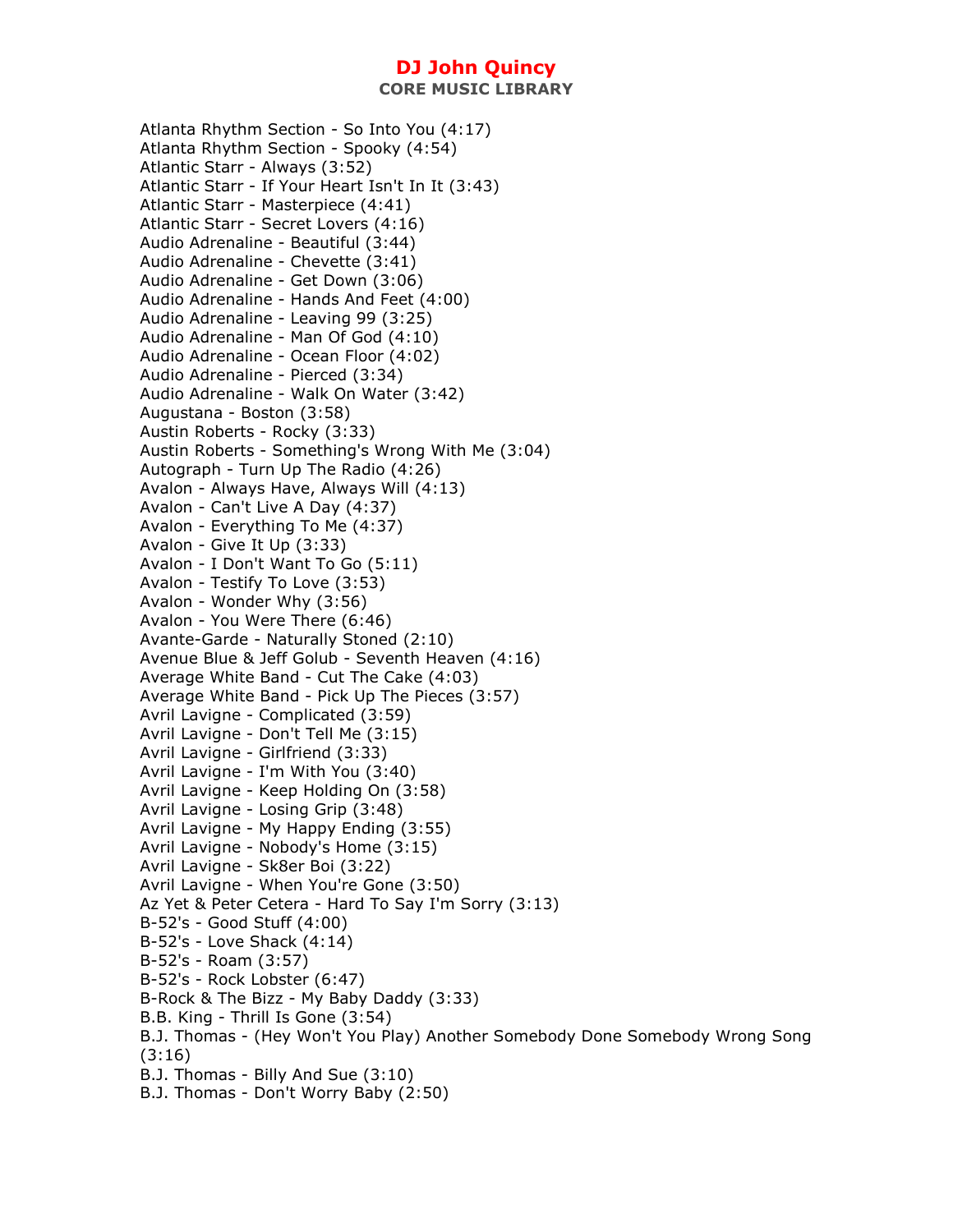- B.J. Thomas Eyes Of A New York Woman (2:55)
- B.J. Thomas Hooked On A Feeling (2:42)
- B.J. Thomas I Just Can't Help Believing (2:51)
- B.J. Thomas I'm So Lonesome I Could Cry (3:07)
- B.J. Thomas It's Only Love (2:49)
- B.J. Thomas Mama (2:46)
- B.J. Thomas Mighty Clouds Of Joy (3:09)
- B.J. Thomas Most Of All (2:49)
- B.J. Thomas New Looks From An Old Lover (2:54)
- B.J. Thomas No Love At All (2:48)
- B.J. Thomas Raindrops Keep Falling On My Head (2:55)
- B.J. Thomas Rock And Roll Lullaby (4:06)
- B.J. Thomas Whatever Happened To Old Fashioned Love (3:20)
- B.O.B. (BOB) F Bruno Mars Nothin' On You (3:38)
- B.T. Express Do It ('Til You're Satisfied) (3:19)
- B.T. Express Express (3:21)
- B.W. Stevenson My Maria (2:20)
- B2k F P. Diddy Bump, Bump, Bump (3:48)
- Baby Bash F Akon Baby I'm Back (3:35)
- Baby Bash F T-Pain Cyclone (3:53)
- Baby Bash Feat. Frankie J Suga Suga (3:56)
- Baby Boy Da Prince Way I Live (3:49)
- Babyface Every Time I Close My Eyes (4:09)
- Babyface It's No Crime (4:00)
- Babyface Tender Lover (4:09)
- Babyface When Can I See You (3:44)
- Babyface Whip Appeal (4:27)
- Babyface F Toni Braxton Give U My Heart (3:59)
- Babys Back On My Feet Again (3:08)
- Babys Every Time I Think Of You (3:52)
- Babys Isn't It Time (3:52)
- Bachelors Diane (2:28)
- Bachelors Marie (2:16)
- Bachman-Turner Overdrive Hey You (3:25)
- Bachman-Turner Overdrive Let It Ride (4:21)
- Bachman-Turner Overdrive Roll On Down The Highway (3:55)
- Bachman-Turner Overdrive Takin' Care Of Business (4:47)
- Bachman-Turner Overdrive You Ain't Seen Nothing Yet (3:49)
- Backstreet Boys All I Have To Give (3:50)
- Backstreet Boys As Long As You Love Me (3:28)
- Backstreet Boys Call, The [Intro Edit] (3:01)
- Backstreet Boys Drowning (4:20)
- Backstreet Boys Everybody (Backstreet's Back) [Intro Edit] (3:25)
- Backstreet Boys I Want It That Way (3:29)
- Backstreet Boys I'll Never Break Your Heart [Cold Intro Edit] (4:01)
- Backstreet Boys Incomplete (3:49)
- Backstreet Boys Inconsolable (3:33)
- Backstreet Boys More Than That (3:38)
- Backstreet Boys One (3:42)
- Backstreet Boys Quit Playing Games (With My Heart) (3:50)
- Backstreet Boys Shape Of My Heart (3:47)
- Backstreet Boys Show Me The Mearning Of Being Lonely (3:52)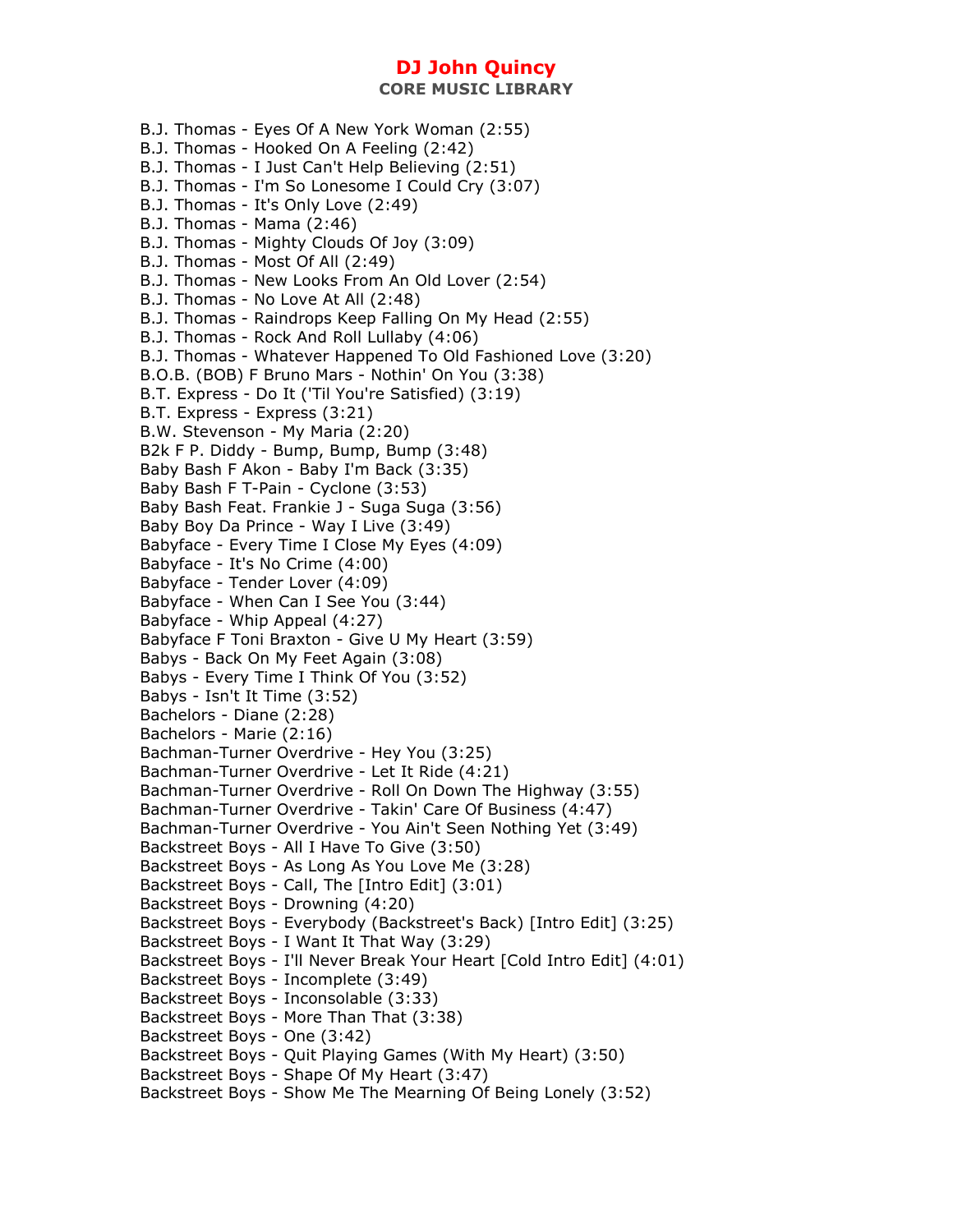**CORE MUSIC LIBRARY** 

Bad Company - Bad Company (4:37) Bad Company - Burnin' Sky (5:01) Bad Company - Can't Get Enough (4:12) Bad Company - Feel Like Makin' Love (5:05) Bad Company - Good Lovin' Gone Bad (3:33) Bad Company - Movin' On (3:19) Bad Company - Ready For Love (4:45) Bad Company - Rock And Roll Fantasy (3:14) Bad Company - Rock Steady (3:42) Bad Company - Run With The Pack (4:51) Bad Company - Shooting Star (6:07) Bad Company - Silver, Blue & Gold (4:59) Bad English - Possession (4:10) Bad English - Price Of Love (4:14) Bad English - When I See You Smile (4:13) Badfinger - Baby Blue (3:32) Badfinger - Come And Get It (2:18) Badfinger - Day After Day (3:06) Badfinger - No Matter What (2:57) Badlees - Angeline Is Coming Home (3:31) Baha Men - Who Let The Dogs Out (3:11) Baillie And The Boys - Fool Such As I (2:54) Baja Maimba Band - Comin' In The Back Door (2:13) Balance - Breaking Away (3:08) Balloon Farm - Question Of Temperature (2:36) Baltimora - Tarzan Boy (3:39) Bananarama - Cruel Summer (3:25) Bananarama - I Heard A Rumour (3:19) Bananarama - Venus (3:44) Band - Ain't Got No Home (3:21) Band - Chest Fever (5:05) Band - I Shall Be Released (3:08) Band - Life Is A Carnival (3:50) Band - Night They Drove Old Dixie Down (3:27) Band - Ophelia (3:27) Band - Rag Mama Rag (2:57) Band - Shape I'm In (3:58) Band - Stage Fright (3:37) Band - Time To Kill (3:23) Band - Up On Cripple Creek (4:26) Band - Weight, The (4:30) Band Aid - Do They Know It's Christmas (3:38) Band Of Oz - Shaggin' (3:13) Bangles - Eternal Flame (3:42) Bangles - Hazy Shade Of Winter (2:36) Bangles - In Your Room (3:18) Bangles - Manic Monday (3:00) Bangles - Walk Like An Egyptian [Intro Edit] (3:12) Bangles - Walking Down Your Street (3:09) Bar-Kays - Soul Finger (2:17) Barbara Acklin - Love Makes A Woman (2:54) Barbara Fairchild - Teddy Bear Song (2:58)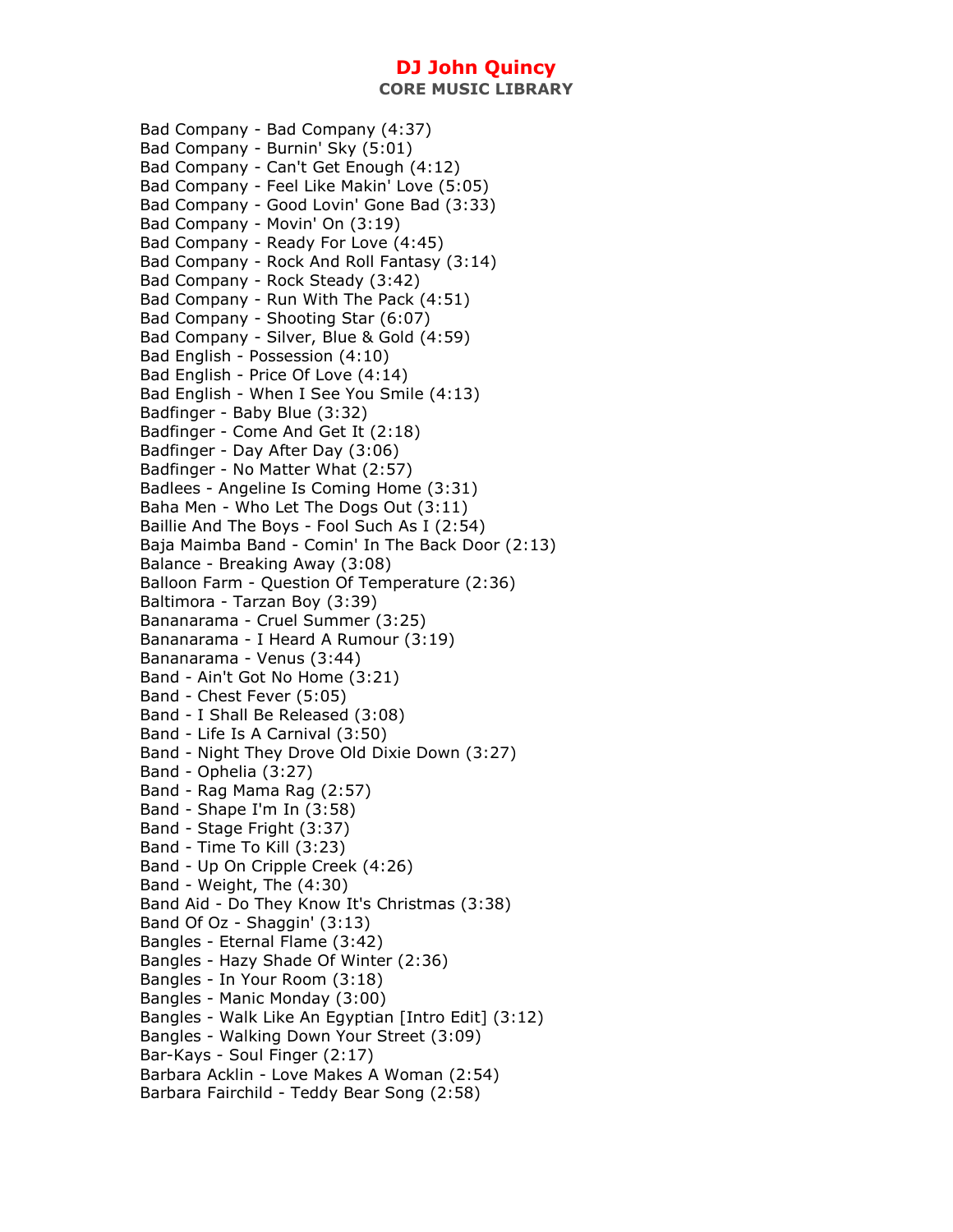**CORE MUSIC LIBRARY** 

Barbara George - I Know (You Don't Love Me No More) (2:20) Barbara Lewis - Baby, I'm Yours (2:25) Barbara Lewis - Hello Stranger (2:33) Barbara Lewis - I Remember The Feeling (2:26) Barbara Lewis - Make Me Your Baby (2:26) Barbara Lewis - Think A Little Sugar (2:16) Barbara Lynn - You'll Lose A Good Thing (2:17) Barbara Mandrell - 'Til You're Gone (2:49) Barbara Mandrell - (If Loving You Is Wrong) I Don't Want To Be Right (3:02) Barbara Mandrell - Crackers (2:27) Barbara Mandrell - I Was Country When Country Wasn't Cool (With George Jones) (3:35) Barbara Mandrell - It Must Have Been The Mistletoe (3:05) Barbara Mandrell - One Of A Kind Pair Of Fools (2:43) Barbara Mandrell - Sleeping Single In A Double Bed (2:14) Barbara Mandrell - Years (3:48) Barbara Mason - Yes, I'm Ready (3:01) Barbra Streisand - All I Ask Of You (3:37) Barbra Streisand - Comin' In And Out Of Your Life (3:57) Barbra Streisand - Evergreen (3:01) Barbra Streisand - Guilty (Duet With Barry Gibb) (4:14) Barbra Streisand - Main Event-Fight (4:48) Barbra Streisand - My Heart Belongs To Me (3:13) Barbra Streisand - No More Tears (Enough Is Enough) (Duet With Donna Summer) (4:36) Barbra Streisand - People (3:37) Barbra Streisand - Stoney End (2:55) Barbra Streisand - Way We Were (3:23) Barbra Streisand - What Kind Of Fool (Duet With Barry Gibb) (3:56) Barbra Streisand - Woman In Love (3:48) Bare Naked Ladies - One Week (2:46) Barenaked Ladies - It's All Been Done (3:21) Barenaked Ladies - Pinch Me (4:30) Barlowgirl - Enough (3:39) BarlowGirl - I Need You To Love Me (4:18) BarlowGirl - Never Alone (4:26) Barrett Strong - Money (That's What I Want) (2:31) Barry & The Tamerlanes - I Wonder What She's Doing Tonight (1:47) Barry De Vorzon & Perry Botin, Jr. - Nadia's Theme (The Young And The Restless) (2:48) Barry Manilow - Bandstand Boogie (2:47) Barry Manilow - Can't Smile Without You (3:05) Barry Manilow - Copacabana (At The Copa) (3:47) Barry Manilow - Could It Be Magic (4:23) Barry Manilow - Daybreak [Live Version] (3:40) Barry Manilow - Even Now (3:24) Barry Manilow - I Made It Though The Rain (4:13) Barry Manilow - I Write The Songs (3:44) Barry Manilow - It's A Miracle (3:44) Barry Manilow - It's Just Another New Year's Eve (4:15) Barry Manilow - Looks Like We Made It (3:25) Barry Manilow - Mandy (3:13)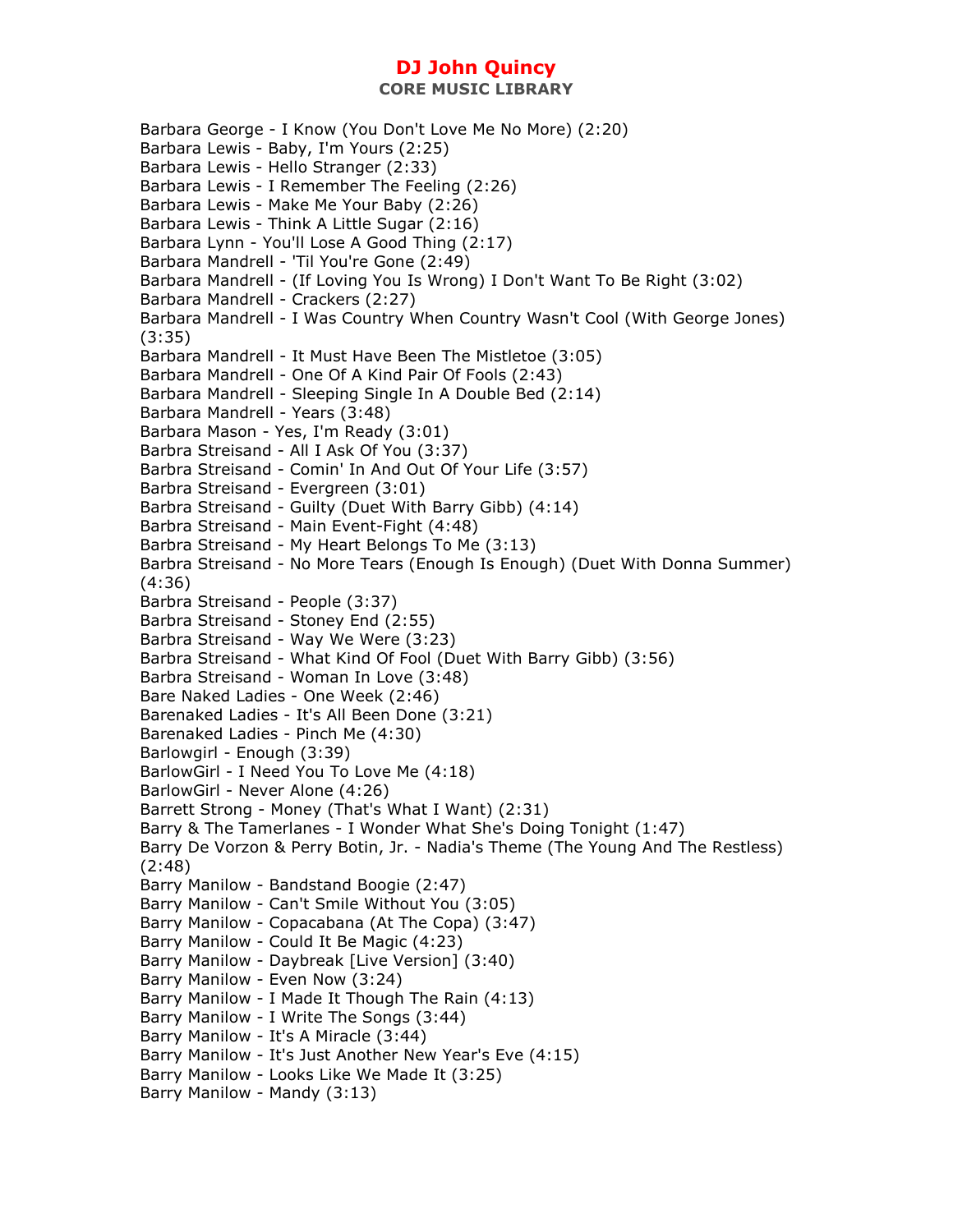**CORE MUSIC LIBRARY** 

Barry Manilow - Old Songs, The (4:29) Barry Manilow - Read 'Em And Weep (5:21) Barry Manilow - Ready To Take A Chance Again (2:53) Barry Manilow - Ships (3:53) Barry Manilow - Some Kind Of Friend (3:54) Barry Manilow - Somewhere Down The Road (3:53) Barry Manilow - Somewhere In The Night (3:20) Barry Manilow - Tryin' To Get The Feeling Again (3:47) Barry Manilow - Weekend In New England (3:40) Barry Manilow - When I Wanted You (3:20) Barry Mann - Who Put The Bomp (2:41) Barry McGuire - Eve Of Destruction (3:32) Barry White - Can't Get Enough [Intro Edit] (3:01) Barry White - I'm Gonna Love You Just A Little More Baby (3:49) Barry White - It's Ecstasy When You Lay Down Next To Me (3:27) Barry White - Never, Never Gonna Give Ya Up (4:02) Barry White - What Am I Gonna Do With You (3:27) Barry White - You're The First, The Last, My Everything [Intro Edit] (3:13) Barry Young - One Has My Name (The Other Has My Heart) (2:32) Basia - Time And Tide (3:58) Bay City Rollers - I Only Want To Be With You (3:27) Bay City Rollers - Money Honey (3:13) Bay City Rollers - Saturday Night (2:51) Bay City Rollers - Way I Feel Tonight (3:44) Bay City Rollers - You Made Me Believe In Magic (2:35) Bayou City Beats - Cotton Eyed Joe (2:50) Baz Luhrmann - Everybody's Free (To Wear Sunscreen) (4:56) Bazuka - Dynomite (3:46) BB Mak - Back Here (3:28) BB Mak - Out Of My Heart (Into Your Head) (4:00) BB Mak - Still On Your Side (3:29) Beach Boys - 409 (1:55) Beach Boys - Barbara Ann [Single Version] (2:08) Beach Boys - Be True To Your School [Single Version] (2:04) Beach Boys - California Girls (2:41) Beach Boys - Dance Dance Dance (1:54) Beach Boys - Darlin' (2:08) Beach Boys - Do It Again (2:13) Beach Boys - Do You Wanna Dance (2:13) Beach Boys - Don't Worry Baby [Single Version] (2:42) Beach Boys - Fun, Fun, Fun (2:15) Beach Boys - God Only Knows (2:41) Beach Boys - Good Vibrations (3:34) Beach Boys - Help Me, Rhonda [Single Version] (2:43) Beach Boys - Heroes And Villains (3:30) Beach Boys - I Get Around (2:04) Beach Boys - In My Room (2:09) Beach Boys - Kokomo (3:30) Beach Boys - Little Deuce Couple (1:35) Beach Boys - Little Girl I Once Knew (2:26) Beach Boys - Little Saint Nick (1:55) Beach Boys - Rock And Roll Music (2:24)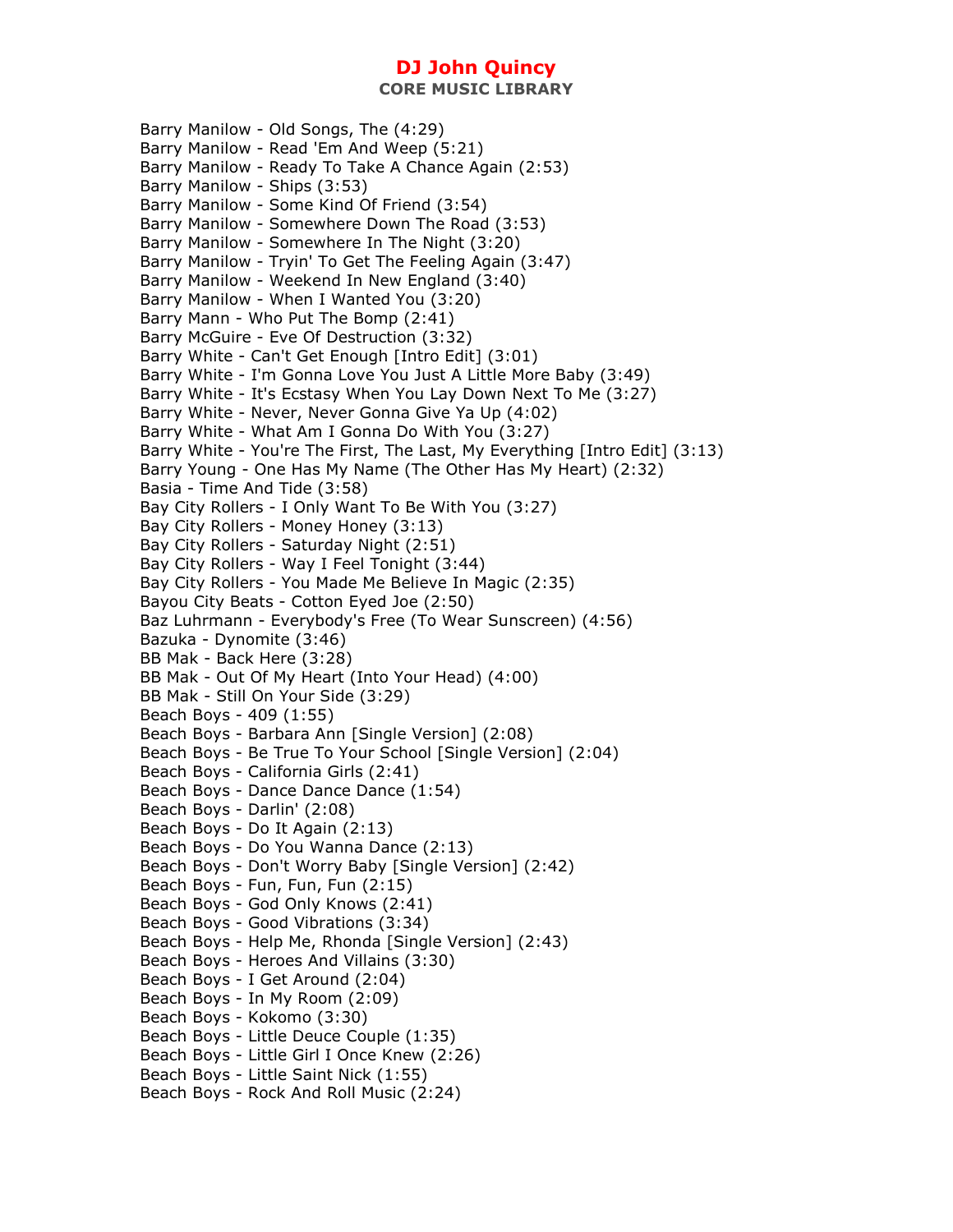**CORE MUSIC LIBRARY** 

Beach Boys - Sail On Sailor (3:13) Beach Boys - Shut Down (1:46) Beach Boys - Sloop John B (2:52) Beach Boys - Surfer Girl (2:24) Beach Boys - Surfin' Safari (2:01) Beach Boys - Surfin' U.S.A. (2:24) Beach Boys - When I Grow Up (To Be A Man) (1:56) Beach Boys - Wouldn't It Be Nice (2:24) Beastie Boys - Brass Monkey (2:30) Beastie Boys - Fight For Your Right To Party [Into Edit] (3:14) Beatles - Act Naturally (2:27) Beatles - Ain't She Sweet (2:10) Beatles - All My Loving (2:04) Beatles - All You Need Is Love (3:32) Beatles - And I Love Her (2:26) Beatles - Any Time At All (2:08) Beatles - Back In The USSR (2:38) Beatles - Birthday (2:41) Beatles - Blackbird (2:18) Beatles - Can't Buy Me Love (2:08) Beatles - Come Together (4:10) Beatles - Day In The Life (4:24) Beatles - Day Tripper (2:44) Beatles - Dear Prudence (3:40) Beatles - Do You Want To Know A Secret (1:52) Beatles - Drive My Car (2:22) Beatles - Eight Days A Week (2:41) Beatles - Eleanor Rigby (2:03) Beatles - Fool On The Hill (2:54) Beatles - For No One (1:56) Beatles - From Me To You (1:53) Beatles - Get Back (3:07) Beatles - Girl (2:25) Beatles - Golden Slumbers Carry That Weight The End (5:10) Beatles - Good Day Sunshine (2:03) Beatles - Got To Get You Into My Life (2:21) Beatles - Hard Day's Night (2:28) Beatles - Hello, Goodbye (3:22) Beatles - Help (2:15) Beatles - Here Comes The Sun (3:00) Beatles - Here, There And Everywhere (2:20) Beatles - Hey Jude (6:39) Beatles - I Am The Walrus (4:25) Beatles - I Feel Fine (2:13) Beatles - I Got A Feeling (3:31) Beatles - I Saw Her Standing There (2:49) Beatles - I Should Have Known Better (2:39) Beatles - I Want To Hold Your Hand (2:23) Beatles - I'll Be Back (2:17) Beatles - I'll Cry Instead (1:42) Beatles - I'll Follow The Sun (1:45) Beatles - I'm Happy Just To Dance With You (1:53)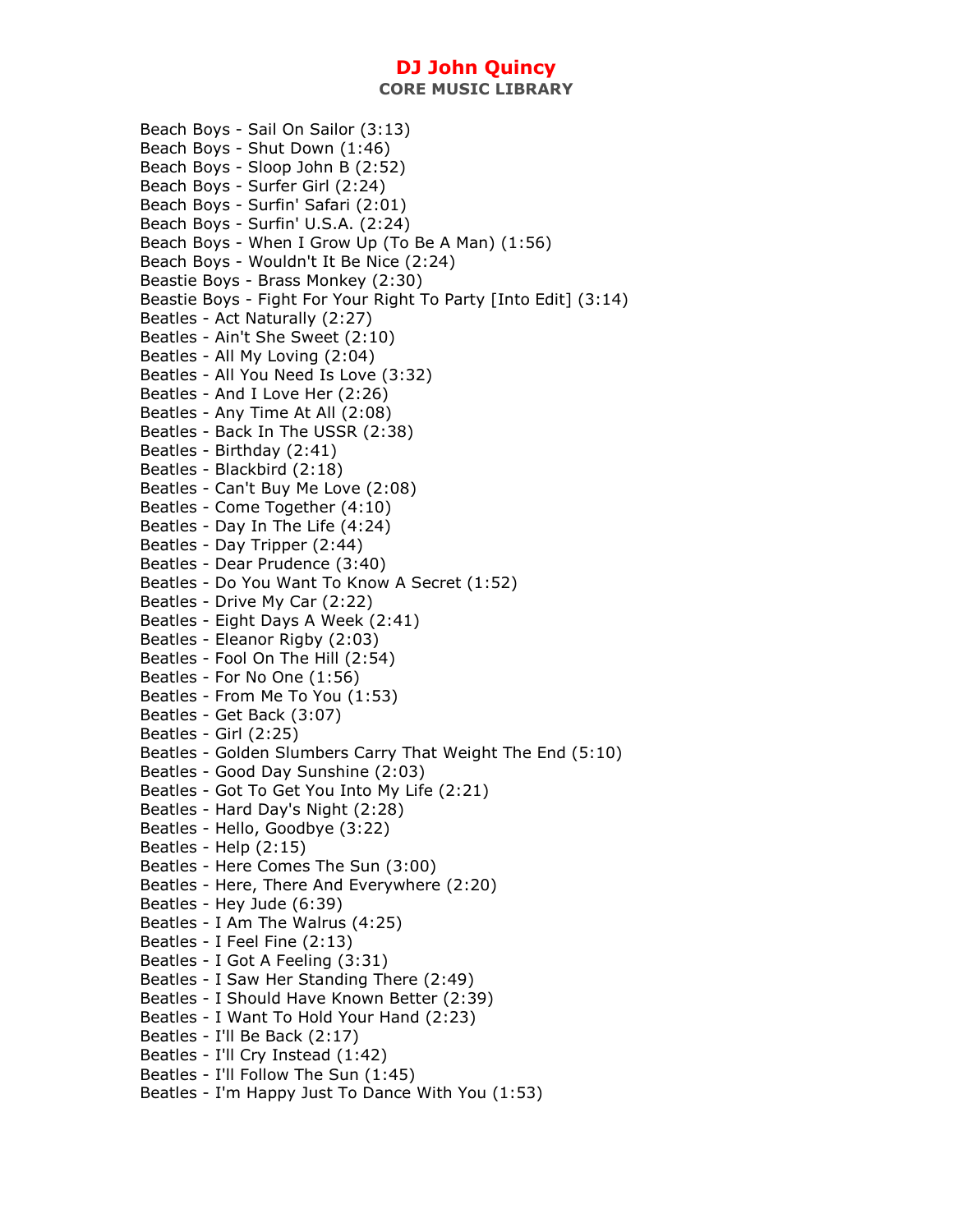**CORE MUSIC LIBRARY** 

Beatles - I've Just Seen A Face (2:01) Beatles - If I Fell (2:16) Beatles - In My Life (2:22) Beatles - It Won't Be Long (2:08) Beatles - Lady Madonna (2:14) Beatles - Let It Be (3:47) Beatles - Long And Winding Road (3:34) Beatles - Love Me Do (2:16) Beatles - Lovely Rita (2:40) Beatles - Lucy In The Sky With Diamonds (3:19) Beatles - Magical Mystery Tour (2:41) Beatles - Matchbox (1:55) Beatles - Michelle (2:38) Beatles - Money (That's What I Want) (2:45) Beatles - Night Before (2:31) Beatles - No Reply (2:12) Beatles - Norwegian Wood (This Bird Has Flown) (2:01) Beatles - Nowhere Man (2:40) Beatles - Ob-La-Di, Ob-La-Da (3:07) Beatles - Octopus's Garden (2:47) Beatles - Oh! Darling (3:23) Beatles - P.S. I Love You (2:00) Beatles - Paperback Writer (2:13) Beatles - Penny Lane (2:57) Beatles - Please Mr. Postman (2:29) Beatles - Please Please Me (1:57) Beatles - Rain (2:54) Beatles - Revolution (3:21) Beatles - Rock And Roll Music (2:28) Beatles - Rocky Raccoon (3:36) Beatles - Roll Over Beethoven (2:42) Beatles - Sgt. Pepper's Lonely Hearts Club Band-With A Little Help From M (4:32) Beatles - She Loves You (2:17) Beatles - She Said She Said (2:30) Beatles - She's A Woman (2:58) Beatles - She's Leaving Home (3:33) Beatles - Something (2:57) Beatles - Strawberry Fields Forever (4:01) Beatles - Taxman (2:29) Beatles - Tell Me Why (2:04) Beatles - Things We Said Today (2:32) Beatles - This Boy (2:10) Beatles - Ticket To Ride (3:03) Beatles - Till There Was You (2:11) Beatles - Twist And Shout (2:31) Beatles - We Can Work It Out (2:12) Beatles - When I'm Sixty-Four (2:36) Beatles - While My Guitar Gently Weeps (4:34) Beatles - With A Little Help From My Friends (2:42) Beatles - Word, The (2:38) Beatles - Words Of Love (2:04) Beatles - Yellow Submarine (2:31)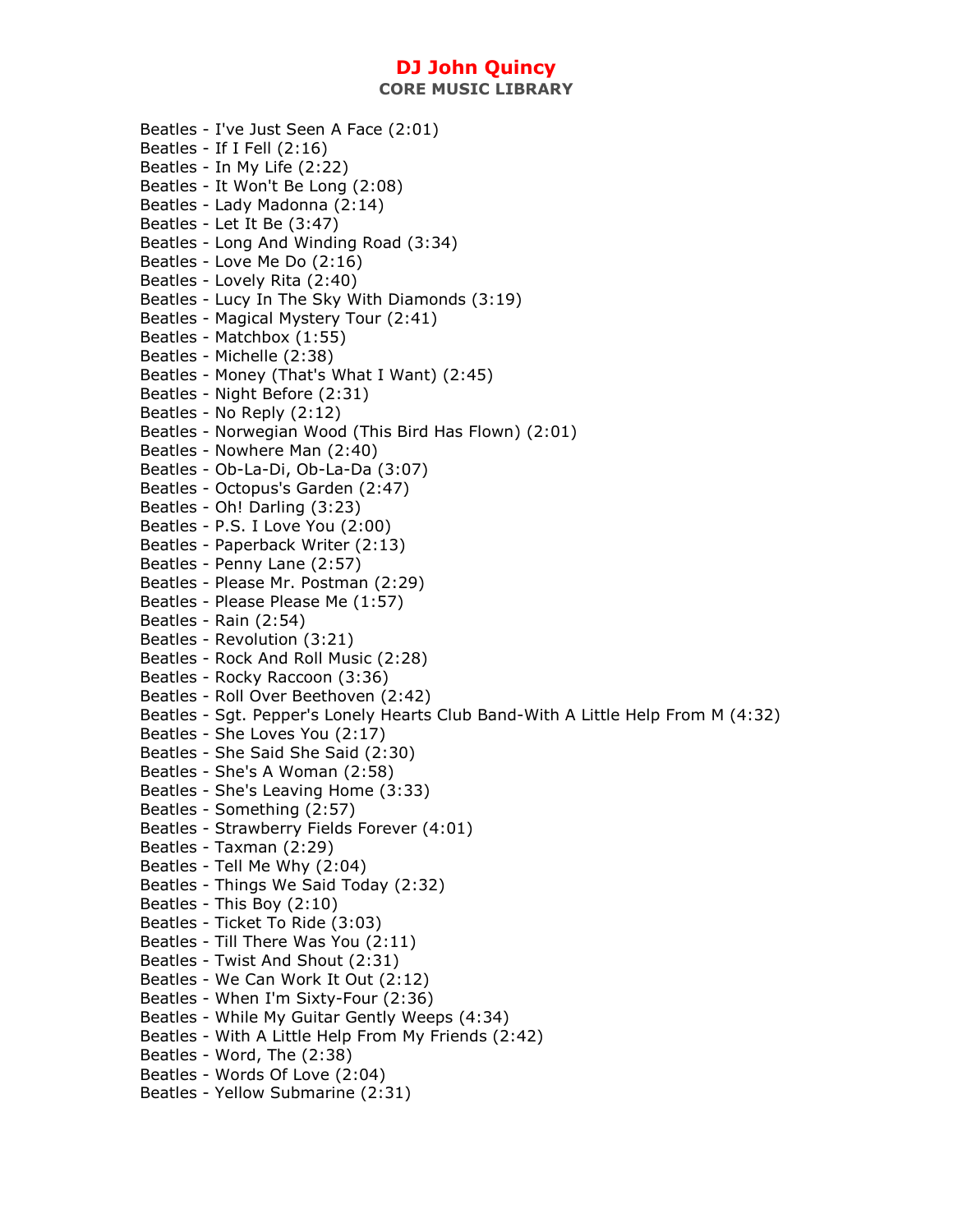**CORE MUSIC LIBRARY** 

Beatles - Yesterday (2:02) Beatles - You Can't Do That (2:31) Beatles - You Never Give Me Your Money (3:50) Beatles - You Really Got A Hold On Me (2:58) Beatles - You Won't See Me (3:14) Beatles - You're Gonna Lose That Girl (2:15) Beatles - You've Got To Hide Your Love Away (2:06) Beau Brummels - Just A Little (2:21) Beau Brummels - Laugh, Laugh (3:00) BeBe & CeCe Winans - Count It All Joy (6:09) BeBe & CeCe Winans - Up Where We Belong (4:55) Bebo Norman - Cover Me (4:28) Bebo Norman - Disappear (3:38) Bebo Norman - Great Light Of The World (3:57) Beck - Loser (3:47) Bee Gees - Boogie Child (4:06) Bee Gees - Fanny (Be Tender With My Love) (3:57) Bee Gees - Holiday (2:51) Bee Gees - How Can You Mend A Broken Heart (3:52) Bee Gees - How Deep Is Your Love (3:55) Bee Gees - I Started A Joke (3:04) Bee Gees - I've Gotta Get A Message To You (2:47) Bee Gees - Jive Talkin' (3:41) Bee Gees - Lonely Days (3:40) Bee Gees - Love So Right (3:31) Bee Gees - Love You Inside Out (4:03) Bee Gees - Massachusetts (2:16) Bee Gees - My World (4:16) Bee Gees - New York Mining Disaster 1941 (Have You Seen My Wife Mr. Jones) (2:07) Bee Gees - Night Fever (3:24) Bee Gees - Nights On Broadway (4:29) Bee Gees - One (4:02) Bee Gees - Run To Me (2:58) Bee Gees - Stayin' Alive (4:41) Bee Gees - To Love Somebody (2:53) Bee Gees - Too Much Heaven (4:49) Bee Gees - Tragedy (4:57) Bee Gees - Words (3:10) Bee Gees - You Should Be Dancing (4:10) Beginning Of The End - Funky Nassau (Part 1) (3:04) Bel Biv DeVoe - Poison (4:20) Belinda Carlisle - Circle In The Sand (4:04) Belinda Carlisle - Heaven Is A Place On Earth (3:57) Belinda Carlisle - I Get Weak (4:44) Belinda Carlisle - Leave A Light On (4:20) Belinda Carlisle - Mad About You (3:28) Bell & James - Livin' It Up (Friday Night) (3:18) Bell Biv DeVoe - Do Me! (4:31) Bell Notes - I've Had It (2:37) Bellamy Brothers - Crazy From The Heart (3:31) Bellamy Brothers - Dancin' Cowboys (3:15)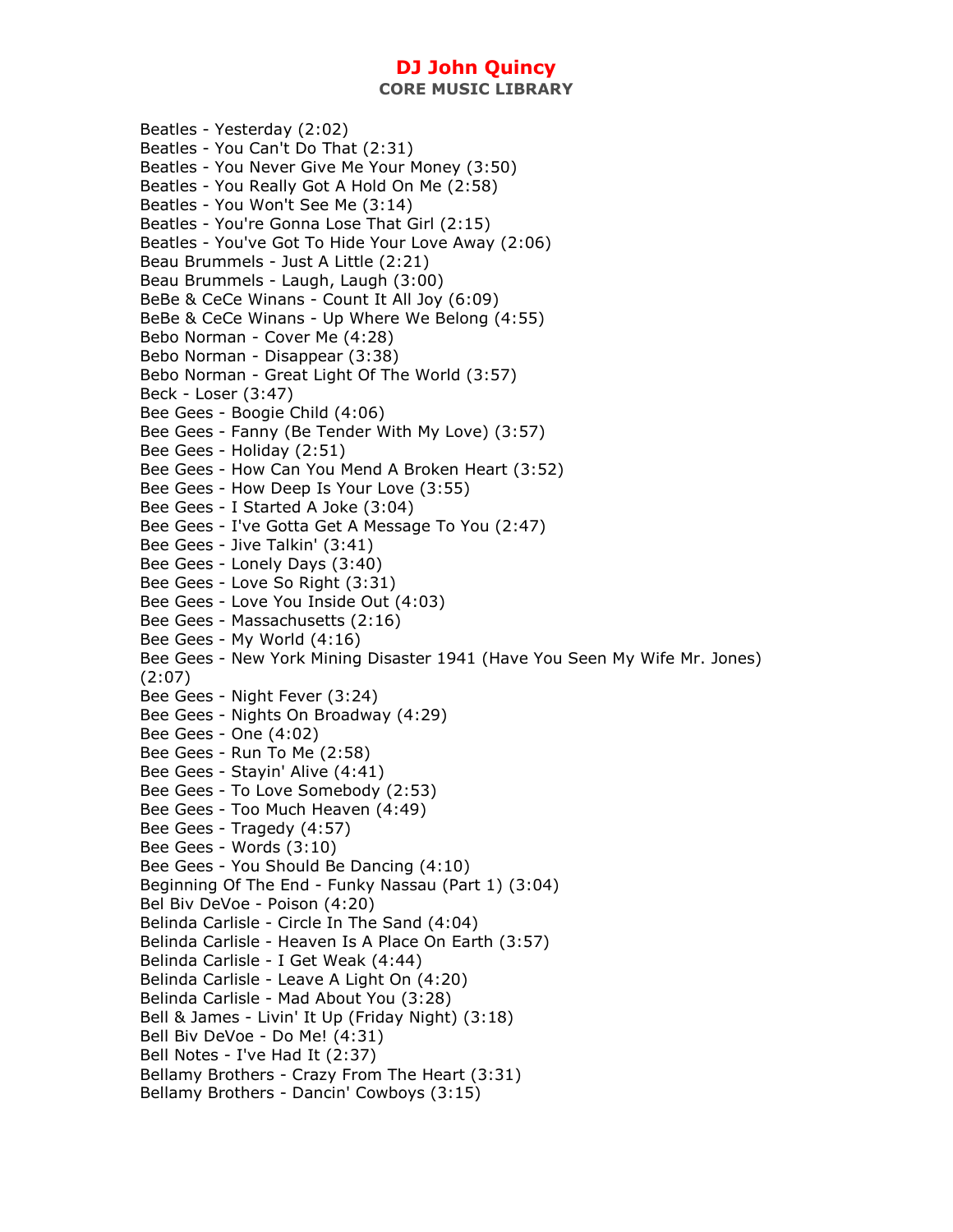Bellamy Brothers - Do You Love As Good As You Look (2:55) Bellamy Brothers - For All The Wrong Reasons (3:47) Bellamy Brothers - Get Into Reggae Cowboy (3:08) Bellamy Brothers - I Need More Of You (3:19) Bellamy Brothers - If I Said You Have A Beautiful Body (3:06) Bellamy Brothers - Kids Of The Baby Boom (3:23) Bellamy Brothers - Let Your Love Flow (3:09) Bellamy Brothers - Lie To You For Your Love (3:22) Bellamy Brothers - Old Hippie (4:00) Bellamy Brothers - Redneck Girl (3:21) Bellamy Brothers - Sugar Daddy (3:36) Bellamy Brothers - When I'm Away From You (3:44) Bellamy Brothers - You Ain't Just Whistlin' Dixie (4:19) Bellamy Brothers - You're My Favorite Star (2:51) Bellamy Brothers & Forester Sisters - Too Much Is Not Enough (3:43) Belle Stars - Iko Iko (2:52) Bells - Stay Awhile (3:18) Belmonts - Tell Me Why (2:32) Ben E. King - Amor (3:00) Ben E. King - Don't Play That Song (You Lied) (2:48) Ben E. King - Spanish Harlem (2:48) Ben E. King - Stand By Me (2:50) Ben Folds Five - Brick (4:28) Ben Harper - Diamonds On The Inside (3:41) Ben Harper - Forever (3:19) Ben Harper - Steal My Kisses (4:04) Ben Harper - Waiting On An Angel (3:48) Ben Harper - Walk Away (3:38) Ben Webster - Chelsea Bridge (3:36) Benjamin Orr - Stay The Night (4:10) Benny Bell - Shaving Cream (2:43) Benny Goodman - Let's Dance (2:10) Benny Goodman - Moonglow (3:23) Benny Goodman - Stardust (2:50) Benny Mardones - Into The Night (4:22) Benny Spellman - Lipstick Traces (On A Cigarette) (2:21) Bent Fabric - Alley Cat (2:29) Berlin - No More Words (3:33) Berlin - Take My Breath Away (4:06) Berlin Philharmonic Orchestra - Blue Danube [2001 A Space Odyssey Version] (4:28) Bernadette Peters - Gee Whiz (2:29) Bert Kaempfert - Bye Bye Blues (2:53) Bert Kaempfert - Red Roses For A Blue Lady (2:17) Bert Kaempfert - Wonderland By Night (3:11) Bertie Higgins - Key Largo (2:58) Bethany Dillon - All I Need (3:12) Bette Midler - Boogie Woogie Bugle Boy (2:15) Bette Midler - Do You Want To Dance (2:39) Bette Midler - From A Distance (4:32) Bette Midler - Rose (3:09) Bette Midler - Wind Beneath My Wings (4:14) Better Than Ezra - At The Stars (3:40)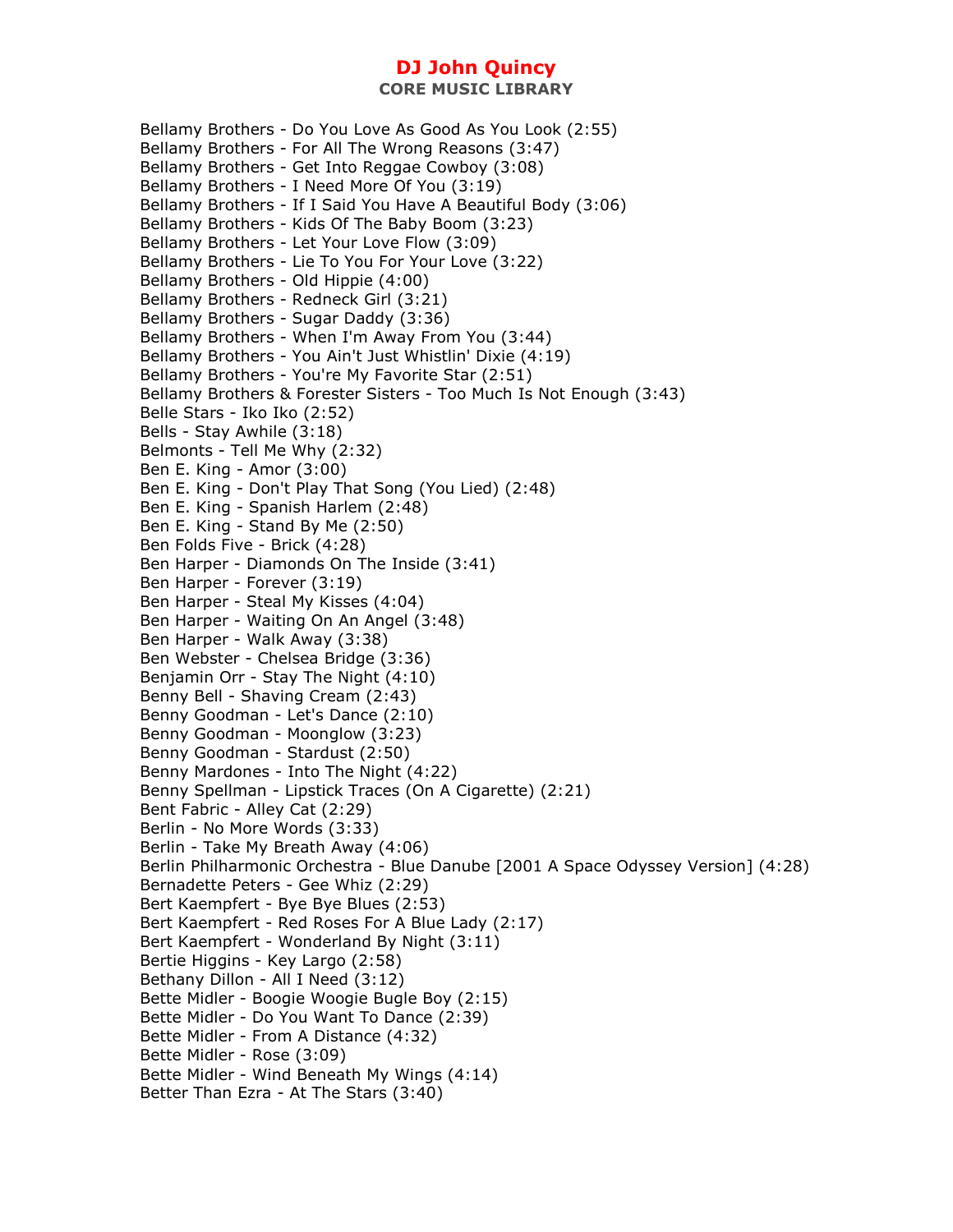**CORE MUSIC LIBRARY** 

Better Than Ezra - Good (3:02) Betty Everett - Shoop Shoop Song (It's In His Kiss) (2:10) Betty Everett - You're No Good (2:16) Betty Johnson - I Dreamed (2:04) Betty Johnson - Little Blue Man (2:38) Betty Wright - Clean Up Woman (2:42) Bettye Swann - Make Me Yours (2:54) Beverly Bremers - Don't Say You Don't Remember (3:18) Beyonce - Diva (3:17) Beyonce - Ego (3:49) Beyonce - Halo (4:07) Beyonce - If I Were A Boy (4:03) Beyonce - Irreplaceable (3:44) Beyonce - Me, Myself And I (3:53) Beyonce - Naughty Girl (3:24) Beyonce - Single Ladies (Put A Ring On It) (3:09) Beyonce - Sweet Dreams (3:20) Beyonce & Jay Z - Crazy In Love (3:53) Beyonce & Sean Paul - Baby Boy (4:01) Beyonce & Slim Thug - Check On It (3:28) Beyonce F Jay-Z - Deja Vu (3:58) Beyonce F Kanye West - Ego (3:46) Beyonce F Shakira - Beautiful Liar (3:14) Biddu Orchestra - I Could Have Danced All Night (3:00) Big & Rich - 8th Of November (3:20) Big & Rich - Comin' To Your City [Cold Intro Edit] (3:15) Big & Rich - Lost In This Moment (3:25) Big & Rich - Save A Horse (Ride A Cowboy) (3:11) Big Bopper - Chantilly Lace (2:20) Big Brother & The Holding Company [Janis Joplin] - Down On Me (2:00) Big Brother & The Holding Company [Janis Joplin] - Piece Of My Heart (4:09) Big Country - In A Big Country (3:47) Big Daddy Weave - Every Time I Breathe (3:39) Big Daddy Weave - In Christ (3:47) Big Mountain - Baby, I Love Your Way (4:12) Big Mountain - Get Together (3:51) Big Tent Revival - What Would Jesus Do (4:55) Bill Amesbury - Virginia (Touch Me Like You Do) (2:44) Bill Anderson - I Get The Fever (2:16) Bill Anderson - Mama Sang A Song (3:24) Bill Anderson - My Life (Throw It Away If I Want To) (2:38) Bill Anderson - Still (2:45) Bill Anderson - World Of Make Believe (2:37) Bill Anderson & Jan Howard - For Loving You (2:42) Bill Anderson & Mary Lou Turner - Sometimes (2:50) Bill Black Combo - Blue Tango (2:01) Bill Black Combo - Don't Be Cruel (1:55) Bill Black Combo - Hearts Of Stone (1:57) Bill Black Combo - Josephine (2:24) Bill Black Combo - White Silver Sands (2:26) Bill Conti - Rocky Theme (Gonna Fly Now] (2:44) Bill Cosby - Little Ole Man (Uptight-Everything's Alright) (4:06)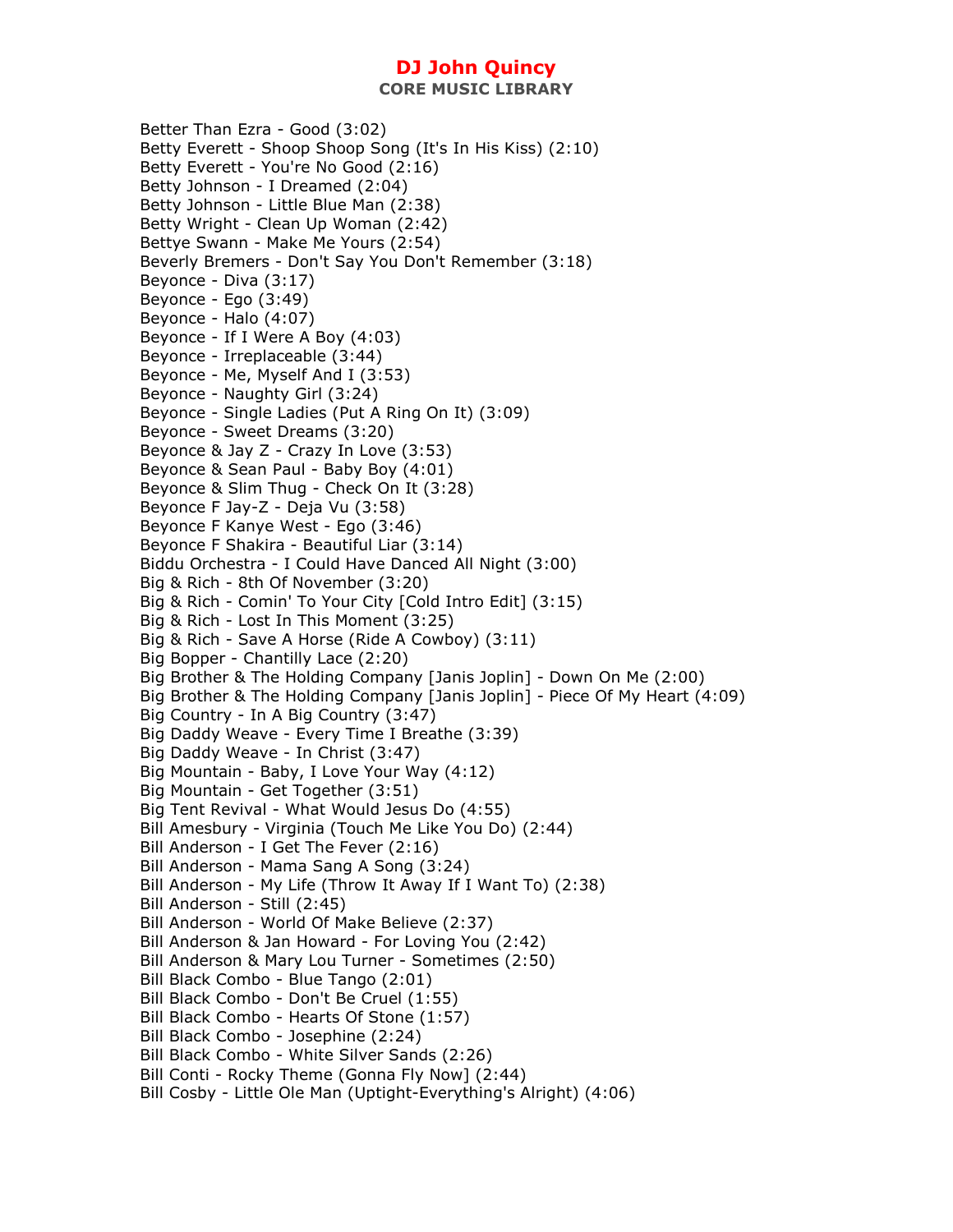Bill Deal & The Rhondels - I've Been Hurt (2:06) Bill Deal & The Rhondels - May I (2:26) Bill Deal & The Rhondels - What Kind Of Fool (Do You Think I Am) (2:07) Bill Deal & The Rhondels - What Kind Of Fool (Do You Think I Am) (2:07) Bill Doggett - Honky Tonk (Part 1) (3:01) Bill Evans Trio - Waltz For Debby (6:52) Bill Haley & His Comets - (We're Gonna) Rock Around The Clock (2:08) Bill Haley & His Comets - Burn That Candle (2:43) Bill Haley & His Comets - Dim, Dim The Lights (I Want Some Atmosphere) (2:28) Bill Haley & His Comets - See You Later, Alligator (2:41) Bill Haley & His Comets - Shake, Rattle And Roll (2:28) Bill Justis - Raunchy (2:21) Bill Medley & Jennifer Warnes - (I've Had) The Time Of My Life (4:36) Bill Parsons - All American Boy (2:56) Bill Pinkney & The Original Drifters - Gonna Move Across The River (3:09) Bill Purcell - Our Winter Love (2:18) Bill Withers - Ain't No Sunshine (1:59) Bill Withers - Just The Two Of Us (With Grover Washington, Jr.) (3:54) Bill Withers - Lean On Me (3:40) Bill Withers - Lovely Day (4:04) Bill Withers - Use Me (3:35) Billie Holiday - God Bless The Child (3:56) Billie Jo Spears - Blanket On The Ground (3:28) Billie Myers - Kiss The Rain (4:28) Billie Ray Martin - Your Loving Arms (4:11) Billy & Lillie - La Dee Dah (2:03) Billy & Lillie - Lucky Ladybug (2:29) Billy 'Crash' Craddock - Broken Down In Tiny Pieces (3:01) Billy 'Crash' Craddock - Rub It In (2:10) Billy 'Crash' Craddock - Ruby Baby (2:19) Billy Bland - Let The Little Girl Dance (2:17) Billy Currington - Don't (3:45) Billy Currington - Good Directions (3:30) Billy Currington - I Got A Feelin' (3:06) Billy Currington - Must Be Doin' Somethin' Right (4:24) Billy Currington - People Are Crazy (3:46) Billy Currington - That's How Country Boys Roll (3:41) Billy Currington - Walk A Little Straighter Daddy (3:34) Billy Currington - Why, Why, Why (2:41) Billy Dean - Billy The Kid (3:03) Billy Dean - If There Hadn't Been You (3:15) Billy Dean - It's What I Do (3:18) Billy Dean - Let Them Be Little (3:36) Billy Dean - Only Here For A Little While (3:16) Billy Dean - Only The Wind (3:27) Billy Dean - Somewhere In My Broken Heart (3:14) Billy Dean - That Girl's Been Spyin' On Me (3:35) Billy Dean - You Don't Count The Cost (3:07) Billy Grammer - Gotta Travel On (2:25) Billy Idol - Cradle Of Love (4:00) Billy Idol - Dancing With Myself (3:14) Billy Idol - Eyes Without A Face (4:04)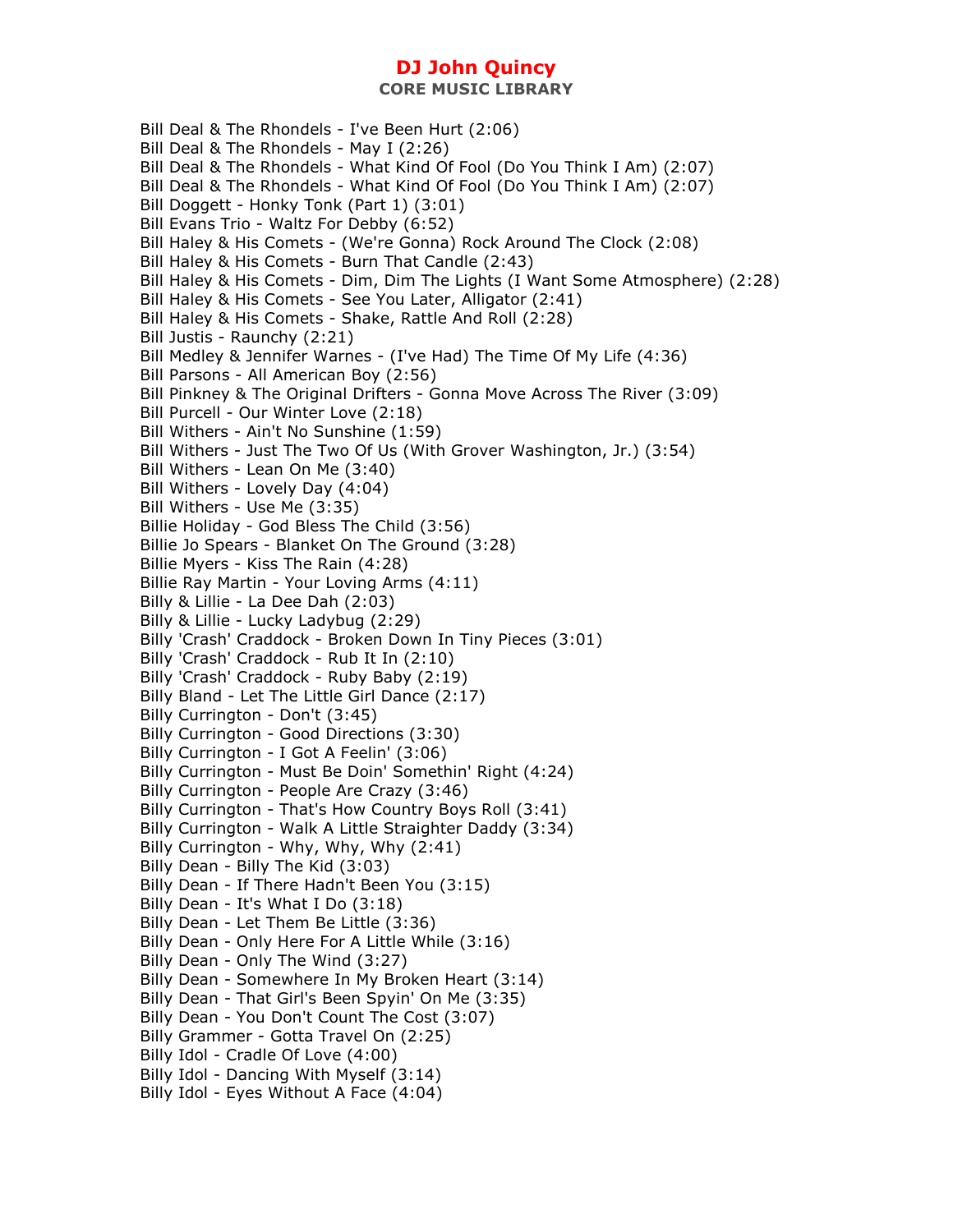Billy Idol - Hot In The City (3:25) Billy Idol - Mony Mony [Studio Version] (4:54) Billy Idol - Rebel Yell (4:44) Billy Idol - To Be A Lover (3:44) Billy Idol - White Wedding (3:26) Billy J. Kramer With The Dakotas - Bad To Me (2:17) Billy J. Kramer With The Dakotas - Little Children (2:44) Billy Joe & The Checkmates - Percolator (Twist) (2:09) Billy Joe Royal - Cherry Hill Park (2:43) Billy Joe Royal - Down In The Boondocks (2:30) Billy Joe Royal - Heart's Desire (2:37) Billy Joe Royal - I Knew You When (2:28) Billy Joe Royal - I've Got To Be Somebody (2:56) Billy Joe Royal - Till I Can't Take It Anymore (3:46) Billy Joel - All About Soul (4:05) Billy Joel - Allentown (3:36) Billy Joel - And So It Goes (3:30) Billy Joel - Big Shot (3:35) Billy Joel - Don't Ask Me Why (2:50) Billy Joel - Honesty (3:40) Billy Joel - I Go To Extremes (4:10) Billy Joel - Innocent Man (5:14) Billy Joel - It's Still Rock And Roll To Me (2:49) Billy Joel - Just The Way You Are (4:41) Billy Joel - Keeping The Faith (4:30) Billy Joel - Leave A Tender Moment Alone (3:40) Billy Joel - Longest Time (3:25) Billy Joel - Lullabye (3:22) Billy Joel - Matter Of Trust (4:03) Billy Joel - Modern Woman (3:43) Billy Joel - Movin' Out (Anthony's Song) (3:21) Billy Joel - My Life (4:35) Billy Joel - Only The Good Die Young (3:30) Billy Joel - Piano Man (5:24) Billy Joel - Pressure (3:13) Billy Joel - River Of Dreams (3:34) Billy Joel - Say Goodbye To Hollywood [Live] (4:16) Billy Joel - She's Always A Woman (3:14) Billy Joel - She's Got A Way (2:59) Billy Joel - Tell Her About It (3:40) Billy Joel - This Is The Time (4:49) Billy Joel - Uptown Girl (3:07) Billy Joel - We Didn't Start The Fire (4:34) Billy Joel - You May Be Right (3:58) Billy Joel - You're Only Human (Second Wind) (4:38) Billy Ocean - Caribbean Queen (No More Love On The Run) (3:57) Billy Ocean - Colour Of Love (4:01) Billy Ocean - Get Outta My Dreams, Get Into My Car (4:22) Billy Ocean - Love Is Forever (4:07) Billy Ocean - Love Really Hurts Without You (2:54) Billy Ocean - Love Zone (4:08) Billy Ocean - Loverboy (4:02)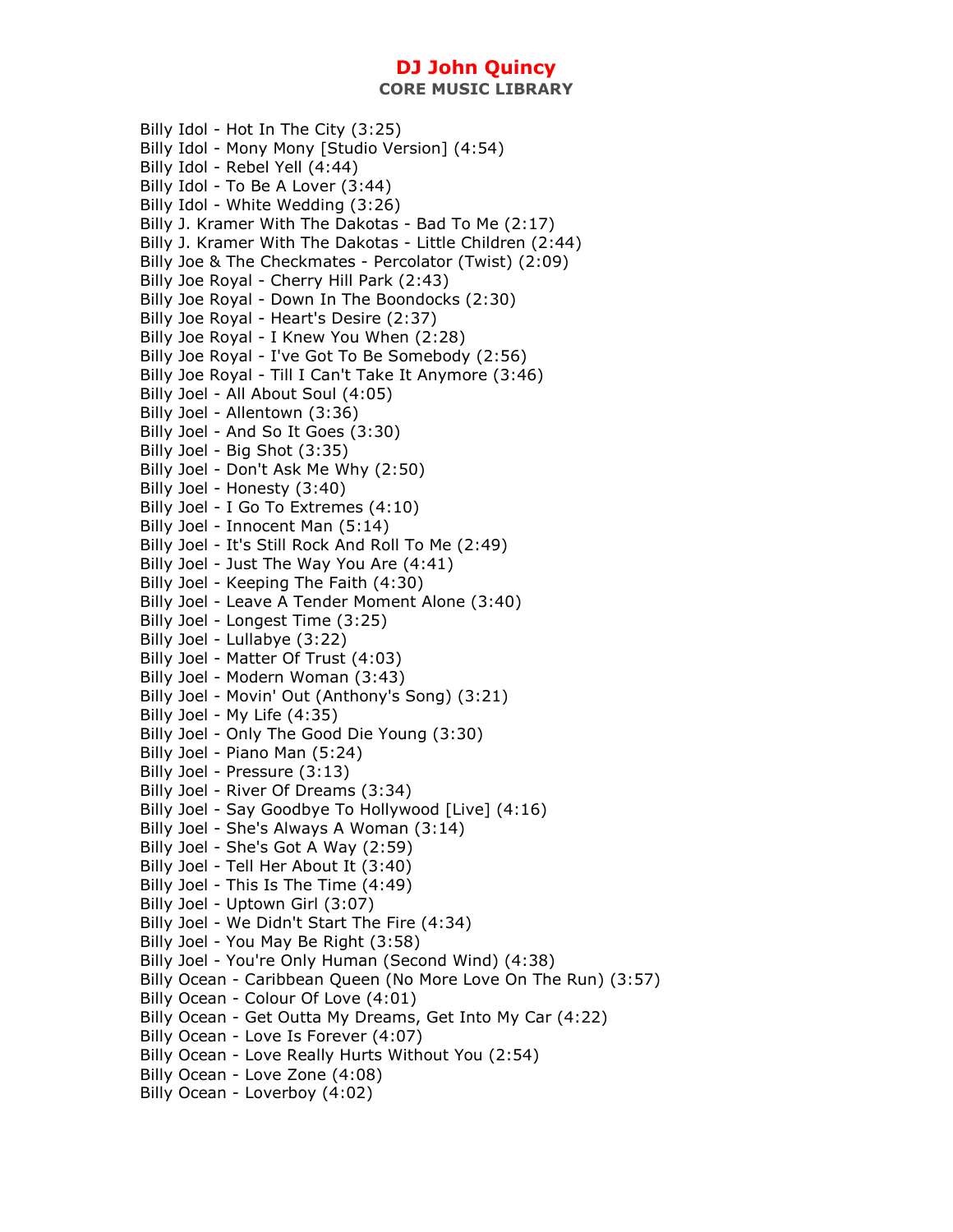**CORE MUSIC LIBRARY** 

Billy Ocean - Suddenly (3:46) Billy Ocean - There'll Be Sad Songs (To Make You Cry) (4:45) Billy Ocean - When The Going Gets Tough, The Tough Get Going (3:43) Billy Paul - Me And Mrs. Jones (4:31) Billy Preston - Nothing From Nothing (2:34) Billy Preston - Outa-Space (4:06) Billy Preston - Space Race (3:18) Billy Preston - Will It Go Round In Circles (4:15) Billy Preston & Syreeta - With You I'm Born Again (3:29) Billy Ray Cyrus - Achy Breaky Heart (3:21) Billy Ray Cyrus - Busy Man (3:11) Billy Ray Cyrus - Could've Been Me (3:41) Billy Ray Cyrus - In The Heart Of A Woman (3:50) Billy Ray Cyrus - Ready, Set, Don't Go (3:26) Billy Scott - California (2:28) Billy Scott & The Georgia Prophets - I Got The Fever (2:51) Billy Squier - Everybody Wants You (3:39) Billy Squier - In The Dark (3:56) Billy Squier - Lonely Is The Night (4:34) Billy Squier - My Kinda Lover (3:24) Billy Squier - Rock Me Tonight (4:47) Billy Squier - Stroke, The (3:36) Billy Stewart - Fat Boy (2:29) Billy Stewart - I Do Love You (2:56) Billy Stewart - Sitting In The Park (3:12) Billy Stewart - Summertime (2:38) Billy Swan - I Can Help (2:53) Billy Thorpe - Children Of The Sun (6:33) Billy Vaughn - Look For A Star (2:07) Billy Vaughn - Pearly Shells (2:17) Billy Vaughn - Sail Along Silvery Moon (2:05) Billy Vaughn - Swingin' Safari (2:13) Billy Vera & The Beaters - At This Moment (3:26) Billy Walker - Charlie's Shoes (2:12) Billy Ward & The Dominoes - Stardust (3:08) Billy Williams - I'm Gonna Sit Right Down & Write Myself A Letter (2:05) Bing Crosby - MacNamara's Band (2:28) Bing Crosby - When Irish Eyes Are Smiling (2:16) Bing Crosby - White Christmas (3:00) Bing Crosby & Grace Kelly - True Love (3:02) Birdman F Drake & Lil Wayne - Money To Blow (4:17) Birdman F Lil Wayne - Always Strapped (3:24) Black Box - Everybody Everybody (4:05) Black Box - Strike It Up (3:19) Black Crowes - By Your Side (4:26) Black Crowes - Hard To Handle (3:05) Black Crowes - Jealous Again (4:24) Black Crowes - She Talks To Angels (5:25) Black Crowes - Twice As Hard (4:07) Black Eyed Peas - Boom Boom Pow (3:22) Black Eyed Peas - Don't Lie (3:28) Black Eyed Peas - Don't Phunk With My Heart (3:59)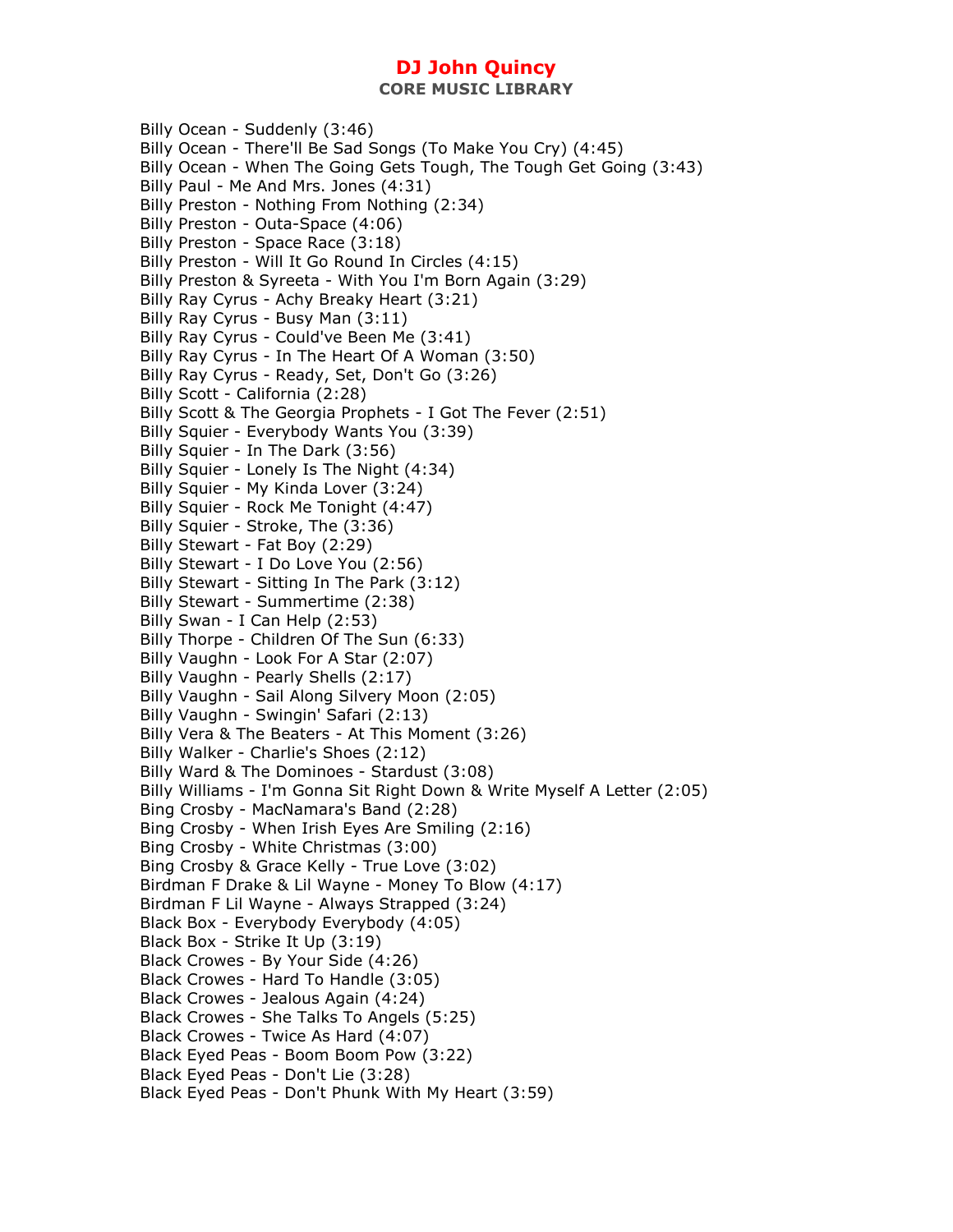**CORE MUSIC LIBRARY** 

Black Eyed Peas - Hey Mama (2:54) Black Eyed Peas - I Gotta Feeling (3:49) Black Eyed Peas - Imma Be (3:49) Black Eyed Peas - Let's Get It Started [Intro Edit] (2:45) Black Eyed Peas - Meet Me Halfway (3:43) Black Eyed Peas - My Humps (3:51) Black Eyed Peas - Pump It (3:33) Black Eyed Peas - Where Is The Love (With Justin Timberlake) (4:03) Black Eyed Peas F Jack Johnson - Gone Going (3:06) Black Oak Arkansas - Jim Dandy (2:38) Black Sabbath - Iron Man (3:22) Black Sabbath - Paranoid (2:45) Black Sabbath - Sweet Leaf (7:52) Black Sabbath - War Pigs-Luke's Wall (4:55) Blackbyrds - Walking In Rhythm (2:45) Blackfoot - Highway Song (7:18) Blackfoot - Train, Train (3:32) Blackhawk - Every Once In A While (3:24) Blackhawk - I'm Not Strong Enough To Say No (3:40) Blackhawk - Like There Ain't No Yesterday (3:13) Blackhawk - There You Have It (3:08) Blackstreet - Booti Call (4:15) Blackstreet - Don't Leave Me (4:15) Blackstreet & Mya - Take Me There (4:00) Blackstreet F Dr. Dre - No Diggity (4:08) Blaine Larsen - I Don't Know What She Said (3:41) Blake Shelton - Austin (3:42) Blake Shelton - Baby, The (3:49) Blake Shelton - Don't Make Me (3:31) Blake Shelton - Home (3:42) Blake Shelton - I'll Just Hold On (3:54) Blake Shelton - More I Drink (3:33) Blake Shelton - Nobody But Me (2:29) Blake Shelton - She Wouldn't Be Gone (3:30) Blake Shelton - Some Beach (3:21) Blake Shelton F Trace Adkins - Hillbilly Bone (3:38) Blaque - Bring It All To Me (3:34) Blessid Union Of Souls - All Along (3:46) Blessid Union Of Souls - Hey Leonardo (She Likes Me For Me) (3:24) Blessid Union Of Souls - I Believe (3:42) Blessid Union Of Souls - I Wanna Be There (4:08) Blessid Union Of Souls - Let Me Be The One (3:49) Blessid Union Of Souls - Oh Virginia (3:48) Blind Faith - Can't Find My Way Home (3:12) Blind Melon - No Rain (3:30) Blink-182 - All The Small Things (2:48) Blink-182 - I Miss You (3:42) Blondie - Atomic (4:34) Blondie - Call Me (3:24) Blondie - Dreaming (2:57) Blondie - Heart Of Glass [Intro Edit] (3:11) Blondie - One Way Or Another (3:31)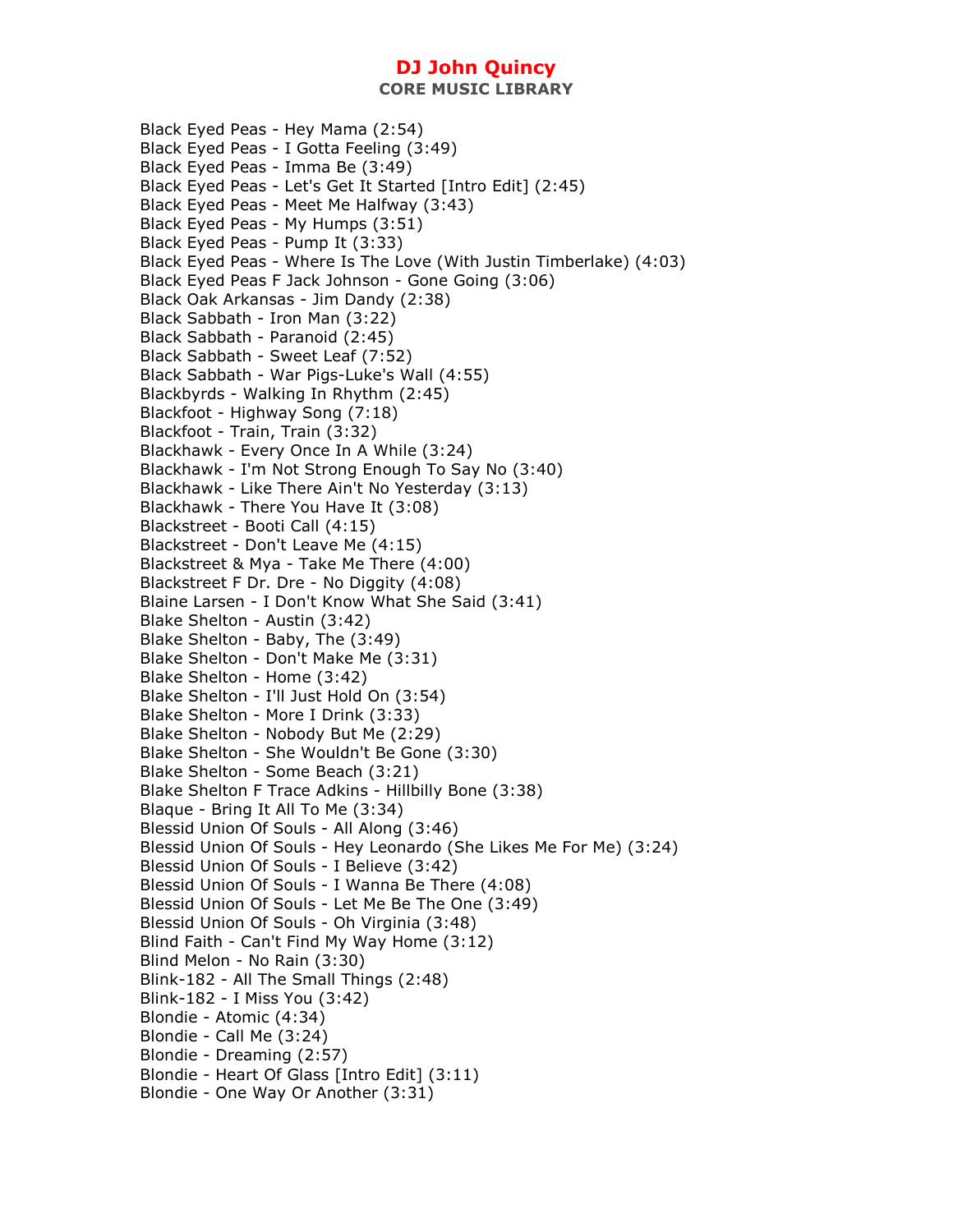Blondie - Rapture (5:28) Blondie - Tide Is High [Intro Edit] (4:26) Blood, Sweat & Tears - And When I Die (4:00) Blood, Sweat & Tears - Hi-Di-Ho (4:21) Blood, Sweat & Tears - Lucretia Mac Evil (3:02) Blood, Sweat & Tears - Spinning Wheel [Radio Version] (2:33) Blood, Sweat & Tears - You've Made Me So Very Happy (4:05) Bloodstone - Natural High (4:00) Blow Monkeys - Digging Your Scene (4:29) Blu Cantrell - Hit'em Up Style (Oops!) (3:56) Blue Cheer - Summertime Blues (3:43) Blue Magic - Sideshow (4:03) Blue October - Dirt Room (3:13) Blue October - Hate Me (3:48) Blue Oyster Cult - (Don't Fear) The Reaper (4:57) Blue Oyster Cult - Burnin' For You (4:27) Blue Oyster Cult - Godzilla (3:39) Blue Ridge Rangers (John Fogerty) - Jambalaya (3:12) Blue Swede - Hooked On A Feeling (2:46) Blue Swede - Never My Love (2:22) Blues Brothers - Gimme Some Lovin' (3:00) Blues Brothers - Hey Bartender (2:51) Blues Brothers - Soul Man (2:57) Blues Brothers - Sweet Home Chicago (3:16) Blues Brothers Band - Peter Gunn Theme (Extended) (7:02) Blues Image - Ride Captain Ride (3:36) Blues Magoos - (We Ain't Got) Nothin' Yet (2:13) Blues Traveler - Run-Around (4:07) Blues Traverler - Hook (4:17) Blur - Blur - Woohoo Song 2 (4:00) Bo Diddley - Bo Diddley (2:26) Bo Diddley - Say Man (3:08) Bo Donaldson & The Heywoods - Billy, Don't Be A Hero (3:32) Bo Donaldson & The Heywoods - Who Do You Think You Are (3:10) Bob & Earl - Harlem Shuffle (3:00) Bob B. Soxx & The Blue Jeans - Zip-A-Dee-Doo-Dah (2:41) Bob Carlisle - Butterfly Kisses (4:58) Bob Carlisle - Butterfly Kisses [JQ Edit] (3:16) Bob Carlisle - In The Hands Of Jesus (5:26) Bob Carlisle - On My Way To Paradise (4:12) Bob Dylan - I Want You (3:00) Bob Dylan - Just Like A Woman (4:48) Bob Dylan - Knockin' On Heaven's Door (2:24) Bob Dylan - Lay, Lady, Lay (3:14) Bob Dylan - Like A Rolling Stone (6:02) Bob Dylan - Positively 4th Street (3:51) Bob Dylan - Rainy Day Women 12 & 35 (4:30) Bob Dylan - Tangled Up In Blue (5:38) Bob Dylan - Times They Are A-Changin' (3:10) Bob Hope & Shirley Ross - Thanks For The Memory (3:04) Bob James, Boney James - Mind Games (4:27) Bob Kuban & The In-Men - Cheater, The (2:37)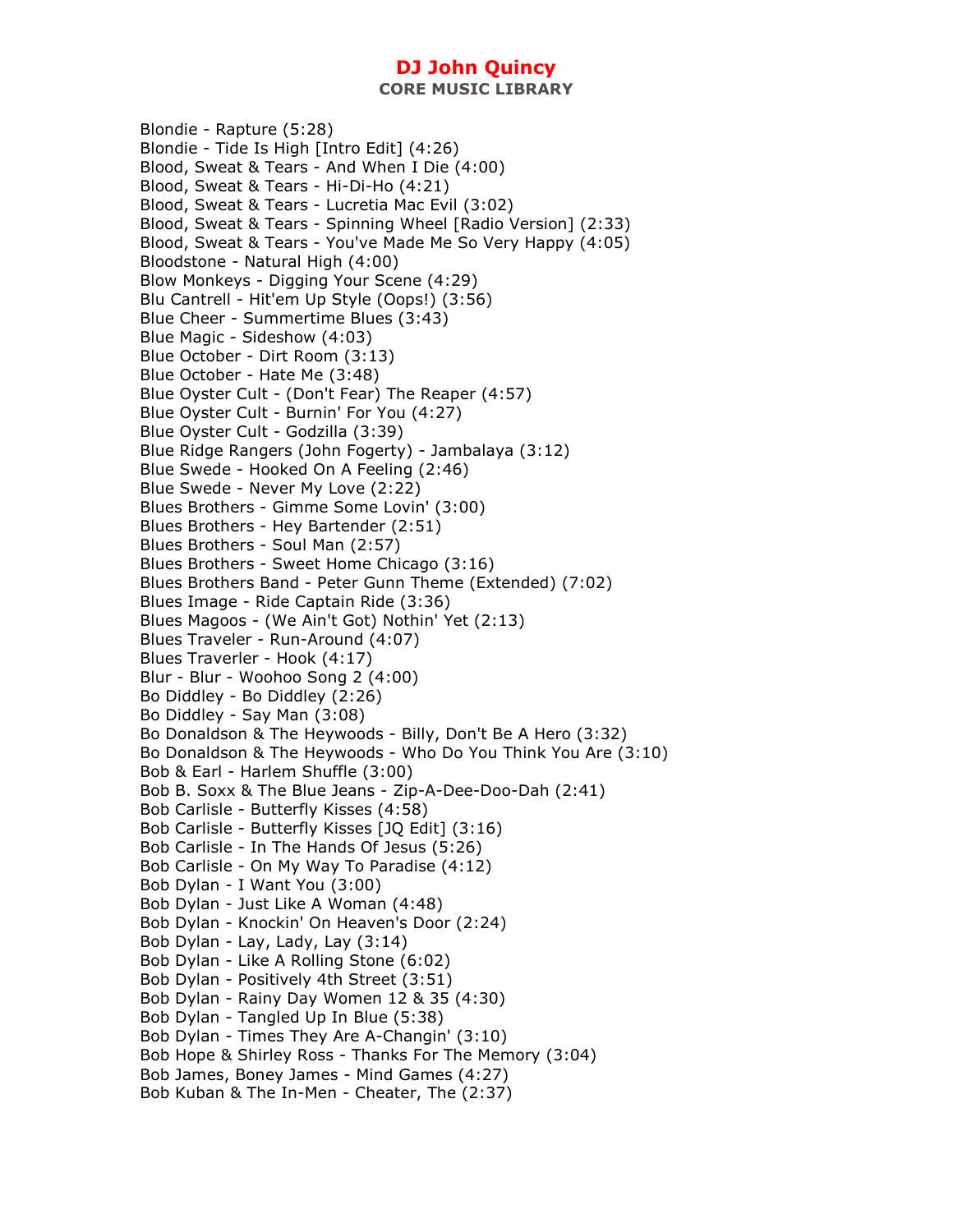**CORE MUSIC LIBRARY** 

Bob Lind - Elusive Butterfly (2:45) Bob Luman - Let's Think About Livin' (1:57) Bob Marley & The Wailers - Buffalo Soldier (2:41) Bob Marley & The Wailers - Could You Be Loved (3:39) Bob Marley & The Wailers - Exodus (4:10) Bob Marley & The Wailers - Get Up Stand Up (3:09) Bob Marley & The Wailers - I Shot The Sheriff (3:45) Bob Marley & The Wailers - Is This Love (3:50) Bob Marley & The Wailers - Jamming (3:12) Bob Marley & The Wailers - No Woman No Cry (6:59) Bob Marley & The Wailers - One Love, People Get Ready (2:45) Bob Marley & The Wailers - Redemption Song (3:45) Bob Marley & The Wailers - Satisfy My Soul (4:14) Bob Marley & The Wailers - Stir It Up (3:34) Bob Marley & The Wailers - Three Little Birds (2:55) Bob Marley & The Wailers - Waiting In Vain (4:00) Bob Moore - Mexico (2:32) Bob Seger - Little Drummer Boy (3:26) Bob Seger & Martina McBride - Chances Are (4:10) Bob Seger & The Silver Bullet Band - Against The Wind (5:19) Bob Seger & The Silver Bullet Band - American Storm (4:03) Bob Seger & The Silver Bullet Band - Beautiful Loser (3:05) Bob Seger & The Silver Bullet Band - Come To Pappa (2:58) Bob Seger & The Silver Bullet Band - Even Now (4:25) Bob Seger & The Silver Bullet Band - Feel Like A Number (3:38) Bob Seger & The Silver Bullet Band - Fire Down Below (4:23) Bob Seger & The Silver Bullet Band - Fire Lake (3:20) Bob Seger & The Silver Bullet Band - Her Strut (3:42) Bob Seger & The Silver Bullet Band - Hollywood Nights (4:54) Bob Seger & The Silver Bullet Band - Katmandu (5:58) Bob Seger & The Silver Bullet Band - Like A Rock (4:35) Bob Seger & The Silver Bullet Band - Mainstreet (3:36) Bob Seger & The Silver Bullet Band - Night Moves (5:20) Bob Seger & The Silver Bullet Band - Old Time Rock & Roll [Intro Edit] (3:03) Bob Seger & The Silver Bullet Band - Ramblin' Gamblin' Man (2:17) Bob Seger & The Silver Bullet Band - Rock And Roll Never Forgets (3:40) Bob Seger & The Silver Bullet Band - Roll Me Away (4:32) Bob Seger & The Silver Bullet Band - Shakedown (3:54) Bob Seger & The Silver Bullet Band - Shame On The Moon (4:41) Bob Seger & The Silver Bullet Band - Still The Same (3:14) Bob Seger & The Silver Bullet Band - Sunspot Baby (4:33) Bob Seger & The Silver Bullet Band - Travelin' Man (2:35) Bob Seger & The Silver Bullet Band - Tryin' To Live My Life Without You (3:24) Bob Seger & The Silver Bullet Band - Turn The Page (5:00) Bob Seger & The Silver Bullet Band - Understanding (3:37) Bob Seger & The Silver Bullet Band - We've Got Tonight (4:30) Bob Seger & The Silver Bullet Band - You'll Accomp'ny Me (3:53) Bob Sharples - Star Spangled Banner (2:31) Bob Welch - Ebony Eyes (3:28) Bob Welch - Hot Love, Cold World (3:29) Bob Welch - Precious Love (3:10) Bob Welch - Sentimental Lady (2:48)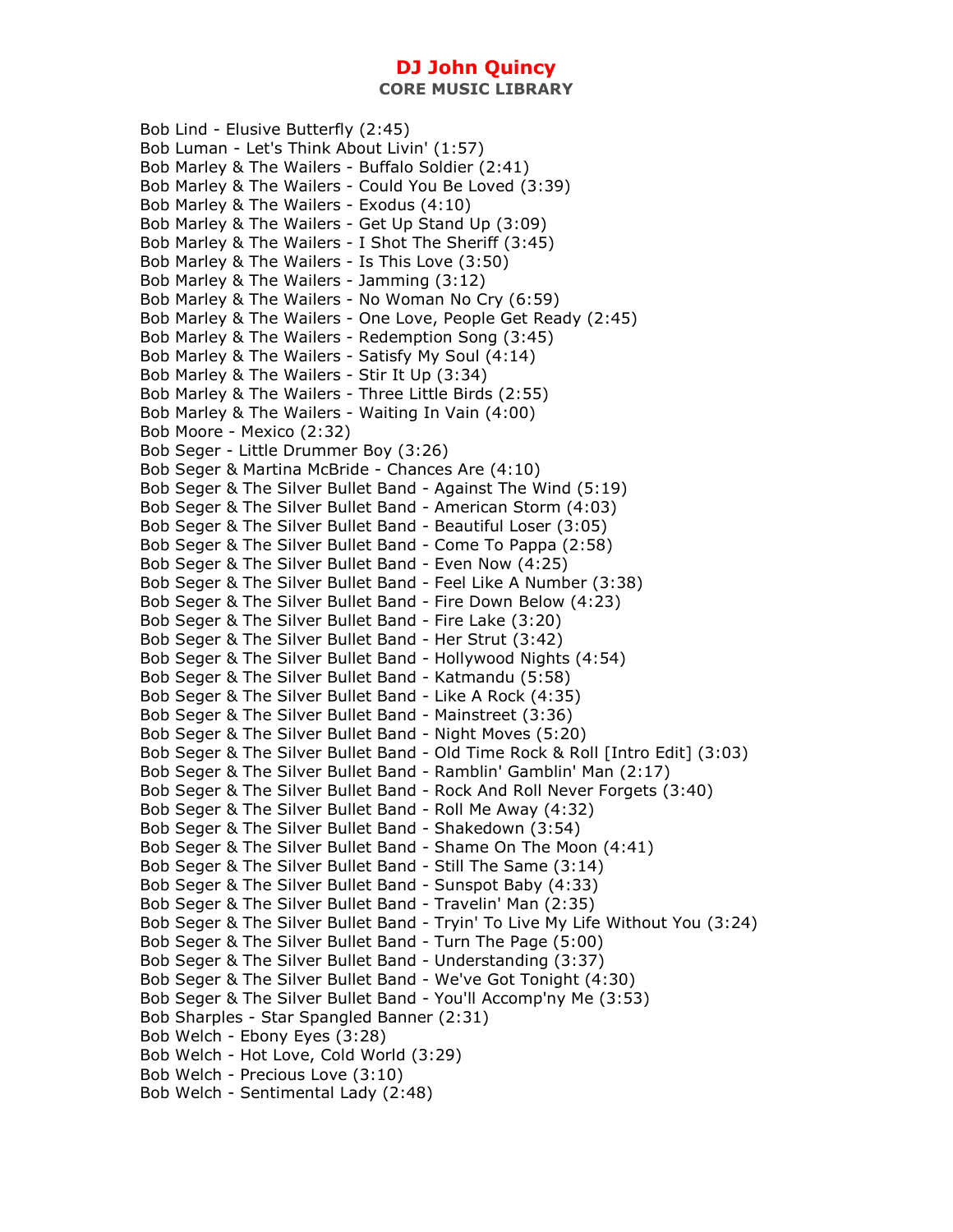**CORE MUSIC LIBRARY** 

Bobbettes - Mr. Lee (2:10) Bobbi Martin - For The Love Of Him (2:28) Bobbie Gentry - Ode To Billie Joe (4:12) Bobbie Gentry & Glen Campbell - All I Have To Do Is Dream (2:31) Bobby Bare - 500 Miles Away From Home (2:38) Bobby Bare - Detroit City (2:42) Bobby Bare - Marie Lavaux (3:06) Bobby Bland - Ain't Nothing You Can Do (2:32) Bobby Bloom - Montego Bay (2:52) Bobby Boris Pickett & The Crypt-Kickers - Monster Mash (3:08) Bobby Brown - Don't Be Cruel (4:07) Bobby Brown - Every Little Step (3:47) Bobby Brown - Get Away (4:15) Bobby Brown - Good Enough (3:50) Bobby Brown - Humpin' Around (4:19) Bobby Brown - My Prerogative (3:22) Bobby Brown - On Our Own (4:05) Bobby Brown - Rock Wit'cha (4:11) Bobby Brown - Roni (4:28) Bobby Brown & Whitney Houston - Something In Common (4:20) Bobby Caldwell - Beyond The Sea (3:19) Bobby Caldwell - What You Won't Do For Love (4:41) Bobby Darin - 18 Yellow Roses (2:14) Bobby Darin - Always (2:22) Bobby Darin - Artificial Flowers (3:13) Bobby Darin - Beyond The Sea (2:45) Bobby Darin - Bill Bailey, Won't You Please Come Home (2:03) Bobby Darin - Dream Lover (2:28) Bobby Darin - If I Were A Carpenter (2:18) Bobby Darin - Irresistible You (2:31) Bobby Darin - Lazy River (2:29) Bobby Darin - Mack The Knife (3:02) Bobby Darin - Queen Of The Hop (2:03) Bobby Darin - Splish Splash (2:09) Bobby Darin - Things (2:28) Bobby Darin - You Must Have Been A Beautiful Baby (2:09) Bobby Darin - You're The Reason I'm Living (2:24) Bobby Day - Rockin' Robin (2:31) Bobby Freeman - C'mon And Swim (2:42) Bobby Freeman - Do You Want To Dance (2:31) Bobby Fuller Four - I Fought the Law (2:14) Bobby Goldsboro - Autumn Of My Life (3:23) Bobby Goldsboro - Honey (3:52) Bobby Goldsboro - Little Things (2:23) Bobby Goldsboro - See The Funny Little Clown (2:33) Bobby Goldsboro - Summer (The First Time) (4:21) Bobby Goldsboro - Watching Scotty Grow (2:32) Bobby Hebb - Sunny (2:38) Bobby Helms - Jingle Bell Rock (2:08) Bobby Helms - My Special Angel (2:55) Bobby Lewis - One Track Mind (2:04) Bobby Lewis - Tossin' & Turnin' (2:29)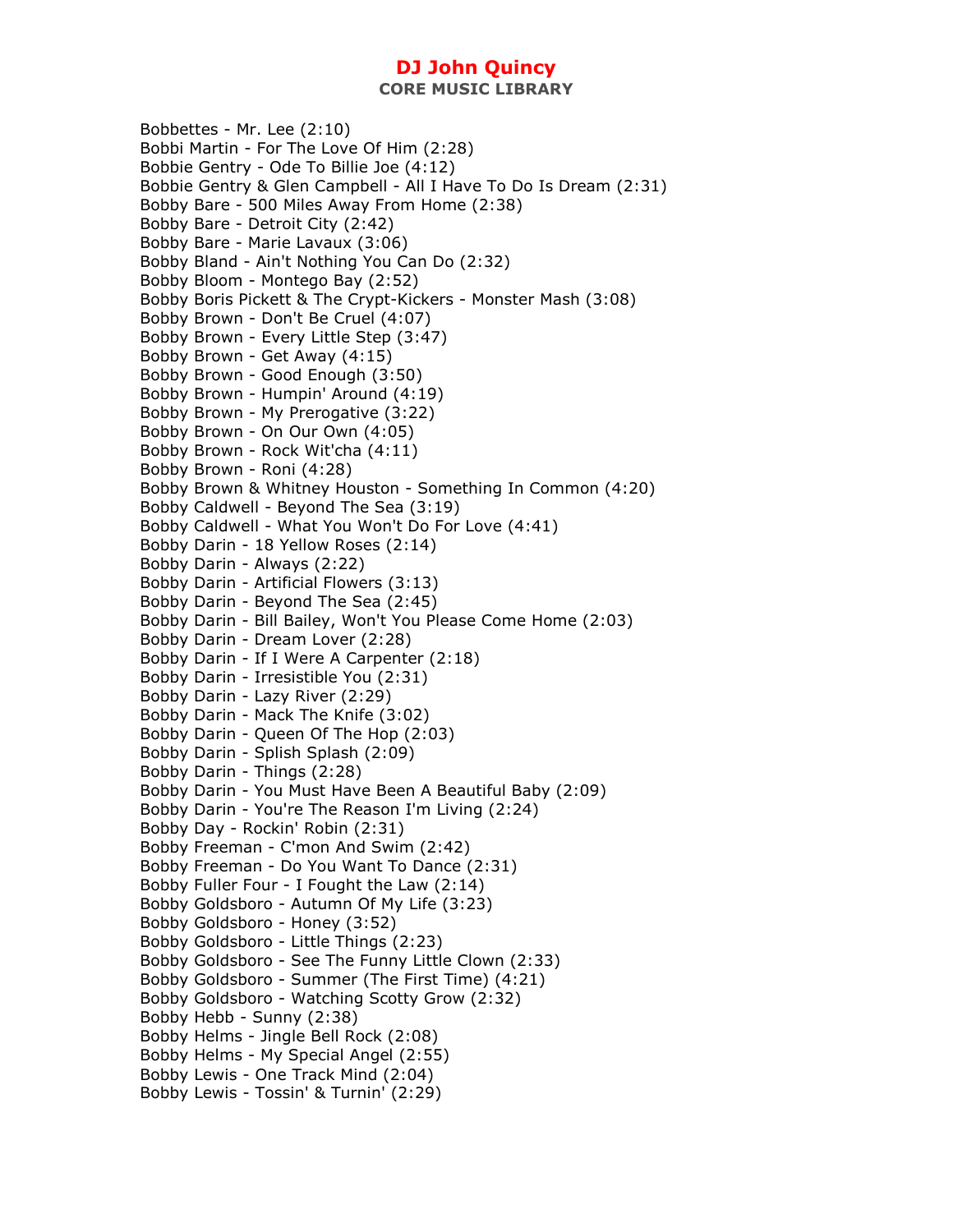**CORE MUSIC LIBRARY** 

Bobby McFerrin - Don't Worry Be Happy (3:48) Bobby Moore & The Rhythm Aces - Searching For My Baby (2:28) Bobby Morganstein Productions - 2001 Space Odyssey (1:26) Bobby Morganstein Productions - Carnival-Gladiators March (1:04) Bobby Morganstein Productions - Hail To The Chief (1:11) Bobby Morganstein Productions - Hula Aloha Oe (2:25) Bobby Morganstein Productions - Mardi Gras Medley (Way Down Yonder, Muskrat Ramble, When The Sa (2:59) Bobby Morganstein Productions - Olympic Theme (0:40) Bobby Morganstein Productions - Song For My Son (3:02) Bobby Russell - Saturday Morning Confusion (3:01) Bobby Rydell - Cha-Cha-Cha (2:28) Bobby Rydell - Ding-A-Ling (2:25) Bobby Rydell - Forget Him (2:04) Bobby Rydell - Good Time Baby (2:05) Bobby Rydell - I'll Never Dance Again (2:27) Bobby Rydell - I've Got Bonnie (2:28) Bobby Rydell - Kissin' Time (2:09) Bobby Rydell - Little Bitty Girl (2:24) Bobby Rydell - Sway (2:20) Bobby Rydell - Swingin' School (2:11) Bobby Rydell - Volare (2:23) Bobby Rydell - We Got Love (2:19) Bobby Rydell - Wild One (2:19) Bobby Rydell - Wildwood Days (2:27) Bobby Sherman - Cried Like A Baby (3:15) Bobby Sherman - Easy Come, Easy Go (2:36) Bobby Sherman - Hey, Mister Sun (2:26) Bobby Sherman - Julie, Do Ya Love Me (2:48) Bobby Sherman - La La La (If I Had You) (2:36) Bobby Sherman - Little Woman (2:18) Bobby Valentino F Yung Joc - Beep [Intro Edit] (4:04) Bobby Vee - Charms (2:14) Bobby Vee - Come Back When You Grow Up (2:40) Bobby Vee - Devil Or Angel (2:16) Bobby Vee - Night Has A Thousand Eyes (2:32) Bobby Vee - Please Don't Ask About Barbara (2:01) Bobby Vee - Rubber Ball (2:24) Bobby Vee - Run To Him (2:06) Bobby Vee - Sharing You (1:59) Bobby Vee - Take Good Care Of My Baby (2:32) Bobby Vinton - Blue On Blue (2:19) Bobby Vinton - Blue Velvet (2:45) Bobby Vinton - Clinging Vine (2:25) Bobby Vinton - Coming Home Soldier (2:27) Bobby Vinton - I Love How You Love Me (2:27) Bobby Vinton - Long Lonely Nights (2:24) Bobby Vinton - Mr. Lonely (2:38) Bobby Vinton - My Heart Belongs To Only You (2:36) Bobby Vinton - My Melody Of Love (3:05) Bobby Vinton - Please Love Me Forever (2:34) Bobby Vinton - Rain Rain Go Away (2:53)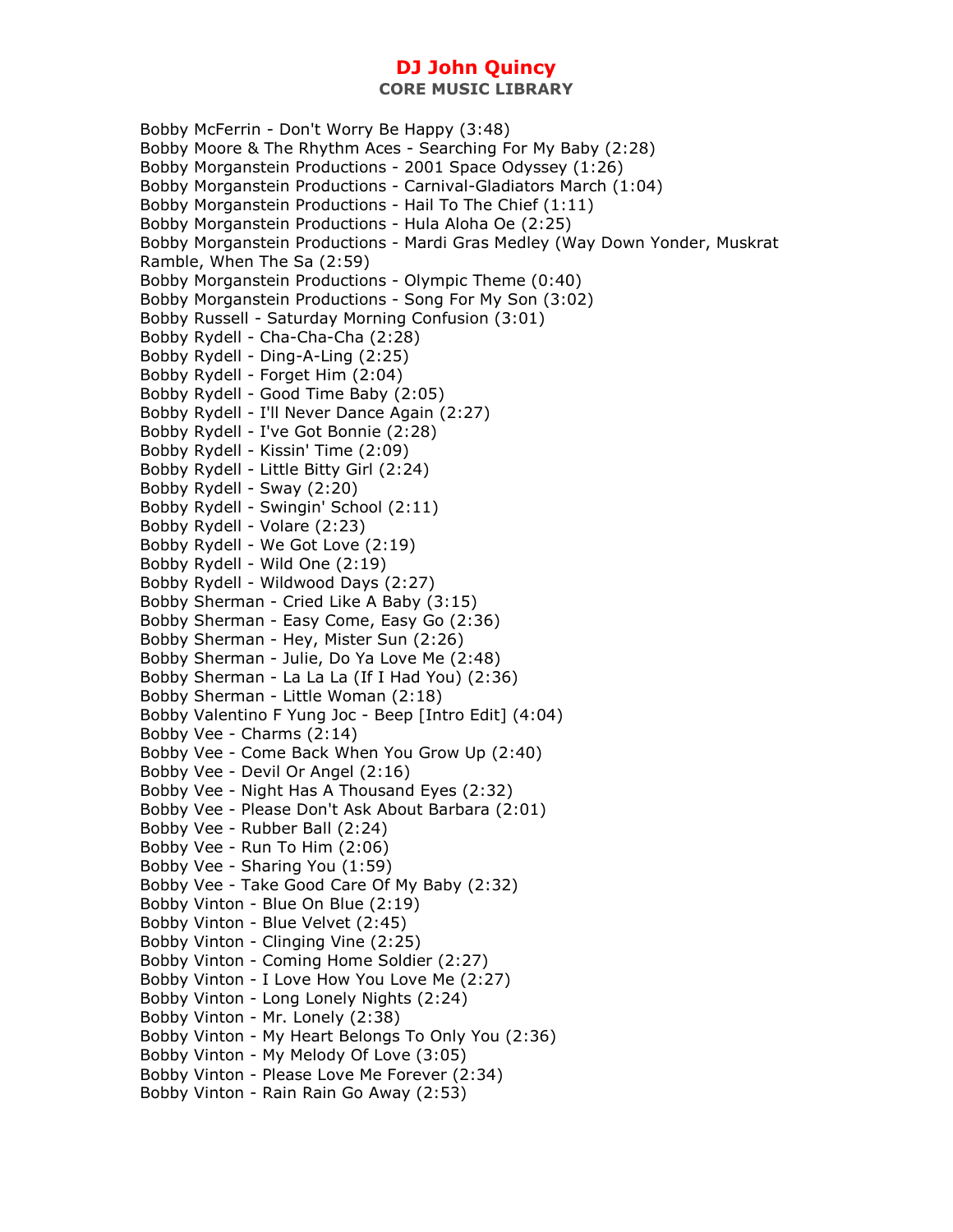Bobby Vinton - Roses Are Red (My Love) (2:36) Bobby Vinton - Sealed With A Kiss (2:45) Bobby Vinton - Tell Me Why (2:36) Bobby Vinton - There! I've Said It Again (2:18) Bobby Womack - Harry Hippie (3:42) Bobby Womack - Lookin' For A Love (2:27) Bobby Womack - Nobody Wants You When You're Down And Out (2:49) BoDeans - Closer To Free (3:06) Bomshel - Fight Like A Girl (3:24) Bon Jovi - Always (4:33) Bon Jovi - Bad Medicine (3:48) Bon Jovi - Bed Of Roses (4:57) Bon Jovi - Blaze Of Glory (4:15) Bon Jovi - Born To Be My Baby (4:30) Bon Jovi - Have A Nice Day (3:47) Bon Jovi - I'll Be There For You (5:28) Bon Jovi - In These Arms (4:20) Bon Jovi - It's My Life (3:41) Bon Jovi - Keep The Faith (4:10) Bon Jovi - Lay Your Hands On Me (3:45) Bon Jovi - Livin' On A Prayer [Intro Edit] (3:39) Bon Jovi - Living In Sin (4:25) Bon Jovi - Never Say Goodbye (4:44) Bon Jovi - Runaway (3:48) Bon Jovi - This Ain't A Love Song (4:15) Bon Jovi - Wanted Dead Or Alive (4:57) Bon Jovi - You Give Love A Bad Name (3:36) Bon Jovi & Jennifer Nettles - Who Says You Can't Go Home (3:46) Bone Thugs-N-Harmony - Tha Crossroads (3:41) Bone Thugs-N-Harmony F Akon - I Tried (4:27) Boney James - Touch (3:42) Boney James - Way She Walks (3:51) Boney James & Rick Braun - Grazin' In The Grass (5:04) Boney M - Mary's Boy Child (5:08) Boney M - Rivers Of Babylon [Intro Edit] (3:35) Bonnie Guitar - Dark Moon (2:39) Bonnie Pointer - Heaven Must Have Sent You (3:28) Bonnie Raitt - Have A Heart (4:35) Bonnie Raitt - I Can't Make You Love Me (4:41) Bonnie Raitt - Love Sneakin' Up On You (3:28) Bonnie Raitt - Nick Of Time (3:41) Bonnie Raitt - Not The Only One (3:49) Bonnie Raitt - Something To Talk About (3:35) Bonnie Raitt - Thing Called Love (3:48) Bonnie Raitt & Charles Brown - Merry Christmas Baby (4:26) Bonnie Tyler - It's A Heartache (3:26) Bonnie Tyler - Total Eclipse Of The Heart (5:25) Boo - Make It Rain (4:03) Booker T. & The MG's - Green Onions (2:51) Booker T. & The MG's - Hang 'Em High (3:46) Booker T. & The MG's - Hip Hug-Her (2:21) Booker T. & The MG's - Soul Limbo (2:17)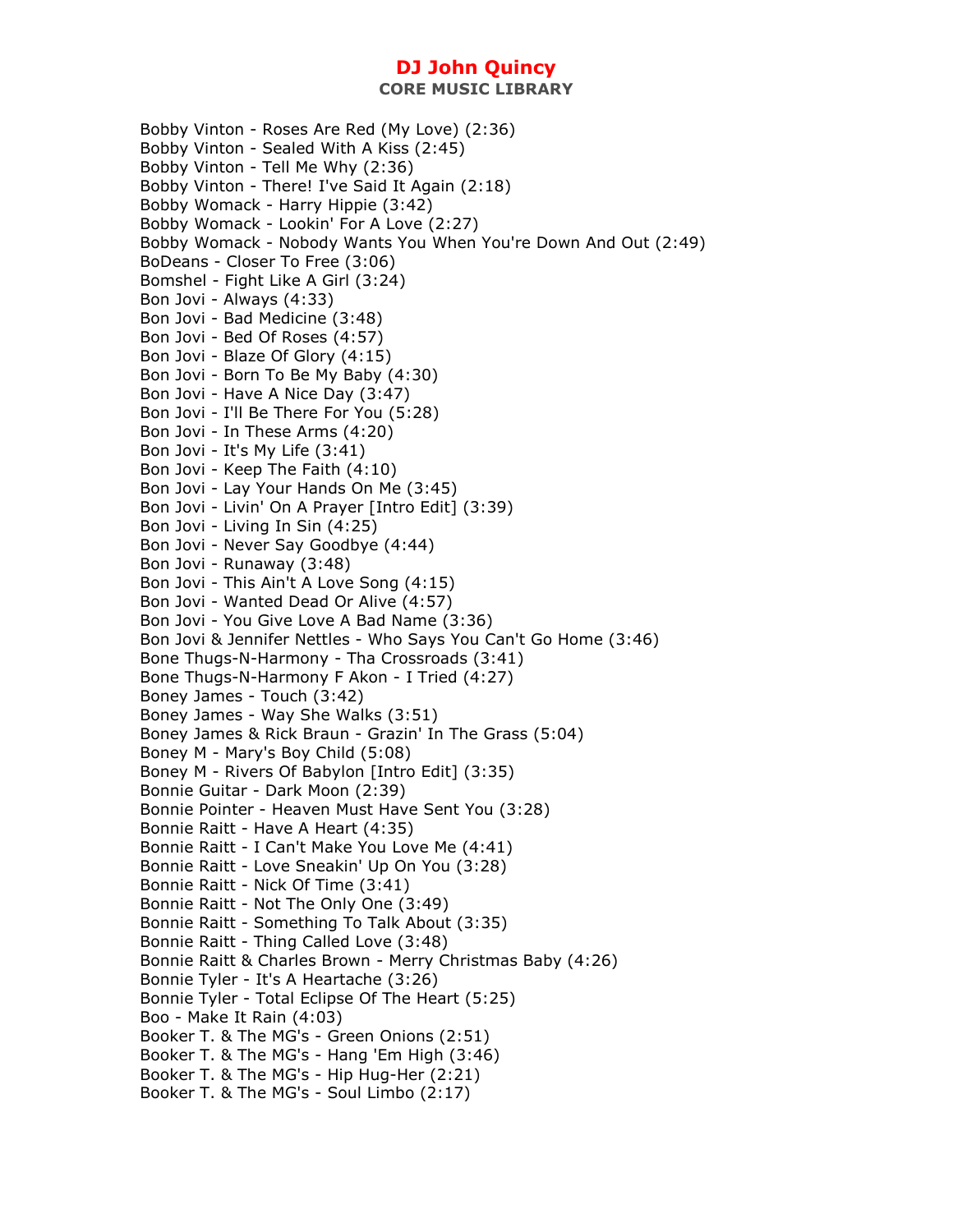Booker T. & The MG's - Time Is Tight (3:10) Boomer Castleman - Judy Mae (3:31) Boomtown Rats - I Don't Like Mondays (3:43) Bootleg Cafferty - I'm Not Going To Work Today (2:35) Boston - Amanda (4:07) Boston - Don't Look Back (5:57) Boston - Feelin' Satisfied (3:53) Boston - Hitch A Ride (4:07) Boston - Let Me Take You Home Tonight (4:38) Boston - Long Time (5:10) Boston - More Than A Feeling (4:34) Boston - Party (3:44) Boston - Piece Of Mind (4:52) Boston - Rock & Roll Band (2:58) Boston - Smokin' (4:17) Boston - Something About You (3:18) Boston - We're Ready (3:50) Boston Pops - Sleigh Ride (2:56) Bow Wow F Chris Brown & Johnta Austin - Shortie Like Mine (3:54) Bow Wow F Ciara - Like You (3:19) Bow Wow F Johnta Austin - You Can Get It All (3:34) Bow Wow F Omarion - Let Me Hold You (3:57) Bow Wow F T-Pain - Outta My System (3:49) Bowling For Soup - 1985 (3:12) Bowling For Soup - Almost [Intro Edit] (3:16) Bowling For Soup - Girl All The Bad Guys Want (3:23) Box Tops - Cry Like A Baby (2:29) Box Tops - Letter (1:51) Box Tops - Soul Deep (2:23) Box Tops - Sweet Cream Ladies, Forward March (2:10) Boy George - Crying Game (3:18) Boy Howdy - She'd Give Anything (3:35) Boy Howdy - They Don't Make 'Em Like That Anymore (3:14) Boy Krazy - That's What Love Can Do (3:13) Boy Meets Girl - Waiting For A Star To Fall (4:23) Boys - Dial My Heart (4:13) Boys Club - I Remember Holding You (4:06) Boys Don't Cry - I Wanna Be A Cowboy (3:19) Boys Like Girls - Great Escape (3:10) Boys Like Girls - Hero-Heroine (3:37) Boys Like Girls - Love Drunk (3:27) Boys Like Girls - Thunder (3:49) Boys Like Girls F Taylor Swift - Two Is Better Than One (4:00) Boyz II Men - 4 Seasons Of Loneliness (4:24) Boyz II Men - End Of The Road (5:48) Boyz II Men - I'll Make Love To You (3:45) Boyz II Men - In The Still Of The Nite (2:45) Boyz II Men - It's So Hard To Say Goodbye To Yesterday (2:46) Boyz II Men - Motownphilly (3:20) Boyz II Men - On Bended Knee (4:14) Boyz II Men - Song For Mama (4:59) Boyz II Men - Thank You (4:23)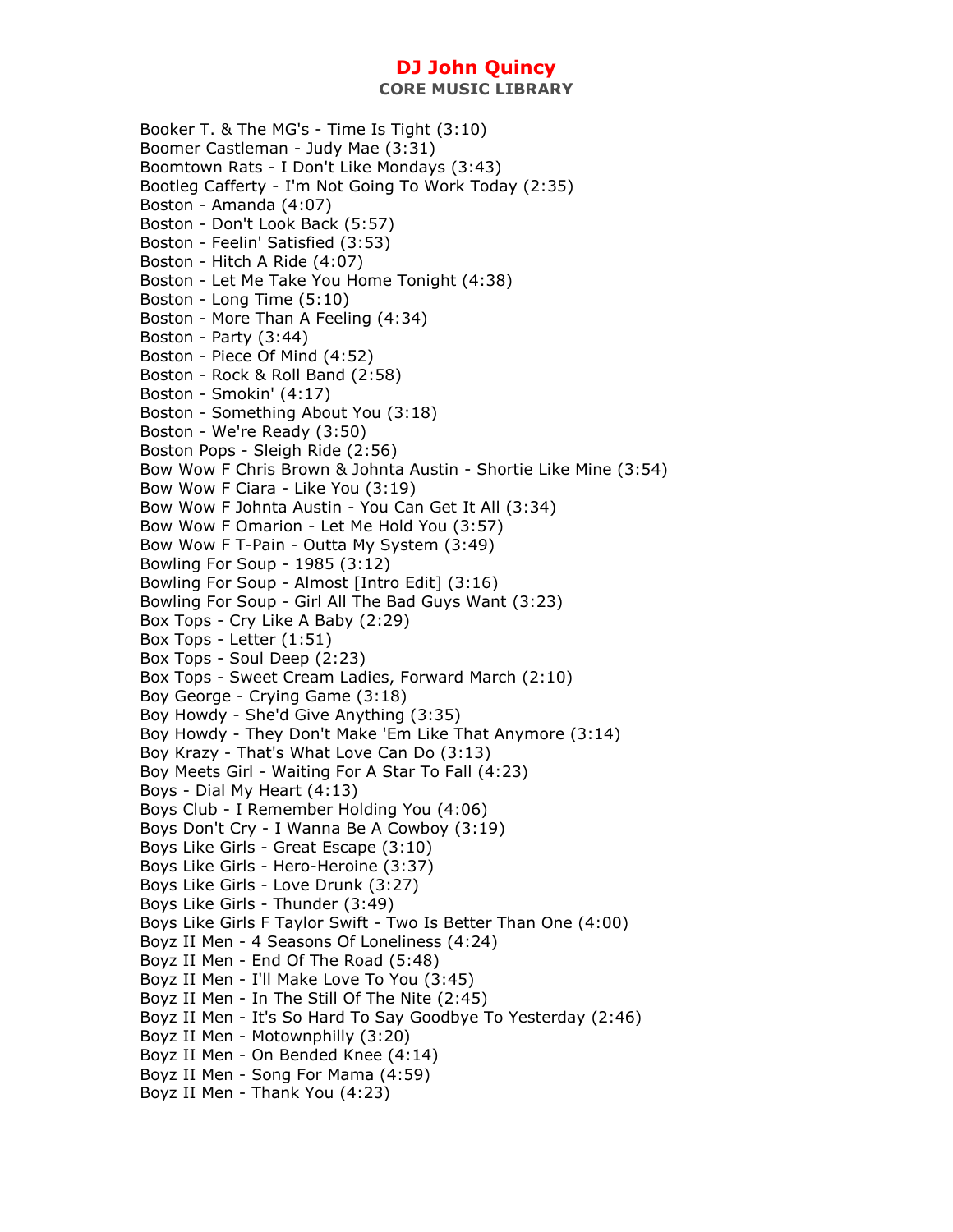**CORE MUSIC LIBRARY** 

Boyz II Men - Uhh Ahh (3:27) Boyz II Men - Water Runs Dry (3:41) Boz Scaggs - Breakdown Dead Ahead (4:28) Boz Scaggs - Georgia (3:48) Boz Scaggs - It's Over (2:43) Boz Scaggs - Jojo (5:42) Boz Scaggs - Lido Shuffle (3:33) Boz Scaggs - Look What You've Done To Me (5:06) Boz Scaggs - Lowdown (4:18) Boz Scaggs - Miss Sun (4:10) Boz Scaggs - What Can I Say (2:52) Brad Paisley - Alcohol (4:29) Brad Paisley - American Saturday Night (3:32) Brad Paisley - Celebrity (3:37) Brad Paisley - Find Yourself (4:01) Brad Paisley - He Didn't Have To Be (3:49) Brad Paisley - I'm Gonna Miss Her (3:08) Brad Paisley - I'm Still A Guy (3:54) Brad Paisley - Letter To Me (4:16) Brad Paisley - Little Moments (3:46) Brad Paisley - Mud On The Tires (3:26) Brad Paisley - Online (3:49) Brad Paisley - She's Everything (3:44) Brad Paisley - Start A Band (3:52) Brad Paisley - Then (4:13) Brad Paisley - Ticks (3:54) Brad Paisley - Two People Fell In Love (3:54) Brad Paisley - Waitin' On A Woman (3:52) Brad Paisley - We Danced (3:40) Brad Paisley - Welcome To The Future (4:35) Brad Paisley - Whiskey Lullaby (Feat. Alison Krauss) (4:16) Brad Paisley - World, The (3:34) Brad Paisley - Wrapped Around (3:02) Brad Paisley & Carrie Underwood - Oh Love (4:00) Brad Paisley & Dolly Parton - When I Get Where I'm Going (3:33) Brandon Heath - Give Me Your Eyes (3:44) Brandy - Almost Doesn't Count (3:33) Brandy - Full Moon (3:56) Brandy - Have You Ever (3:28) Brandy - Right Here (Departed) (3:37) Brandy - Sittin' Up In My Room (3:51) Brandy - What About Us (3:54) Brandy & Monica - Boy Is Mine (3:58) Brass Construction - Movin' (3:46) Bread - Aubrey (3:35) Bread - Baby, I'm A Want You (2:16) Bread - Diary (3:01) Bread - Everything I Own (3:01) Bread - Guitar Man (3:36) Bread - If (2:32) Bread - It Don't Matter To Me (2:45) Bread - Let Your Love Go (2:13)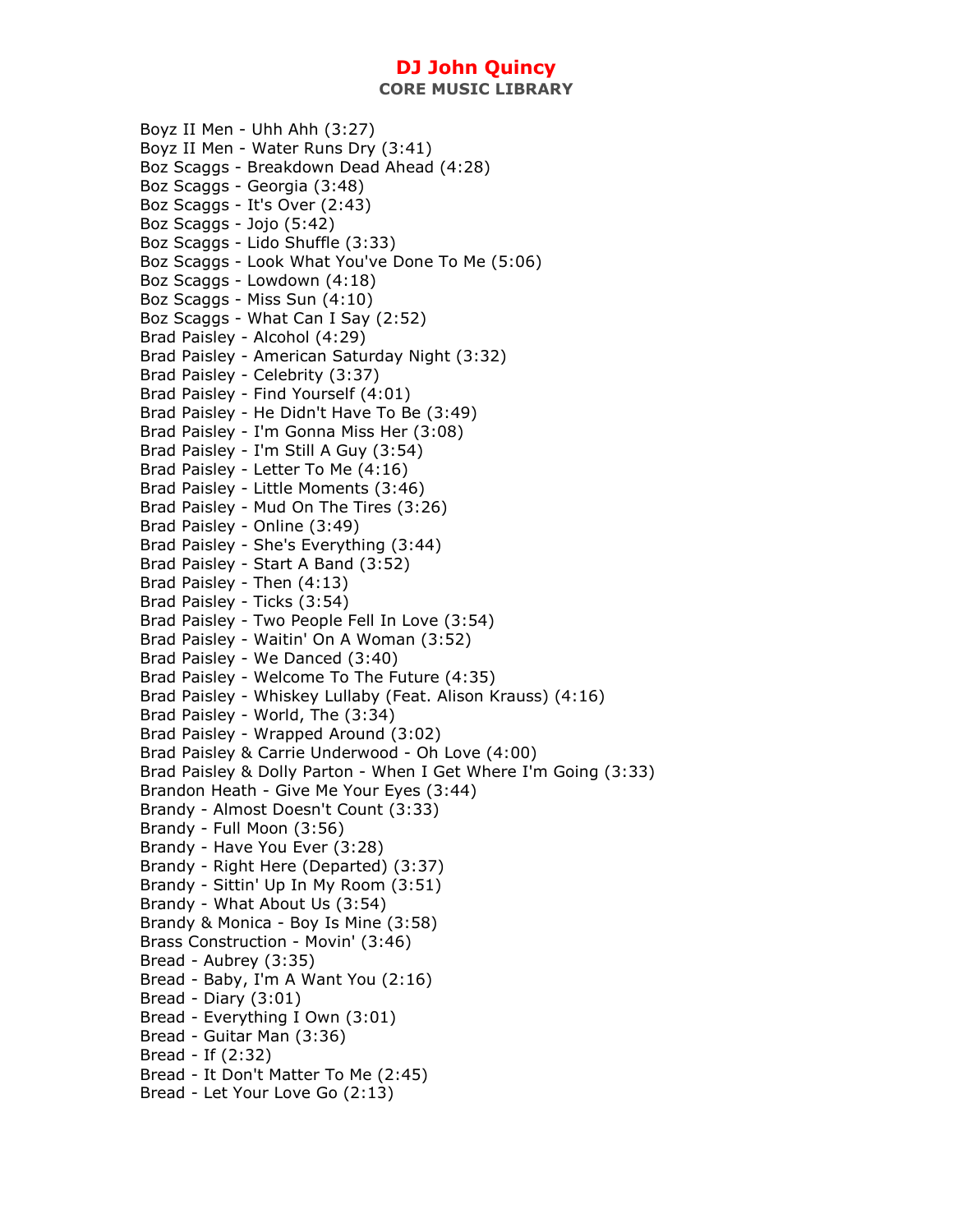**CORE MUSIC LIBRARY** 

Bread - Lost Without Your Love (2:49) Bread - Make It With You (3:09) Bread - Mother Freedom (2:29) Bread - Sweet Surrender (2:29) Breakfast Club - Right On Track (4:13) Breaking Benjamin - Breath (3:29) Breaking Benjamin - I Will Not Bow (3:25) Breathe - Don't Tell Me Lies (3:35) Breathe - Hands To Heaven (4:07) Breathe - How Can I Fall (3:59) Breathe - Say A Prayer (3:46) Brenda & The Tabulations - Dry Your Eyes (2:37) Brenda Holloway - Every Little Bit Hurts (2:51) Brenda K. Starr - I Still Believe (3:32) Brenda Lee - All Alone Am I (2:40) Brenda Lee - As Usual (2:32) Brenda Lee - Break It To Me Gently (2:35) Brenda Lee - Coming On Strong (1:53) Brenda Lee - Dum Dum (2:20) Brenda Lee - Emotions (2:46) Brenda Lee - Everybody Loves Me But You (2:27) Brenda Lee - Fool  $# 1 (2:24)$ Brenda Lee - Grass Is Greener (2:42) Brenda Lee - Heart In Hand (2:25) Brenda Lee - I Want To Be Wanted (3:01) Brenda Lee - I'm Sorry (2:36) Brenda Lee - Is It True (2:17) Brenda Lee - Losing You (2:29) Brenda Lee - Rockin' Around The Christmas Tree (2:01) Brenda Lee - Sweet Nothin's (2:14) Brenda Lee - That's All You Gotta Do (2:24) Brenda Lee - Too Many Rivers (2:46) Brenda Lee - You Can Depend On Me (3:26) Brenda Russell - Piano In The Dark (4:23) Brenton Wood - Gimme Little Sign (2:13) Brenton Wood - Oogum Boogum Song (2:20) Brewer & Shipley - One Toke Over The Line (3:17) Brewer & Shipley - Tarkio Road (3:09) Brian Hyland - Gypsy Woman (2:30) Brian Hyland - Itsy Bitsy Teenie Weenie Yellow Polkadot Bikini (2:19) Brian Hyland - Joker Went Wild (2:37) Brian Hyland - Let Me Belong To You (3:01) Brian Hyland - Sealed With A Kiss (2:38) Brian Littrell - Over My Head (3:45) Brian McKnight - Anytime (4:02) Brian McKnight - Back At One (3:19) Brian McKnight - One Last Cry (4:11) Brian Setzer Orchestra - Jump Jive An' Wail (2:48) Brick - Dazz (3:21) Brighter Shade Of Darkness - Love Jones (3:14) Britney Spears - (You Drive Me) Crazy (3:14) Britney Spears - 3 (Three) (3:22)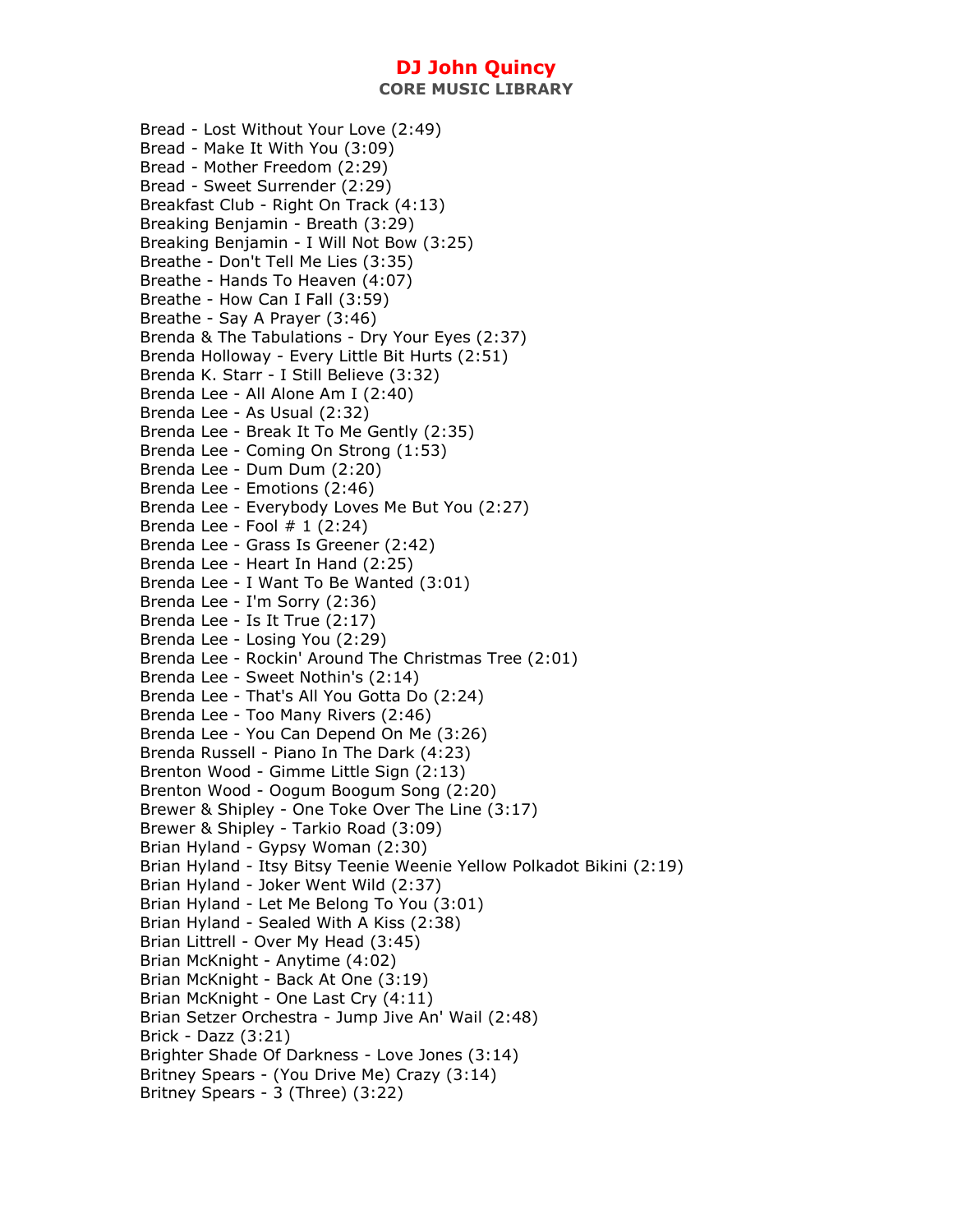Britney Spears - Baby One More Time (3:29) Britney Spears - Break The Ice (3:12) Britney Spears - Circus (3:00) Britney Spears - Everytime (3:36) Britney Spears - From The Bottom Of My Broken Heart (4:29) Britney Spears - Gimme More (4:05) Britney Spears - I'm A Slave For You (3:22) Britney Spears - If You Seek Amy (3:25) Britney Spears - Lucky [Cold Intro Edit] (3:12) Britney Spears - Oops I Did It Again [JQ Edit] (2:32) Britney Spears - Sometimes (3:58) Britney Spears - Stronger (3:21) Britney Spears - Toxic (3:18) Britney Spears - Womanizer (3:28) Britney Spears F Madonna - Me Against The Music (3:40) Britt Nicole - Set The World On Fire (3:33) Brook Benton - Boll Weevil Song (2:32) Brook Benton - Endlessly (2:12) Brook Benton - Fools Rush In (Where Angels Fear To Tread) (2:24) Brook Benton - Frankie And Johnny (2:26) Brook Benton - Hotel Happiness (2:39) Brook Benton - It's Just A Matter Of Time (2:25) Brook Benton - Kiddio (2:35) Brook Benton - Lie To Me (2:12) Brook Benton - Rainy Night In Georgia (3:44) Brook Benton - Revenge (2:31) Brook Benton - Same One (2:27) Brook Benton - Shadrack (2:20) Brook Benton - So Many Ways (2:28) Brook Benton - Thank You Pretty Baby (2:27) Brook Benton - Think Twice (2:30) Brook Benton & Dinah Washington - Baby (You've Got What It Takes) (2:40) Brook Benton & Dinah Washington - Rockin' Good Way (To Mess Around And Fall In Love) (2:21) Brooklyn Bridge - Welcome Me Love (2:11) Brooklyn Bridge - Worst That Could Happen (2:59) Brooks & Dunn - Ain't Nothing 'Bout You (3:12) Brooks & Dunn - Believe (4:32) Brooks & Dunn - Boot Scootin' Boogie (3:13) Brooks & Dunn - Brand New Man (2:52) Brooks & Dunn - Cowgirls Don't Cry (3:28) Brooks & Dunn - God Must Be Busy (3:43) Brooks & Dunn - Hard Workin' Man (2:53) Brooks & Dunn - He's Got You (3:04) Brooks & Dunn - Hillbilly Deluxe (4:10) Brooks & Dunn - Honky Tonk Stomp (3:00) Brooks & Dunn - Honky Tonk Truth (3:08) Brooks & Dunn - How Long Gone (3:32) Brooks & Dunn - Husbands And Wives (3:01) Brooks & Dunn - I Am That Man (3:24) Brooks & Dunn - I Can't Get Over You (3:59) Brooks & Dunn - Indian Summer (4:08)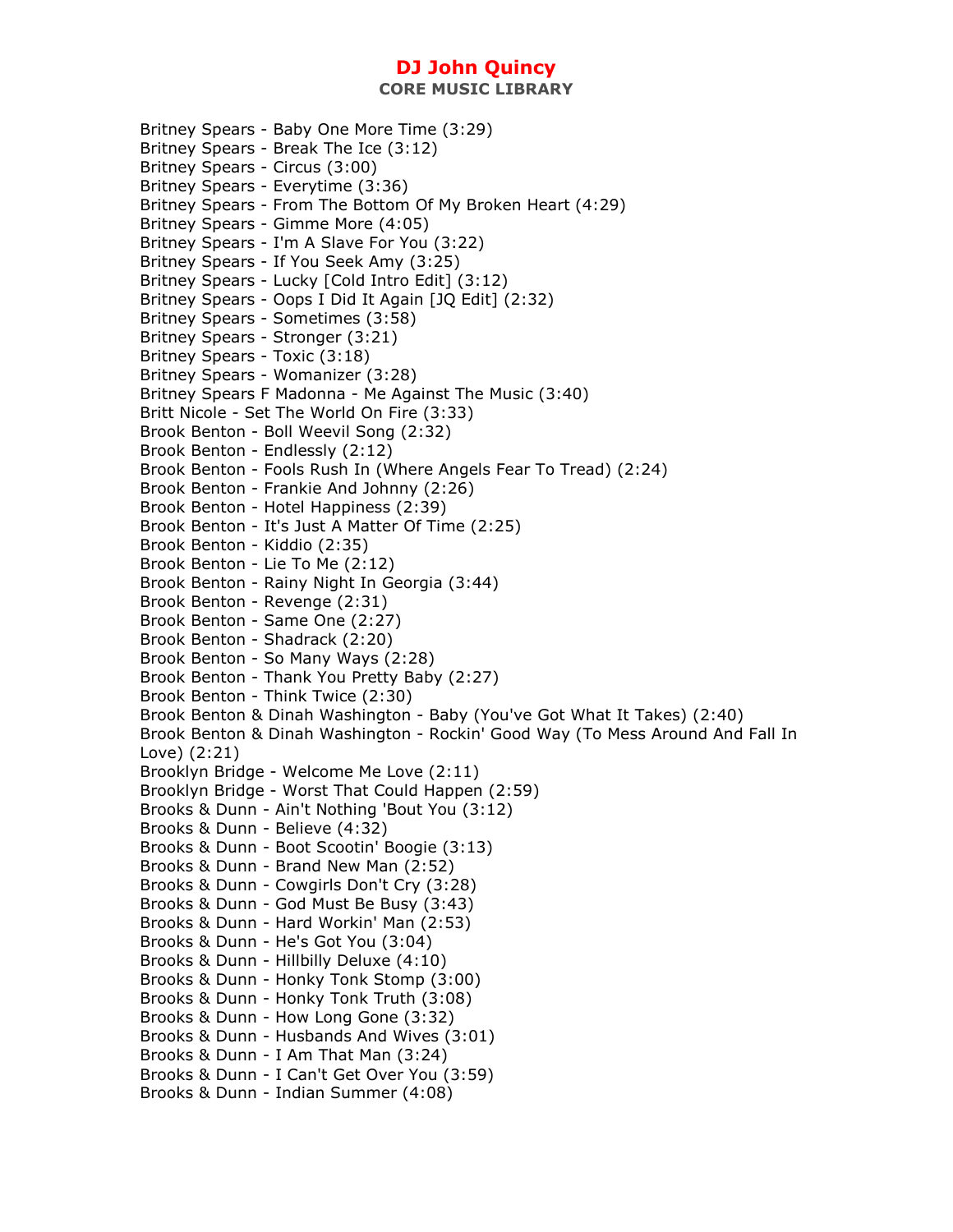Brooks & Dunn - It's Getting Better All The Time (3:50) Brooks & Dunn - Little Miss Honky Tonk (2:53) Brooks & Dunn - Long Goodbye (3:12) Brooks & Dunn - Man This Lonely (3:26) Brooks & Dunn - My Heart Is Lost To You (2:55) Brooks & Dunn - My Maria (3:19) Brooks & Dunn - My Next Broken Heart (2:49) Brooks & Dunn - Neon Moon (4:09) Brooks & Dunn - Only In America (4:19) Brooks & Dunn - Play Something Country (3:12) Brooks & Dunn - Proud Of The House We Built (3:11) Brooks & Dunn - Put A Girl In It (3:20) Brooks & Dunn - Red Dirt Road (4:17) Brooks & Dunn - Rock My World (Little Country Girl) (3:29) Brooks & Dunn - She Used To Be Mine (3:47) Brooks & Dunn - She's Not The Cheatin' Kind (3:11) Brooks & Dunn - That Ain't No Way To Go (3:27) Brooks & Dunn - We'll Burn That Bridge (2:53) Brooks & Dunn - Whiskey Under The Bridge (2:45) Brooks & Dunn - You Can't Take The Honky Tonk Out Of The Girl (3:10) Brooks & Dunn - You'll Always Be Loved By Me (2:56) Brooks & Dunn - You're Gonna Miss Me When I'm Gone (4:36) Brooks & Dunn F Sheryl Crow & Vince Gill - Building Bridges (3:48) Brotherhood Of Man - Save Your Kisses For Me (2:59) Brotherhood Of Man - United We Stand (2:45) Brothers Four - Greenfields (2:58) Brothers Johnson - I'll Be Good To You (4:35) Brothers Johnson - Stomp (4:02) Brothers Johnson - Strawberry Letter 23 (4:39) Browns - Old Lamplighter (2:19) Browns - Scarlet Ribbons (2:32) Browns - Three Bells (2:48) Brownsville Station - Smokin' In The Boy's Room (2:54) Bruce Channel - Hey! Baby (2:19) Bruce Cockburn - Wondering Where The Lions Are (3:37) Bruce Hornsby & The Range - Every Little Kiss (4:47) Bruce Hornsby & The Range - Mandolin Rain (4:44) Bruce Hornsby & The Range - Valley Road (4:39) Bruce Hornsby & The Range - Way It Is (4:52) Bruce Hornsby & The River - Across The River (4:41) Bruce Springsteen - 4th of July, Asbury Park (Sandy) (5:33) Bruce Springsteen - Atlantic City (3:51) Bruce Springsteen - Badlands (3:58) Bruce Springsteen - Better Days (3:37) Bruce Springsteen - Blinded By The Light (4:55) Bruce Springsteen - Born In The U.S.A. (4:30) Bruce Springsteen - Born To Run (4:26) Bruce Springsteen - Brilliant Disguise (4:04) Bruce Springsteen - Cadillac Ranch (3:01) Bruce Springsteen - Cover Me (3:18) Bruce Springsteen - Dancing In The Dark (3:52) Bruce Springsteen - Darkness On The Edge Of Town (4:19)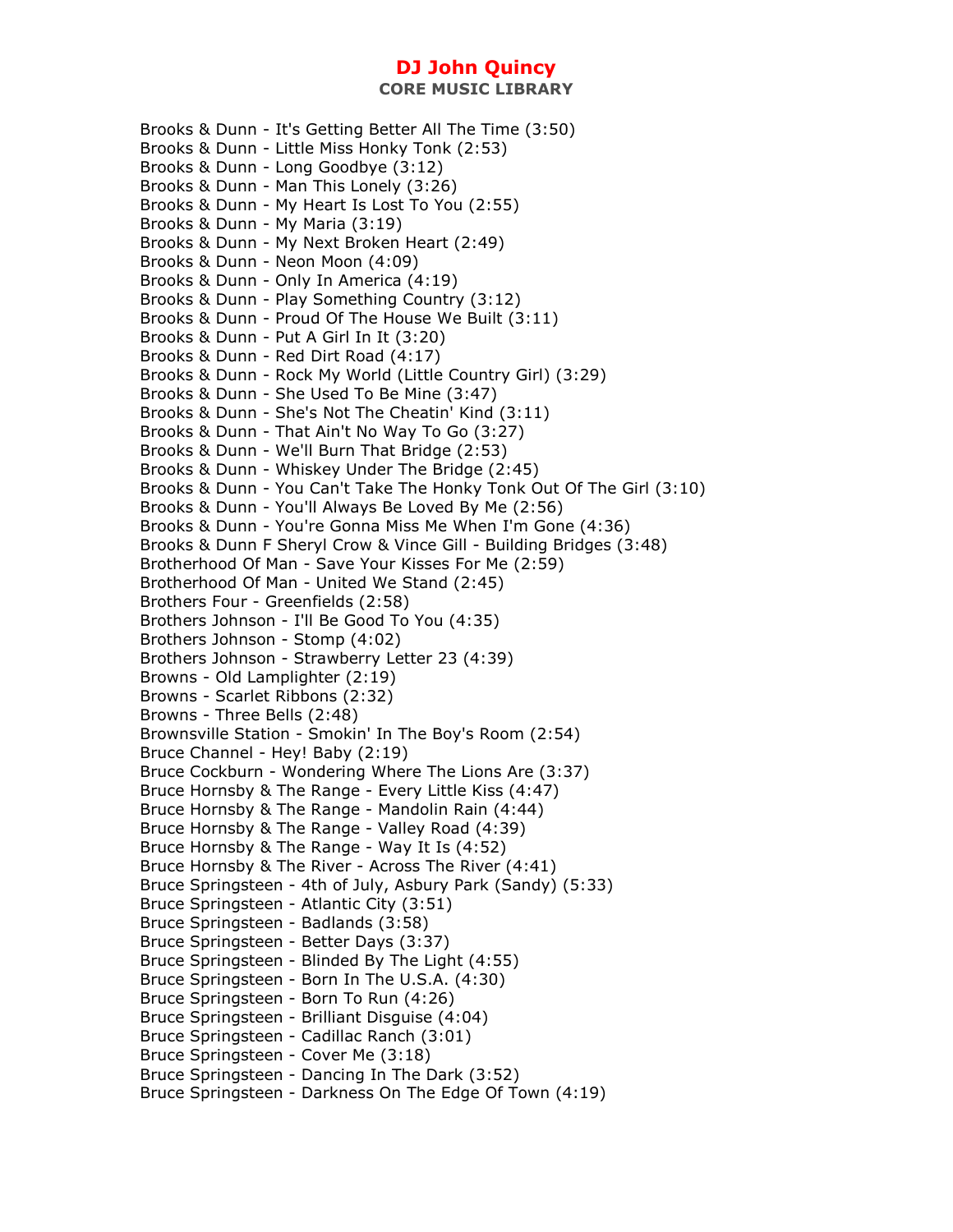Bruce Springsteen - Fade Away (4:29) Bruce Springsteen - Fire [Live] (2:40) Bruce Springsteen - For You (4:37) Bruce Springsteen - Ghost Of Tom Joad (4:16) Bruce Springsteen - Glory Days (3:42) Bruce Springsteen - Human Touch (5:04) Bruce Springsteen - Hungry Heart (3:08) Bruce Springsteen - I'm Goin' Down (3:19) Bruce Springsteen - I'm On Fire (2:27) Bruce Springsteen - Jersey Girl (Live) (6:17) Bruce Springsteen - Jungleland (9:26) Bruce Springsteen - Living Proof (4:32) Bruce Springsteen - Lucky Town (3:14) Bruce Springsteen - Merry Christmas Baby [Intro Edit] (4:33) Bruce Springsteen - My Hometown (4:00) Bruce Springsteen - Nebraska (4:22) Bruce Springsteen - One Step Up (4:14) Bruce Springsteen - Pink Cadillac (3:29) Bruce Springsteen - Promised Land, The (4:19) Bruce Springsteen - Prove It All Night (3:52) Bruce Springsteen - River, The (4:54) Bruce Springsteen - Rosalita (Come Out Tonight) (6:58) Bruce Springsteen - Santa Claus Is Coming To Town [Talk Free Intro] (3:37) Bruce Springsteen - Secret Garden (4:19) Bruce Springsteen - Spirit In The Night (4:53) Bruce Springsteen - Streets Of Philadelphia (3:08) Bruce Springsteen - Tenth Avenue Freeze-Out (3:06) Bruce Springsteen - Thunder Road (4:38) Bruce Springsteen - Tunnel Of Love (4:59) Bruce Springsteen - War [Live, Cold Intro] (3:02) Bruce Willis - Respect Yourself (3:48) Bryan Adams - (Everything I Do) I Do It For You (4:01) Bryan Adams - All For Love (With Rod Stewart & Sting) (4:32) Bryan Adams - Back To You (3:18) Bryan Adams - Can't Stop This Thing We Started (4:17) Bryan Adams - Cuts Like A Knife (4:45) Bryan Adams - Do I Have To Say The Words (4:12) Bryan Adams - Have You Ever Really Loved A Woman (4:46) Bryan Adams - Heat Of The Night (4:19) Bryan Adams - Heaven (3:53) Bryan Adams - Let's Make A Night To Remember (4:30) Bryan Adams - One Night Love Affair (4:11) Bryan Adams - Please Forgive Me (4:59) Bryan Adams - Run To You (3:40) Bryan Adams - Somebody (4:28) Bryan Adams - Straight From The Heart (3:24) Bryan Adams - Summer Of '69 (3:23) Bryan Adams - There Will Never Be Another Tonight (4:37) Bryan Adams - This Time (3:15) Bryan Adams - Thought I'd Died And Gone To Heaven (4:54) Bryan Bowers - Scotsman (2:20) Bryan Duncan - After This Day Is Gone (5:15)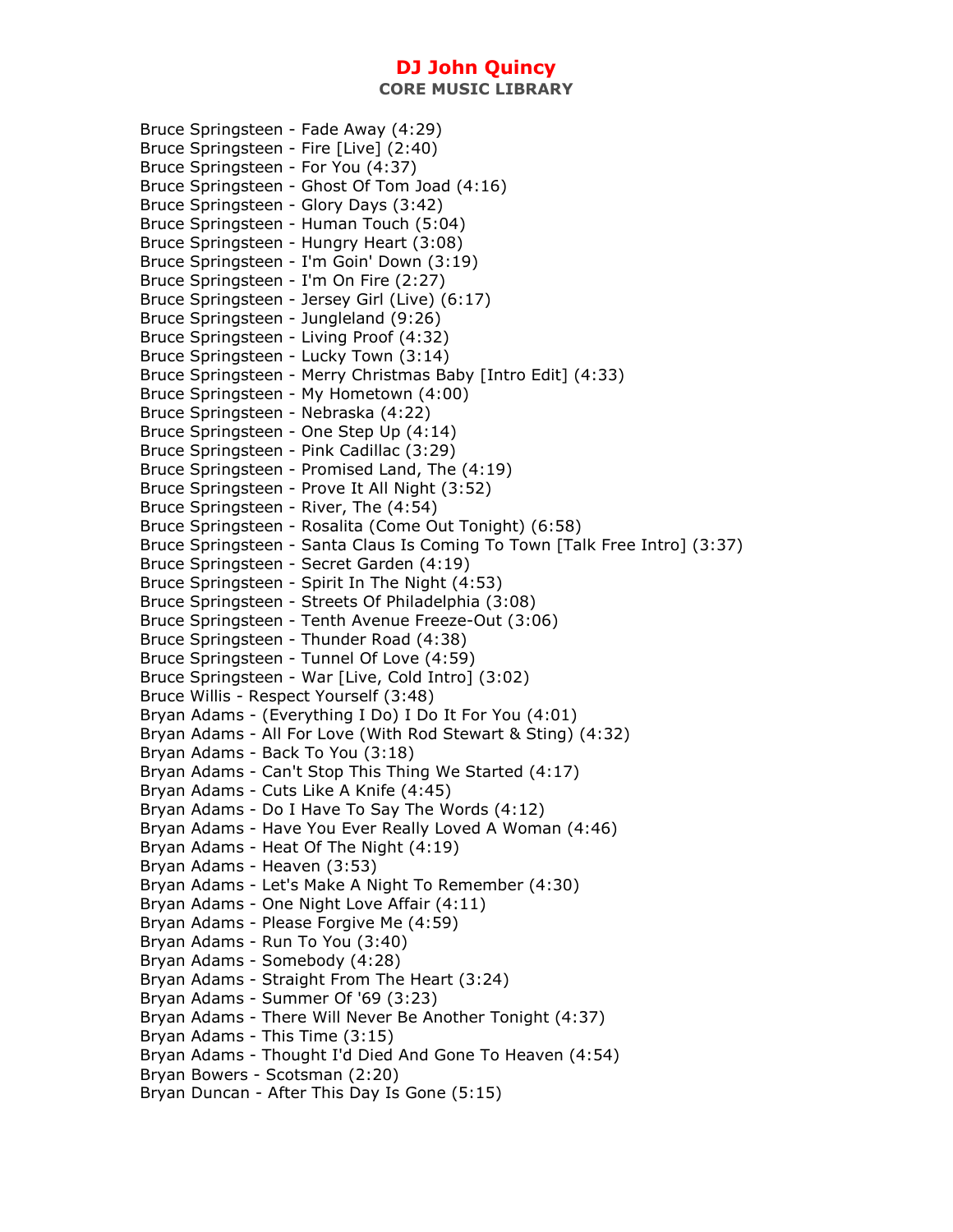**CORE MUSIC LIBRARY** 

Bryan Duncan - Don't Look Away (4:22) Bryan Duncan - Strollin' On The Water (3:49) Bryan Duncan - Whisper Heard Around the World (4:06) Bryan White - I'm Not Supposed To Love You Anymore (3:36) Bryan White - Love Is The Right Place (3:11) Bryan White - Rebecca Lynn (3:52) Bryan White - Sittin' On Go (3:03) Bryan White - So Much For Pretending (2:30) Bryan White - Someone Else's Star (3:16) Bubba Sparxxx F Ying Yang Twins - Ms. New Booty (4:07) Bubble Puppy - Hot Smoke And Sasafrass (2:34) Buchanan & Goodman - Flying Saucer (Part 1) (2:32) Buchanan & Goodman - Flying Saucer (Part 2) (1:43) Buchanan & Goodman - Flying Saucer The Second (2:11) Buck Owens - Act Naturally (2:18) Buck Owens - Before You Go (2:07) Buck Owens - Buckaroo (1:56) Buck Owens - Excuse Me (I Think I've Got A Heartache) (2:23) Buck Owens - Foolin' Around (2:35) Buck Owens - How Long Will My Baby Be Gone (2:10) Buck Owens - I Don't Care (Just As Long As You Love Me) (2:06) Buck Owens - I've Got A Tiger By The Tail (2:08) Buck Owens - Johnny B. Goode (2:09) Buck Owens - Love's Gonna Live Here (1:56) Buck Owens - Made In Japan (2:37) Buck Owens - My Heart Skips A Beat (2:23) Buck Owens - Only You (Can Break My Heart) (2:16) Buck Owens - Open Up Your Heart (2:25) Buck Owens - Sam's Place (1:54) Buck Owens - Tall Dark Stranger (2:55) Buck Owens - Think Of Me (2:13) Buck Owens - Together Again (2:22) Buck Owens - Waitin' In Your Welfare Line (2:16) Buck Owens - Where Does The Good Times Go (2:15) Buck Owens - Who's Gonna Mow Your Grass (2:19) Buck Owens - Your Tender Loving Care (2:41) Buckcherry - Sorry (3:35) Buckinghams - Don't You Care (2:22) Buckinghams - Hey Baby (They're Playing Our Song) (2:44) Buckinghams - Kind Of A Drag (2:04) Buckinghams - Mercy, Mercy, Mercy (2:45) Buckinghams - Susan (2:51) Bucky Covington - Different World (3:25) Bucky Covington - I'll Walk (3:24) Bucky Covington - It's Good To Be Us (3:04) Bud Powell's Modernists - Bouncing With Bud (2:59) Buddy Holly - Everyday (2:05) Buddy Holly - It Doesn't Matter Anymore (2:01) Buddy Holly - It's So Easy (2:08) Buddy Holly - Maybe Baby (1:59) Buddy Holly - Oh, Boy (2:04) Buddy Holly - Peggy Sue (2:27)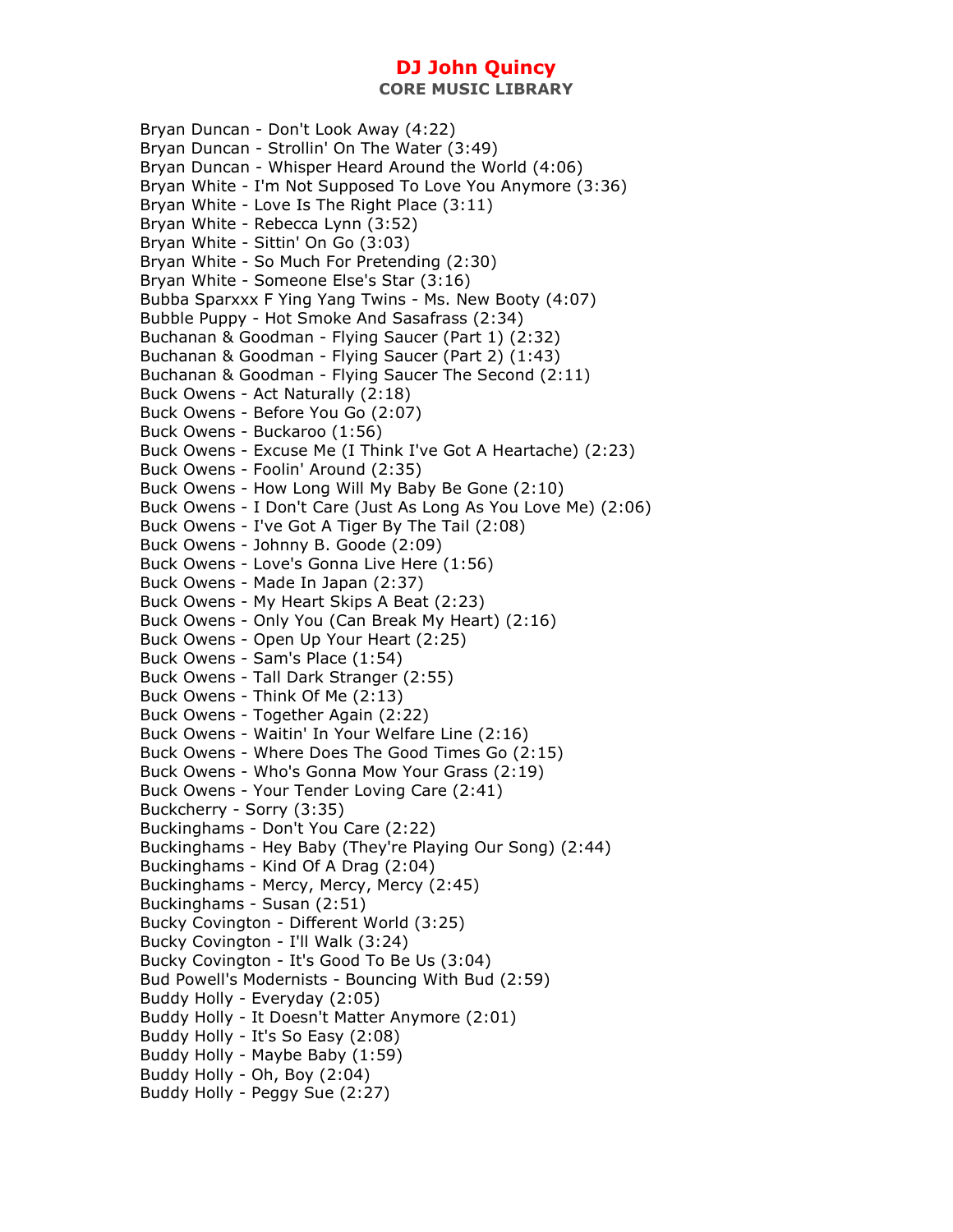**CORE MUSIC LIBRARY** 

Buddy Holly - That'll Be The Day (2:13) Buddy Holly - True Love Ways (2:47) Buddy Jewell - Help Pour Out The Rain (Lacey's Song) (3:44) Buddy Jewell - Sweet Southern Comfort (3:25) Buddy Knox - Hula Love (2:18) Buddy Knox - Party Doll (2:13) Buffalo Springfield - For What It's Worth (Stop, Hey What's That Sound) (2:32) Bugle Call - Assembly Call (0:07) Bugle Call - First Call (Horse Race) (0:06) Bugle Call - Reveille (0:20) Bugle Call - Taps (0:45) Building 429 - Glory Defined (3:21) Building 429 - I Believe (3:46) Building 429 - No One Else Knows (4:32) Buju Banton - Action (3:20) Bullet - White Lies, Blue Eyes (2:48) Buoys - Timothy (2:42) Burch Sisters - Everytime You Go Outside I Hope It Rains (3:06) Burl Ives - Call Me Mr. In-Between (2:39) Burl Ives - Funny Way Of Laughing (2:34) Burl Ives - Holly Jolly Christmas (2:11) Burl Ives - Little Bitty Tear (2:01) Burl Ives - Rudolph The Red Nosed Reindeer (2:06) Burlap To Cashmere - Basic Instructions (3:54) Burton Cummings - Stand Tall (3:34) Burton Cummings - You Saved My Soul (4:17) Busta Rhymes F Mariah Carey & The Flipmode Squad - I Know What You Want (4:41) Busta Rhymes F P. Diddy & Pharrell - Pass The Courvoisier (Part Ii) (4:08) Buster Brown - Fannie Mae (2:54) Buster Poindexter - Hot Hot Hot (4:03) Buzz Clifford - Baby Sittin' Boogie (2:00) BW Stevenson - Shambala (2:26) Byrds - Eight Miles High (3:32) Byrds - Mr. Tambourine Man (2:10) Byrds - So You Want To Be A Rock 'N' Roll Star (2:00) Byrds - Turn Turn Turn (To Everything There Is A Season) (3:47) Byron MacGregor - Americans, The (3:47) C & C Music Factory - Gonna Make You Sweat (4:02) C & C Music Factory - Here We Go (4:31) C & C Music Factory - Things That Make You Go Hmmmm (4:05) C.W. McCall - Convoy (3:42) Cadets - Stranded In The Jungle (3:01) Cadillac Don & J-Money - Peanut Butter And Jelly [Cold Intro Edit] (3:59) Cadillacs - Speedo (2:18) Caedmon's Call - Hope To Carry On (2:44) Caedmon's Call - Only Hope (2:51) Caedmon's Call - Only One, The (3:38) Caedmon's Call - Thankful (4:16) Caedmon's Call - There's Only One (Holy One) (3:41) Caedmon's Call - We Delight (3:20) Caedmon's Call - Who You Are (2:59)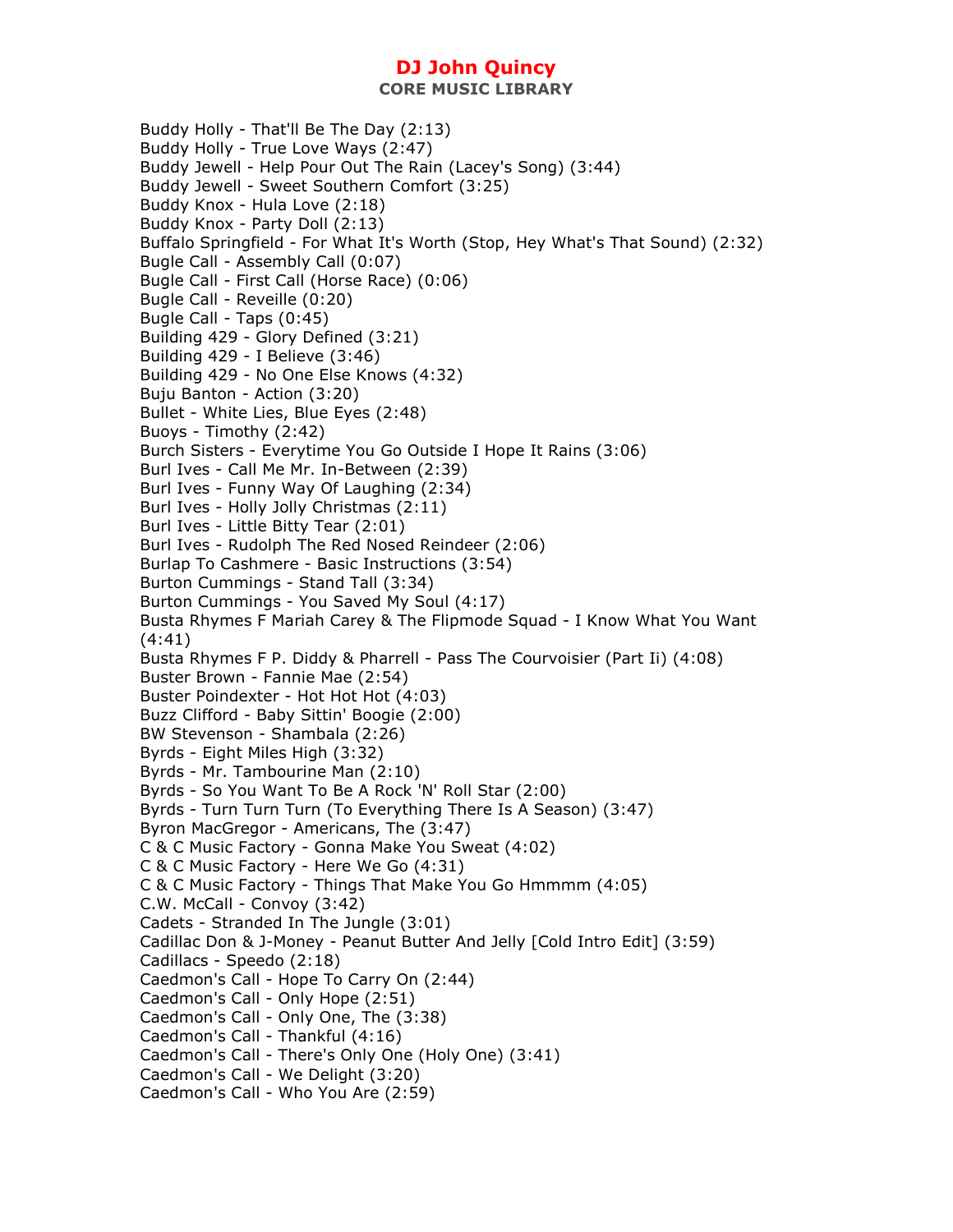Cage The Elephant - Ain't No Rest For The Wicked (2:51) Cage The Elephant - Back Against The Wall (2:58) Cake - Short Skirt, Long Jacket (3:21) Cal Smith - Country Bumpkin (3:32) Cal Smith - It's Time to Pay the Fiddler (3:22) Cal Smith - Lord Knows I'm Drinking (2:49) Calling - Whenever You Will Go (3:23) Calloway - I Wanna Be Rich (4:34) Calvin Boze - Safronia B (2:19) Cam'Ron F Juelz Santana, Freekey Zekey & Toya - Hey Ma (3:42) Cameo - Word Up (4:11) Candi Staton - Young Hearts Run Free (4:00) Candy Dulfer - Smooth (4:04) Candy Dulfer & Dave Stewart - Lily Was Here (4:10) Canned Heat - Goin' Up The Country (2:47) Canned Heat - On The Road Again (3:04) Cannonball - You Keep Telling Me Yes (3:24) Cannonball Adderley - Mercy, Mercy, Mercy (3:02) Capitols - Cool Jerk (2:37) Capris - There's A Moon Out Tonight (2:10) Captain & Tennille - Can't Stop Dancin' (3:45) Captain & Tennille - Come In From The Rain (4:04) Captain & Tennille - Do That To Me One More Time (4:04) Captain & Tennille - Lonely Night (Angel Face) (3:12) Captain & Tennille - Love Will Keep Us Together (3:19) Captain & Tennille - Muskrat Love (3:45) Captain & Tennille - Shop Around (3:20) Captain & Tennille - Way I Want To Touch You (2:33) Captain & Tennille - Wedding Song (There Is Love) (3:16) Captain & Tennille - You Never Done It Like That (3:16) Captain Hollywood - More And More (4:07) Caravelles - You Don't Have To Be A Baby To Cry (1:57) Cardigans - Lovefool (3:13) Carl Butler - Don't Let Me Cross Over (2:53) Carl Carlton - Everlasting Love (2:29) Carl Carlton - She's A Bad Mama Jama (3:52) Carl Dobkins, Jr. - My Heart Is An Open Book (2:06) Carl Douglas - Kung Fu Fighting [Intro Edit] (2:43) Carl Perkins - Blue Suede Shoes (2:12) Carla Thomas - B-A-B-Y (2:45) Carla Thomas - Gee Whiz (Look At His Eyes) (2:17) Carlene Carter - Come On Back (2:51) Carlene Carter - Every Little Thing (3:10) Carlene Carter - I Fell In Love (3:24) Carlene Carter - Rockin' Little Christmas (2:38) Carly Simon - All I Want Is You (3:45) Carly Simon - Anticipation (3:17) Carly Simon - Bewitched, Bothered & Bewildered (3:58) Carly Simon - Coming Around Again (3:32) Carly Simon - Give Me All Night (4:12) Carly Simon - Haven't Got Time For The Pain (3:41) Carly Simon - I Only Have Eyes For You (4:34)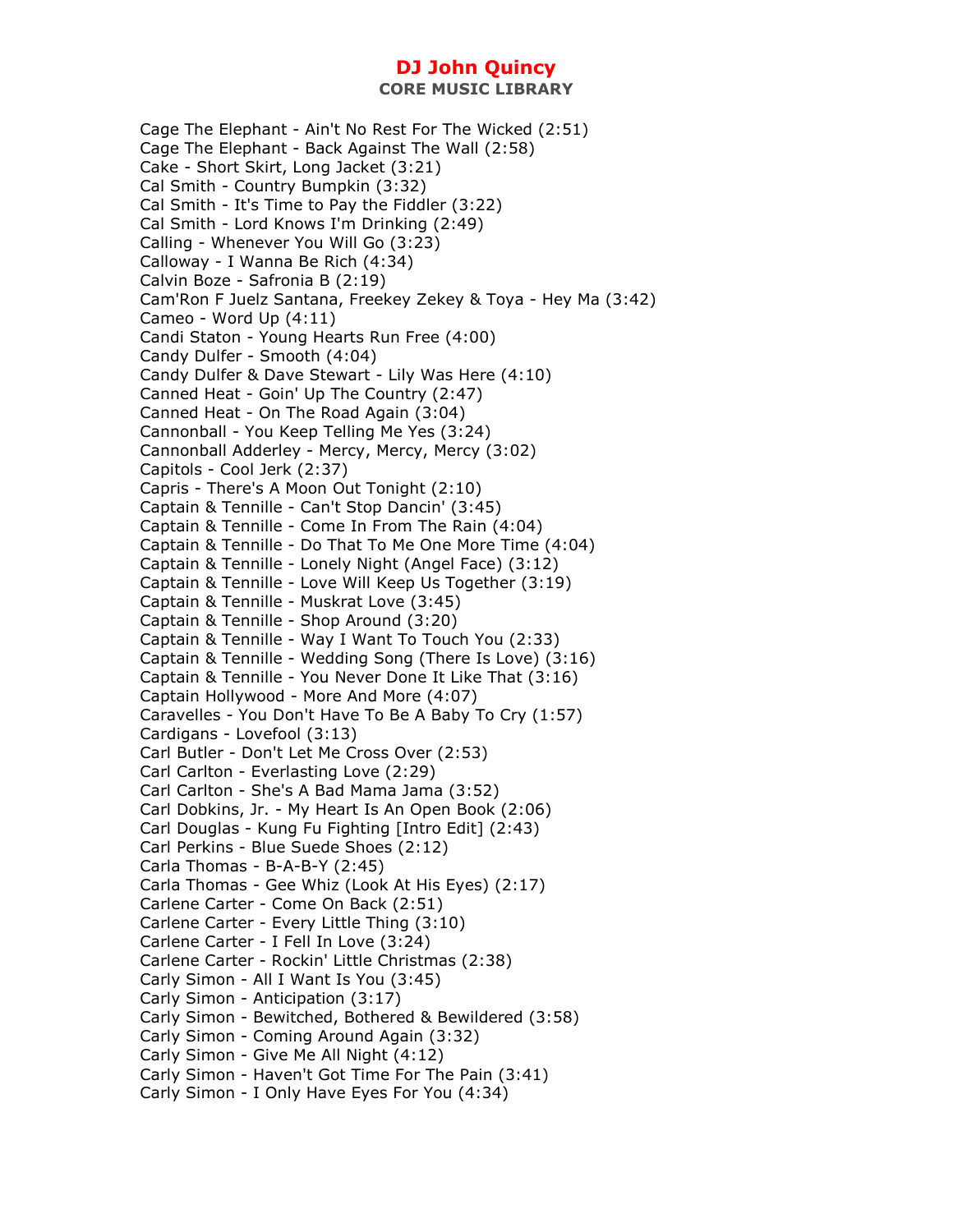**CORE MUSIC LIBRARY** 

Carly Simon - In The Wee Small Hours Of The Morning (3:10) Carly Simon - Jesse (4:09) Carly Simon - Legend In Your Own Time (3:34) Carly Simon - Let The River Run (3:34) Carly Simon - Nobody Does It Better (3:26) Carly Simon - Right Thing To Do (2:54) Carly Simon - Stuff That Dreams Are Made Of (4:50) Carly Simon - That's The Way I've Always Heard It Should Be (4:14) Carly Simon - You Belong To Me (3:43) Carly Simon - You're So Vain (4:12) Carly Simon & James Taylor - Devoted To You (2:25) Carly Simon & James Taylor - Mockingbird (4:06) Carman - Mission (4:10) Carman - Never Be (3:30) Carman - R.I.O.T. (Righteous Invasion Of Truth) (5:09) Carman - Steps Of Faith (5:27) Carnival Steel Drum Band - Breezin' (4:15) Carnival Steel Drum Band - Brown Eyed Girl (3:51) Carnival Steel Drum Band - Copacabana (4:14) Carnival Steel Drum Band - I Can See Clearly Now (3:58) Carnival Steel Drum Band - In The Summertime (4:28) Carnival Steel Drum Band - Just The Two of Us (4:17) Carnival Steel Drum Band - Kokomo (3:49) Carnival Steel Drum Band - Margaritaville (4:59) Carnival Steel Drum Band - Mary Ann (3:03) Carnival Steel Drum Band - Moondance (4:15) Carnival Steel Drum Band - Red Red Wine (4:52) Carnival Steel Drum Band - Sailing (4:11) Carnival Steel Drum Band - Save The Last Dance For Me (3:43) Carnival Steel Drum Band - Smooth (4:40) Carnival Steel Drum Band - Stir It Up (3:50) Carnival Steel Drum Band - Tide Is High (3:52) Carnival Steel Drum Band - Two Pina Coladas (4:12) Carnival Steel Drum Band - Under The Sea (3:54) Carnival Steel Drum Band - Walking On The Sun (4:29) Carol Douglas - Doctor's Orders (3:25) Carole King - (You Make Me Feel Like) A Natural Woman (3:43) Carole King - Beautiful (2:58) Carole King - Been To Canaan (3:35) Carole King - Hard Rock Cafe (3:31) Carole King - Home Again (2:24) Carole King - I Feel The Earth Move (2:57) Carole King - It's Too Late (3:51) Carole King - Jazzman (3:36) Carole King - Nightingale (3:29) Carole King - One Fine Day (2:23) Carole King - Only Love Is Real (3:25) Carole King - Smackwater Jack (3:38) Carole King - So Far Away (3:52) Carole King - Sweet Seasons (3:10) Carole King - Tapestry (3:06) Carole King - Where You Lead (3:12)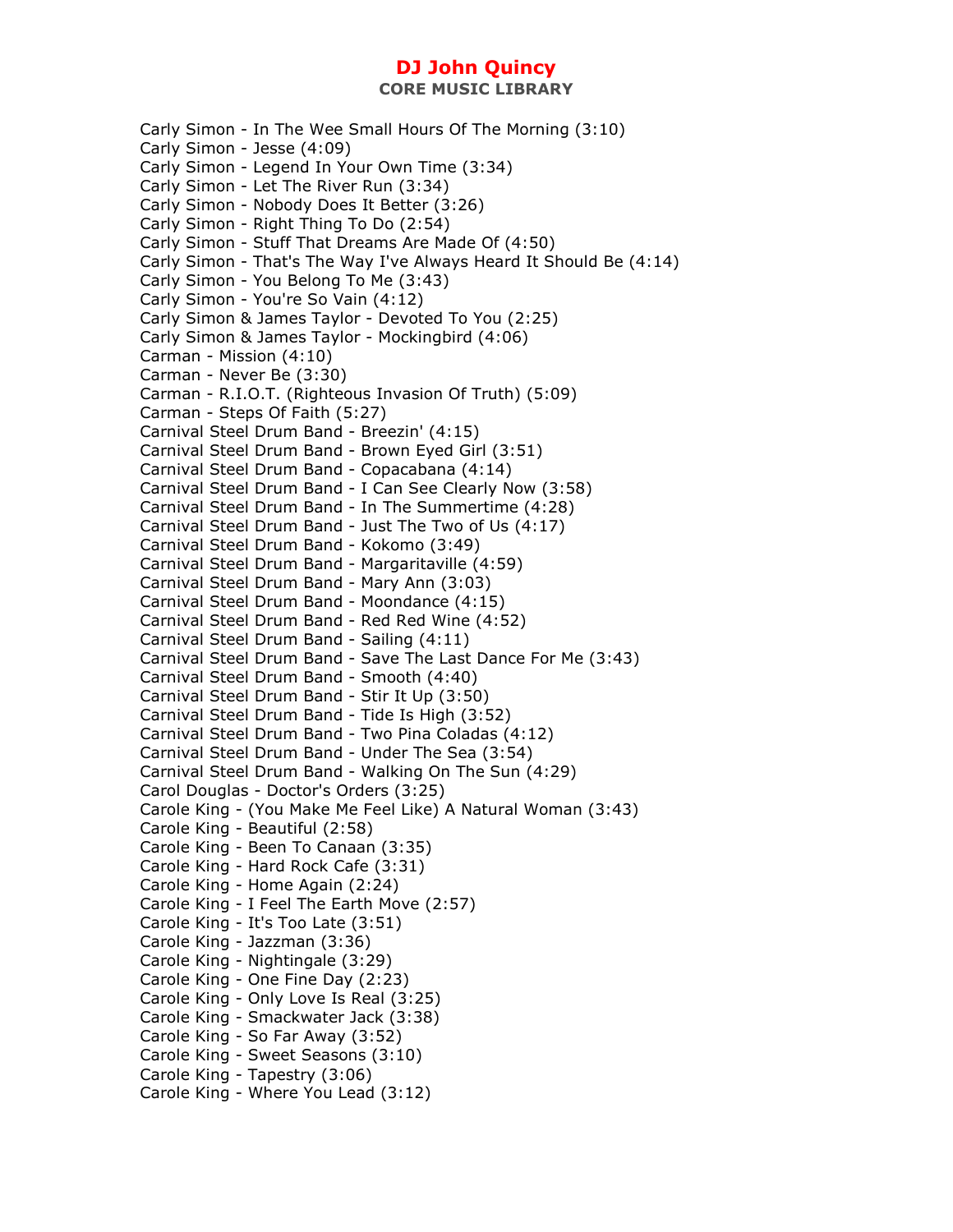Carole King - Will You Love Me Tomorrow (4:03) Carole King - You've Got A Friend (5:04) Carolina Rain - Get Outta My Way (2:52) Carolina Rain - Isn't She (3:38) Carolyn Dawn Johnson - Complicated (3:30) Carpenters - (They Long To Be) Close To You (3:29) Carpenters - For All We Know (2:29) Carpenters - Goodbye To Love (3:45) Carpenters - Hurting Each Other (2:35) Carpenters - I Need To Be In Love (3:35) Carpenters - I Won't Last A Day Without You (3:45) Carpenters - It's Going To Take Some Time (2:52) Carpenters - Merry Christmas Darling (3:03) Carpenters - Only Yesterday (3:37) Carpenters - Please Mr. Postman (2:39) Carpenters - Rainy Days And Mondays (3:30) Carpenters - Sing (3:05) Carpenters - Superstar (3:38) Carpenters - There's A Kind Of Hush (2:59) Carpenters - Top Of The World (2:57) Carpenters - Touch Me When We're Dancing (3:07) Carpenters - We've Only Just Begun (2:59) Carpenters - Yesterday Once More (3:46) Carrie Underwood - All-American Girl (3:28) Carrie Underwood - Before He Cheats (3:14) Carrie Underwood - Cowboy Casanova (3:38) Carrie Underwood - Don't Forget To Remember Me (3:55) Carrie Underwood - Get Out Of This Town (2:58) Carrie Underwood - I Told You So (3:53) Carrie Underwood - Inside Your Heaven (3:41) Carrie Underwood - Jesus Take The Wheel (3:39) Carrie Underwood - Just A Dream (4:12) Carrie Underwood - Last Name (3:58) Carrie Underwood - So Small (3:40) Carrie Underwood - Some Hearts (3:37) Carrie Underwood - Temporary Home (4:19) Carrie Underwood - Wasted (4:25) Cars - Bye Bye Love (4:12) Cars - Dangerous Type (4:15) Cars - Drive (3:50) Cars - Good Times Roll (3:43) Cars - Hello Again (3:43) Cars - Just What I Needed (3:41) Cars - Let's Go (3:31) Cars - Magic (3:40) Cars - Moving In Stereo (4:02) Cars - My Best Friend's Girl (3:39) Cars - Shake It Up (3:28) Cars - Since You're Gone (3:22) Cars - Tonight She Comes (3:46) Cars - You Are The Girl (3:51) Cars - You Might Think (3:03)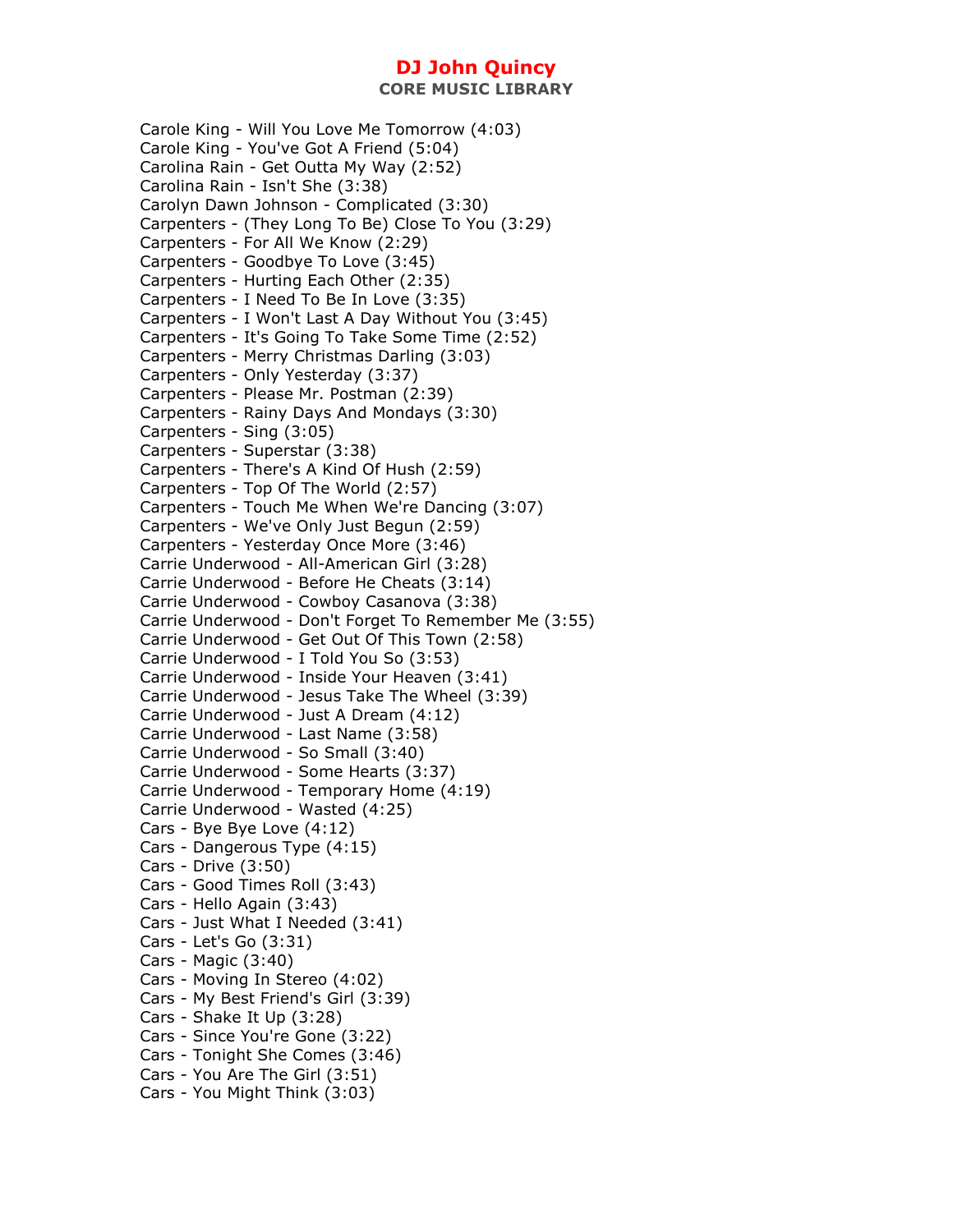Cars - You're All I've Got Tonight (4:12) Cascada - Evacuate The Dance Floor (3:24) Cascada - Everytime We Touch (3:14) Cascades - Rhythm Of The Rain (2:26) Casey York - What We Gonna Do About That (3:29) Cash McCall - That Lucky Old Sun (2:56) Cashman & West - American City Suite (7:38) Casinos - Then You Can Tell Me Goodbye (3:05) Casper - Cha Cha Slide [JQ Edit] (5:53) Casper - Mississippi Slide (4:36) Cassidy F R. Kelly - Hotel [Intro Edit] (4:00) Cassie - Me & U (3:10) Castaways - Liar, Liar (1:49) Castells - Sacred (2:10) Casting Crowns - Every Man (4:26) Casting Crowns - Joy To The World (2:27) Casting Crowns - Praise You In This Storm (4:52) Casting Crowns - Who Am I (5:22) Cat Stevens - Another Saturday Night (2:23) Cat Stevens - Here Comes My Baby (2:51) Cat Stevens - Moonshadow (2:44) Cat Stevens - Morning Has Broken (3:10) Cat Stevens - Oh Very Young (2:30) Cat Stevens - Peace Train (3:46) Cat Stevens - Sitting (3:07) Cat Stevens - Wild World (3:16) Catalinas - Summertime's Calling Me (3:06) Cate Brothers - Union Man (4:40) Cathy Carr - Ivory Tower (2:32) Cathy Dennis - Just Another Dream (3:59) Cathy Dennis - Too Many Walls (3:44) Cathy Dennis - Touch Me (All Night Long) (3:23) Cathy Dennis - You Lied To Me (3:33) Cathy Dennis & D'Mob - C'Mon And Get My Love (3:45) Cathy Jean & The Roommates - Please Love Me Forever (2:46) Cavo - Champagne (2:59) Cece Peniston - Finally (3:59) CeCe Peniston - Keep On Walkin' (3:52) Cece Peniston - We Got A Love Thang (4:21) CeCe Winans - Alabaster Box (5:20) CeCe Winans - Every Time (3:57) CeCe Winans - Say A Prayer (4:13) Celine Dion - All By Myself (3:55) Celine Dion - Because You Loved Me (4:29) Celine Dion - Have You Ever Been In Love (3:59) Celine Dion - I Drove All Night (3:50) Celine Dion - If You Asked Me To (3:43) Celine Dion - It's All Coming Back To Me Now (5:25) Celine Dion - My Heart Will Go On (4:24) Celine Dion - New Day Has Come (4:04) Celine Dion - Nothing Broken But My Heart (3:57) Celine Dion - Power Of Love (4:40)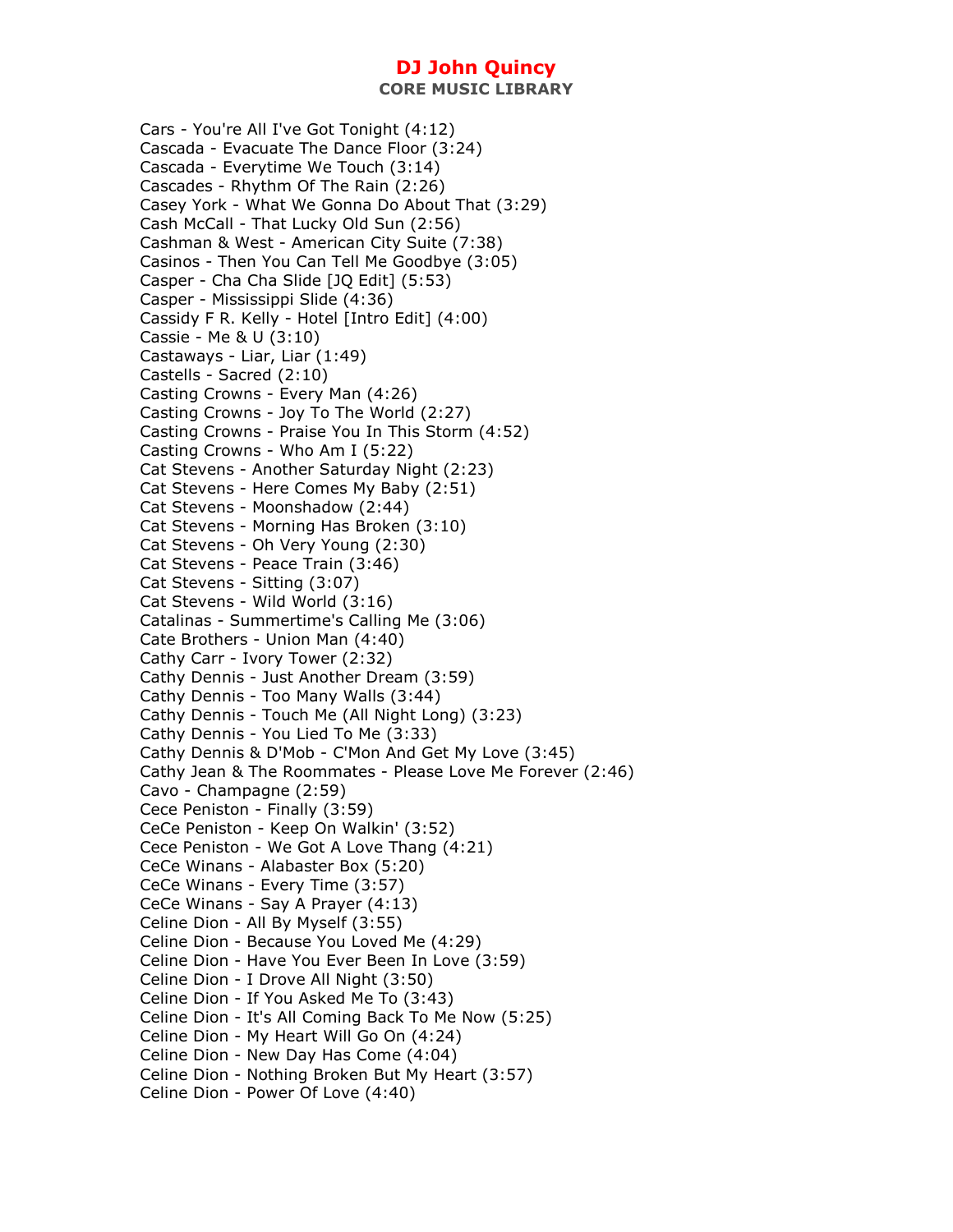**CORE MUSIC LIBRARY** 

Celine Dion - Prayer (Live Duet With Josh Groban) (4:13) Celine Dion - That's The Way It Is (3:53) Celine Dion - Where Does My Heart Beat Now (4:19) Celine Dion & Clive Griffin - When I Fall In Love (4:15) Celine Dion & Peabo Bryson - Beauty And The Beast (3:51) Chad & Jeremy - Before And After (2:37) Chad & Jeremy - If I Loved You (2:13) Chad & Jeremy - Summer Song (2:35) Chad & Jeremy - Willow, Weep For Me (2:30) Chad & Jeremy - Yesterday's Gone (2:26) Chad Brock - Ordinary Life (3:51) Chad Brock - Yes (3:20) Chad Kroeger F Josey Scott - Hero (3:07) Chairmen Of The Board - (You've Got Me) Dangling On A String (2:42) Chairmen Of The Board - Carolina Girls (3:17) Chairmen Of The Board - Carolina Girls [Intro Edit] (2:51) Chairmen Of The Board - Give Me Just A Little More Time (2:36) Chairmen Of The Board - Gone Fishin' (4:18) Chairmen Of The Board - Pay To The Piper (3:00) Chaka Khan - I Feel For You [Intro Edit] (3:53) Chaka Khan - I'm Every Woman (4:00) Chaka Khan - Through The Fire (4:40) Chakachas - Jungle Fever (4:16) Chambers Brothers - Time Has Come Today (3:07) Chamillionaire F Krayzie Bone - Ridin' (4:02) Champaign - How 'Bout Us (3:14) Champaign - Try Again (3:39) Champs - Tequila (2:09) Chanson - Don't Hold Back (4:07) Chantal Kreviazuk - Feels Like Home (4:37) Chantays - Pipeline (2:17) Chantels - Look In My Eyes (2:12) Chantels - Maybe (2:33) Charimen Of The Board - Everything's Tuesday (2:43) Charlene - I've Never Been To Me (3:47) Charlene & Stevie Wonder - Used To Be (3:57) Charles & Eddie - Would I Lie To You (3:33) Charles Mingus - Boogie Stop Shuffle (4:56) Charles Randolph Greane Sounde - Quentin's Theme (1:57) Charles Wright & The Watts 103rd Street Rhythm Band - Express Yourself (3:49) Charles Wright & The Watts 103rd Street Rhythm Band - Love Land (2:56) Charley Pride - (I'm So) Afraid Of Losing You Again (3:07) Charley Pride - All I Have To Offer You (Is Me) (2:59) Charley Pride - All I Have To Offer You Is Me (2:58) Charley Pride - Amazing Love (3:06) Charley Pride - Honky Tonk Blues (1:56) Charley Pride - Hope You're Feelin' Me (Like I'm Feelin' You)' (2:58) Charley Pride - I Can't Believe That You've Stopped Loving Me (3:04) Charley Pride - I'd Rather Love You (2:44) Charley Pride - I'll Be Leaving Alone (2:46) Charley Pride - I'm Just Me (2:17) Charley Pride - Is Anybody Going To San Antone (2:10)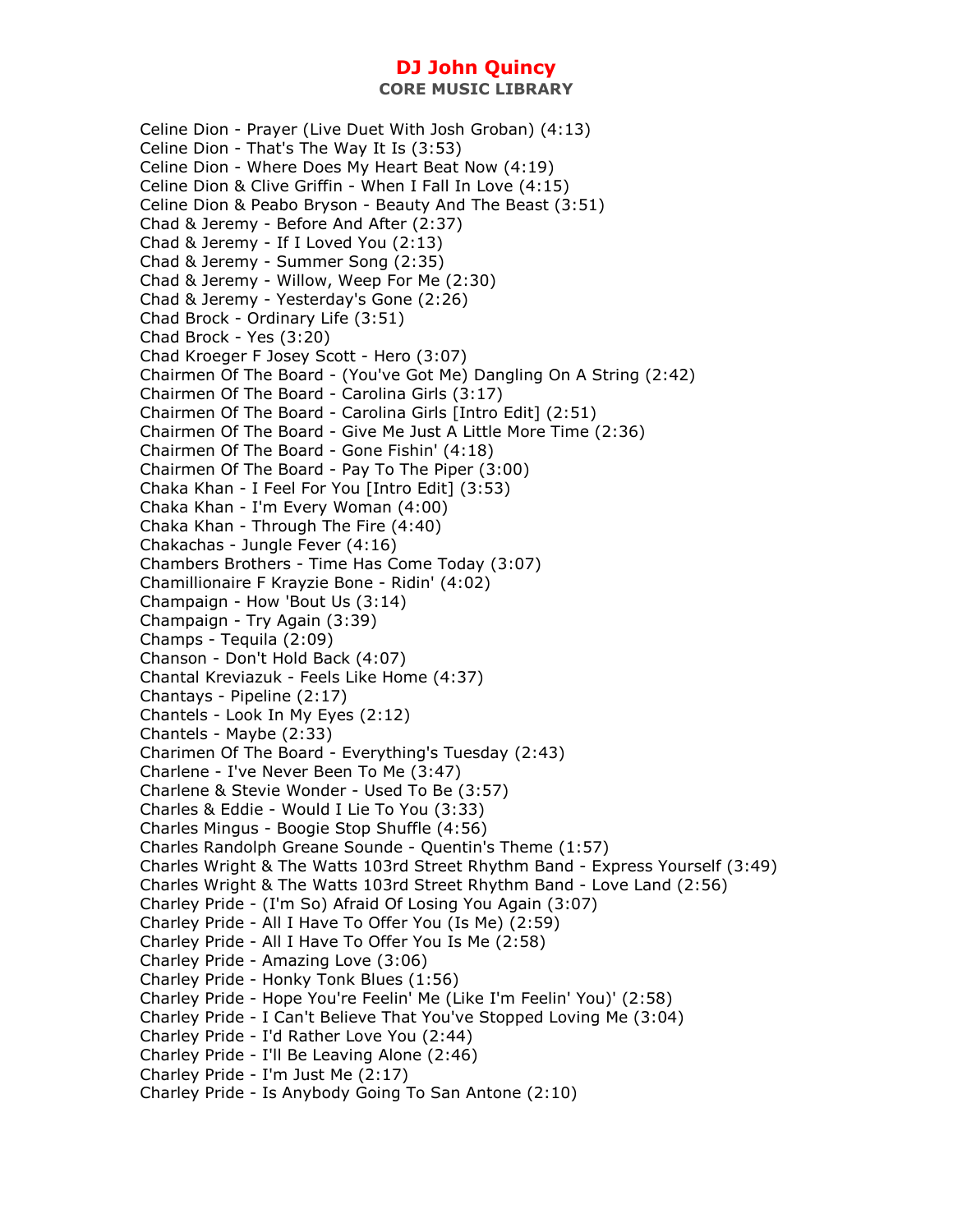**CORE MUSIC LIBRARY** 

Charley Pride - It's Gonna Take A Little Bit Longer (2:34) Charley Pride - Kiss An Angel Good Mornin' (1:59) Charley Pride - More To Me (2:41) Charley Pride - Mountain Of Love (2:44) Charley Pride - My Eyes Can Only See As Far As You (2:35) Charley Pride - Never Been So Loved (In All My Life) (2:59) Charley Pride - Night Games (2:39) Charley Pride - She's Just An Old Love Turned Memory (2:33) Charley Pride - She's Too Good To Be True (2:48) Charley Pride - Someone Loves You Honey (2:06) Charley Pride - Where Do I Put Her Memory (4:00) Charley Pride - Why Baby Why (2:09) Charley Pride - Wonder Could I Live There Anymore (2:31) Charley Pride - You Win Again (2:58) Charley Pride - You're My Jamaica (3:26) Charley Pride - You're So Good When You're Bad (3:25) Charlie & Inez Foxx - Mockingbird (2:34) Charlie Byrd - Meditation (3:06) Charlie Daniels Band - Devil Went Down To Georgia (3:33) Charlie Daniels Band - In America (3:16) Charlie Daniels Band - Legend Of Wooley Swamp (4:12) Charlie Daniels Band - Long Haired Country Boy (3:59) Charlie Daniels Band - South's Gonna Do It Again (3:56) Charlie Daniels Band - Still In Saigon (3:50) Charlie Daniels Band - Uneasy Rider (5:16) Charlie Dore - Pilot Of The Airwaves (3:16) Charlie Gracie - Butterfly (2:20) Charlie Gracie - Fabulous (2:15) Charlie Parker - I'm In The Mood For Love (2:50) Charlie Rich - Behind Closed Doors (2:52) Charlie Rich - Every Time You Touch Me (I Get High) (2:58) Charlie Rich - I Don't See Me In Your Eyes Anymore (2:11) Charlie Rich - I Love My Friend (2:21) Charlie Rich - Lonely Weekends (2:05) Charlie Rich - Mohair Sam (2:04) Charlie Rich - Most Beautiful Girl In The World (2:34) Charlie Rich - Rollin' With The Flow (2:36) Charlie Rich - She Called Me Baby (2:23) Charlie Rich - There Won't Be Anymore (2:20) Charlie Rich - Very Special Love Song (2:34) Charlie Rich & Janie Fricke - On My Knees (3:08) Charlie Ross - Without Your Love (Mr. Jordan) (3:08) Charlie Sexton - Beat's So Lonely (5:05) Charly McClain - Radio Heart (3:06) Charly McClain - Who's Cheatin' Who (2:04) Charly McClain & Mickey Gilley - Paradise Tonight (2:57) Chase - Get It On (2:55) Cheap Trick - Can't Stop Fallin' Into Love (3:32) Cheap Trick - Don't Be Cruel (3:06) Cheap Trick - Dream Police (3:43) Cheap Trick - Flame (4:17) Cheap Trick - I Want You To Want Me (Live) (3:36)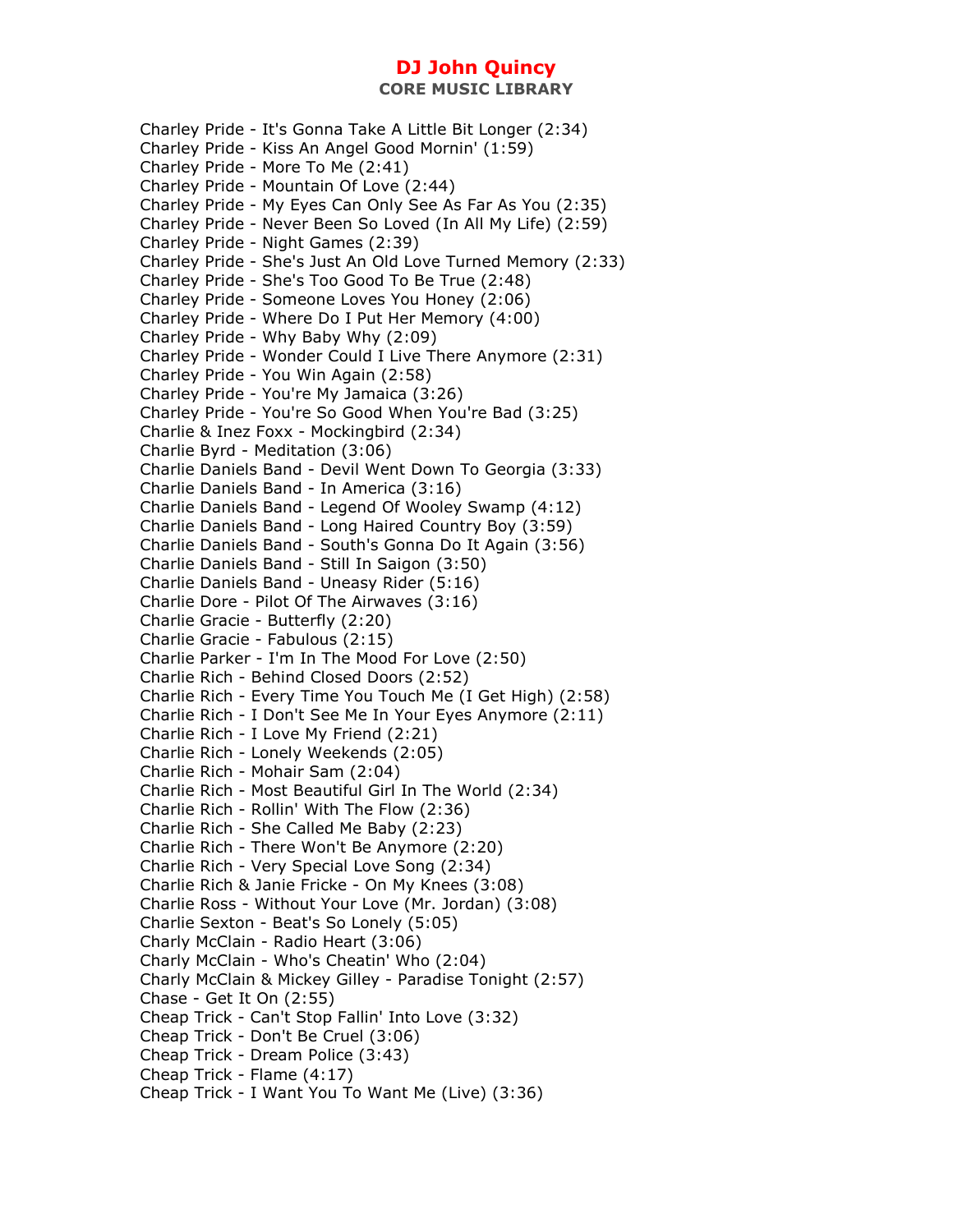**CORE MUSIC LIBRARY** 

Cheap Trick - If You Want My Love (3:32) Cheap Trick - Surrender (4:07) Cheap Trick - Voices (4:05) Cheers - Black Denim Trousers (2:07) Cheetah Girls - Cheetah Sisters (3:04) Cheetah Girls - So Bring It On (2:55) Cheetah Girls - Strut (3:12) Chely Wright - Single White Female (3:07) Cher - After All (With Peter Cetera) (3:53) Cher - All I Really Want To Do (2:53) Cher - Bang Bang (My Baby Shot Me Down) (2:38) Cher - Believe [Intro Edit] (4:08) Cher - Dark Lady (3:22) Cher - Gypsys, Tramps, And Thieves (2:28) Cher - Half-Breed (2:36) Cher - I Found Someone (3:36) Cher - I Saw A Man And He Danced With His Wife (3:07) Cher - If I Could Turn Back Time (3:48) Cher - Just Like Jesse James (4:00) Cher - Living In A House Divided (2:47) Cher - Love And Understanding (4:06) Cher - Shoop Shoop Song (It's In His Kiss) (2:43) Cher - Song For The Lonely (3:16) Cher - Take Me Home (3:20) Cher - Train Of Thought (2:28) Cher - Way Of Love (2:28) Cher - We All Sleep Alone (3:41) Cher - You Better Sit Down Kids (4:02) Cherish & Sean Paul Of Youn Bloodz - Do It To It (3:37) Cherish F Yung Joc - Killa (3:43) Cherry Poppin' Daddies - Zoot Suit Riot (3:49) Cheryl Lynn - Got To Be Real [Intro Edit] (3:37) Chesney Hawkes - One And Only (3:37) Chet Atkins - Yakety Axe (1:59) Chi Coltrane - Thunder And Lightning (2:54) Chi-Lites - Have You Seen Her (3:39) Chi-Lites - Oh Girl (3:29) Chic - Dance Dance Dance [Intro Edit] (3:23) Chic - Good Times (3:38) Chic - I Want Your Love (3:23) Chic - Le Freak (3:35) Chicago - (I've Been) Searchin' So Long (4:25) Chicago - 25 Or 6 To 4 (2:51) Chicago - Alive Again (3:23) Chicago - Along Comes A Woman (4:08) Chicago - Baby What A Big Surprise (2:58) Chicago - Beginnings (2:33) Chicago - Call On Me (3:56) Chicago - Colour My World (2:56) Chicago - Does Anybody Really Know What Time It Is (3:17) Chicago - Feeling Stronger Every Day (4:08) Chicago - Free (2:14)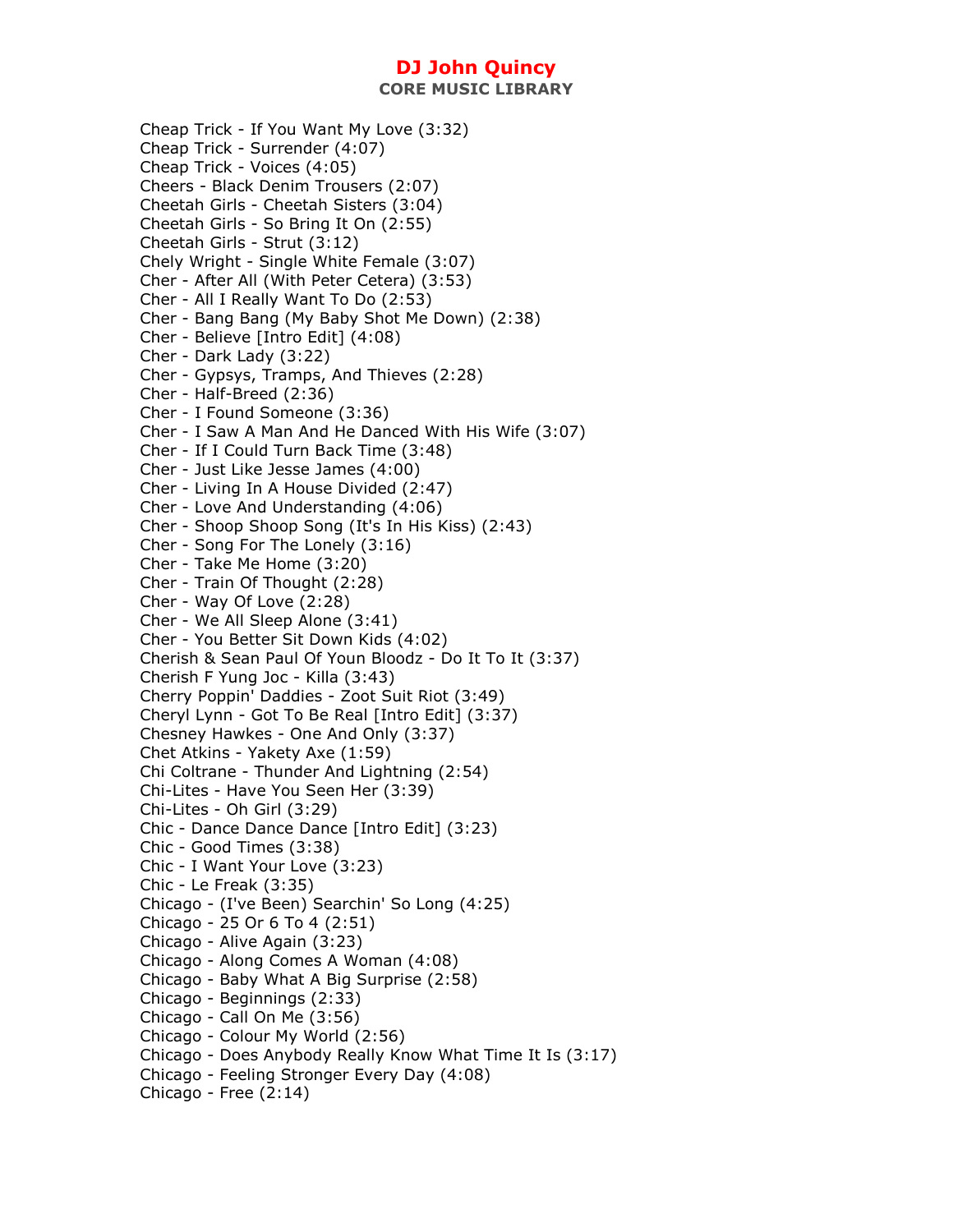**CORE MUSIC LIBRARY** 

Chicago - Hard Habit To Break (4:36) Chicago - Hard To Say I'm Sorry-Getaway (5:02) Chicago - I Don't Wanna Live Without Your Love (3:46) Chicago - If She Would Have Been Faithful (3:50) Chicago - If You Leave Me Now (3:47) Chicago - Just You And Me (3:38) Chicago - Look Away (3:54) Chicago - Love Me Tomorrow (4:30) Chicago - Make Me Smile (2:57) Chicago - No Tell Lover (3:37) Chicago - Old Days (3:21) Chicago - Questions 67 & 68 (3:23) Chicago - Saturday In The Park (3:48) Chicago - Stay The Night (3:43) Chicago - What Kind Of Man Would I Be (3:52) Chicago - Will You Still Love Me (4:02) Chicago - Wishing You Were Here (4:23) Chicago - You're Not Alone (3:51) Chicago - You're The Inspiration (3:39) Chickenfoot - Oh Yeah (4:11) Chickenfoot - Sexy Little Thing (4:10) Chico DeBarge - Talk To Me (3:44) Chicory - Son Of My Father (3:04) Chiffons - He's So Fine (1:48) Chiffons - One Fine Day (2:04) Chiffons - Sweet Talkin' Guy (2:18) Chilliwack - My Girl (Gone, Gone, Gone) (3:50) Chimes - Once In A While (2:25) Chingy - Right Thurr (3:34) Chingy F J. Weav - One Call Away (4:03) Chingy F Ludacris & Snoop Dogg - Holidae In [Holiday Inn] (4:28) Chingy F Tyrese - Pullin' Me Back (3:48) Chipmunks - Chipmunk Song (2:18) Chordettes - Born To Be With You (2:37) Chordettes - Eddie, My Love (2:12) Chordettes - Just Between You And Me (2:05) Chordettes - Lay Down Your Arms (2:26) Chordettes - Lollipop (2:06) Chordettes - Mr. Sandman (2:21) Chordettes - Never On Sunday (2:37) Chordettes - Zorro (1:56) Chris Barber's Jazz Band - Petite Fleur (Little Flower) (2:40) Chris Brown - Forever (4:25) Chris Brown - Poppin' (4:23) Chris Brown - Run It! (3:11) Chris Brown - Say Goodbye (4:33) Chris Brown - With You (4:11) Chris Brown - Yo (Excuse Me Miss) (3:31) Chris Brown F Lil Wayne And Swizz Beatz - I Can Transform Ya (3:34) Chris Brown F T-Pain - Kiss Kiss (3:44) Chris Cagle - Chicks Dig It (3:25) Chris Cagle - I Breathe In, I Breathe Out (3:58)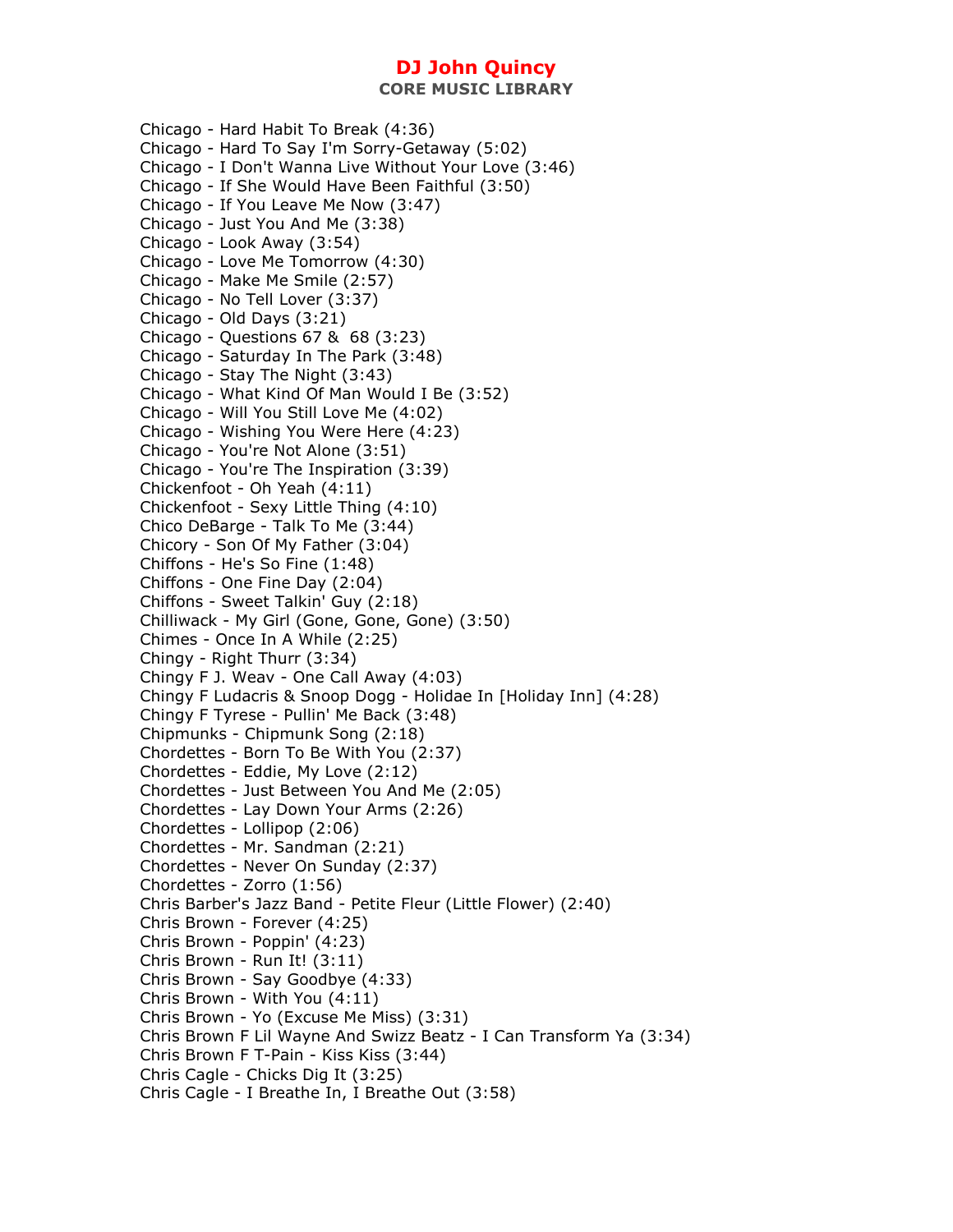**CORE MUSIC LIBRARY** 

Chris Cagle - Miss Me Baby (3:42) Chris Cagle - What A Beautiful Day (3:40) Chris Cagle - What Kinda Gone (2:55) Chris DeBurgh - Don't Pay The Ferryman (3:21) Chris DeBurgh - Lady In Red (4:07) Chris Isaak - Wicked Game (4:44) Chris Kenner - I Like It Like That (Part 1) (1:52) Chris Montez - Call Me (2:32) Chris Montez - Let's Dance (2:14) Chris Montez - More I See You (2:49) Chris Montez - Time After Time (2:24) Chris Rea - Fool If You Think It's Over (3:22) Chris Rice - Cartoons (3:31) Chris Rice - Other Side Of The Radio (4:43) Chris Rice - Power Of A Moment (4:14) Chris Rice - Untitled Hymn (Come To Jesus) (3:39) Chris Thompson & Night - If You Remember Me (2:47) Chris Tomlin - Enough (4:16) Chris Tomlin - Jesus Messiah (4:42) Chris Tomlin - Made To Worship (4:11) Chris Walker - Take Time (4:08) Chris Young - Gettin' You Home (The Black Dress Song) (3:28) Chrisette Michele - Your Joy (4:27) Christian McBride F Ron Blake - Shake And Blake (5:33) Christie - Yellow River (2:42) Christina Aguilera - Ain't No Other Man (3:45) Christina Aguilera - Beautiful (3:54) Christina Aguilera - Come On Over Baby (All I Want Is You) (3:20) Christina Aguilera - Fighter (4:05) Christina Aguilera - Genie In A Bottle (3:33) Christina Aguilera - Hurt (3:48) Christina Aguilera - I Turn To You (3:54) Christina Aguilera - Keeps Getting Better (3:00) Christina Aguilera - Lady Marmalade [Intro Edit] (4:15) Christina Aguilera - Voice Within, The (4:18) Christina Aguilera - What A Girl Wants (3:16) Christina Aguilera F Redman - Dirty [Cold Intro Edit] (4:22) Christina Aguilera Feat. Lil' Kim - Can't Hold Us Down (3:42) Christina Milian - Dip It Low (3:14) Christine McVie - Got A Hold On Me (3:39) Christopher Cross - All Right (4:08) Christopher Cross - Arthur's Theme (Best That You Can Do) (3:47) Christopher Cross - Never Be The Same (4:25) Christopher Cross - Ride Like The Wind (4:12) Christopher Cross - Sailing (4:10) Christopher Cross - Say You'll Be Mine (2:42) Christopher Cross - Think Of Laura (3:19) Chubby Checker - Birdland (2:16) Chubby Checker - Dancin' Party (2:03) Chubby Checker - Fly (2:23) Chubby Checker - Hooka Tooka (2:08) Chubby Checker - Hucklebuck (2:27)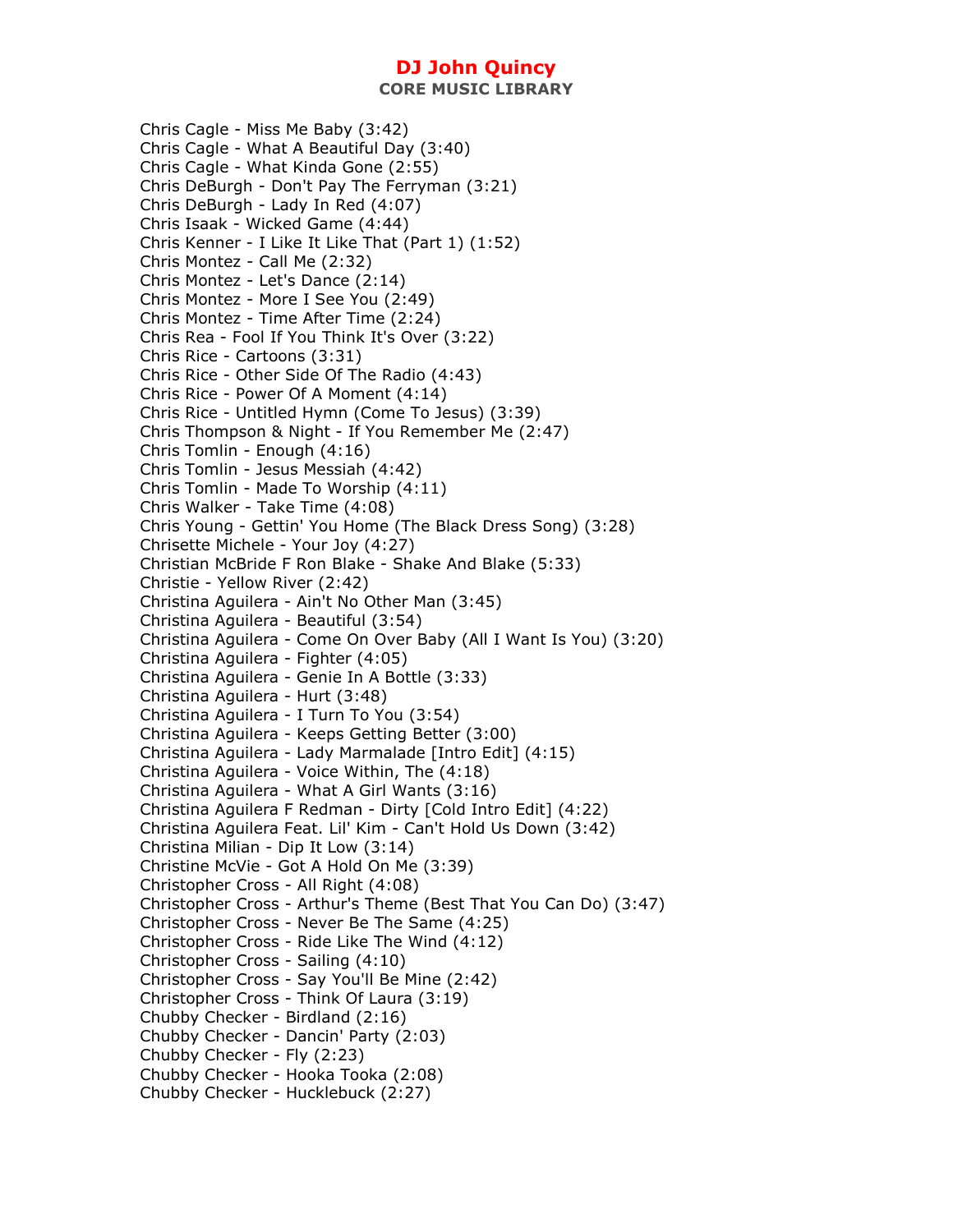Chubby Checker - Let's Limbo Some More (2:11) Chubby Checker - Let's Twist Again (2:15) Chubby Checker - Let's Twist Again [Intro Edit] (2:01) Chubby Checker - Limbo Rock (2:21) Chubby Checker - Loddy Lo (2:06) Chubby Checker - Pony Time (2:24) Chubby Checker - Popeye The Hitchhiker (2:22) Chubby Checker - Slow Twistin' (2:28) Chubby Checker - Twenty Miles (2:06) Chubby Checker - Twist [Intro Edit] (2:27) Chubby Checker - Twist [Original Version] (2:33) Chubby Checker - Twist Medley (4:47) Chuck Berry - Carol (2:44) Chuck Berry - Johnny B. Goode (2:36) Chuck Berry - Maybelline (2:18) Chuck Berry - My Ding-A-Ling (4:09) Chuck Berry - No Particular Place To Go (2:40) Chuck Berry - Reelin' And Rockin' [Live] (7:04) Chuck Berry - Rock And Roll Music (2:30) Chuck Berry - Roll Over Beethoven (2:21) Chuck Berry - Run Rudolph, Run (2:41) Chuck Berry - School Day (2:39) Chuck Berry - Sweet Little Sixteen (3:09) Chuck Berry - You Never Can Tell (2:39) Chuck Brown - Bustin' Loose (7:32) Chuck Jackson - Any Day Now (3:18) Chuck Mangione - Feels So Good (7:48) Chuck Mangione - Give It All You Got (5:59) Chuck Miller - House Of Blue Lights (2:22) Chuck Wicks - All I Ever Wanted (3:24) Chuck Wicks - Stealing Cinderella (3:51) Chuck Willis - CC Rider (2:25) Chuck Willis - What Am I Living For (2:23) Chumbawamba - Amnesia (4:08) Chumbawamba - Tubthumping [Intro Edit] (3:13) Church - Under The Milky Way (4:52) Ciara - Like A Boy (3:54) Ciara - Promise (4:25) Ciara F Chamillionaire - Get Up (4:13) Ciara F Justin Timberlake - Love Sex Magic (3:39) Ciara F Missy Elliott - 1, 2 Step (3:17) Ciara F Petey Pablo - Goodies (3:42) Ciara F Young Jeezy - Never Ever (4:26) Ciara Feat. Ludacris - Oh (4:12) Cilla Black - You're My World (2:56) Cinderella - Don't Know What You Got (Till It's Gone) (5:29) Cindy Morgan - Listen (3:39) Cindy Morgan - Sweet Days Of Grace (3:46) Citizen Cope - Let The Drummer Kick (4:08) Citizen Cope - Son's Gonna Rise (3:58) Citizen King - Better Days (And The Bottom Drops Out) (3:29) City Boy - 5.7.0.5 (3:11)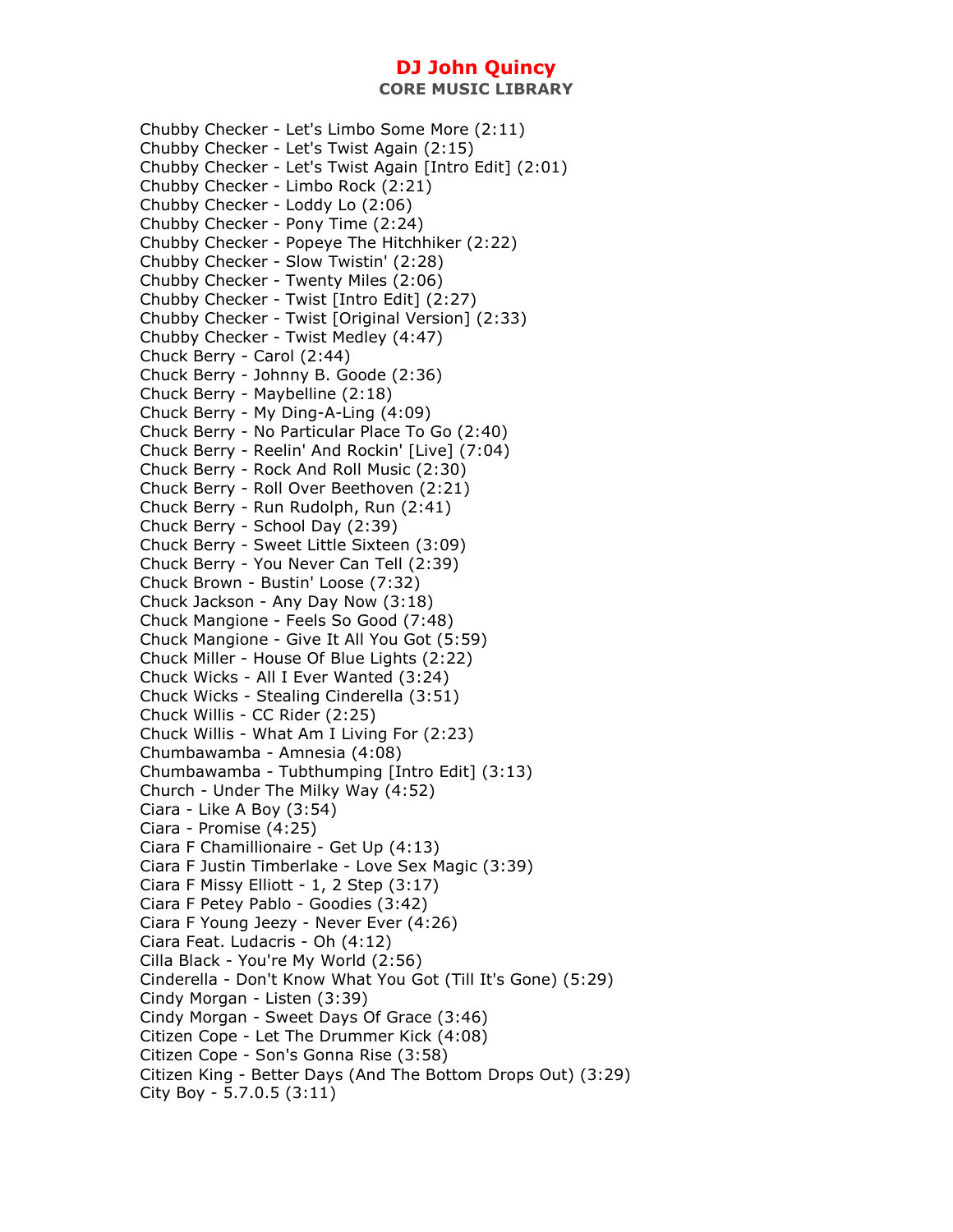City High - Caramel [Intro Edit] (3:19) City High - What Would You Do (2:48) City On A Hill - God Of Wonders (5:01) City On A Hill - Holy Is Your Name (3:23) City On A Hill - With Every Breath (4:53) Clarence 'Frogman' Henry - Ain't Got No Home (2:18) Clarence 'Frogman' Henry - I Don't Know Why I Love You (But I Do) (2:16) Clarence 'Frogman' Henry - You Always Hurt The One You Love (2:25) Clarence Carter - It's All In Your Mind (2:30) Clarence Carter - Patches (3:06) Clarence Carter - Slip Away (2:30) Clarence Carter - Strokin' (4:32) Clarence Carter - Too Weak To Fight (2:13) Clarence Clemons & Jackson Browne - You're A Friend Of Mine (4:41) Clarence Reid - Nobody But You, Babe (2:43) Clarke-Duke Project - Sweet Baby (3:43) Clash - London Calling (3:17) Clash - Rock The Casbah (3:34) Clash - Should I Stay Or Should I Go [Intro Edit] (2:56) Clash - Train In Vain (Stand By Me) (2:59) Classics - Till Then (2:14) Classics IV - Everyday With You (2:27) Classics IV - Spooky (2:47) Classics IV - Stormy (2:42) Classics IV - Traces (2:42) Claude King - Wolverton Mountain (2:51) Claudine Clark - Party Lights (2:16) Clay Aiken - Invisible (3:52) Clay Aiken - This Is The Night (3:26) Clay Crosse - His Love Is Comin' Over Me (4:05) Clay Crosse - I Will Follow Christ (4:42) Clay Crosse - Saving The World (4:10) Clay Crosse - Time To Believe (3:59) Clay Davidson - Unconditional (3:50) Clay Rice - You're My Island (4:00) Clay Walker - 'Fore She Was Mama (3:33) Clay Walker - Chain Of Love (4:55) Clay Walker - Dreaming With My Eyes Open (3:09) Clay Walker - Fall (3:34) Clay Walker - Hypnotize The Moon (3:35) Clay Walker - If I Could Make A Living (2:07) Clay Walker - Live Until I Die (2:44) Clay Walker - Only On Days That End In Y (2:43) Clay Walker - Rumor Has It (2:53) Clay Walker - Then What (2:57) Clay Walker - This Woman And This Man (3:36) Clay Walker - Watch This (3:05) Clay Walker - What's It To You (2:42) Clay Walker - Who Needs You Baby (2:33) Clay Walker - You're Beginning To Get To Me (2:37) Cledus Maggard & The Citizen's Band - White Knight (4:03) Cleftones - Heart And Soul (1:48)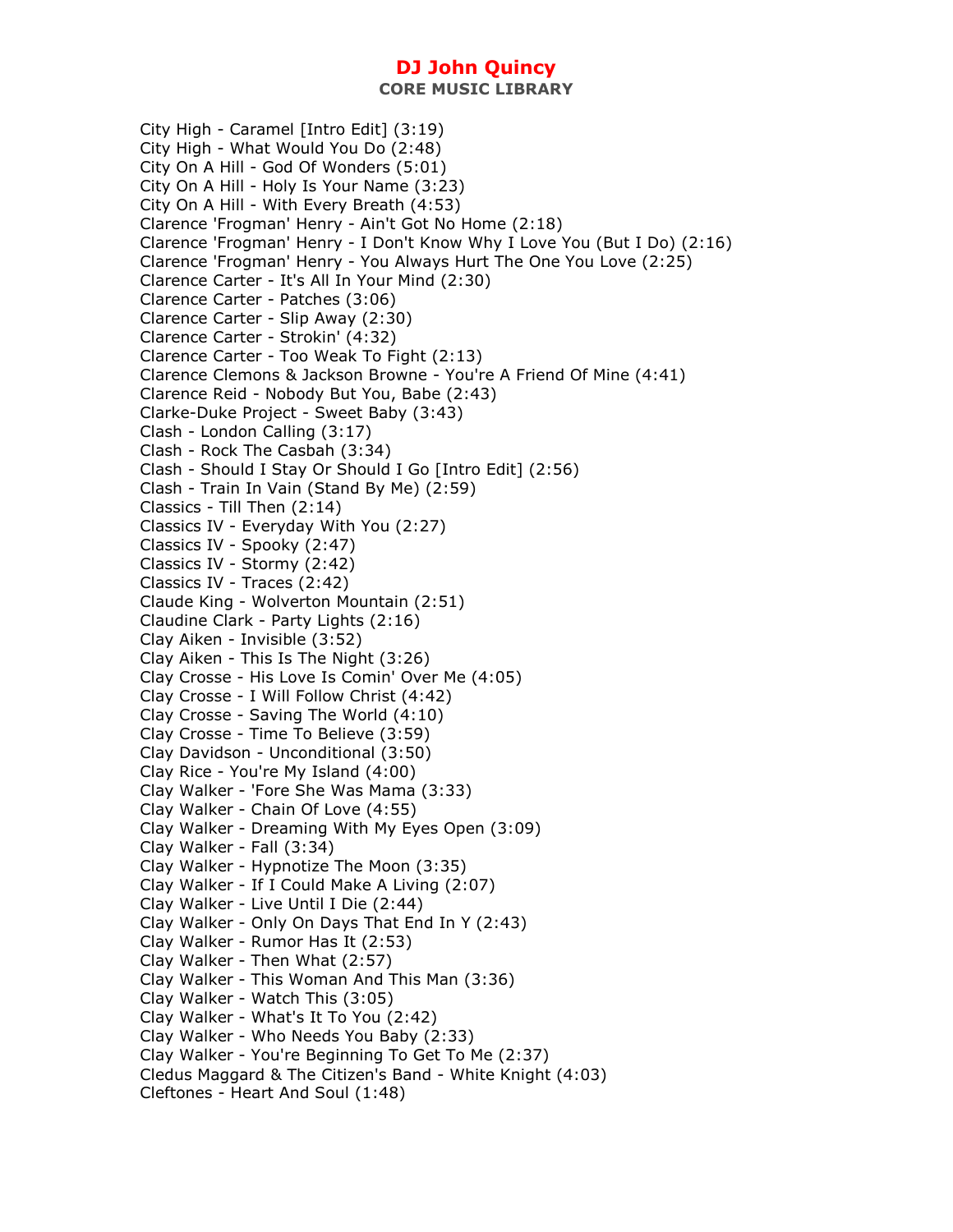**CORE MUSIC LIBRARY** 

Click Five - Jenny (3:16) Click Five - Just The Girl (3:48) Cliff Nobles & Co. - Horse (2:36) Cliff Richard - Carrie (3:34) Cliff Richard - Daddy's Home (2:50) Cliff Richard - Devil Woman (3:30) Cliff Richard - Dreamin' (3:28) Cliff Richard - Little In Love (3:15) Cliff Richard - Suddenly (With Olivia Newton-John) (3:56) Cliff Richard - We Don't Talk Any More (4:10) Clifford Curry - Shag With Me (2:45) Clifford Curry - She Shot A Hole In My Soul (2:17) Climax - Precious And Few (2:41) Climax Blues Band - Couldn't Get It Right (3:06) Climax Blues Band - I Love You (4:00) Clint Black - Better Man (2:48) Clint Black - Burn One Down (3:47) Clint Black - Good Run Of Bad Luck (2:40) Clint Black - Half The Man (2:57) Clint Black - Killin' Time (2:44) Clint Black - Life Gets Away (2:53) Clint Black - Like The Rain (3:31) Clint Black - Loving Blind (3:46) Clint Black - No Time To Kill (3:56) Clint Black - Nobody's Home (3:26) Clint Black - Nothin' But The Taillights (3:42) Clint Black - Nothing's News (2:59) Clint Black - One Emotion (2:38) Clint Black - Put Yourself In My Shoes (3:12) Clint Black - Shoes You're Wearing (3:27) Clint Black - Something That We Do (3:54) Clint Black - State Of Mind (2:40) Clint Black - Summer's Comin' (2:45) Clint Black - Untanglin' My Mind (3:21) Clint Black - Walkin' Away (2:45) Clint Black - We Tell Ourselves (3:33) Clint Black - When I Said I Do (With Lisa Hartman Black) (4:00) Clint Black - When My Ship Comes In (3:26) Clint Black - Where Are You Now (3:04) Clint Black - Wherever You Go (3:48) Clint Black & Steve Wariner - Been There (3:46) Clint Black & Wynonna - Bad Goodbye (3:36) Clint Holmes - Playground In My Mind (2:49) Clovers - Drive It Home (2:38) Clovers - Love Potion No. 9 (1:49) Clovers - Nip Sip (2:56) Clovers - One Mint Julep (2:26) Club Nouveau - Lean On Me (3:27) Clyde McPhatter - Lover Please (1:51) Clyde McPhatter - Lover's Question (2:32) Clyde McPhatter - Treasure Of Love (2:07) Clyde McPhatter & The Drifters - White Christmas (2:36)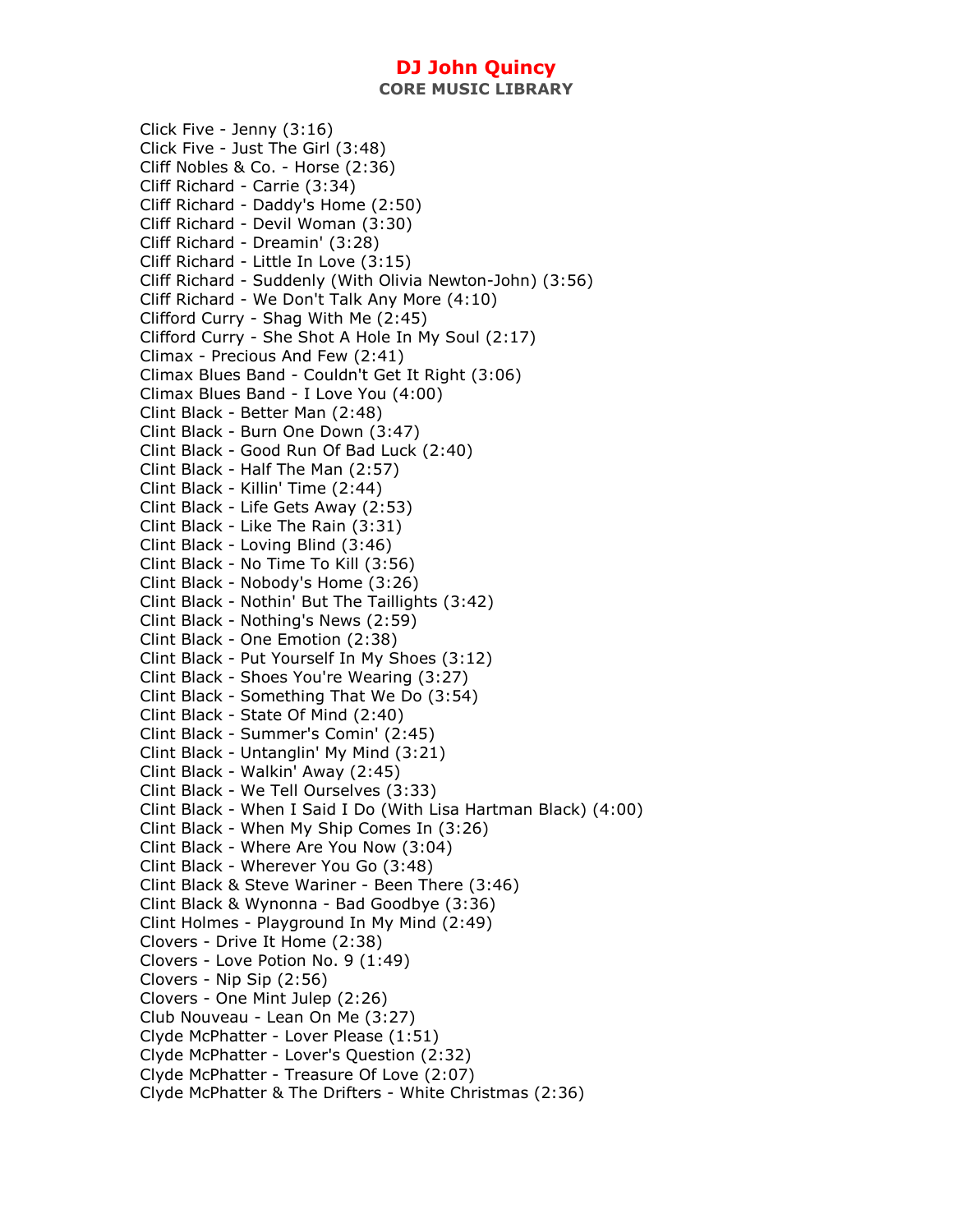**CORE MUSIC LIBRARY** 

Coasters - Along Came Jones (2:53) Coasters - Brazil (2:13) Coasters - Charlie Brown (2:17) Coasters - Poison Ivy (2:38) Coasters - Searchin' (2:35) Coasters - Yakety Yak (1:45) Coasters - Young Blood (2:17) Coasters - Zing! Went The Strings Of My Heart (2:51) Cobra Starship F Leighton Meester - Good Girls Go Bad (3:14) Cock Robin - When Your Heart Is Weak (4:36) COH - It's John Quincy Bringing Them Back For You (0:03) COH - It's John Quincy, He's Playin' The Greatest Hits, Rockin' With (0:10) COH - John Quincy, Bringing Back The Greatest Hits, John Quincy Plays (0:11) Colbie Caillat - Bubbly (2:55) Colbie Caillat - Fallin' For You (3:32) Colbie Caillat - Realize (4:02) Colby O'Donis F Akon - What You Got (3:44) Cold Play - Moses [Live] (5:26) Cold War Kids - Something Is Not Right With Me (2:21) Coldplay - Clocks (4:05) Coldplay - Fix You (4:00) Coldplay - Scientist, The (4:21) Coldplay - Speed Of Sound (4:17) Coldplay - Swallowed In The Sea (3:44) Coldplay - Talk (4:40) Coldplay - Violet Hill (3:06) Coldplay - Viva La Vida (3:42) Coldplay - Yellow (4:24) Cole Deggs & The Lonesome - I Got More (3:21) Coleman Hawkins - Laura (4:31) Collective Soul - December (4:07) Collective Soul - Shine (4:38) Collective Soul - World I Know (3:47) Collin Raye - Anyone Else (3:40) Collin Raye - Couldn't Last A Moment (3:35) Collin Raye - Every Second (2:23) Collin Raye - I Can Still Feel You (3:33) Collin Raye - I Think About You (3:20) Collin Raye - If I Were You (3:50) Collin Raye - In This Life (3:05) Collin Raye - Little Red Rodeo (3:15) Collin Raye - Little Rock (3:52) Collin Raye - Love Remains (3:36) Collin Raye - Love, Me (3:48) Collin Raye - My Kind Of Girl (2:50) Collin Raye - Not That Different (3:50) Collin Raye - On The Verge (3:44) Collin Raye - One Boy, One Girl (4:02) Collin Raye - Somebody Else's Moon (3:00) Collin Raye - Someone You Used To Know (3:41) Collin Raye - That Was A River (3:07) Collin Raye - That's My Story (3:01)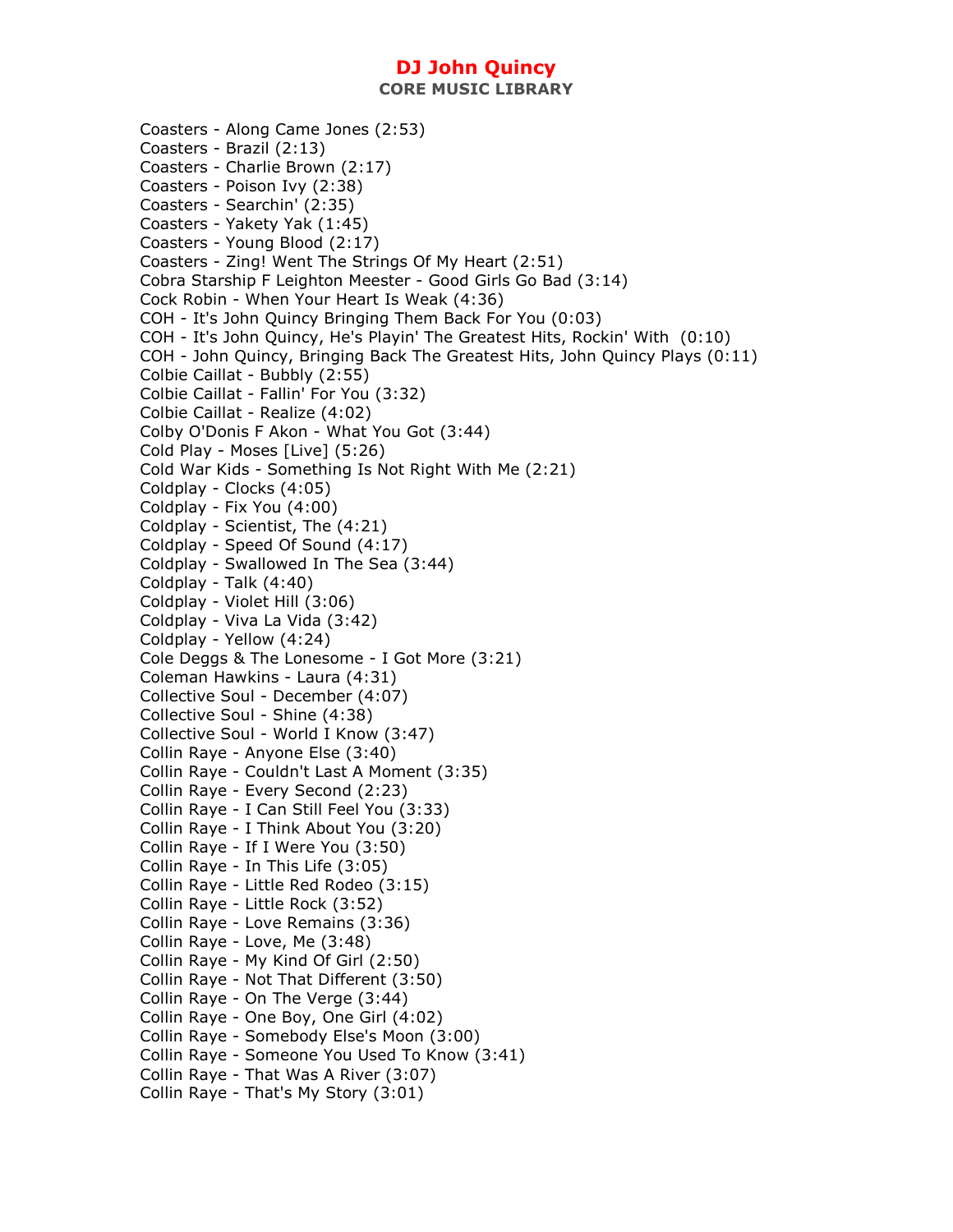**CORE MUSIC LIBRARY** 

Collin Raye - What The Heart Wants (3:38) Color Me Badd - All For Love (3:25) Color Me Badd - Choose (3:37) Color Me Badd - Earth, The Sun, The Rain (3:36) Color Me Badd - Forever Love (4:21) Color Me Badd - I Adore Mi Amor (4:39) Color Me Badd - I Wanna Sex You Up [Intro Edit] (3:44) Color Me Badd - Slow Motion [Intro Edit] (4:24) Color Me Badd - Thinkin' Back (3:44) Commander Cody & His Lost Planet Airmen - Hot Rod Lincoln (2:41) Commodores - Brick House [Intro Edit] (3:21) Commodores - Easy (4:08) Commodores - Just To Be Close To You (3:44) Commodores - Lady (You Bring Me Up) (3:51) Commodores - Machine Gun (2:36) Commodores - Nightshift (4:13) Commodores - Oh No (2:53) Commodores - Sail On (3:45) Commodores - Still (3:37) Commodores - Sweet Love (3:52) Commodores - Three Times A Lady (3:32) Company B - Fascinated (3:36) Company Front - I'm So Happy Now (2:31) Con Funk Shun - Ffun (3:19) Confederate Railroad - Daddy Never Was The Cadillac Kind (3:39) Confederate Railroad - Elvis And Andy (3:22) Confederate Railroad - Jesus And Mama (3:19) Confederate Railroad - Queen Of Memphis (3:17) Confederate Railroad - Trashy Women (3:13) Confederate Railroad - When You Leave That Way You Can Never Go Back (3:58) Connie Francis - (He's My) Dreamboat (2:40) Connie Francis - Among My Souvenirs (2:28) Connie Francis - Breakin' In A Brand New Broken Heart (2:35) Connie Francis - Don't Break The Heart That Loves You (3:00) Connie Francis - Everybody's Somebody's Fool (2:37) Connie Francis - Follow The Boys (2:38) Connie Francis - Frankie (2:26) Connie Francis - I'm Gonna Be Warm This Winter (2:21) Connie Francis - Jealous Of You (Tango Della Gelosia) (2:21) Connie Francis - Lipstick On Your Collar (2:14) Connie Francis - Mama (3:54) Connie Francis - Many Tears Ago (1:53) Connie Francis - My Happiness (2:25) Connie Francis - My Heart Has A Mind Of Its Own (2:28) Connie Francis - Second Hand Love (2:48) Connie Francis - Stupid Cupid (2:09) Connie Francis - Teddy (2:43) Connie Francis - Together (2:51) Connie Francis - Vacation (2:19) Connie Francis - When The Boy In Your Arms (Is The Boy In Your Heart) (2:41) Connie Francis - Where The Boys Are (2:35) Connie Francis - Who's Sorry Now (2:15)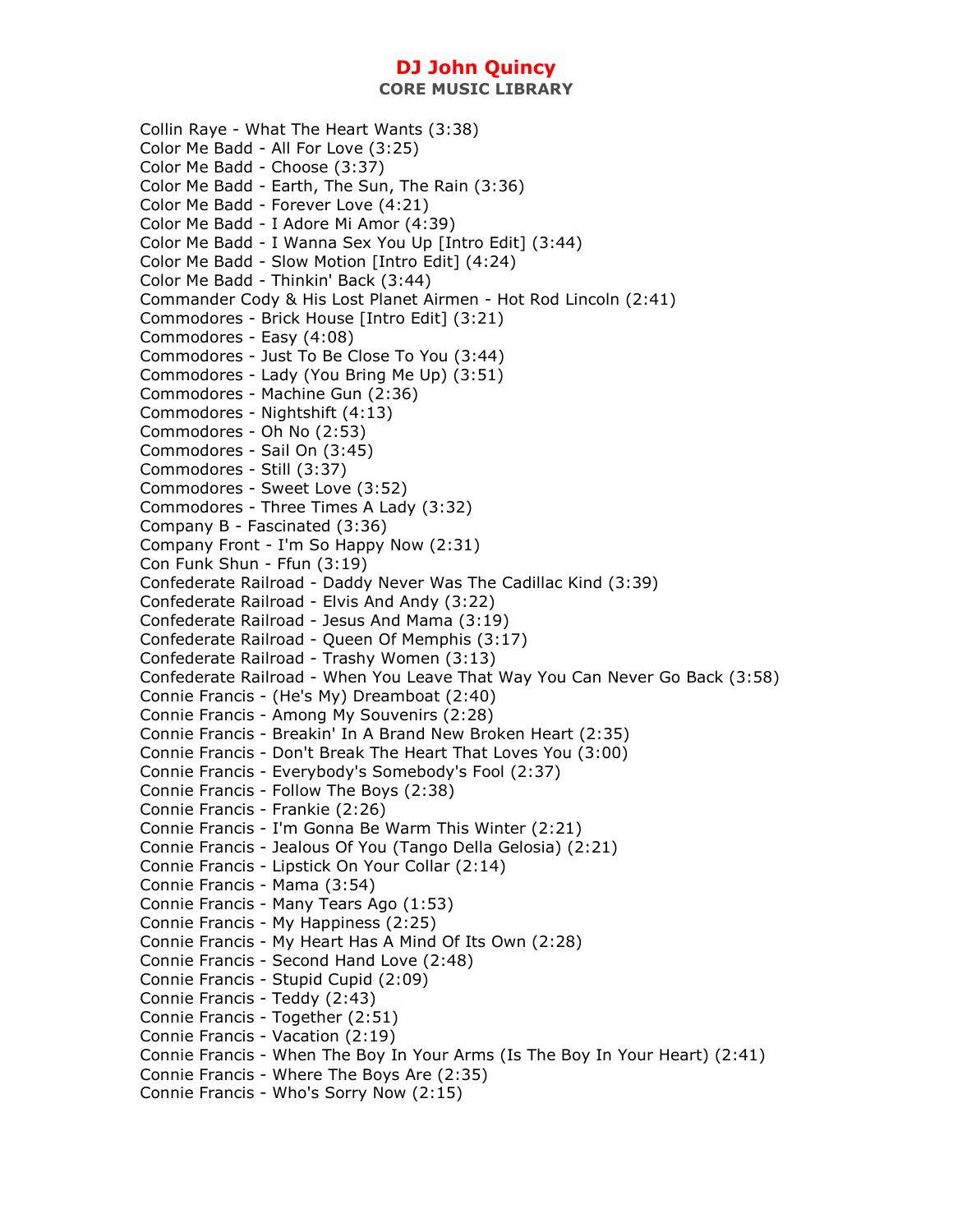**CORE MUSIC LIBRARY** 

Connie Smith - Once A Day (2:15) Connie Stevens - Sixteen Reasons (1:55) Contours - Do You Love Me (2:50) Contours - Do You Love Me [Intro Edit] (2:36) Conway Twitty - (I Can't Believe) She Gives It All To Me (2:22) Conway Twitty - (Lost Her Love) On Our Last Date (3:20) Conway Twitty - After All The Good Is Gone (2:54) Conway Twitty - Ain't She Somethin' Else (3:15) Conway Twitty - Clown, The (3:56) Conway Twitty - Crazy In Love (3:41) Conway Twitty - Danny Boy (2:43) Conway Twitty - Desperado Love (2:21) Conway Twitty - Don't Call Him A Cowboy (2:32) Conway Twitty - Don't Take It Away (3:39) Conway Twitty - Fifteen Years Ago (3:07) Conway Twitty - Games That Daddies Play (3:02) Conway Twitty - Happy Birthday Darlin' (2:50) Conway Twitty - Hello Darlin' (2:23) Conway Twitty - How Much More Can She Stand (2:53) Conway Twitty - I Can't Stop Loving You (2:45) Conway Twitty - I Couldn't See You Leavin' (2:47) Conway Twitty - I Don't Know A Thing About Love (2:55) Conway Twitty - I Love You More Today (2:29) Conway Twitty - I May Never Get To Heaven (2:44) Conway Twitty - I See The Want To In Your Eyes (2:45) Conway Twitty - I'd Love To Lay You Down (3:13) Conway Twitty - I've Already Loved You In My Mind (2:44) Conway Twitty - It's Only Make Believe (2:11) Conway Twitty - Linda On My Mind (2:39) Conway Twitty - Lonely Blue Boy (2:11) Conway Twitty - Next In Line (2:49) Conway Twitty - Play Guitar Play (3:19) Conway Twitty - Red Neckin' Love Makin' Night (4:31) Conway Twitty - Rest Your Love On Me (4:26) Conway Twitty - Rose, The (3:26) Conway Twitty - She Needs Someone To Hold Her (When She Cries) (2:44) Conway Twitty - Slow Hand (2:52) Conway Twitty - Somebody's Needin' Somebody (3:49) Conway Twitty - That's My Job (4:47) Conway Twitty - There's A Honky Tonk Angel (2:54) Conway Twitty - This Time I've Hurt Her More Than She Loves Me (2:25) Conway Twitty - Tight Fittin' Jeans (2:46) Conway Twitty - To See My Angel Cry (2:38) Conway Twitty - Touch The Hand (3:19) Conway Twitty - You've Never Been This Far Before (2:58) Conway Twitty & Loretta Lynn - After The Fire Is Gone (2:35) Conway Twitty & Loretta Lynn - As Soon As I Hang Up The Phone (2:38) Conway Twitty & Loretta Lynn - Lead Me On (2:22) Cookies - Chains (2:28) Cookies - Don't Say Nothin' Bad (About My Baby) (2:40) Coolio - 1, 2, 3, 4 (Sumpin' New) (3:18) Coolio - Fantastic Voyage (4:00)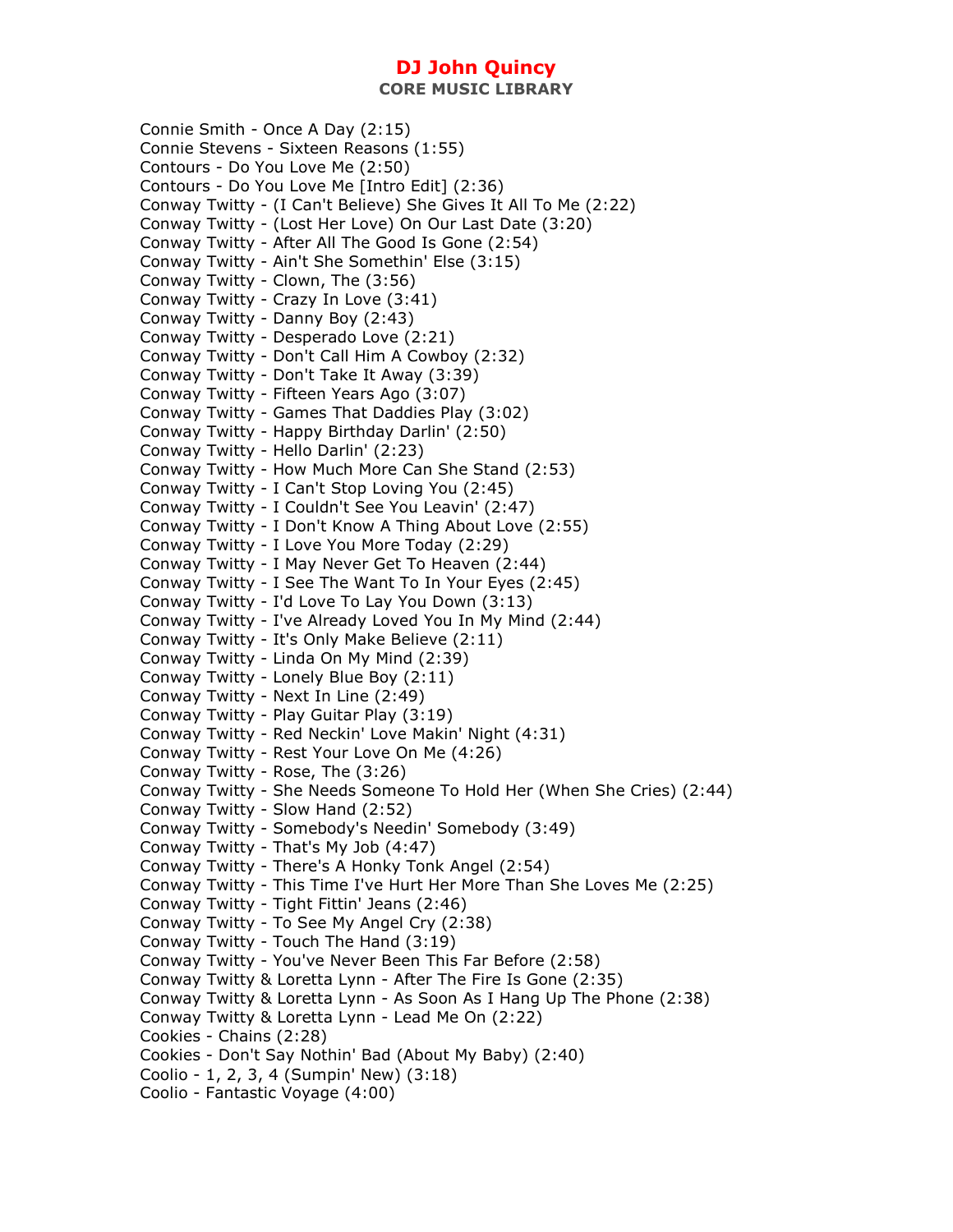Coolio - Gangsta's Paradise (With L.V.) (3:59) Corey Hart - Can't Help Falling In Love (3:07) Corey Hart - I Am By Your Side (4:23) Corey Hart - It Ain't Enough (3:13) Corey Hart - Never Surrender (4:40) Corey Hart - Sunglasses At Night (3:48) Corina - Temptation (3:56) Corinne Bailey Rae - Put Your Records On (3:29) Cornelius Brothers & Sister Rose - Don't Ever Be Lonely (Poor Little Fool Like Me) (2:49) Cornelius Brothers & Sister Rose - I'm Never Gonna Be Alone Anymore (2:31) Cornelius Brothers & Sister Rose - Too Late To Turn Back Now (3:11) Cornelius Brothers & Sister Rose - Treat Her Like A Lady (2:38) Cornerstone - Day Of Fire (3:12) Corona - Rhythm Of The Night (3:27) Corrs - Breathless (3:23) Corsairs - Smoky Places (2:54) Cosmo - Sweetheart Please Don't Go (1:59) Cosmo & The Sultans - It'll Be Easy (2:31) Count Five - Psychotic Reaction (2:58) Counting Crows - Accidentally In Love (3:05) Counting Crows - Colorblind (3:17) Counting Crows - Hanginaround (4:07) Counting Crows - Long December (4:48) Counting Crows - Mr. Jones (4:27) Counting Crows - Round Here (5:08) Counting Crows F Vanessa Carlton - Big Yellow Taxi (3:36) Coven - One Tin Soldier (Legend Of Billy Jack) (3:05) Cover Girls - We Can't Go Wrong (5:01) Cover Girls - Wishing On A Star (3:44) Cowboy Copas - Alabam (2:16) Cowboy Mouth - Jenny Says (3:15) Cowsills - Hair (3:25) Cowsills - Indian Lake (2:37) Cowsills - Rain, The Park & Other Things (2:55) Cozy Cole - Topsy II (3:27) Cozy Cole - Topsy Part 2 (3:32) Crabby Appleton - Go Back (3:02) Craig David - 7 Days (3:49) Craig David - Fill Me In (3:47) Craig David - Walking Away (3:18) Craig Morgan - Almost Home (4:43) Craig Morgan - Bonfire (2:58) Craig Morgan - I Got You (3:33) Craig Morgan - International Harvester (3:34) Craig Morgan - Little Bit Of Life (3:39) Craig Morgan - Love Remembers (3:40) Craig Morgan - Redneck Yacht Club (3:33) Craig Morgan - That's What I Love About Sunday (3:12) Craig Morgan - Tough (3:08) Cranberries - Free To Decide (3:51) Cranberries - Linger (4:25)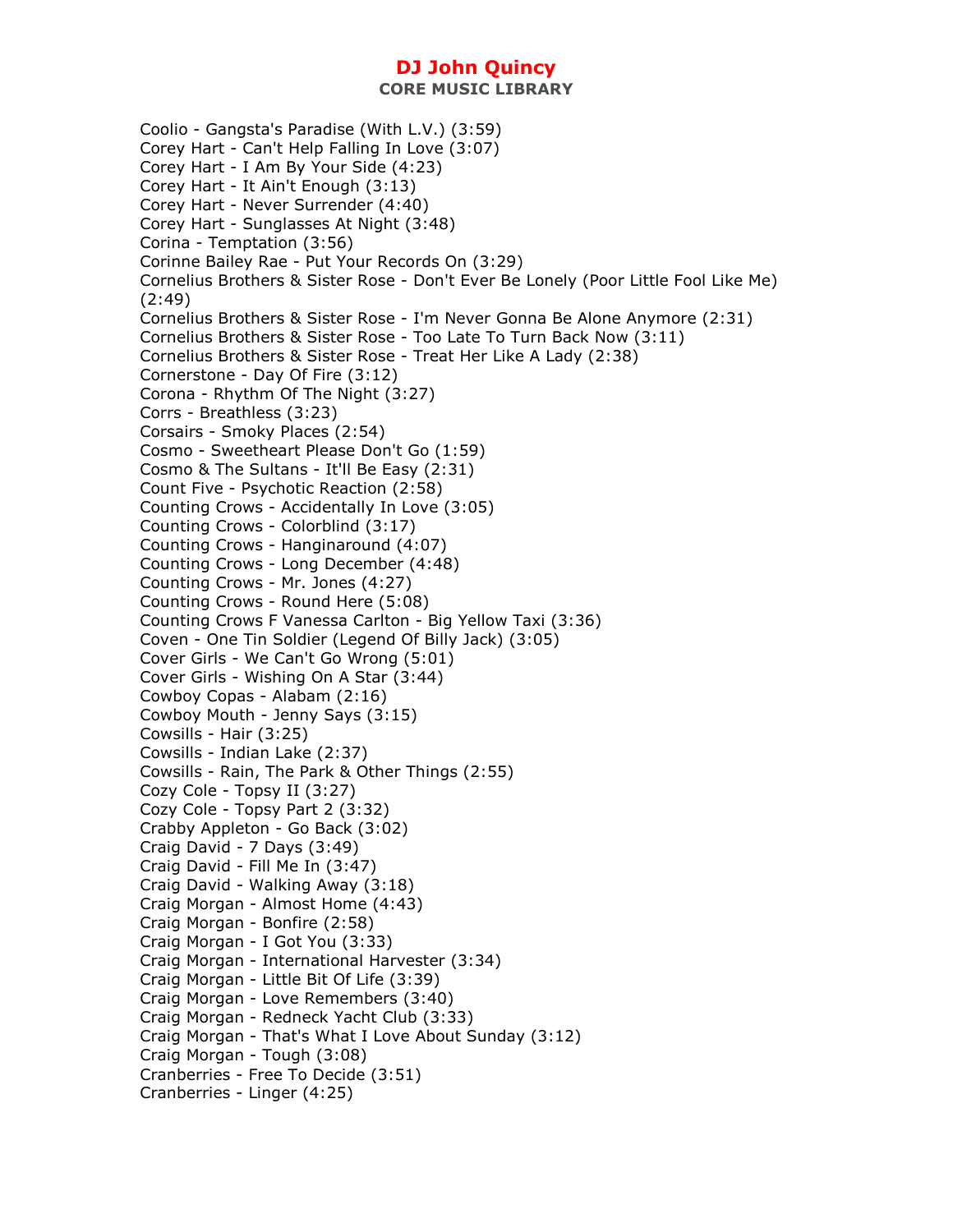Cranberries - When You're Gone (4:25) Cranberries - Zombie (4:09) Crash Test Dummies - Mmm Mmm Mmm Mmm (3:41) Crazy Elephant - Gimme Gimme Good Lovin' (1:59) Crazy Town - Butterfly (3:30) Crazy World Of Arthur Brown - Fire (2:49) Cream - Badge (2:40) Cream - Crossroads (4:10) Cream - Sunshine Of Your Love (4:08) Cream - White Room (4:54) Creed - Higher (4:40) Creed - My Sacrifice (4:14) Creed - One Last Breath (3:52) Creed - Overcome (3:44) Creed - With Arms Wide Open (3:35) Creedence Clearwater Revival - Bad Moon Rising (2:16) Creedence Clearwater Revival - Born On The Bayou (5:08) Creedence Clearwater Revival - Down On The Corner (2:34) Creedence Clearwater Revival - Fortunate Son (2:14) Creedence Clearwater Revival - Green River (2:27) Creedence Clearwater Revival - Have You Ever Seen The Rain (2:36) Creedence Clearwater Revival - Hey Tonight (2:34) Creedence Clearwater Revival - I Heard It Through The Grapevine (5:18) Creedence Clearwater Revival - I Put A Spell On You (4:22) Creedence Clearwater Revival - Lodi (3:04) Creedence Clearwater Revival - Lookin' Out My Back Door (2:29) Creedence Clearwater Revival - Midnight Special (4:09) Creedence Clearwater Revival - Proud Mary (3:01) Creedence Clearwater Revival - Run Through The Jungle (2:57) Creedence Clearwater Revival - Susie Q (4:16) Creedence Clearwater Revival - Sweet Hitch-Hiker (2:49) Creedence Clearwater Revival - Travelin' Band (2:05) Creedence Clearwater Revival - Up Around The Bend (2:34) Creedence Clearwater Revival - Who'll Stop The Rain (2:22) Crescendos - Oh Julie (2:40) Crests - 16 Candles (2:49) Crests - Step By Step (2:24) Crew-Cuts - Angels In The Sky (2:20) Crew-Cuts - Seven Days (2:41) Crime Mob F Lil' Scrappy - Rock Yo Hips (3:43) Crispian St. Peters - Pied Piper (2:30) Cristy Lane - One Day At A Time (3:11) Critters - Mr. Dieingly Said (2:45) Critters - Younger Girl (2:20) Crosby, Stills & Nash - Just A Song Before I Go (2:08) Crosby, Stills & Nash - Long Time Gone (4:13) Crosby, Stills & Nash - Marrakesh Express (2:28) Crosby, Stills & Nash - Southern Cross (4:35) Crosby, Stills & Nash - Suite Judy Blue Eyes (7:21) Crosby, Stills & Nash - Teach Your Children (2:50) Crosby, Stills & Nash - Wasted On The Way (2:46) Crosby, Stills & Nash - Wooden Ships (5:14)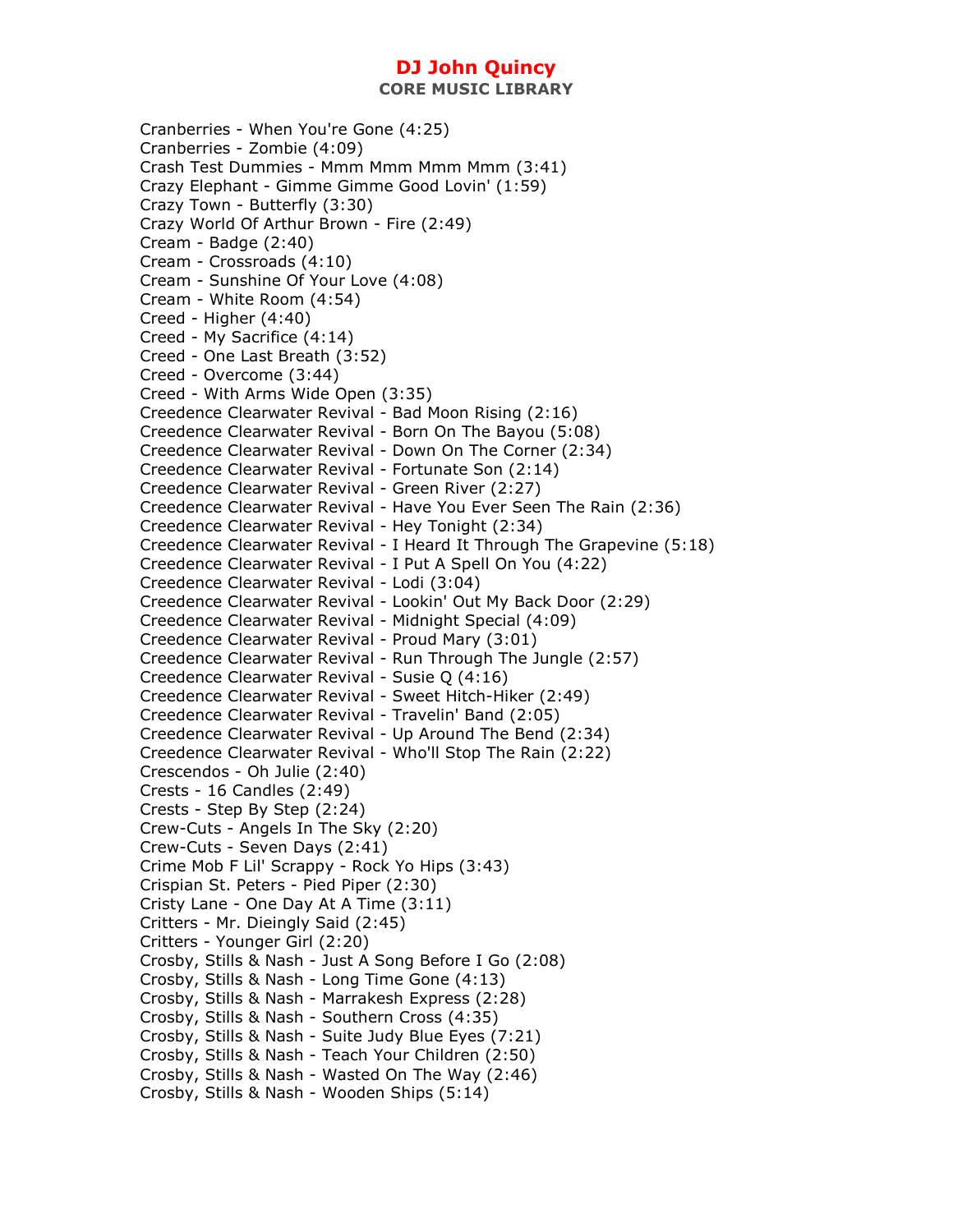**CORE MUSIC LIBRARY** 

Crosby, Stills, Nash & Young - Carry On - Questions (4:17) Crosby, Stills, Nash & Young - Ohio (2:55) Crosby, Stills, Nash & Young - Our House (2:53) Crosby, Stills, Nash & Young - Woodstock (3:46) Crow - Cottage Cheese (3:19) Crow - Evil Woman Don't Play Your Games With Me (3:08) Crowded House - Don't Dream It's Over (3:45) Crowded House - Something So Strong (2:45) Crystal Gayle - 'Til I Gain Control Again (3:52) Crystal Gayle - Baby What About You (2:37) Crystal Gayle - Cry (4:11) Crystal Gayle - Don't It Make My Brown Eyes Blue (2:28) Crystal Gayle - Half The Way (3:58) Crystal Gayle - I'll Get Over You (3:27) Crystal Gayle - If You Ever Change Your Mind (3:10) Crystal Gayle - It's Like We Never Said Goodbye (3:28) Crystal Gayle - Our Love Is On The Faultline (3:46) Crystal Gayle - Ready For The Times To Get Better (2:20) Crystal Gayle - Sound Of Goodbye (3:09) Crystal Gayle - Straight To The Heart (3:51) Crystal Gayle - Talking In Your Sleep (2:51) Crystal Gayle - Too Many Lovers (3:42) Crystal Gayle - Turning Away (2:49) Crystal Gayle - Why Have You Left The One You Left Me For (2:54) Crystal Gayle - You Never Miss A Real Good Thing (Till He Says Goodbye) (3:45) Crystal Gayle & Gary Morris - Makin' Up For Lost Time (3:15) Crystal Lewis - Lord I Believe In You (4:00) Crystal Lewis - People Get Ready (5:49) Crystal Shawanda - You Can Let Go (3:29) Crystal Waters - 100 Percent Pure Love (3:00) Crystals - Da Doo Ron Ron (2:08) Crystals - He's A Rebel (2:18) Crystals - He's Sure The Boy I Love (2:38) Crystals - Santa Claus Is Coming To Town (2:43) Crystals - Then He Kissed Me (2:32) Crystals - Uptown (2:16) Cuff Links - Tracy (2:03) Culture Beat - Mr. Vain (4:07) Culture Club - Church Of The Poison Mind (3:25) Culture Club - Do You Really Want To Hurt Me (4:18) Culture Club - Do You Really Want To Hurt Me [Intro Edit] (3:34) Culture Club - I'll Tumble 4 Ya (2:33) Culture Club - It's A Miracle (3:13) Culture Club - Karma Chameleon (3:49) Culture Club - Miss Me Blind (4:29) Culture Club - Move Away (4:04) Culture Club - Time (Clock Of The Heart) (3:33) Culture Club - War Song (3:49) Cupid - Cupid Shuffle (3:49) Cure - Friday I'm In Love (3:28) Cure - Just Like Heaven (3:28) Cure - Love Song (3:24)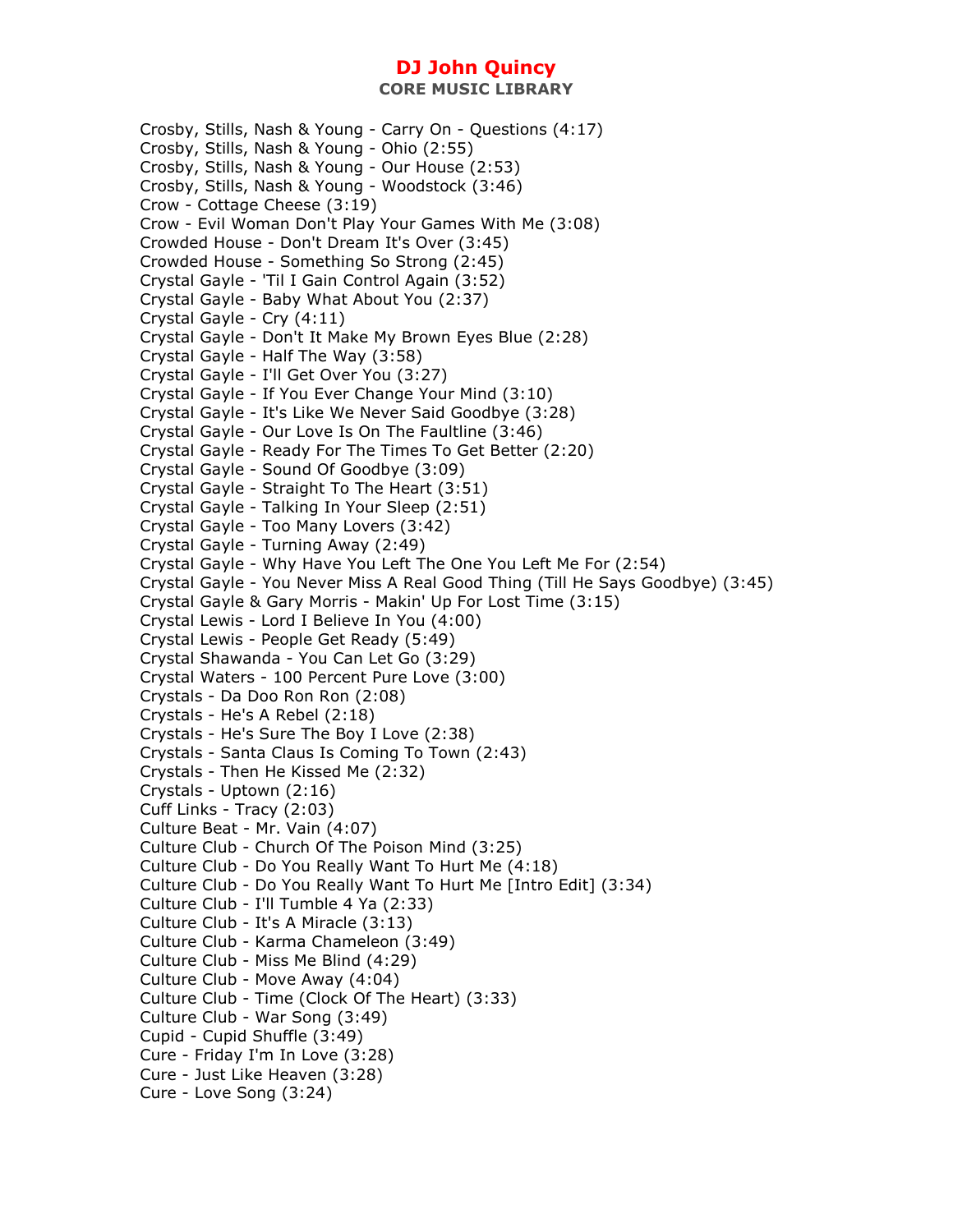**CORE MUSIC LIBRARY** 

Cure - Pictures Of You (7:18) Curtis Lee - Pretty Little Angel Eyes (2:40) Curtis Mayfield - Freddie's Dead (3:37) Curtis Mayfield - Superfly (3:50) Curtis Stigers - I Wonder Why (4:18) Cutting Crew - (I Just) Died In Your Arms (4:23) Cutting Crew - I've Been In Love Before (3:53) Cutty Ranks - Limb By Limb (3:12) Cymarron - Rings (2:22) Cyndi Grecco - Making Our Dreams Come True (2:27) Cyndi Lauper - All Through The Night (4:18) Cyndi Lauper - Change Of Heart (4:10) Cyndi Lauper - Girls Just Want To Have Fun (3:41) Cyndi Lauper - Girls Just Want To Have Fun [Edit] (1:32) Cyndi Lauper - Goonies 'R' Good Enough (3:35) Cyndi Lauper - I Drove All Night (4:05) Cyndi Lauper - Money Changes Everything (4:52) Cyndi Lauper - She Bop (3:43) Cyndi Lauper - Time After Time (3:54) Cyndi Lauper - True Colors (3:44) Cyndi Lauper - What's Going On (3:41) Cyndi Thomson - What I Really Meant To Say (3:13) Cyril Stapleton - Children's Marching Song (Nick Nack Paddy Whack) (2:07) Cyrkle - Red Rubber Ball (2:15) Cyrkle - Turn-Down Day (2:26) D'Mob - C'Mon And Get My Love (3:44) D.H.T. - Listen To Your Heart (4:27) D12 - How Come (4:02) D12 - My Band (4:57) D4L - Laffy Taffy [Cold Intro] (3:31) Da Shop Boyz - Party Like A Rock Star (4:01) Daddy Dewdrop - Chick-A-Boom (Don't Ya Jes' Love It) (2:45) Daft Punk - One More Time (2:57) Dale & Grace - I'm Leaving It Up To You (2:07) Dale & Grace - Stop And Think It Over (2:29) Dallas Holm & Praise - Rise Again (4:12) Damita Jo - I'll Be There (2:41) Damn Yankees - High Enough (4:06) Damn Yankees - Where You Goin' Now (4:22) Dan Baird - I Love You Period (4:21) Dan Fogelberg - Hard To Say (3:53) Dan Fogelberg - Heart Hotels (3:49) Dan Fogelberg - Language Of Love (3:39) Dan Fogelberg - Leader Of The Band (4:14) Dan Fogelberg - Longer (3:09) Dan Fogelberg - Make Love Stay (4:28) Dan Fogelberg - Missing You (4:20) Dan Fogelberg - Part Of The Plan (3:14) Dan Fogelberg - Same Old Lang Syne (5:10) Dan Fogelberg & Tim Weisberg - Power Of Gold (4:05) Dan Hartman - I Can Dream About You (4:02) Dan Hill - Sometimes When We Touch (3:58)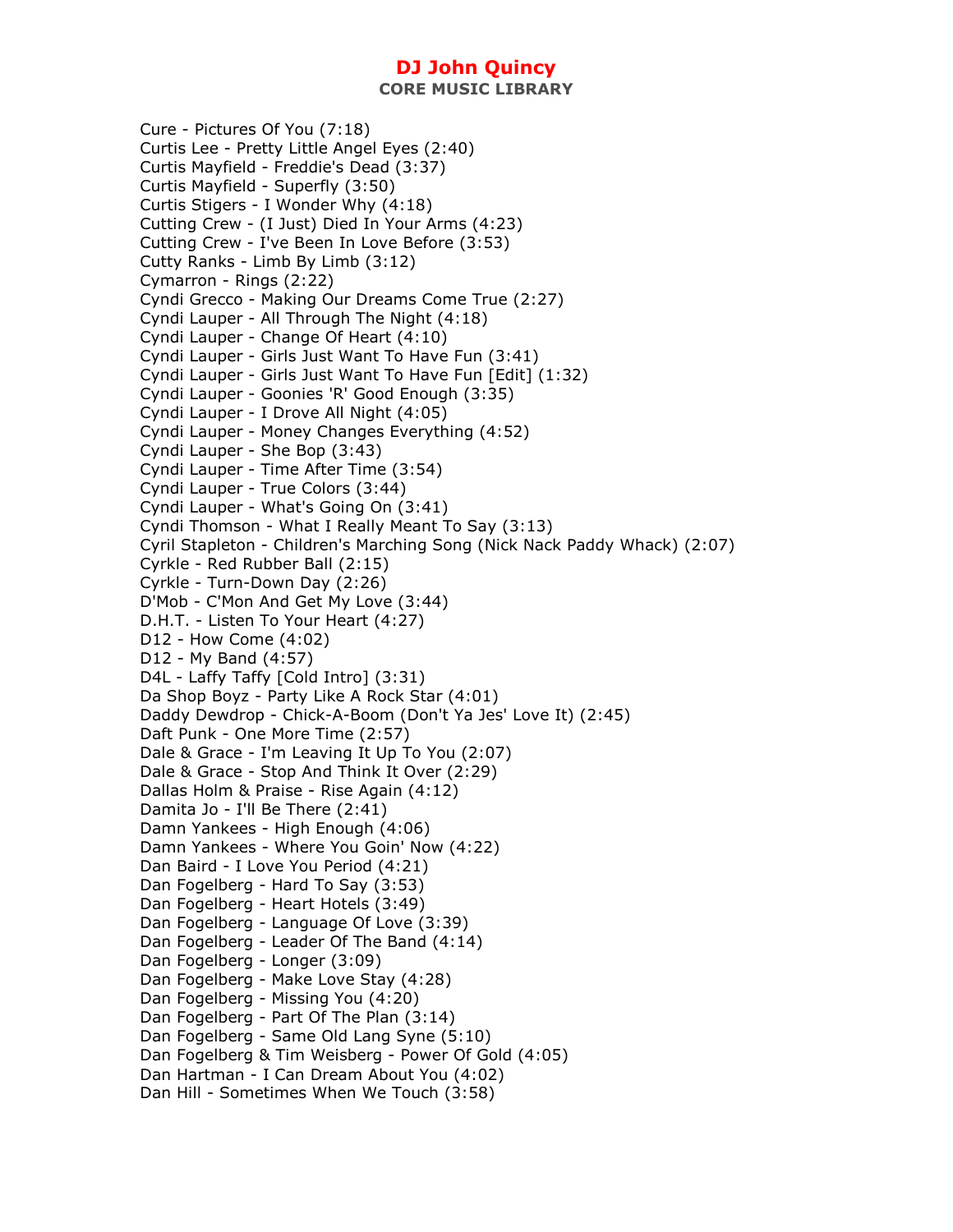Dan Hill & Vonda Sheppard - Can't We Try (3:46) Dan Seals - Addicted (4:08) Dan Seals - Big Wheels In The Moonlight (3:45) Dan Seals - Bop (3:29) Dan Seals - Good Times (3:20) Dan Seals - I Will Be There (3:35) Dan Seals - Love On Arrival (3:46) Dan Seals - One Friend (2:58) Dan Seals - Three Time Loser (2:58) Dan Seals - You Still Move Me (4:17) Danieers - One Summer Night (2:11) Daniel Bedingfield - Gotta Get Thru This (2:39) Daniel Bedingfield - If You're Not The One (4:00) Daniel Boone - Beautiful Sunday (2:55) Daniel Powter - Bad Day (3:43) Danielle Peck - Findin' A Good Man (3:06) Danity Kane - Damaged (3:33) Danity Kane F Yung Joc - Show Stopper (3:48) Danny & The Juniors - At The Hop (2:28) Danny & The Juniors - Rock & Roll Is Here To Stay (2:25) Danny Aiello - All Of Me (2:34) Danny Aiello - I'm Gonna Sit Right Down & Write Myself A Letter (2:56) Danny Aiello - Pennies From Heaven (2:31) Danny Aiello - You Belong To Me (2:55) Danny Aiello - You'll Never Know (3:27) Danny Brooks - Other Side Of The Cloud (3:42) Danny O'Keefe - Good Time Charlie's Got The Blues (2:57) Danny Williams - White On White (2:15) Danny Wilson - Mary's Prayer (3:43) Dante & The Evergreens - Alley-Oop (2:50) Darius Rucker - Alright (3:46) Darius Rucker - Don't Think I Don't Think About That (2:58) Darius Rucker - History In The Making (3:23) Darius Rucker - It Won't Be Like This For Long (3:33) Darkness - I Believe In A Thing Called Love (3:33) Darlene Love - Christmas (Baby Please Come Home) (2:36) Darlene Love - Marshmallow World (2:09) Darlene Zschech - Pray (3:42) Darryl Worley - Awful, Beautiful Life (3:29) Darryl Worley - Have You Forgotten (3:54) Darryl Worley - I Just Came Back (From A War) (4:13) Darryl Worley - I Miss My Friend (3:25) Darryl Worley - Sounds Like Life To Me (3:07) Dartells - Hot Pastrami (1:45) Darude - Sandstorm (2:40) Daryl Hall - Dreamtime (4:36) Daryle Singletary - Amen Kind Of Love (3:24) Daryle Singletary - I Let Her Lie (2:55) Daryle Singletary - Too Much Fun (2:41) Dashboard Confessional - Secret's In The Telling (3:15) Dashboard Confessional - Stolen (3:46) Daughtry - Feels Like Tonight (3:55)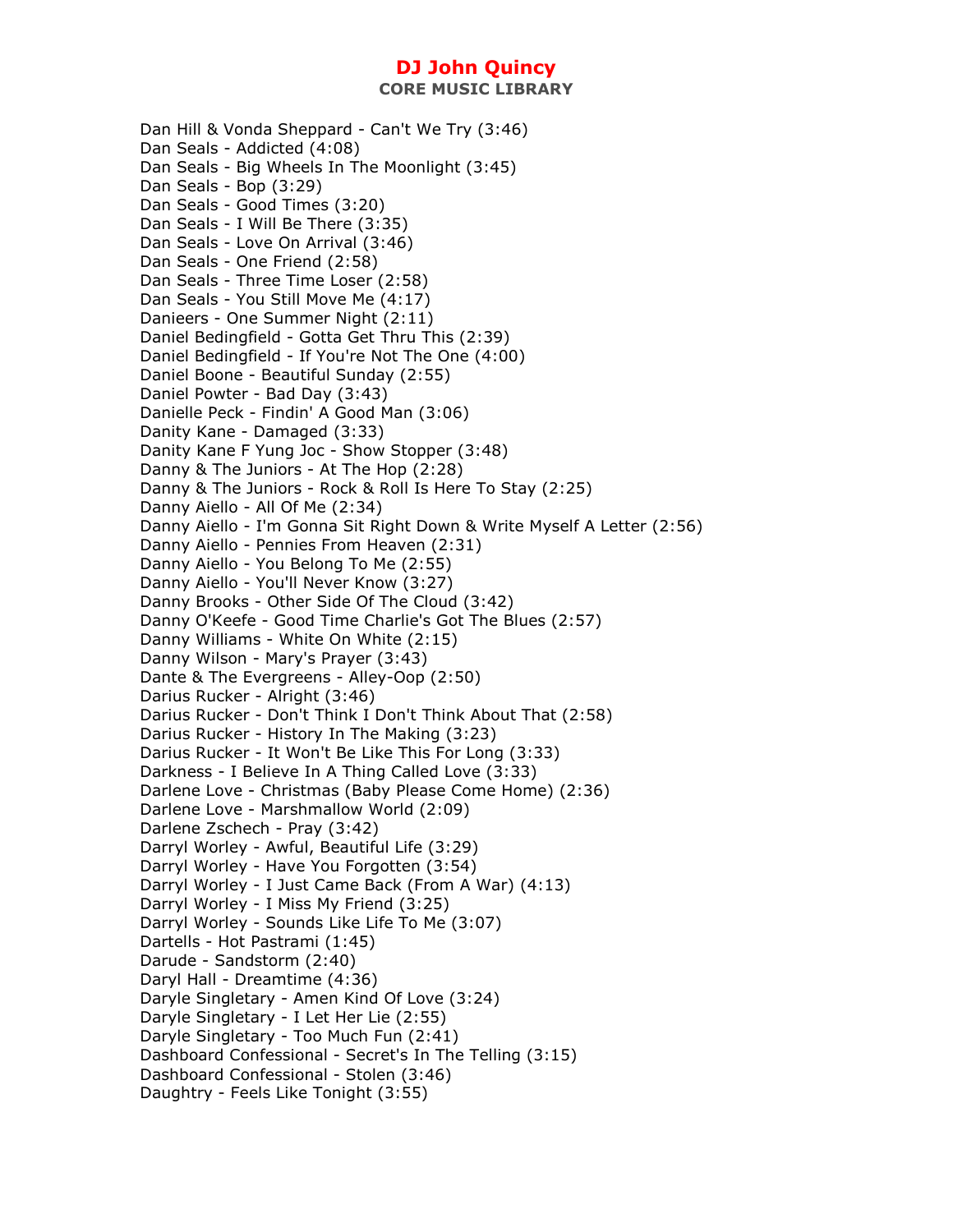Daughtry - Home (4:09) Daughtry - It's Not Over (3:29) Daughtry - Life After You (3:22) Daughtry - No Surprise (4:01) Daughtry - Over You (3:23) Daughtry - What About Now (4:08) Dave & Ansel Collins - Double Barrel (2:41) Dave & Sugar - Door Is Always Open (2:36) Dave & Sugar - Golden Tears (2:25) Dave & Sugar - Tear Time (2:23) Dave 'Baby' Cortez - Happy Organ (1:56) Dave 'Baby' Cortez - Rinky Dink (2:47) Dave Brubeck - Blue Rondo A La Turk (6:41) Dave Brubeck Quartet - Bossa Nova U.S.A. (2:21) Dave Brubeck Quartet - Pick Up Sticks (4:09) Dave Brubeck Quartet - Take Five (2:50) Dave Clark Five - Any Way You Want It (2:28) Dave Clark Five - At The Scene (1:49) Dave Clark Five - Because (2:20) Dave Clark Five - Bits And Pieces (1:56) Dave Clark Five - Can't You See That's She's Mine (2:19) Dave Clark Five - Catch Us If You Can (1:53) Dave Clark Five - Come Home (2:46) Dave Clark Five - Do You Love Me (2:40) Dave Clark Five - Everybody Knows (I Still Love You) (1:39) Dave Clark Five - Glad All Over (2:40) Dave Clark Five - I Like It Like That (1:36) Dave Clark Five - Over And Over (1:58) Dave Clark Five - Try Too Hard (2:06) Dave Clark Five - You Got What It Takes (2:56) Dave Dudley - Pool Shark (2:55) Dave Dudley - Six Days On The Road (2:17) Dave Dudley - Truck Drivin' Son-Of-A-Gun (2:08) Dave Edmunds - I Hear You Knocking (2:44) Dave Grusin - Actor's Life (4:53) Dave Grusin - Early A.M. Attitude (4:51) Dave Grusin - River Song (5:11) Dave Grusin - She Could Be Mine (5:09) Dave Grusin - St. Elsewhere (4:07) Dave Koz - Castle Of Dreams (3:54) Dave Koz - You Make Me Smile (4:07) Dave Loggins - Please Come To Boston (4:05) Dave Mason - We Just Disagree (2:57) Dave Matthews Band - Ants Marching (4:26) Dave Matthews Band - Crash Into Me (4:10) Dave Matthews Band - Grey Street (4:19) Dave Matthews Band - Shake Me Like A Monkey (3:57) Dave Matthews Band - So Much To Say (4:03) Dave Matthews Band - Space Between (3:48) Dave Matthews Band - Stay (Wasting Time) (5:32) Dave Matthews Band - Up And Away (4:06) Dave Matthews Band - What Would You Say (3:24)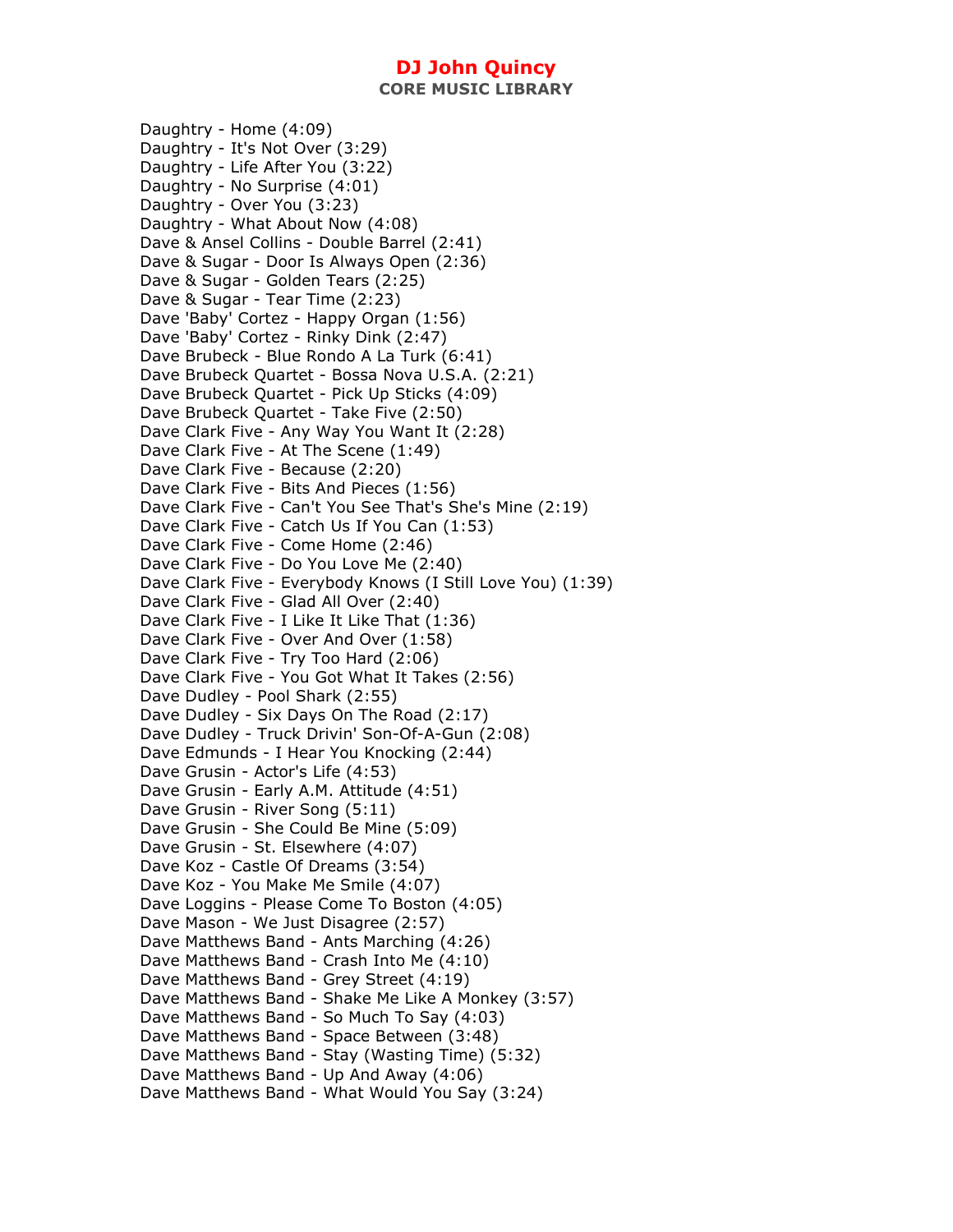**CORE MUSIC LIBRARY** 

David & Jonathan - Michelle (2:39) David Allan Coe - Longhaired Redneck (3:19) David Allan Coe - Mona Lisa Lost Her Smile (3:35) David Allan Coe - Ride, The (3:00) David Allan Coe - You Never Even Called Me By My Name (5:12) David Archuleta - Crush (3:25) David Ball - Riding With Private Malone (4:14) David Ball - Thinkin' Problem (2:57) David Benoit - Cast Your Fate To The Wind (3:01) David Benoit - Drive Time (4:32) David Benoit - Linus And Lucy (3:26) David Bowie - Blue Jean (3:07) David Bowie - Changes (3:28) David Bowie - China Girl (4:10) David Bowie - Dancing In The Street (With Mick Jagger) (3:10) David Bowie - Fame (4:07) David Bowie - Golden Years (3:55) David Bowie - Let's Dance (4:00) David Bowie - Modern Love (3:49) David Bowie - Rebel Rebel (4:24) David Bowie - Space Oddity (4:52) David Bowie - Suffragette City (3:23) David Bowie - Young Americans (5:06) David Bowie - Ziggy Stardust (3:11) David Bowie & Bing Crosby - Peace On Earth, Little Drummer Boy (4:20) David Bromberg Band - Midnight On The Water (A Texas Waltz) (4:23) David Bryan (Bon Jovi) - Kissed By An Angel (3:16) David Cassidy - Cherish (3:43) David Cook - Light On (3:42) David Cook - Time Of My Life (3:27) David Crowder Band - Everything Glorious (3:43) David Crowder Band - Open Skies (3:54) David Dundas - Jeans On (2:29) David Essex - Rock On (3:10) David Foster - Love Theme From St. Elmo's Fire (3:26) David Frizzell - I'm Gonna Hire A Wino To Decorate Our Home (3:51) David Frizzell & Shelly West - You're The Reason God Made Oklahoma (3:21) David Gates - Goodbye Girl (2:40) David Gates - Never Let Her Go (3:00) David Geddes - Last Game Of The Season (A Blind Man In The Bleachers) (3:31) David Geddes - Run Joey Run (2:50) David Gray - Sail Away (5:03) David Gray - This Years Love (4:00) David Guetta F Akon - Sexy Chick (3:12) David Houston - Almost Persuaded (2:53) David Houston - Baby Baby (I Know You're A Lady) (2:14) David Houston - You Mean The World To Me (2:12) David Houston & Tammy Wynette - My Elusive Dreams (2:49) David Kersh - Another You (3:47) David Kersh - If I Never Stop Loving You (3:31) David Lee Murphy - Dust On The Bottle (3:13) David Lee Murphy - Every Time I Get Around You (3:21)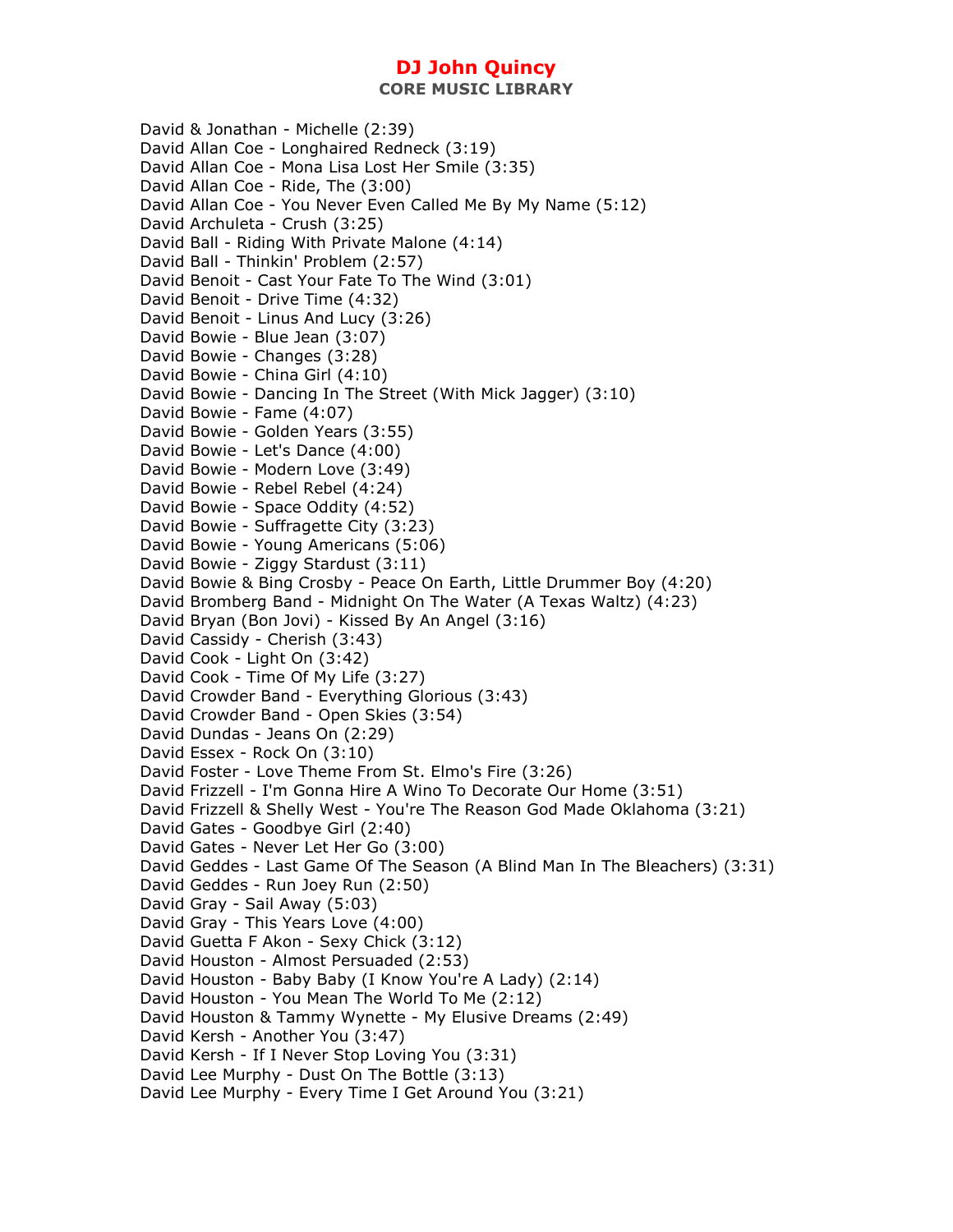David Lee Murphy - Road You Leave Behind (3:36) David Lee Roth - California Girls (2:37) David Lee Roth - Just A Gigolo - I Ain't Got Nobody (Medley) (4:37) David Lee Roth - Just Like Paradise (4:02) David Nail - Red Light (4:00) David Naughton - Makin' It (3:06) David Pabon - Cara Dura [Salsa] (5:09) David Rose - Stripper (1:52) David Ruffin - My Whole World Ended (3:24) David Ruffin - Walk Away From Love (3:09) David Seville - Witch Doctor (2:16) David Seville & The Chipmunks - Alvin's Harmonica (2:39) David Soul - Don't Give Up On Us (3:34) Dazz Band - Let It Whip (3:57) DC Talk - Colored People (4:16) DC Talk - Consume Me (4:21) DC Talk - I Wish We'd All Been Ready (3:37) DC Talk - Into Jesus (4:15) DC Talk - Just Between You And Me (4:56) DC Talk - Red Letters (5:34) Dead Or Alive - Brand New Lover (4:03) Dead Or Alive - You Spin Me Round (Like A Record) (3:09) Dean Brody - Brothers (3:59) Dean Friedman - Ariel [Long Version] (4:17) Dean Martin - Ain't That A Kick In The Head (2:22) Dean Martin - Door Is Still Open To My Heart (2:51) Dean Martin - Everybody Loves Somebody (2:41) Dean Martin - Houston (2:38) Dean Martin - I Will (2:21) Dean Martin - In The Chapel In The Moonlight (2:32) Dean Martin - In The Misty Moonlight (2:36) Dean Martin - Lay Some Happiness On Me (2:15) Dean Martin - Memories Are Made Of This (2:13) Dean Martin - Please Don't Talk About Me When I'm Gone (2:21) Dean Martin - Return To Me (2:21) Dean Martin - Send Me The Pillow You Dream On (2:28) Dean Martin - That's Amore [Intro Edit] (2:48) Dean Martin - Volare (2:53) Dean Martin - You're Nobody 'Til Somebody Loves You (2:11) Dean Martin & Martina McBride - Baby, It's Cold Outside (2:49) Deana Carter - Count Me In (3:20) Deana Carter - How Do We Get There (3:22) Deana Carter - Strawberry Wine (4:39) Deana Carter - We Danced Anyway (3:15) Death Cab For Cutie - Cath (3:30) Death Cab For Cutie - I Will Follow You Into The Dark (3:07) Death Cab For Cutie - Meet Me On The Equinox (3:35) DeBarge - All This Love (4:36) DeBarge - I Like It (4:35) DeBarge - Rhythm Of The Night (3:48) DeBarge - Time Will Reveal (4:01) DeBarge - Who's Holding Donna Now (4:19)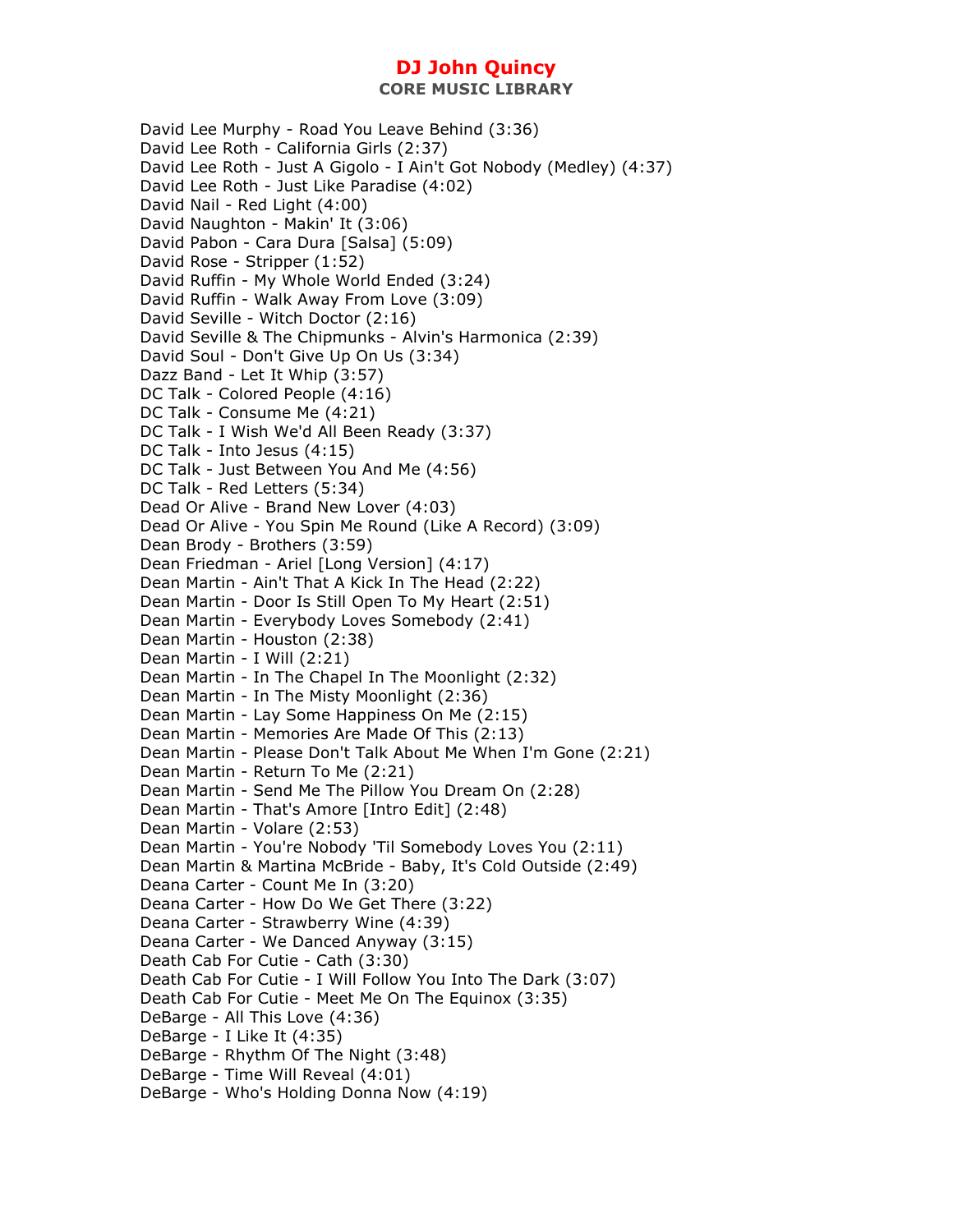**CORE MUSIC LIBRARY** 

Debbie Gibson - Electric Youth (3:51) Debbie Gibson - Foolish Beat (4:19) Debbie Gibson - Lost In Your Eyes (3:29) Debbie Gibson - No More Rhyme (4:05) Debbie Gibson - Only In My Dreams (3:39) Debbie Gibson - Out Of The Blue (3:51) Debbie Gibson - Sleigh Ride (3:02) Debbie Gibson - Staying Together (4:02) Debbie Reynolds - Tammy (2:41) Debby Boone - Are You On The Road To Lovin' Me Again (2:28) Debby Boone - You Light Up My Life (3:35) Debelah Morgan - Dance With Me (3:33) Deborah Cox - Nobody's Supposed To Be Here (4:11) Debussy - Claire De Lune (5:06) Dee Clark - Hey Little Girl (2:06) Dee Clark - Just Keep It Up (2:05) Dee Clark - Raindrops (2:45) Dee Dee Sharp - Do The Bird (2:11) Dee Dee Sharp - Gravy (For My Mashed Potatoes) (2:02) Dee Dee Sharp - Mashed Potato Time (2:28) Dee Dee Sharp - Ride! (2:22) Deee Lite - Groove Is In The Heart [JQ Edit] (3:09) Deele - Two Occasions (4:03) Deep Blue Something - Breakfast At Tiffany's (4:12) Deep Purple - Highway Star (6:04) Deep Purple - Hush (4:09) Deep Purple - Smoke On The Water (3:44) Deep Purple - Space Truckin' (4:30) Deep Purple - Woman From Toyko (5:44) Def Leppard - Animal (4:02) Def Leppard - Armageddon It (5:04) Def Leppard - Bringin' On The Heartbreak (4:28) Def Leppard - Foolin' (4:29) Def Leppard - Have You Ever Needed Someone So Bad (5:02) Def Leppard - Hysteria (5:48) Def Leppard - Let's Get Rocked [Intro Edit] (4:41) Def Leppard - Love Bites [Intro Edit] (5:21) Def Leppard - Miss You In A Heartbeat (3:59) Def Leppard - Photograph (4:01) Def Leppard - Pour Some Sugar On Me [Intro Edit] (4:18) Def Leppard - Rock Of Ages (3:56) Def Leppard - Rocket (4:03) Def Leppard - Two Steps Behind (4:11) Default - Wasting My Time (3:46) DeFranco Family - Heartbeat It's A Lovebeat (3:05) Del Amitri - Always The Last To Know (4:05) Del Amitri - Kiss This Thing Goodbye (4:33) Del Amitri - Roll To Me (2:10) Del Reeves - Girl On The Billboard (2:38) Del Shannon - Hats Off To Larry (1:57) Del Shannon - Keep Searchin' (We'll Follow The Sun) (2:07) Del Shannon - Little Town Flirt (2:45)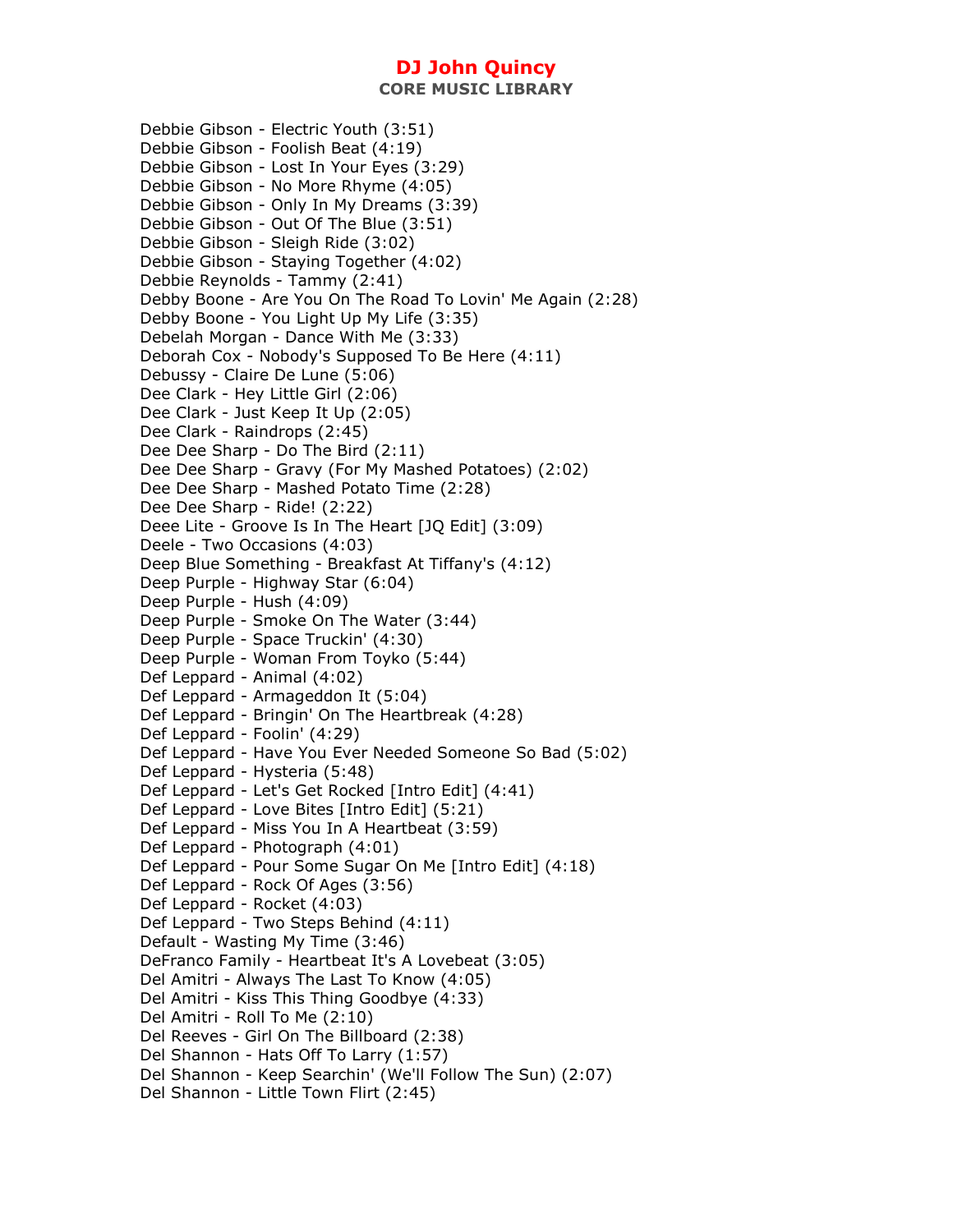**CORE MUSIC LIBRARY** 

Del Shannon - Runaway (2:15) Delaney & Bonnie - Never Ending Song Of Love (2:38) Delaney & Bonnie - Only You Know And I Know (3:21) Delbert McClinton - Givin' It Up For Your Love (3:37) Delbert McClinton - Going Back To Louisiana (3:25) Delbert McClinton - I'm With You (3:43) Delfonics - Didn't I (Blow Your Mind This Time) (3:17) Delfonics - La-La Means I Love You (3:14) Delfonics - Ready Or Not Here I Come (Can't Hide From Love) (1:55) Delirious - Deeper (4:32) Delirious - God You Are My God (6:13) Delirious - Gravity (3:15) Dell-Vikings - Come Go With Me (2:36) Dell-Vikings - Whispering Bells (2:22) Della Reese - Don't You Know (2:29) Della Reese - Not One Minute More (2:34) Dells - Always Together (3:00) Dells - Oh, What A Night (4:00) Dells - Stay In My Corner (2:59) Dells - There Is (3:27) Deniece Williams - It's Gonna Take A Miracle (4:03) Deniece Williams - Let's Hear It For The Boy (4:06) Denise LaSalle - Trapped By A Thing Called Love (2:33) Dennis Brown - (Sittin' On) The Dock Of The Bay (3:29) Dennis Coffey & The Detroit Guitar Band - Scorpio (4:00) Dennis Coffey & The Detroit Guitar Band - Taurus (2:07) Dennis DeYoung - Desert Moon (4:50) Deodato - Also Sprach Zarathustra (4:58) Deon Estus - Heaven Help Me (4:25) Deon Jackson - Love Makes The World Go Round (2:24) Depeche Mode - Enjoy The Silence (4:12) Depeche Mode - People Are People (3:50) Depeche Mode - Policy Of Truth (3:59) Derek - Cinnamon (2:37) Derek & The Dominos - Bell Bottom Blues (4:58) Derek & The Dominos - Layla (6:57) Des'ree - You Gotta Be (3:53) Desert Rose Band - He's Back And I'm Blue (3:03) Desert Rose Band - I Still Believe In You (4:09) Desert Rose Band - Start All Over Again (4:00) Desmond Dekker And The Aces - Israelites (2:29) Destiny's Child - Bills, Bills, Bills (3:59) Destiny's Child - Bootylicious (3:26) Destiny's Child - Emotion (3:53) Destiny's Child - Independent Women (3:32) Destiny's Child - Jumpin, Jumpin (3:44) Destiny's Child - Lose My Breath (3:29) Destiny's Child - No, No, No (Featuring Wyclef Jean) (3:12) Destiny's Child - Say My Name (3:59) Destiny's Child - Soldier (4:02) Destiny's Child - Survivor (3:46) Detergents - Leader Of The Laundromat (3:09)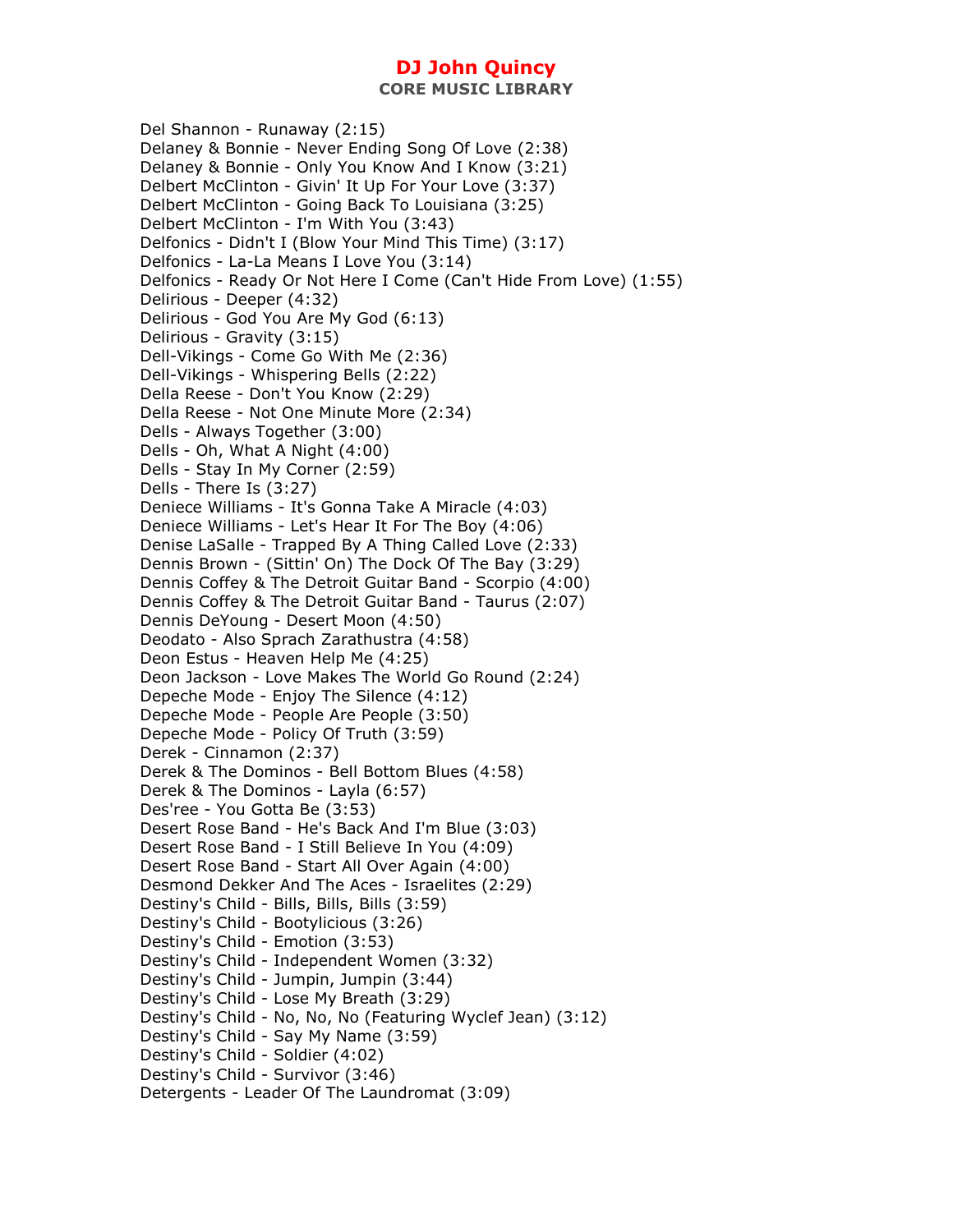Detroit Emeralds - Baby Let Me Take You (In My Arms) (3:37) Devo - Beautiful World (3:25) Devo - Through Being Cool (3:09) Devo - Whip It (2:36) Devo - Working In A Coal Mine (2:44) Dexys Midnight Runners - Come On Eileen [Intro Edit] (3:58) DF Dub - Country Girl (2:57) Diamond Rio - Beautiful Mess (3:34) Diamond Rio - Holdin' (3:08) Diamond Rio - How Your Love Makes Me Feel (3:40) Diamond Rio - I Believe (3:26) Diamond Rio - Imagine That (3:22) Diamond Rio - In A Week Or Two (2:52) Diamond Rio - Love A Little Stronger (3:05) Diamond Rio - Meet In The Middle (3:05) Diamond Rio - Mirror Mirror (3:07) Diamond Rio - Norma Jean Riley (2:58) Diamond Rio - Oh Me, Oh My, Sweet Baby (3:08) Diamond Rio - One More Day (3:32) Diamond Rio - That's What I Get For Lovin' You (3:13) Diamond Rio - Unbelievable (2:20) Diamond Rio - Walkin' Away (3:45) Diamond Rio - You're Gone (3:28) Diamonds - Church Bells May Ring (2:15) Diamonds - Little Darlin' (2:05) Diamonds - She Say (Oom Dooby Doom) (1:59) Diamonds - Stroll (2:23) Diamonds - Why Do Fools Fall In Love (2:23) Diana King - Shy Guy (3:58) Diana Krall - 'S Wonderful (4:17) Diana Krall - I've Got You Under My Skin (6:00) Diana Krall - Jingle Bells (2:08) Diana Krall - Let's Fall In Love (4:11) Diana Krall - Look Of Love (4:33) Diana Ross - Ain't No Mountain High Enough (3:25) Diana Ross - I'm Coming Out (3:53) Diana Ross - Last Time I Saw Him (2:32) Diana Ross - Love Hangover (3:44) Diana Ross - Mirror, Mirror (4:00) Diana Ross - Missing You (4:08) Diana Ross - Muscles (3:58) Diana Ross - Reach Out And Touch (Somebody's Hand) (2:56) Diana Ross - Remember Me (3:24) Diana Ross - Swept Away (3:44) Diana Ross - Theme From Mahogany (Do You Know Where You're Going To) (3:19) Diana Ross - Touch Me In The Morning (3:23) Diana Ross - Upside Down (3:35) Diana Ross - Why Do Fools Fall In Love (2:50) Diana Ross & Julio Iglesias - All Of You (3:51) Diana Ross & Lionel Richie - Endless Love (4:19) Diane Renay - Navy Blue (2:25) Dick & Dee Dee - Mountain's High (2:11)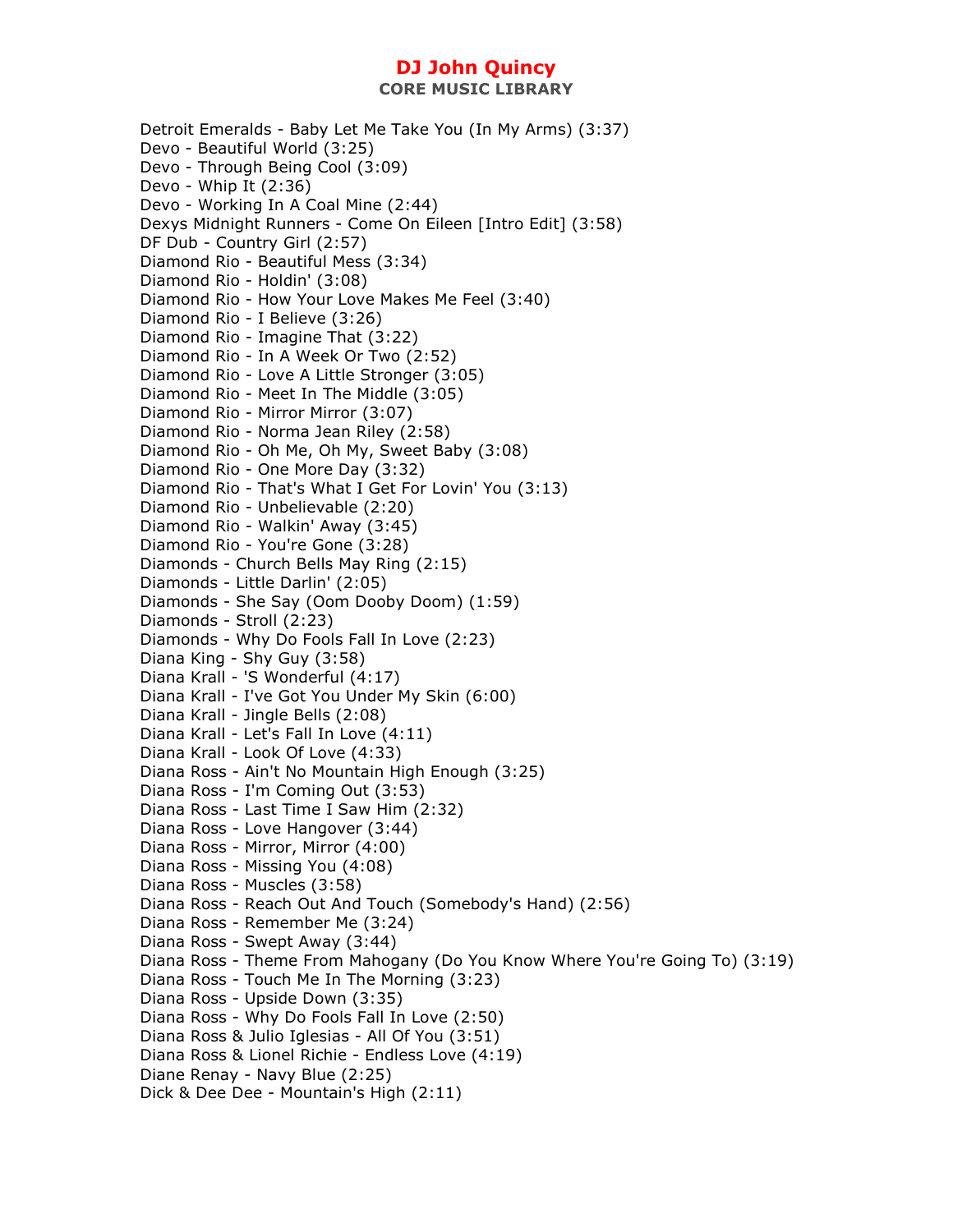Dick & Dee Dee - Thou Shalt Not Steal (1:53) Dick & Dee Dee - Young And In Love (2:17) Dick Hyman Trio - Moritat [Mack The Knife] (2:12) Dickey Lee - I Saw Linda Yesterday (1:57) Dickey Lee - Laurie (Strange Things Happen) (3:03) Dickey Lee - Patches (2:55) Dickie Goodman - Mr. Jaws (2:00) Diddy, F Pharrell, Ti & Keyshia Cole - Last Night (4:05) Dido - Thank You (3:32) Dido - White Flag (3:33) Dierks Bentley - Domestic, Light And Cold (3:54) Dierks Bentley - Every Mile A Memory (3:36) Dierks Bentley - Feel That Fire (3:15) Dierks Bentley - Free And Easy (Down The Road I Go) (3:17) Dierks Bentley - How Am I Doin' (3:41) Dierks Bentley - I Wanna Make You Close Your Eyes (3:55) Dierks Bentley - Long Trip Alone (3:38) Dierks Bentley - Lot Of Leavin' Left To Do (3:39) Dierks Bentley - Settle For A Slowdown (3:36) Dierks Bentley - Sideways (3:00) Dierks Bentley - Trying To Stop Your Leaving (3:35) Dierks Bentley - What Was I Thinkin' (3:41) Dierks Bentlry - Come A Little Closer (4:08) Diesel - Sausalito Summernight (2:59) Digital Underground - Humpty Dance (4:26) Dimensions - Over The Rainbow (3:13) Dinah Shore - Buttons And Bows (2:00) Dinah Washington - Since I Fell For You (3:09) Dinah Washington - Unforgettable (2:41) Dinah Washington - What A Diff'rence A Day Makes (2:25) Dino - I Like It (3:52) Dino - Ooh Child (3:57) Dino - Romeo [Cold Intro Edit] (4:00) Dino, Desi & Billy - I'm A Fool (2:49) Dion - Abraham, Martin And John (3:13) Dion - Donna The Prima Donna (2:45) Dion - Drip Drop (2:32) Dion - Little Diane (2:40) Dion - Lonely Teenager (2:11) Dion - Love Came To Me (2:37) Dion - Lovers Who Wander (2:22) Dion - Ruby Baby (2:33) Dion - Runaround Sue [Intro Edit] (2:13) Dion - Wanderer (2:43) Dion & The Belmonts - I Wonder Why (2:12) Dion & The Belmonts - Teenager In Love (2:31) Dion & The Belmonts - Where Or When (2:35) Dionne Farris - I Know (3:22) Dionne Warwick - Alfie (2:41) Dionne Warwick - Anyone Who Had A Heart (3:04) Dionne Warwick - Deja Vu (3:44) Dionne Warwick - Do You Believe In Love At First Sight (2:58)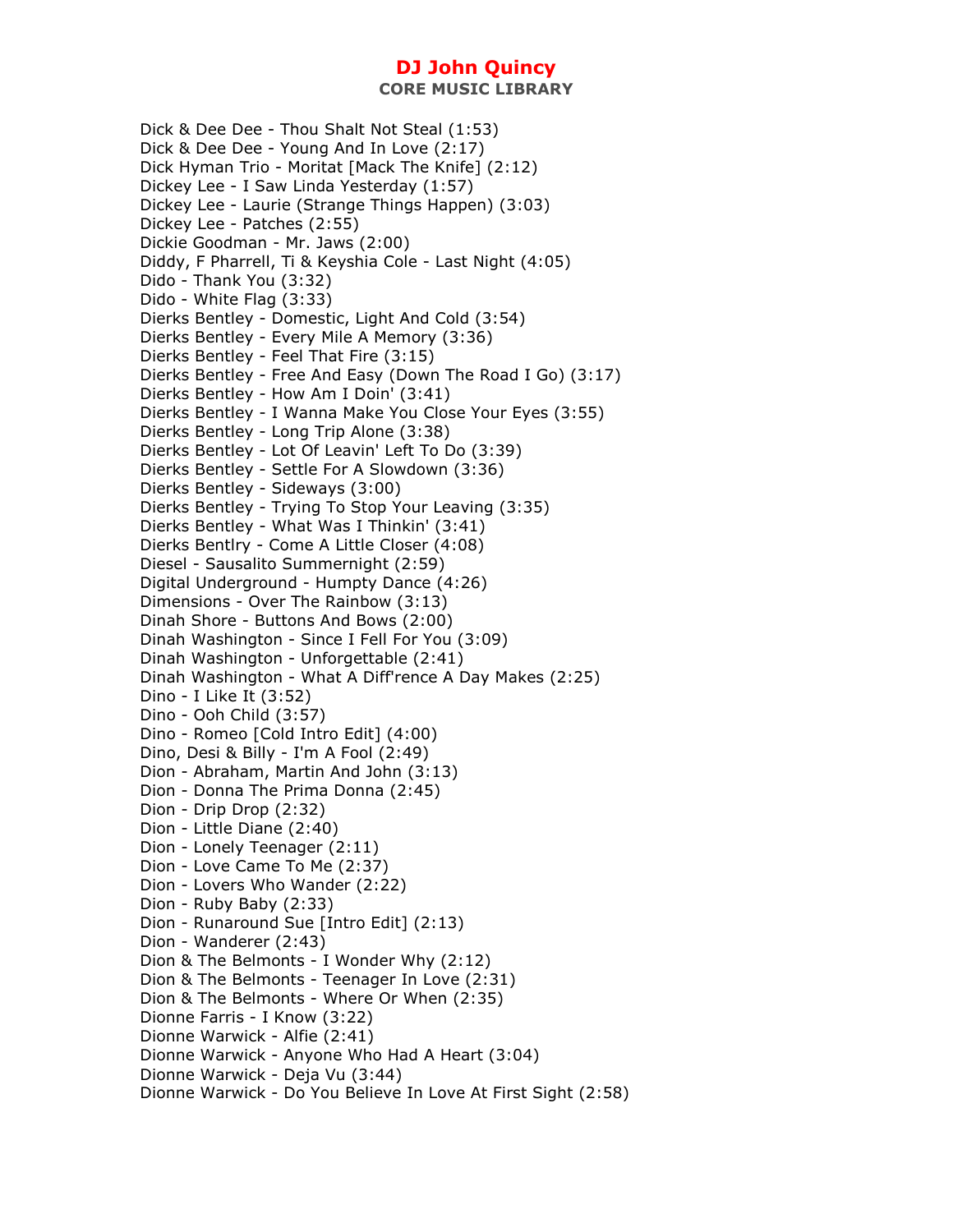Dionne Warwick - Do You Know The Way To San Jose (2:54) Dionne Warwick - Don't Make Me Over (3:19) Dionne Warwick - Heartbreaker (4:12) Dionne Warwick - I Say A Little Prayer (2:58) Dionne Warwick - I'll Never Fall In Love Again (2:49) Dionne Warwick - I'll Never Love This Way Again (3:21) Dionne Warwick - Love Power [With Jeffrey Osborne] (4:30) Dionne Warwick - Message To Michael (3:03) Dionne Warwick - No Night So Long (3:21) Dionne Warwick - Promises, Promises (2:51) Dionne Warwick - Reach Out For Me (2:47) Dionne Warwick - Take The Short Way Home (3:45) Dionne Warwick - That's What Friends Are For (With Elton, Gladys & Stevie) (4:06) Dionne Warwick - Theme From Valley Of The Dolls (3:24) Dionne Warwick - This Girl's In Love With You (4:08) Dionne Warwick - Walk On By (2:44) Dionne Warwick - Who Is Gonna Love Me (3:04) Dionne Warwick - You've Lost That Lovin' Feeling (4:09) Dire Straits - Money For Nothing (4:00) Dire Straits - So Far Away (3:50) Dire Straits - Sultans Of Swing (5:43) Dire Straits - Walk Of Life (3:52) Dirty Vegas - Days Go By (3:35) Disc Jockey Traditionals - Alley Cat [Speed Up Version] (3:33) Disc Jockey Traditionals - Bride Cuts The Cake (2:00) Disc Jockey Traditionals - Charleston (2:13) Disc Jockey Traditionals - Chicken Dance (2:19) Disc Jockey Traditionals - Hokey Pokey (3:12) Disc Jockey Traditionals - Tarantella (2:08) Disco Tex And The Sex-O-Lettes - Get Dancin' (3:50) Dishwalla - Counting Blue Cars (4:18) Disney - Mickey Mouse Alma Mater (Edit) (0:33) Disney - Supercalifragilisticexpialidocious (Mary Poppins) (1:59) Disney - Under The Sea (Little Mermaid) (3:10) Disturbed - Indestructible (3:56) Divine - Lately (4:14) Divinyls - I Touch Myself (3:41) Dixie Belles - (Down At) Papa Joe's (2:29) Dixie Belles - Southtown USA (2:09) Dixie Chicks - Cowboy Take Me Away (4:00) Dixie Chicks - If I Fall You're Going Down With Me (3:01) Dixie Chicks - Landslide (3:44) Dixie Chicks - Long Time Gone (3:40) Dixie Chicks - Ready To Run (3:43) Dixie Chicks - There's Your Trouble (3:00) Dixie Chicks - Travelin' Soldier (5:28) Dixie Chicks - White Trash Wedding (2:17) Dixie Chicks - Wide Open Spaces (3:37) Dixie Chicks - Without You (3:25) Dixie Chicks - You Can't Hurry Love (2:55) Dixie Chicks - You Were Mine (3:29) Dixie Cups - Chapel Of Love (2:44)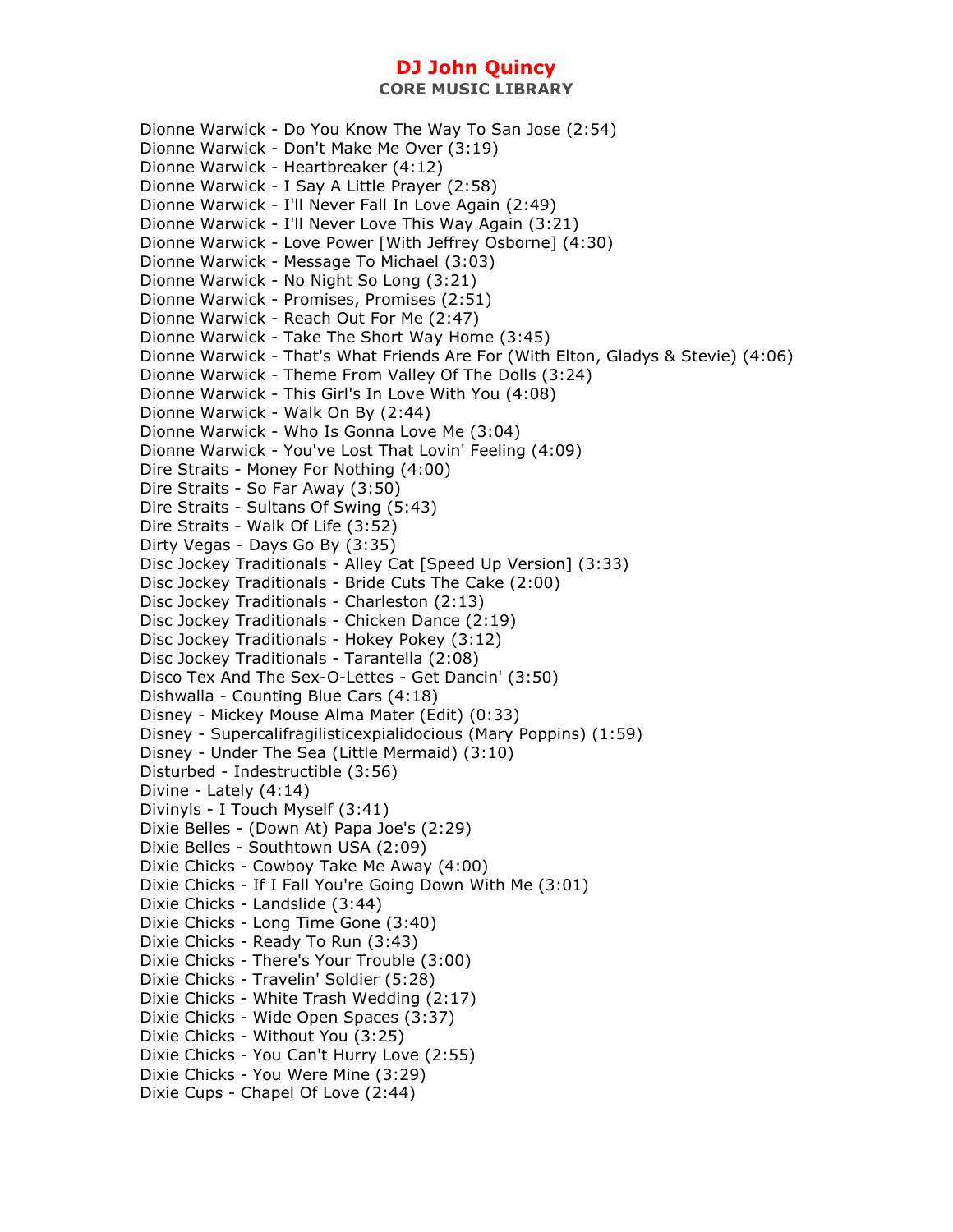**CORE MUSIC LIBRARY** 

Dixie Cups - Iko Iko (1:53) Dixie Cups - People Say (2:36) DJ Jazzy Jeff & The Fresh Prince - Boom Shake The Room (3:42) DJ Jazzy Jeff & The Fresh Prince - Nightmare On My Street (4:51) DJ Jazzy Jeff & The Fresh Prince - Parents Just Don't Understand (5:05) DJ Jazzy Jeff & The Fresh Prince - Summertime [Intro Edit] (3:44) DJ Khaled F T-Pain, Trick Daddy, Plies & Rick Ross - I'm So Hood (4:12) DJ Sammy - Heaven (3:50) DJ Unk - 2 Step (3:13) DJ Unk - Walk It Out (2:50) DNA (Featuring Suzanne Vega) - Tom's Diner (3:43) Dobie Gray - Drift Away (3:47) Dobie Gray - In Crowd (2:49) Dobie Gray - Loving Arms (2:49) Dodie Stevens - Pink Shoe Laces (2:21) Dog Eye's View - Everything Falls Apart (3:41) Dolly Parton - 9 To 5 (2:34) Dolly Parton - Baby I'm Burnin' (2:21) Dolly Parton - Bargain Store (2:37) Dolly Parton - But You Know I Love You (3:10) Dolly Parton - Hard Candy Christmas (3:33) Dolly Parton - Heartbreaker (3:21) Dolly Parton - Here You Come Again (2:49) Dolly Parton - I Really Got The Feeling (3:04) Dolly Parton - I Will Always Love You [Original Version] (2:51) Dolly Parton - It's All Wrong, But It's All Right (2:57) Dolly Parton - Jolene (2:35) Dolly Parton - Joshua (3:00) Dolly Parton - Love Is Like A Butterfly (2:18) Dolly Parton - Old Flames Can't Hold A Candle To You (3:20) Dolly Parton - Starting Over Again (3:29) Dolly Parton - Tennessee Homesick Blues (3:17) Dolly Parton - Think About Love (3:18) Dolly Parton - Two Doors Down (2:53) Dolly Parton - Why'd You Come In Here Lookin' Like That (2:27) Dolly Parton - Yellow Roses (3:42) Dolly Parton - You're The Only One (3:07) Dolly Parton & Porter Wagoner - Please Don't Stop Loving Me (2:44) Dolly Parton & Ricky Van Shelton - Rockin' Years (3:22) Dolly Parton & Vince Gill - I Will Always Love You (3:12) Dolly Parton, Linda Ronstadt & Emmylou Harris - To Know Him Is To Love Him (3:45) Domenico Moddugno - Volare (Nel Blu Dipinto Di Blu) (3:34) Dominoes - Sixty Minute Man (2:26) Don & Juan - What's Your Name (2:11) Don Cherry - Band Of Gold (2:33) Don Costa - Never On Sunday (2:49) Don Fardon - Indian Reservation (3:22) Don Gardner & Dee Dee Ford - I Need Your Loving (2:50) Don Gibson - Just One Time (2:39) Don Gibson - Oh Lonesome Me (2:23) Don Gibson - Sea Of Heartbreak (2:29) Don Gibson - Woman (Sensuous Woman) (3:15)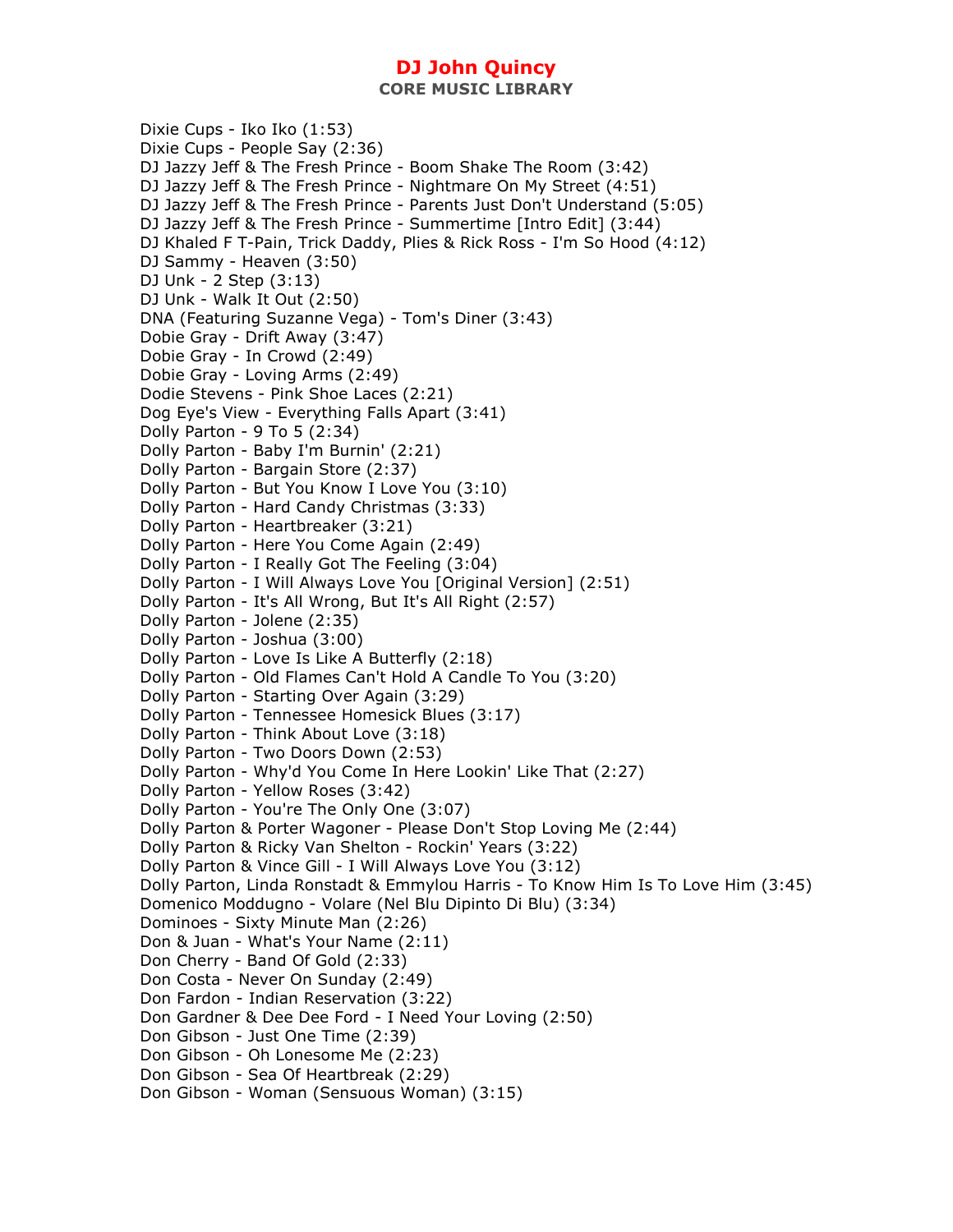**CORE MUSIC LIBRARY** 

Don Henley - All She Wants To Do Is Dance (4:23) Don Henley - Boys Of Summer (4:39) Don Henley - Dirty Laundry (4:29) Don Henley - End Of The Innocence (5:09) Don Henley - Heart Of The Matter (5:05) Don Henley - Last Worthless Evening (3:57) Don Henley - Sunset Grill (4:26) Don Henley - Taking You Home (4:03) Don Ho And The Aliis - Pearly Shells (2:58) Don Ho And The Aliis - Tiny Bubbles (2:40) Don Johnson - Heartbeat (4:03) Don McLean - American Pie (8:29) Don McLean - Castles In The Air (3:39) Don McLean - Crying (3:46) Don McLean - Vincent (3:56) Don Robertson - Happy Whistler (2:19) Don Rondo - Two Different Worlds (2:59) Don Rondo - White Silver Sands (2:39) Don Williams - (Turn Out The Lights And) Love Me Tonight (2:16) Don Williams - Back In My Younger Days (3:07) Don Williams - Heartbeat In The Darkness (3:44) Don Williams - I Believe In You (3:57) Don Williams - I Wouldn't Want To Live If You Didn't Want Me (2:54) Don Williams - I'm Just A Country Boy (2:59) Don Williams - If Hollywood Don't Need You (Honey, I Still Do) (3:07) Don Williams - It Must Be Love (2:23) Don Williams - Just As Long As I Have You (3:16) Don Williams - Lord I Hope This Day Is Good (3:58) Don Williams - Love Is On A Roll (3:31) Don Williams - Love Me Over Again (2:54) Don Williams - Say It Again (2:49) Don Williams - Some Broken Hearts Never Mend (2:38) Don Williams - Stay Young (2:55) Don Williams - That's The Thing About Love (3:31) Don Williams - Till The Rivers All Run Dry (3:21) Don Williams - True Love (2:46) Don Williams - Tulsa Time (3:04) Don Williams - You're My Best Friend (2:43) Donald Fagen - IGY (5:55) Donna Allen - Serious (3:42) Donna Fargo - Funny Face (2:35) Donna Fargo - Happiest Girl In The Whole U.S.A. (2:25) Donna Fargo - Superman (2:19) Donna Fargo - You Can't Be A Beacon (If Your Light Don't Shine) (3:06) Donna Fargo - You Were Always There (3:13) Donna Lewis - I Love You Always Forever (3:08) Donna Lewis - Without Love (3:12) Donna Summer - Bad Girls (3:51) Donna Summer - Could It Be Magic (3:51) Donna Summer - Dim All The Lights (4:19) Donna Summer - Heaven Knows (With Brooklyn Dreams) (3:49) Donna Summer - Hot Stuff (3:45)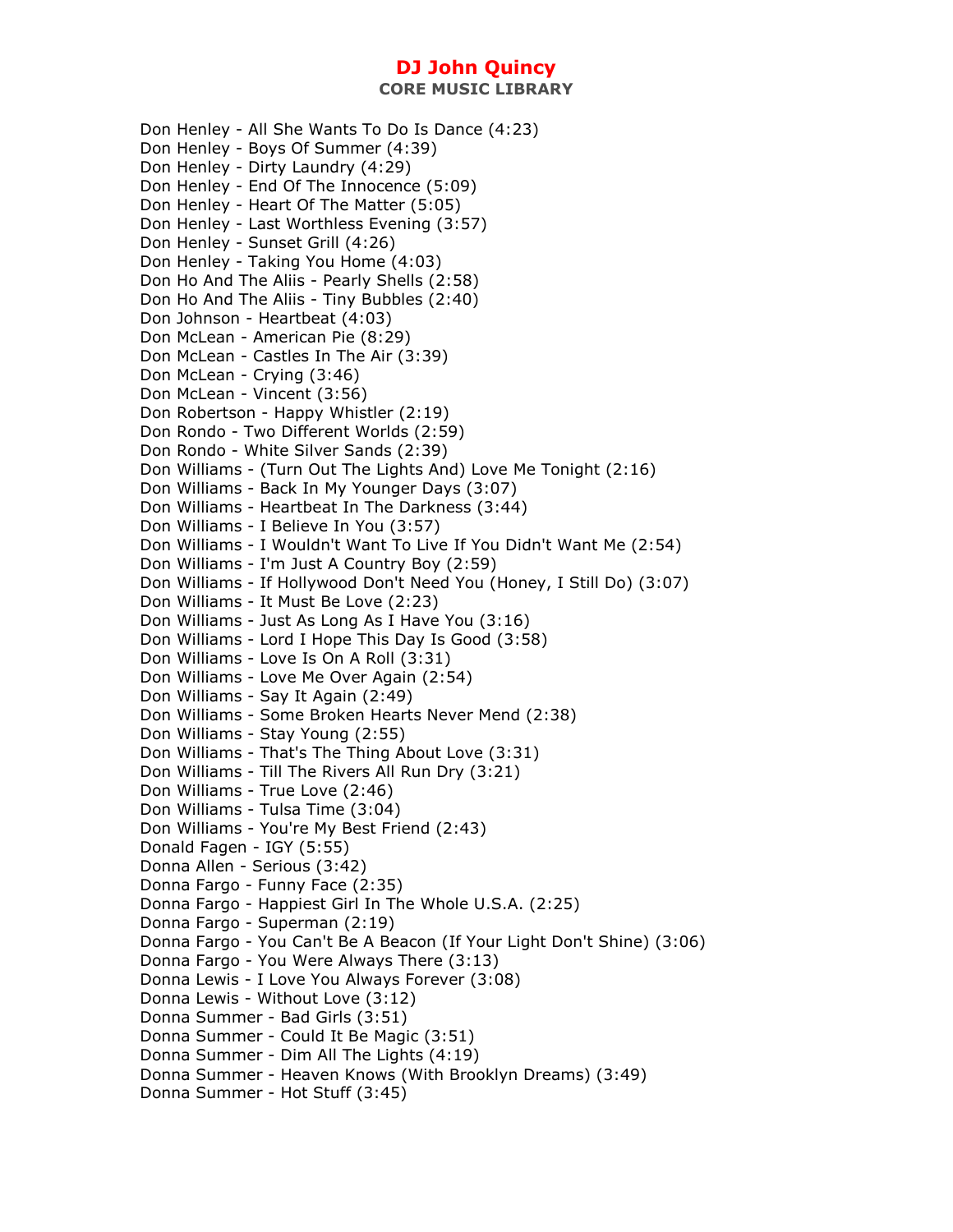**CORE MUSIC LIBRARY** 

Donna Summer - I Feel Love (3:39) Donna Summer - Last Dance [Full Single Version] (3:17) Donna Summer - Last Dance [Intro Edit] (1:57) Donna Summer - Love Is In Control (Finger On The Trigger) (4:12) Donna Summer - Love To Love You Baby (3:17) Donna Summer - MacArthur Park (3:53) Donna Summer - On The Radio (4:01) Donna Summer - She Works Hard For The Money (3:56) Donna Summer - There Goes My Baby (4:00) Donna Summer - This Time I Know It's For Real (3:27) Donna Summer - Wanderer (3:42) Donnie Brooks - Mission Bell (2:19) Donnie Elbert - Where Did Our Love Go (3:18) Donnie Iris - Ah Leah (3:37) Donnie Iris - Love Is Like A Rock (3:08) Donnie Iris - My Girl (3:42) Donnie Osmond - Puppy Love (2:59) Donny & Marie Osmond - I'm Leaving It All Up To You (2:44) Donny & Marie Osmond - Morning Side Of The Mountain (2:57) Donny Hathaway - This Christmas (3:27) Donny Osmond - Go Away Little Girl (2:23) Donny Osmond - Hey Girl (3:01) Donny Osmond - My Love Is A Fire (4:25) Donny Osmond - Sacred Emotion (4:08) Donny Osmond - Soldier Of Love (3:42) Donny Osmond - Sweet And Innocent (2:47) Donny Osmond - Too Young (2:57) Donny Osmond - Twelfth Of Never (2:38) Donny Osmond - Why (2:35) Donovan - Atlantis (4:55) Donovan - Catch The Wind (2:13) Donovan - Epistle To Dippy (3:06) Donovan - Hurdy Gurdy Man (3:11) Donovan - Jennifer Juniper (2:38) Donovan - Mellow Yellow (3:30) Donovan - Season Of The Witch (4:51) Donovan - Sunshine Superman (3:10) Donovan - There Is A Mountain (2:29) Donovan - Wear Your Love Like Heaven (2:19) Doobie Brothers - Black Water (4:00) Doobie Brothers - China Grove (3:12) Doobie Brothers - Dependin' On You (3:10) Doobie Brothers - Doctor (3:42) Doobie Brothers - It Keeps You Runnin' (4:05) Doobie Brothers - Jesus Is Just Alright (3:48) Doobie Brothers - Listen To The Music (3:17) Doobie Brothers - Little Darling (I Need You) (3:12) Doobie Brothers - Long Train Runnin' (3:22) Doobie Brothers - Minute By Minute (3:10) Doobie Brothers - One Step Closer (4:01) Doobie Brothers - Real Love (4:08) Doobie Brothers - Rockin' Down The Highway (3:18)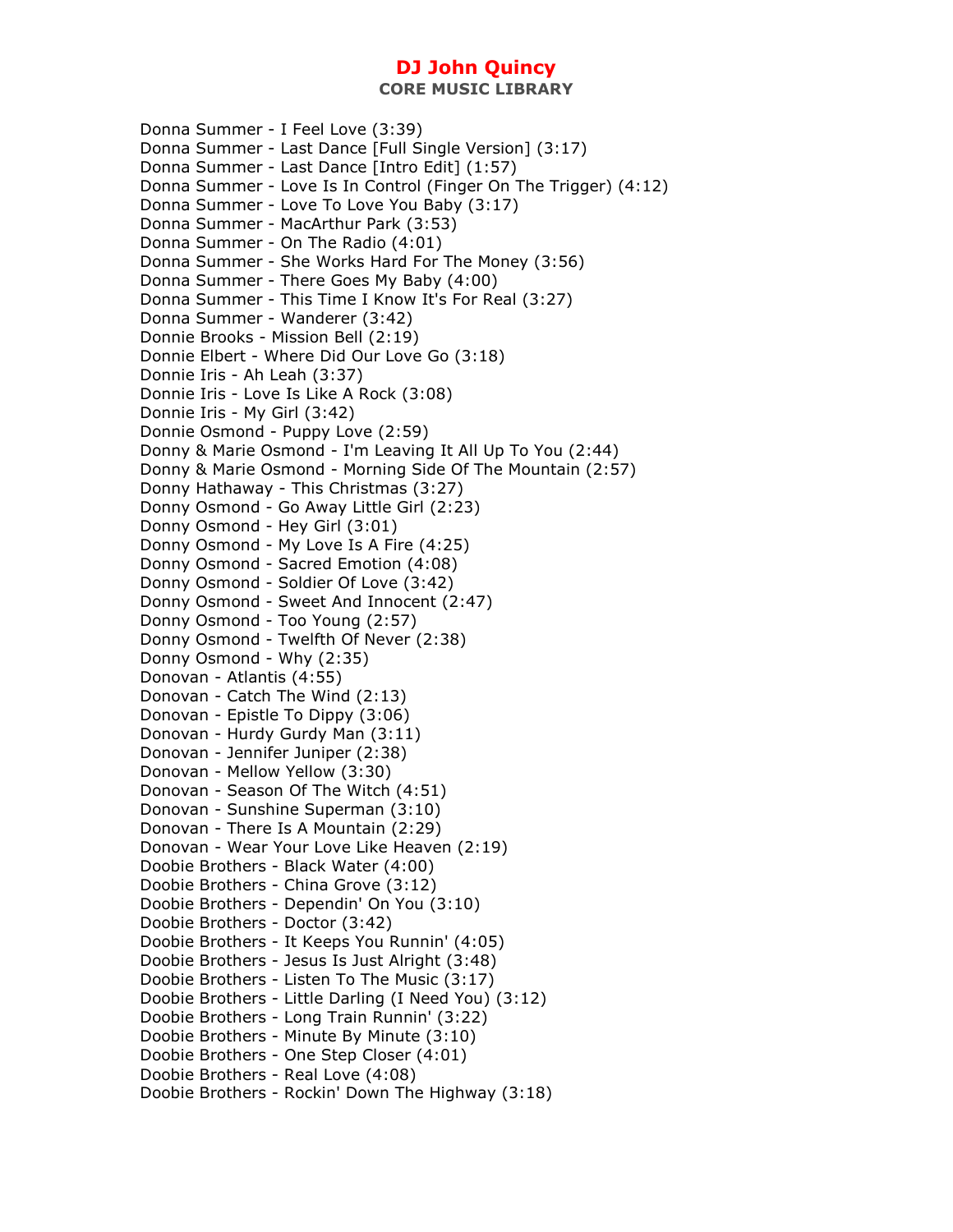Doobie Brothers - Take Me In Your Arms (Rock Me) (3:28) Doobie Brothers - Takin' It To The Streets (3:40) Doobie Brothers - What A Fool Believes (3:32) Dooley Wilson - As Time Goes By (2:57) Doors - Back Door Man (3:29) Doors - Break On Through (To The Other Side) (2:24) Doors - Hello, I Love You (2:05) Doors - L.A. Woman [Intro Edit] (7:20) Doors - Light My Fire (3:04) Doors - Love Her Madly (3:11) Doors - Love Me Two Times (3:12) Doors - People Are Strange (2:08) Doors - Riders On The Storm (6:50) Doors - Roadhouse Blues (4:00) Doors - Touch Me (3:09) Doris Day - Everybody Loves A Lover (2:39) Doris Day - Sentimental Journey (3:10) Doris Day - Whatever Will Be Will Be (Que Sera, Sera) (2:02) Doris Troy - Just One Look (2:26) Dorothy Moore - Funny How Time Slips Away (3:37) Dorothy Moore - I Believe You (3:28) Dorothy Moore - Misty Blue (3:33) Dorrough - Ice Cream Paint Job (3:55) Dottie West - Are You Happy Baby (3:19) Dottie West - Country Sunshine (1:59) Dottie West - Lesson In Leavin' (2:51) Double - Captain Of Her Heart (4:25) Doug Stone - Addicted To A Dollar (3:01) Doug Stone - All I Want For Christmas Is You (2:30) Doug Stone - Come Out Of The Pain (3:45) Doug Stone - I Never Knew Love (3:25) Doug Stone - I Thought It Was You (3:21) Doug Stone - I'd Be Better Off (In A Pine Box) (3:16) Doug Stone - In A Different Light (3:23) Doug Stone - Jukebox With A Country Song (3:26) Doug Stone - Too Busy Being In Love (3:48) Doug Stone - Warning Labels (2:53) Doug Stone - Why Didn't I Think Of That (3:07) Doug Supernaw - I Don't Call Him Daddy (3:33) Doug Supernaw - Not Enough Hours In The Night (3:07) Doug Supernaw - Reno (3:24) Dovells - Bristol Stomp (2:15) Dovells - You Can't Sit Down (2:16) Down Here - Protest To Praise (5:01) Dr. Dre - Nuthin' But A G Thang (3:52) Dr. Hook - Baby Makes Her Blue Jeans Talk (3:38) Dr. Hook - Better Love Next Time (2:54) Dr. Hook - Cover Of The Rolling Stone (2:50) Dr. Hook - I Got Stoned And Missed It (3:22) Dr. Hook - Little Bit More (3:07) Dr. Hook - Only Sixteen (2:44) Dr. Hook - Sexy Eyes (3:22)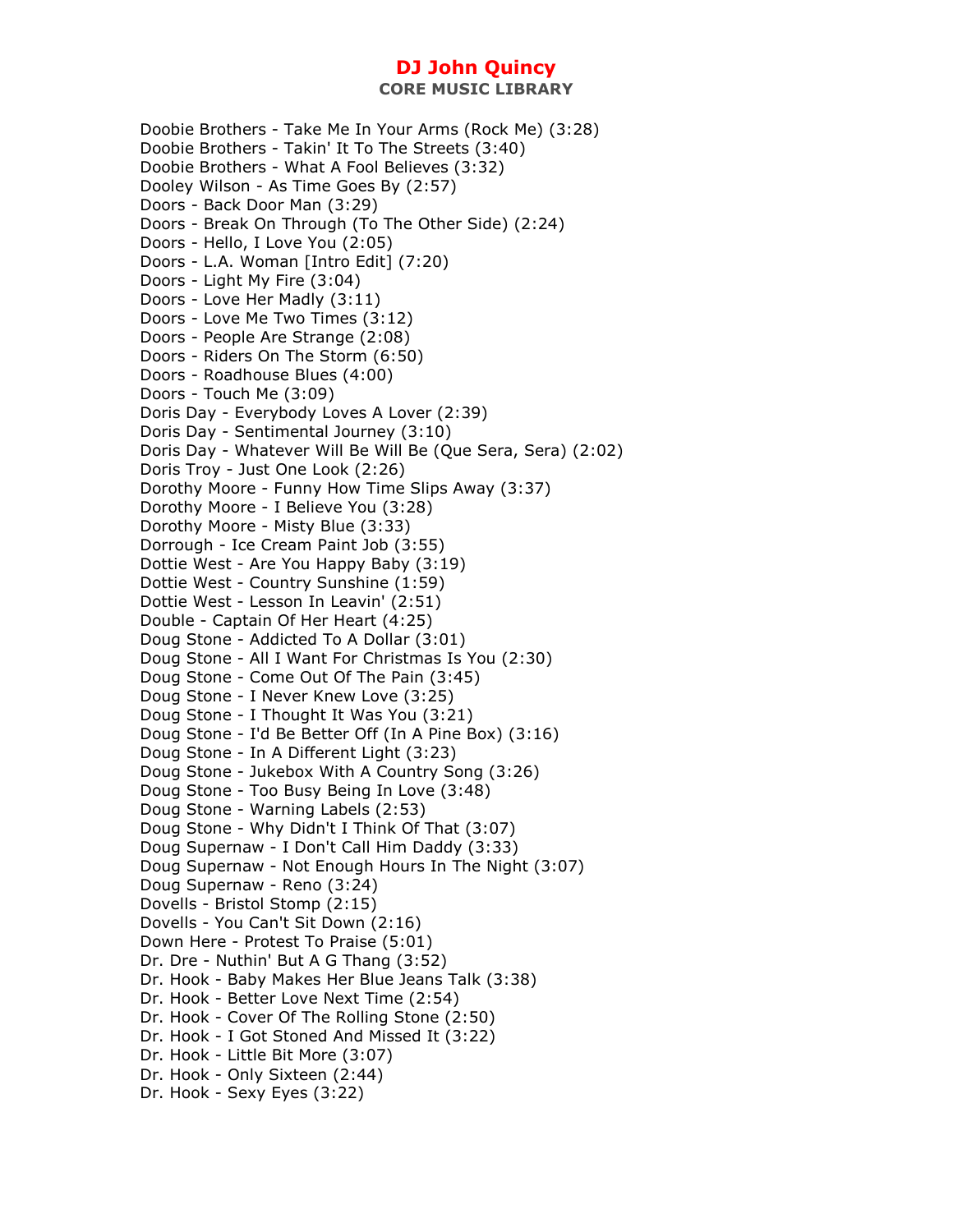Dr. Hook - Sharing The Night Together (2:48) Dr. Hook - Sylvia's Mother (3:42) Dr. Hook - When You're In Love With A Beautiful Woman (2:45) Dr. John - Makin' Whoopie (With Rickie Lee Jones) (4:05) Dr. John - Right Place Wrong Time (2:49) Dr. John - Such A Night (2:46) Drake - Best I Ever Had (4:10) Drake F Kanye West, Lil Wayne And Eminem - Forever (5:18) Drake F Trey Songz - Successful (3:11) Dramatics - In The Rain (3:13) Dramatics - Whatcha See Is Whatcha Get (3:28) Dream - He Loves U Not (3:36) Dream - He Loves You Not (3:35) Dream - This Is Me [Intro Edit] (3:04) Dream Academy - Life In A Northern Town (3:59) Dream Weavers - It's Almost Tomorrow (2:43) Dreamlovers - When We Get Married (2:25) Drifters - Come On Over To My Place (2:24) Drifters - Dance With Me (2:18) Drifters - I Count The Tears (2:08) Drifters - I've Got Sand In My Shoes (2:42) Drifters - Kissin' In The Back Row Of The Movies (3:27) Drifters - On Broadway (2:51) Drifters - One Way Love (2:26) Drifters - Please Stay (2:12) Drifters - Saturday Night At The Movies (2:24) Drifters - Save The Last Dance For Me (2:22) Drifters - Some Kind Of Wonderful (2:32) Drifters - Sweets For My Sweet (2:23) Drifters - There Goes My Baby (2:06) Drifters - This Magic Moment (2:22) Drifters - Under The Boardwalk (2:36) Drifters - Up On The Roof (2:28) Drifters - You're More Than A Number (In My Little Red Book) (3:12) Drum Roll - Drum Roll (0:04) Duane Eddy - (Dance With The) Guitar Man (2:32) Duane Eddy - Because They're Young (1:54) Duane Eddy - Cannonball (1:52) Duane Eddy - Forty Miles Of Bad Road (2:01) Duane Eddy - Pepe (2:01) Duane Eddy - Rebel-'Rouser (2:18) Duffy - Mercy (3:36) Duice - Dazzy Dukes (4:01) Duke Elliington - Satin Doll (2:38) Duke Ellington - Take The A Train (2:53) Duncan Sheik - Barely Breathing (4:11) Duprees - Have You Heard (2:26) Duprees - My Own True Love (2:29) Duprees - You Belong To Me (2:33) Duran Duran - Come Undone [Intro Edit] (4:00) Duran Duran - Hungry Like The Wolf (3:21) Duran Duran - I Don't Want Your Love (3:42)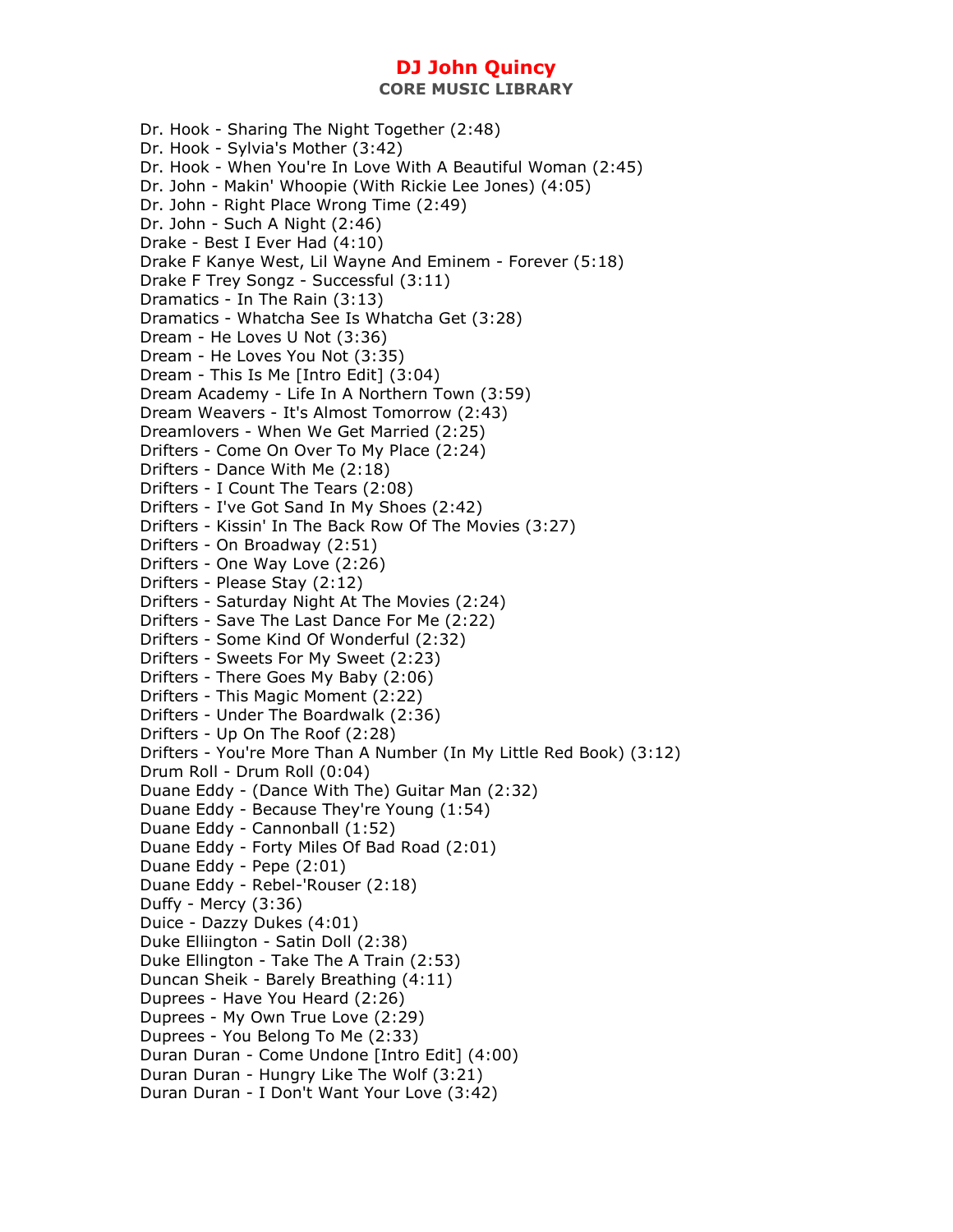Duran Duran - Is There Something I Should Know (4:04) Duran Duran - New Moon On Monday (4:04) Duran Duran - Notorious (3:57) Duran Duran - Ordinary World (4:33) Duran Duran - Reflex (4:15) Duran Duran - Rio (4:39) Duran Duran - Save A Prayer (5:21) Duran Duran - Union Of The Snake (4:16) Duran Duran - View To A Kill (3:32) Duran Duran - Wild Boys (4:13) Dusty Springfield - All I See Is You (3:19) Dusty Springfield - I Only Want To Be With You (2:34) Dusty Springfield - Look Of Love (3:31) Dusty Springfield - Son Of A Preacher Man (2:22) Dusty Springfield - Wishin' And Hopin' (2:51) Dusty Springfield - You Don't Have To Say You Love Me (2:46) Dwight Twilley - Girls (3:12) Dwight Twilley Band - I'm On Fire (3:06) Dwight Yoakam - Ain't That Lovely Yet (3:05) Dwight Yoakam - Crazy Little Thing Called Love (2:17) Dwight Yoakam - Fast As You (3:21) Dwight Yoakam - Honky Tonk Man (2:45) Dwight Yoakam - I Sang Dixie (3:45) Dwight Yoakam - Little Sister (3:00) Dwight Yoakam - Thousand Miles From Nowhere (3:17) Dwight Yoakam - You're The One (3:50) Dwight Yoakam & Buck Owens - Streets Of Bakersfield (2:46) E-40 F T-Pain & Kandi Girl - U And Dat (3:22) E.U. - Da' Butt (5:09) Eagle-Eye Cherry - Save Tonight (3:37) Eagles - After The Thrill Is Gone (3:51) Eagles - Already Gone (4:07) Eagles - Best Of My Love [Intro Edit] (4:10) Eagles - Desperado (3:26) Eagles - Funky New Year (3:09) Eagles - Get Over It (3:11) Eagles - Heartache Tonight (4:21) Eagles - Hotel California (6:22) Eagles - How Long (3:13) Eagles - I Can't Tell You Why (4:43) Eagles - In The City (3:38) Eagles - Life In The Fast Lane [JQ Edit] (3:14) Eagles - Long Run (3:36) Eagles - Love Will Keep Us Alive (3:59) Eagles - Lyin' Eyes (6:20) Eagles - New Kid In Town (4:59) Eagles - One Of These Nights (4:30) Eagles - Peaceful Easy Feeling (4:12) Eagles - Please Come Home For Christmas (2:51) Eagles - Seven Bridges Road (2:59) Eagles - Take It Easy (3:27) Eagles - Take It To The Limit (4:32)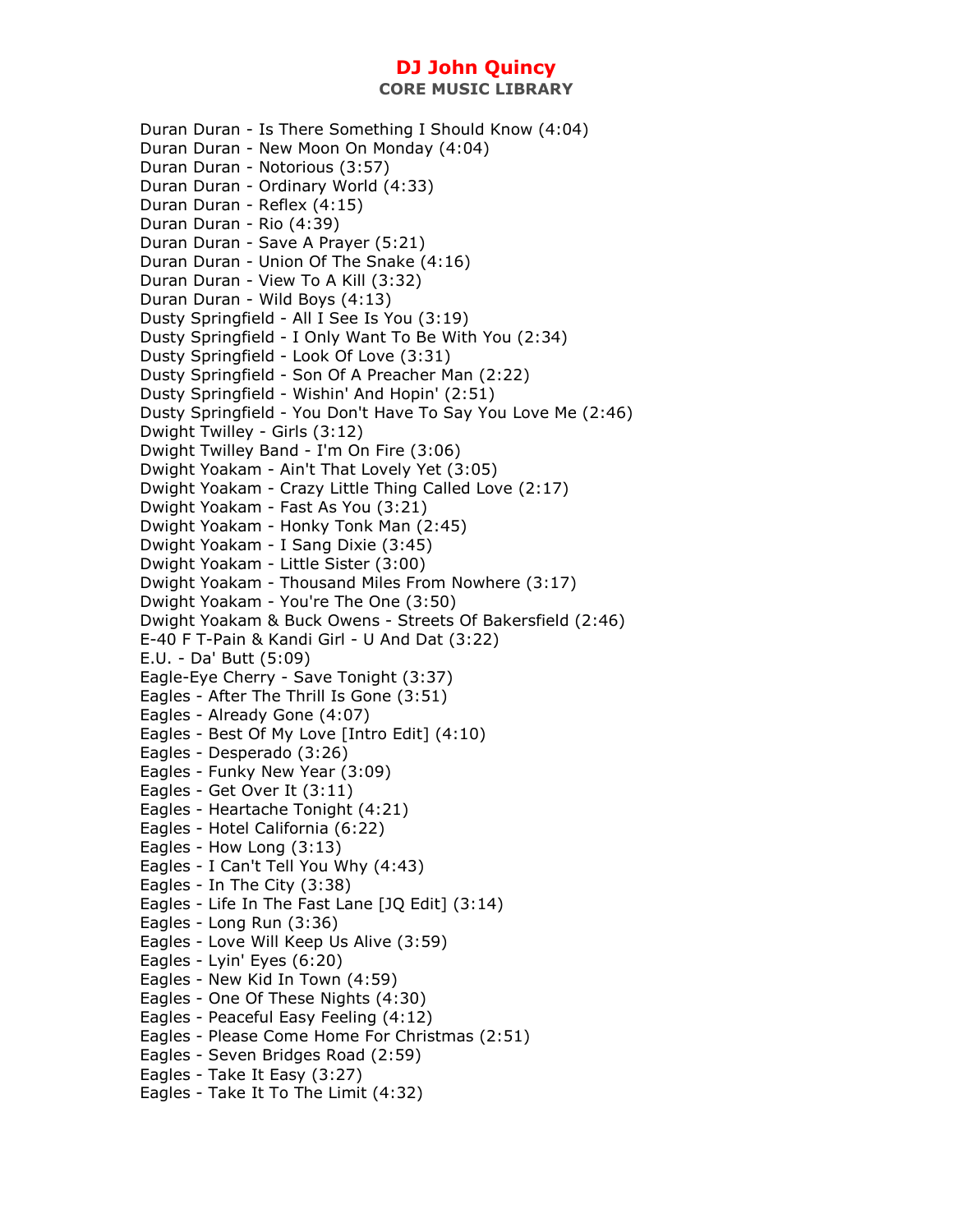**CORE MUSIC LIBRARY** 

Eagles - Tequila Sunrise (2:49) Eagles - Those Shoes (4:52) Eagles - Victim Of Love (4:07) Eagles - Witchy Woman (4:08) Eamon - F--k It [Clean Version] (3:41) Earl Grant - End (2:17) Earl Klugh - For The Love Of You (5:49) Earl Klugh - Just For Your Love (4:06) Earl Klugh - Traveller (3:52) Earl Klugh Trio - Bewitched (3:58) Earl Klugh Trio - Days Of Wine And Roses (5:21) Earl Klugh Trio - I Say A Little Prayer (4:40) Earl Klugh Trio - Night And Day (5:40) Earl Palmer Trio - Lullaby Of Birdland (2:29) Earl Thomas Conley - Angel In Disguise (3:50) Earl Thomas Conley - Chance Of Lovin' You (2:49) Earl Thomas Conley - Don't Make It Easy For Me (3:25) Earl Thomas Conley - Fire And Smoke (3:09) Earl Thomas Conley - Holding Her And Loving You (3:05) Earl Thomas Conley - Honor Bound (3:09) Earl Thomas Conley - I Can't Win For Losin' You (3:54) Earl Thomas Conley - I Have Loved You Girl (But Not Like This Before) (2:33) Earl Thomas Conley - Love Don't Care (Whose Heart It Breaks) (3:20) Earl Thomas Conley - Love Out Loud (3:40) Earl Thomas Conley - Nobody Falls Like A Fool (3:16) Earl Thomas Conley - Once In A Blue Moon (3:33) Earl Thomas Conley - Right From The Start (2:58) Earl Thomas Conley - Somewhere Between Right And Wrong (4:03) Earl Thomas Conley - That Was A Close One (4:11) Earl Thomas Conley - What I'd Say (3:46) Earl Thomas Conley - What She Is (Is A Woman In Love) (3:52) Earl Thomas Conley - Your Love's On The Line (3:15) Earls - Remember Then (2:03) Earth, Wind & Fire - After The Love Has Gone (4:23) Earth, Wind & Fire - Boogie Wonderland (With The Emotions) (4:45) Earth, Wind & Fire - Fantasy (4:34) Earth, Wind & Fire - Getaway (3:43) Earth, Wind & Fire - Got To Get You Into My Live (3:59) Earth, Wind & Fire - Let's Groove [Intro Edit] (3:45) Earth, Wind & Fire - Reasons (4:53) Earth, Wind & Fire - September [Intro Edit] (3:20) Earth, Wind & Fire - Serpentine Fire (3:49) Earth, Wind & Fire - Shining Star (2:50) Earth, Wind & Fire - Sing A Song (3:23) Earth, Wind & Fire - That's The Way Of The World (4:38) Eartha Kitt - Santa Baby (3:22) Earthsuit - Whitehorse (4:11) Easton Corbin - Little More Country Than That (2:49) Easybeats - Friday On My Mind (2:38) Echoes - Baby Blue (2:31) Ed Ames - My Cup Runneth Over (2:43) Ed Ames - Sunrise, Sunset (3:16)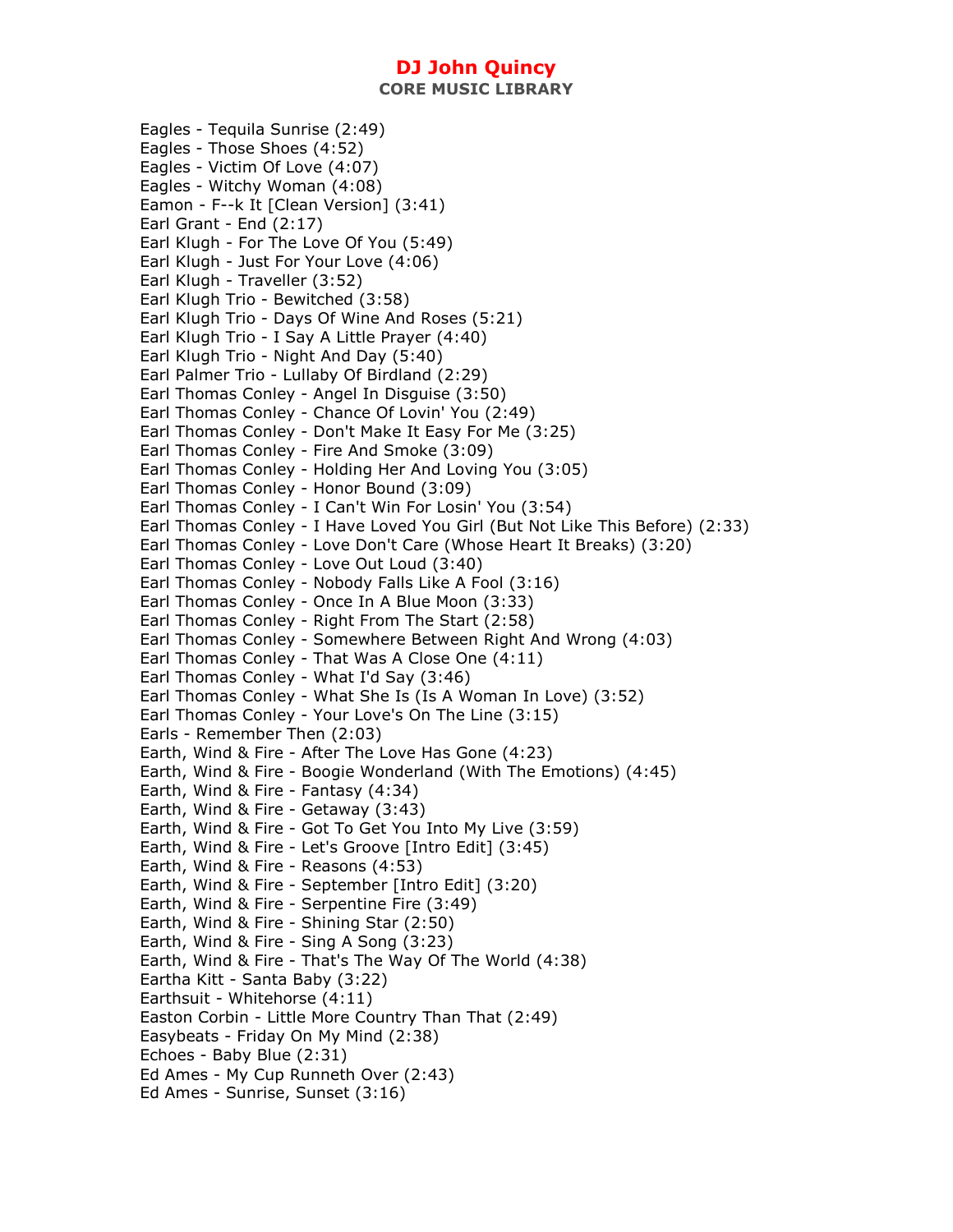**CORE MUSIC LIBRARY** 

Ed Ames - Try To Remember (3:57) Ed Ames - Who Will Answer (3:40) Ed Bruce - You're The Best Break This Old Heart Ever Had (3:25) Ed Townsend - For Your Love (2:49) Edd Byrnes & Connie Stevens - Kookie Kookie (Lend Me Your Comb) (2:02) Eddie Cochran - Sittin' In The Balcony (1:55) Eddie Cochran - Summertime Blues (1:55) Eddie Fisher - Anytime (2:34) Eddie Fisher - Cindy, Oh Cindy (2:57) Eddie Fisher - Dungaree Doll (1:58) Eddie Fisher - Heart (2:35) Eddie Fisher - I Need You Now (2:27) Eddie Fisher - I'll Hold You In My Heart (2:59) Eddie Floyd - Bring It On Home To Me (2:27) Eddie Floyd - I've Never Found A Girl (To Love Me Like You Do) (2:38) Eddie Floyd - Knock On Wood (2:59) Eddie Heywood - Canadian Sunset (2:49) Eddie Heywood - Soft Summer Breeze (2:36) Eddie Hodges - (Girls, Girls, Girls) Made To Love (2:21) Eddie Hodges - I'm Gonna Knock On Your Door (2:01) Eddie Holland - Jamie (2:20) Eddie Holman - Hey There Lonely Girl (3:31) Eddie Kendricks - Boogie Down (3:40) Eddie Kendricks - Keep On Truckin' (Pt. 1) (3:27) Eddie Money - Baby Hold On (3:29) Eddie Money - Endless Nights (3:19) Eddie Money - Expressway To Your Heart (3:29) Eddie Money - Gimme Some Water (3:36) Eddie Money - I Wanna Go Back (3:49) Eddie Money - I'll Get By (3:29) Eddie Money - Maybe I'm A Fool (3:03) Eddie Money - Peace In Our Time (4:23) Eddie Money - Shakin' (3:02) Eddie Money - Take Me Home Tonight (3:26) Eddie Money - Think I'm In Love (3:04) Eddie Money - Two Tickets To Paradise (3:55) Eddie Money - Walk On Water (4:33) Eddie Murphy - Party All The Time (4:01) Eddie Rabbitt - Best Year Of My Life (3:08) Eddie Rabbitt - Drinkin' My Baby (Off My Mind) (2:22) Eddie Rabbitt - Drivin' My Life Away (3:08) Eddie Rabbitt - Every Which Way But Loose (2:45) Eddie Rabbitt - Gone Too Far (3:13) Eddie Rabbitt - I Just Want To Love You (3:55) Eddie Rabbitt - I Love A Rainy Night (3:05) Eddie Rabbitt - I Wanna Dance With You (3:09) Eddie Rabbitt - On Second Thought (3:35) Eddie Rabbitt - Rocky Mountain Music (3:32) Eddie Rabbitt - Someone Could Lose A Heart Tonight (3:22) Eddie Rabbitt - Step By Step (3:29) Eddie Rabbitt - Suspicions (4:12) Eddie Rabbitt - Two Dollars In The Jukebox (2:21)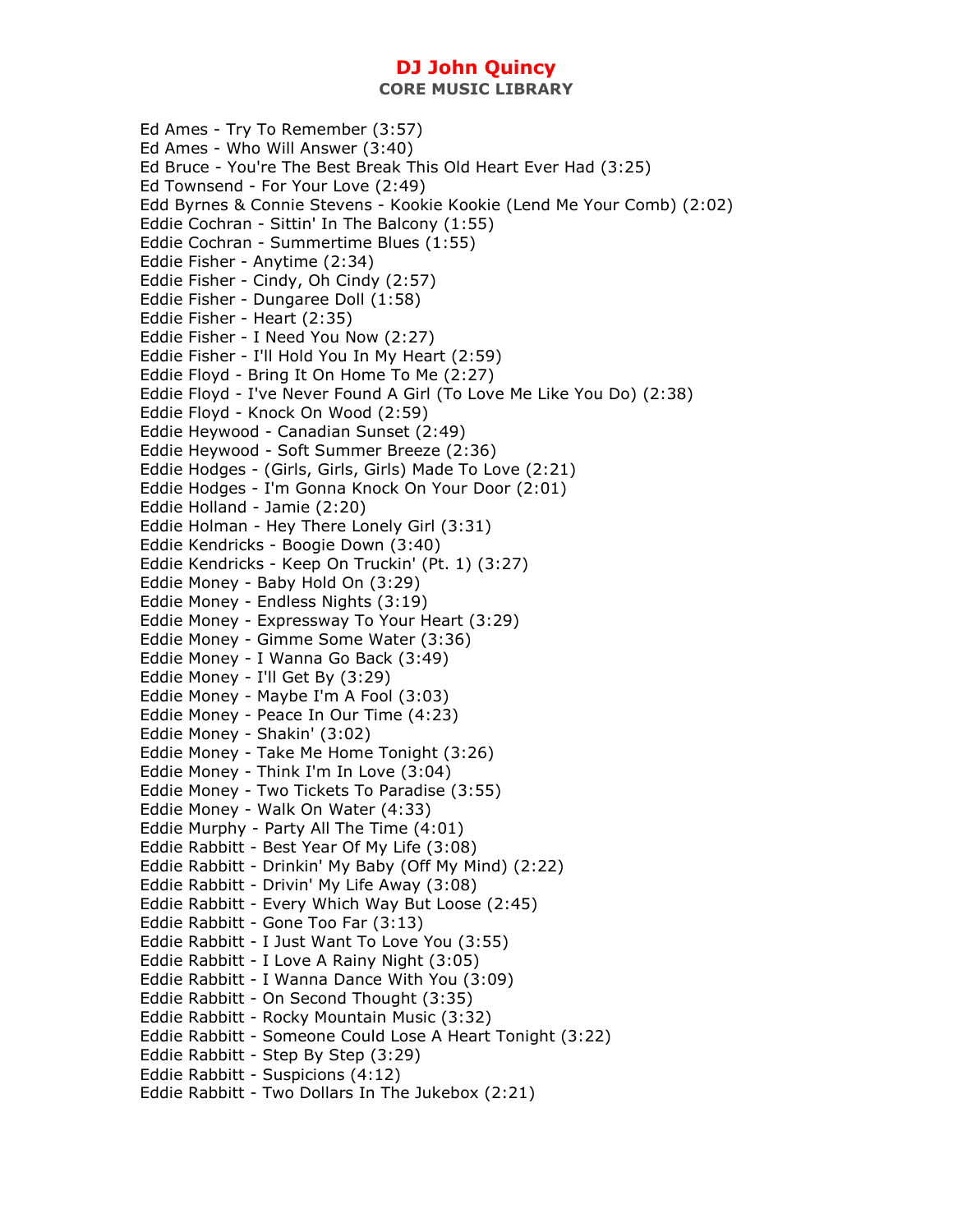Eddie Rabbitt - Wanderer, The (3:14) Eddie Rabbitt - You Can't Run From Love (3:34) Eddie Rabbitt - You Don't Love Me Anymore (3:09) Eddie Rabbitt & Crystal Gayle - You And I (3:50) Eddie Rabbitt & Juice Newton - Both To Each Other (Friends & Lovers) (3:44) Eddie Raven - Bayou Boys (2:43) Eddie Santiago - Desesperado [Salsa] (4:54) Eddy Arnold - I Want To Go With You (2:38) Eddy Arnold - Lonely Again (2:42) Eddy Arnold - Make The World Go Away (2:36) Eddy Arnold - Somebody Like Me (2:24) Eddy Arnold - Then You Can Tell Me Goodbye (2:45) Eddy Arnold - Turn The World Around (2:26) Eddy Arnold - What's He Doin' In My World (2:07) Eddy Grant - Electric Avenue (3:44) Eddy Grant - I Don't Wanna Dance (3:36) Eddy Howard - Anniversary Waltz (2:45) Eddy Howard - Happy Birthday (2:04) Eddy Raven - I Got Mexico (2:21) Eddy Raven - I Should've Called (3:05) Eddy Raven - I'm Gonna Get You (2:31) Eddy Raven - In A Letter To You (3:13) Eddy Raven - Joe Knows How To Live (3:41) Eddy Raven - Shine, Shine, Shine (3:24) Eddy Raven - Who Do You Know In California (2:45) Edgar Winter Group - Frankenstein (4:42) Edgar Winter Group - Free Ride (3:01) Edie Brickell & New Bohemians - What I Am (4:45) Edison Lighthouse - Love Grows (Where My Rosemary Goes) (2:46) Edsels - Rama Lama Ding Dong (2:25) Edward Bear - Close Your Eyes (2:53) Edward Bear - Last Song (3:05) Edwin Hawkins Singers - Oh Happy Day (5:06) Edwin McCain - I Could Not Ask For More (4:22) Edwin McCain - I'll Be (4:20) Edwin McCain - Note For My Mother (3:26) Edwin Starr - Twenty-Five Miles (3:17) Edwin Starr - War (3:21) Eiffel 65 - Blue (Da Ba Dee) (3:27) Eileen Rodgers - Miracle Of Love (2:24) El Chicano - Tell Her She's Lovely (3:07) El Chicano - Viva Tirado (4:39) El DeBarge - Who's Johnny (3:56) Electric Indian - Keem-O-Sabe (2:04) Electric Light Orchestra - All Over The World (3:49) Electric Light Orchestra - Can't Get It Out Of My Head (4:22) Electric Light Orchestra - Do Ya (3:42) Electric Light Orchestra - Don't Bring Me Down (4:00) Electric Light Orchestra - Evil Woman (4:11) Electric Light Orchestra - Hold On Tight (3:05) Electric Light Orchestra - I'm Alive (3:35) Electric Light Orchestra - Livin' Thing (3:28)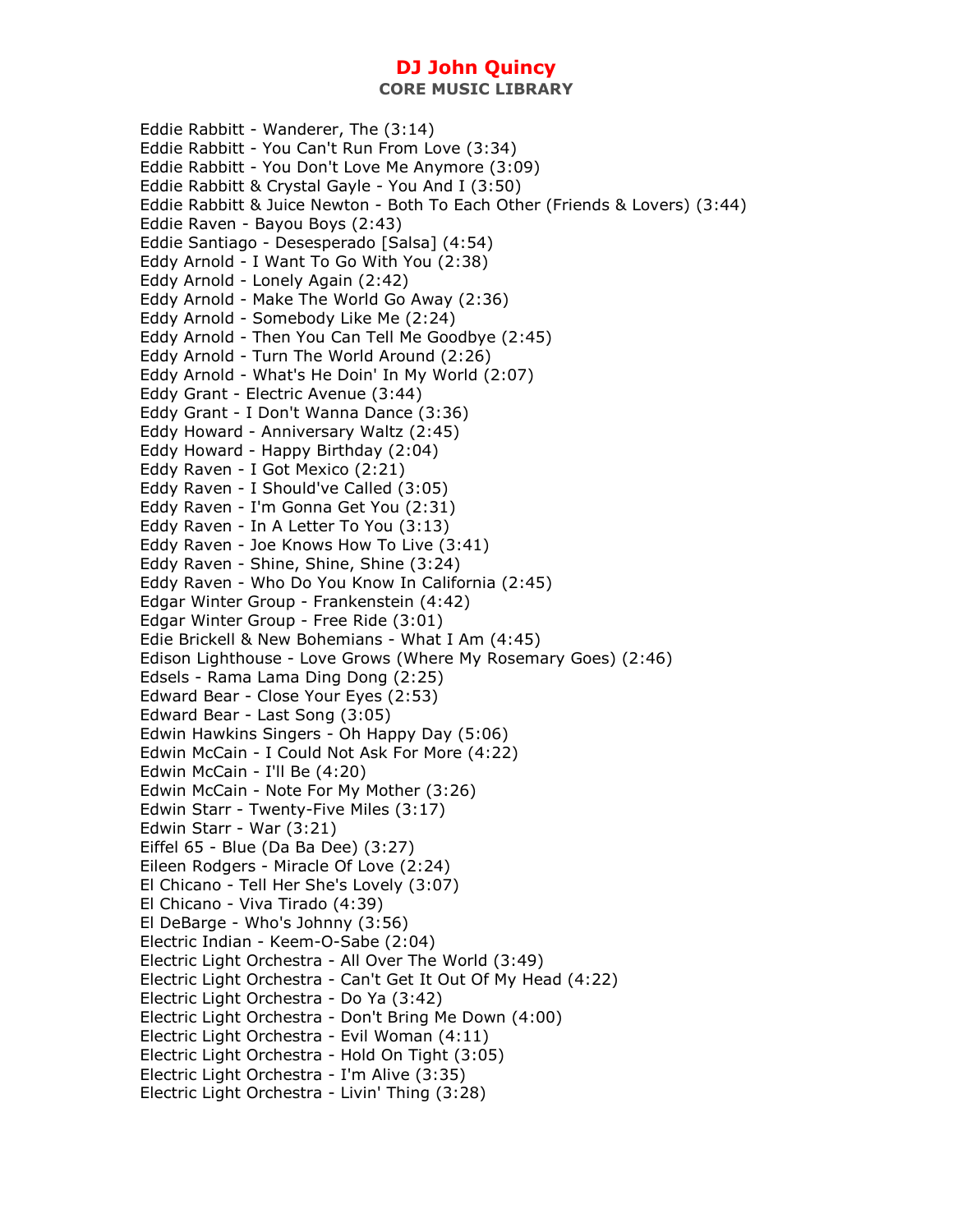**CORE MUSIC LIBRARY** 

Electric Light Orchestra - Mr. Blue Sky (3:38) Electric Light Orchestra - Rock And Roll Is King (3:06) Electric Light Orchestra - Roll Over Beethoven (4:29) Electric Light Orchestra - Shine A Little Love (4:02) Electric Light Orchestra - Showdown (4:01) Electric Light Orchestra - Strange Magic (4:00) Electric Light Orchestra - Sweet Talkin' Woman (3:42) Electric Light Orchestra - Telephone Line (4:17) Electric Light Orchestra - Turn To Stone (3:36) Electric Orchestra - Calling America (3:19) Electric Prunes - I Had Too Much To Dream (Last Night) (2:54) Elegants - Little Star (2:37) Eli Young Band - Always The Love Songs (3:35) Ella Fitzgerald - All The Things You Are (3:13) Ella Fitzgerald - Boy From Ipanema (2:56) Ella Fitzgerald - Cheek To Cheek (3:37) Ella Fitzgerald - It Don't Mean A Thing (If It Ain't Got That Swing) (4:11) Ella Fitzgerald - Misty (2:49) Ella Fitzgerald - My Funny Valentine (3:50) Ella Fitzgerald - Night And Day (3:01) Ella Fitzgerald - Our Love Is Here To Stay (3:50) Ella Fitzgerald - Take The A Train (6:38) Ella Fitzgerald - Tea For Two (3:13) Ella Fitzgerald & Louis Armstrong - Summertime (4:54) Ella Fitzgerald & Louis Armstrong - They Can't Take That Away From Me (4:36) Elliot Yamin - Wait For You (3:55) Elmo 'N Patsy - Grandma Got Run Over By A Reindeer (3:26) Elms - Hey, Hey (3:02) Elton John - Believe (4:07) Elton John - Bennie And The Jets (4:55) Elton John - Big Picture (3:38) Elton John - Bitch Is Back (3:36) Elton John - Blessed (4:17) Elton John - Blue Eyes (3:21) Elton John - Can You Feel The Love Tonight (3:57) Elton John - Candle In The Wind (3:45) Elton John - Candle In The Wind 1997 (4:07) Elton John - Candle In The Wind [Live] (3:55) Elton John - Circle Of Life (4:48) Elton John - Crocodile Rock (3:48) Elton John - Daniel (3:47) Elton John - Don't Go Breaking My Heart [With Kiki Dee] (4:17) Elton John - Don't Let The Sun Go Down On Me (5:32) Elton John - Empty Garden (Hey Hey Johnny) (5:01) Elton John - Friends (2:21) Elton John - Funeral For A Friend-Love Lies Bleeding (10:27) Elton John - Goodbye Yellow Brick Road (3:11) Elton John - Grow Some Funk Of Your Own (4:10) Elton John - Harmony (2:43) Elton John - Healing Hands (4:12) Elton John - Honky Cat (5:05) Elton John - I Don't Wanna Go On With You Like That (4:21)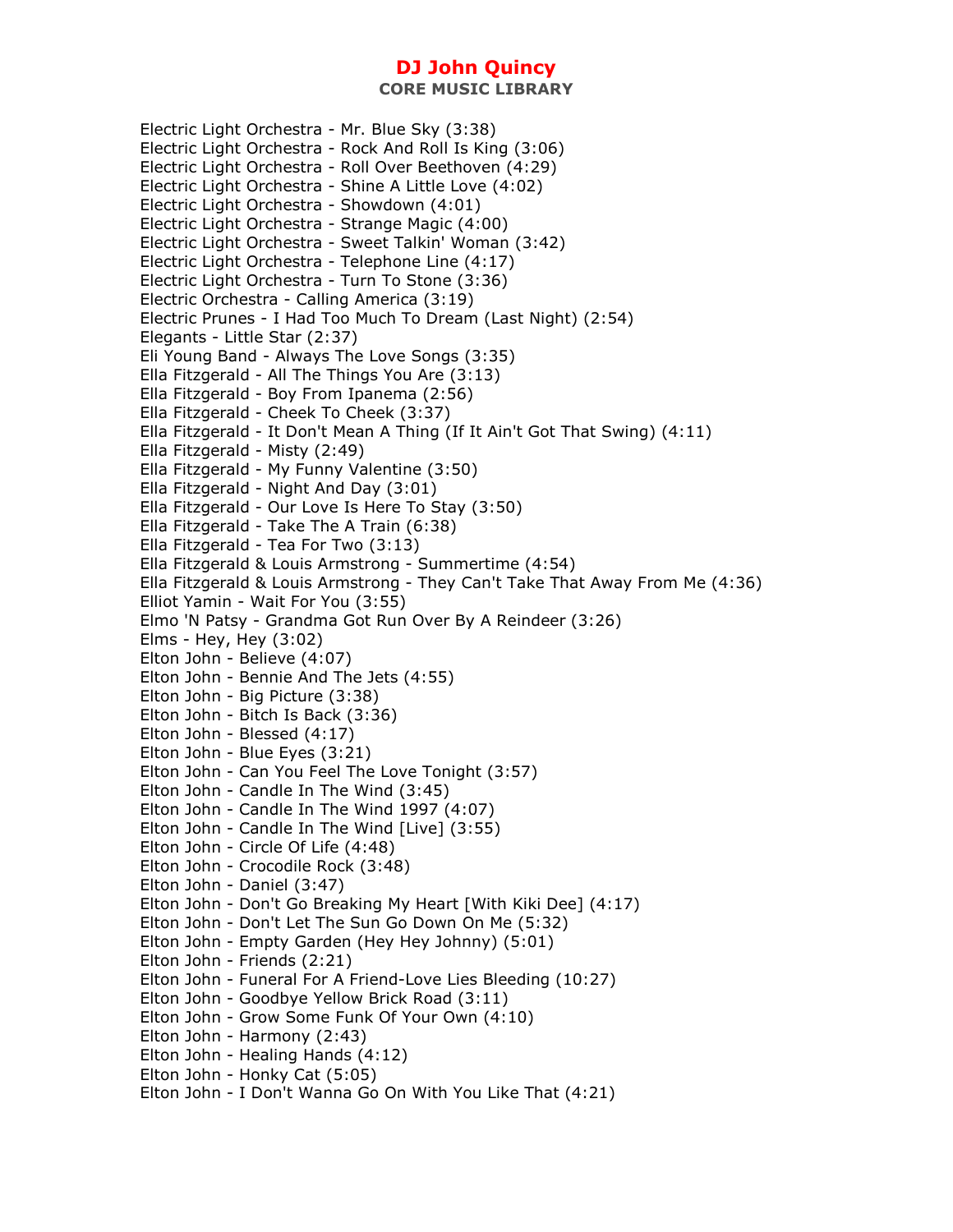Elton John - I Feel Like A Bullet (In The Gun Of Robert Ford) (5:22) Elton John - I Guess That's Why They Call It The Blues (4:39) Elton John - I'm Still Standing (2:58) Elton John - Island Girl (3:41) Elton John - Last Song (3:09) Elton John - Levon (5:14) Elton John - Little Jeannie (4:54) Elton John - Lucy In The Sky With Diamonds (5:56) Elton John - Mama Can't Buy You Love (3:56) Elton John - Nikita (4:00) Elton John - Nobody Wins (3:29) Elton John - One (4:20) Elton John - Philadelphia Freedom (5:14) Elton John - Pinball Wizard [Intro Edit] (4:49) Elton John - Rocket Man (I Think It's Going To Be A Long, Long Time) (4:33) Elton John - Sacrifice (4:58) Elton John - Sad Songs (Say So Much) (4:04) Elton John - Saturday Night's Alright For Fighting (4:04) Elton John - Simple Life (4:56) Elton John - Someone Saved My Life Tonight (6:35) Elton John - Something About The Way You Look Tonight (3:52) Elton John - Sorry Seems To Be The Hardest Word (3:38) Elton John - Step Into Christmas (4:24) Elton John - Tiny Dancer (6:12) Elton John - Who Wears These Shoes (3:47) Elton John - Wrap Her Up (6:01) Elton John - Your Song (3:56) Elton John & LeAnn Rimes - Written In The Stars (4:14) Elvin Bishop - Fooled Around And Fell In Love (4:26) Elvis Costello - Alison (3:10) Elvis Costello - She (3:04) Elvis Costello - Veronica (3:00) Elvis Presley - (Let Me Be Your) Teddy Bear (1:44) Elvis Presley - (Marie's The Name) His Latest Flame (2:04) Elvis Presley - (Now And Then There's) A Fool Such As I (2:23) Elvis Presley - (Such) An Easy Question (2:15) Elvis Presley - 2001-See See Rider (Live) (3:58) Elvis Presley - Ain't That Loving You Baby (2:22) Elvis Presley - All Shook Up (1:55) Elvis Presley - Always On My Mind (3:31) Elvis Presley - American Trilogy (4:20) Elvis Presley - Are You Lonesome Tonight (3:04) Elvis Presley - Ask Me (2:05) Elvis Presley - Big Hunk O' Love (2:01) Elvis Presley - Blue Christmas (2:05) Elvis Presley - Blue Suede Shoes (1:57) Elvis Presley - Bossa Nova Baby (1:56) Elvis Presley - Burning Love (2:49) Elvis Presley - Can't Help Falling In Love (2:55) Elvis Presley - Crying In The Chapel (2:21) Elvis Presley - Devil In Disguise (2:14) Elvis Presley - Don't (2:46)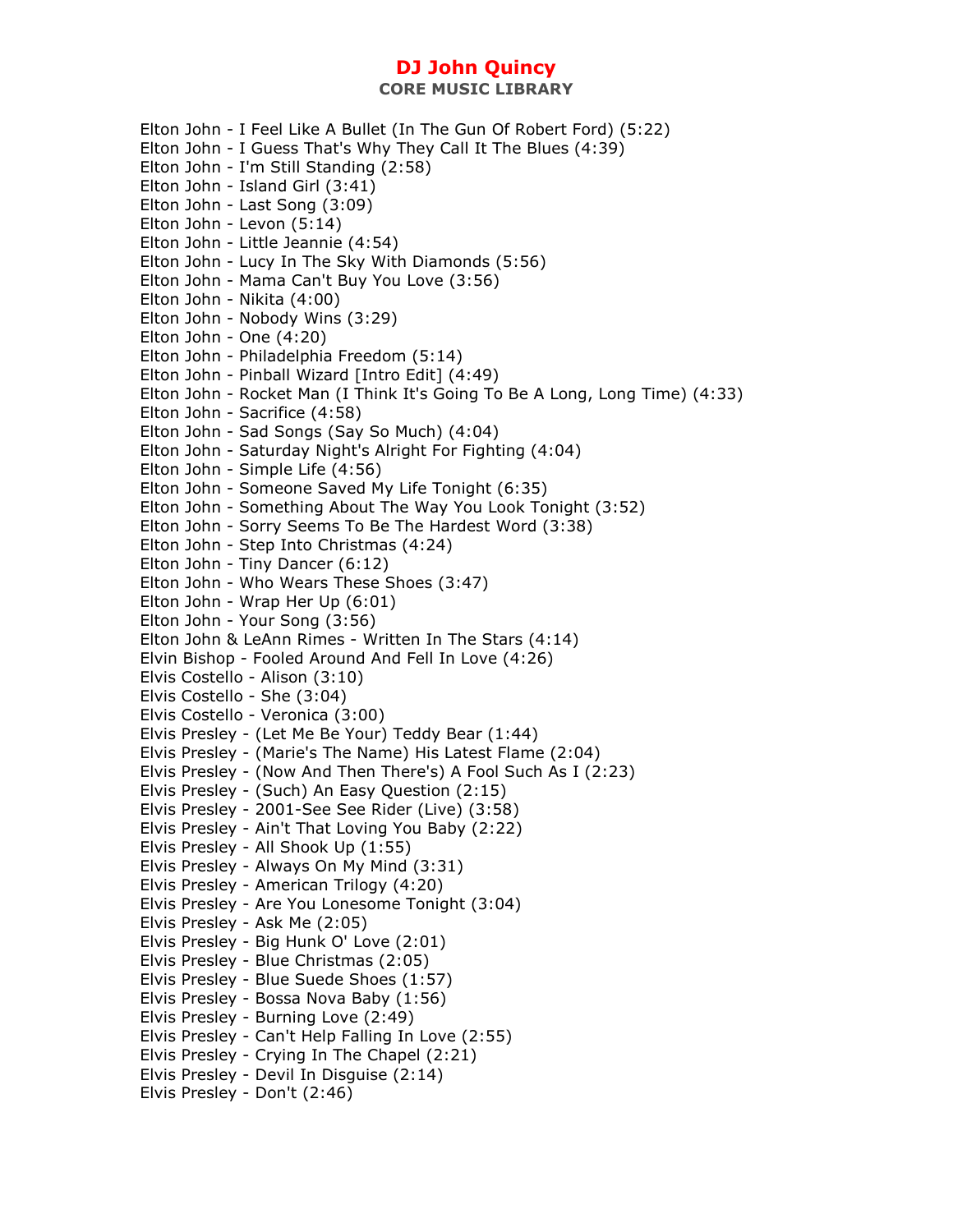**CORE MUSIC LIBRARY** 

Elvis Presley - Don't Be Cruel (2:00) Elvis Presley - Don't Cry Daddy (2:45) Elvis Presley - Fame And Fortune (2:28) Elvis Presley - Flaming Star (2:21) Elvis Presley - Follow That Dream (1:39) Elvis Presley - Good Luck Charm (2:20) Elvis Presley - Guitar Man (2:41) Elvis Presley - Hard Headed Woman (1:51) Elvis Presley - Hawaiian Wedding Song (2:47) Elvis Presley - Heartbreak Hotel (2:05) Elvis Presley - Here Comes Santa Claus (1:53) Elvis Presley - Hound Dog (2:11) Elvis Presley - I Beg Of You (1:51) Elvis Presley - I Feel So Bad (2:48) Elvis Presley - I Got Stung (1:45) Elvis Presley - I Gotta Know (2:11) Elvis Presley - I Need Your Love Tonight (1:59) Elvis Presley - I Want You, I Need You, I Love You (2:38) Elvis Presley - I'm Yours (2:19) Elvis Presley - If I Can Dream (3:09) Elvis Presley - If You Talk In Your Sleep (2:28) Elvis Presley - Impossible Dream (2:26) Elvis Presley - In The Ghetto (2:43) Elvis Presley - It's Now Or Never (3:12) Elvis Presley - Jailhouse Rock (2:27) Elvis Presley - Kentucky Rain (3:07) Elvis Presley - Kissin' Cousins (2:10) Elvis Presley - Little Sister (2:27) Elvis Presley - Love Letters (2:48) Elvis Presley - Love Me (2:41) Elvis Presley - Love Me Tender (2:39) Elvis Presley - Loving You (2:10) Elvis Presley - Memories (3:01) Elvis Presley - Moody Blue (2:42) Elvis Presley - My Boy (3:16) Elvis Presley - My Way (4:26) Elvis Presley - My Wish Came True (2:32) Elvis Presley - Next Step Is Love (3:25) Elvis Presley - One Broken Heart For Sale (1:43) Elvis Presley - One Night (2:28) Elvis Presley - Puppet On A String (2:38) Elvis Presley - Return To Sender (2:04) Elvis Presley - Separate Ways (2:29) Elvis Presley - She Thinks I Still Care (3:36) Elvis Presley - She's Not You (2:06) Elvis Presley - Steamroller Blues (2:56) Elvis Presley - Stuck On You (2:11) Elvis Presley - Such A Night (2:57) Elvis Presley - Surrender (1:47) Elvis Presley - Suspicious Minds (4:25) Elvis Presley - T-R-O-U-B-L-E (3:00) Elvis Presley - That's All Right (1:54)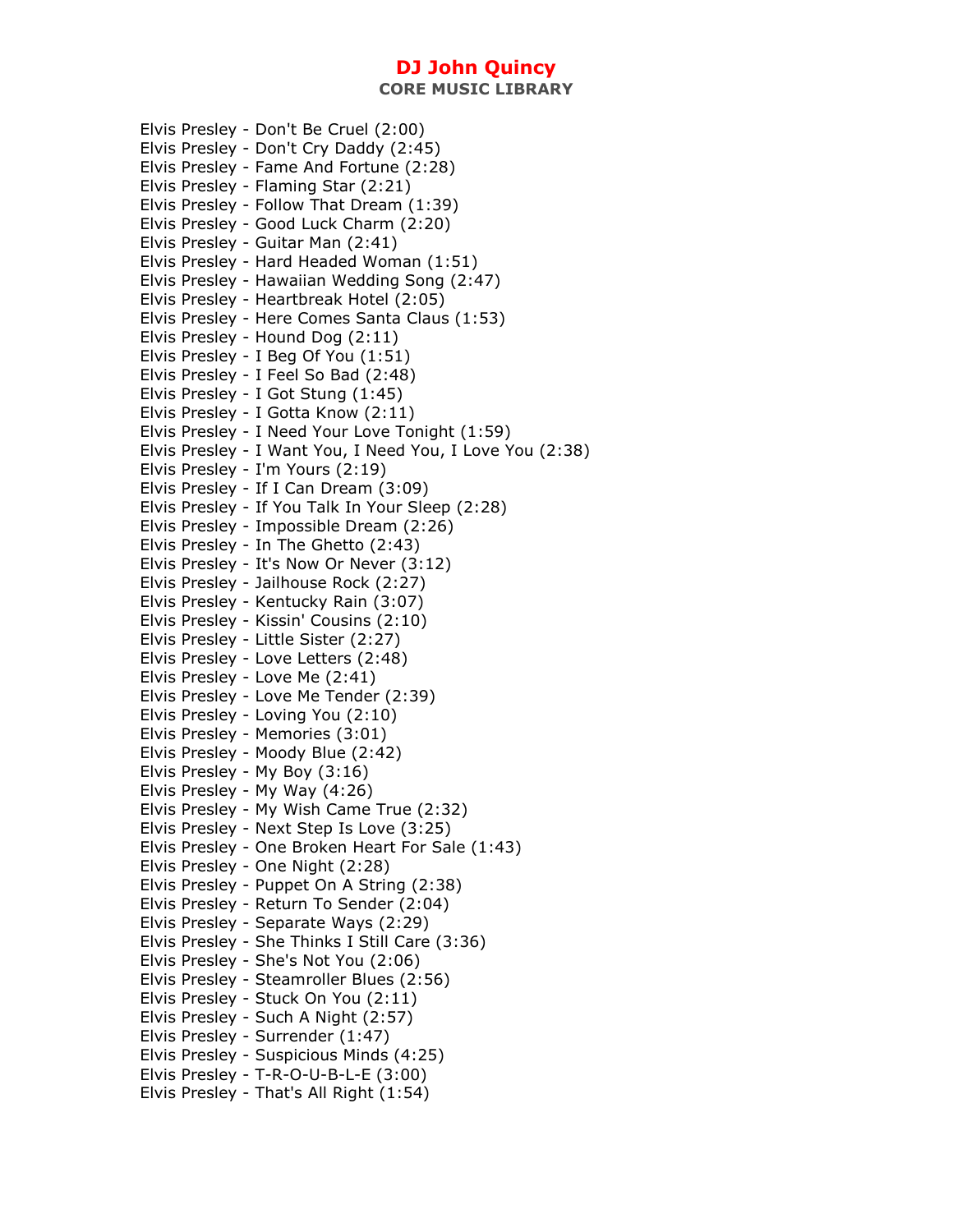**CORE MUSIC LIBRARY** 

Elvis Presley - Too Much (2:29) Elvis Presley - Viva Las Vegas (2:16) Elvis Presley - Way Down (2:33) Elvis Presley - Wear My Ring Around Your Neck (2:12) Elvis Presley - Wonder Of You (2:31) Elvis Presley - You Don't Have To Say You Love Me (2:28) Elvis Presley - You Gave Me A Mountain (3:14) Elysian Field - 24 Hours Of Loneliness (1:56) Elysian Field - Alone On Your Doortstep (2:14) Elysian Field - Kind of Man (2:40) Embers - Brenda (4:02) Embers - Far Away Places (2:46) Embers - I Love Beach Music (2:57) Emerson Drive - Good Man, A (2:54) Emerson Drive - I Should Be Sleeping (2:47) Emerson Drive - Moments (3:51) Emerson Drive - You Still Own Me (3:11) Emerson, Lake & Palmer - Fanfare For The Common Man (5:37) Emerson, Lake & Palmer - From The Beginning (4:10) Emerson, Lake & Palmer - Lucky Man (4:32) Emerson, Lake & Palmer - Welcome Back My Friends [Karn Evil 9] (4:41) EMF - Unbelievable (3:27) Emilia - Big Big World (3:20) Emilio Pericol - Al Di La (2:02) Eminem - Cleanin' Out My Closet (4:29) Eminem - Just Lose It (3:55) Eminem - Lose Yourself (4:19) Eminem - Mockingbird (4:09) Eminem - Real Slim Shady (4:39) Eminem - Sing For The Moment (4:44) Eminem - We Made You (4:34) Eminem - When I'm Gone [Cold Intro Edit] (4:31) Eminem - Without Me [Clean - Intro Edit] (4:15) Eminem F Dina Rae - Superman (5:47) Eminem F Dr. Dre & 50 Cent - Encore (5:08) Eminem F Nate Dogg - Shake That (4:22) Eminem, Dr. Dre & 50 Cent - Crack A Bottle [Intro Edit] (5:03) Emmylou Harris - (Lost His Love) On Our Last Date (3:24) Emmylou Harris - Beneath Still Waters (3:36) Emmylou Harris - Sweet Dreams (2:52) Emmylou Harris - That Lovin' You Feelin' Again (With Roy Orbison) (4:04) Emmylou Harris - Together Again (3:45) Emmylou Harris - Two More Bottles Of Wine (2:56) Emmylou Harris & Earl Thomas Conley - We Believe In Happy Endings (3:30) Emotions - Best Of My Love [Intro Edit] (3:30) En Vogue - Don't Let Go (Love) (3:59) En Vogue - Free Your Mind (4:05) En Vogue - Give It Up, Turn It Loose (4:00) En Vogue - Giving Him Something He Can Feel (3:45) En Vogue - Hold On (3:33) En Vogue - My Lovin' (You're Never Gonna Get It) (3:56) En Vogue - Runaway Love (3:57)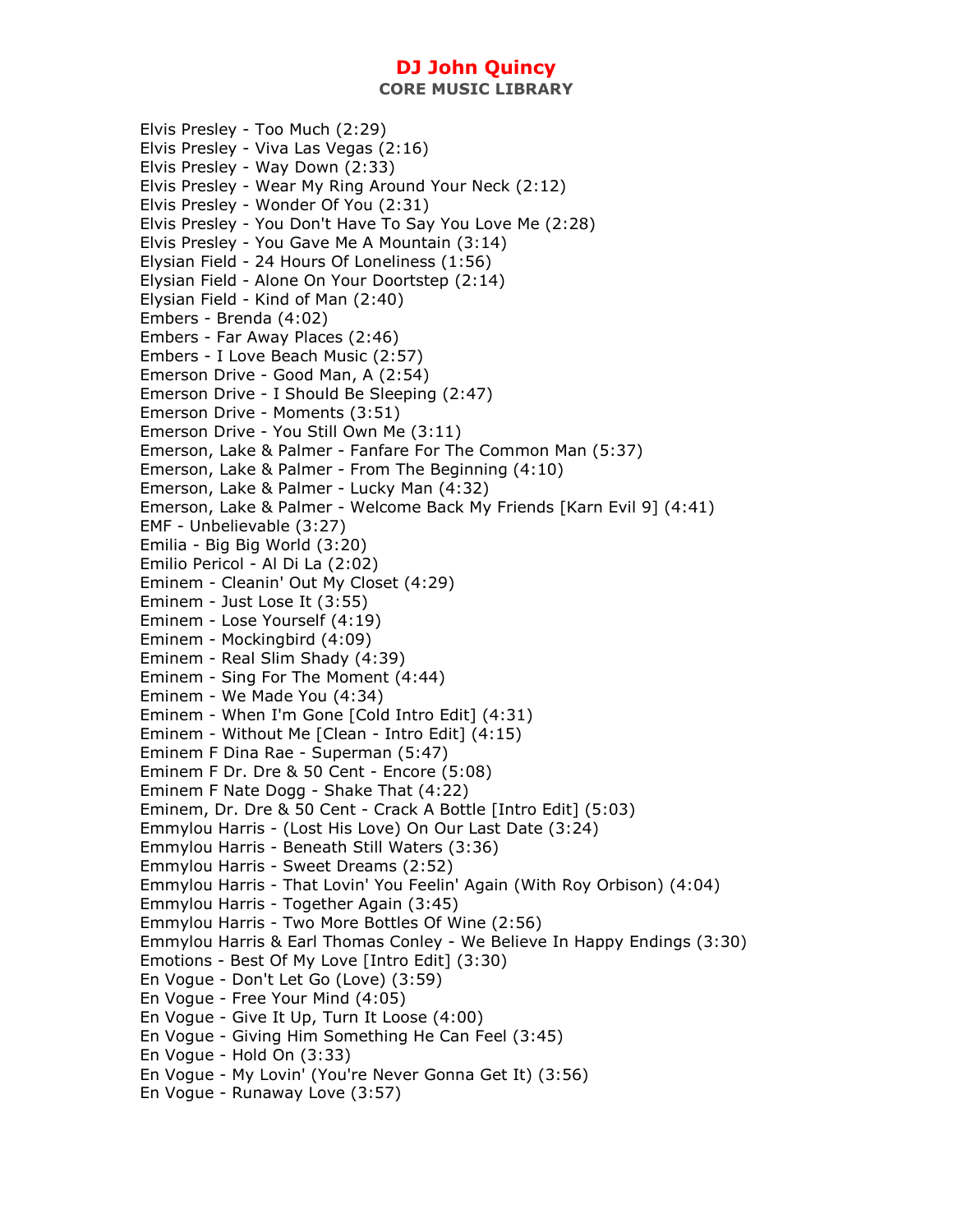En Vogue - Whatever (4:05) Engelbert Humperdinck - After The Lovin' (3:50) Engelbert Humperdinck - Am I That Easy To Forget (3:02) Engelbert Humperdinck - Last Waltz (2:56) Engelbert Humperdinck - Les Bicyclettes De Belsize (3:08) Engelbert Humperdinck - Man Without Love (3:16) Engelbert Humperdinck - Release Me (And Let Me Love Again) (3:15) Engelbert Humperdinck - There Goes My Everything (2:50) Engelbert Humperdinck - Winter World Of Love (3:17) England Dan & John Ford Coley - Gone Too Far (2:51) England Dan & John Ford Coley - I'd Really Love To See You Tonight (2:30) England Dan & John Ford Coley - It's Sad To Belong (2:47) England Dan & John Ford Coley - Love Is The Answer (4:26) England Dan & John Ford Coley - Nights Are Forever Without You (2:48) England Dan & John Ford Coley - We'll Never Have To Say Goodbye Again (2:42) English Congregation - Softly Whispering I Love You (2:54) Enigma - Return To Innocence [Intro Edit] (3:40) Enigma - Sadeness Part 1 [Intro Edit] (4:00) Enrique Iglesias - Bailamos (3:20) Enrique Iglesias - Be With You (3:33) Enrique Iglesias - Escape (3:26) Enrique Iglesias - Hero (4:06) Enrique Iglesias - Rhythm Divine (3:25) Enya - Caribbean Blue (3:52) Enya - Only If... (3:13) Enya - Only Time (3:32) Enya - Orinoco Flow (Sail Away) (3:37) Enya - Watermark (2:19) Epics - We Belong Together (2:28) Equals - Baby Come Back (2:37) Erasure - Always (3:34) Erasure - Chains Of Love (3:26) Erasure - Little Respect (3:24) Eric Carmen - All By Myself (4:46) Eric Carmen - Change Of Heart (3:32) Eric Carmen - Hungry Eyes (3:56) Eric Carmen - I Wanna Hear It From Your Lips (3:06) Eric Carmen - Make Me Lose Control (4:19) Eric Carmen - Never Gonna Fall In Love Again (3:37) Eric Carmen - She Did It (3:33) Eric Church - Guys Like Me (3:07) Eric Church - How 'Bout You (3:42) Eric Church - Love Your Love The Most (2:46) Eric Church - Two Pink Lines (3:26) Eric Clapton - After Midnight (3:00) Eric Clapton - Change The World (3:49) Eric Clapton - Cocaine (3:26) Eric Clapton - Forever Man (3:07) Eric Clapton - Hello Old Friend (3:31) Eric Clapton - I Can't Stand It (4:05) Eric Clapton - I Shot The Sheriff (4:17) Eric Clapton - It's In The Way That You Use It (4:03)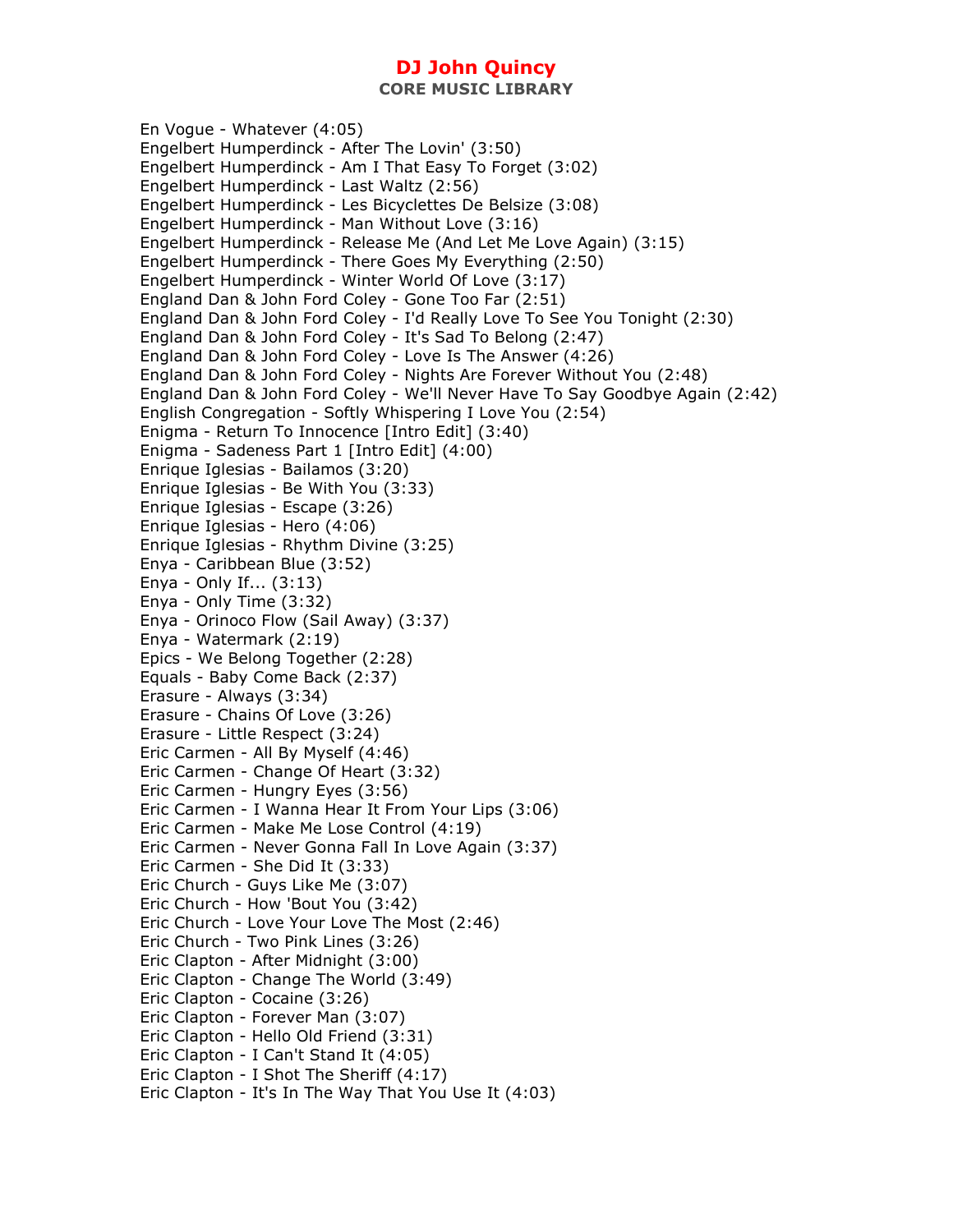**CORE MUSIC LIBRARY** 

Eric Clapton - Lay Down Sally (3:43) Eric Clapton - Layla (4:21) Eric Clapton - Let It Rain (4:57) Eric Clapton - My Father's Eyes (4:24) Eric Clapton - Promises (2:54) Eric Clapton - Tears In Heaven (4:27) Eric Clapton - Wonderful Tonight (3:36) Eric Wiessberg & Steve Mandell - Dueling Banjos (2:15) Ernest Ashworth - Talk Back Trembling Lips (2:34) Ernest Tubb - Walking The Floor Over You (2:35) Ernie [Sesame Street] - Rubber Duckie (1:55) Ernie Fields - In The Mood (2:31) Ernie Freeman - Raunchy (2:13) Ernie K-Doe - Mother-In-Law (2:31) Ernie K-Doe - Te-Ta-Te-Ta-Ta (2:32) Ernie Maresca - Shout Shout (Knock Yourself Out) (2:04) Erroll Garner Trio - Misty (2:45) Eruption - I Can't Stand The Rain (3:03) Erykah Badu - On & On (3:44) Escape Club - I'll Be There (4:39) Escape Club - Wild, Wild West (3:56) Esquires - And Get Away (2:37) Esquires - Get On Up (2:19) Essex - Easier Said Than Done (2:06) Essex - Walkin' Miracle (2:13) Estelle F Kanye West - American Boy (3:47) Ester Dean - Drop It Low (3:05) Esther Phillips - Release Me (3:15) Esther Phillips - What A Diff'rence A Day Makes (4:21) Eternal - Stay (3:36) Etta James - At Last (2:56) Etta James - At Last [Intro Edit] (2:33) Etta James - My Dearest Darling (2:56) Etta James - Sunday Kind Of Love (3:13) Etta James - Tell Mama (2:17) Europe - Carrie (4:26) Europe - Final Countdown (3:53) Eurythmics - Here Comes The Rain Again (3:44) Eurythmics - Missionary Man (3:41) Eurythmics - Sweet Dreams (Are Made Of This) (3:29) Eurythmics - Who's That Girl (3:42) Eurythmics - Winter Wonderland (3:22) Eurythmics - Would I Lie To You (4:18) Eva Cassidy - Ain't No Sunshine (3:20) Eva Cassidy - American Tune (4:00) Eva Cassidy - At Last (2:53) Eva Cassidy - Autumn Leaves (4:39) Eva Cassidy - Blue Eyes Crying In The Rain (2:52) Eva Cassidy - Bridge Over Troubled Water (5:31) Eva Cassidy - Chain Of Fools (4:08) Eva Cassidy - Coat of Many Colors (3:16) Eva Cassidy - Danny Boy (3:36)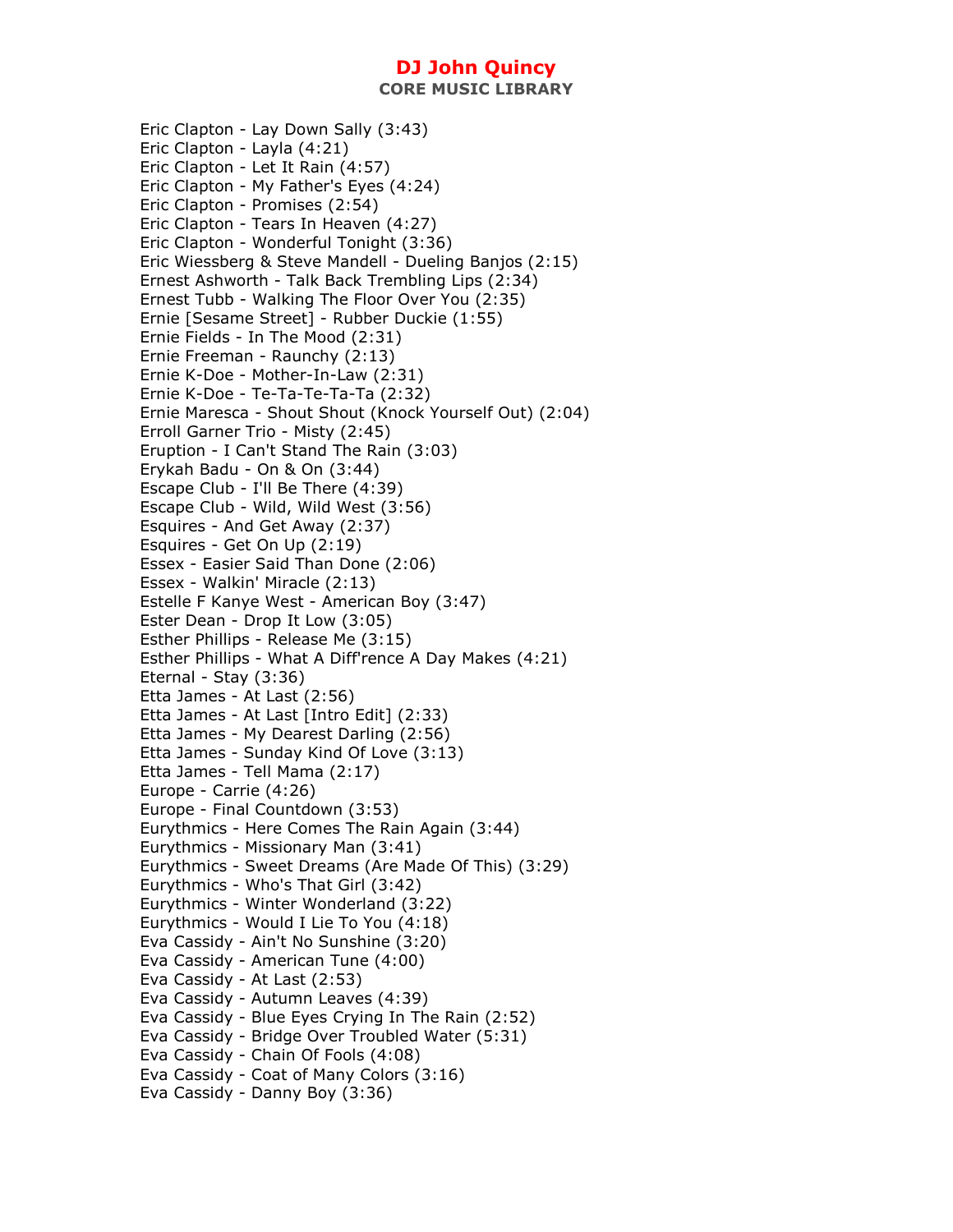Eva Cassidy - Drowning In The Sea Of Love (4:15) Eva Cassidy - Early Morning Rain (4:00) Eva Cassidy - Fever (3:46) Eva Cassidy - Fields Of Gold (4:38) Eva Cassidy - God Bless The Child (5:12) Eva Cassidy - Hallelujah, I Love Him So (2:28) Eva Cassidy - Imagine (4:23) Eva Cassidy - It Doesn't Matter Anymore (3:08) Eva Cassidy - It Don't Mean A Thing (If It Ain't Got That Swing) (2:18) Eva Cassidy - Over The Rainbow (4:56) Eva Cassidy - Songbird (3:40) Eva Cassidy - Summertime (3:02) Eva Cassidy - Tennessee Waltz (2:27) Eva Cassidy - Time After Time (3:54) Eva Cassidy - True Colors (4:43) Eva Cassidy - Yesterday (3:01) Eva Cassidy & Katie Melua - What A Wonderful World (4:09) Evan and Jaron - Crazy For This Girl (2:32) Evanescence - Bring Me To Life (3:50) Evanescence - Call Me When You're Sober (3:29) Evanescence - My Immortal (4:15) Evanescence - Sweet Sacrifice (2:59) Eve 6 - Here's To The Night (3:58) Eve 6 - Inside Out (3:33) Eve F Alicia Keys - Gangsta Lovin' (3:57) Eve F Gwen Stefani - Let Me Blow Ya Mind (3:38) Evelin - I Trata Mas I Kourelo [Greek Dancing] (2:51) Evelin - Samiotisa [Greek Dancing] (2:21) Evelyn Champagne King - I Don't Know If It's Right (3:42) Evelyn Champagne King - Shame (3:12) Everclear - Wonderful (4:14) Everette Harp - Old School (4:20) Everlast - What It's Like (4:55) Everly Brothers - ('Til) I Kissed You (2:20) Everly Brothers - All I Have To Do Is Dream (2:14) Everly Brothers - Bird Dog (2:09) Everly Brothers - Bowling Green (2:42) Everly Brothers - Bye Bye Love (2:15) Everly Brothers - Cathy's Clown (2:21) Everly Brothers - Crying In The Rain (1:55) Everly Brothers - Devoted To You (2:21) Everly Brothers - Don't Blame Me (3:23) Everly Brothers - Ebony Eyes (3:03) Everly Brothers - Let It Be Me (2:32) Everly Brothers - Problems (1:52) Everly Brothers - So Sad (To Watch Good Love Go Bad) (2:30) Everly Brothers - Take A Message To Mary (2:23) Everly Brothers - That's Old Fashioned (That's The Way Love Should Be) (2:19) Everly Brothers - Wake Up Little Susie (1:56) Everly Brothers - Walk Right Back (2:11) Everly Brothers - When Will I Be Loved (1:58) Every Mother's Son - Come On Down To My Boat (2:32)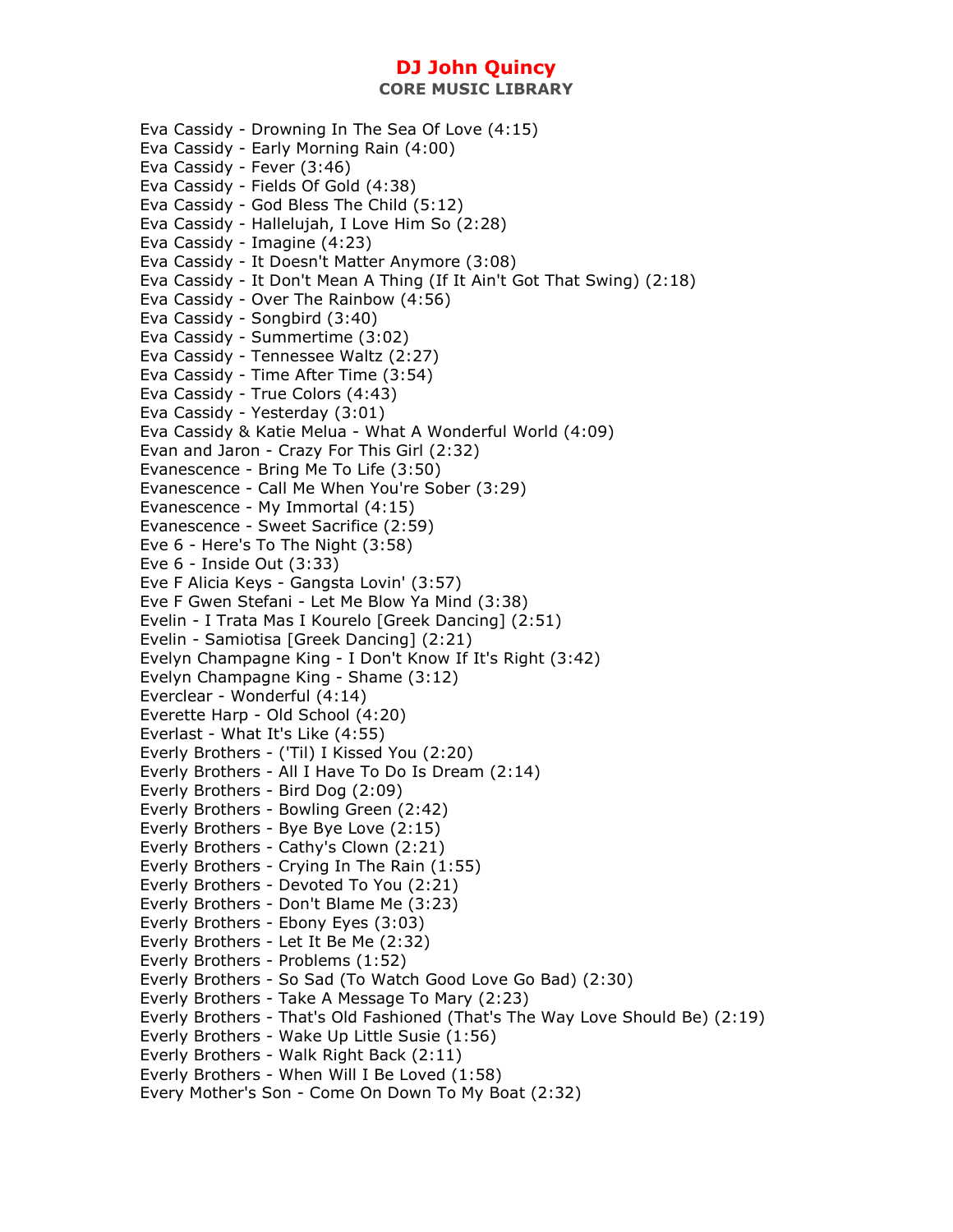**CORE MUSIC LIBRARY** 

Everything - Hooch (3:32) Everything But The Girl - Missing (4:05) Exciters - Tell Him (2:32) Exile - Crazy For Your Love (3:17) Exile - Give Me One More Chance (2:45) Exile - Hang On To Your Heart (3:33) Exile - I Can't Get Close Enough (4:05) Exile - I Could Get Used To You (2:36) Exile - I Don't Want To Be A Memory (3:20) Exile - It'll Be Me (2:47) Exile - Kiss You All Over (4:46) Exile - Nobody's Talking (3:29) Exile - She's A Miracle (3:27) Exile - She's Too Good To Be True (3:33) Exile - Woke Up In Love (2:59) Exiles - Church Street Soul Revival (3:35) Exiles - Put Your Hands Together (3:03) Expose - Come Go With Me (4:04) Expose - I Wish The Phone Would Ring (3:48) Expose - I'll Never Get Over You Getting Over Me (3:43) Expose - Let Me Be The One (4:01) Expose - Point Of No Return (3:26) Expose - Seasons Change (4:08) Expose - Tell Me Why (4:20) Expose - What You Don't Know (3:52) Expose - When I Looked At Him (4:09) Expose - Your Baby Never Looked Good In Blue (3:53) Extreme - Hole Hearted (3:24) Extreme - More Than Words (3:37) Eydie Gorme - Blame It On The Bossa Nova (2:28) Eye To Eye - Nice Girls (4:59) F.L.Y. [FLY] (Fast Life Yungstaz) - Swag Surfin (3:59) Fabian - Friendly World (1:58) Fabian - Hound Dog Man (2:10) Fabian - Tiger (2:28) Fabian - Turn Me Loose (2:20) Fabolous F Ashanti - Into You (4:29) Fabolous F Ne-Yo - Make Me Better (4:12) Fabolous F The-Dream - Throw It In The Bag (3:49) Fabulous Thunderbirds - Tuff Enuff (3:14) Fabulous Thunderbirds - Wrap It Up (2:36) Faces - Stay With Me (4:34) Faith Hill - Breathe (4:01) Faith Hill - Cry  $(3:40)$ Faith Hill - If My Heart Had Wings (3:31) Faith Hill - It Matters To Me (3:12) Faith Hill - Let Me Let Go (3:59) Faith Hill - Let's Go To Vegas (3:06) Faith Hill - Like We Never Loved At All (Feat. Tim McGraw) (4:09) Faith Hill - Lucky One (3:31) Faith Hill - Mississippi Girl (3:44) Faith Hill - Piece Of My Heart (3:47)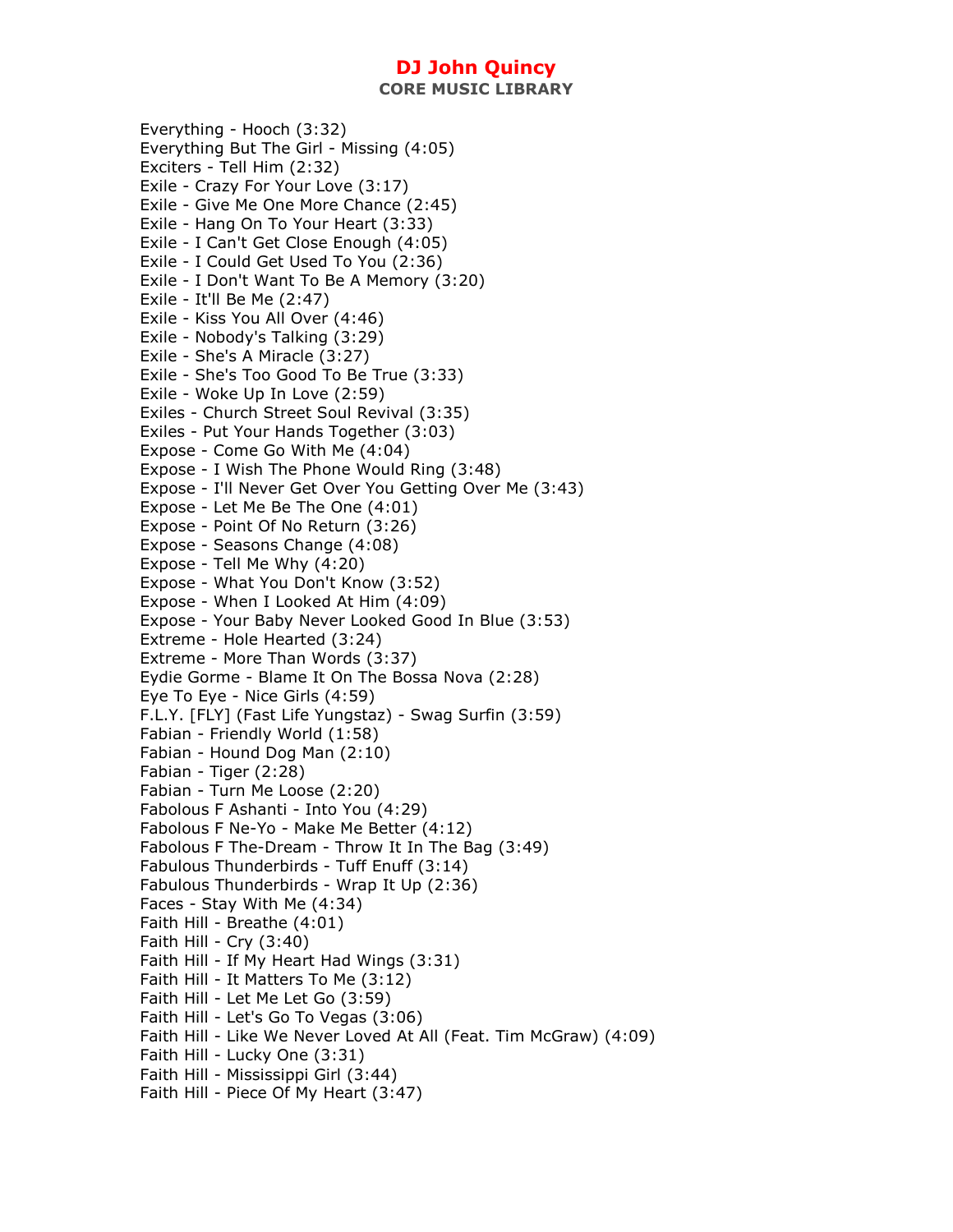Faith Hill - Secret Of Life (4:03) Faith Hill - Someone Else's Dream (3:33) Faith Hill - Sunshine And Summertime (3:13) Faith Hill - Take Me As I Am (3:10) Faith Hill - This Kiss (3:04) Faith Hill - Way You Love Me (3:16) Faith Hill - Wild One (2:40) Faith Hill & Tim McGraw - Just To Hear You Say That You Love Me (4:23) Faith No More - Easy [Intro Edit] (2:46) Faith No More - Edge Of The World (4:02) Falco - Rock Me Amadeus (3:17) Falco - Vienna Calling (3:58) Falcons - You're So Fine (2:24) Fall Out Boy - America's Suitehearts (3:37) Fall Out Boy - Dance, Dance (2:58) Fall Out Boy - I Don't Care (3:34) Fall Out Boy - Sugar, We're Goin Down (3:39) Fall Out Boy - This Ain't A Scene, It's An Arms Race (3:18) Fall Out Boy - Thnks Fr The Mmrs (3:18) Fancy - Wild Thing (2:50) Fanny - Charity Ball (2:24) Fantasia - I Believe (4:00) Fantasia - When I See U (3:32) Fantastic Johnny C - Boogaloo Down Broadway (2:28) Fantastic Shakers - Myrtle Beach Days (2:52) Fantastic Shakers - Shakin' The Shack (3:46) Fantastics - Something Old Something New (2:46) Faragher Brothers - Stay The Night (3:35) Faron Young - Country Girl (2:32) Faron Young - Hello Walls (2:21) Faron Young - It's Four In The Morning (2:51) Fastball - Out Of My Head (2:29) Fastball - Way (4:13) Fat Boys & Chubby Checker - Twist (Yo, Twist) (4:03) Fat Boys & The Beach Boys - Wipe Out (4:24) Fat Joe F Ashanti - What's Luv (3:46) Fat Joe F Nelly - Get It Poppin' (3:20) Fatboy Slim - Praise You (5:19) Fatman Scoop & Crooklyn Clan - Get Your Hands Up (3:25) Fats Domino - Ain't That A Shame (2:24) Fats Domino - Be My Guest (1:57) Fats Domino - Blue Monday (2:14) Fats Domino - Blueberry Hill (2:17) Fats Domino - I Want To Walk You Home (2:16) Fats Domino - I'm Gonna Be A Wheel Someday (1:59) Fats Domino - I'm In Love Again (1:54) Fats Domino - I'm Ready (2:01) Fats Domino - I'm Walkin' (2:09) Fats Domino - Let The Four Winds Blow (2:13) Fats Domino - Three Nights A Week (1:42) Fats Domino - Valley Of Tears (1:54) Fats Domino - Walking To New Orleans (1:54)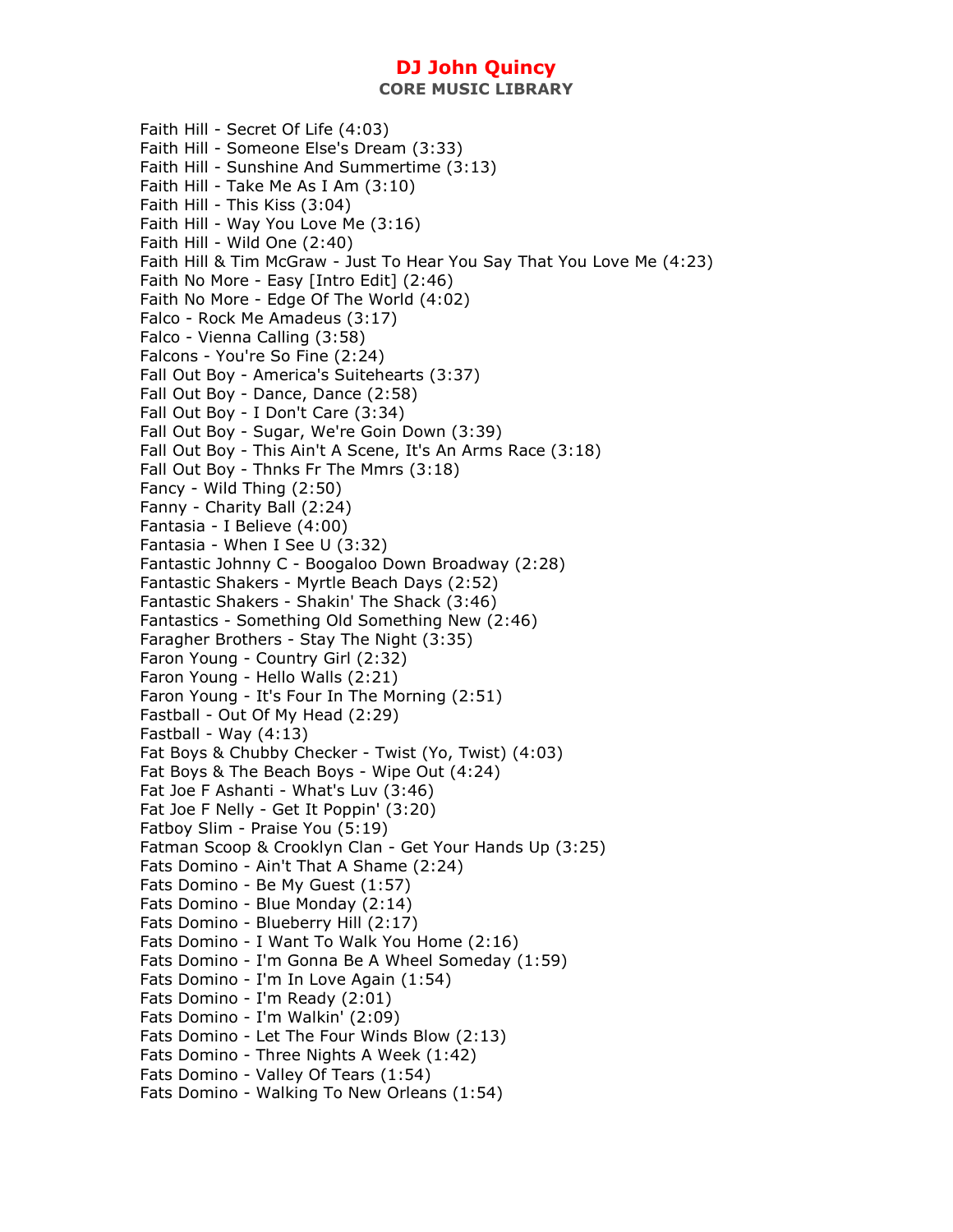Fats Domino - Whole Lotta Loving (1:36) Fattburger - Evil Ways (4:29) Fattburger - Groovin' (On A Sunday Afternoon) (3:27) Fee - All Because Of Jesus (4:51) Felix Cavaliere - Only A Lonely Heart Sees (3:43) Fendermen - Mule Skinner Blues (2:26) Fergie - Big Girls Don't Cry (4:12) Fergie - Clumsy (3:19) Fergie - Fergalicious (4:50) Fergie - London Bridge (3:24) Fergie F Ludacris - Glamorous (4:04) Ferlin Husky - Gone (2:19) Ferlin Husky - Wings Of A Dove (2:14) Fernando Ortega - Lord Of The Eternity (4:25) Fernando Ortega - This Good Day (4:12) Ferrante & Teicher - Exodus (2:52) Ferrante & Teicher - Midnight Cowboy (3:10) Ferrante & Teicher - Theme From 'The Apartment' (2:57) Ferrante & Teicher - Theme From The Aparment (2:57) Ferrante & Teicher - Tonight (2:57) Fess Parker - Ballad Of Davy Crockett (1:38) FFH - One Of These Days (4:19) FFH - Open Up The Sky (3:53) FFH - Ready To Fly (3:56) FFH - Watching Over Me (3:03) FFH - When I Praise (3:46) FFH - You Found Me (3:33) Fiddler On The Roof - Matchmaker [Intro Edit] (3:21) Field Mob F Ciara - So What (3:31) Fiestas - So Fine (2:14) Fifth Estate - Ding Dong! The Witch Is Dead (2:02) Fight Song - Arizona (2:14) Fight Song - Columbia (1:59) Fight Song - Cornell (1:39) Fight Song - Harvard (1:52) Fight Song - Indiana (1:31) Fight Song - Iowa State (1:55) Fight Song - Maine (1:33) Fight Song - Minnesota (1:57) Fight Song - Oregon (1:15) Fight Song - Oregon State (1:00) Fight Song - Pennsylvania (1:56) Fight Song - Princeton (2:23) Fight Song - Rice (1:26) Fight Song - Stanford (2:28) Fight Song - Syracuse (1:24) Fight Song - Texas A & M (0:44) Fight Song - Tulane (1:31) Fight Song - USC Berkeley (0:58) Fight Song - Washington State (2:19) Fight Song - Wisconsin (1:58) Fight Song - Yale (2:11)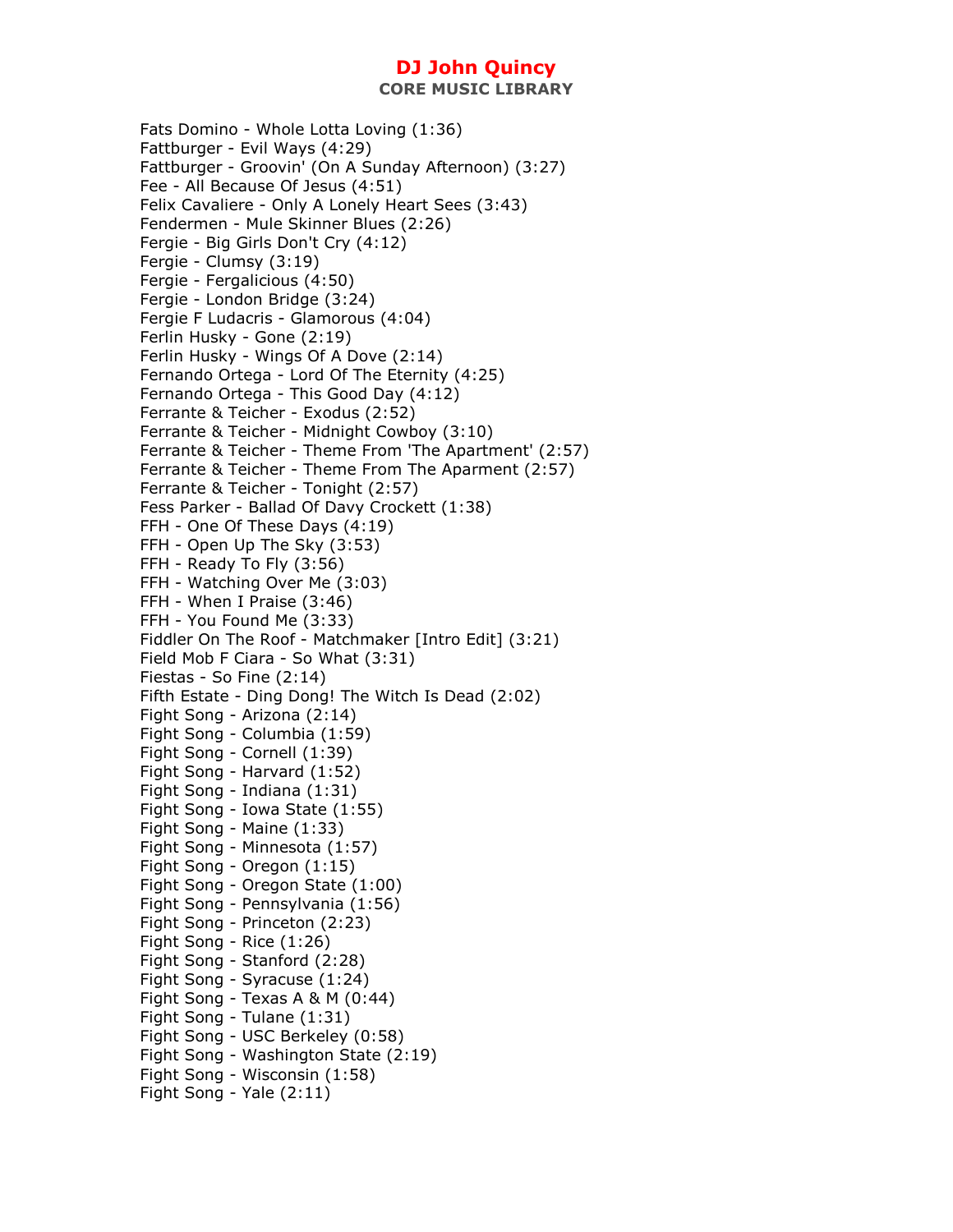Filter - Take A Picture (4:16) Fine Young Cannibals - Don't Look Back (3:32) Fine Young Cannibals - Good Thing (3:13) Fine Young Cannibals - She Drives Me Crazy (3:31) Finger Eleven - One Thing (3:22) Finger Eleven - Paralyzer (3:20) Fiona Apple - Criminal (4:40) Fireballs - Come On React (2:05) Firefall - Just Remember I Love You (3:11) Firefall - Strange Way (3:19) Firefall - You Are The Woman (2:35) Firehouse - Don't Treat Me Bad (3:54) Firehouse - I Live My Life For You (4:19) Firehouse - Love Of A Lifetime (4:03) Firehouse - When I Look Into Your Eyes (3:58) Firehouse Five Plus Two - Bill Bailey [Dixieland] (2:56) Firehouse Five Plus Two - Come Back, Sweet Papa [Dixieland] (3:28) Firehouse Five Plus Two - Doctor Jazz [Dixieland] (3:54) Firehouse Five Plus Two - Fidgety Feet [Dixieland] (4:11) Firehouse Five Plus Two - Firehouse Stomp [Dixieland] (2:55) Firehouse Five Plus Two - Hot Time in the Old Town [Dixieland] (2:47) Firehouse Five Plus Two - Jazz Me Blues [Dixieland] (3:33) Firehouse Five Plus Two - Muskrat Ramble [Dixieland] (4:02) Firehouse Five Plus Two - Royal Garden Blues [Dixieland] (3:17) Firehouse Five Plus Two - Sister Kate [Dixieland] (4:26) Firehouse Five Plus Two - Storyville Blues [Dixieland] (4:17) Firehouse Five Plus Two - That's A Plenty [Dixieland] (3:15) Firehouse Five Plus Two - When The Saints Go Marching In [Dixieland] (3:33) Firehouse Five Plus Two - Working Man Blues [Dixieland] (3:21) Firelight - Unbreakable (3:18) Firm - Radioactive (2:41) First Choice - Armed And Extremely Dangerous (2:45) First Class - Beach Baby (3:03) First Theremin Era - Barnabas Theme (Dark Shadows) (2:46) Five - When The Lights Go Out (3:46) Five Americans - Western Union (2:23) Five For Fighting - 100 Years (3:56) Five For Fighting - Superman (It's Not Easy) (3:27) Five Man Electrical Band - Absolutely Right (2:16) Five Man Electrical Band - Signs (3:58) Five Satins - In The Still Of The Nite (2:56) Five Stairsteps - O-o-h Child (2:52) Fixx - Are We Ourselves (2:22) Fixx - One Thing Leads To Another (3:17) Fixx - Saved By Zero (3:28) Flaming Ember - I'm Not My Brother's Keeper (2:59) Flaming Ember - Westbound 9 (2:45) Flamingos - I Only Have Eyes For You [Intro Edit] (3:08) Flash - Small Beginnings (3:08) Flash Cadillac & The Continental Kids - Did You Boogie (With Your Baby) (2:38) Flatt & Scruggs - Ballad Of Jed Clampett (2:00) Flatt & Scruggs - Foggy Mountain Breakdown (2:18)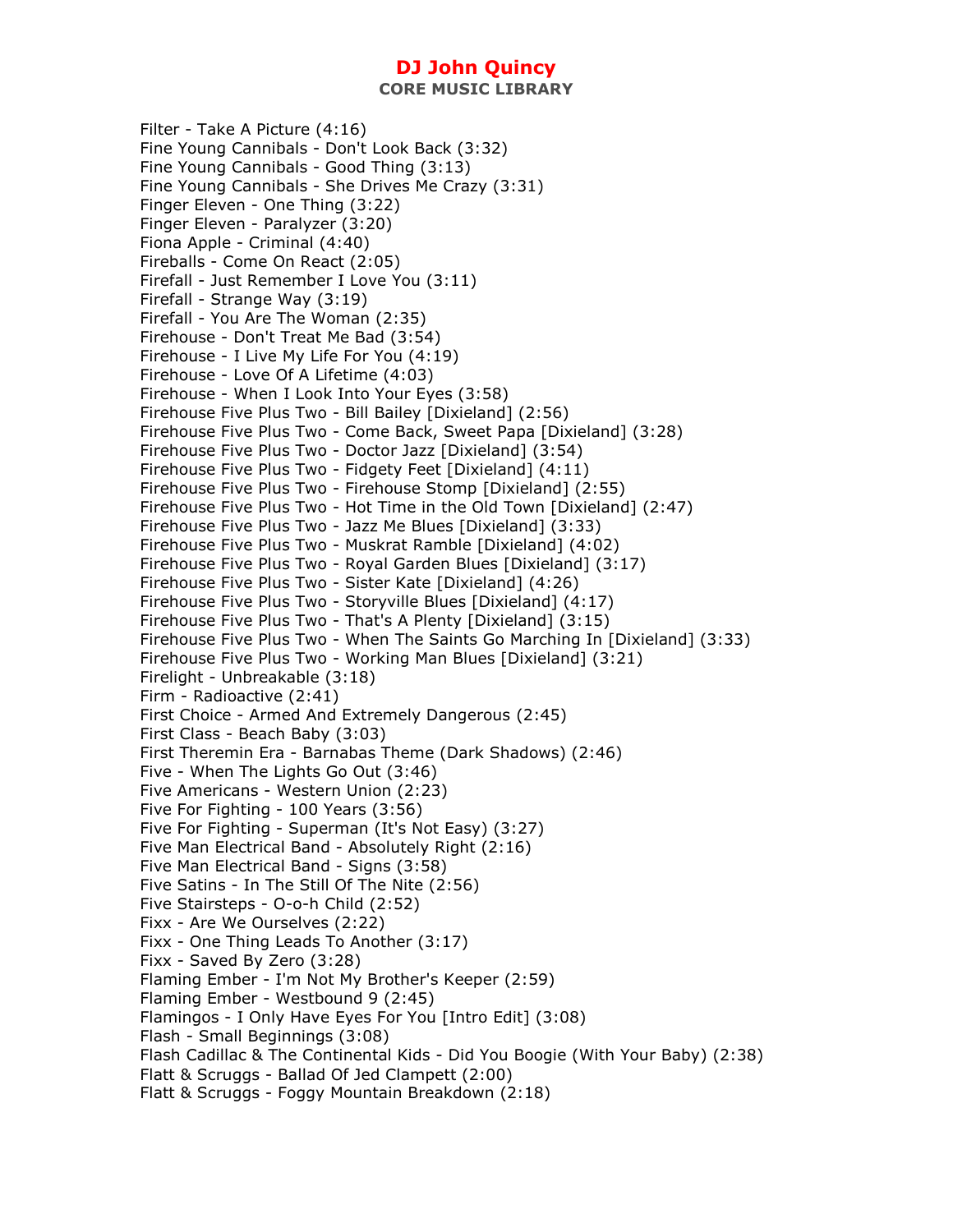Fleetwood Mac - Big Love (3:33) Fleetwood Mac - Chain, The (4:12) Fleetwood Mac - Don't Stop (3:09) Fleetwood Mac - Dreams (4:13) Fleetwood Mac - Everywhere (3:37) Fleetwood Mac - Go Your Own Way (3:35) Fleetwood Mac - Gold Dust Woman (4:56) Fleetwood Mac - Gypsy (4:18) Fleetwood Mac - Hold Me (3:35) Fleetwood Mac - Hypnotized (4:37) Fleetwood Mac - Landslide (3:13) Fleetwood Mac - Landslide (Live) (3:56) Fleetwood Mac - Little Lies (3:29) Fleetwood Mac - Monday Morning (2:43) Fleetwood Mac - Never Going Back Again (2:00) Fleetwood Mac - Oh Well (3:22) Fleetwood Mac - Over My Head (2:58) Fleetwood Mac - Rhiannon (3:42) Fleetwood Mac - Sara (4:28) Fleetwood Mac - Say You Love Me (3:55) Fleetwood Mac - Second Hand News (2:42) Fleetwood Mac - Seven Wonders (3:28) Fleetwood Mac - Think About Me (2:32) Fleetwood Mac - Tusk (3:11) Fleetwood Mac - You Make Loving Fun (3:29) Fleetwoods - Come Softly To Me (2:21) Fleetwoods - Mr. Blue (2:20) Fleetwoods - Tragedy (2:43) Flirtations - Nothing But A Heartache (2:36) Flo Rida - Low [Apple Bottom Jeans] (3:32) Flo Rida - Right Round [Intro Edit] (3:14) Flo Rida F Will.I.Am - In The Ayer (3:37) Flo Rida F Ne-Yo - Be On You (4:02) Flo Rida F Wynter - Sugar (3:55) Floaters - Float On (4:04) Flock Of Seagulls - I Ran (3:55) Flock Of Seagulls - Space Age Love Song (3:43) Florida - Florida Fight Song (1:01) Florida State Seminole Marching Band - Air Force (0:50) Florida State Seminole Marching Band - Alabama (1:22) Florida State Seminole Marching Band - Arizona State (1:22) Florida State Seminole Marching Band - Arkansas (1:08) Florida State Seminole Marching Band - Army (1:10) Florida State Seminole Marching Band - Auburn (0:48) Florida State Seminole Marching Band - BYU (1:34) Florida State Seminole Marching Band - Clemson (1:11) Florida State Seminole Marching Band - Duke (1:15) Florida State Seminole Marching Band - Florida (0:50) Florida State Seminole Marching Band - Florida State (1:02) Florida State Seminole Marching Band - Georgia (0:36) Florida State Seminole Marching Band - Georgia Tech (0:44) Florida State Seminole Marching Band - Illinois (1:18)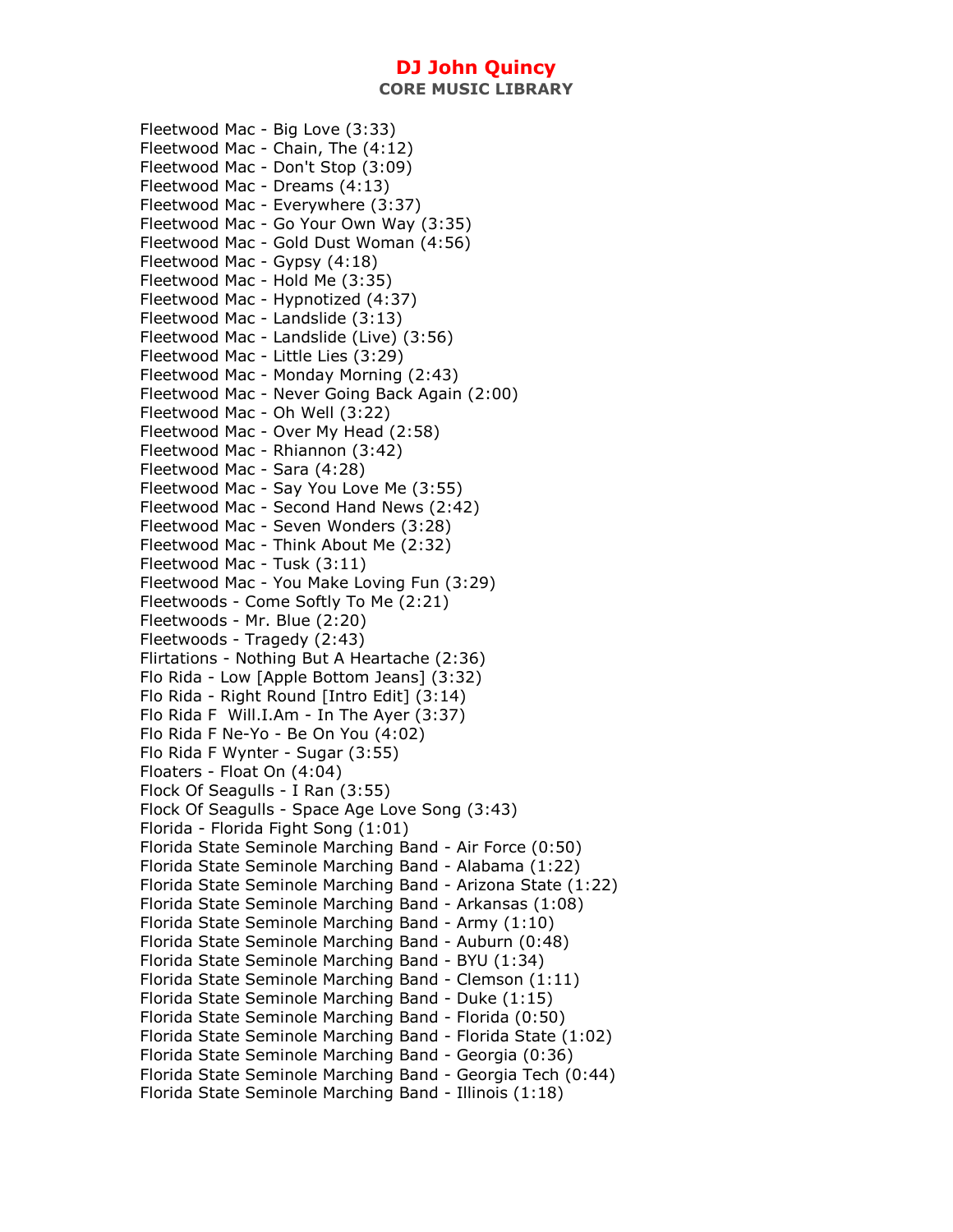Florida State Seminole Marching Band - Iowa (1:12) Florida State Seminole Marching Band - Kansas (0:52) Florida State Seminole Marching Band - Kentucky (0:58) Florida State Seminole Marching Band - LSU (1:33) Florida State Seminole Marching Band - Miami (Fl.) (1:04) Florida State Seminole Marching Band - Michigan (2:20) Florida State Seminole Marching Band - Michigan State (1:37) Florida State Seminole Marching Band - Missouri (1:19) Florida State Seminole Marching Band - Navy (0:57) Florida State Seminole Marching Band - Nebraska (0:57) Florida State Seminole Marching Band - Notre Dame (1:22) Florida State Seminole Marching Band - Ohio State (0:53) Florida State Seminole Marching Band - Oklahoma (0:33) Florida State Seminole Marching Band - Ole Miss (1:02) Florida State Seminole Marching Band - Penn State (1:37) Florida State Seminole Marching Band - Purdue (1:29) Florida State Seminole Marching Band - South Carolina (1:08) Florida State Seminole Marching Band - Tennessee (0:47) Florida State Seminole Marching Band - Texas (1:07) Florida State Seminole Marching Band - UCLA (1:00) Florida State Seminole Marching Band - USC (0:58) Florida State Seminole Marching Band - Washington (1:27) Florida State Seminole Marching Band - West Virginia (0:58) Floyd Cramer - Last Date (2:24) Floyd Cramer - On The Rebound (2:05) Floyd Cramer - San Antonio Rose (2:18) Floyd Robinson - Makin' Love (1:52) Flying Machine - Smile A Little Smile For Me (2:55) Flyleaf - Again (3:07) Flyleaf - All Around Me (3:29) Focus - Hocus Pocus [Single Version] (3:14) Foghat - Fool For The City (3:18) Foghat - I Just Want To Make Love To You (Live-Single Version) (3:43) Foghat - Slow Ride [Single Version] (3:51) Foghat - Third Time Lucky (First Time I Was A Fool) (4:09) Fontaine Sisters - Eddie, My Love (2:19) Fontane Sisters - Chanson D'Amour (Song Of Love) (2:10) Fontane Sisters - Hearts Of Stone (2:03) Fontella Bass - Rescue Me (2:51) Fontella Bass & Bobby McClure - You'll Miss Me (When I'm Gone) (2:24) Foo Fighters - Big Me (2:09) Foo Fighters - Wheels (4:29) Force M.D.'s - Tender Love (3:51) Foreigner - Blue Morning, Blue Day (3:07) Foreigner - Cold As Ice (3:10) Foreigner - Dirty White Boy (3:33) Foreigner - Double Vision (3:36) Foreigner - Feels Like The First Time (3:46) Foreigner - Head Games (3:32) Foreigner - Hot Blooded (4:19) Foreigner - I Don't Want To Live Without You (3:33) Foreigner - I Want To Know What Love Is (4:49)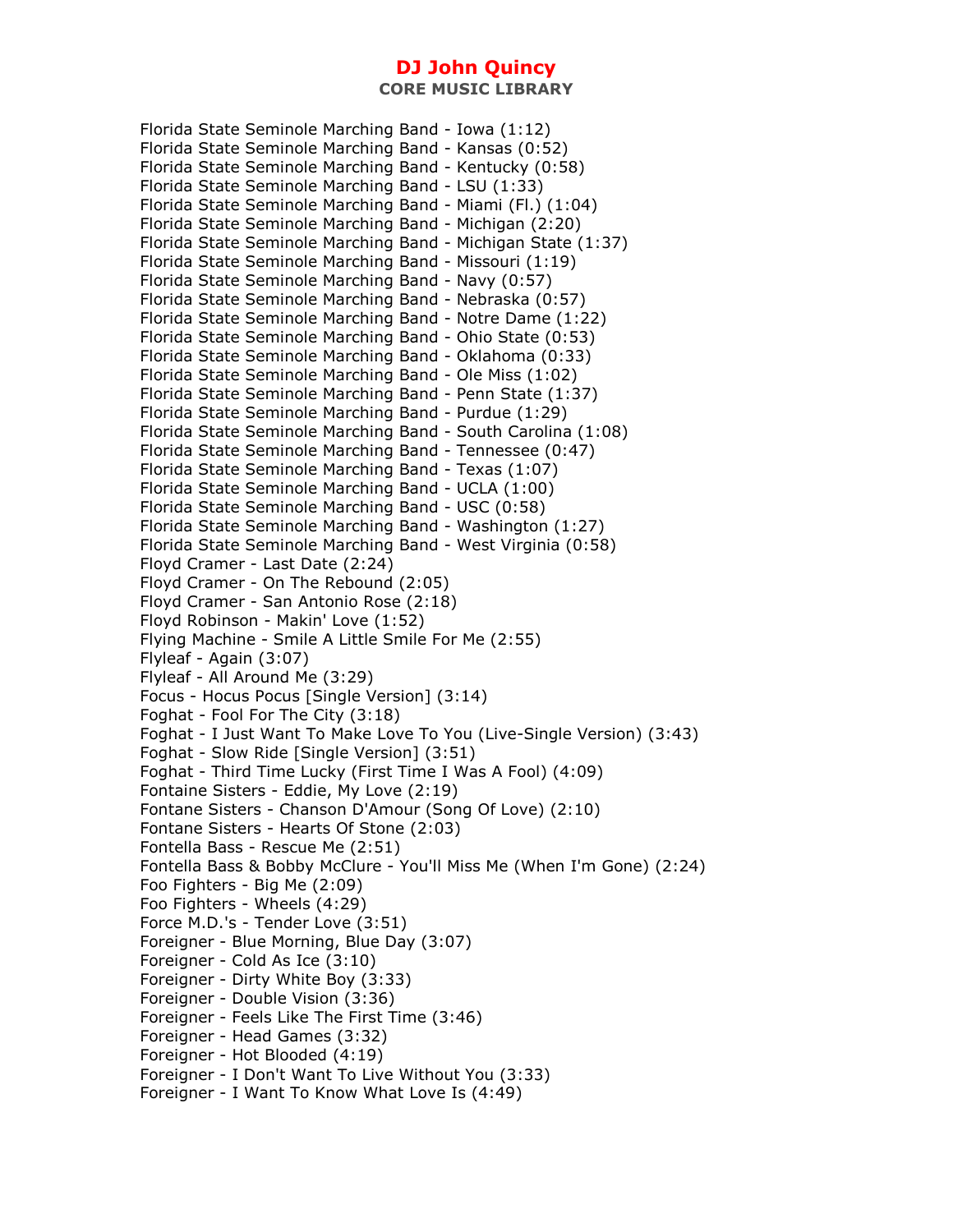**CORE MUSIC LIBRARY** 

Foreigner - Juke Box Hero (4:18) Foreigner - Long, Long Way From Home (2:51) Foreigner - Say You Will (4:05) Foreigner - That Was Yesterday (3:36) Foreigner - Urgent [Intro Edit] (4:12) Foreigner - Waiting For A Girl Like You (4:34) Forester Sisters - (I'd Choose) You Again (3:15) Forester Sisters - I Fell In Love Again Last Night (3:11) Forester Sisters - Just In Case (2:17) Forester Sisters - Mama's Never Seen Those Eyes (2:38) Forester Sisters - Men (3:08) Formations - At The Top Of The Stairs (2:12) Fort Minor & Holly Brook & Jonah Matranga - Where'd You Go (3:47) Fortunes - Here Comes That Rainy Day Feeling Again (2:44) Fortunes - You've Got Your Troubles (3:20) Foundations - Baby, Now That I've Found You (2:29) Foundations - Build Me Up Buttercup (2:52) Foundations - In The Bad, Bad Old Days (Before You Loved Me) (3:17) Fountains Of Wayne - Stacy's Mom (3:15) Four Aces - Love Is A Many Splendored Thing (2:55) Four Jacks And A Jill - Master Jack (2:41) Four Knights - Oh Baby Mine (2:01) Four Lads - Moments To Remember (3:13) Four Lads - No, Not Much (3:14) Four Lads - Standing On The Corner (2:49) Four Lads - Who Needs You (2:55) Four Preps - 26 Miles (Santa Catalina) (2:21) Four Preps - Big Man (2:18) Four Preps - Down By The Station (2:42) Four Seasons - Beggin' (2:44) Four Seasons - Big Girls Don't Cry (2:21) Four Seasons - Big Man In Town (2:42) Four Seasons - Bye, Bye, Baby (Baby Goodbye) (2:23) Four Seasons - C'mon Marianne (2:30) Four Seasons - Candy Girl (2:32) Four Seasons - Dawn (Go Away) (2:41) Four Seasons - December 1963 (Oh, What A Night) (3:23) Four Seasons - December 1963 [Intro Edit - Dance Remix] (3:29) Four Seasons - I've Got You Under My Skin (3:30) Four Seasons - Let's Hang On (3:12) Four Seasons - Opus 17 (Don't Worry 'Bout Me) (2:29) Four Seasons - Rag Doll (2:47) Four Seasons - Ronnie (2:52) Four Seasons - Save It For Me (2:31) Four Seasons - Sherry (2:28) Four Seasons - Stay (1:50) Four Seasons - Tell It To The Rain (2:28) Four Seasons - Walk Like A Man (2:10) Four Seasons - Who Loves You [Intro Edit] (3:57) Four Seasons - Working My Way Back To You (2:59) Four Tops - 7 Rooms Of Gloom (2:28) Four Tops - Ain't No Woman (Like The One I Got) (2:57)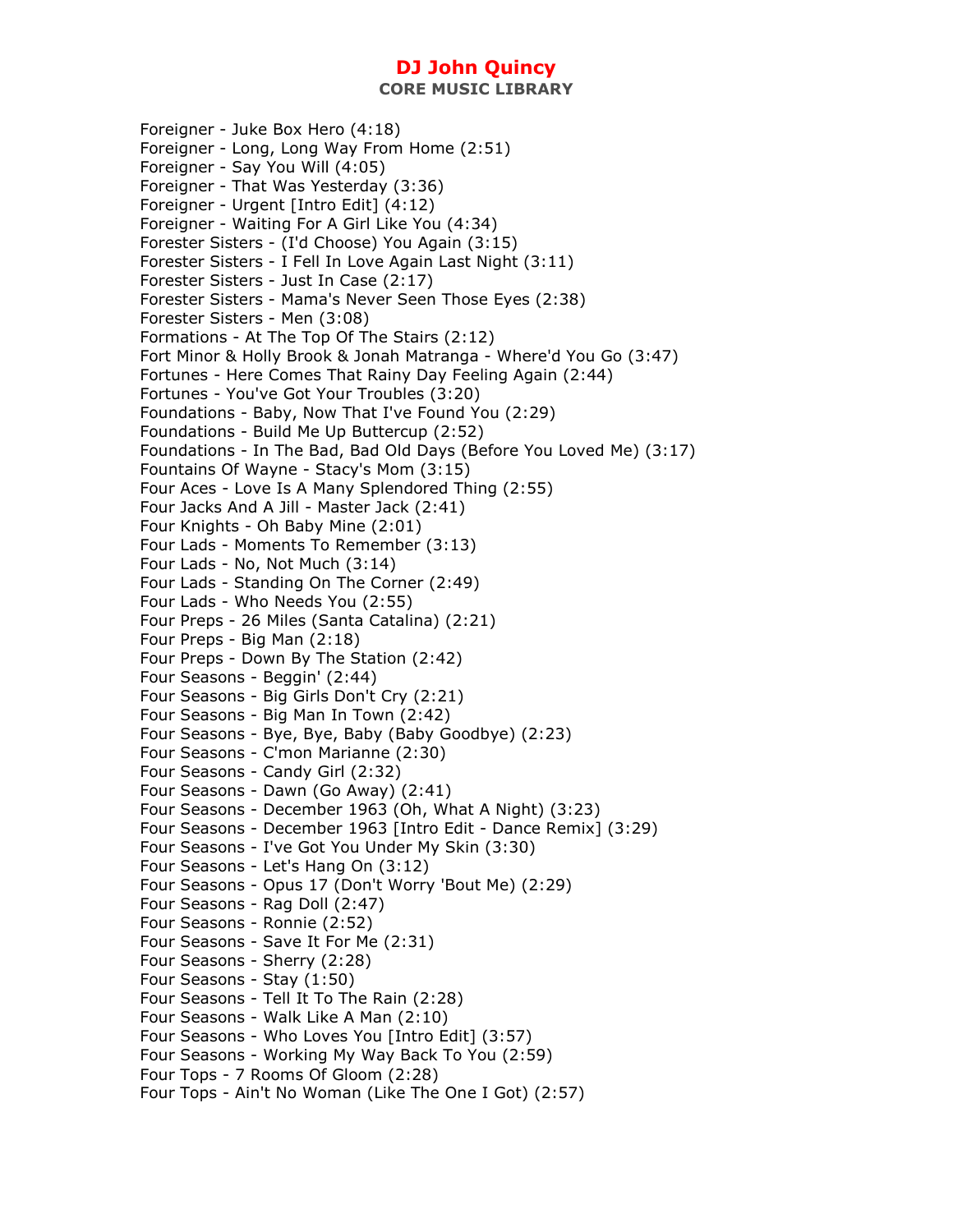**CORE MUSIC LIBRARY** 

Four Tops - Are You Man Enough (3:17) Four Tops - Ask The Lonely (2:40) Four Tops - Baby I Need Your Loving (2:42) Four Tops - Bernadette (2:58) Four Tops - I Can't Help Myself (Sugar Pie) (2:42) Four Tops - If I Were A Carpenter (2:46) Four Tops - It's The Same Old Song (2:42) Four Tops - Keeper Of The Castle (2:49) Four Tops - Reach Out I'll Be There (2:56) Four Tops - Shake Me, Wake Me (When It's Over) (2:37) Four Tops - Something About You (2:38) Four Tops - Standing In The Shadows Of Love (2:34) Four Tops - Still Water (Love) (3:01) Four Tops - Walk Away Renee (2:42) Four Tops - When She Was My Girl (3:14) Four Tops - You Keep Running Away (2:46) Fourplay - Fortune Teller (5:42) France Joli - Come To Me (4:10) Francesca Battistelli - I'm Letting Go (2:50) Francis Lai - Man And A Woman (2:39) Francis Lai - Theme From Love Story (2:54) Franck Pourcell - Only You (And You Alone) (2:28) Frank Barber Orchestra - Hooked On Big Bands (4:24) Frank Ifield - I Remember You (2:01) Frank Mills - Music Box Dancer (3:12) Frank Sinatra - (How Little It Matters) How Little We Know (2:37) Frank Sinatra - (Love Is) The Tender Trap (2:54) Frank Sinatra - All Of Me (2:04) Frank Sinatra - All Or Nothing At All (3:56) Frank Sinatra - All The Way (2:50) Frank Sinatra - Best Is Yet To Come (2:49) Frank Sinatra - Can I Steal A Little Love (2:28) Frank Sinatra - Chicago (2:08) Frank Sinatra - Come Fly With Me (3:15) Frank Sinatra - Fly Me To The Moon [Intro Edit] (2:19) Frank Sinatra - From Here To Eternity (2:56) Frank Sinatra - Hey Jealous Lover (2:18) Frank Sinatra - High Hopes (2:39) Frank Sinatra - I Get A Kick Out Of You (3:11) Frank Sinatra - I Won't Dance (3:19) Frank Sinatra - I'm Walking Behind You (2:53) Frank Sinatra - I've Got The World On A String (2:07) Frank Sinatra - I've Got You Under My Skin (3:38) Frank Sinatra - It Was A Very Good Year (4:23) Frank Sinatra - Lady Is A Tramp (3:12) Frank Sinatra - Last Dance (2:44) Frank Sinatra - Learnin' The Blues (2:58) Frank Sinatra - Love And Marriage (2:35) Frank Sinatra - Luck Be A Lady (5:12) Frank Sinatra - Melody Of Love (2:58) Frank Sinatra - My Kind Of Town [Cold Intro Edit] (2:19) Frank Sinatra - My Way (4:24)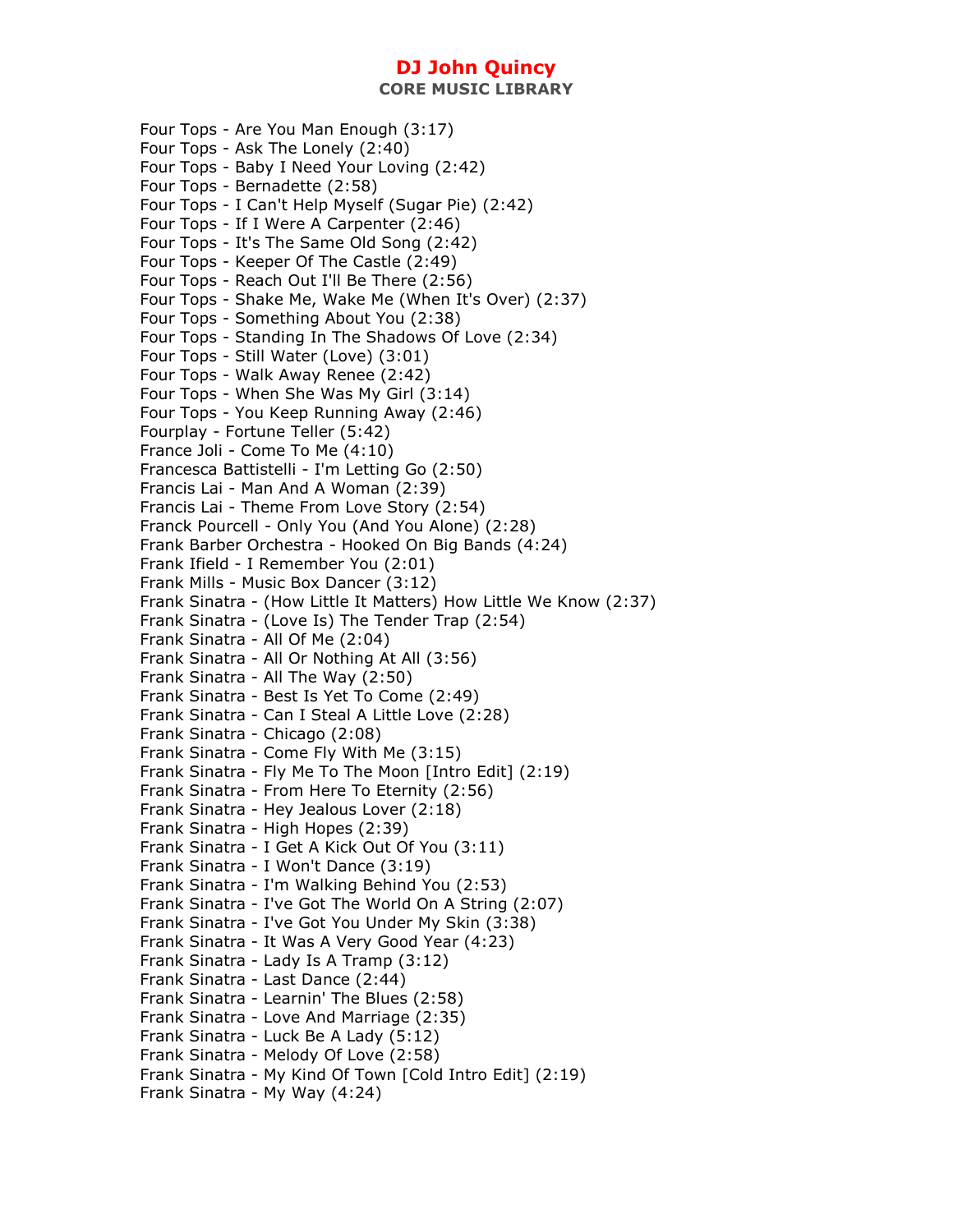**CORE MUSIC LIBRARY** 

Frank Sinatra - Nancy (2:26) Frank Sinatra - New York, New York (3:23) Frank Sinatra - Nice 'N' Easy (2:41) Frank Sinatra - Night And Day [Cold Intro Edit] (2:37) Frank Sinatra - Same Old Saturday Night (2:26) Frank Sinatra - Send In The Clowns [Cold Intro Edit] (2:59) Frank Sinatra - Something Stupid (With Nancy Sinatra) (2:33) Frank Sinatra - South Of The Border (2:46) Frank Sinatra - Strangers In The Night (2:32) Frank Sinatra - Summer Wind (2:51) Frank Sinatra - That's Life (3:05) Frank Sinatra - They Can't Take That Away From Me (2:38) Frank Sinatra - Three Coins In The Fountain (3:00) Frank Sinatra - Too Marvelous For Words (2:25) Frank Sinatra - Way You Look Tonight (3:20) Frank Sinatra - Witchcraft (2:49) Frank Sinatra - You Make Me Feel So Young (2:52) Frank Sinatra - Young At Heart (2:43) Frank Stallone - Far From Over (3:11) Frank Zappa - Valley Girl (3:43) Frankie & The Knockouts - Sweetheart (3:45) Frankie & The Knockouts - Without You (Not Another Lonely Night) (3:32) Frankie Avalon - Bobby Sox To Stockings (2:36) Frankie Avalon - Boy Without A Girl (1:55) Frankie Avalon - DeDe Dinah (2:09) Frankie Avalon - Ginger Bread (2:01) Frankie Avalon - I'll Wait For You (2:51) Frankie Avalon - Just Ask Your Heart (2:21) Frankie Avalon - Venus (2:19) Frankie Avalon - Why (2:34) Frankie Ford - Sea Cruise (2:36) Frankie Goes To Hollywood - Relax (Come Fighting) (3:51) Frankie J - Don't Wanna Try (4:05) Frankie J - How To Deal (3:48) Frankie J - More Than Words (3:56) Frankie J - Obsession (No Es Amor) (3:40) Frankie Laine - I Believe (2:06) Frankie Laine - Moonlight Gambler (2:52) Frankie Laine - That Lucky Old Sun (3:03) Frankie Laine - Woman In Love (2:18) Frankie Lane - Mule Train (2:32) Frankie Lymon & The Teenagers - I Want You To Be My Girl (2:58) Frankie Lymon & The Teenagers - Why Do Fools Fall In Love (2:15) Frankie Ruiz - Salsa Buena [Salsa] (3:48) Frankie Smith - Double Dutch Bus (5:11) Frankie Valli - Can't Take My Eyes Off You (3:18) Frankie Valli - Grease (3:17) Frankie Valli - My Eyes Adored You (3:20) Frankie Valli - Swearin' To God (3:55) Frankie Yankovic - Pennsylvania Polka (2:18) Franz Ferdinand - No You Girls (3:18) Franz Liszt - Liebestraume (5:50)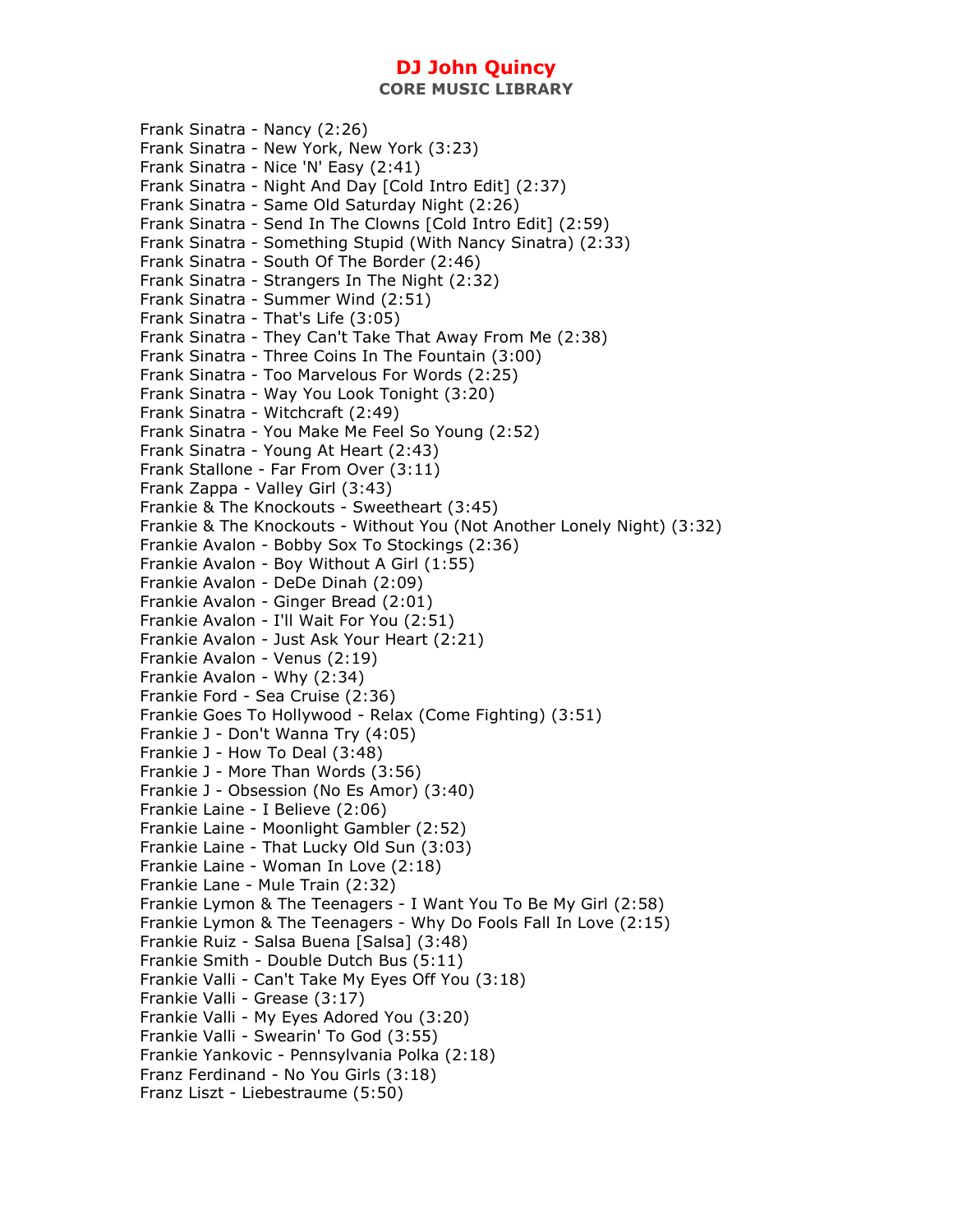**CORE MUSIC LIBRARY** 

Fray - How To Save A Life (4:19) Fray - Look After You (4:00) Fray - Never Say Never (3:56) Fray - Over My Head (Cable Car) (3:54) Fray - You Found Me (3:57) Fred Knoblock - Why Not Me (3:41) Freda Payne - Band Of Gold (2:51) Freda Payne - Bring The Boys Home (3:19) Freddie & The Dreamers - Do The Freddie (1:56) Freddie & The Dreamers - I'm Telling You Now (2:05) Freddie Hart - Bless Your Heart (1:51) Freddie Hart - Easy Loving (2:25) Freddie Hart - Got The All Overs For You (All Over Me) (2:21) Freddie Hart - My Hang Up Is You (2:03) Freddie Hart - Super Kind Of Woman (2:31) Freddie Hart - Trip To Heaven (2:33) Freddie Jackson - Rock Me Tonight (For Old Time's Sake) (3:58) Freddie Jackson - You Are My Lady (4:37) Freddie Scott - Hey, Girl (3:02) Freddy Cannon - Abigail Beecher (2:21) Freddy Cannon - Action (2:00) Freddy Cannon - Palisades Park (1:49) Freddy Cannon - Tallahassee Lassie (2:29) Freddy Cannon - Way Down Yonder In New Orleans (2:25) Freddy Fender - Before The Next Teardrop Falls (2:30) Freddy Fender - Secret Love (3:36) Freddy Fender - Wasted Days And Wasted Nights (2:40) Freddy Fender - You'll Lose A Good Thing (2:47) Frederick Knight - I've Been Lonely For So Long (3:13) Free - All Right Now (5:29) Free Movement - I've Found Someone Of My Own (3:33) Freedy Johnston - This Perfect World (4:25) Friend And Lover - Reach Out Of The Darkness (3:05) Friends Of Distinction - Going In Circles (4:09) Friends Of Distinction - Grazing In The Grass (2:50) Friends Of Distinction - Love Or Let Me Be Lonely (3:03) Frijid Pink - House Of The Rising Sun (4:38) Fuel - Falls On Me (3:59) Fugees - Killing Me Softly (4:01) Funkadelic - One Nation Under A Groove (7:21) Futures - Party Time Man (3:38) Fuzz - I Love You For All Seasons (3:03) G-Clefs - I Understand (Just How You Feel) (2:42) G. Kontopoulos - Eri-Eri [Greek Dancing] (2:52) G. Kontopoulos - Horepsete [Greek Dancing] (2:29) G. Kontopoulos - Poios Moro Mou Poios [Greek Dancing] (2:17) Gale Garnett - We'll Sing In The Sunshine (2:54) Gale Storm - Dark Moon (2:24) Gale Storm - Memories Are Made Of This (2:15) Gale Storm - Teenage Prayer (2:13) Gale Storm - Why Do Fools Fall In Love (2:16) Gallery - Big City Miss Ruth Ann (2:21)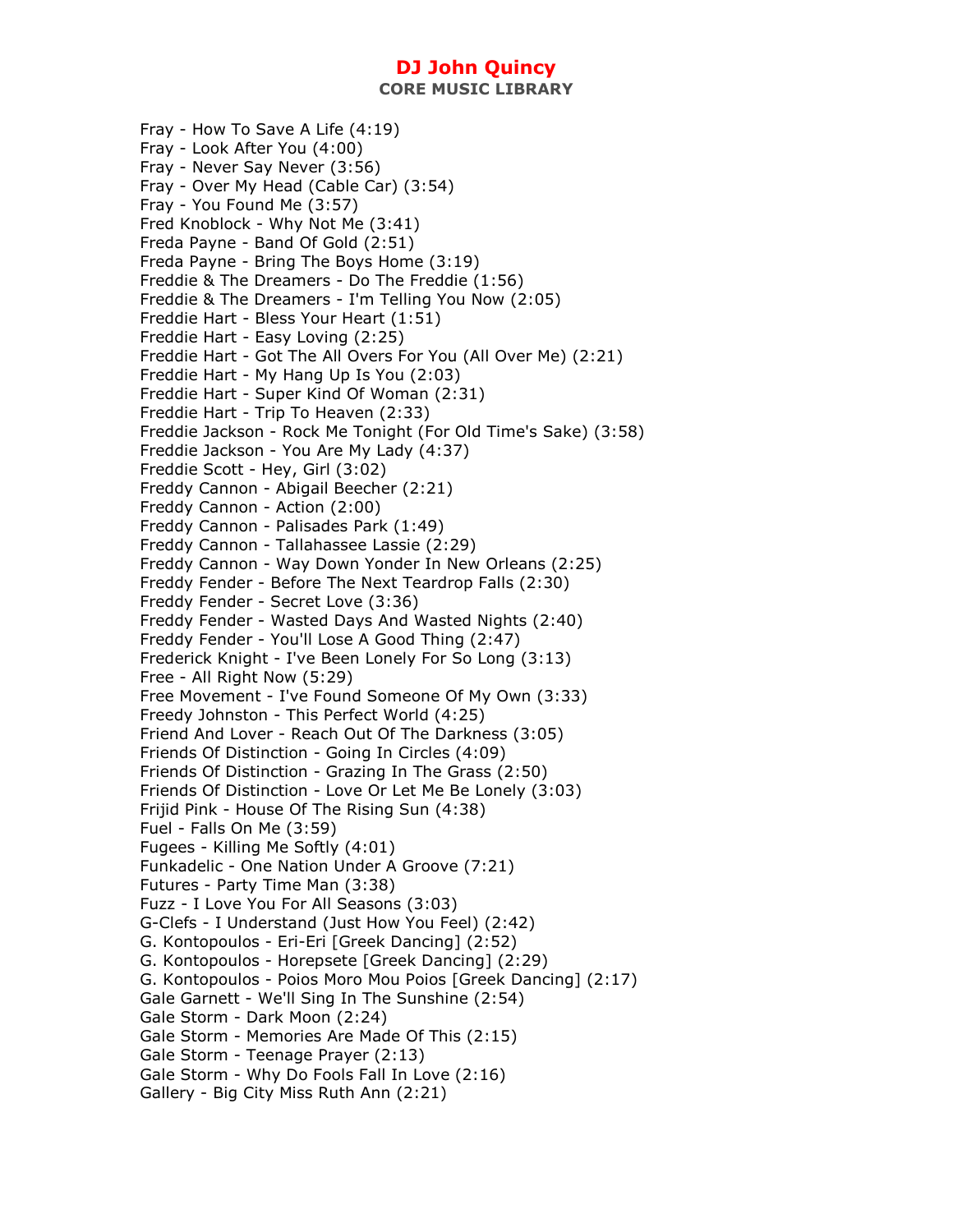**CORE MUSIC LIBRARY** 

Gallery - I Believe In Music (2:33) Gallery - Nice To Be With You (2:35) Game F 50 Cent - Hate It Or Love It (3:24) Game F 50 Cent - How We Do (3:47) Game F Lil Wayne - My Life (3:28) Gap Band - Party Train [Intro Edit] (4:48) Gap Band - You Dropped A Bomb On Me (3:58) Garbage - Special (3:31) Garnet Mimms & The Enchanters - Cry Baby (3:22) Garnet Mimms & The Enchanters - Quiet Place (Johnny Dollar) (2:17) Garry Miles - Look For A Star (2:21) Garth Brooks - Ain't Going Down (Til The Sun Comes Up) (4:28) Garth Brooks - American Honky-Tonk Bar Association (3:28) Garth Brooks - Beaches Of Cheyenne (4:08) Garth Brooks - Callin' Baton Rouge (2:32) Garth Brooks - Dance, The (3:26) Garth Brooks - Friends In Low Places (4:05) Garth Brooks - Good Ride Cowboy (3:19) Garth Brooks - If Tomorrow Never Comes (3:37) Garth Brooks - It's Midnight Cinderella (2:18) Garth Brooks - Learning To Live Again (4:00) Garth Brooks - Long Neck Bottle (2:13) Garth Brooks - More Than A Memory (3:15) Garth Brooks - Not Counting You (2:29) Garth Brooks - Old Man's Back In Town (2:29) Garth Brooks - Papa Loved Mama (2:44) Garth Brooks - River, The (4:01) Garth Brooks - Rodeo (3:44) Garth Brooks - Santa Looked A Lot Like Daddy (2:24) Garth Brooks - Shameless (4:12) Garth Brooks - She's Every Woman (2:50) Garth Brooks - She's Gonna Make It (2:41) Garth Brooks - Silent Night [JQ Edit] (2:51) Garth Brooks - Somewhere Other Than The Night (3:06) Garth Brooks - Standing Outside The Fire (3:46) Garth Brooks - That Ol' Wind (4:07) Garth Brooks - That Summer (4:42) Garth Brooks - Thunder Rolls (3:20) Garth Brooks - To Make You Feel My Love (3:50) Garth Brooks - Two Of A Kind, Workin' On A Full House (2:28) Garth Brooks - Two Pina Coladas (3:27) Garth Brooks - Unanswered Prayers (3:21) Garth Brooks - What She's Doin' Now (3:20) Garth Brooks - Wrapped Up In You (4:33) Garth Brooks - You Move Me (3:51) Garth Brooks & Huey Lewis - Workin' For A Livin' (2:39) Gary Allan - Best I Ever Had (4:01) Gary Allan - Feelin' Like That (3:27) Gary Allan - Learning How To Bend (3:17) Gary Allan - Life Ain't Always Beautiful (3:30) Gary Allan - Man To Man (3:34) Gary Allan - Nothing On But The Radio (3:28)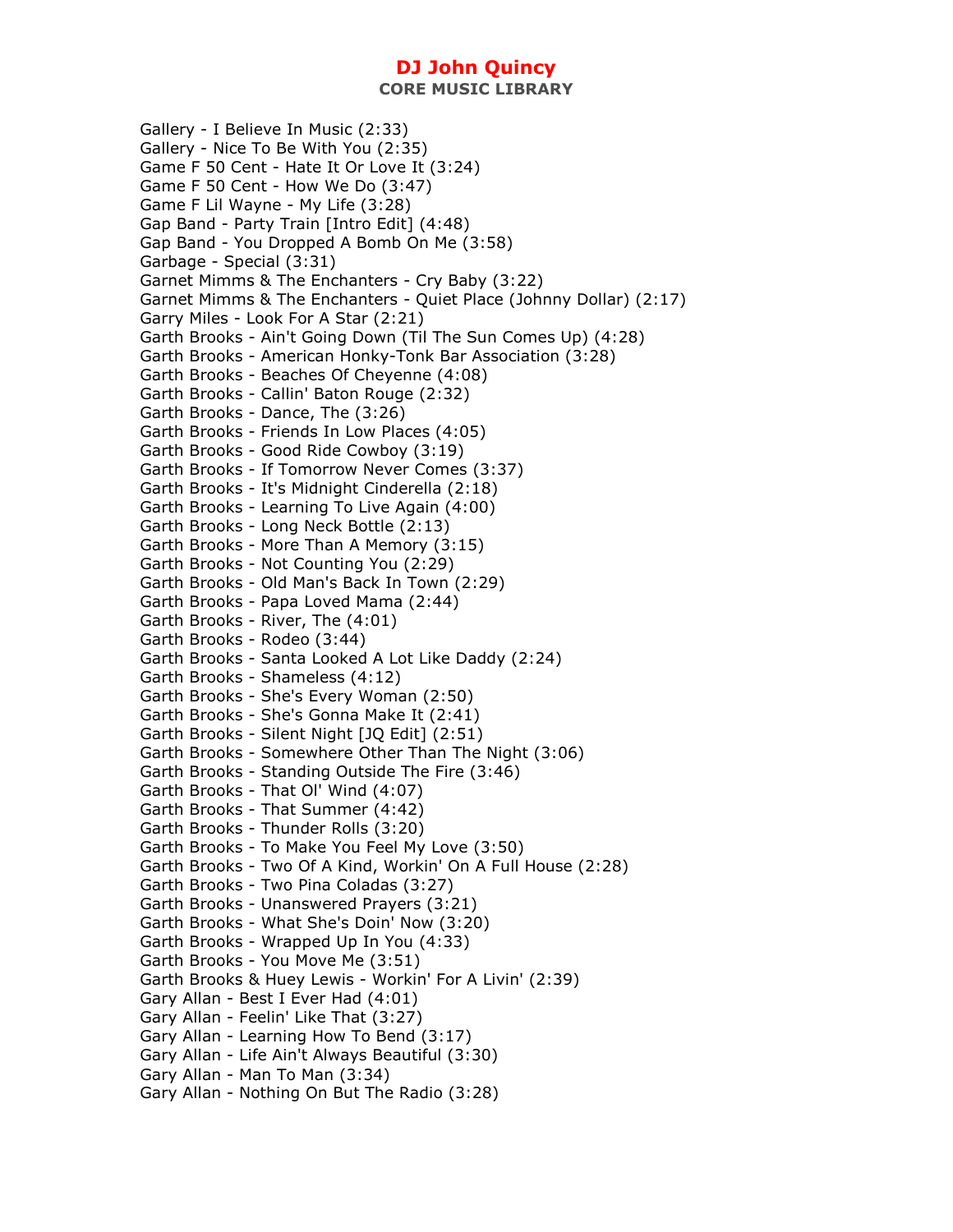**CORE MUSIC LIBRARY** 

Gary Allan - One, The (3:33) Gary Allan - Right Where I Need To Be (2:57) Gary Allan - She's So California (3:16) Gary Allan - Songs About Rain (3:51) Gary Allan - Tough Little Boys (3:52) Gary Allan - Watching Airplanes (3:30) Gary Chapman - Man After Your Own Heart (4:44) Gary Chapman - One Of Two (4:51) Gary Glitter - Rock And Roll Part 2 (2:53) Gary Lewis & The Playboys - (You Don't Have To) Paint Me A Picture (2:16) Gary Lewis & The Playboys - Count Me In (2:15) Gary Lewis & The Playboys - Everybody Loves A Clown (2:18) Gary Lewis & The Playboys - Green Grass (2:07) Gary Lewis & The Playboys - My Heart's Symphony (2:50) Gary Lewis & The Playboys - Save Your Heart For Me (1:54) Gary Lewis & The Playboys - Sealed With a Kiss (2:22) Gary Lewis & The Playboys - She's Just My Style (2:48) Gary Lewis & The Playboys - Sure Gonna Miss Her (2:11) Gary Lewis & The Playboys - This Diamond Ring (2:10) Gary Morris - Baby Bye Bye (3:12) Gary Morris - I'll Never Stop Loving You (3:33) Gary Morris - Leave Me Lonely (3:46) Gary Numan - Cars (3:39) Gary Portnoy - Where Everybody Knows Your Name (Cheers Theme) (2:24) Gary Puckett & The Union Gap - Don't Give In To Him (2:24) Gary Puckett & The Union Gap - Lady Willpower (2:41) Gary Puckett & The Union Gap - Over You (2:11) Gary Puckett & The Union Gap - This Girl Is A Woman Now (3:03) Gary Puckett & The Union Gap - Woman Woman (3:29) Gary Puckett & The Union Gap - Young Girl (3:09) Gary Stewart - She's Actin' Single (I'm Drinkin' Doubles) (2:41) Gary U.S. Bonds - Dear Lady Twist (2:34) Gary U.S. Bonds - New Orleans (2:47) Gary U.S. Bonds - Quarter To Three (2:26) Gary U.S. Bonds - School Is Out (2:25) Gary U.S. Bonds - This Little Girl (3:38) Gary U.S. Bonds - Twist, Twist Senora (2:35) Gary Wright - Dream Weaver (4:13) Gary Wright - Love Is Alive (3:41) Gary Wright - Really Wanna Know You (4:12) Gavin DeGraw - Chariot (3:55) Gavin DeGraw - I Don't Want To Be (3:29) Gavin DeGraw - In Love With A Girl (3:24) Gavin Rossdale - Love Remains The Same (4:00) Gayle McCormick - It's A Cryin' Shame (2:43) Gene & Debbe - Playboy (2:49) Gene Autry - Here Comes Santa Claus (2:29) Gene Autry - Rudolph The Red Nosed Reindeer (3:05) Gene Chandler - Duke Of Earl (2:22) Gene Chandler - Groovy Situation (3:10) Gene Chandler - Just Be True (2:31) Gene Chandler - Nothing Can Stop Me (2:53)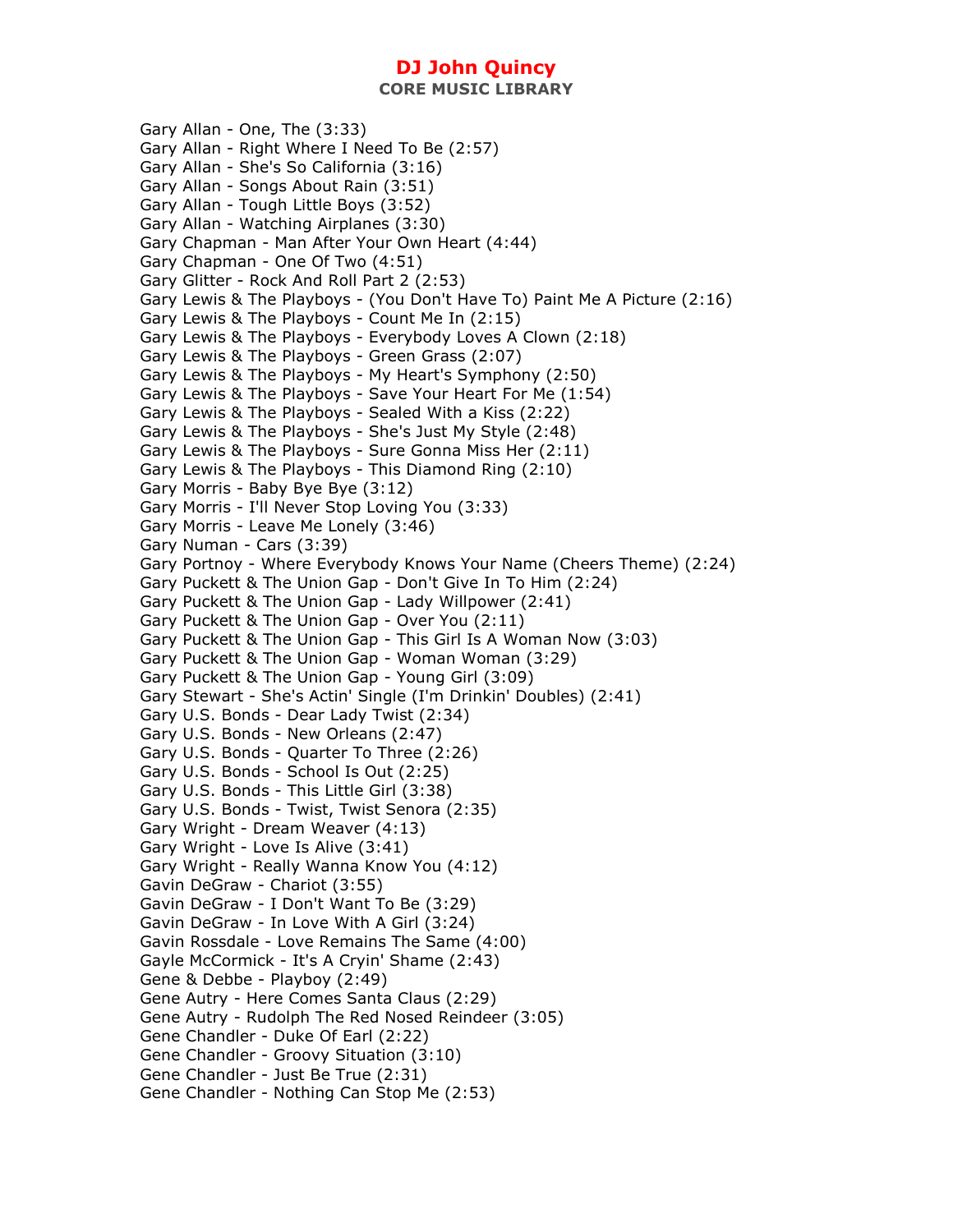Gene Cotton - Before My Heart Finds Out (2:25) Gene Cotton - Like A Sunday In Salem (4:07) Gene Cotton - You Got Me Runnin' (2:34) Gene Cotton - You're A Part Of Me (With Kim Carnes) (3:37) Gene Kelly - Singin' In The Rain (2:52) Gene McDaniels - Chip Chip (2:21) Gene McDaniels - Hundred Pounds Of Clay (2:09) Gene McDaniels - Tower of Strength (2:11) Gene Pitney - Half Heaven Half Heartache (2:44) Gene Pitney - I'm Gonna Be Strong (2:12) Gene Pitney - It Hurts To Be In Love (2:27) Gene Pitney - Last Chance To Turn Around (2:50) Gene Pitney - Man Who Shot Liberty Valance (2:53) Gene Pitney - Mecca (2:16) Gene Pitney - Only Love Can Break A Heart (2:46) Gene Pitney - She's A Heartbreaker (3:13) Gene Pitney - Town Without Pity (2:50) Gene Pitney - Twenty Four Hours From Tulsa (2:55) Gene Vincent - Be Bop A Lula (2:32) Gene Vincent - Lotta Lovin' (2:07) Gene Watson - Fourteen Carat Mind (2:35) General Public - I'll Take You There (3:58) Genesis - Abacab (4:02) Genesis - Follow You, Follow Me (3:39) Genesis - Hold On My Heart (4:19) Genesis - I Can't Dance (3:50) Genesis - Illegal Alien (5:00) Genesis - In Too Deep (4:51) Genesis - Invisible Touch (3:22) Genesis - Jesus He Knows Me (4:01) Genesis - Just A Job To Do (4:41) Genesis - Land Of Confusion (4:41) Genesis - Mama (5:07) Genesis - Misunderstanding (3:05) Genesis - No Reply At All (4:27) Genesis - No Son Of Mine (4:35) Genesis - That's All (4:17) Genesis - Throwing It All Away (3:41) Genesis - Tonight, Tonight, Tonight (4:21) Genesis - Turn It On Again (3:35) Gentrys - Keep On Dancing (2:07) Geoff Moore & The Distance - Home Run (4:01) Geoff Moore & The Distance - More Than Gold (4:14) George Baker Selection - Little Green Bag (3:13) George Baker Selection - Paloma Blanca (3:24) George Benson - Breezin' (5:05) George Benson - Give Me The Night (3:39) George Benson - Love Ballad (4:11) George Benson - On Broadway (5:11) George Benson - This Masquerade (3:14) George Benson - Turn Your Love Around (3:38) George Burns - I Wish I Was Eighteen Again (3:21)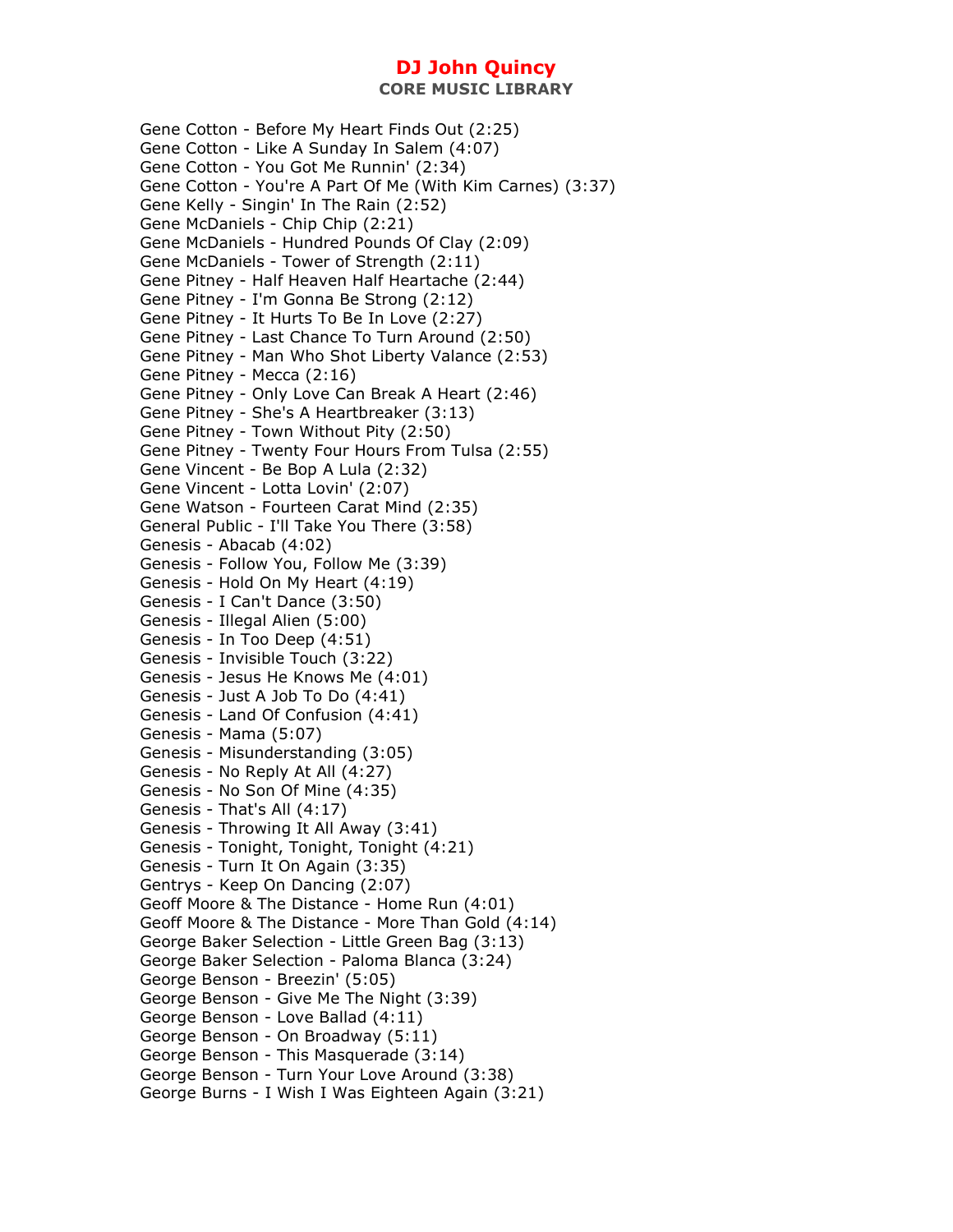**CORE MUSIC LIBRARY** 

George Clinton - Atomic Dog (4:02) George Frederic Handel - Largo From Xerxes (4:14) George Hamilton IV - Abilene (2:09) George Hamilton IV - Rose And A Baby Ruth (1:56) George Hamilton IV - Why Don't They Understand (2:30) George Harrison - All Those Years Ago (3:35) George Harrison - Blow Away (3:53) George Harrison - Crackerbox Palace (3:50) George Harrison - Give Me Love (Give Me Peace On Earth) (3:31) George Harrison - Got My Mind Set On You (3:46) George Harrison - My Sweet Lord (4:32) George Harrison - What Is Life (4:11) George Harrison - You (3:30) George Jones - Door, The (2:40) George Jones - Grand Tour (3:00) George Jones - He Stopped Loving Her Today (3:13) George Jones - I Always Get Lucky With You (3:16) George Jones - I Don't Need Your Rockin' Chair (3:24) George Jones - King Is Gone (So Are You) (3:16) George Jones - One I Loved Back Then (Corvette Song) (2:27) George Jones - Race Is On (2:05) George Jones - She Thinks I Still Care (2:32) George Jones - Still Doin' Time (2:47) George Jones - Tender Years (2:20) George Jones - Tennessee Whiskey (2:49) George Jones - Walk Through This World With Me (2:15) George Jones - White Lightning (2:42) George Jones - Who's Gonna Fill Their Shoes (3:12) George Jones & Tammy Wynette - Golden Ring (2:58) George Jones & Tammy Wynette - Near You (2:19) George Jones & Tammy Wynette - We're Gonna Hold On (2:52) George McCrae - Rock Your Baby (3:15) George Michael - Different Corner (3:54) George Michael - Faith (2:37) George Michael - Fast Love (4:34) George Michael - Father Figure (5:35) George Michael - Freedom (5:13) George Michael - I Want Your Sex (4:34) George Michael - Jesus To A Child (4:08) George Michael - Kissing A Fool (4:26) George Michael - Monkey (4:37) George Michael - One More Try [Intro Edit] (5:23) George Michael - Praying For Time (4:34) George Michael - Too Funky (3:40) George Michael & Elton John - Don't Let The Sun Go Down On Me (4:18) George Michael & Queen - Somebody To Love (5:02) George Strait - Ace In The Hole (2:33) George Strait - Adalida (3:31) George Strait - All My Ex's Live In Texas (3:16) George Strait - Am I Blue (3:03) George Strait - Amarillo By Morning (2:42) George Strait - Baby Blue (3:24)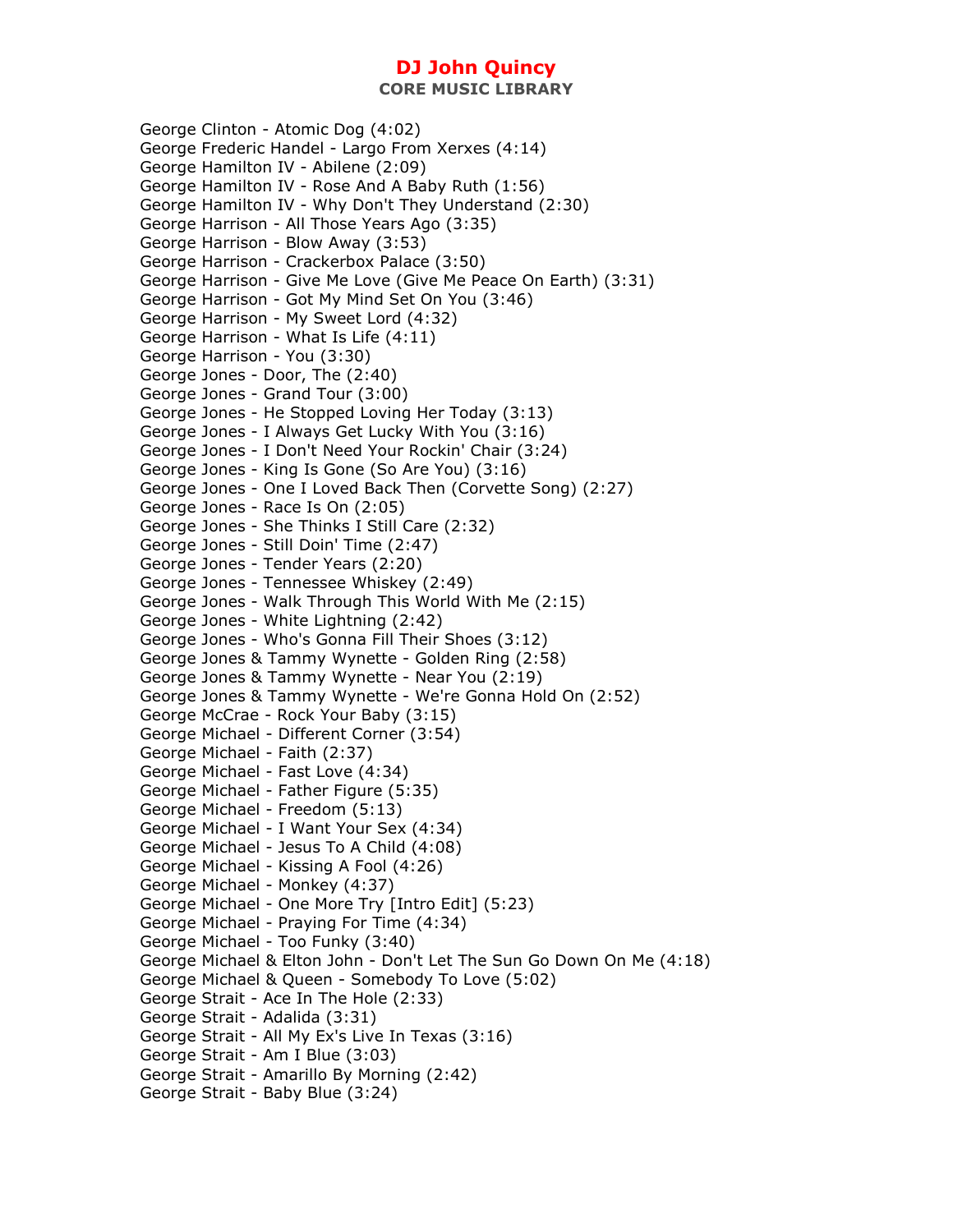**CORE MUSIC LIBRARY** 

George Strait - Baby's Gotten Good At Goodbye (3:26) George Strait - Best Day (3:15) George Strait - Big One (2:04) George Strait - Blue Clear Sky (2:48) George Strait - Carried Away (3:13) George Strait - Carrying Your Love With Me (3:03) George Strait - Chair, The (2:45) George Strait - Check Yes Or No (3:10) George Strait - Chill Of An Early Fall (3:28) George Strait - Cowboys Like Us (3:32) George Strait - Does Fort Worth Ever Cross Your Mind (3:04) George Strait - Drinking Champagne (3:31) George Strait - Easy Come, Easy Go (2:50) George Strait - Famous Last Words Of A Fool (3:31) George Strait - Fire I Can't Put Out (2:56) George Strait - Fool Hearted Memory (2:07) George Strait - Give It Away (3:23) George Strait - Go On (3:38) George Strait - Gone As A Girl Can Get (3:12) George Strait - Heartland (2:14) George Strait - How 'Bout Them Cowgirls (3:48) George Strait - I Can Still Make Cheyenne (4:09) George Strait - I Cross My Heart (3:26) George Strait - I Hate Everything (3:51) George Strait - I Just Want To Dance With You (3:24) George Strait - I Know She Still Loves Me (3:03) George Strait - I Saw God Today (3:17) George Strait - I'd Like To Have That One Back (3:46) George Strait - I've Come To Expect It From You (3:40) George Strait - If I Know Me (2:40) George Strait - If You Ain't Lovin' (You Ain't Livin') (2:16) George Strait - If You Can Do Anything Else (3:58) George Strait - If You're Thinking You Want A Stranger (2:52) George Strait - It Ain't Cool To Be Crazy About You (2:36) George Strait - It Just Comes Natural (2:52) George Strait - Let's Fall To Pieces Together (2:21) George Strait - Living For The Night (3:30) George Strait - Love Without End, Amen (3:02) George Strait - Lovebug (2:47) George Strait - Man In Love With You (3:17) George Strait - Meanwhile (3:22) George Strait - Nobody In His Right Mind Would've Left Her (2:47) George Strait - Ocean Front Property (2:38) George Strait - One Night At A Time (3:36) George Strait - Right Or Wrong (2:01) George Strait - River Of Love (3:04) George Strait - Round About Way (2:58) George Strait - Run (3:44) George Strait - Seashores Of Old Mexico (4:03) George Strait - She Let Herself Go (3:11) George Strait - She'll Leave You With A Smile (2:42) George Strait - So Much Like My Dad (3:13)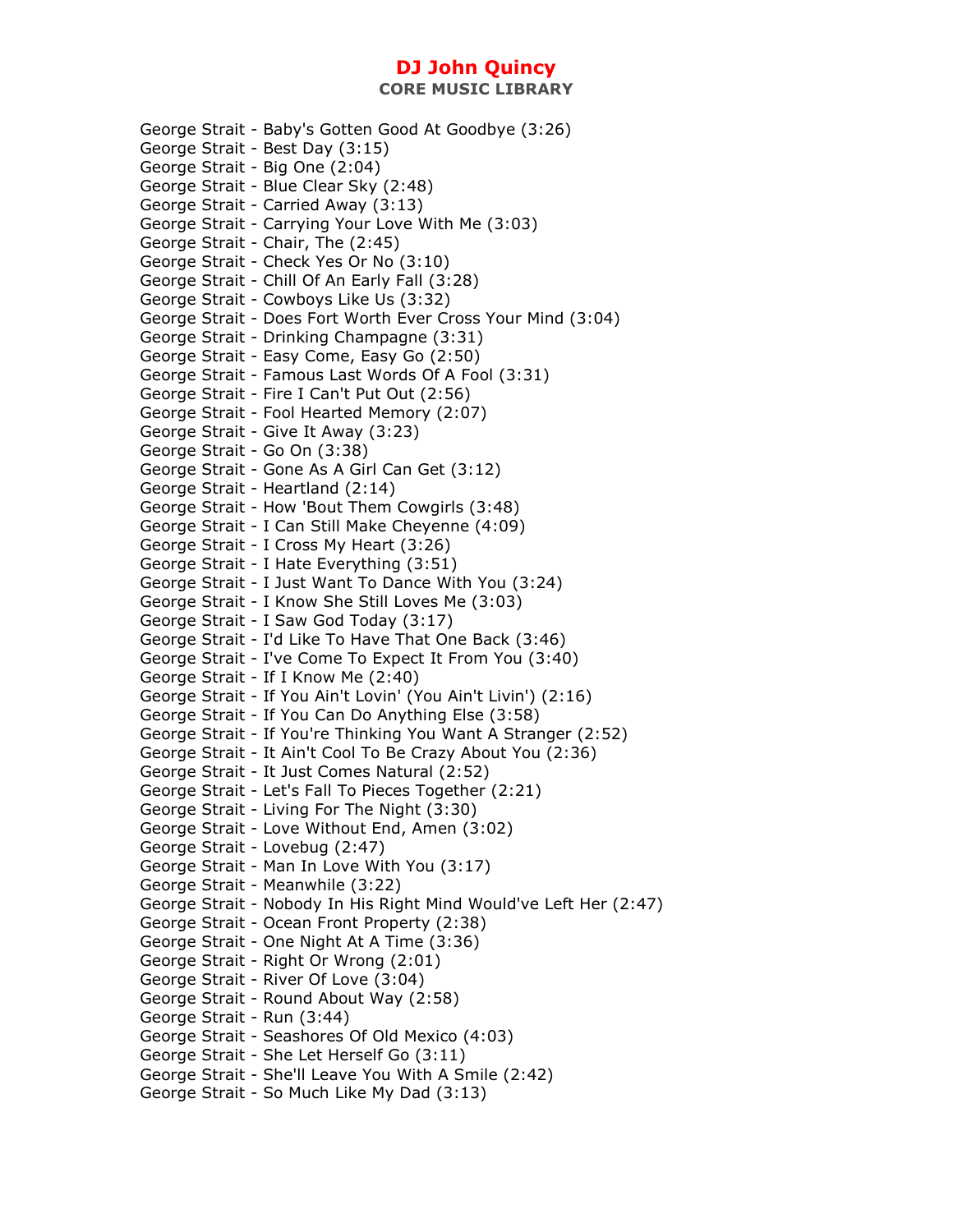**CORE MUSIC LIBRARY** 

George Strait - Today My World Slipped Away (3:03) George Strait - Troubador (2:48) George Strait - True (3:27) George Strait - We Really Shouldn't Be Doing This (2:22) George Strait - What Do You Say To That (2:52) George Strait - What's Going On In Your World (3:24) George Strait - Wrapped (4:02) George Strait - Write This Down (3:33) George Strait - You Can't Make A Heart Love Somebody (3:14) George Strait - You Know Me Better Than That (2:59) George Strait - You Look So Good In Love (2:55) George Strait - You'll Be There (4:12) George Thorogood - Bad To The Bone (4:52) George Thorogood - Move It On Over (4:15) George Thorogood - One Bourbon, Once Scotch, One Beer (8:24) George Thorogood - Who Do You Love (4:16) Georgia Satellites - Hippy Hippy Shake (1:45) Georgia Satellites - Keep Your Hands To Yourself (3:20) Georgia Tech - Georgia Tech Fight Song (0:47) Georgie Fame - Ballad Of Bonnie And Clyde (3:07) Gerald Smith - You Play Like Chet (3:02) Gerardo - Rico Suave (4:05) Gerardo - We Want The Funk (4:04) Gerry & The Pacemakers - Don't Let The Sun Catch You Crying (2:33) Gerry & The Pacemakers - Ferry Cross The Mersey (2:21) Gerry & The Pacemakers - How Do You Do It (1:51) Gerry & The Pacemakers - I Like It (2:11) Gerry & The Pacemakers - I'll Be There (3:10) Gerry Rafferty - Baker Street (6:17) Gerry Rafferty - Days Gone Down (6:20) Gerry Rafferty - Get It Right Next Time (4:32) Gerry Rafferty - Home And Dry (4:49) Gerry Rafferty - Right Down The Line (4:22) Ghost Town DJs - My Boo (5:10) Gilbert O'Sullivan - Alone Again (Naturally) (3:34) Gilbert O'Sullivan - Clair (2:58) Gilbert O'Sullivan - Get Down (2:37) Gilbert O'Sullivan - Out Of The Question (2:52) Gin Blossoms - Allison Road (3:15) Gin Blossoms - Follow You Down (3:41) Gin Blossoms - Found Out About You (3:48) Gin Blossoms - Hey Jealousy (3:42) Gin Blossoms - Til I Hear It From You (3:39) Gin Blossoms - Until I Fall Away (3:46) Gina G - Ooh Aah...Just A Little Bit (3:17) Ginny Owens - Free (3:21) Gino Vannelli - Hurts To Be In Love (3:37) Gino Vannelli - I Just Wanna Stop (3:29) Gino Vannelli - Living Inside Myself (3:52) Gino Vannelli - People Gotta Move (3:14) Ginuwine - Differences (4:04) Ginuwine - Last Chance (4:23)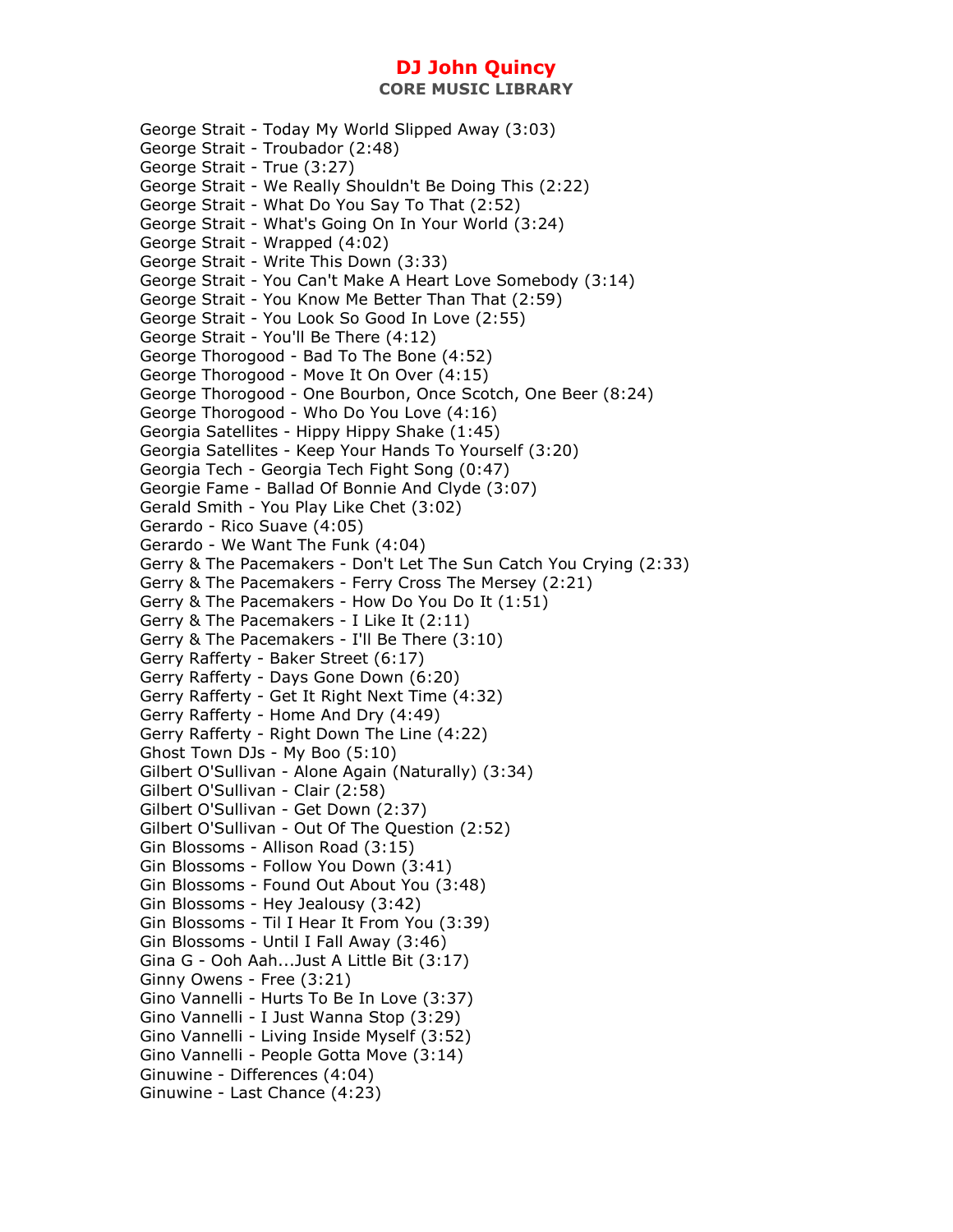**CORE MUSIC LIBRARY** 

Ginuwine - Pony (4:06) Ginuwine F R. Kelly, Baby & Clipse - Hell Yeah (3:59) Giorgio Moroder - Son Of My Father (3:36) Gipsy Kings - Baila Me (3:42) Gipsy Kings - Bamboleo (3:13) Gipsy Kings - Hotel California (4:48) Girls Next Door - Slow Boat To China (3:24) Giuffria - Call To The Heart (4:26) Gladiolas - Little Darlin' (2:19) Gladys Knight & The Pips - Best Thing That Ever Happened To Me (3:41) Gladys Knight & The Pips - Daddy Could Swear, I Declare (3:39) Gladys Knight & The Pips - End Of Our Road (2:15) Gladys Knight & The Pips - Every Beat Of My Heart (1:59) Gladys Knight & The Pips - Friendship Train (3:42) Gladys Knight & The Pips - I Don't Want To Do Wrong (3:15) Gladys Knight & The Pips - I Heard It Through The Grapevine (2:48) Gladys Knight & The Pips - I've Got To Use My Imagination (3:19) Gladys Knight & The Pips - If I Were Your Woman (3:08) Gladys Knight & The Pips - Letter Full Of Tears (2:45) Gladys Knight & The Pips - Love Overboard (4:21) Gladys Knight & The Pips - Midnight Train To Georgia (4:30) Gladys Knight & The Pips - Neither One Of Us (Wants To Be The First To Say Goodbye) (4:16) Gladys Knight & The Pips - Nitty Gritty (2:53) Gladys Knight & The Pips - On And On (4:11) Gladys Knight & The Pips - Way We Were-Try To Remember (4:38) Glass Bottle - I Ain't Got Time Anymore (2:17) Glass Tiger - Don't Forget Me (When I'm Gone) (3:59) Glass Tiger - Someday (3:28) Glen Campbell - By The Time I Get To Phoenix (2:38) Glen Campbell - Country Boy (You Got Your Feet In L.A.) (2:59) Glen Campbell - Don't Pull Your Love (3:17) Glen Campbell - Dreams Of The Everyday Housewife (2:30) Glen Campbell - Galveston (2:36) Glen Campbell - Gentle On My Mind (2:53) Glen Campbell - Honey Come Back (2:49) Glen Campbell - I Wanna Live (2:40) Glen Campbell - It's Only Make Believe (2:22) Glen Campbell - Rhinestone Cowboy (3:03) Glen Campbell - Southern Nights (2:53) Glen Campbell - Try A Little Kindness (2:22) Glen Campbell - Wichita Lineman (3:00) Glen Hansard & Maketa Irglova - Falling Slowly (3:45) Glenn Frey - Heat Is On (3:30) Glenn Frey - One You Love (4:27) Glenn Frey - Sexy Girl (3:24) Glenn Frey - Smuggler's Blues (3:44) Glenn Frey - True Love (4:03) Glenn Frey - You Belong To The City (4:13) Glenn Medeiros - Nothing's Gonna Change My Love For You (3:44) Glenn Medeiros F Bobby Brown - She Ain't Worth It (3:29) Glenn Miller Orchestra - American Patrol (3:22)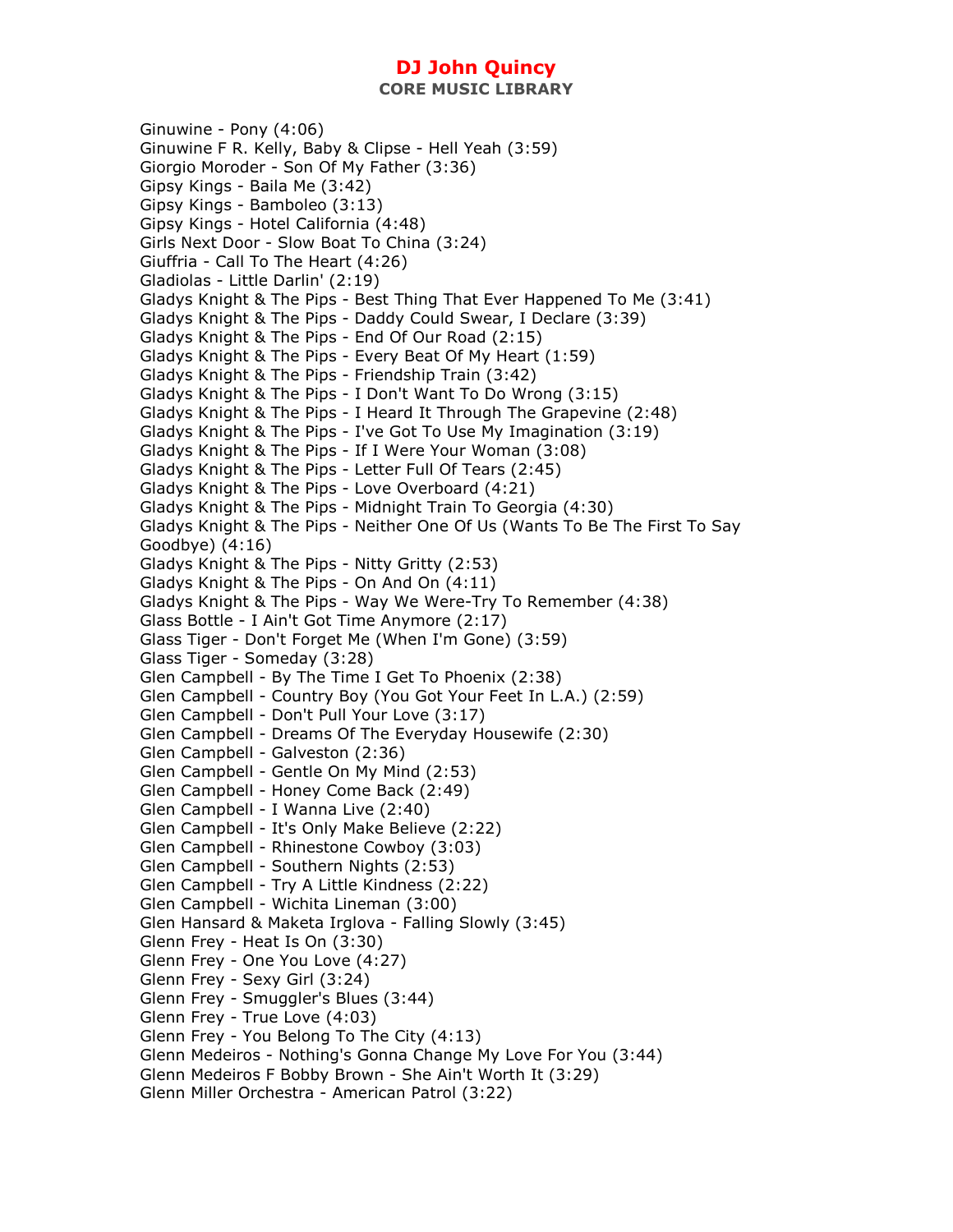Glenn Miller Orchestra - Chattanooga Choo-Choo (3:37) Glenn Miller Orchestra - In The Mood (3:34) Glenn Miller Orchestra - Kalamazoo (2:38) Glenn Miller Orchestra - Little Brown Jug (3:06) Glenn Miller Orchestra - Moonlight Serenade (3:13) Glenn Miller Orchestra - Pennsylvania 6-5000 (3:09) Glenn Miller Orchestra - String Of Pearls (3:12) Glenn Miller Orchestra - Tuxedo Junction (3:36) Glenn Yarborough - Baby The Rain Must Fall (2:16) Globetrotters - Rainy Day Bells (2:59) Gloria Estefan - Coming Out Of The Dark (3:54) Gloria Estefan - Don't Wanna Lose You (3:56) Gloria Estefan - Everlasting Love (3:44) Gloria Estefan - Get On Your Feet (3:26) Gloria Estefan - Goodnight My Love (2:48) Gloria Estefan - Goodnight My Love [Short Edit] (1:17) Gloria Estefan - Here We Are (4:33) Gloria Estefan - Let It Snow! Let It Snow! Let It Snow! (3:53) Gloria Estefan - Live For Loving You (4:25) Gloria Estefan - Turn The Beat Around (3:50) Gloria Estefan & Miami Sound Machine - 1-2-3 (3:26) Gloria Estefan & Miami Sound Machine - Anything For You (3:43) Gloria Estefan & Miami Sound Machine - Bad Boy (3:38) Gloria Estefan & Miami Sound Machine - Can't Stay Away From You (3:53) Gloria Estefan & Miami Sound Machine - Words Get In The Way (3:21) Gloria Gaynor - I Will Survive [Intro Edit] (3:07) Gloria Gaynor - Never Can Say Goodbye (2:55) Gloria Loring & Carl Anderson - Friends And Lovers (3:31) Gloriana - Wild At Heart (3:34) Glory Revealed - By His Wounds (3:19) Gnarls Barkley - Crazy (2:56) Go West - Faithful (3:29) Go West - King Of Wishful Thinking (3:41) Go West - We Close Our Eyes (3:38) Go-Go's - Head Over Heals (3:34) Go-Go's - Our Lips Are Sealed (2:41) Go-Go's - Vacation (2:56) Go-Go's - We Got The Beat (2:28) Godley & Creme - Cry (3:49) Godsmack - Whiskey Hangover (3:43) Godspell - Day By Day (3:10) Gogi Grant - Wayward Wind (2:54) Golden Earring - Radar Love (2:53) Golden Earring - Twilight Zone (4:36) Gone With The Wind - Dance Montage, Charleston Heel And Toe Polka (3:26) Gone With The Wind - Grazioso, Mammy, Ashley, Ashley And Scarlett, Scarlett (5:01) Gone With The Wind - Main Title, Dixie, Mammy, Tara, Rhett (3:04) Gone With The Wind - Reconstruction, The Nightmare, Tara Rebuilt, Bonnie (6:42) Gone With The Wind - True Love, Ashley Returns To Tara From The War (3:13) Goo Goo Dolls - Before It's Too Late (3:01) Goo Goo Dolls - Black Balloon (3:47)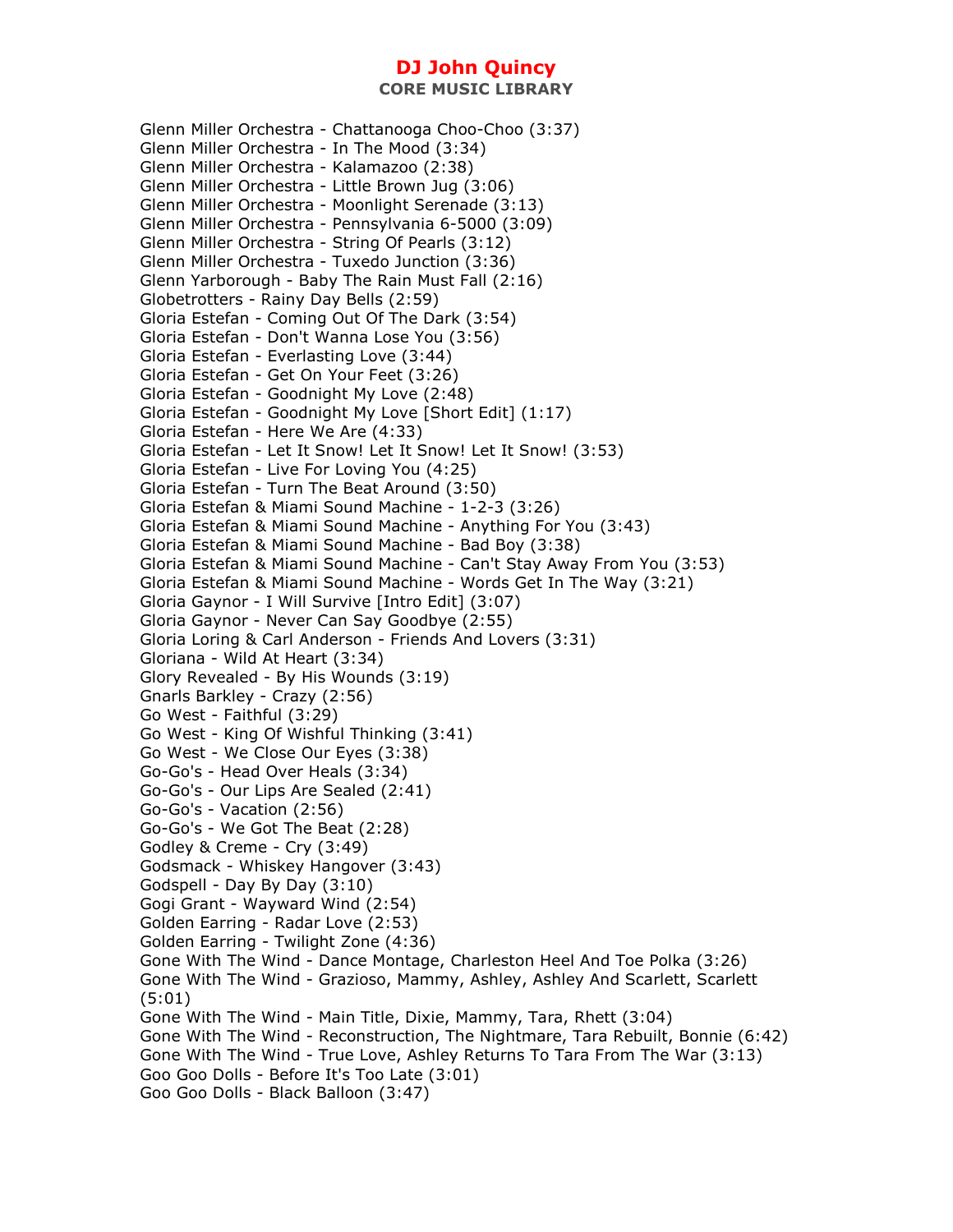**CORE MUSIC LIBRARY** 

Goo Goo Dolls - Broadway (3:53) Goo Goo Dolls - Here Is Gone (3:53) Goo Goo Dolls - Iris (4:34) Goo Goo Dolls - Name (3:59) Goo Goo Dolls - Slide (3:29) Good Charlotte - Anthem, The (2:53) Good Charlotte - Girls And Boys (2:52) Good Charlotte - Hold On (3:52) Good Charlotte - I Don't Want To Be In Love (Dance Floor Anthem) (3:59) Good Charlotte - I Just Wanna Live (2:41) Good Charlotte - Lifestyles Of The Rich And Famous (3:08) Good Charlotte - Predictable (3:03) Gordon Jenkins - Again (2:39) Gordon Lightfoot - Carefree Highway (3:36) Gordon Lightfoot - If You Could Read My Mind (3:45) Gordon Lightfoot - Rainy Day People (2:44) Gordon Lightfoot - Sundown (3:30) Gordon Lightfoot - Wreck Of The Edmund Fitzgerald (6:21) Gordon MacRae - Secret, The (2:36) Gorillaz - Feel Good Inc. (Featuring De La Soul) (3:26) GQ - Disco Nights (Rock-Freak) (3:50) GQ - I Do Love You (4:38) Graham Colton - Best Days (3:29) Grand Funk Railroad - Bad Time (2:51) Grand Funk Railroad - Closer To Home-I'm Your Captain (9:40) Grand Funk Railroad - Footstompin' Music (3:44) Grand Funk Railroad - Loco-Motion (2:42) Grand Funk Railroad - Some Kind Of Wonderful (3:12) Grand Funk Railroad - Walk Like A Man (4:02) Grand Funk Railroad - We're An American Band (3:23) Grandmaster Slice - Electric Slide (Shall We Dance) (4:15) Grass Roots - Bella Linda (3:00) Grass Roots - Glory Bound (2:25) Grass Roots - Heaven Knows (2:19) Grass Roots - I'd Wait A Million Years (2:39) Grass Roots - Let's Live For Today (2:43) Grass Roots - Lovin' Things (2:45) Grass Roots - Midnight Confessions (2:40) Grass Roots - River Is Wide (2:44) Grass Roots - Runway, The (2:44) Grass Roots - Sooner Or Later (2:33) Grass Roots - Temptation Eyes (2:28) Grass Roots - Things I Should Have Said (2:22) Grass Roots - Two Divided By Love (2:30) Grass Roots - Where Were You When I Needed You (2:58) Grateful Dead - Alabama Getaway (3:27) Grateful Dead - Casey Jones (4:23) Grateful Dead - Sugar Magnolia (3:11) Grateful Dead - Touch Of Grey (4:26) Grateful Dead - Truckin' (4:59) Grateful Dead - Uncle John's Band (4:41) Grayson Hugh - Talk It Over (4:05)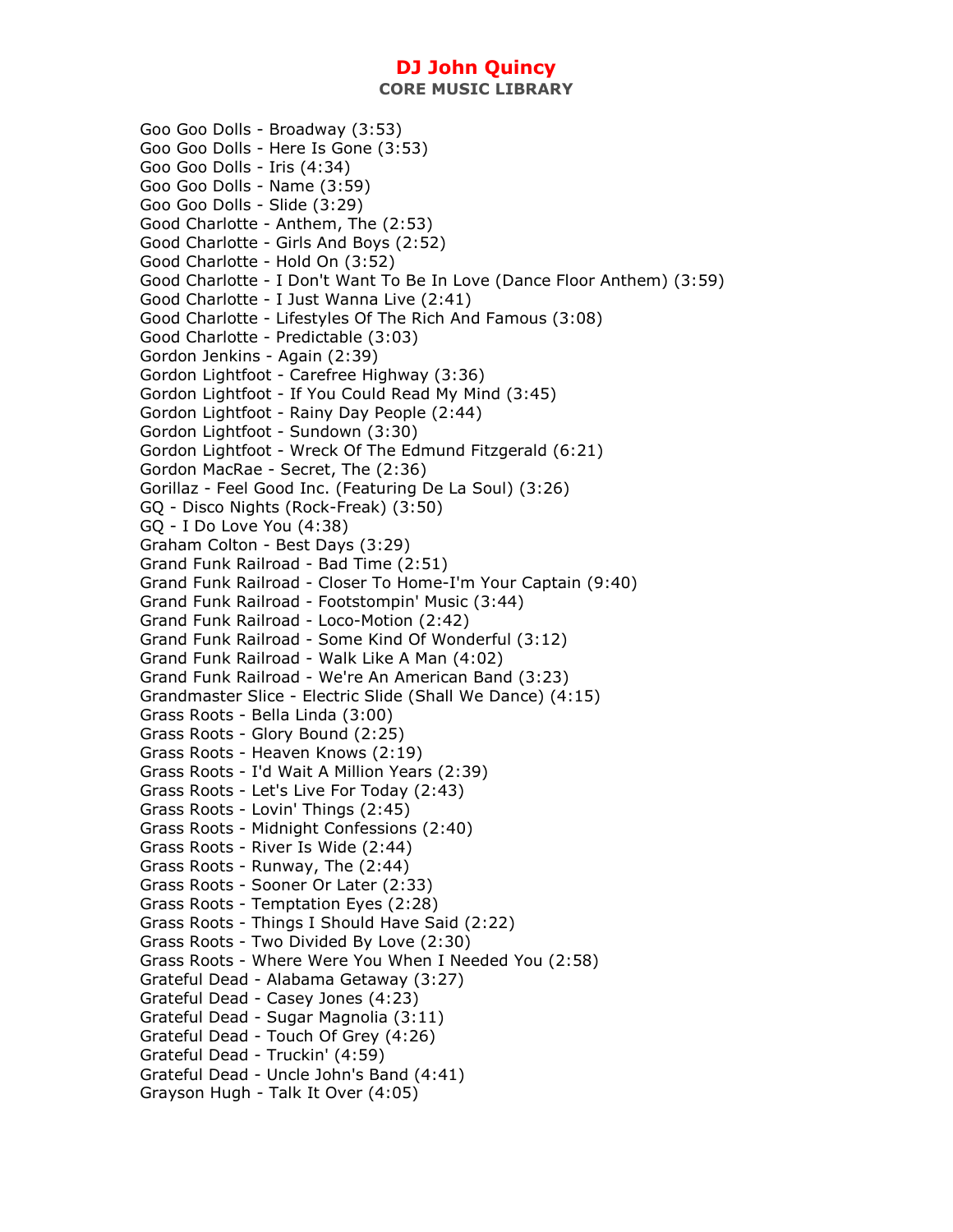Grayson Hugh & Betty Wright - How 'Bout Us (4:18) Great White - Once Bitten Twice Shy (5:09) Greek Wedding Band - Orea Pou Ine I Nifi Mas [Greek Dancing] (3:38) Green Day - 21 Guns (4:35) Green Day - Basket Case (2:57) Green Day - Boulevard Of Broken Dreams (4:18) Green Day - Holiday (3:52) Green Day - Know Your Enemy (3:08) Green Day - Time Of Your Life (Good Riddance) (2:33) Green Day - Wake Me Up When September Ends (4:34) Green Day - When I Come Around (2:56) Green Jello - Three Little Pigs (Metal Version) (5:49) Greg Guidry - Goin' Down (3:34) Greg Kihn Band - Breakup Song (They Don't Write 'Em) (2:42) Greg Kihn Band - Jeopardy (3:44) Greg Lake - I Believe In Father Christmas (3:28) Gregg Allman - Midnight Rider (4:20) Gregg Allman Band - I'm No Angel (3:34) Gregory Abbott - Shake You Down (3:57) Gretchen Wilison - I Don't Feel Like Loving You Today (2:39) Gretchen Wilson - All Jacked Up (3:28) Gretchen Wilson - California Girls (2:46) Gretchen Wilson - Here For The Party (3:16) Gretchen Wilson - Homewrecker (3:19) Gretchen Wilson - Redneck Woman (3:30) Gretchen Wilson - When I Think About Cheatin' (4:00) Gretchen Wilson F Merle Haggard - Politically Uncorrect (3:16) Greyhound - Moon River (3:24) Groove Armada F Gram'ma Funk - I See You Baby (4:00) Groove Theory - Tell Me (3:47) GS Boyz - Stanky Legg (3:48) GTO - Ronny & The Daytonas (2:25) Gucci Mane F Plies - Wasted (4:07) Gucci Mane F Usher - Spotlight (3:36) Guess Who - American Woman (3:47) Guess Who - Clap For The Wolfman (3:54) Guess Who - Hand Me Down World (3:17) Guess Who - Laughing (2:35) Guess Who - No Sugar Tonight (New Mother Nature) (4:47) Guess Who - No Time (3:40) Guess Who - Rain Dance (2:36) Guess Who - Shakin' All Over (2:39) Guess Who - Share The Land (3:22) Guess Who - Star Baby (2:29) Guess Who - These Eyes (3:32) Guess Who - Undun (3:27) Gunhill Road - Back When My Hair Was Short (2:32) Guns N' Roses - Chinese Democracy [Intro Edit] (3:46) Guns N' Roses - Don't Cry (4:40) Guns N' Roses - Knockin' On Heaven's Door (5:32) Guns N' Roses - November Rain [Intro Edit] (4:12) Guns N' Roses - Paradise City (6:43)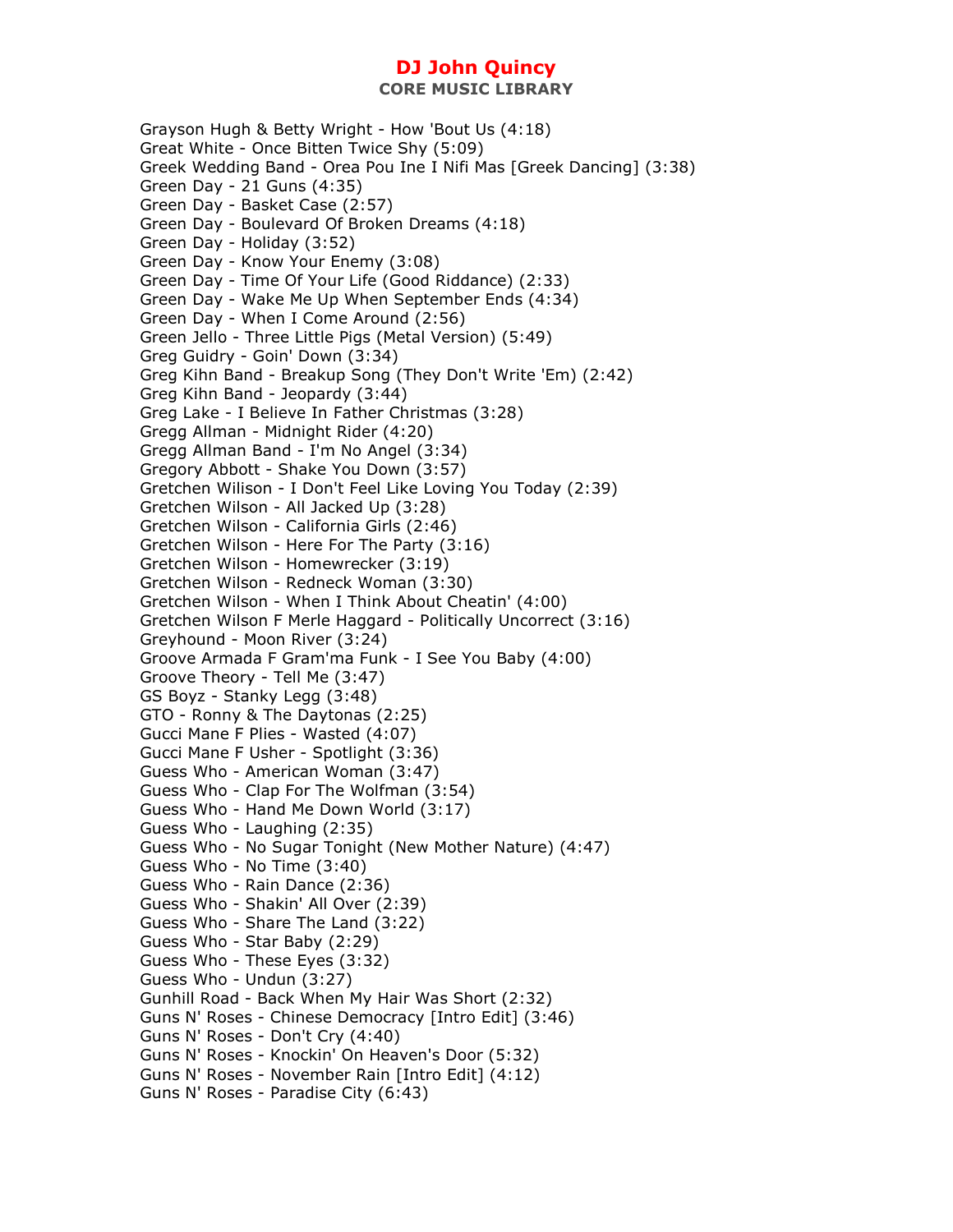Guns N' Roses - Patience [Edit] (3:26) Guns N' Roses - Sweet Child O' Mine (4:12) Guns N' Roses - Welcome To The Jungle (4:25) Guy Clark - Homegrown Tomatoes (2:45) Guy Lombardo - Auld Lang Syne (2:04) Guy Mitchell - Heartaches By The Number (2:36) Guy Mitchell - Knee Deep In The Blues (2:09) Guy Mitchell - Rock-A-Billy (2:10) Guy Mitchell - Singing The Blues (2:24) Gwen McCrae - Rockin' Chair (3:15) Gwen Stefani - 4 In The Morning (4:00) Gwen Stefani - Cool (2:58) Gwen Stefani - Hollaback Girl (3:17) Gwen Stefani - Luxurious (4:14) Gwen Stefani - Sweet Escape (4:00) Gwen Stefani - What You Waiting For [Intro Edit] (3:17) Gwen Stefani & Eve - Rich Girl (3:45) Gwen Stefani F Damian 'Jr. Gong' Marley - Now That You Got It (3:05) Gwin 05 - You've Got The Best, The Retro Sound Of John Quincy, Playin' 'E (0:12) Gwin 20 - It's JQ John Quincy, With The Hits (0:10) Gwin 20 - John Quincy Brings 'Em Back, Memories (0:10) Gwin 20 - John Quincy Brings It Back For You (0:12) Gwin 20 - John Quincy Has The Hits And Fun (0:06) Gwin 20 - More Fun From John Quincy (0:04) Gwin 20 - The Biggest Hits John Quincy's Got The Best Music (0:13) Gwin 20 - The Memories Are Here John Quincy Has Them All (0:11) Gwin 22 - All The Hits, John Quincy (0:03) Gwin 22 - John Quincy Plays The Hits 1 (0:09) Gwin 22 - John Quincy Plays The Hits 2 (0:04) Gwin 22 - John Quincy Plays The Hits 3 (0:05) Gwin 22 - John Quincy, With The Hits (0:06) Gwin Drake - John Quincy Productions (0:06) Gym Class Heroes - Clothes Off! (3:52) Gym Class Heroes - Cupid's Chokehold (3:53) H-Town - Knockin' Da Boots (5:19) Hack Bartley - Don't Wait Up On The Shrimp Boat (3:42) Haddaway - Life (Everybody Needs Somebody To Love) (4:09) Haddaway - What Is Love [Intro Edit] (3:48) Hagood Hardy - Homecoming (2:28) Haircut One Hundred - Love Plus One (3:22) Hal Ketchum - Hearts Are Gonna Roll (3:00) Hal Ketchum - Past The Point Of Rescue (3:41) Hal Ketchum - Small Town Saturday Night (2:51) Hal Ketchum - Sure Love (3:24) Halestorm - I Get Off (3:00) Hall & Oates - Adult Education (4:04) Hall & Oates - Did It In A Minute (3:26) Hall & Oates - Family Man (3:20) Hall & Oates - I Can't Go For That (No Can Do) (3:39) Hall & Oates - It's A Laugh (3:42) Hall & Oates - Jingle Bell Rock (2:00) Hall & Oates - Kiss On My List (3:40)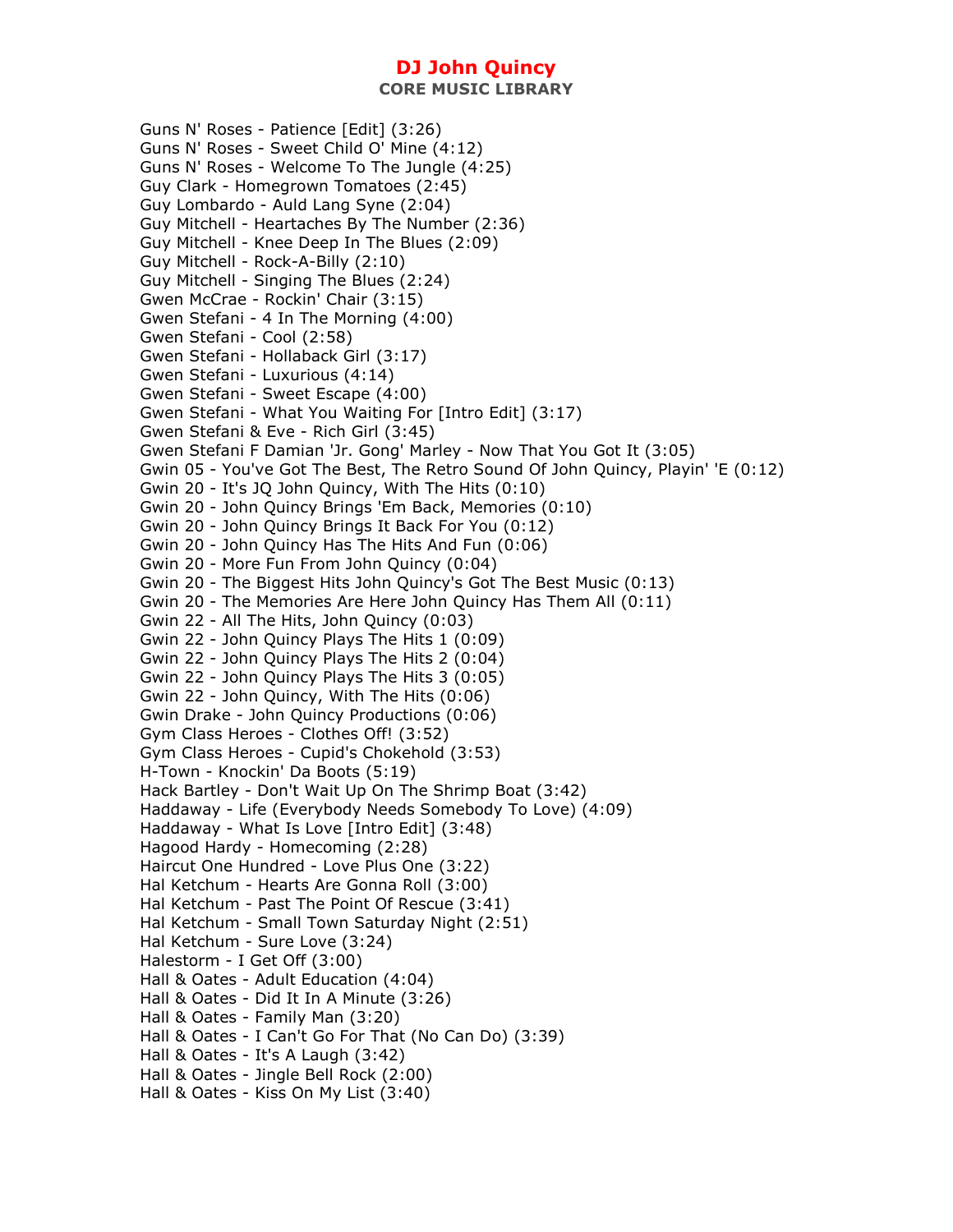Hall & Oates - Maneater (4:23) Hall & Oates - Method Of Modern Love [Single Version] (3:54) Hall & Oates - Missed Opportunity (4:29) Hall & Oates - One On One (3:47) Hall & Oates - Out Of Touch (3:57) Hall & Oates - Private Eyes (3:21) Hall & Oates - Rich Girl (2:20) Hall & Oates - Sara Smile (2:59) Hall & Oates - Say It Isn't So (4:10) Hall & Oates - She's Gone (3:23) Hall & Oates - So Close (4:07) Hall & Oates - Some Things Are Better Left Unsaid (5:08) Hall & Oates - You Make My Dreams (3:00) Hall & Oates - You've Lost That Lovin' Feeling (4:27) Hall & Oates - Your Imagination (3:27) Hamilton, Joe Frank & Reynolds - Don't Pull Your Love (Out) (2:34) Hamilton, Joe Frank & Reynolds - Fallin' In Love (2:54) Hamilton, Joe Frank & Reynolds - Winners And Losers (3:13) Hank Ballard & The Midnighters - Finger Poppin' Time (1:45) Hank Ballard & The Midnighters - Let's Go, Let's Go, Let's Go (2:21) Hank Ballard & The Midnighters - Work With Me Annie (2:48) Hank Ballard & The Midnighters - Work With Me Annie (2:42) Hank Locklin - Please Help Me, I'm Falling (2:19) Hank Snow - Hello Love (2:43) Hank Snow - I've Been Everywhere (2:43) Hank Williams - Hey, Good Lookin' (2:52) Hank Williams - I Saw The Light (2:41) Hank Williams - Mind Your Own Business (2:52) Hank Williams - Take These Chains From My Heart (2:35) Hank Williams - Why Don't You Love Me (2:20) Hank Williams - Your Cheatin' Heart (2:39) Hank Williams Jr. - Ain't Misbehavin' (4:27) Hank Williams Jr. - Mind Your Own Business (2:26) Hank Williams, Jr. - All For The Love Of Sunshine (3:41) Hank Williams, Jr. - All My Rowdy Friends (Have Settled Down) (3:54) Hank Williams, Jr. - All My Rowdy Friends Are Coming Over Tonight (2:54) Hank Williams, Jr. - Born To Boogie (2:40) Hank Williams, Jr. - Country Boy Can Survive (4:13) Hank Williams, Jr. - Country State Of Mind (3:55) Hank Williams, Jr. - Dixie On My Mind (2:34) Hank Williams, Jr. - Eleven Roses (2:39) Hank Williams, Jr. - Family Tradition (3:56) Hank Williams, Jr. - Honky Tonkin' (2:13) Hank Williams, Jr. - I'm For Love (2:51) Hank Williams, Jr. - Texas Women (2:23) Hank Williams, Jr. - There's A Tear In My Beer (2:46) Hank Williams, Jr. - Whiskey Bent And Hell Bound (3:07) Hank Williams, Jr. - Women I've Never Had (2:49) Hannah Montana - Life's What You Make It (3:07) Hannah Montana - Nobody's Perfect (3:18) Hanson - I Will Come To You (4:02) Hanson - MMMBop (4:24)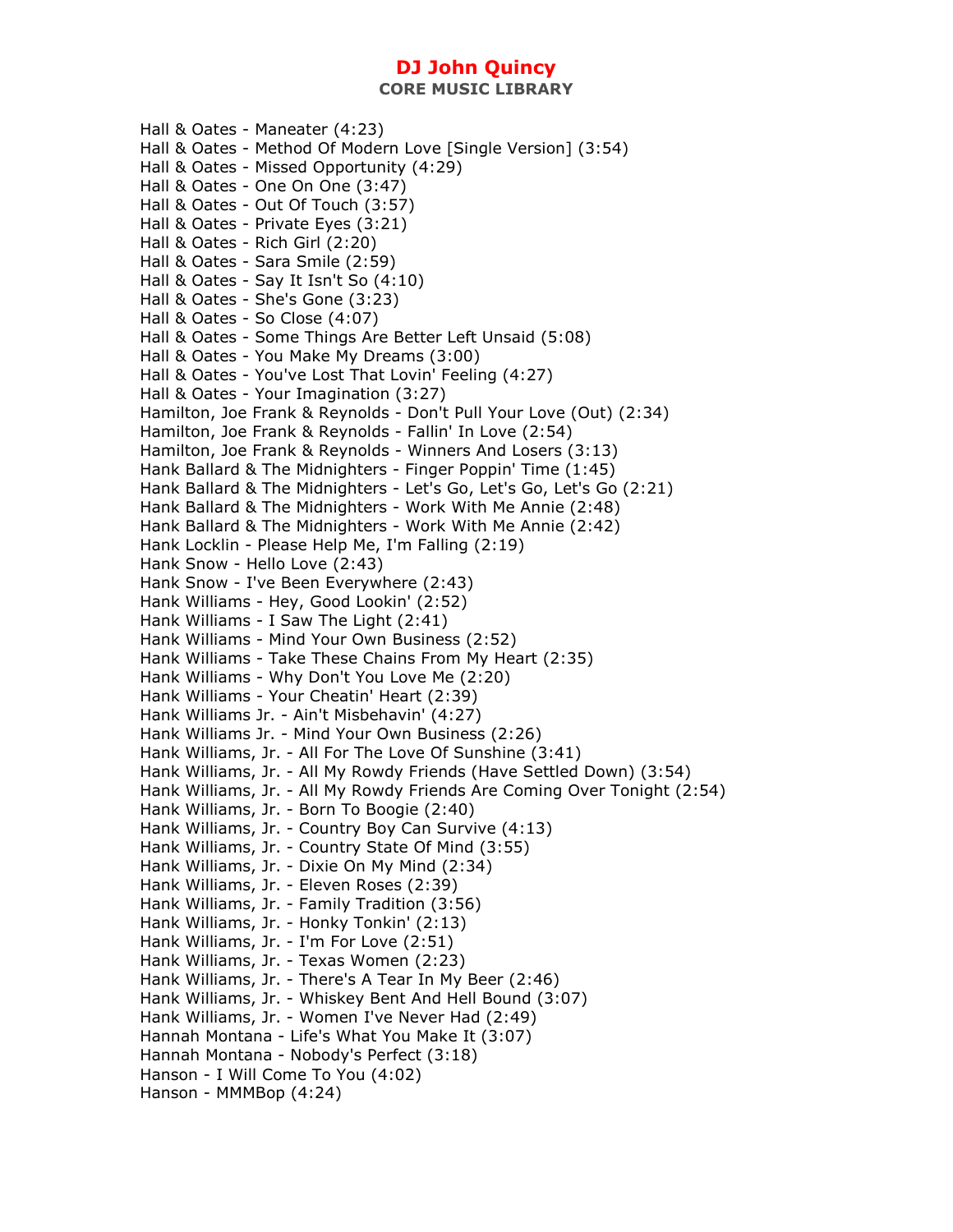**CORE MUSIC LIBRARY** 

Hanson - Where's The Love (3:44) Happenings - Go Away Little Girl (2:11) Happenings - I Got Rhythm (2:53) Happenings - My Mammy (2:52) Happenings - See You In September (2:24) Happy Polkateers - Beer Barrel Polka (3:38) Harden Trio - Tippy Toeing (1:59) Harlow Wilcox - Groovy Grubworm (2:09) Harmonicats - Tarentella (1:46) Harold Faltermeyer - Axel F (2:58) Harold Melvin & The Blue Notes - Bad Luck (3:02) Harold Melvin & The Blue Notes - If You Don't Know Me By Now (3:14) Harold Melvin & The Blue Notes - Love I Lost (3:01) Harpers Bizarre - 59th Street Bridge Song (Feelin' Groovy) (2:32) Harry Belafonte - Banana Boat Song (Day-O) (2:59) Harry Belafonte - Jamaica Farewell (3:00) Harry Belafonte - Jump In Line (Shake, Shake Senora) (3:41) Harry Belafonte - Mama Look A Boo Boo (2:46) Harry Chapin - Cat's In The Cradle (3:42) Harry Chapin - I Wanna Learn A Love Song (4:18) Harry Chapin - Sequel (6:31) Harry Chapin - Taxi (6:26) Harry Chapin - WOLD (5:01) Harry Connick, Jr. - (They Long To Be) Close To You (3:12) Harry Connick, Jr. - All The Way (3:30) Harry Connick, Jr. - And I Love Her (3:06) Harry Connick, Jr. - I Could Write A Book (2:20) Harry Connick, Jr. - It Had To Be You [Instrumental Trio] (1:40) Harry Connick, Jr. - It Had To Be You [Intro Edit] (2:08) Harry Connick, Jr. - Just The Way You Are (3:44) Harry Connick, Jr. - More (4:06) Harry Connick, Jr. - Some Enchanted Evening (3:56) Harry Connick, Jr. - What Are You Doing New Year's Eve (4:47) Harry Connick, Jr. - Wink And A Smile (2:42) Harry Simeone Chorale - Little Drummer Boy (3:09) Harvey & The Moonglows - Ten Commandments Of Love (3:54) Hawaiian Music - Aloha Oe (2:37) Hawaiian Music - Beyond The Reef (5:06) Hawaiian Music - Blue Hawaii (2:46) Hawaiian Music - Hano Hano Hanalei (3:05) Hawaiian Music - Hawaii Aloha (2:48) Hawaiian Music - Honolulu (2:46) Hawaiian Music - I Am Hawaii (3:30) Hawaiian Music - It Happened In Kaloha (2:15) Hawaiian Music - Kanaka (3:18) Hawaiian Music - King Kamehameha (2:19) Hawaiian Music - Lovely Hula Hands (2:30) Hawaiian Music - My Little Grass Shack (2:41) Hawaiian Music - On The Beach At Waikiki (2:05) Hawaiian Music - Pacific Melody (2:22) Hawaiian Music - Paradise (2:47) Hawaiian Music - Pearly Shells (3:12)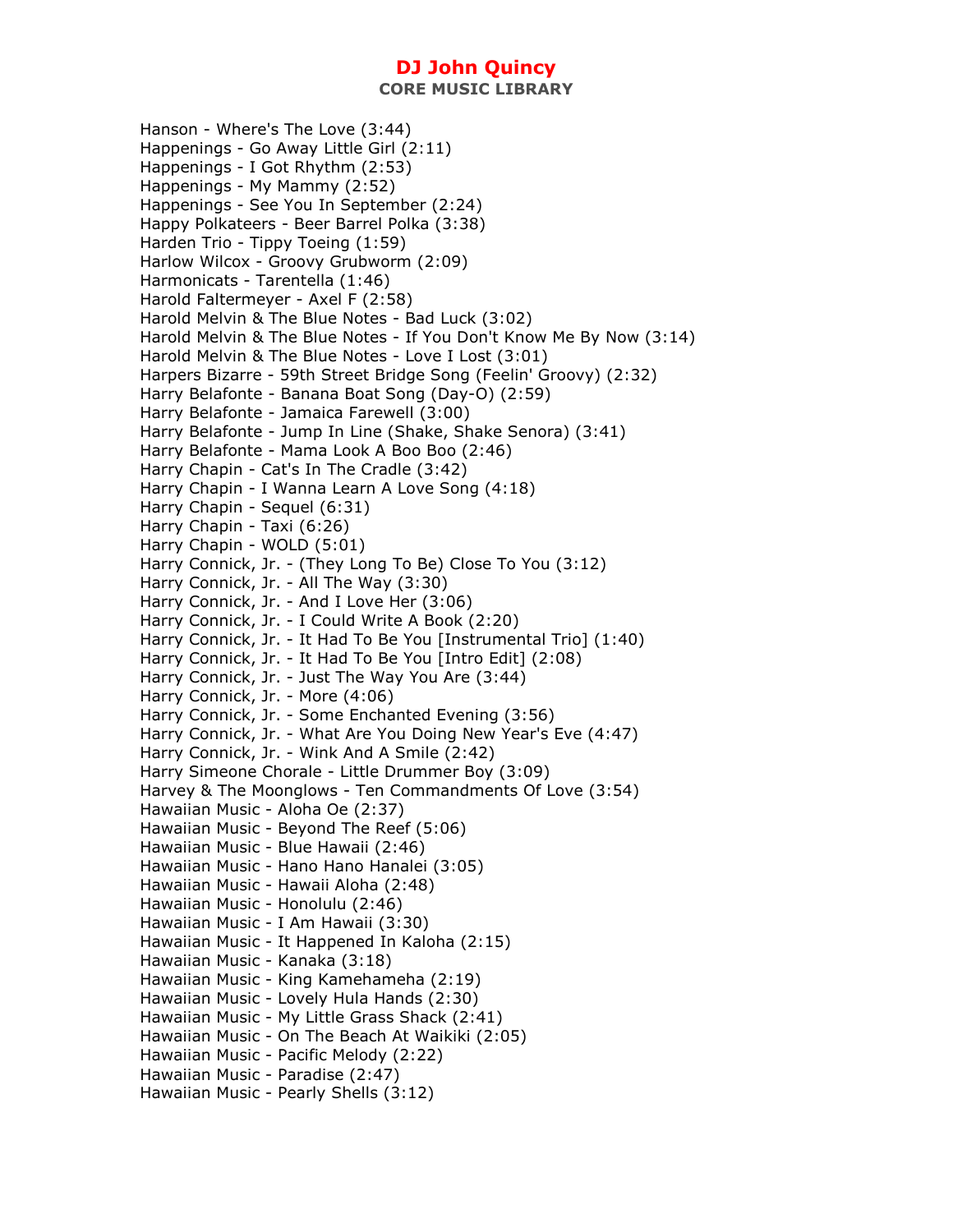Hawaiian Music - Sing Me A Song Of Hawaii (1:58) Hawaiian Music - Song Of The Islands (3:22) Hawaiian Music - Sweet Leilani (2:52) Hawk Nelson - Friend Like That (2:45) Hawk Nelson - Show, The (3:10) Hawkshaw Hawkins - Lonesome 7-7203 (2:40) Hayley Mills - Let's Get Together (1:28) Head East - Never Been Any Reason (5:09) Heart - All I Wanna Do Is Make Love To You (4:59) Heart - Alone (3:33) Heart - Barracuda (4:20) Heart - Crazy On You (4:47) Heart - Dog & Butterfly (4:59) Heart - Dreamboat Annie (3:31) Heart - Heartless (4:58) Heart - Magic Man (5:27) Heart - Never (3:59) Heart - Nothin' At All (3:59) Heart - Straight On (4:56) Heart - Stranded (3:49) Heart - Strong, Strong Wind (4:20) Heart - Tell It Like It Is (3:37) Heart - There's The Girl (3:42) Heart - These Dreams (4:09) Heart - What About Love (3:36) Heart - Who Will You Run To (3:57) Heartland - I Loved Her First (3:28) Heather Nova - London Rain (Nothing Heals Me Like You Do) (3:47) Heatwave - Always And Forever (3:23) Heatwave - Boogie Nights (4:45) Heatwave - Boogie Nights [Intro Edit] (2:59) Heatwave - Groove Line (4:06) Heavy D & The Boyz - Now That We've Found Love (4:15) Heidi Newfield - Cry Cry (Til The Sun Shines) (3:13) Heidi Newfield - Johnny And June (3:28) Heights - How Do You Talk To An Angel (3:42) Helen Reddy - Ain't No Way To Treat A Lady (3:15) Helen Reddy - Angie Baby (3:22) Helen Reddy - Candle On The Water (2:34) Helen Reddy - Delta Dawn (3:02) Helen Reddy - I Am Woman (3:10) Helen Reddy - I Don't Know How To Love Him (3:13) Helen Reddy - Keep On Singing (2:53) Helen Reddy - Leave Me Alone (Ruby Red Dress) (3:19) Helen Reddy - Peaceful (2:43) Helen Reddy - Somewhere In The Night (3:23) Helen Reddy - You And Me Against The World (3:07) Helen Reddy - You're My World (2:39) Hellogoodbye - Here (In Your Arms) (3:57) Helmut Zacharias - When The White Lilacs Bloom Again (2:31) Henhouse Five (Ray Stevens) - In The Mood (2:38) Henry Gross - Shannon (3:47)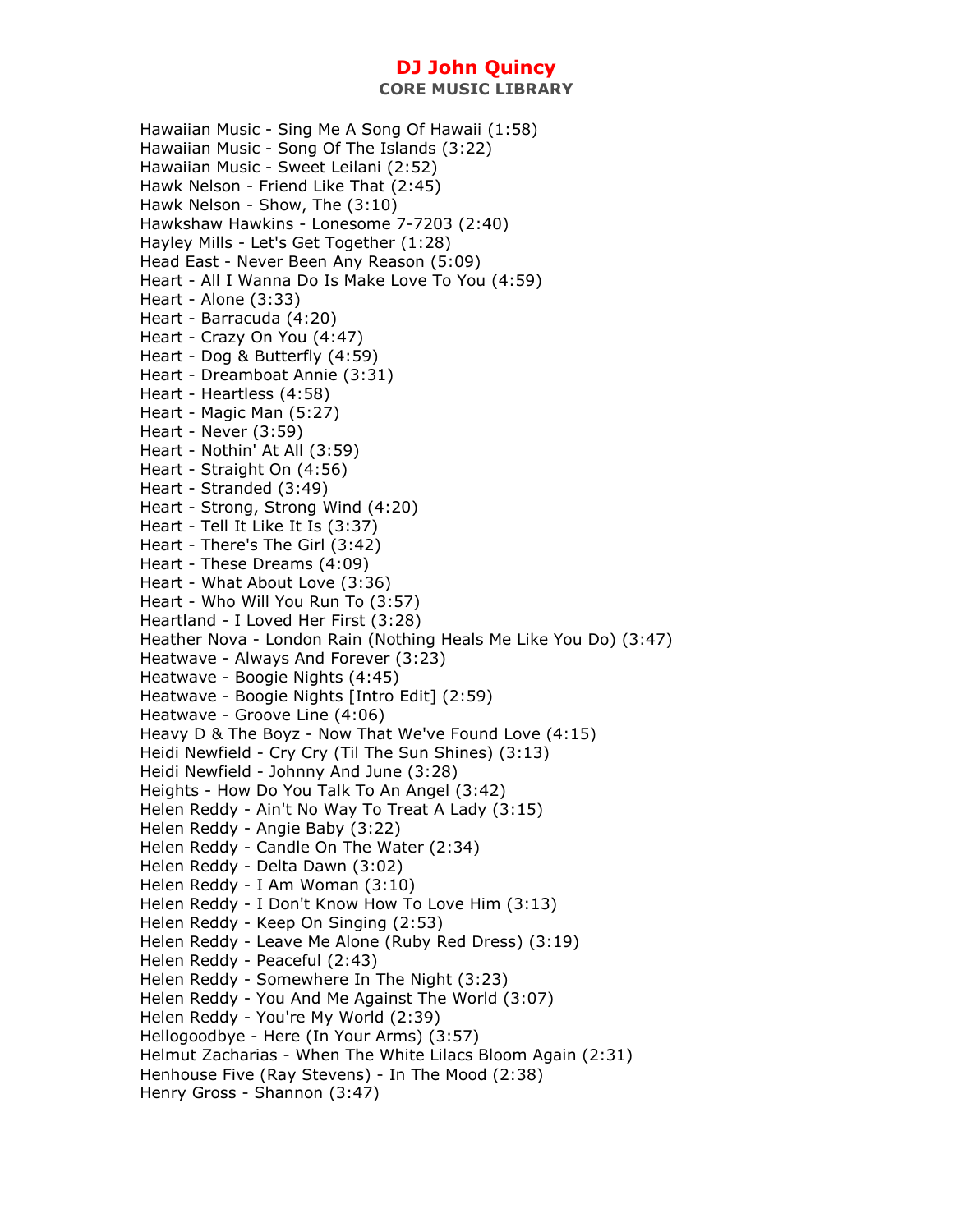Henry Lee Summer - Hey Baby (3:43) Henry Lee Summer - I Wish I Had A Girl (4:12) Henry Mancini - Baby Elephant Walk (2:39) Henry Mancini - Charade (2:31) Henry Mancini - Love Theme From "Romeo And Juliet" (2:28) Henry Mancini - Moon River (2:38) Henry Mancini - Pink Panther Theme (2:32) Henry Mancini - Theme From Love Story (2:43) Henson Cargill - Skip A Rope (2:34) Heptones - Baby. I Need Your Loving (3:27) Herb Alpert - America (2:41) Herb Alpert - Happening (2:25) Herb Alpert - Rise (3:53) Herb Alpert - This Guy's In Love With You (3:48) Herb Alpert & Janet Jackson - Diamonds (4:51) Herb Alpert & The Tijuana Brass - Casino Royale (2:32) Herb Alpert & The Tijuana Brass - Lonely Bull (2:11) Herb Alpert & The Tijuana Brass - Mame (2:05) Herb Alpert & The Tijuana Brass - Mexican Shuffle (2:05) Herb Alpert & The Tijuana Brass - Spanish Flea (2:05) Herb Alpert & The Tijuana Brass - Taste Of Honey (2:41) Herb Alpert & The Tijuana Brass - What Now My Love (2:11) Herb Alpert & The Tijuana Brass - Whipped Cream (2:31) Herb Alpert & The Tijuana Brass - Work Song (1:59) Herb Alpert & The Tijuana Brass - Zorba The Greek (4:22) Herbie Hancock - Cantaloupe Island (5:23) Herbie Hancock - Rockit (5:21) Herman's Hermits - (What A) Wonderful World (1:57) Herman's Hermits - Can't You Hear My Heartbeat (2:11) Herman's Hermits - Dandy (1:54) Herman's Hermits - Don't Go Out In The Rain (You're Going To Melt) (2:10) Herman's Hermits - End Of The World (2:55) Herman's Hermits - I'm Henry The VIII, I Am (1:47) Herman's Hermits - I'm Into Something Good (2:29) Herman's Hermits - Just A Little Bit Better (2:50) Herman's Hermits - Leaning On A Lamp Post (2:31) Herman's Hermits - Listen People (2:28) Herman's Hermits - Mrs. Brown You've Got A Lovely Daughter (2:42) Herman's Hermits - Must To Avoid (1:53) Herman's Hermits - Silhouettes (1:56) Herman's Hermits - There's A Kind Of Hush All Over The World (2:33) Herman's Hermits - This Door Swings Both Ways (2:04) Hi-Five - I Can't Wait Another Minute (4:55) Hi-Five - I Like The Way (The Kissing Game) (3:39) Hi-Five - She's Playing Hard To Get [Cold Intro Edit] (3:41) High Inergy - You Can't Turn Me Off (In The Middle Of Turning Me On) (3:28) High School Musical 2 - All For One (4:10) High School Musical 2 - Bet On It (3:17) High School Musical 2 - Everyday (4:35) High School Musical 2 - Fabulous (2:36) High School Musical 2 - I Don't Dance (3:31) High School Musical 2 - Work This Out (3:00)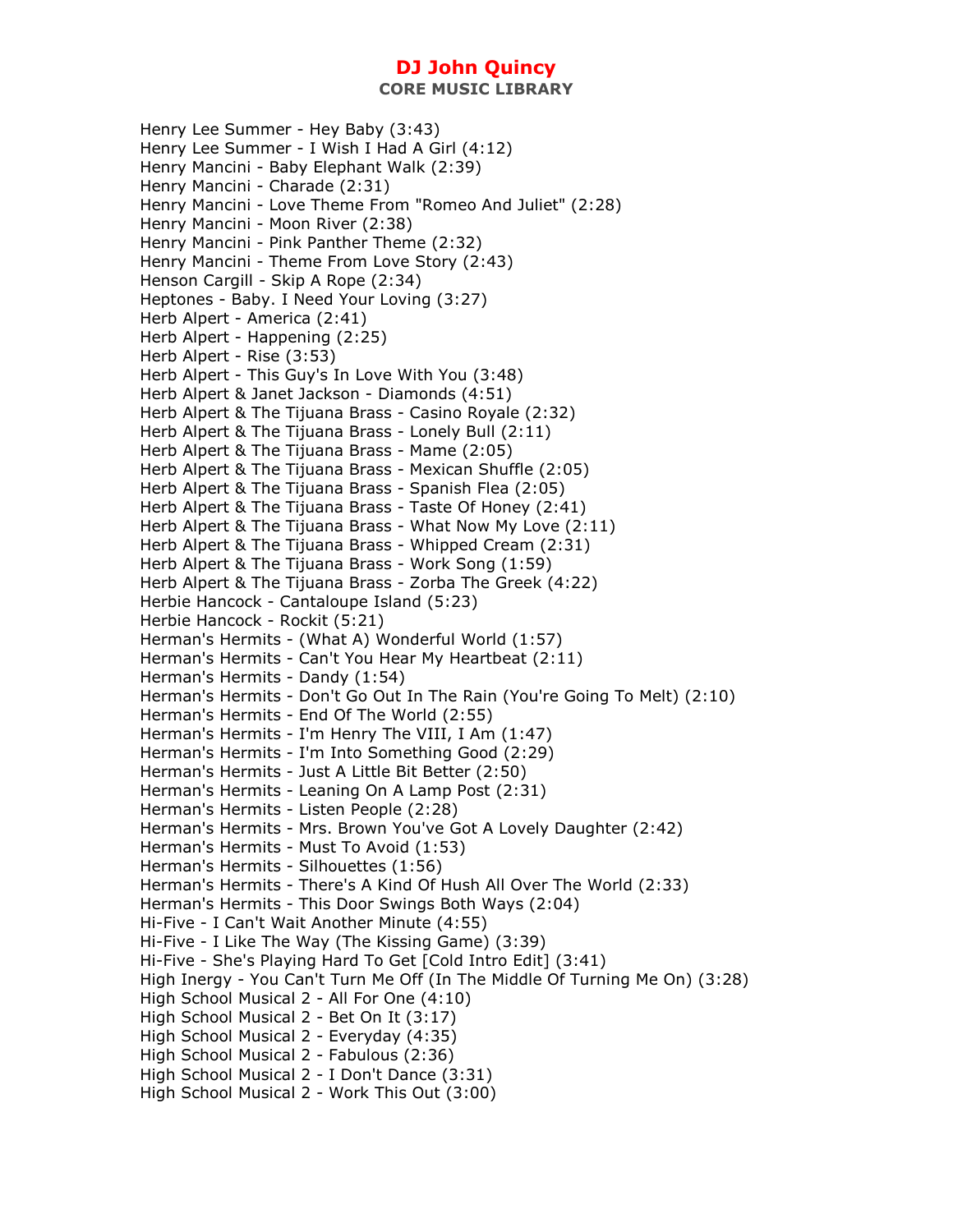High School Musical 2 - You Are The Music In Me (Sharpay Version) (2:23) High School Musical 2 - You Are The Music In Me (Troy and Gabriella Version) (3:25) Highway 101 - (Do You Love Me) Just Say Yes (3:32) Highway 101 - Cry, Cry, Cry (2:27) Highway 101 - Somewhere Tonight (3:14) Highway 101 - Walkin', Talkin', Cryin', Barely Beating Broken Heart (2:29) Highway 101 - Whiskey, If You Were A Woman (3:00) Highway 101 - Who's Lonely Now (3:16) Highwaymen - Cotton Fields (2:09) Highwaymen - Michael (2:38) Hilary Duff - Come Clean (3:20) Hilary Duff - So Yesterday (3:31) Hilltoppers - Marianne (2:11) Hilltoppers - P.S. I Love You (2:39) Hinder - Better Than Me (3:33) Hinder - Lips Of An Angel (4:14) Hinder - Without You (3:46) Hipsway - Honeythief (3:07) Hollies - Air That I Breathe (4:04) Hollies - Bus Stop (2:50) Hollies - Carrie-Anne (2:52) Hollies - He Ain't Heavy, He's My Brother (4:12) Hollies - Long Cool Woman (In A Black Dress) (3:13) Hollies - Look Through Any Window (2:14) Hollies - On A Carousel (3:10) Hollies - Stop Stop Stop (2:45) Holly Dunn - Are You Ever Gonna Love Me (2:28) Holly Dunn - Daddy's Hands (3:25) Holly Dunn - You Really Had Me Going (2:45) Holly Shelton - How High The Moon (2:29) Hollywood Argyles - Alley-Oop (2:39) Hollywood Flames - Buzz Buzz Buzz (2:14) Hollywood Studio Orchestra - La Cucaracha (3:24) Hombres - Let It Out (Let It All Hang Out) [Intro Edit] (1:55) Homer & Jethro - Battle Of Kookamonga (2:34) Hondells - Little Honda (1:59) Honey Cone - One Monkey Don't Stop No Show (Part 1) (3:39) Honey Cone - Stick-Up (2:46) Honey Cone - Want Ads (2:41) Honeycombs - Have I The Right (2:54) Honeydrippers - Sea Of Love (3:01) Hoobastank - Reason (3:47) Hooters - And We Danced (3:37) Hootie & The Blowfish - Hold My Hand (4:11) Hootie & The Blowfish - I Will Wait (3:52) Hootie & The Blowfish - Let Her Cry (4:08) Hootie & The Blowfish - Old Man & Me (When I Get To Heaven) (4:05) Hootie & The Blowfish - Only Wanna Be With You (3:44) Hootie & The Blowfish - Time (4:49) Hootie & The Blowfish - Tucker's Town (3:32) Horst Jankowski - Walk In The Black Forest (2:47) Hot - Angel In Your Arms (2:48)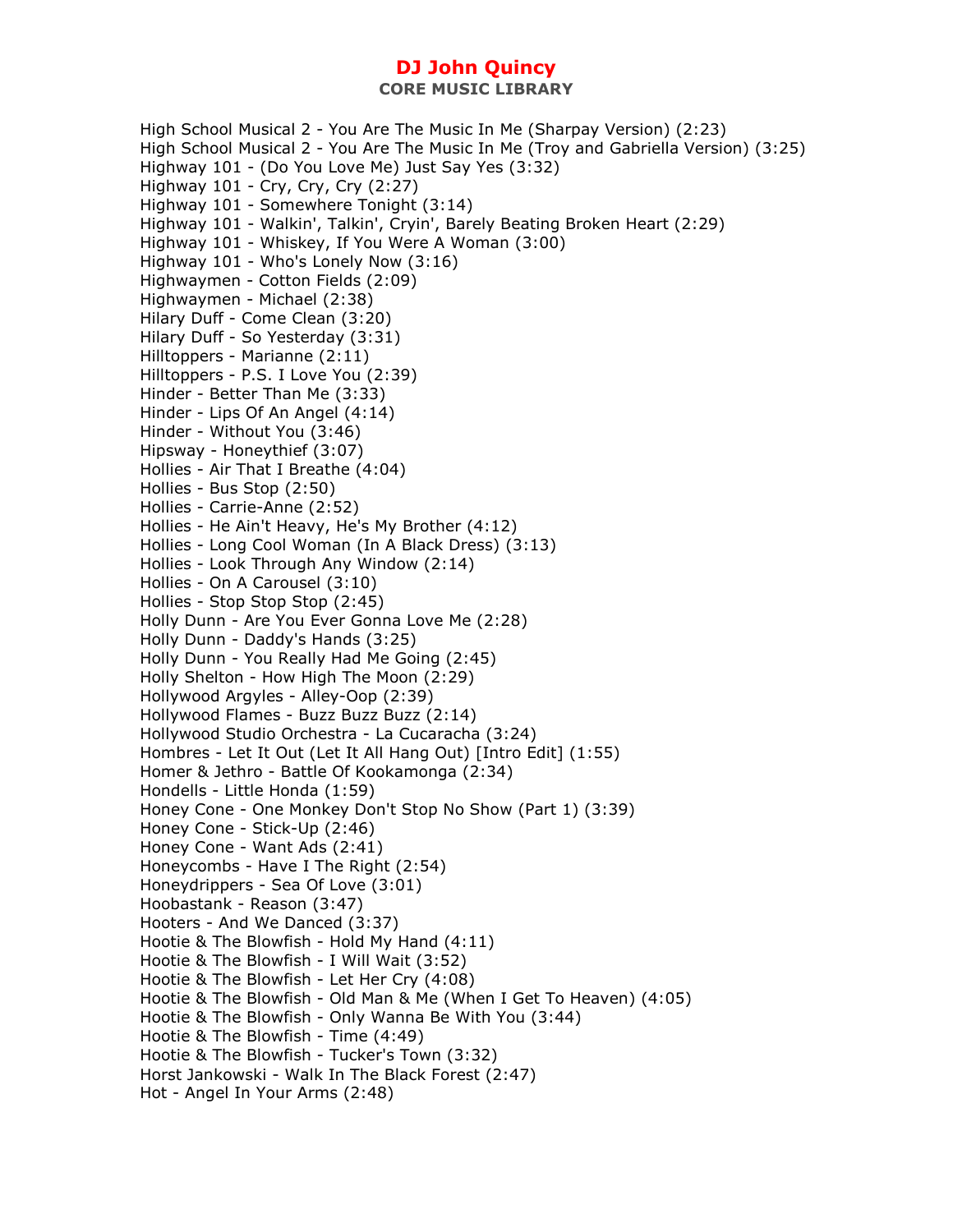**CORE MUSIC LIBRARY** 

Hot Butter - Popcorn (2:30) Hot Chocolate - Emma (3:48) Hot Chocolate - Every 1's A Winner (3:35) Hot Chocolate - It Started With A Kiss (3:58) Hot Chocolate - You Sexy Thing (4:00) Hotlegs - Neanderthal Man (4:10) House Of Pain - Jump Around (3:13) Houston F Chingy, I-20 and Nate Dogg - I Like That (3:45) Howard Jones - Everlasting Love (4:06) Howard Jones - Life In One Day (3:27) Howard Jones - Lift Me Up (3:35) Howard Jones - New Song (4:11) Howard Jones - No One Is To Blame (4:06) Howard Jones - Things Can Only Get Better (3:52) Howard Jones - What Is Love (3:35) Howard Jones - You Know I Love You...Don't You (3:53) Howie Day - Collide (4:05) Hudson Brothers - Rendezvous (3:10) Hudson Brothers - So You Are A Star (3:39) Hues Corporation - Rock The Boat (3:03) Huey - Pop, Lock & Drop It (4:11) Huey 'Piano' Smith - Don't You Know It (2:25) Huey Lewis & Gwyneth Paltrow - Cruisin' (3:28) Huey Lewis & The News - But It's Alright (2:48) Huey Lewis & The News - Couple Days Off (3:14) Huey Lewis & The News - Do You Believe In Love (3:17) Huey Lewis & The News - Doing It All For My Baby (3:28) Huey Lewis & The News - Heart And Soul (4:00) Huey Lewis & The News - Heart Of Rock & Roll (4:00) Huey Lewis & The News - Hip To Be Square (3:52) Huey Lewis & The News - Hope You Love Me Like You Say You Do (3:38) Huey Lewis & The News - I Know What I Like (3:43) Huey Lewis & The News - I Want A New Drug (3:28) Huey Lewis & The News - If This Is It (3:40) Huey Lewis & The News - It's Alright (2:55) Huey Lewis & The News - Jacob's Ladder (3:17) Huey Lewis & The News - Perfect World (3:54) Huey Lewis & The News - Power Of Love (3:48) Huey Lewis & The News - Stuck With You (4:18) Huey Lewis & The News - Walking On A Thin Line (4:56) Huey Lewis & The News - Workin' For A Livin' (2:36) Hugh Masakela - Grazing In The Grass (2:33) Hugo Montenegro - Good, The Bad And The Ugly (2:39) Hugo Winterhalter - Canadian Sunset (2:48) Human Beinz - Nobody But Me (2:14) Human League - (Keep Feeling) Fascination (3:40) Human League - Don't You Want Me (3:53) Human League - Human (3:40) Human League - Mirror Man (3:43) Human League - Tell Me When (4:30) Humble Pie - 30 Days In The Hole (3:20) Hurricane Chris - Bay Bay (5:00)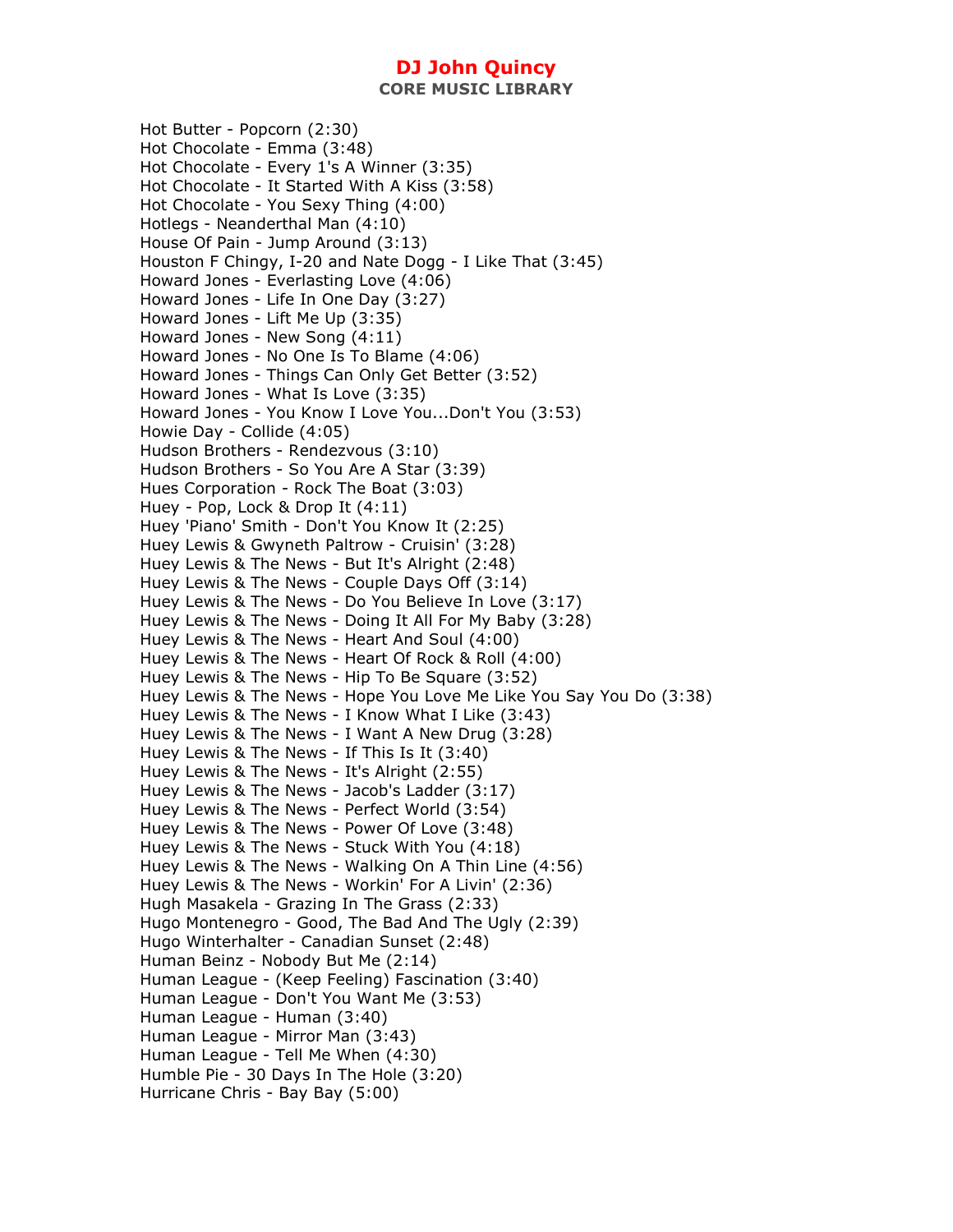Hurricane Chris F Superstarr - She's Fine (4:38) Hurricane Smith - Oh Babe, What Would You Say (3:19) Ian Gomm - Hold On (2:51) Ian Matthews - Shake It (3:04) Ian Thomas - Painted Ladies (3:24) Ian Whitcomb - You Turn Me On (2:39) Icehouse - Crazy (4:43) Icehouse - Electric Blue (4:10) Ides Of March - Vehicle (2:52) Iio - Rapture (Tastes So Sweet) (3:08) Ike & Tina Turner - It's Gonna Work Out Fine (3:00) Ike & Tina Turner - Proud Mary [Full Version] (4:49) Ike & Tina Turner - Proud Mary [Radio Edit] (3:24) Ikettes - I'm Blue (The Gong-Gong Song) (2:26) Il Divo - Hallelujah (Aleluya) (3:14) Il Divo - Nella Fantasia (4:22) Illusion - Did You See Her Eyes (2:56) Imani Coppola - Legend Of A Cowgirl (3:42) Impalas - Sorry (I Ran All The Way Home) (2:29) Impressions - Amen (3:27) Impressions - Gypsy Woman (2:16) Impressions - I'm So Proud (2:45) Impressions - It's All Right (2:46) Impressions - Keep On Pushing (2:28) Impressions - People Get Ready (2:34) Impressions - Talking About My Baby (2:26) Impressions - We're A Winner (2:16) Impressions - You Must Believe Me (2:26) In-Grid - Dans Ma Memoire (3:33) Incubus - Black Heart Inertia (4:17) Incubus - Drive (3:51) Incubus - Love Hurts (3:54) Indeep - Last Night A DJ Saved My Life (4:23) Independents - Leaving Me (3:03) India Aire - Beautiful Surprise (2:25) Indigo Girls - Closer To Fine (3:57) Information Society - Walking Away [Intro Edit] (3:47) Information Society - What's On Your Mind (3:16) Ini Kamoze - Here Comes The Hotstepper (4:06) Inner Circle - Bad Boys (Theme From COPS) (3:40) Inner Circle - Sweat (A La La La La Long) (3:38) Inoj - Love You Down (4:18) Inoj - Time After Time (3:39) Intrigues - In A Moment (2:44) Intruders - Cowboys To Girls (2:32) INXS - Devil Inside (3:49) INXS - Disappear (4:02) INXS - Elegantly Wasted (3:52) INXS - Need You Tonight (3:00) INXS - Never Tear Us Apart (2:56) INXS - New Sensation (3:38) INXS - Not Enough Time (4:05)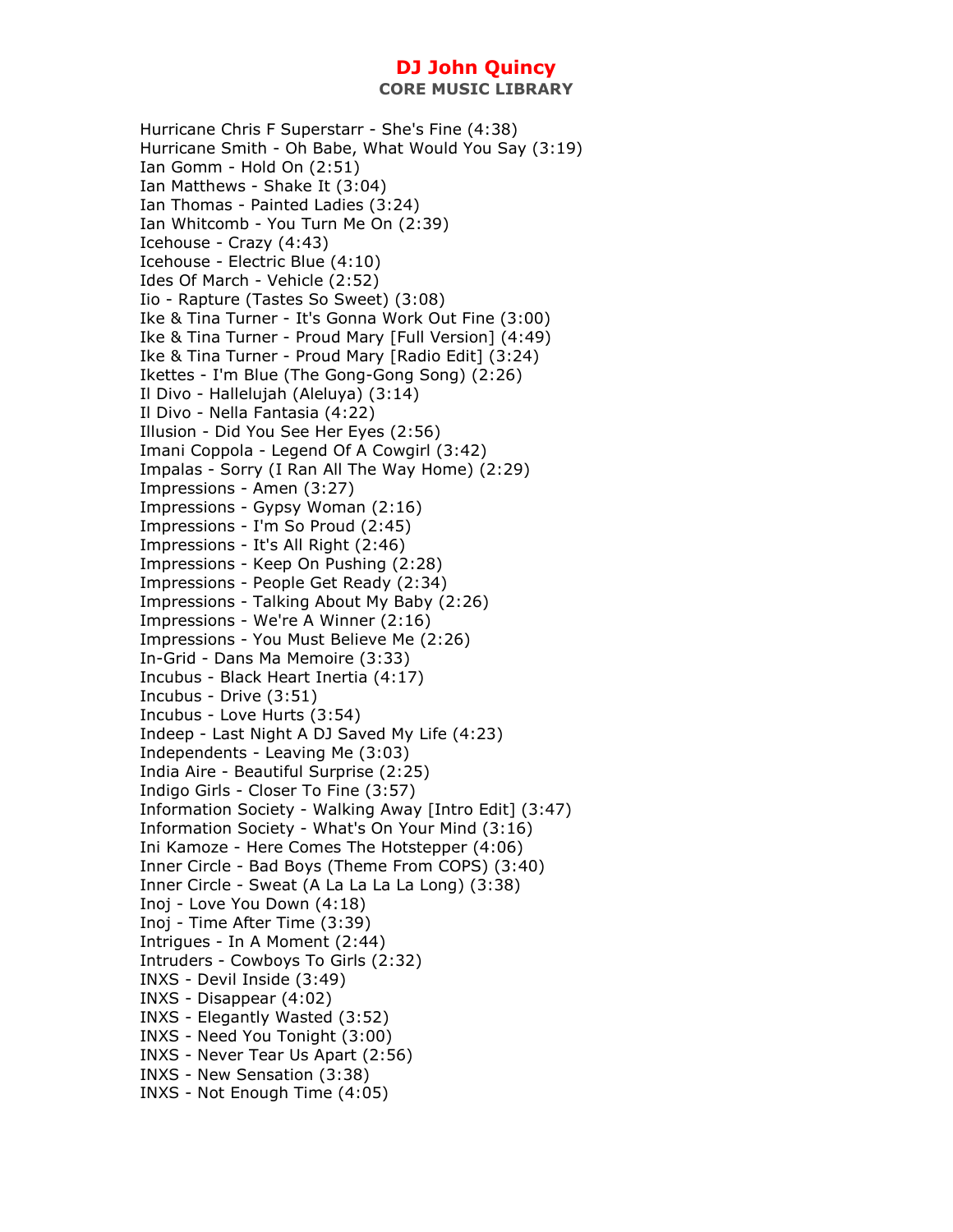**CORE MUSIC LIBRARY** 

INXS - Suicide Blonde (3:43) INXS - What You Need (3:30) Irene Cara - Breakdance (2:55) Irene Cara - Fame (3:40) Irene Cara - Flashdance, What A Feeling (3:44) Irish Rovers - Unicorn (3:16) Irma Thomas - Wish Someone Would Care (2:24) Iron & Wine - Flightless Bird, American Mouth (3:54) Iron Butterfly - In-A-Gadda-Da-Vida (Single Version) (2:46) Isaac Hayes - Don't Let Go (3:51) Isaac Hayes - Theme From Shaft (3:12) Islanders - Enchanted Sea (1:58) Isley Brothers - It's Your Thing (2:42) Isley Brothers - Love The One You're With (3:37) Isley Brothers - Shout (4:37) Isley Brothers - That Lady (3:10) Isley Brothers - This Old Heart Of Mine (2:43) Isley Brothers - Twist And Shout (2:22) Israel Kamakawiwo'ole - Over The Rainbow (3:17) Israel Kamakawiwo'ole - Over The Rainbow/What A Wonderful World (4:59) It's A Beautiful Day - White Bird (6:05) Ivo Robic - Morgen (2:30) Ivory Joe Hunter - Since I Met You, Baby (2:41) IYAZ - Replay (2:50) Iyaz - Solo (3:13) J-Kwon - Tipsy (3:49) J. Frank Wilson & The Cavaliers - Last Kiss (2:23) J. Geils Band - Centerfold (3:34) J. Geils Band - Come Back (3:31) J. Geils Band - Freeze Frame (3:48) J. Geils Band - I Do (3:03) J. Geils Band - Love Stinks (3:32) J. Geils Band - Musta Got Lost (2:49) J. Holiday - Bed (3:47) J.D. Souther - You're Only Lonely (3:37) J.J. Jackson - But It's Alright (2:45) Ja Rule - Livin' It Up (4:15) Ja Rule F Ashanti - Always On Time (3:51) Ja Rule F Ashanti - Mesmerize (4:38) Jaci Velasquez - Adore (3:57) Jaci Velasquez - Crystal Clear (3:45) Jaci Velasquez - God So Loved (4:07) Jaci Velasquez - Show You Love (4:26) Jaci Velasquez - We Can Make A Difference (3:45) Jaci Velasquez - You're My God (3:13) Jaci Velazquez - Unspoken (3:32) Jack Blanchard & Misty Morgan - Tennessee Bird Walk (2:45) Jack Greene - All The Time (2:39) Jack Greene - Statue Of A Fool (2:50) Jack Greene - There Goes My Everything (2:31) Jack Ingram - Barefoot And Crazy (3:23) Jack Ingram - Lips Of An Angel (3:43)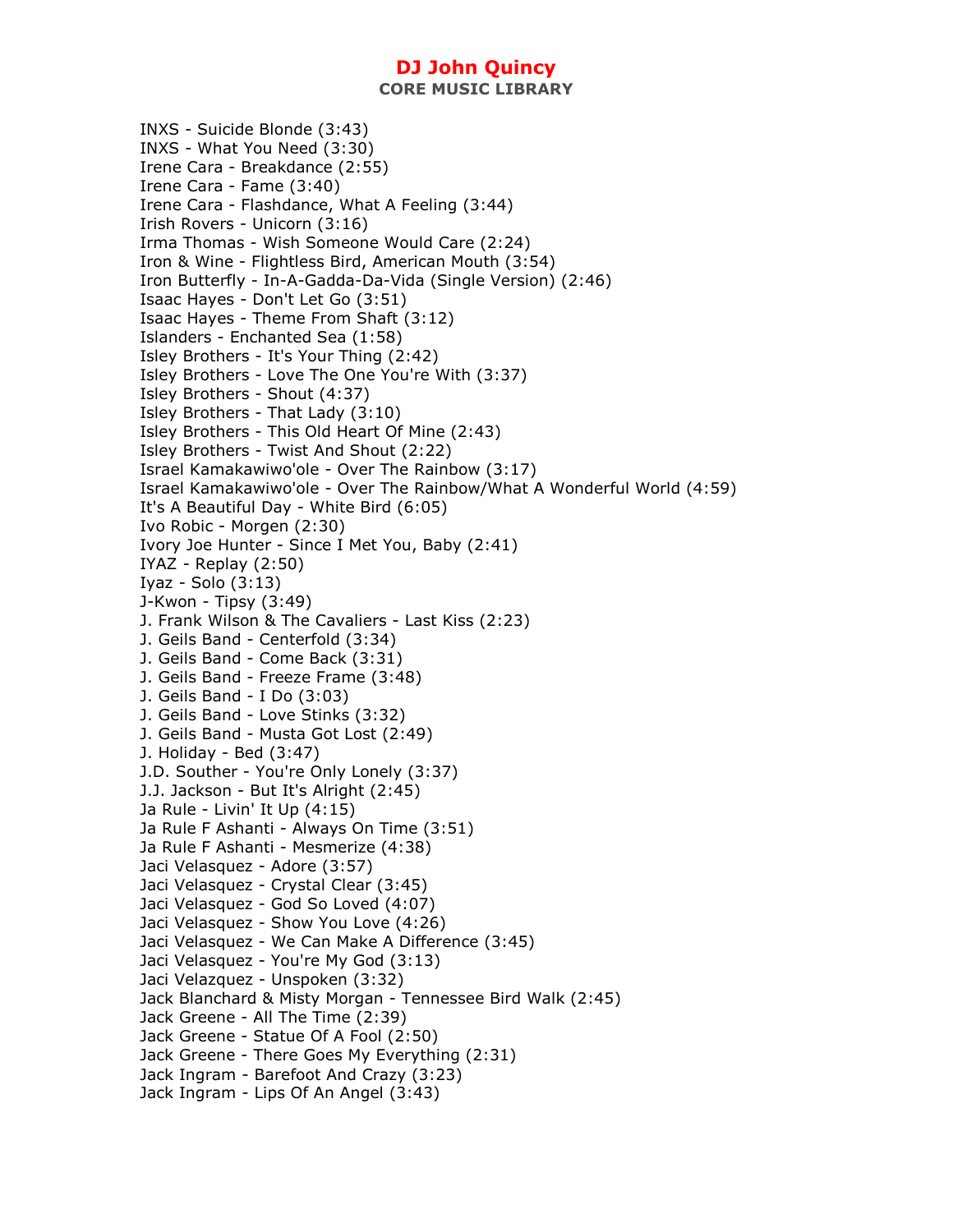Jack Ingram - Love You (2:42) Jack Ingram - Maybe She'll Get Lonely (2:52) Jack Ingram - Measure Of A Man (3:13) Jack Ingram - That's A Man (3:35) Jack Ingram - Wherever You Are (3:30) Jack Johnson - Angel (2:00) Jack Johnson - Banana Pancakes (3:08) Jack Johnson - Better Together (3:24) Jack Johnson - Bubble Toes (3:50) Jack Johnson - Flake (4:37) Jack Johnson - Good People (3:21) Jack Johnson - Horizon Has Been Defeated (2:27) Jack Johnson - Sitting, Waiting, Wishing (2:58) Jack Johnson - Taylor (3:54) Jack Johnson - Upside Down (3:15) Jack Johnson - What You Thought You Need (5:04) Jack Jones - Call Me Irresponsible (3:08) Jack Jones - Impossible Dream (2:14) Jack Jones - Lollipops And Roses (3:59) Jack Jones - Love Boat Theme (2:40) Jack Jones - Race Is On (1:44) Jack Jones - Wives And Lovers (2:22) Jack Ross - Cinderella (3:30) Jack Scott - Burning Bridges (2:36) Jack Scott - Goodbye Baby (2:06) Jack Scott - My True Love (2:43) Jack Scott - What In The World's Come Over You (2:38) Jack Wagner - All I Need (3:23) Jackie DeShannon - Put A Little Love In Your Heart (2:28) Jackie DeShannon - What The World Needs Now Is Love (3:06) Jackie Lee - Duck, The (2:14) Jackie Moore - Both Ends Against The Middle (2:27) Jackie Moore - Precious, Precious (3:17) Jackie Ross - Selfish One (3:15) Jackie Wilson - (You Were Made For) All My Love (2:01) Jackie Wilson - (Your Love Keeps Lifting Me) Higher And Higher (2:53) Jackie Wilson - Alone At Last (2:58) Jackie Wilson - Baby Workout (2:57) Jackie Wilson - Doggin' Around (2:49) Jackie Wilson - I Get The Sweetest Feeling (2:53) Jackie Wilson - I'll Be Satisfied (2:05) Jackie Wilson - I'm Comin' On Back To You (2:16) Jackie Wilson - Lonely Teardrops (2:40) Jackie Wilson - My Empty Arms (2:47) Jackie Wilson - Night (2:45) Jackie Wilson - Please Tell Me Why (1:58) Jackie Wilson - That's Why (2:01) Jackie Wilson - Whispers (Gettin' Louder) (2:21) Jackie Wilson - Woman, A Lover, A Friend (2:32) Jackson 5 - ABC (2:53) Jackson 5 - Corner Of The Sky (3:27) Jackson 5 - Dancing Machine (2:33)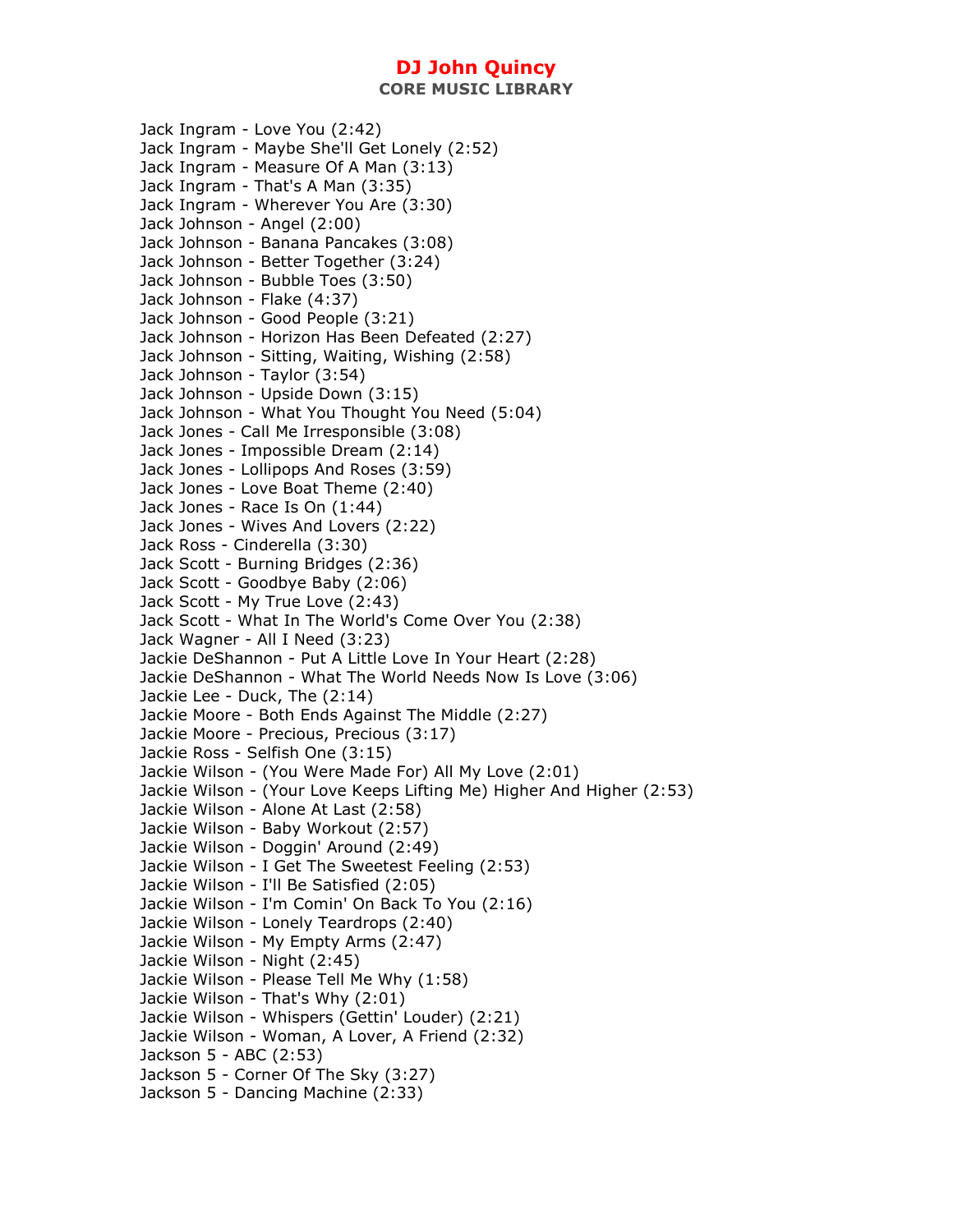**CORE MUSIC LIBRARY** 

Jackson 5 - I Saw Mommy Kissing Santa Claus (2:53) Jackson 5 - I Want You Back (2:52) Jackson 5 - I'll Be There (3:31) Jackson 5 - Little Bitty Pretty One (2:42) Jackson 5 - Lookin' Through The Windows (3:23) Jackson 5 - Love You Save (2:59) Jackson 5 - Mama's Pearl (3:03) Jackson 5 - Maybe Tomorrow (4:36) Jackson 5 - Never Can Say Goodbye (2:51) Jackson 5 - Sugar Daddy (2:25) Jackson 5 - Up On The Housetop (3:03) Jackson Browne - Boulevard (3:17) Jackson Browne - Doctor My Eyes (3:13) Jackson Browne - For A Dancer (4:41) Jackson Browne - Here Come Those Tears Again (3:25) Jackson Browne - Lawyers In Love (4:15) Jackson Browne - Load-Out And Stay (8:56) Jackson Browne - Pretender (5:44) Jackson Browne - Rock Me On The Water (4:07) Jackson Browne - Running On Empty (4:50) Jackson Browne - Somebody's Baby (4:15) Jackson Browne - Stay (3:20) Jackson Browne - Tender Is The Night (4:46) Jackson Browne - That Girl Could Sing (4:24) Jacksons - Enjoy Yourself (3:19) Jacksons - Lovely One (4:44) Jacksons - Shake Your Body (Down To The Ground) (3:41) Jacksons - Torture (4:51) Jacksons & Mick Jagger - State Of Shock (4:28) Jade - Don't Walk Away [Intro Edit] (3:21) Jade - Every Day Of The Week [Intro Edit] (3:32) Jade - I Wanna Love You (4:02) Jagged Edge - Let's Get Married (4:22) Jagged Edge - Let's Get Married (Meet Me At The Altar) Remarqable Remix (4:06) Jagged Edge With Nelly - Where The Party At (3:52) Jaggerz - Rapper (2:39) Jake Owen - Don't Think I Can't Love You (3:03) Jake Owen - Eight Second Ride (3:03) Jake Owen - Something About A Woman (3:10) Jake Owen - Startin' With Me (3:48) Jake Owen - Yee Haw (2:49) James & Bobby Purify - I'm Your Puppet (2:57) James & Bobby Purify - Let Love Come Between Us (2:20) James & Bobby Purify - Shake A Tail Feather (2:03) James & Bobby Purify - Wish You Didn't Have To Go (2:12) James Blunt - You're Beautiful [Radio Edit] (3:14) James Bonamy - I Don't Think I Will (3:28) James Brown - Cold Sweat (2:56) James Brown - Get On The Good Foot (3:30) James Brown - Get Up Offa That Thing (3:57) James Brown - Give It Up Or Turnit A Loose (3:05) James Brown - Hot Pants [Intro Edit] (3:00)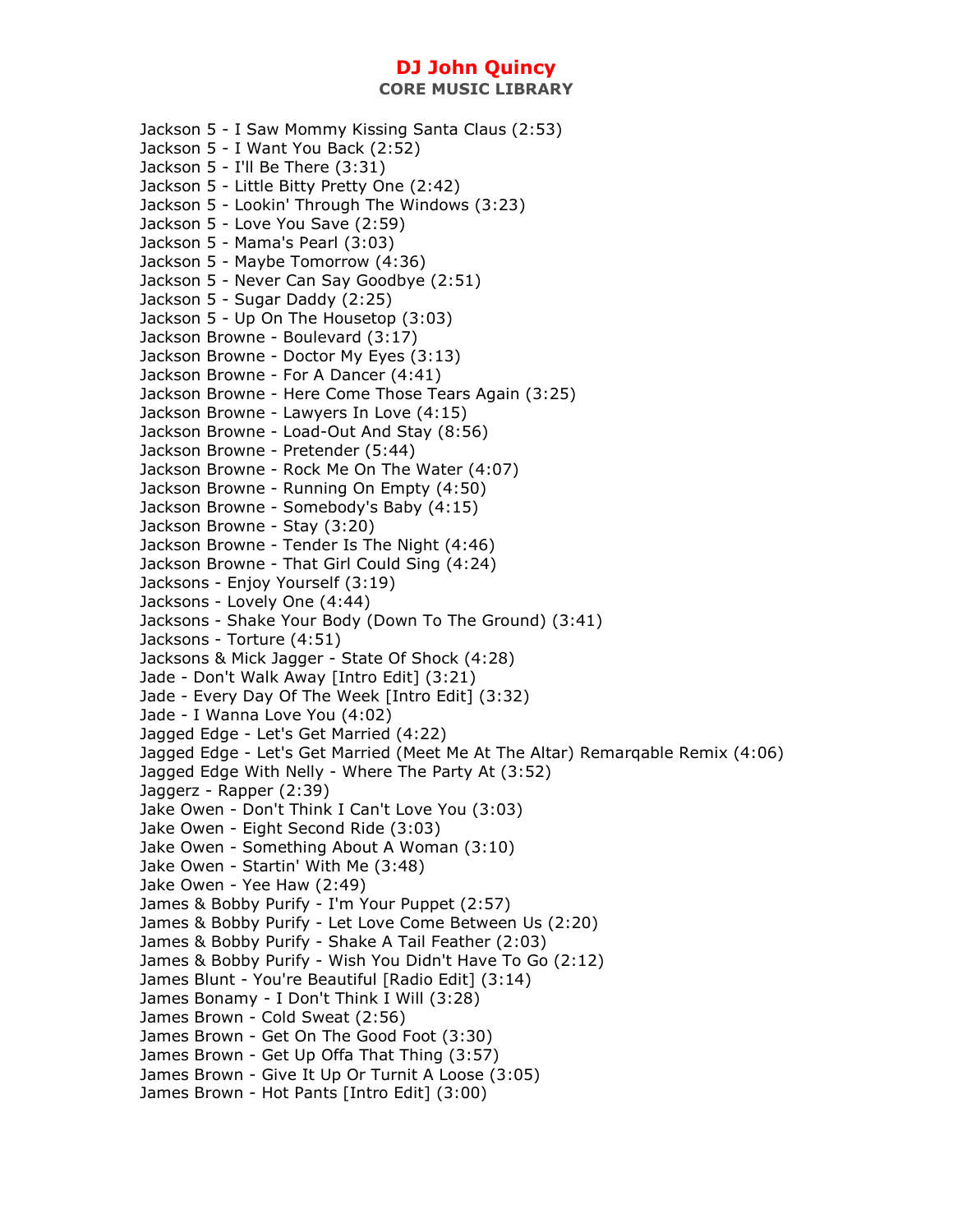James Brown - I Don't Want Nobody To Give Me Nothing (3:34) James Brown - I Got The Feelin' (2:33) James Brown - I Got You (I Feel Good) (2:44) James Brown - It's A Man's Man's Man's World (2:39) James Brown - Licking Stick, Licking Stick (2:43) James Brown - Living In America (4:40) James Brown - Mother Popcorn (3:14) James Brown - Night Train (3:27) James Brown - Papa's Got A Brand New Bag (1:59) James Brown - Prisoner Of Love (2:21) James Brown - Say It Loud, I'm Black And I'm Proud (Part 1) (2:44) James Brown - Sex Machine (5:03) James Brown - Super Bad (2:53) James Darren - Conscience (2:30) James Darren - Goodbye Cruel World (2:20) James Darren - Her Royal Majesty (2:10) James Gang - Funk #49 (3:42) James Gang - Walk Away (2:46) James Ingram - I Don't Have The Heart (3:53) James Last Band - Seduction (Love Theme From The American Gigolo) (3:18) James Otto - Just Got Started Lovin' You (3:48) James Taylor - Carolina In My Mind [Apple Version] (3:29) James Taylor - Carolina In My Mind [WB Version] (3:45) James Taylor - Country Road (3:18) James Taylor - Don't Let Me Be Lonely Tonight (2:32) James Taylor - Everyday (3:06) James Taylor - Fire And Rain (3:15) James Taylor - Handy Man (3:12) James Taylor - Her Town Too (With John David Souther) (4:13) James Taylor - How Sweet It Is (To Be Loved By You) (3:24) James Taylor - It's Growing (3:59) James Taylor - Mexico (2:51) James Taylor - Shower The People (4:21) James Taylor - Sweet Baby James (2:47) James Taylor - Up On The Roof (4:15) James Taylor - You've Got A Friend (4:27) James Taylor - Your Smiling Face (2:30) Jamey Johnson - Dollar, The (2:52) Jamey Johnson - In Color (4:05) Jamie Cullum - Our Day Will Come (3:44) Jamie Cullum - Singin' In The Rain (3:57) Jamie Cullum - What A Diff'rence A Day Makes (4:59) Jamie Cullum - You're Nobody Till Somebody Loves You (3:39) Jamie Foxx - Unpredictable (With Ludacris) (3:35) Jamie Foxx F T-Pain - Blame It (4:33) Jamie Foxx F T.I. - Just Like Me (3:24) Jamie O'Neal - Somebody's Hero (3:33) Jamie O'Neal - There Is No Arizona (3:50) Jamie O'Neal - When I Think About Angels (2:58) Jamie Walters - Hold On (3:58) Jamies - Summertime, Summertime (1:58) Jamiroquai - Canned Heat (3:40)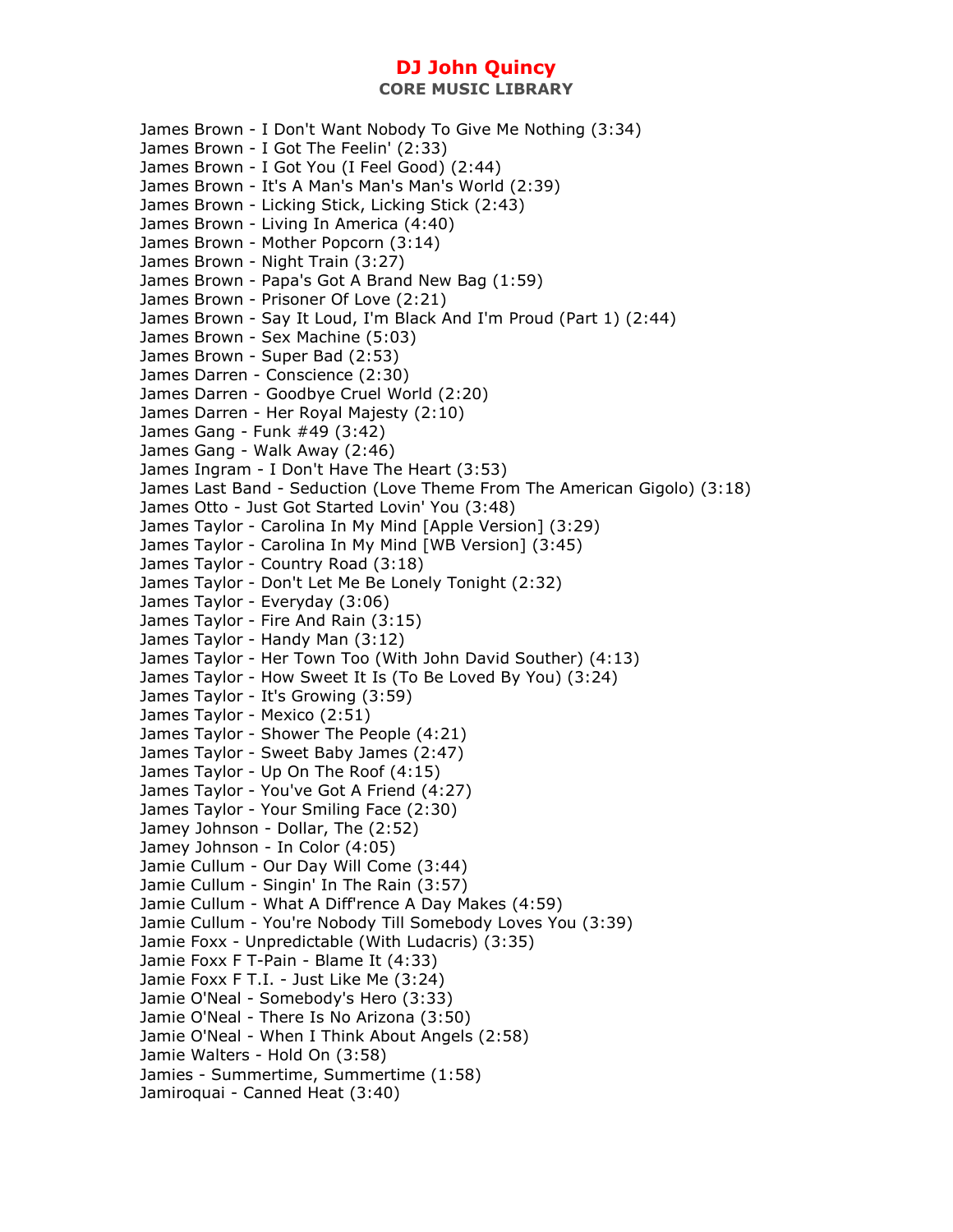**CORE MUSIC LIBRARY** 

Jan & Arnie - Jennie Lee (2:00) Jan & Dean - Baby Talk (2:21) Jan & Dean - Dead Man's Curve (2:40) Jan & Dean - Drag City (2:00) Jan & Dean - Honolulu Lulu (2:14) Jan & Dean - Little Old Lady (From Pasadena) (2:27) Jan & Dean - Ride The Wild Surf (2:16) Jan & Dean - Surf City (2:24) Jan Bradley - Mama Didn't Lie (1:59) Jan Hammer - Miami Vice Theme (2:24) Jane Child - Don't Wanna Fall In Love (3:57) Jane Monheit - Cheek To Cheek (4:45) Jane Monheit - This Christmas (3:40) Jane Morgan - Fascination (2:19) Jane Wiedlin - Rush Hour (3:54) Janet Jackson - Again (3:44) Janet Jackson - All For You (4:18) Janet Jackson - Alright (4:09) Janet Jackson - Any Time, Any Place (4:28) Janet Jackson - Because Of Love [Intro Edit] (4:01) Janet Jackson - Black Cat (4:40) Janet Jackson - Come Back To Me (4:40) Janet Jackson - Control (3:02) Janet Jackson - Doesn't Really Matter (4:16) Janet Jackson - Escapade (4:27) Janet Jackson - Go Deep (3:26) Janet Jackson - If (3:39) Janet Jackson - Just A Little While (3:56) Janet Jackson - Let's Wait Awhile (4:32) Janet Jackson - Love Will Never Do Without You [Intro Edit] (4:12) Janet Jackson - Miss You Much (4:11) Janet Jackson - Nasty (4:02) Janet Jackson - Pleasure Principle (4:12) Janet Jackson - Rhythm Nation (4:25) Janet Jackson - Runaway (3:15) Janet Jackson - Someone To Call My Lover (4:13) Janet Jackson - State Of The World (4:07) Janet Jackson - That's The Way Love Goes (3:51) Janet Jackson - Together Again (4:03) Janet Jackson - What Have You Done For Me Lately (4:40) Janet Jackson - When I Think Of You (3:52) Janet Jackson - You Want This (4:36) Janie Fricke - Always Have Always Will (3:37) Janie Fricke - Don't Worry 'Bout Me Baby (2:18) Janie Fricke - He's A Heatache (Looking For A Place To Happen) (2:47) Janie Fricke - It Ain't Easy Bein' Easy (3:32) Janie Fricke - Let's Stop Talkin' About It (3:06) Janie Fricke - Tell Me A Lie (3:58) Janie Fricke - Your Heart's Not In It (2:47) Janis Ian - At Seventeen (3:54) Janis Ian - Society's Child (Baby I've Been Thinking) (3:10) Janis Joplin - Cry Baby (3:54)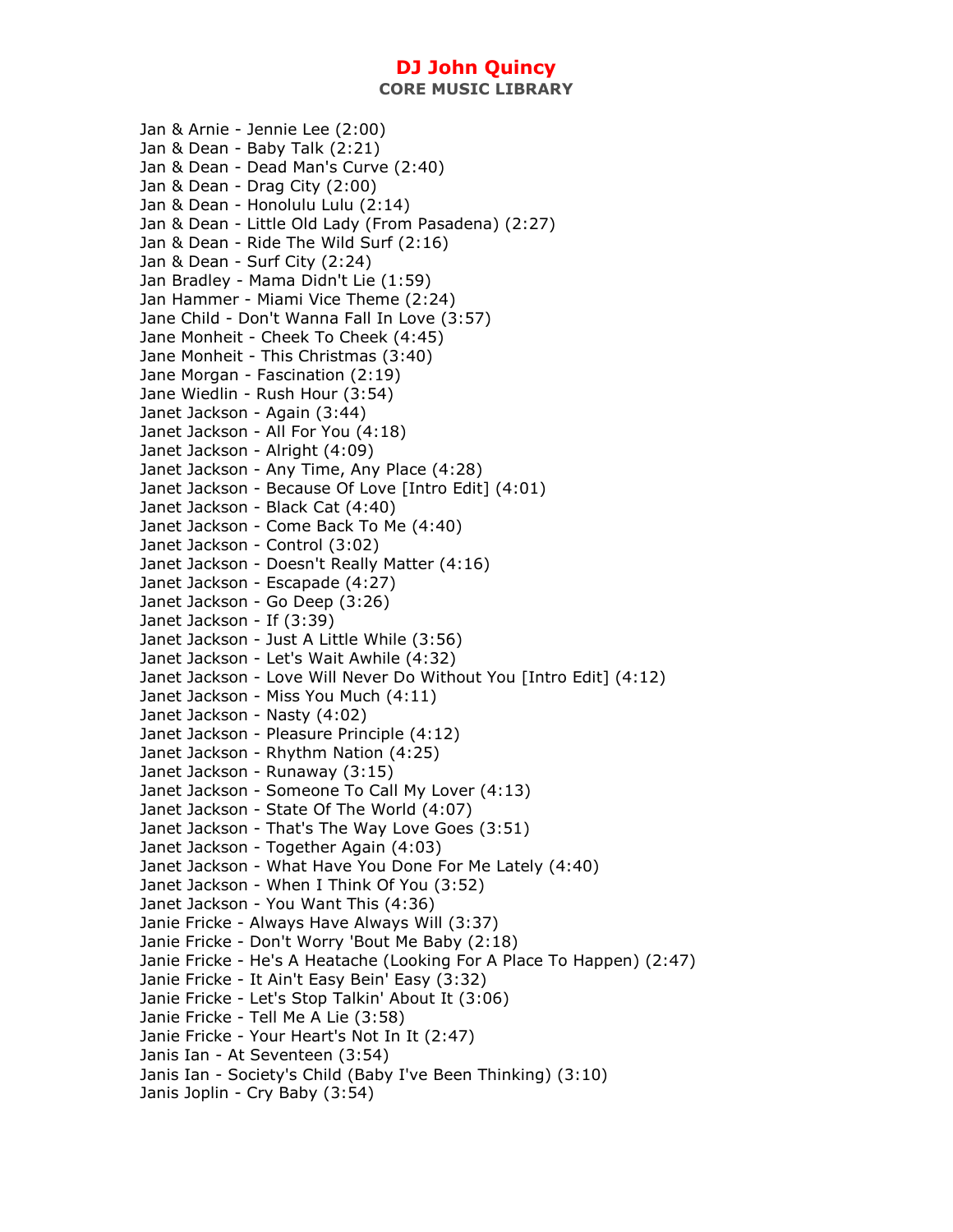**CORE MUSIC LIBRARY** 

Janis Joplin - Me And Bobby McGee (4:27) Janis Joplin - Mercedes Benz (1:33) Jann Arden - You Don't Know Me (3:20) Jarmels - Little Bit Of Soap (2:07) Jars Of Clay - Crazy Times (3:23) Jars Of Clay - Flood (3:12) Jars Of Clay - I Need You (3:36) Jars Of Clay - Love Song For A Savior (4:32) Jars Of Clay - Nobody Loves Me Like You (3:38) Jars Of Clay - Overjoyed (2:54) Jars Of Clay - Show You Love (3:26) Jars Of Clay - Unforgetful You (3:19) Jars Of Clay - Valley Song, The (Sing Of Your Mercy) (4:05) Jars Of Clay - Work (3:51) Jason Aldean - Amarillo Sky (3:17) Jason Aldean - Big Green Tractor (3:18) Jason Aldean - Hicktown (3:31) Jason Aldean - Johnny Cash (3:08) Jason Aldean - Laughed Until We Cried (3:13) Jason Aldean - Relentless (3:33) Jason Aldean - She's Country (3:37) Jason Aldean - Truth, The (3:53) Jason Aldean - Why (3:00) Jason Derulo - In My Head (3:24) Jason Derulo - Whatcha Say (3:22) Jason Michael Carroll - Alyssa Lies (4:13) Jason Michael Carroll - Hurry Home (3:51) Jason Michael Carroll - I Can Sleep When I'm Dead (3:15) Jason Michael Carroll - Livin' Our Love Song (3:47) Jason Michael Carroll - Where I'm From (4:09) Jason Mraz - I'm Yours (3:31) Jason Mraz - Remedy (I Won't Worry) (4:07) Jason Mraz & Colbie Caillat - Lucky (3:06) Jay & The Americans - Cara Mia (2:30) Jay & The Americans - Come A Little Bit Closer (2:43) Jay & The Americans - Let's Lock The Door (And Throw Away The Key) (2:25) Jay & The Americans - She Cried (2:34) Jay & The Americans - Some Enchanted Evening (2:13) Jay & The Americans - Sunday And Me (2:17) Jay & The Americans - This Magic Moment (2:52) Jay & The Americans - Walkin' In The Rain (2:40) Jay & The Techniques - Apple, Peaches, Pumpkin Pie (2:20) Jay & The Techniques - Keep The Ball Rolling (3:01) Jay Ferguson - Shakedown Cruise (3:05) Jay Ferguson - Thunder Island (3:21) Jay Sean F Lil Wayne - Down (3:28) Jay Sean F Sean Paul & Lil Jon - Do You Remember (3:26) Jay Soto - Stay A While (3:29) Jay-Z - Dirt Off My Shoulder [Intro Edit] (3:56) Jay-Z & Alicia Keys - Empire State Of Mind (4:34) Jay-Z & Linkin Park - Numb-Encore (3:42) Jay-Z F Swizz Beatz - On To The Next One (4:15)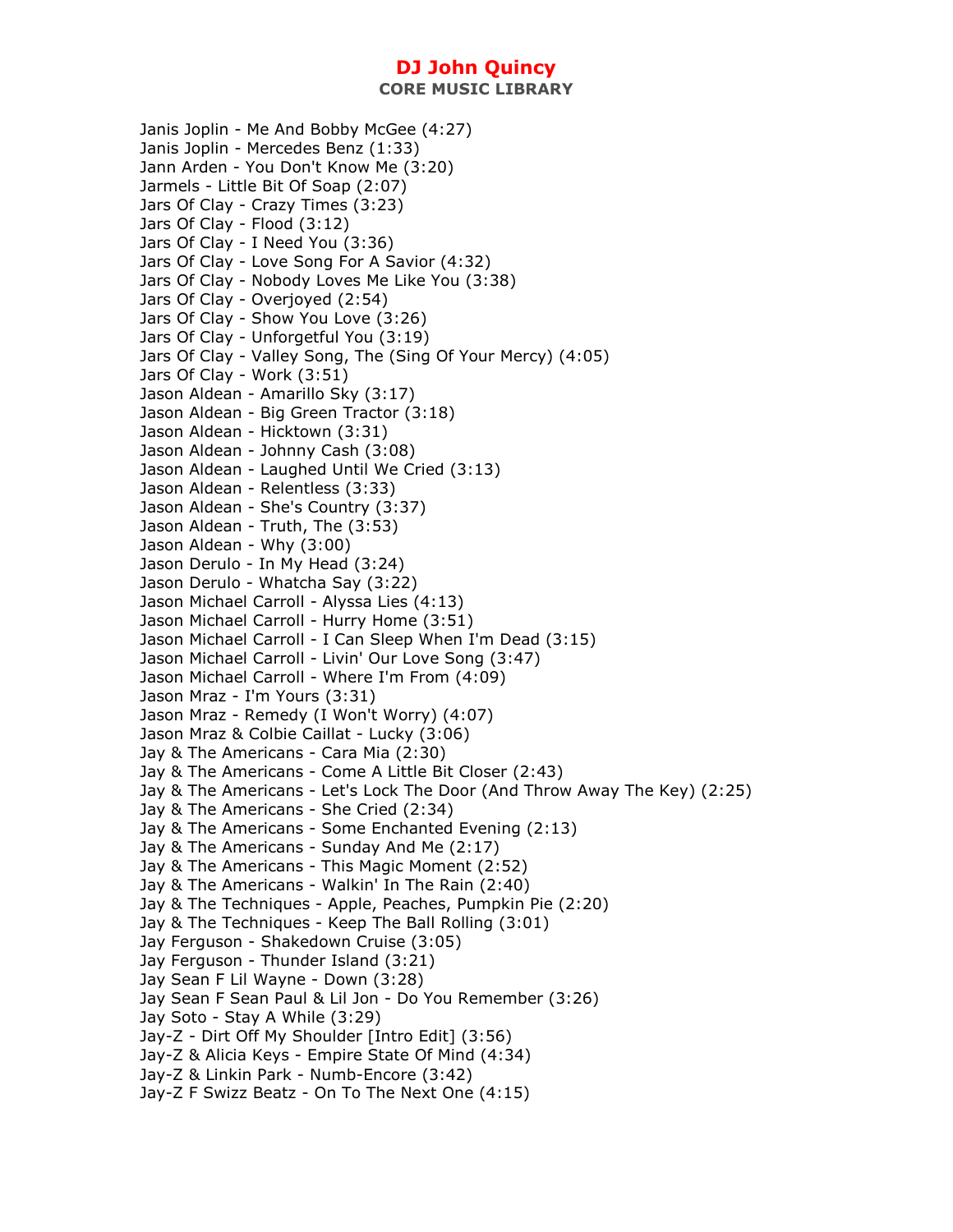Jay-Z Feat. Beyonce - Bonnie & Clyde 2003 (3:23) Jay-Z, Rihanna & Kanye West - Run This Town (4:31) Jaynetts - Sally, Go 'Round the Roses (2:53) Jazmine Sullivan - Bust Your Windows (3:28) JC Chasez - Blowin' Me Up (With Her Love) (4:17) Jean Knight - Mr. Big Stuff (2:41) Jeanne Black - He'll Have To Stay (2:39) Jeanne Pruett - Satin Sheets (3:06) Jeannie C. Riley - Harper Valley P.T.A. (3:04) Jeff Carson - Car, The (3:26) Jeff Carson - Not On Your Love (3:15) Jeff Golub - Nikki's Walk (3:25) Jeff Healey Band - Angel Eyes (4:16) Jeff Kashiwa - Creepin' (4:20) Jefferson - Baby Take Me In Your Arms (2:36) Jefferson Airplane - Somebody To Love (2:54) Jefferson Airplane - White Rabbit (2:30) Jefferson Starship - Be My Lady (3:48) Jefferson Starship - Count On Me (3:11) Jefferson Starship - Find Your Way Back (4:06) Jefferson Starship - It's Not Enough (4:18) Jefferson Starship - It's Not Over ('Til It's Over) (4:06) Jefferson Starship - Jane (4:03) Jefferson Starship - Miracles [Full Version] (6:49) Jefferson Starship - No Way Out (4:17) Jefferson Starship - Nothing's Gonna Stop Us Now (4:22) Jefferson Starship - Runaway (5:18) Jefferson Starship - Sara (4:39) Jefferson Starship - Stranger (4:40) Jefferson Starship - We Built This City (4:31) Jefferson Starship - With Your Love (3:30) Jeffrey Osborne - Don't You Get So Mad (3:41) Jeffrey Osborne - On The Wings Of Love (3:58) Jeffrey Osborne - Stay With Me Tonight (4:01) Jeffrey Osborne - You Should Be Mine (The Woo Woo Song) (4:15) Jelly Beans - I Wanna Love Him So Bad (2:39) Jellybean - Sidewalk Talk (3:56) Jellybean F Elisa Fiorillo - Who Found Who (3:38) Jennifer Knapp - Breathe On Me (3:27) Jennifer Knapp - Into You (3:01) Jennifer Knapp - Little More, A (3:18) Jennifer Knapp - Say Won't You Say (3:51) Jennifer Knapp - Undo Me (3:20) Jennifer Knapp & Mac Powell - Sing Alleluia (3:34) Jennifer Lopez - Ain't It Funny (3:49) Jennifer Lopez - I'm Glad [Intro Edit] (3:19) Jennifer Lopez - I'm Real (3:09) Jennifer Lopez - If You Had My Love [Intro Edit] (3:22) Jennifer Lopez - Let's Get Loud (3:57) Jennifer Lopez - Love Don't Cost A Thing (3:39) Jennifer Lopez - Play (3:16) Jennifer Lopez - Waiting For Tonight (4:03)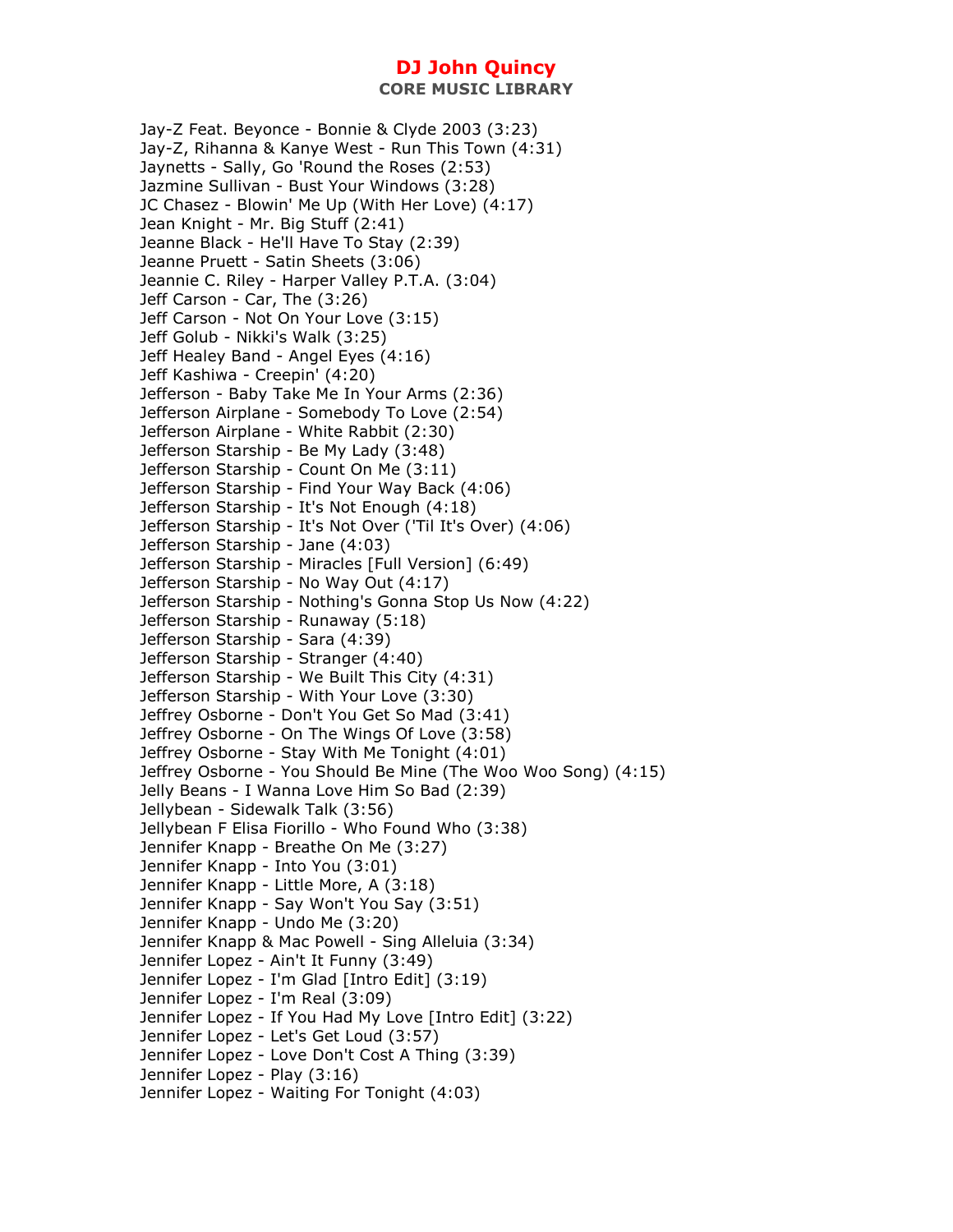Jennifer Lopez F 50 Cent - I'm Gonna Be Alright (3:51) Jennifer Lopez F Fabolous - Get Right (3:38) Jennifer Lopez F Jadakiss & Styles - Jenny From The Block (2:48) Jennifer Lopez F LL Cool J - All I Have (4:13) Jennifer Paige - Crush (3:16) Jennifer Trainor - I Get A Kick Out Of You (4:14) Jennifer Trainor - Our Love Is Here To Stay (2:53) Jennifer Trainor - Satin Doll (3:44) Jennifer Warnes - I Know A Heartache When I See One (3:24) Jennifer Warnes - Right Time Of The Night (2:42) Jeremih - Birthday Sex (3:36) Jeremy Camp - I Still Believe (4:32) Jeremy Camp - Let It Fade (3:38) Jeremy Camp - Right Here (4:05) Jeremy Camp - What It Means (3:35) Jeremy Jordan - Right Kind Of Love [Intro Edit] (3:43) Jeremy Jordan - Wannagirl (3:47) Jeremy McComb - Wagon Wheel (3:30) Jermaine Jackson - Daddy's Home (2:57) Jermaine Jackson - Do What You Do (4:19) Jermaine Jackson - Dynamite (5:52) Jermaine Jackson - I Think It's Love (3:48) Jermaine Jackson - Let's Get Serious (3:31) Jermaine Jackson - That's How Love Goes (3:22) Jermaine Jackson & Michael Jackson - Tell Me I'm Not Dreamin' (Too Good To Be True) (4:07) Jermaine Stewart - We Don't Have To Take Our Clothes Off (3:40) Jerry Butler - (I'm Just Thinking About) Cooling Out (3:31) Jerry Butler - For Your Precious Love (2:41) Jerry Butler - He Will Break Your Heart (2:44) Jerry Butler - Hey, Western Union Man (2:40) Jerry Butler - Make It Easy On Yourself (2:32) Jerry Butler - Moon River (2:34) Jerry Butler - Never Give You Up (3:02) Jerry Butler - Only The Strong Survive (2:30) Jerry Butler - What's The Use Of Breaking Up (2:27) Jerry Butler & Betty Everett - Let It Be Me (2:39) Jerry Jeff Walker - Up Against The Wall, Redneck Mother (4:07) Jerry Keller - Here Comes Summer (2:06) Jerry Lee Lewis - 39 And Holding (2:53) Jerry Lee Lewis - Breathless (2:40) Jerry Lee Lewis - Chantilly Lace (2:44) Jerry Lee Lewis - Great Balls Of Fire (1:49) Jerry Lee Lewis - There Must Be More To Love Than This (2:40) Jerry Lee Lewis - Think About It Darlin' (2:29) Jerry Lee Lewis - To Make Love Sweeter For You (2:43) Jerry Lee Lewis - Whole Lot Of Shakin' Going On (2:50) Jerry Lee Lewis - Would You Take Another Chance On Me (2:48) Jerry Reed - Amos Moses (2:16) Jerry Reed - Bird (3:14) Jerry Reed - East Bound And Down (2:43) Jerry Reed - Lord, Mr. Ford (3:15)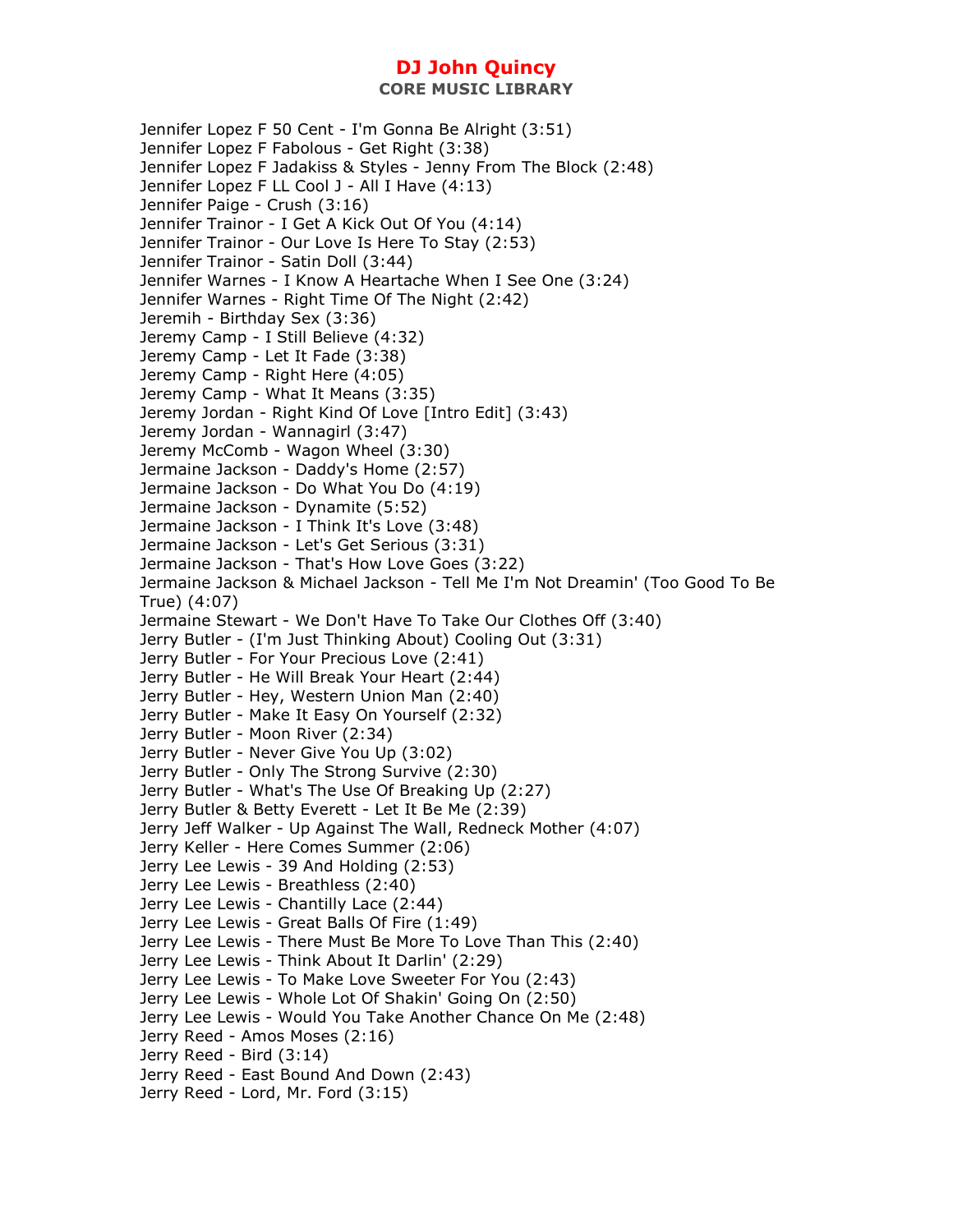Jerry Reed - She Got The Goldmine (I Got The Shaft) (3:10) Jerry Reed - When You're Hot, You're Hot (2:15) Jerry Vale - Arrivederci, Roma (3:02) Jerry Vale - Have You Looked Into Your Heart (2:18) Jerry Vale - Old Cape Cod (2:21) Jerry Vale - You Don't Know Me (2:29) Jerry Wallace - How The Time Flies (2:25) Jerry Wallace - If You Leave Me Tonight I'll Cry (2:40) Jerry Wallace - In The Misty Moonlight (2:54) Jerry Wallace - Primrose Lane (2:14) Jesse Lee Turner - Little Space Girl (2:49) Jesse McCartney - Beautiful Soul (3:13) Jesse McCartney - How Do You Sleep (3:16) Jesse McCartney - It's Over (3:31) Jesse McCartney - Leavin' (3:32) Jesse McCartney F T-Pain - Body Language (3:38) Jessi Colter - I'm Not Lisa (3:17) Jessica Andrews - Who I Am (4:05) Jessica Simpson - Come On Over (2:47) Jessica Simpson - I Think I'm In Love With You (3:27) Jessica Simpson - I Wanna Love You Forever (4:14) Jessica Simpson - Irresistable (3:10) Jessica Simpson - Take My Breath Away (3:07) Jessica Simpson - With You (3:06) Jessica Simpson F Nick Lachey - Where You Are (3:48) Jessie Belvin - Good Night My Love (3:04) Jessie James - Wanted (3:02) Jesus Jones - Real, Real, Real [Intro Edit] (2:55) Jesus Jones - Right Here, Right Now (2:29) Jet - Are You Gonna Be My Girl (3:33) Jet - Cold Hard Bitch (4:01) Jethro Tull - Aqualung (6:31) Jethro Tull - Bungle In The Jungle (3:26) Jethro Tull - Living In The Past (3:13) Jethro Tull - Locomotive Breath (4:10) Jethro Tull - Teacher (3:43) Jethro Tull - Thick As A Brick (2:58) Jets - Crush My Broken Heart (4:01) Jets - Crush On You (4:26) Jets - Make It Real (4:11) Jets - Rocket To You (4:15) Jets - You Got It All (3:37) Jewel - Down So Long (4:04) Jewel - Foolish Games (3:52) Jewel - Hands (3:37) Jewel - Hark! The Herald Angels Sing (3:13) Jewel - Intuition (3:45) Jewel - Stronger Woman (3:47) Jewel - Who Will Save Your Soul (3:42) Jewel - You Were Meant For Me (3:43) Jewel Akens - Birds And The Bees (2:07) Jewell & The Rubies - Kidnapper (2:46)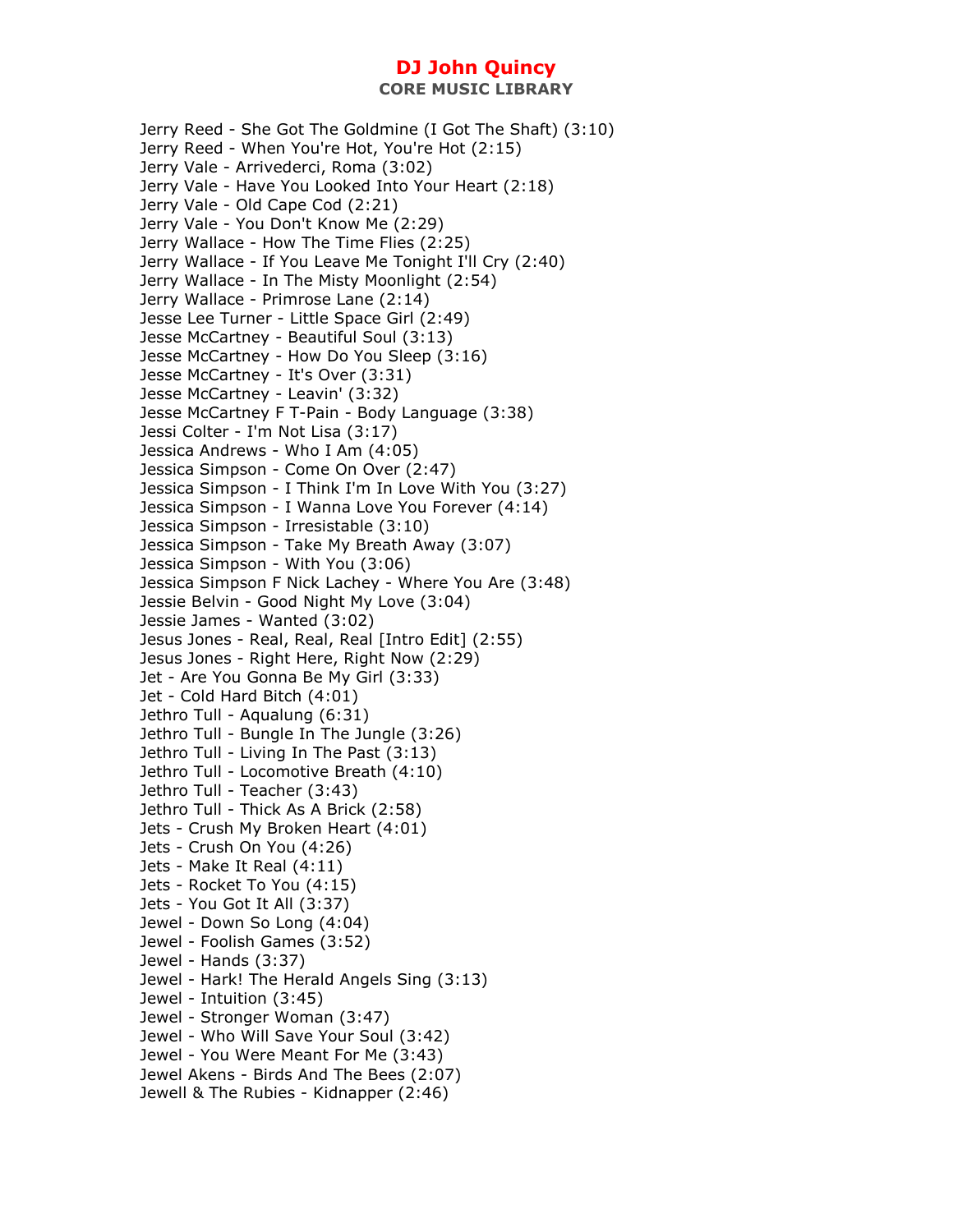**CORE MUSIC LIBRARY** 

Jigsaw - Love Fire (2:38) Jigsaw - Sky High (2:42) Jill Corey - Love Me To Pieces (1:50) Jill Phillips - I Am (3:34) Jim Croce - Bad, Bad Leroy Brown (2:57) Jim Croce - I Got A Name (3:08) Jim Croce - I'll Have To Say I Love You In A Song (2:28) Jim Croce - It Doesn't Have To Be That Way (2:29) Jim Croce - One Less Set Of Footsteps (2:43) Jim Croce - Operator (That's Not The Way It Feels) (3:44) Jim Croce - Rapid Roy (The Stock Car Boy) (2:39) Jim Croce - Time In A Bottle (2:23) Jim Croce - Workin' At The Car Wash Blues (2:28) Jim Croce - You Don't Mess Around With Jim (2:56) Jim Ed Brown - Morning (2:58) Jim Ed Brown & Helen Cornelius - I Don't Want To Have To Marry You (3:00) Jim Glaser - You're Gettin' To Me Again (3:17) Jim Jones - We Fly High (3:41) Jim Jones & Ron Browz F Juelz Santana - Pop Champagne (3:35) Jim Lowe - Four Walls (2:17) Jim Lowe - Green Door (2:12) Jim Peterik - Vehicle (3:54) Jim Photoglo - We Were Meant To Be Lovers (3:21) Jim Reeves - Adios Amigo (2:29) Jim Reeves - Billy Bayou (2:02) Jim Reeves - Blue Side Of Lonesome (3:17) Jim Reeves - Distant Drums (2:51) Jim Reeves - Four Walls (2:48) Jim Reeves - He'll Have To Go (2:18) Jim Reeves - I Guess I'm Crazy (2:22) Jim Reeves - I Won't Come In While He's There (2:06) Jim Reeves - Is It Really Over (2:11) Jim Reeves - This Is It (3:04) Jim Stafford - My Girl Bill (3:05) Jim Stafford - Spiders And Snakes (2:57) Jim Stafford - Swamp Witch (3:35) Jim Stafford - Wildwood Weed (2:38) Jim Steinman - Rock And Roll Dreams Come Through (6:27) Jim Weatherly - Need To Be (3:37) Jimi Hendrix - All Along The Watchtower (3:56) Jimi Hendrix - Crosstown Traffic (2:09) Jimi Hendrix - Fire (2:36) Jimi Hendrix - Foxey Lady (3:09) Jimi Hendrix - Hey Joe (3:17) Jimi Hendrix - Manic Depression (3:38) Jimi Hendrix - Purple Haze (2:41) Jimi Hendrix - Voodoo Chile (Slight Return) (5:00) Jimi Hendrix - Wind Cries Mary (3:18) Jimmie Rodgers - Are You Really Mine (2:22) Jimmie Rodgers - Bimbombey (2:11) Jimmie Rodgers - Honeycomb (2:12) Jimmie Rodgers - Kisses Sweeter Than Wine (2:18)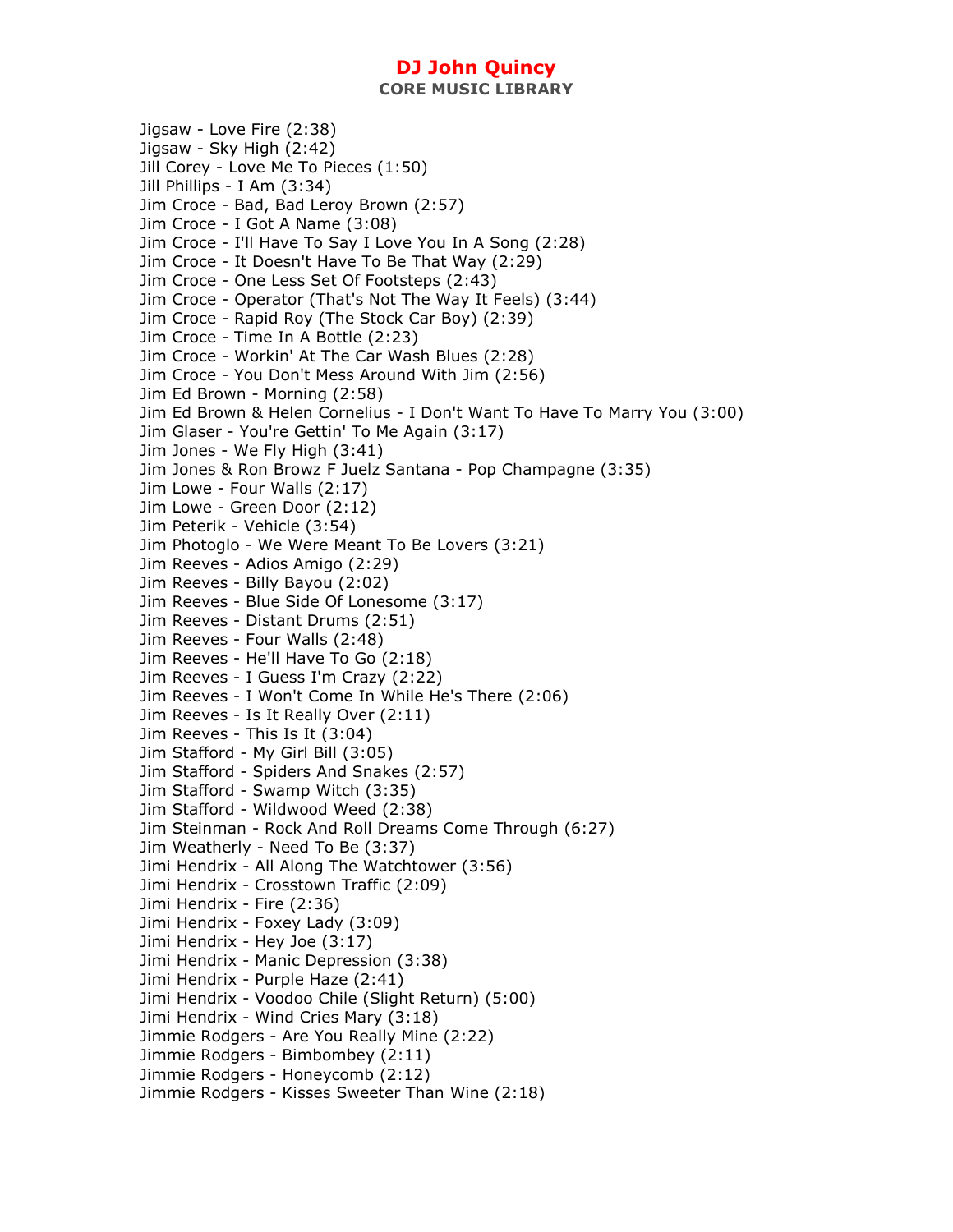**CORE MUSIC LIBRARY** 

Jimmie Rodgers - Oh Oh I'm Falling In Love Again (2:10) Jimmie Rodgers - Secretly (2:33) Jimmy Bowen - I'm Stickin' With You (2:04) Jimmy Buffett - Boat Drinks (2:34) Jimmy Buffett - Brown Eyed Girl (3:42) Jimmy Buffett - Captain And The Kid (3:06) Jimmy Buffett - Changes In Latitudes, Changes In Attitudes (3:12) Jimmy Buffett - Cheeseburger In Paradise (2:44) Jimmy Buffett - Coconut Telegraph (2:56) Jimmy Buffett - Come Monday (3:05) Jimmy Buffett - Fins (3:22) Jimmy Buffett - Grapefruit-Juicy Fruit (2:54) Jimmy Buffett - Havana Daydreamin' (3:34) Jimmy Buffett - He Went To Paris (3:26) Jimmy Buffett - Hey, Good Lookin' (2:58) Jimmy Buffett - If The Phone Doesn't Ring, It's Me (3:22) Jimmy Buffett - It's My Job (3:07) Jimmy Buffett - Jingle Bells (3:48) Jimmy Buffett - Jolly Mon Sing (3:12) Jimmy Buffett - Livingston Saturday Night (3:06) Jimmy Buffett - Manana (4:10) Jimmy Buffett - Margaritaville (4:07) Jimmy Buffett - Mexico (2:57) Jimmy Buffett - Mexico (Live) (3:45) Jimmy Buffett - One Particular Harbour (5:30) Jimmy Buffett - Pencil Thin Mustache (2:46) Jimmy Buffett - Pirate Looks At Forty (3:49) Jimmy Buffett - Someone I Used To Love (3:22) Jimmy Buffett - Son Of A Son Of A Sailor (3:18) Jimmy Buffett - Stars On The Water (3:09) Jimmy Buffett - Survive (4:39) Jimmy Buffett - Volcano (3:35) Jimmy Castor Bunch - Bertha Butt Boogie (Single Version) (3:10) Jimmy Castor Bunch - Troglodyte (Cave Man) (3:16) Jimmy Charles - Million To One (2:28) Jimmy Clanton - Go Jimmy Go (2:10) Jimmy Clanton - Just A Dream (2:27) Jimmy Clanton - Venus In Blue Jeans (2:15) Jimmy Cliff - I Can See Clearly Now (3:01) Jimmy Cliff - Many Rivers To Cross (2:39) Jimmy Cliff - Wonderful World Beautiful People (3:06) Jimmy Dean - Big Bad John (2:57) Jimmy Dean - First Thing Ev'ry Morning (And The Last Thing Ev'ry Night (2:05) Jimmy Dean - PT 109 (3:08) Jimmy Dorsey - So Rare (2:33) Jimmy Durante - As Time Goes By (2:24) Jimmy Durante - Make Someone Happy (1:49) Jimmy Eat World - Middle (2:44) Jimmy Gilmer & The Fireballs - Bottle Of Wine (2:08) Jimmy Gilmer & The Fireballs - Daisy Petal Pickin' (2:07) Jimmy Gilmer & The Fireballs - Sugar Shack (1:58) Jimmy Hall - I'm Happy That Love Has Found You (3:54)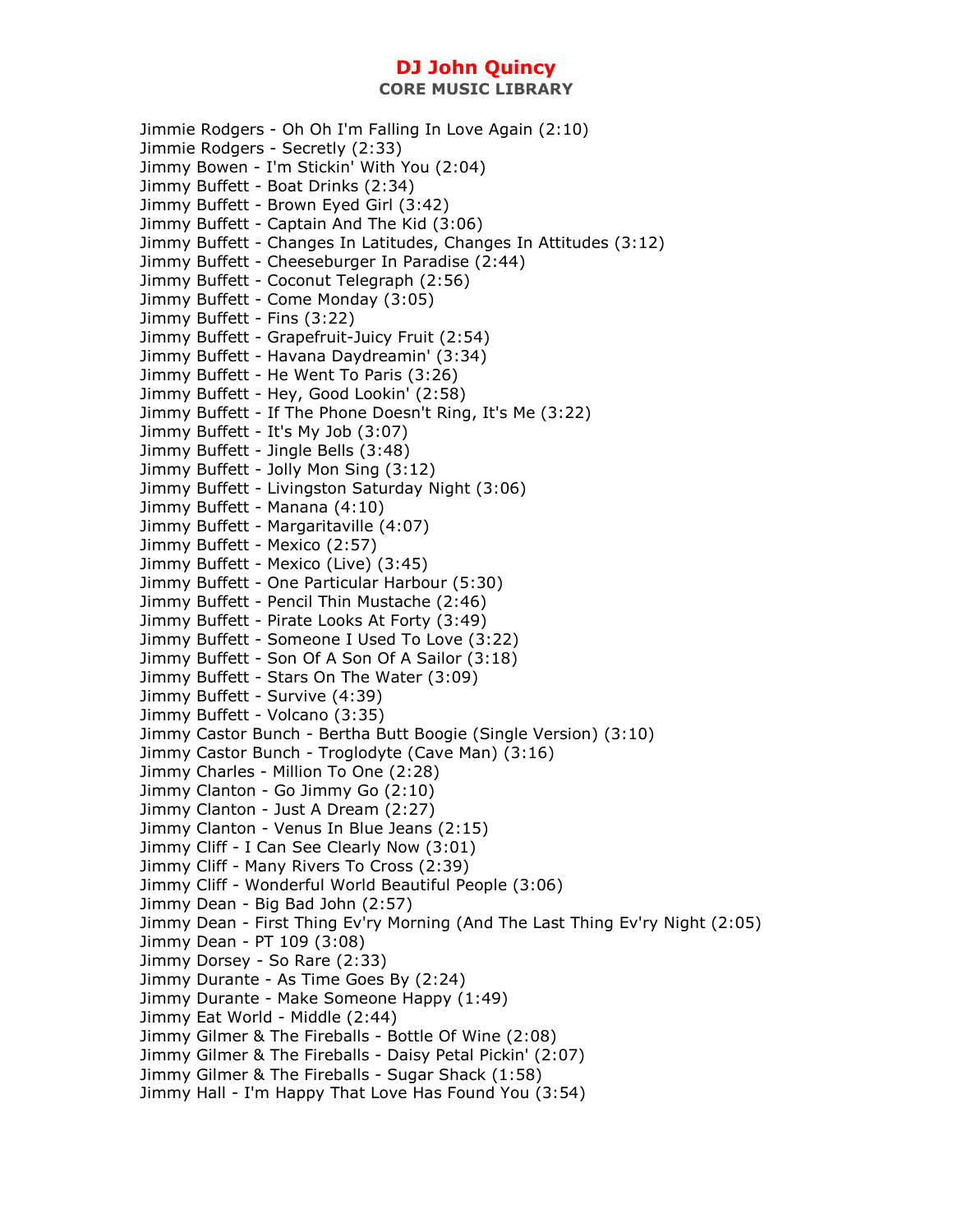**CORE MUSIC LIBRARY** 

Jimmy Harnen & Synch - Where Are You Now (4:26) Jimmy Hughes - Steal Away (2:24) Jimmy James & The Vagabonds - Come To Me Softly (3:04) Jimmy Jones - Good Timin' (2:02) Jimmy Jones - Handy Man (1:55) Jimmy McCracklin - Walk, The (2:43) Jimmy McGriff - I've Got A Woman (Part 1) (2:27) Jimmy Ray - Are You Jimmy Ray (3:17) Jimmy Ruffin - Hold On To My Love (3:01) Jimmy Ruffin - I've Passed This Way Before (2:39) Jimmy Ruffin - What Becomes Of The Brokenhearted (2:58) Jimmy Soul - If You Wanna Be Happy (2:07) Jimmy Wayne - Do You Believe Me Now (3:20) Jimmy Wayne - I Will (3:10) Jimmy Wayne - Stay Gone (3:42) Jive Bunny & The Mixmasters - Swing The Mood [Single Version] (4:45) Jive Bunny & The Mixmasters - That's What I Like (5:20) Jive Five - My True Story [Single Version] (2:27) Jo Ann Castle - Down Yonder (2:02) Jo Ann Castle - Sweet Georgia Brown (2:08) Jo Dee Messina - Burn (3:54) Jo Dee Messina - Bye Bye (3:16) Jo Dee Messina - Downtime (3:38) Jo Dee Messina - Have Yourself A Merry Little Christmas (2:47) Jo Dee Messina - Heads Carolina, Tails California (3:21) Jo Dee Messina - I'm Alright (3:09) Jo Dee Messina - Lesson In Leavin' (3:13) Jo Dee Messina - My Give A Damn's Busted (3:15) Jo Dee Messina - Stand Beside Me (3:36) Jo Dee Messina - That's The Way (3:13) Jo Dee Messina & Tim McGraw - Bring On The Rain (2:58) Jo El Sonnier - Tear-Stained Letter (4:08) Jo Jo Gunne - Run Run Run (2:31) Jo Stafford - It's Almost Tomorrow (2:44) Jo Stafford - Make Love To Me (2:36) Jo Tex - Hold What You've Got (3:06) Joan Baez - Night They Drove Old Dixie Down (3:19) Joan Jett & The Blackhearts - Crimson And Clover (3:14) Joan Jett & The Blackhearts - Do You Wanna Touch Me (Oh Yeah) (3:40) Joan Jett & The Blackhearts - Everyday People (2:36) Joan Jett & The Blackhearts - I Hate Myself For Loving You (4:09) Joan Jett & The Blackhearts - I Love Rock N' Roll (2:53) Joan Jett & The Blackhearts - Little Liar (3:53) Joan Osborne - One Of Us (4:13) Joan Weber - Let Me Go Lover (2:20) Joanie Sommers - Johnny Get Angry (2:29) Jodeci - Come & Talk To Me (4:52) Jodeci - Freek N You (6:18) Jodeci - Lately (4:28) Jodie Sands - With All My Heart (2:38) Jody Miller - Queen Of The House (2:12) Jody Reynolds - Endless Sleep (2:16)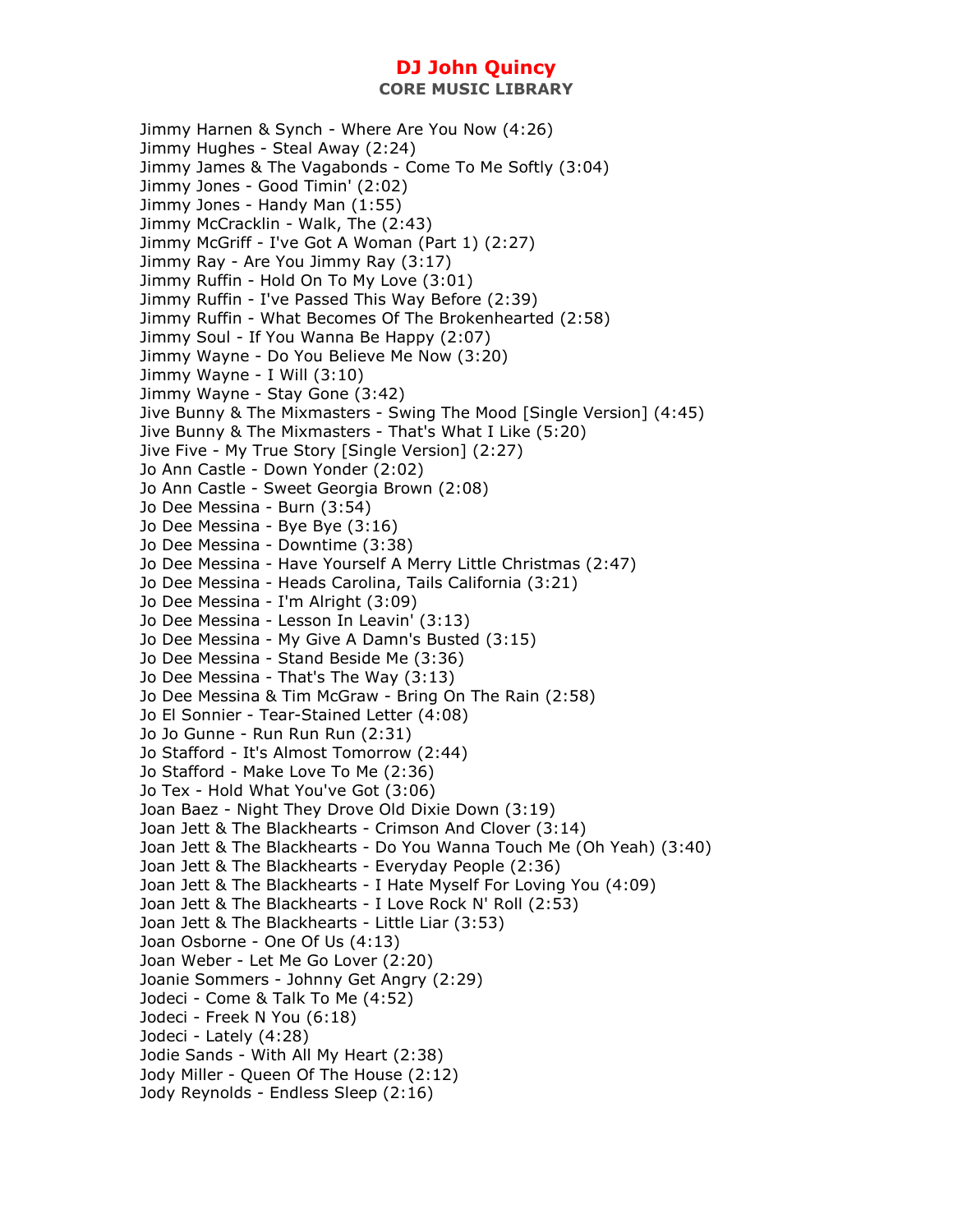**CORE MUSIC LIBRARY** 

Jody Watley - Don't You Want Me (4:04) Jody Watley - Everything (4:05) Jody Watley - Friends (4:00) Jody Watley - I'm The One You Need (3:39) Jody Watley - Looking For A New Love (3:41) Jody Watley - Some Kind Of Wonderful (3:48) Joe - I Wanna Know (4:53) Joe - Stutter (3:28) Joe Bennett & The Sparkletones - Black Slacks (2:00) Joe Cocker - Cry Me A River (3:51) Joe Cocker - Feeling Alright (3:55) Joe Cocker - High Time We Went (4:20) Joe Cocker - Letter (4:13) Joe Cocker - She Came In Through The Bathroom Window (2:35) Joe Cocker - When The Night Comes (3:52) Joe Cocker - With A Little Help From My Friends (4:51) Joe Cocker - You Are So Beautiful (2:36) Joe Cocker - You Can Leave Your Hat On (4:10) Joe Cocker & Jennifer Warnes - Up Where We Belong (3:47) Joe Diffie - Bigger Than The Beatles (3:46) Joe Diffie - Home (3:17) Joe Diffie - Honky Tonk Attitude (3:23) Joe Diffie - If The Devil Danced (In Empty Pockets) (2:41) Joe Diffie - If You Want Me To (3:38) Joe Diffie - Is It Cold In Here (3:42) Joe Diffie - It's Always Something (2:53) Joe Diffie - John Deere Green (3:34) Joe Diffie - New Way (To Light Up An Old Flame) (2:40) Joe Diffie - Pickup Man (3:29) Joe Diffie - Prop Me Up Beside The Jukebox (If I Die) (3:15) Joe Diffie - Ships That Don't Come In (3:33) Joe Diffie - So Help Me Girl (3:24) Joe Diffie - Texas Size Heartache (2:37) Joe Diffie - Third Rock From The Sun (2:46) Joe Dowell - Wooden Heart (1:59) Joe Harnell - Fly Me To The Moon (2:18) Joe Henderson - Snap Your Fingers (2:56) Joe Hinton - Funny (How Time Slips Away) (3:02) Joe Jackson - Breaking Us In Two (4:41) Joe Jackson - Is She Really Going Out With Him (3:32) Joe Jackson - Steppin' Out (3:37) Joe Jackson - You Can't Get What You Want (4:50) Joe Jeffrey Group - My Pledge Of Love (2:38) Joe Jones - You Talk Too Much (2:34) Joe Nichols - Another Side Of You (2:55) Joe Nichols - Believers (2:58) Joe Nichols - Brokenheartsville (3:45) Joe Nichols - I'll Wait For You (3:48) Joe Nichols - Impossible, The (3:50) Joe Nichols - It Ain't No Crime (3:15) Joe Nichols - Size Matters (Someday) (2:43) Joe Nichols - Tequila Makes Her Clothes Fall Off (3:01)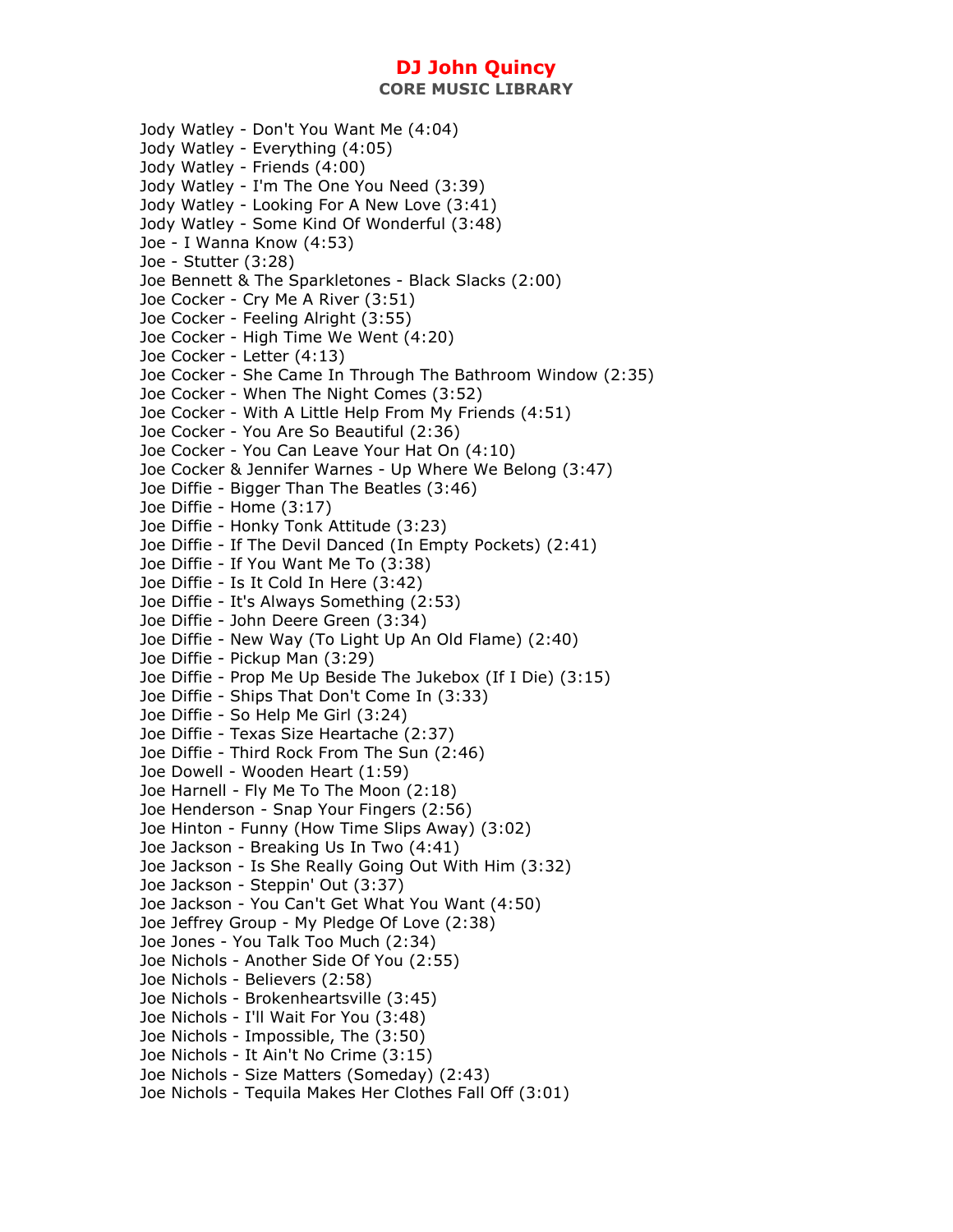Joe Nichols - What's A Guy Gotta Do (2:16) Joe Public - Live And Learn (3:43) Joe Simon - Chokin' Kind (2:38) Joe Simon - Drowning In The Sea Of Love (3:18) Joe Simon - Get Down, Get Down (Get On The Floor) (3:36) Joe Simon - Power Of Love (2:52) Joe Simon - Theme From Cleopatra Jones (3:41) Joe South - Don't It Make You Want To Go Home (3:09) Joe South - Games People Play (3:26) Joe South - Walk A Mile In My Shoes (3:36) Joe Stampley - All These Things (3:13) Joe Stampley - Roll On Big Mama (2:30) Joe Stampley - Soul Song (2:23) Joe Stampley And The Uniques - All These Things (3:56) Joe Tex - Ain't Gonna Bump No More (With No Big Fat Woman) (3:26) Joe Tex - I Gotcha (2:18) Joe Tex - Show Me (2:52) Joe Tex - Skinny Legs And All (2:58) Joe Turner - Morning, Noon And Night (2:38) Joe Turner - Wee Baby Blues (2:15) Joe Valino - Garden Of Eden (2:39) Joe Walsh - All Night Long (3:47) Joe Walsh - Life Of Illusion (3:22) Joe Walsh - Life's Been Good (4:34) Joe Walsh - Rocky Mountain Way (3:45) Joey Dee & The Starliters - Hey, Let's Twist (1:57) Joey Dee & The Starliters - Peppermint Twist (1:58) Joey Dee & The Starliters - Shout (2:21) Joey Dee & The Starliters - What Kind Of Love Is This (2:05) Joey Lawrence - Nothin' My Love Can't Fix (4:02) Joey McIntyre - Stay The Same (3:45) Joey Miskulin - Polka Medley (Long Version) (20:58) Joey Powers - Midnight Mary (2:22) Joey Scarbury - Theme From "Greatest American Hero" (3:03) Johann Sebastian Bach - Air On A G String (5:06) Johann Sebastian Bach - Jesu, Joy of Man's Desiring (3:45) John Anderson - Bend It Until It Breaks (3:12) John Anderson - Black Sheep (2:54) John Anderson - I Wish I Could Have Been There (3:29) John Anderson - I've Got It Made (2:49) John Anderson - Money In The Bank (2:57) John Anderson - Seminole Wind (3:52) John Anderson - Straight Tequila Night (2:45) John Anderson - Swingin' (2:56) John Anderson - When It Comes To You (3:41) John Anderson - Wild And Blue (2:36) John Berry - I Think About It All The Time (3:11) John Berry - She's Taken A Shine (3:36) John Berry - Standing On The Edge Of Goodbye (3:17) John Berry - What's In It For Me (3:10) John Berry - You And Only You (3:10) John Berry - Your Love Amazes Me (3:42)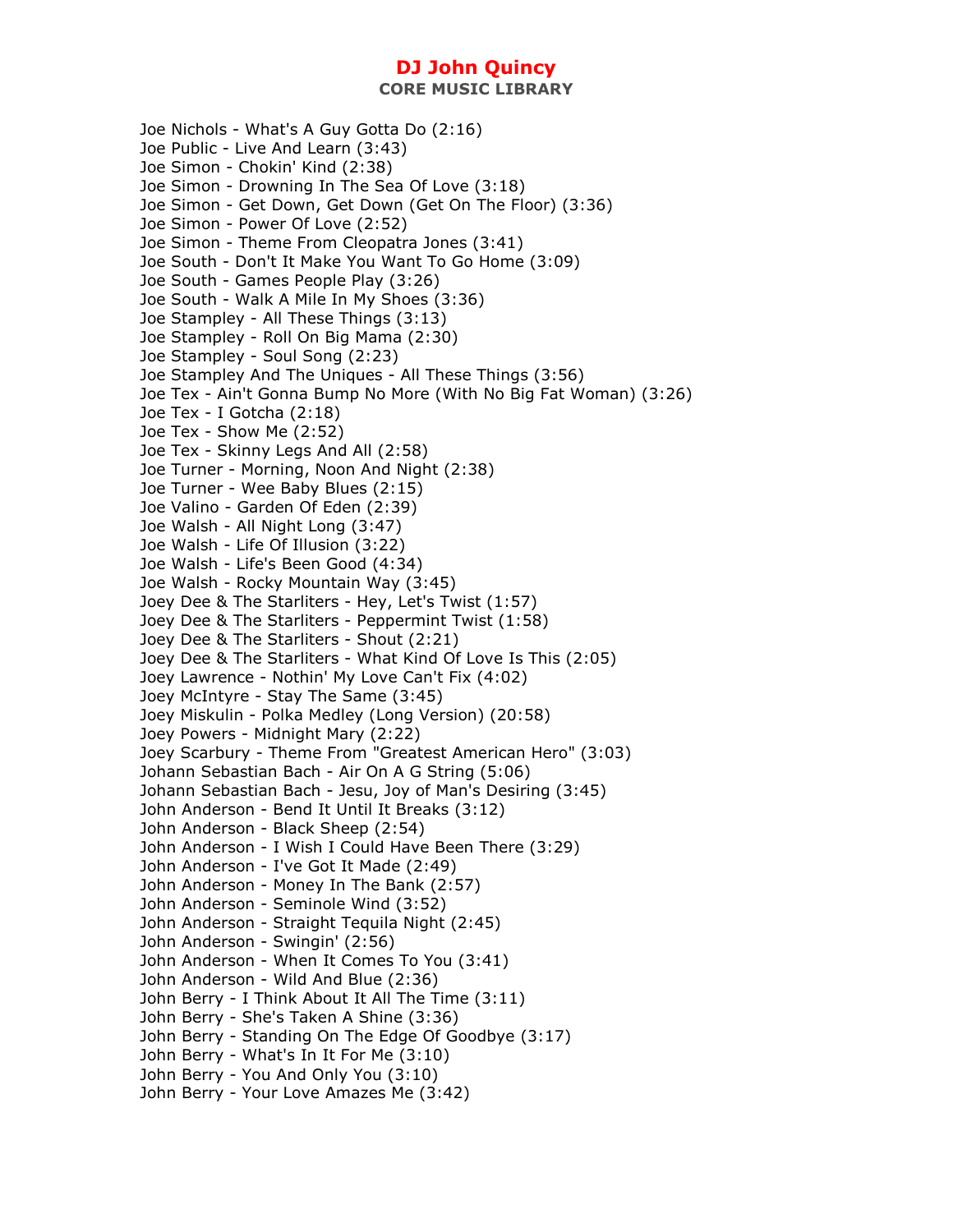John Cafferty & The Beaver Brown Band - C-I-T-Y (3:21) John Cafferty & The Beaver Brown Band - On The Dark Side (2:38) John Cafferty & The Beaver Brown Band - Tough All Over (4:29) John Conlee - As Long As I'm Rockin' With You (3:18) John Conlee - Backside Of Thirty (2:32) John Conlee - Common Man (2:37) John Conlee - Got My Heart Set On You (2:54) John Conlee - I'm Only In It For The Love (3:12) John Conlee - In My Eyes (3:31) John Conlee - Lady Lay Down (3:00) John Conlee - Old School (3:51) John Conlee - Rose Colored Glasses (3:18) John Cougar Mellencamp - Ain't Even Done With The Night (4:28) John Cougar Mellencamp - Authority Song (3:38) John Cougar Mellencamp - Check It Out (4:16) John Cougar Mellencamp - Cherry Bomb (4:43) John Cougar Mellencamp - Crumblin' Down (3:30) John Cougar Mellencamp - Dance Naked (2:57) John Cougar Mellencamp - Hand To Hold On To (3:18) John Cougar Mellencamp - Hurts So Good (3:32) John Cougar Mellencamp - I Need A Lover (5:31) John Cougar Mellencamp - I Saw Mommy Kissing Santa Claus (2:11) John Cougar Mellencamp - Jack & Diane (4:10) John Cougar Mellencamp - Key West Intermezzo (I Saw You First) (4:11) John Cougar Mellencamp - Lonely Ol' Night (3:40) John Cougar Mellencamp - Paper In Fire (3:45) John Cougar Mellencamp - Pink Houses (4:41) John Cougar Mellencamp - Pop Singer (2:44) John Cougar Mellencamp - R.O.C.K. In The U.S.A. (2:44) John Cougar Mellencamp - Rain On The Scarecrow (3:39) John Cougar Mellencamp - Small Town (3:37) John Cougar Mellencamp - This Time (4:11) John Cougar Mellencamp - Wild Night (3:25) John Denver - Annie's Song (2:50) John Denver - Back Home Again (4:39) John Denver - Calypso (3:32) John Denver - Fly Away (With Olivia Newton-John) (4:00) John Denver - Follow Me (2:50) John Denver - I'm Sorry (3:25) John Denver - My Sweet Lady (4:27) John Denver - Rocky Mountain High (4:39) John Denver - Shanghai Breezes (3:04) John Denver - Some Days Are Diamonds (Some Days Are Stone) (3:48) John Denver - Sunshine On My Shoulders [CD Version] (5:09) John Denver - Sunshine On My Shoulders [Radio Edit] (3:17) John Denver - Take Me Home, Country Roads (3:07) John Denver - Thank God I'm A Country Boy (3:16) John Denver & Placido Domingo - Perhaps Love (2:52) John Fogerty - Centerfield (3:50) John Fogerty - Old Man Down The Road (3:21) John Fogerty - Rock And Roll Girls (3:09) John Fred & His Playboy Band - Judy In Disguise (With Glasses) (2:53)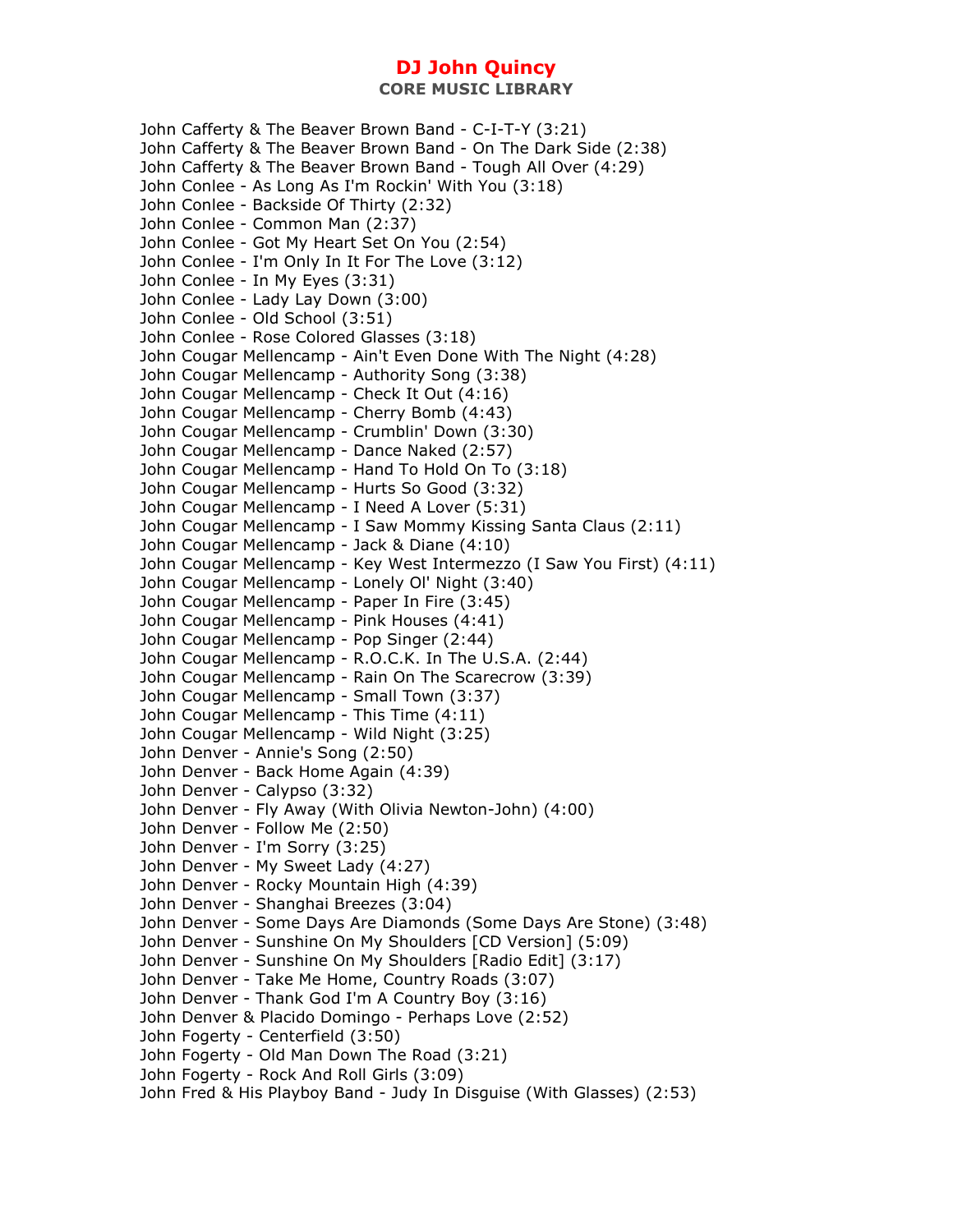John Goudy - Sugar Dumplin (3:41) John Hall Band - Crazy (Keep On Fallin') (4:32) John Hunter - Tragedy (3:42) John Kongos - He's Gonna Step On You Again (4:15) John Lee Hooker - Boom Boom (2:28) John Legend - Each Day Gets Better (3:41) John Legend - Green Light (3:32) John Legend - Ordinary People (4:26) John Legend - Save Room (3:51) John Legend - Stay With You (3:47) John Lennon - (Just Like) Starting Over (3:51) John Lennon - Beautiful Boy (3:42) John Lennon - Give Peace A Chance (4:46) John Lennon - Happy Xmas (War Is Over) (3:11) John Lennon - Imagine (2:59) John Lennon - Instant Karma (3:12) John Lennon - Mind Games (3:57) John Lennon - Nobody Told Me (3:27) John Lennon - Number 9 Dream (4:29) John Lennon - Power To The People (3:00) John Lennon - Watching The Wheels (3:27) John Lennon - Whatever Gets You Thru The Night (3:12) John Lennon - Woman (3:20) John Mayer - Bigger Than My Body (4:17) John Mayer - Clarity (4:27) John Mayer - Daughters (3:54) John Mayer - Dreaming With A Broken Heart (4:00) John Mayer - Free Fallin' [Live] (4:08) John Mayer - Gravity (3:54) John Mayer - Heartbreak Warfare (3:51) John Mayer - No Such Thing (3:47) John Mayer - Say (3:41) John Mayer - Waiting On The World To Change (3:17) John Mayer - Why Georgia (4:24) John Mayer - Your Body Is A Wonderland (4:01) John Mellencamp - Again Tonight (3:13) John Mellencamp - Get A Leg Up (3:44) John Michael Montgomery - Be My Baby Tonight (2:44) John Michael Montgomery - Cover You In Kisses (3:48) John Michael Montgomery - Cowboy Love (3:09) John Michael Montgomery - Friends (3:47) John Michael Montgomery - Hold On To Me (4:02) John Michael Montgomery - Home To You (3:22) John Michael Montgomery - How Was I To Know (4:13) John Michael Montgomery - I Can Love You Like That (3:39) John Michael Montgomery - I Love The Way You Love Me (3:56) John Michael Montgomery - I Swear (4:17) John Michael Montgomery - If You've Got Love (3:42) John Michael Montgomery - Letters From Home (4:22) John Michael Montgomery - Life's A Dance (3:01) John Michael Montgomery - Little Girl (3:35) John Michael Montgomery - Long As I Live (4:12)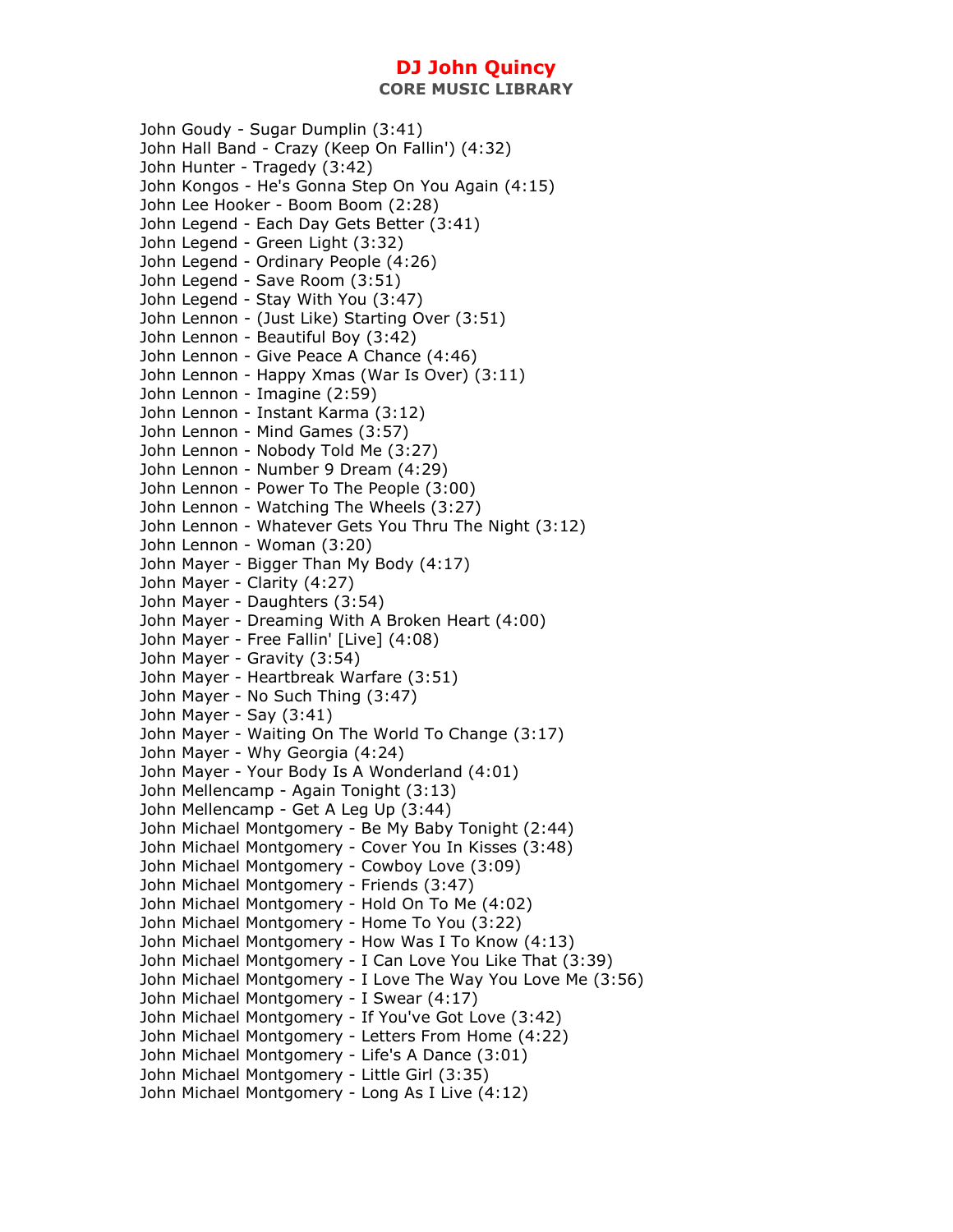John Michael Montgomery - No Man's Land (2:58) John Michael Montgomery - Rope The Moon (3:51) John Michael Montgomery - Sold (The Grundy County Auction Incident) (2:25) John Miles - Music (5:50) John O'Banion - Love You Like I Never Loved Before (3:19) John Parr - Naughty Naughty (3:32) John Parr - St. Elmo's Fire (Man In Motion) (4:02) John Paul Young - Love Is In The Air (3:19) John Phillips - Mississppi (3:29) John Prine - Angel From Montgomery (3:39) John Rich - Shuttin' Detroit Down (3:57) John Schneider - Country Girls (3:08) John Schneider - I've Been Around Enough To Know (2:35) John Schneider - What's A Memory Like You (3:18) John Schnieder - You're The Last Thing I Needed Tonight (3:15) John Sebastion - Welcome Back (2:49) John Stewart - Gold (With Stevie Nicks) (4:15) John Travolta - Let Her In (2:50) John Travolta & Olivia Newton-John - Grease Megamix (3:47) John Waite - Missing You (3:58) John Waller - Still Calls Me Son (4:17) John Williams - Theme From Close Encounters Of The Third Kind (2:59) John Zacherley - Dinner With Drac (2:54) Johnnie & Joe - Over The Mountain, Across The Sea (2:08) Johnnie Ray - Just Walkin' In The Rain (2:36) Johnnie Ray - Yes Tonight, Josephine (2:27) Johnnie Ray - You Don't Owe Me A Thing (2:22) Johnnie Taylor - Cheaper To Keep Her (3:19) Johnnie Taylor - Disco Lady (4:18) Johnnie Taylor - I Believe In You (You Believe In Me) (4:57) Johnnie Taylor - Take Care Of Your Homework (2:36) Johnnie Taylor - Who's Making Love (2:43) Johnny & The Hurricanes - Beatnik Fly (2:06) Johnny & The Hurricanes - Red River Rock (2:06) Johnny Ace - Pledging My Love (2:23) Johnny Bristol - Hang On In There Baby (3:19) Johnny Burnette - Dreamin' (2:16) Johnny Burnette - God, Country And My Baby (2:08) Johnny Burnette - Little Boy Sad (1:59) Johnny Burnette - You're Sixteen, You're Beautiful (And You're Mine) (1:53) Johnny Cash - Ballad Of A Teenage Queen (2:09) Johnny Cash - Boy Named Sue (3:41) Johnny Cash - Daddy Sang Bass (2:17) Johnny Cash - Don't Take Your Guns To Town (2:57) Johnny Cash - Flesh And Blood (2:33) Johnny Cash - Folsom Prison Blues (2:36) Johnny Cash - Get Rhythm (2:11) Johnny Cash - Guess Things Happen That Way (1:46) Johnny Cash - I Walk The Line (2:41) Johnny Cash - One Piece At A Time (3:57) Johnny Cash - Ring Of Fire (2:31) Johnny Cash - Sunday Mornin' Comin' Down (4:04)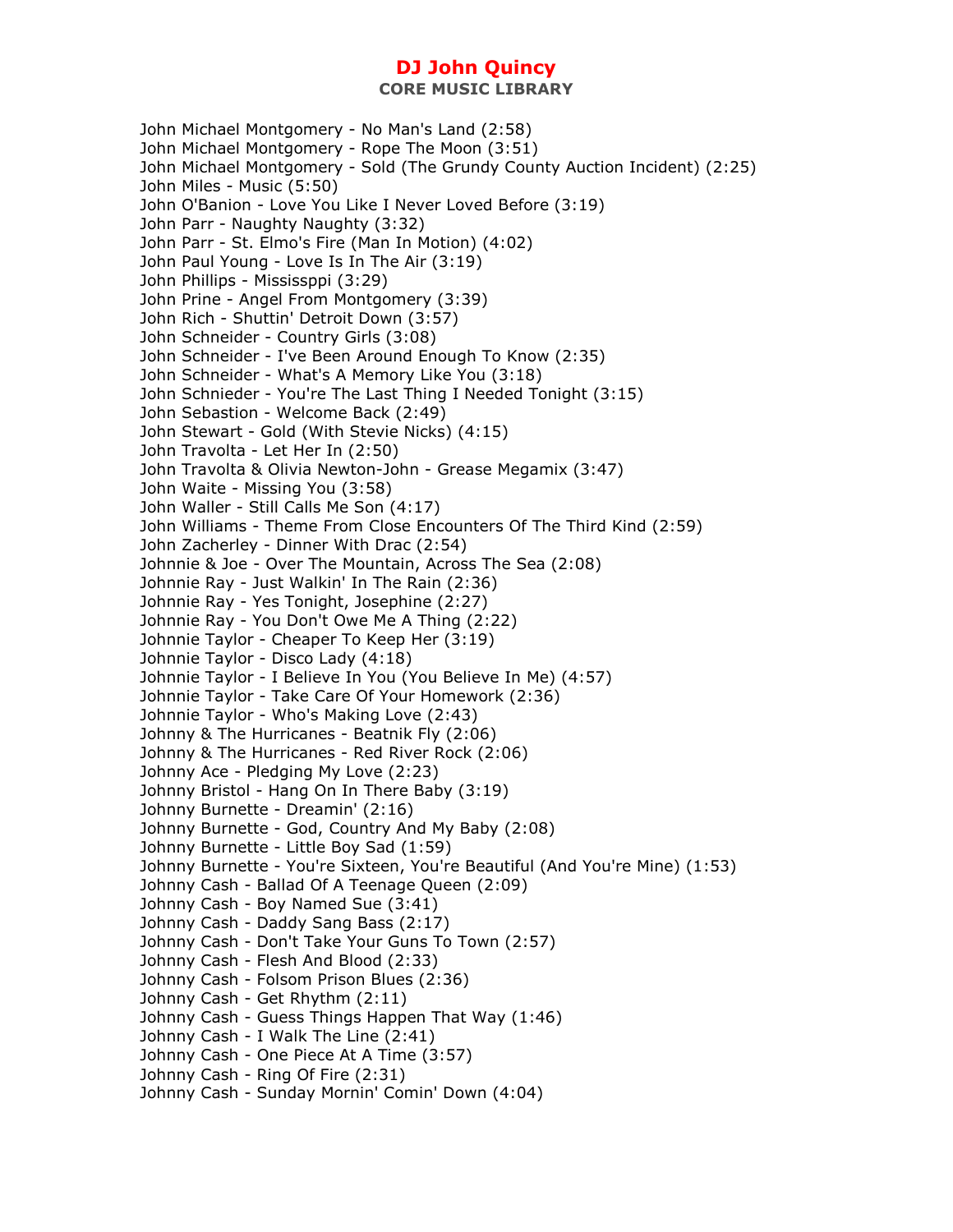**CORE MUSIC LIBRARY** 

Johnny Cash - Understand Your Man (2:36) Johnny Cash - What Is Truth (2:35) Johnny Cash & June Carter - Jackson (2:42) Johnny Cash & June Carter Cash - 'Cause I Love You (2:25) Johnny Cash, Kris Kristofferson, Waylon Jennings & Willie Nelso - Highwayman (2:59) Johnny Crawford - Cindy's Birthday (2:02) Johnny Crawford - Rumors (2:08) Johnny Crawford - Your Nose Is Gonna Grow (1:58) Johnny Cymbal - Mr. Bass Man (2:30) Johnny Duncan - It Couldn't Have Been Any Better (2:57) Johnny Duncan - She Can Put Her Shoes Under My Bed (Anytime) (2:47) Johnny Duncan - Thinkin' Of A Rendezvous (3:18) Johnny Gill - My, My, My (4:01) Johnny Gill - Rub You The Wrong Way (4:04) Johnny Hates Jazz - Shattered Dreams (3:18) Johnny Horton - Battle Of New Orleans (2:24) Johnny Horton - North To Alaska (2:46) Johnny Horton - Sink The Bismarck (3:11) Johnny Kemp - Just Got Paid (3:21) Johnny Lee - Bet Your Heart On Me (2:41) Johnny Lee - Hey Bartender (2:39) Johnny Lee - Lookin' For Love (3:27) Johnny Lee - One In A Million (2:39) Johnny Lee - Pickin' Up Strangers (2:12) Johnny Lee - Prisoner Of Hope (3:03) Johnny Lee - You Could've Heard A Heart Break (3:12) Johnny Lee & Lane Brody - Yellow Rose (2:23) Johnny Maddox - Crazy Otto (Medley) (3:00) Johnny Maestro - Model Girl (2:13) Johnny Mathis - All This Love (5:03) Johnny Mathis - Begin The Beguine (4:07) Johnny Mathis - Certain Smile (2:44) Johnny Mathis - Chances Are (2:58) Johnny Mathis - Closer I Get To You (4:28) Johnny Mathis - Gina (2:40) Johnny Mathis - How 'Bout Us (4:12) Johnny Mathis - It's Beginning To Look A Lot Like Christmas (2:12) Johnny Mathis - It's Not For Me To Say (3:01) Johnny Mathis - Just The Two Of Us (4:01) Johnny Mathis - Maria (3:38) Johnny Mathis - Misty (3:30) Johnny Mathis - Small World (3:14) Johnny Mathis - Twelfth Of Never (2:25) Johnny Mathis - What Will My Mary Say (3:06) Johnny Mathis - When Sunny Gets Blue (2:37) Johnny Mathis - Wonderful! Wonderful! (2:44) Johnny Mathis & Deniece Williams - Too Much, Too Little, Too Late (2:50) Johnny Mathis & Gladys Knight - Night To Remember (4:04) Johnny Nash - Hold Me Tight (2:41) Johnny Nash - I Can See Clearly Now (2:34) Johnny Nash - Stir It Up (2:56)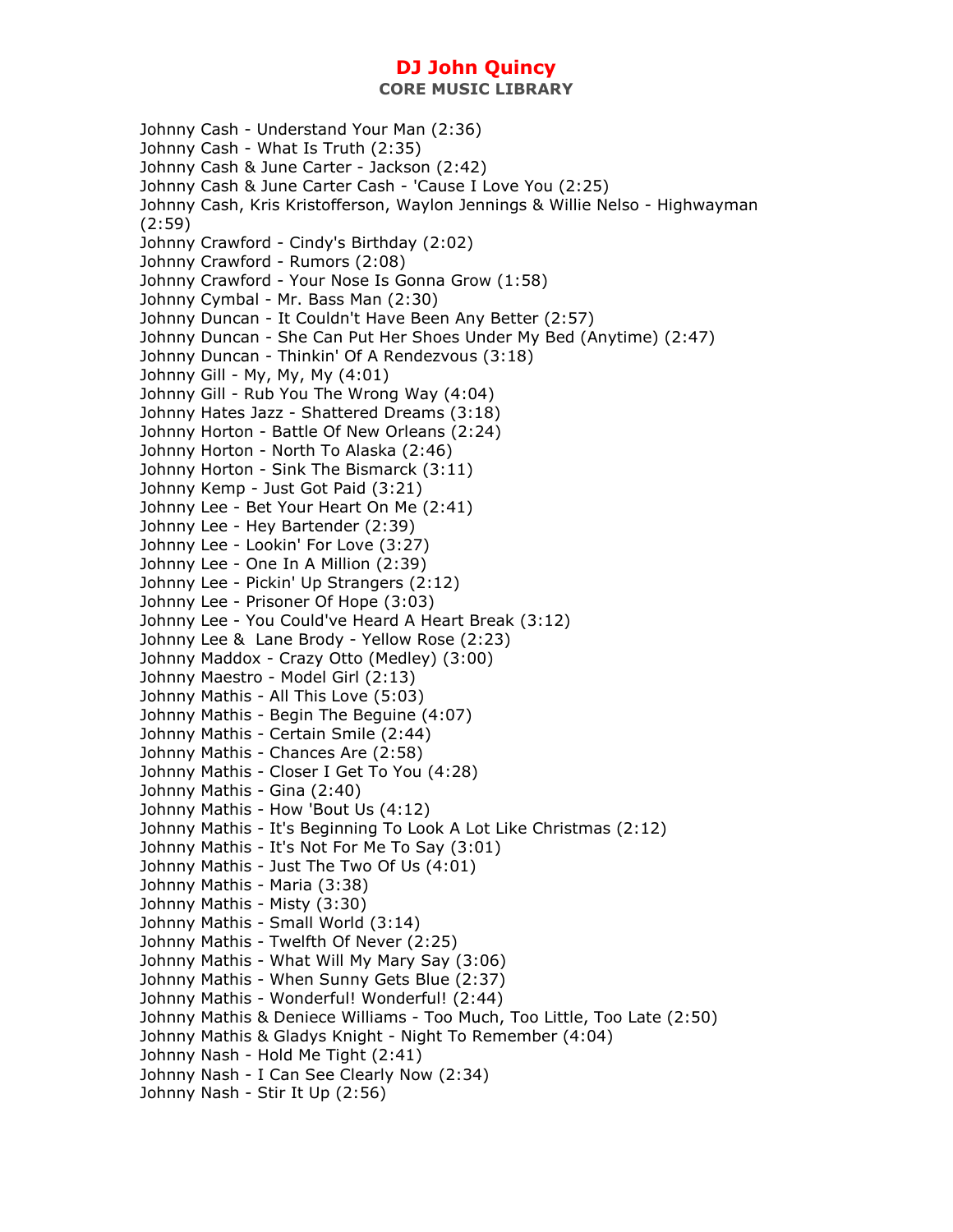**CORE MUSIC LIBRARY** 

Johnny Otis Show - Willie And The Hand Jive (2:32) Johnny Paycheck - Take This Job And Shove It (2:34) Johnny Preston - Cradle Of Love (2:17) Johnny Preston - Feel So Fine (2:02) Johnny Preston - Running Bear (2:35) Johnny Rivers - (I Washed My Hands In) Muddy Water (2:59) Johnny Rivers - Baby I Need Your Loving (3:10) Johnny Rivers - Help Me Rhonda (2:51) Johnny Rivers - Maybelline (2:11) Johnny Rivers - Memphis (2:29) Johnny Rivers - Midnight Special (2:27) Johnny Rivers - Mountain Of Love (2:36) Johnny Rivers - Poor Side Of Town (3:36) Johnny Rivers - Rockin' Pneumonia - Boogie Woogie Flu (2:58) Johnny Rivers - Secret Agent Man (3:03) Johnny Rivers - Seventh Son (2:46) Johnny Rivers - Summer Rain (3:43) Johnny Rivers - Swayin' To The Music (Slow Dancin') (3:55) Johnny Rivers - Tracks Of My Tears (2:53) Johnny Rodriguez - I Just Can't Get Her Out Of My Mind (2:29) Johnny Rodriguez - Just Get Up And Close The Door (1:57) Johnny Rodriguez - That's The Way Love Goes (1:46) Johnny Rodriguez - You Always Come Back To Hurting Me (2:14) Johnny Rodriquez - Love Put A Song In My Heart (2:37) Johnny Russell - Rednecks, White Socks, And Blue Ribbon Beer (2:47) Johnny Thunder - Loop De Loop (2:15) Johnny Tillotson - It Keeps Right On A Hurtin' (2:48) Johnny Tillotson - Poetry In Motion (2:28) Johnny Tillotson - Send Me The Pillow You Dream On (2:50) Johnny Tillotson - Talk Back Trembling Lips (2:35) Johnny Tillotson - Without You (2:06) Johnny Wakelin & The Kinshasa Band - Black Superman 'Muhammad Ali' (3:32) Johnny Williams - Slow Motion (2:55) JoJo - Leave (Get Out) (3:43) JoJo - Too Little Too Late (3:34) JoJo F Bow Wow - Baby It's You [Remix, Intro Edit] (3:23) Jon & Robin & The In Crowd - Do It Again A Little Bit Slower (2:23) Jon Anderson - Easier Said Than Done (4:11) Jon B. F Babyface - Someone To Love (3:47) Jon Bon Jovi - Miracle (4:55) Jon McLaughlin - Beautiful Disaster (4:09) Jon Secada - Angel (4:00) Jon Secada - Do You Believe In Us (3:38) Jon Secada - I'm Free (3:47) Jon Secada - If You Go (3:41) Jon Secada - Just Another Day (4:10) Jon Secada - Mental Picture (4:09) Jonas - Until Death Do Us Part (3:01) Jonas Brothers - Burnin' Up (2:49) Jonas Brothers - Paranoid (3:28) Jonas Brothers - When You Look Me In The Eyes (3:55) Jonathan & Stephen Cohen - Friend Of Mine (Columbine) (2:18)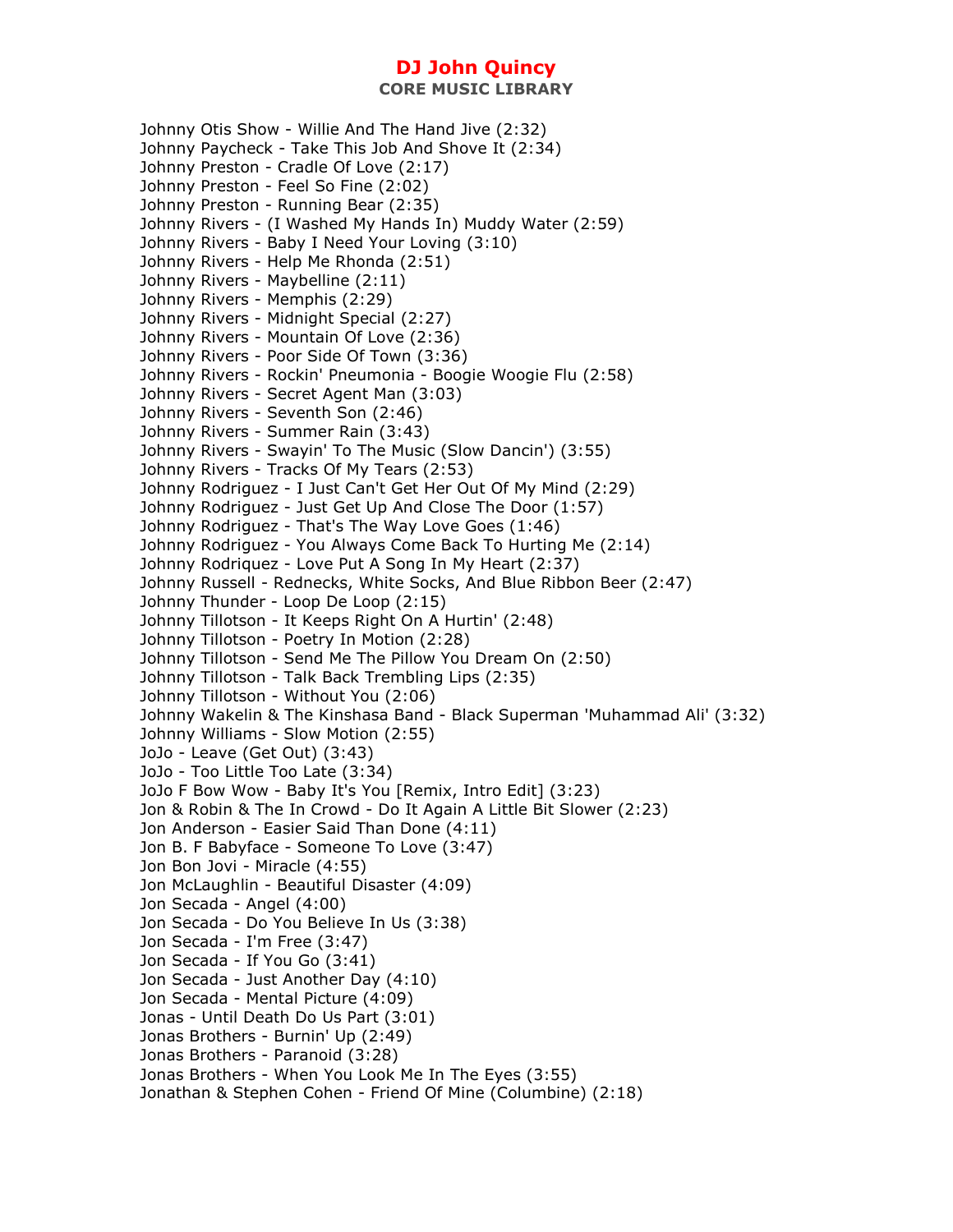**CORE MUSIC LIBRARY** 

Jonathan Edwards - Shanty (2:32) Jonathan Edwards - Sunshine (2:11) Jonathan King - Everyone's Gone To The Moon (2:24) Joni James - There Goes My Heart (2:30) Joni Mitchell - Big Yellow Taxi (2:14) Joni Mitchell - Free Man In Paris (3:00) Joni Mitchell - Help Me (3:14) Joni Mitchell - You Turn Me On I'm A Radio (2:24) Jordan Knight - Give It To You (3:48) Jordin Sparks - Battlefield (3:48) Jordin Sparks - One Step At A Time (3:18) Jordin Sparks - Tattoo (3:49) Jordin Sparks - This Is My Now (3:40) Jordin Sparks & Chris Brown - No Air (4:18) Jorgen Ingmann - Apache (2:51) Jose Feliciano - Feliz Navidad (3:00) Jose Feliciano - Light My Fire (3:29) Jose Jimenez - Astronaut, The (5:52) Josh Gracin - Favorite State Of Mind (3:16) Josh Gracin - I Keep Coming Back (3:34) Josh Gracin - I Want To Live (3:43) Josh Gracin - Nothing To Lose (2:35) Josh Gracin - Stay With Me (Brass Bed) (4:05) Josh Gracin - We Weren't Crazy (3:41) Josh Groban - My Confession (4:48) Josh Groban - You Raise Me Up (3:53) Josh Groban - You're Still You (3:29) Josh Turner - Another Try (3:36) Josh Turner - Everything Is Fine (3:32) Josh Turner - Firecracker (3:24) Josh Turner - Me And God (With Ralph Stanley) (2:55) Josh Turner - Soulmate (3:43) Josh Turner - Why Don't We Just Dance (3:09) Josh Turner - Would You Go With Me (3:44) Josh Turner - Your Man (3:28) Joshua Kadison - Beautiful In My Eyes (4:00) Joshua Kadison - Jessie (4:16) Joss Stone - Right To Be Wrong (3:58) Journey - After The Fall (4:53) Journey - Any Way You Want It (3:11) Journey - Anytime (3:23) Journey - Be Good To Yourself (3:41) Journey - Don't Stop Believin' (4:03) Journey - Faithfully (4:22) Journey - Girl Can't Help It (3:48) Journey - I'll Be Alright Without You (4:22) Journey - Lights (3:08) Journey - Lovin', Touchin', Squeezin' (3:50) Journey - Only The Young (3:53) Journey - Open Arms (3:10) Journey - Send Her My Love (3:41) Journey - Separate Ways (Worlds Apart) (5:22)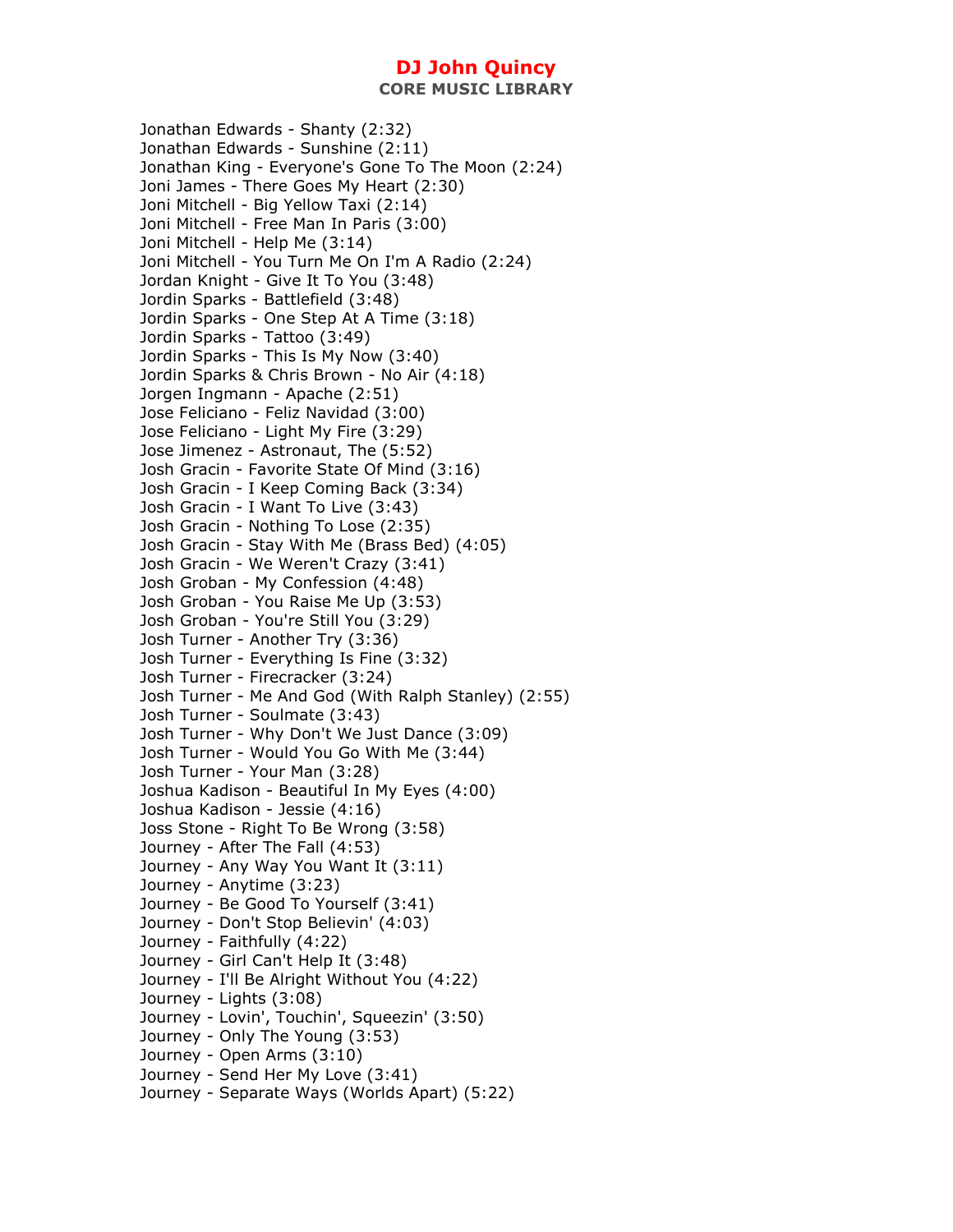Journey - Still They Ride (3:39) Journey - Stone In Love (4:13) Journey - Suzanne (3:30) Journey - Wheel In The Sky (4:03) Journey - When You Love A Woman (3:55) Journey - Who's Crying Now (4:48) Journeymen - 500 Miles (3:09) Joy Williams - By Surprise (3:40) Joy Williams - Serious (3:48) Joy Williams - Surrender (3:42) Joyce Cooling - Callie (3:23) JQ Goodnight Medley - JQ Goodnight Medley (0:46) Jr. Walker & The All Stars - (I'm A) Roadrunner (2:44) Jr. Walker & The All Stars - How Sweet It Is (To Be Loved By You) (2:55) Jr. Walker & The All Stars - Shotgun (2:56) Jr. Walker & The All Stars - These Eyes (3:31) Jr. Walker & The All Stars - What Does It Take (To Win Your Love) (2:26) Jud Strunk - Daisy A Day (2:45) Judas Priest - You Got Another Thing Coming (4:48) Judds - Born To Be Blue (3:42) Judds - Change Of Heart (3:29) Judds - Cry Myself To Sleep (3:32) Judds - Girls Night Out (2:49) Judds - Grandpa (Tell Me 'Bout The Good Old Days) (4:06) Judds - Have Mercy (3:16) Judds - I Know Where I'm Going (3:31) Judds - Let Me Tell You About Love (2:54) Judds - Love Can Build A Bridge (3:49) Judds - Mama He's Crazy (3:09) Judds - Maybe Your Baby's Got The Blues (3:24) Judds - Rockin' With The Rhythm Of The Rain (2:38) Judds - Silver Bells (2:24) Judds - Turn It Loose (3:35) Judds - Why Not Me (3:21) Judds - Young Love (4:16) Jude Cole - Baby, It's Tonight (3:28) Judy Collins - Amazing Grace (4:00) Judy Collins - Both Sides Now (3:10) Judy Collins - Send In The Clowns (3:51) Judy Garland - Over The Rainbow (2:46) Judy Garland - That's Entertainment (2:25) Judy Rodman - She Thinks That She'll Marry (3:35) Judy Rodman - Until I Met You (3:43) Juelz Santana - There It Go (The Whistle Song) (2:57) Juice Newton - Angel Of The Morning (4:00) Juice Newton - Break It To Me Gently (3:57) Juice Newton - Heart Of The Night (4:04) Juice Newton - Hurt (3:39) Juice Newton - Love's Been A Little Hard On Me (3:08) Juice Newton - Queen Of Hearts (3:18) Juice Newton - Sweetest Thing (I've Ever Known) (3:58) Juice Newton - You Make Me Want To Make You Mine (3:57)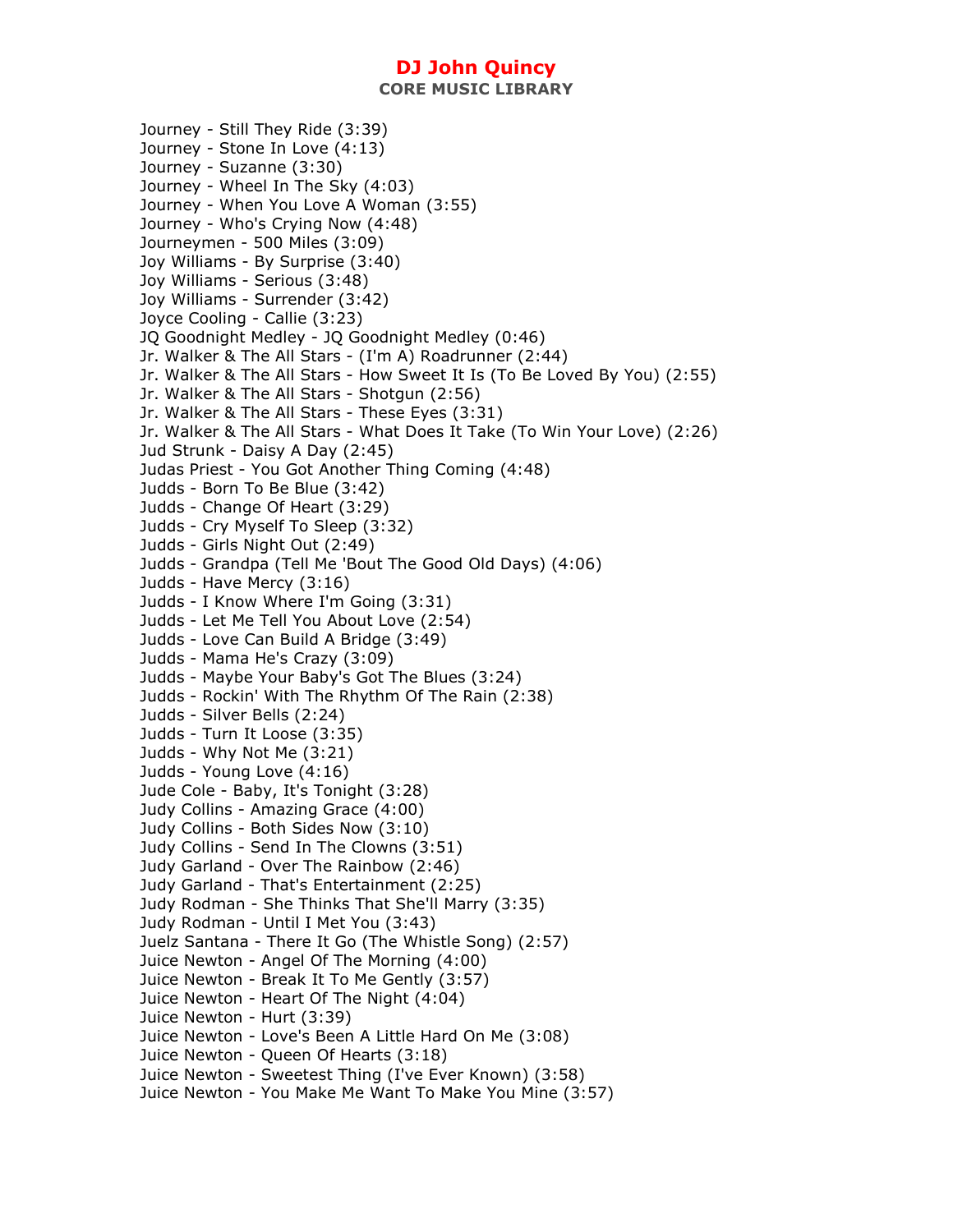Jules Massenet - Meditation From Thais (4:16) Julian Lennon - Say You're Wrong (3:23) Julian Lennon - Too Late For Goodbyes (3:25) Julian Lennon - Valotte (4:12) Julianne Hough - That Song In My Head (3:07) Julie Andrews - I Could Have Danced All Night (3:42) Julie Andrews - Sound Of Music (2:24) Julie London - Cry Me A River (2:44) Julie London - Makin' Whoopie (2:39) Julie Rogers - Wedding, The (2:25) Juliet Roberts - I Want You (4:01) Jump 'N The Saddle - Curly Shuffle (2:53) Jump5 - All I Can Do (3:09) Jump5 - Spinnin' Around (3:37) Jump5 - Why Do I Do (3:17) Jumpin' Gene Simmons - Haunted House (2:29) Junior Brown - Highway Patrol (2:34) Justin Bieber - Baby (3:27) Justin Bieber - One Time (3:31) Justin Hayward - Forever Autumn (From War Of The Worlds) (4:19) Justin Moore - Small Town USA (3:33) Justin Timberlake - Cry Me A River (4:45) Justin Timberlake - Like I Love You (4:16) Justin Timberlake - Lovestoned - I Think She Knows (5:10) Justin Timberlake - Rock Your Body (4:24) Justin Timberlake - Senorita (4:14) Justin Timberlake - Sexyback (3:55) Justin Timberlake - Summer Love (4:05) Justin Timberlake - What Goes Around...Comes Around (3:52) Justin Timberlake & Beyonce - Until The End Of Time (5:19) Justin Timberlake & TI - My Love (4:35) Juvenile F Soulja Slim - Slow Motion (4:05) K-Ci & JoJo - All My Life [Intro Edit] (3:23) K-Ci & JoJo - Crazy (3:32) K.D. Lang - Constant Craving (3:36) K.T. Oslin - 80's Ladies (4:04) K.T. Oslin - Come Next Monday (3:33) K.T. Oslin - Do Ya' (3:59) K.T. Oslin - Hold Me (3:54) K.T. Oslin - I'll Always Come Back (4:03) K7 - Come Baby Come (3:55) Kai Winding - More (1:58) Kajagoogoo - Too Shy (3:26) Kalin Twins - Forget Me Not (2:22) Kalin Twins - When (2:23) Kandi - Don't Think I'm Not (3:48) Kansas - All I Wanted (3:09) Kansas - Carry On Wayward Son (5:18) Kansas - Dust In The Wind (3:14) Kansas - Play The Game Tonight (3:14) Kansas - Point Of Know Return (3:03) Kanye West - Heartless (3:28)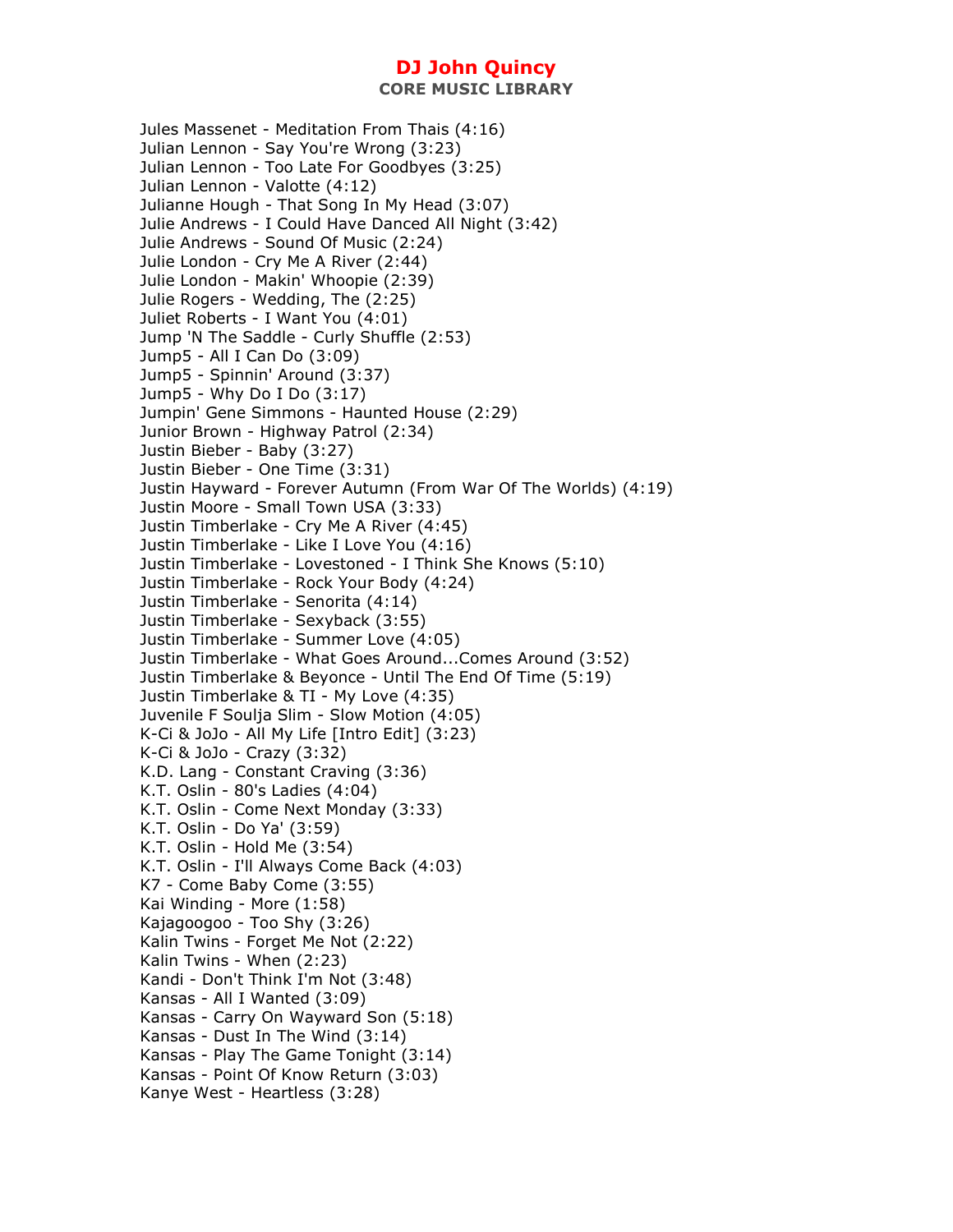Kanye West - Love Lockdown (4:13) Kanye West & Jamie Foxx - Gold Digger [Intro Edit] (3:12) Kanye West F Daft - Stronger (4:00) Kanye West F Dwele - Flashing Lights (3:33) Kanye West F T-Pain - Good Life (3:25) Kardinal Offishall F Akon - Dangerous (3:50) Karla Bonoff - Personally (3:29) Karyn White - Romantic [Intro Edit] (3:46) Karyn White - Secret Rendezvous (3:56) Karyn White - Superwoman (4:26) Karyn White - Way I Feel About You (3:58) Kasenetz-Katz Singing Orchestral Circus - Quick Joey Small (Run Joey Run) (2:18) Kat De Luna F Elephant Man - Whine Up (3:16) Kate Bush - James And The Cold Gun (3:28) Kate Bush - Oh To Be In Love (3:14) Kate Bush - Them Heavy People (2:58) Kate Smith - God Bless America (2:46) Kathy Linden - Billy (1:54) Kathy Linden - Goodbye Jimmy Goodbye (2:33) Kathy Mattea - Burnin' Old Memories (2:15) Kathy Mattea - Come From The Heart (3:03) Kathy Mattea - Eighteen Wheels And A Dozen Roses (3:16) Kathy Mattea - Goin' Gone (4:15) Kathy Mattea - Love At The Five And Dime (3:34) Kathy Mattea - She Came From Fort Worth (3:27) Kathy Mattea - Train Of Memories (2:46) Kathy Mattea - Walking Away A Winner (3:20) Kathy Triccoli & Chris Rice - He Will Make A Way (5:52) Kathy Troccoli - Everything Changes (4:09) Kathy Troccoli - Go Light Your World (4:02) Kathy Troccoli - I Call Him Love (3:44) Kathy Young - Thousand Stars (3:07) Katrina & The Waves - Walking On Sunshine (3:40) Katy Perry - Hot N Cold (3:35) Katy Perry - I Kissed A Girl (2:58) Katy Perry - Thinking Of You (3:55) Katy Perry - Waking Up In Vegas (3:13) Kay Starr - Rock And Roll Waltz (2:55) KC & The Sunshine Band - (Shake, Shake, Shake) Shake Your Booty (3:01) KC & The Sunshine Band - Boogie Shoes [Intro Edit] (2:08) KC & The Sunshine Band - Get Down Tonight [Intro Edit] (2:52) KC & The Sunshine Band - Give It Up (3:57) KC & The Sunshine Band - I'm Your Boogie Man (3:59) KC & The Sunshine Band - Keep It Comin' Love (3:48) KC & The Sunshine Band - Please Don't Go (3:47) KC & The Sunshine Band - That's The Way (I Like It) (3:00) Keane - Somewhere Only We Know (3:47) Keane - This Is The Last Time (3:20) Keith - 98.6 (2:59) Keith Anderson - Every Time I Hear Your Name (3:54) Keith Anderson - I Still Miss You (3:23) Keith Anderson - Pickin' Wildflowers (2:57)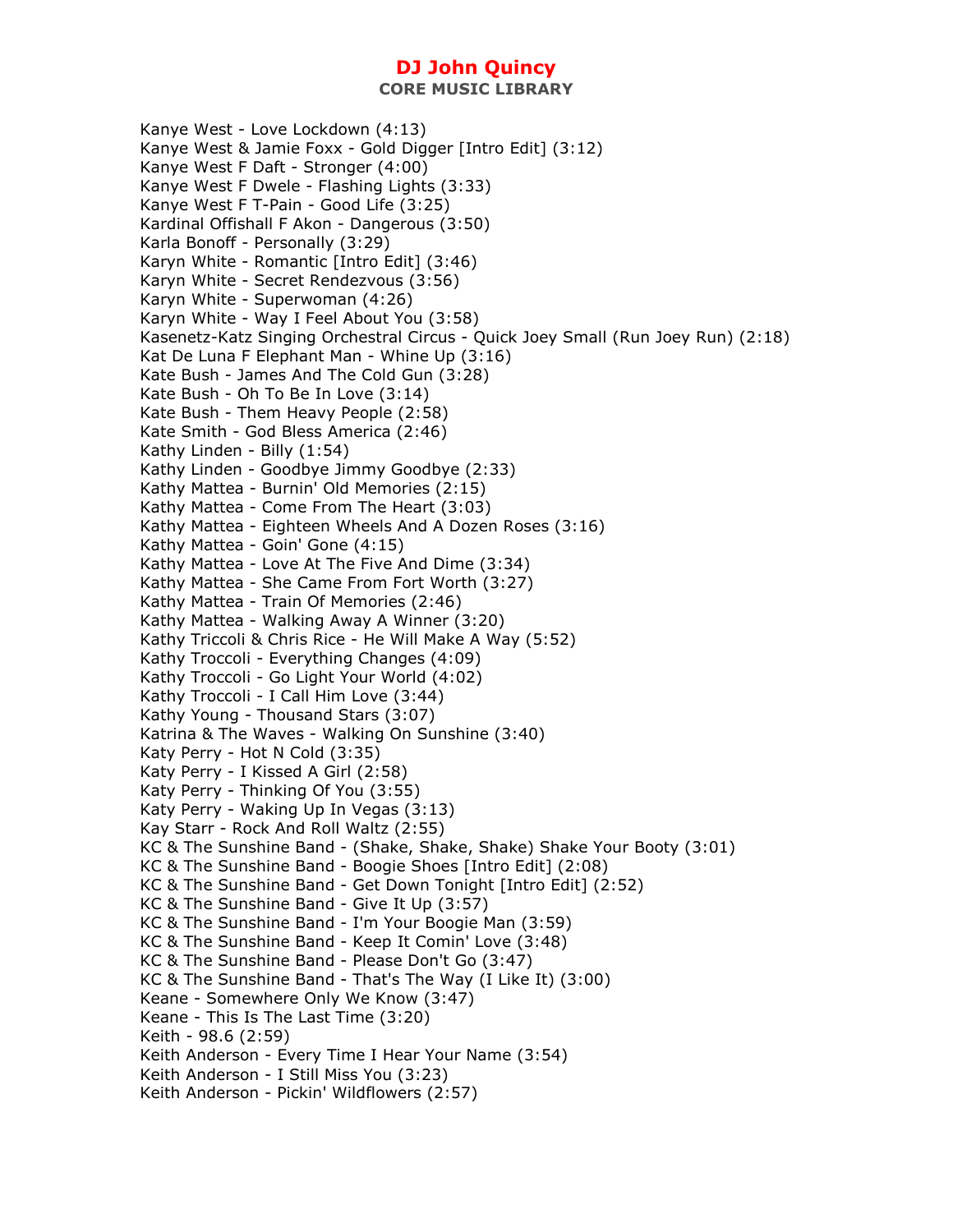**CORE MUSIC LIBRARY** 

Keith Carradine - I'm Easy (3:00) Keith Sweat - I Want Her (3:33) Keith Sweat - I'll Give All My Love To You (6:14) Keith Sweat - Keep It Comin' (3:59) Keith Sweat - Make You Sweat (3:38) Keith Sweat - Twisted (4:03) Keith Sweat F Athena Cage - Nobody (4:05) Keith Urban - 'Til Summer Comes Around (3:47) Keith Urban - Better Life (3:46) Keith Urban - But For The Grace Of God (3:38) Keith Urban - Days Go By (3:31) Keith Urban - Everybody (3:52) Keith Urban - I Told You So (3:51) Keith Urban - Kiss A Girl (3:44) Keith Urban - Making Memories Of Us (4:03) Keith Urban - Once In A Lifetime (4:04) Keith Urban - Only You Can Love Me This Way (3:34) Keith Urban - Raining On Sunday (3:45) Keith Urban - Somebody Like You (3:35) Keith Urban - Stupid Boy (3:44) Keith Urban - Sweet Thing (3:44) Keith Urban - Tonight I Wanna Cry (4:09) Keith Urban - Where The Blackdrop Ends (2:58) Keith Urban - Where The Blacktop Ends (2:58) Keith Urban - Who Wouldn't Wanna Be Me (3:36) Keith Urban - You Look Good In My Shirt (3:49) Keith Urban - You'll Think Of Me (4:44) Keith Urban - You're My Better Half (3:55) Keith Urban - Your Everything (3:55) Keith Whitley - Don't Close Your Eyes (4:08) Keith Whitley - I Wonder Do You Think Of Me (3:11) Keith Whitley - I'm No Stranger To The Rain (3:31) Keith Whitley - I'm Over You (2:59) Keith Whitley - It Ain't Nothin' (3:54) Keith Whitley - When You Say Nothing At All (3:36) Keith Whitley & Earl Thomas Conley - Brotherly Love (3:13) Kelis - Milkshake (3:02) Kellie Coffey - When You Lie Next To Me (3:53) Kellie Picker - I Wonder (3:52) Kellie Pickler - Best Days Of Your Life (3:22) Kellie Pickler - Don't You Know You're Beautiful (3:09) Kellie Pickler - Red High Heels (3:39) Kellie Pickler - Things That Never Cross A Man's Mind (3:08) Kelly Clarkson - Already Gone (4:34) Kelly Clarkson - Because Of You (3:31) Kelly Clarkson - Behind These Hazel Eyes (3:14) Kelly Clarkson - Breakaway (3:53) Kelly Clarkson - I Do Not Hook Up (3:18) Kelly Clarkson - Low (3:23) Kelly Clarkson - Miss Independent (3:32) Kelly Clarkson - Moment Like This (3:31) Kelly Clarkson - My Life Would Suck Without You (3:31)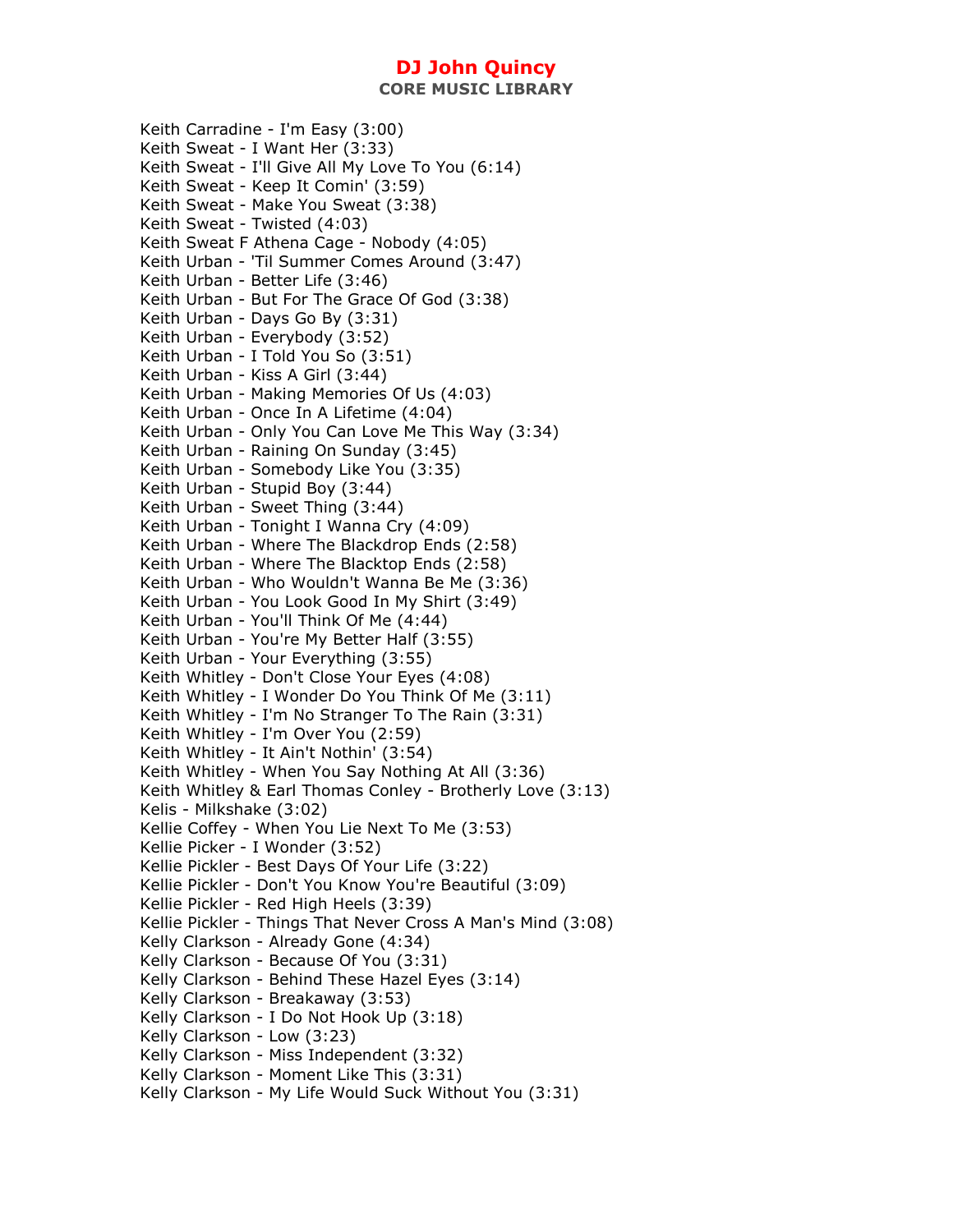Kelly Clarkson - Since U Been Gone (3:06) Kelly Clarkson - Walk Away (3:03) Kelly Rowland - Stole (3:53) Kendalls - Heaven's Just A Sin Away (2:17) Kendalls - Sweet Desire (2:29) Kendalls - Thank God For The Radio (2:52) Kenny & The Accent Revue - Dark End Of The Street (2:16) Kenny Ball & His Jazzmen - Midnight In Moscow [Dixieland] (2:57) Kenny Burrell - Wavy Gravy (5:37) Kenny Chesney - Anything But Mine (3:55) Kenny Chesney - Beer In Mexico (3:40) Kenny Chesney - Better As A Memory (3:37) Kenny Chesney - Big Star (3:50) Kenny Chesney - Don't Blink (4:09) Kenny Chesney - Don't Happen Twice (3:15) Kenny Chesney - Everybody Wants To Go To Heaven (2:42) Kenny Chesney - Good Stuff (3:17) Kenny Chesney - How Forever Feels (3:04) Kenny Chesney - I Go Back (3:47) Kenny Chesney - I Lost It (3:48) Kenny Chesney - Living In Fast Forward (3:25) Kenny Chesney - Lot Of Things Different (4:37) Kenny Chesney - Me And You (3:32) Kenny Chesney - Never Wanted Nothing More (3:23) Kenny Chesney - No Shoes, No Shirt, No Problems (2:52) Kenny Chesney - Out Last Night (3:12) Kenny Chesney - She's Got It All (3:15) Kenny Chesney - Shiftwork (4:04) Kenny Chesney - Summertime (3:16) Kenny Chesney - That's Why I'm Here (3:58) Kenny Chesney - There Goes My Life (4:02) Kenny Chesney - When I Close My Eyes (3:22) Kenny Chesney - Who You'd Be Today (3:57) Kenny Chesney - Woman With You (3:53) Kenny Chesney - You Had Me From Hello (3:45) Kenny Chesney - You Save Me (3:52) Kenny Chesney - Young (3:51) Kenny Chesney & Dave Matthews - I'm Alive (3:12) Kenny Chesney & Mac McAnally - Down The Road (2:55) Kenny Chesney & Uncle Cracker - When The Sun Goes Down (3:30) Kenny G - Forever In Love (3:56) Kenny G - Going Home (4:05) Kenny G - Silhouette (4:15) Kenny G - Songbird (4:53) Kenny G - Winter Wonderland (2:58) Kenny G & Lenny Williams - Don't Make Me Wait For Love (3:39) Kenny Loggins - Danger Zone (3:28) Kenny Loggins - Footloose [Intro Edit] (3:33) Kenny Loggins - Heart To Heart (5:16) Kenny Loggins - Heartlight (3:44) Kenny Loggins - I'm Alright (3:38) Kenny Loggins - I'm Free (Heaven Helps The Man) (3:36)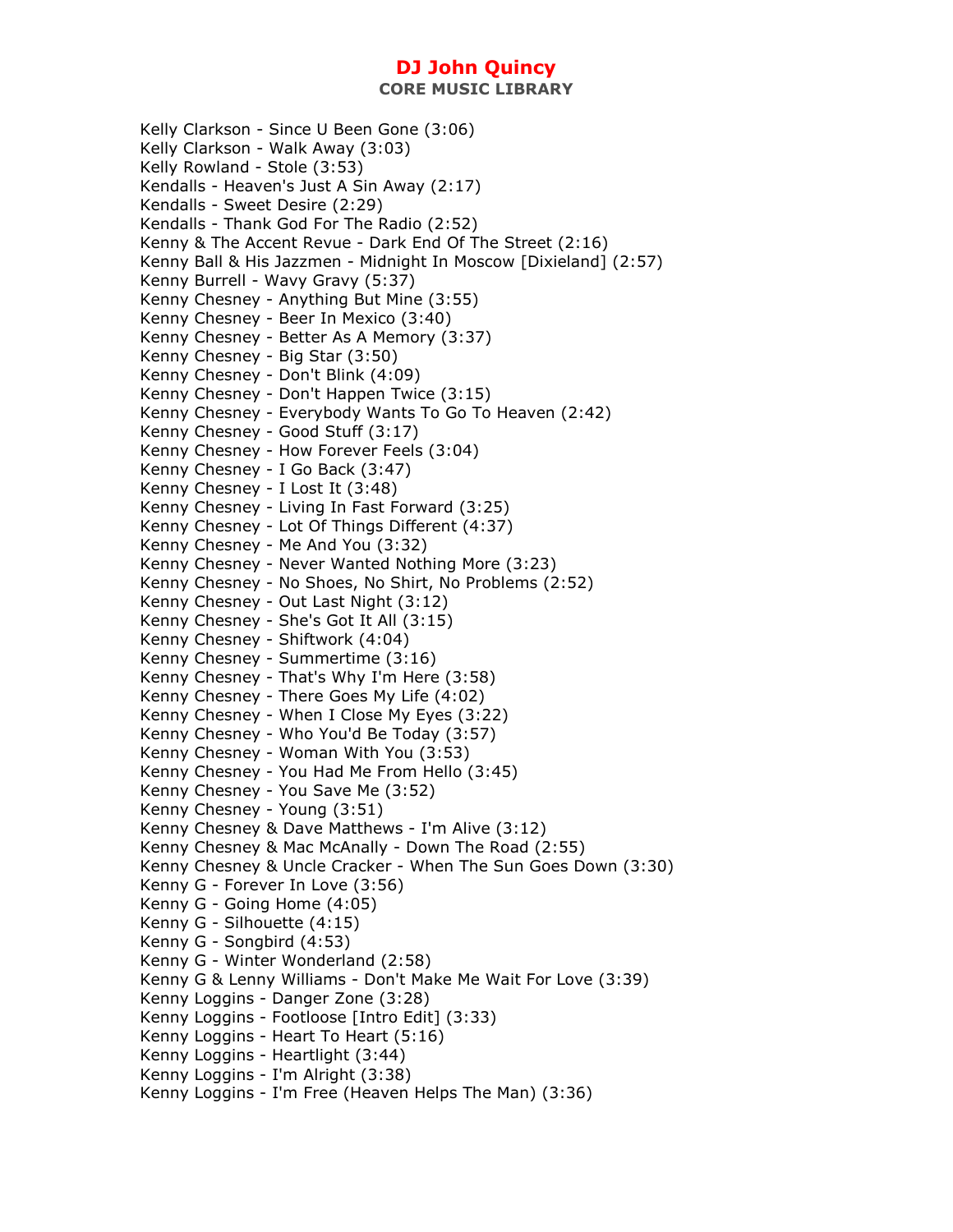**CORE MUSIC LIBRARY** 

Kenny Loggins - Meet Me Halfway (3:35) Kenny Loggins - Nobody's Fool (4:11) Kenny Loggins - This Is It (3:54) Kenny Loggins & Steve Perry - Don't Fight It (3:35) Kenny Loggins & Stevie Nicks - Whenever I Call You Friend (3:48) Kenny Nolan - I Like Dreamin' (3:21) Kenny Nolan - Love's Grown Deep (3:42) Kenny O'Dell - Beautiful People (2:16) Kenny Rogers - But You Know I Love You (2:56) Kenny Rogers - Buy Me A Rose (3:39) Kenny Rogers - Coward Of The County (4:18) Kenny Rogers - Crazy (3:34) Kenny Rogers - Daytime Friends (3:05) Kenny Rogers - Gambler (3:30) Kenny Rogers - I Can't Unlove You (3:18) Kenny Rogers - I Don't Need You (3:23) Kenny Rogers - Just Dropped In (To See What Condition My Condition Is In) (3:17) Kenny Rogers - Lady (3:39) Kenny Rogers - Love Or Something Like It (2:49) Kenny Rogers - Love The World Away (3:08) Kenny Rogers - Love Will Turn You Around (3:32) Kenny Rogers - Lucille (3:28) Kenny Rogers - Morning Desire (4:06) Kenny Rogers - Ruby Don't Take Your Love To Town (2:51) Kenny Rogers - Share Your Love With Me (3:14) Kenny Rogers - She Believes In Me (4:09) Kenny Rogers - Something's Burning (3:52) Kenny Rogers - Tell It All Brother (3:18) Kenny Rogers - Through The Years (4:14) Kenny Rogers - Tomb Of The Unknown Love (3:54) Kenny Rogers - You Decorated My Life (3:35) Kenny Rogers & Dolly Parton - Islands In The Stream (4:04) Kenny Rogers & Dolly Parton - Real Love (3:43) Kenny Rogers & Dottie West - All I Ever Need Is You (3:01) Kenny Rogers & Dottie West - Every Time Two Fools Collide (2:58) Kenny Rogers & Dottie West - What Are We Doin' In Love (2:57) Kenny Rogers & Kim Carnes - Don't Fall In Love With A Dreamer (3:36) Kenny Rogers & Ronnie Milsap - Make No Mistake, She's Mine (3:51) Kenny Rogers & Sheena Easton - We've Got Tonight (3:43) Kenny Rogers W Kim Carnes & James Ingram - What About Me (4:13) Keri Hilson F Kanye West & Ne-Yo - Knock You Down (4:09) Keri Hilson F Lil Wayne - Turnin' Me On (4:10) Kermit The Frog - Rainbow Connection (3:12) Kesha - Blah Blah Blah (2:57) Kesha - Tik Tok (3:34) Ketty Lester - Love Letters (2:38) Kevin Lyttle - Turn It On (3:08) Kevin Rudolf - Welcome To The World (3:02) Kevin Rudolf F LIl Wayne - Let It Rock (3:43) Kevin Sharp - If You Love Somebody (2:28) Kevin Sharp - Nobody Knows (3:21) Kevin Sharp - She's Sure Talking It Well (3:14)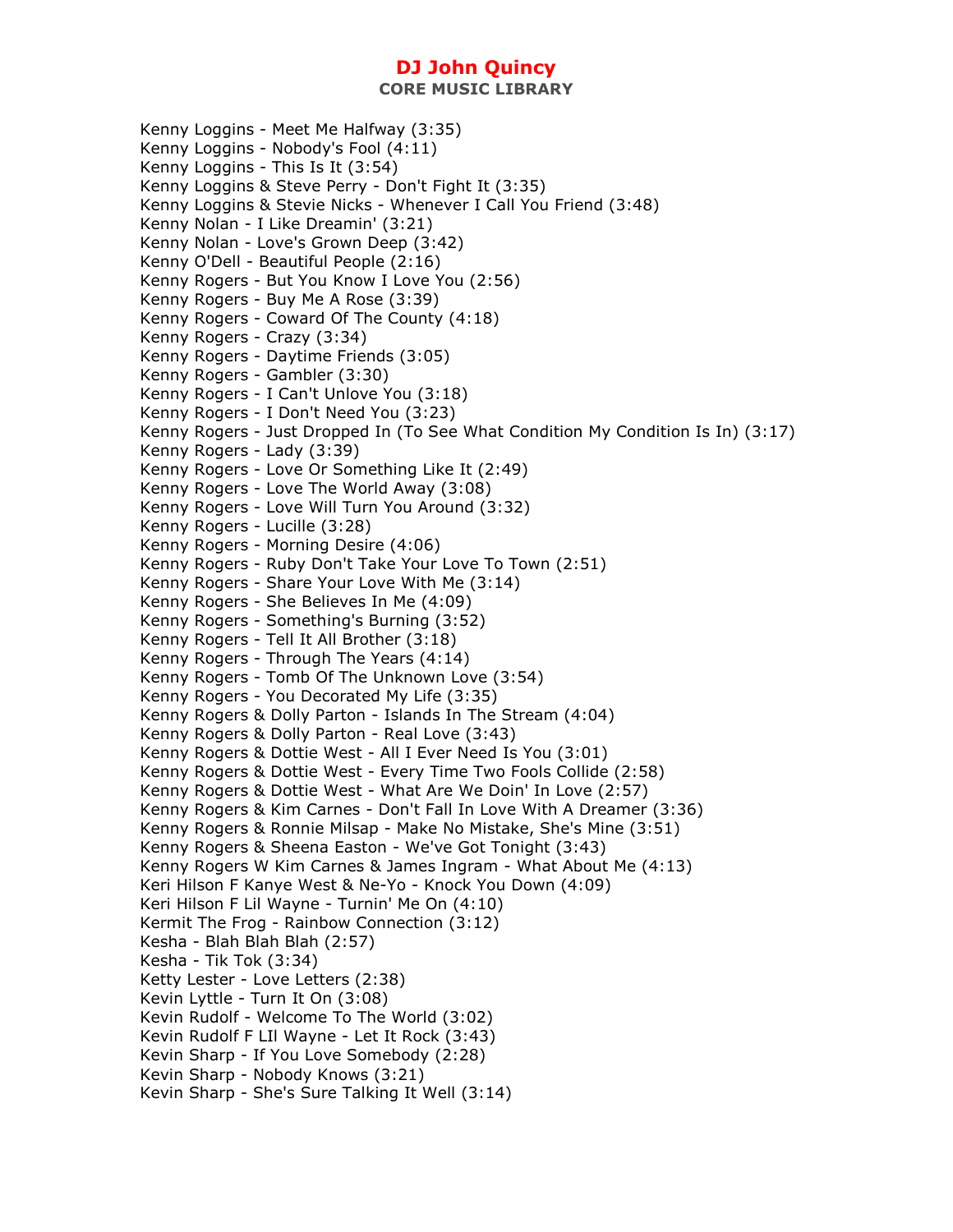Keyshia Cole - You Complete Me [Intro Edit] (3:40) Keyshia Cole F 2Pac - Playa Cardz Right (3:52) Keyshia Cole F Missy Elliott & Lil' Kim - Let It Go (3:57) Keyshia Cole F Monica - Trust (3:21) Kid Cudi - Day And Nite (3:38) Kid Rock - All Summer Long (3:42) Kid Rock - Only God Knows Why (4:12) Kid Rock Feat. Sheryl Crow - Picture (4:11) Kiki Dee Band - I've Got The Music In Me (4:54) Killers - Human (4:01) Killers - Mr. Brightside (3:40) Killers - Somebody Told Me (3:14) Killers - Spaceman [Intro Edit] (3:57) Kim Carnes - Bette Davis Eyes (3:37) Kim Carnes - Crazy In The Night (3:13) Kim Carnes - More Love (3:29) Kim Waters - Some Dreams Come True (4:42) Kim Wilde - You Keep Me Hangin' On (4:06) Kimberly Locke - 8th World Wonder (3:53) King Curtis & The Noble Knights - Soul Twist (2:43) King Floyd - Baby Let Me Kiss You (2:46) King Floyd - Groove Me (2:56) King Harvest - Dancing In The Moonlight (2:47) King Pins - It Won't Be This Way (Always) (2:22) Kings - This Beat Goes On - Switching To Glide (5:39) Kings Of Leon - Closer (3:55) Kings Of Leon - Notion (2:51) Kings Of Leon - Revelry (3:17) Kings Of Leon - Sex On Fire (3:22) Kings Of Leon - Use Somebody (3:47) Kingsmen - Jolly Green Giant (1:55) Kingsmen - Louie Louie (2:42) Kingsmen - Money (2:15) Kingston Trio - MTA (3:10) Kingston Trio - Reverend Mr. Black (2:59) Kingston Trio - Scotch & Soda (2:29) Kingston Trio - Tijuana Jail (2:47) Kingston Trio - Tom Dooley (3:00) Kingston Trio - Where Have All The Flowers Gone (2:59) Kingston Trio - Worried Man (2:49) Kinks - All Day And All Of The Night (2:20) Kinks - Come Dancing (3:42) Kinks - Lola (4:01) Kinks - Sunny Afternoon (3:31) Kinks - Tired Of Waiting For You (2:28) Kinks - Well Respected Man (2:38) Kinks - You Really Got Me (2:11) Kirk Franklin & The Family - Melodies From Heaven (4:15) KISS - Beth (2:43) KISS - Calling Dr. Love (3:31) KISS - Christine Sixteen (3:02) KISS - Detroit Rock City (3:34)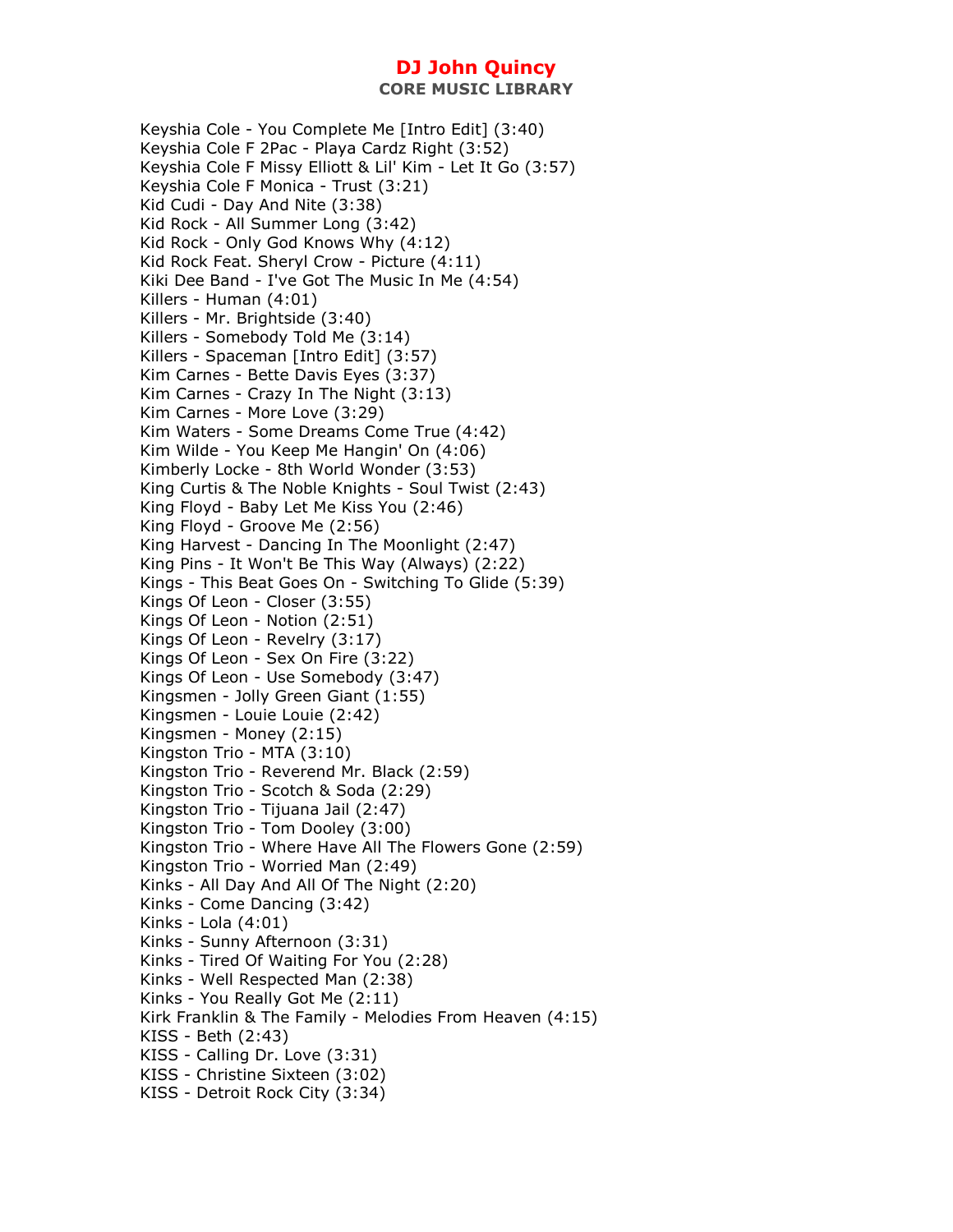KISS - Forever (3:37) KISS - Hard Luck Woman (3:20) KISS - I Wanna Rock 'N' Roll All Night (2:49) KISS - I Was Made For Lovin' You (4:20) KISS - Lick It Up (3:47) KISS - Shout It Out Loud (2:46) Kit Carson - Band Of Gold (2:32) Kitty Kallen - If I Give My Heart To You (2:44) Kitty Kallen - Little Things Mean A Lot (2:56) Kitty Kallen - My Coloring Book (3:17) Kitty Wells - Heartbreak USA (2:34) Kitty Wells - It Wasn't God Who Made Honky Tonk Angels (2:28) Kix - Don't Close Your Eyes (3:59) Klezmer Dance - Jewish Chair Dance (3:03) KLF - 3 A.M. Eternal (3:09) KLF F Tammy Wynette - Justified And Ancient (3:26) Klique - Stop Doggin' Me Around (4:02) Klymaxx - I Miss You (4:03) Klymaxx - I'd Still Say Yes (4:24) Klymaxx - Man Size Love (4:06) Knack - Good Girls Don't (3:04) Knack - My Sharona (3:59) Knickerbockers - Lies (2:40) Knife - Heartbeats (3:49) Kokomo - Asia Minor (1:57) Kon Kan - I Beg Your Pardon (3:58) Kooks - Always Where I Need To Be (2:38) Kool & The Gang - Celebration (3:36) Kool & The Gang - Cherish (3:38) Kool & The Gang - Emergency (4:58) Kool & The Gang - Fresh (4:18) Kool & The Gang - Get Down On It [Intro Edit] (4:20) Kool & The Gang - Hollywood Swinging (4:20) Kool & The Gang - Joanna (4:16) Kool & The Gang - Jungle Boogie [Cold Intro Edit] (3:02) Kool & The Gang - Ladies Night (3:21) Kool & The Gang - Misled (4:50) Kool & The Gang - Stone Love (3:49) Kool & The Gang - Tonight (3:50) Kool & The Gang - Too Hot (4:44) Kool & The Gang - Victory (3:58) Korgis - Everybody's Got To Learn Sometime (3:55) Kris Allen - Live Like We're Dying (3:25) Kris Jensen - Torture (2:06) Kris Kristofferson - Why Me (3:24) Kris Kross - Jump [Radio Edit] (3:12) Kris Kross - Warm It Up (4:05) Kristinia DeBarge - Goodbye (3:24) KT Tunstall - Black Horse And The Cherry Tree (2:46) Kutless - Run (4:45) Kutless - Sea Of Faces (3:31) KWS - Please Don't Go (4:10)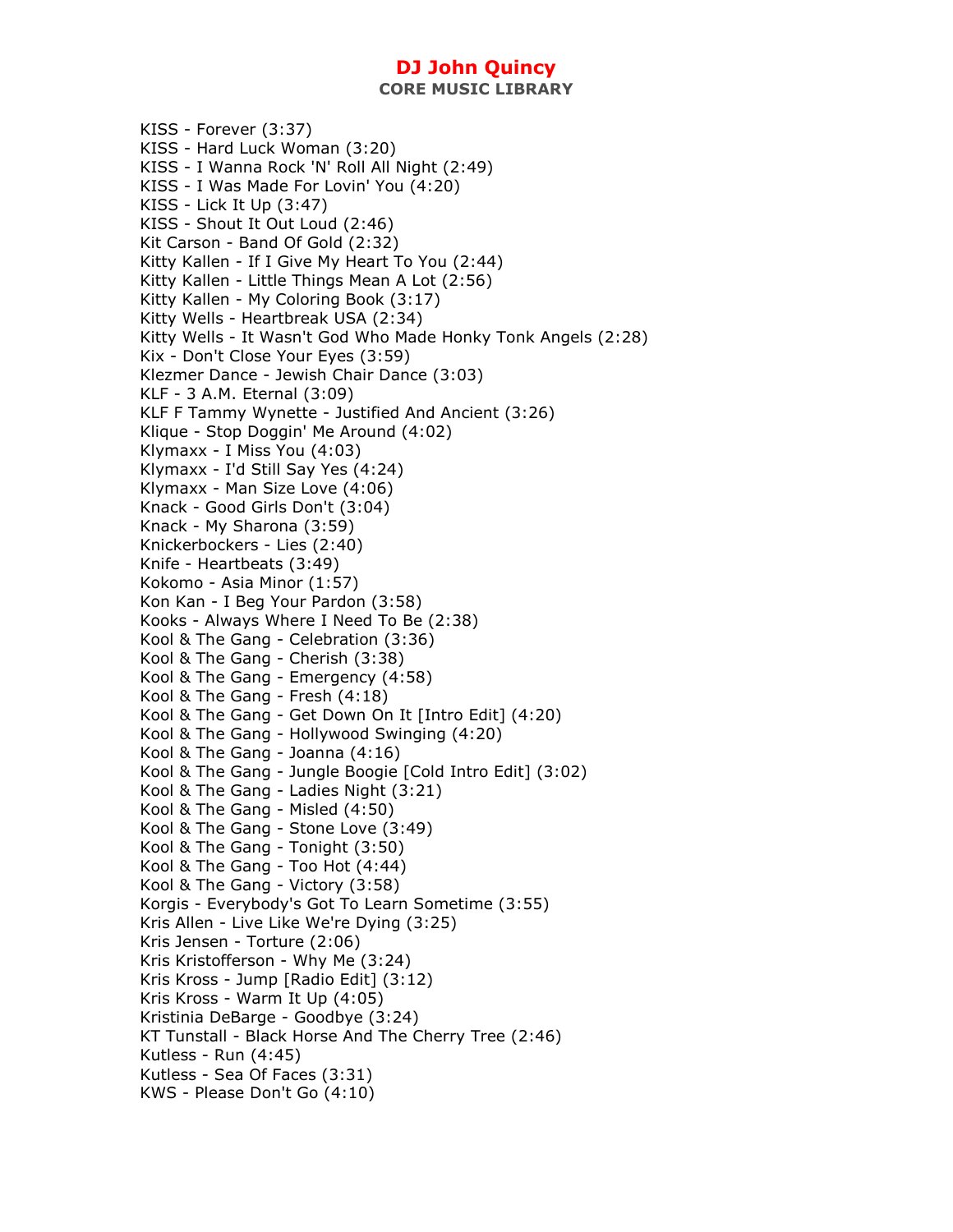**CORE MUSIC LIBRARY** 

Kylie Minogue - Can't Get You Out Of My Head (3:45) Kylie Minogue - Loco-Motion (3:02) Kylie Minogue - Love At First Sight (3:54) Kyu Sakamoto - Sukiyaki (3:02) L.T.D. - (Everytime I Turn Around) Back In Love Again (3:30) La Bouche - Be My Lover [Single Version] (3:49) La Bouche - Fallin' In Love (3:28) La Bouche - Sweet Dreams (3:21) Labelle - Lady Marmalade (3:15) Lady Antebellum - I Run To You (3:44) Lady Antebellum - Lookin' For A Good Time (2:59) Lady Antebellum - Love Don't Live Here (3:47) Lady Antebellum - Need You Now (3:50) Lady Gaga - Bad Romance (4:34) Lady Gaga - Lovegame (3:34) Lady Gaga - Paparazi (3:24) Lady Gaga - Poker Face [Intro Edit] (3:38) Lady Gaga - Telephone (3:35) Lady Gaga F Beyonce - Telephone [Intro Edit] (3:11) Lady Gaga F Colby O'Donis - Just Dance (3:50) Lakeside - Fantastic Voyage (4:14) Lalo Rodriguez - Se Empenan [Salsa] (5:34) Lalo Schifrin - Mission Impossible (2:28) Lamont Dozier - Cool Me Out (4:49) Lamont Dozier - Trying To Hold On To My Woman (4:18) Lari White - Now I Know (3:48) Larks - Jerk (2:31) Larry Carlton - For Heaven's Sake (4:57) Larry Carlton - Minute By Minute (4:48) Larry Carlton - Sleep Walk (4:26) Larry Carlton - Small Town Girl (5:35) Larry Carlton - Smiles And Smiles To Go (5:37) Larry Carlton - Tequila (4:00) Larry Finnegan - Dear One (2:59) Larry Gatlin & The Gatlin Brothers - All The Gold In California (2:35) Larry Gatlin & The Gatlin Brothers - Houston (Means I'm One Day Closer To You) (2:52) Larry Gatlin & The Gatlin Brothers - I Just Wish You Were Someone I Love (3:06) Larry Graham - One In A Million You (4:03) Larry Groce - Junk Food Junkie (3:02) Larry Hall - Sandy (2:20) Larry Santos - We Can't Hide It Anymore (3:44) Larry Stewart - Alright Already (2:30) Larry Verne - Mr. Custer (3:01) Larry Williams - Bony Moronie (2:55) Larry Williams - Short Fat Fannie (2:21) Larsen-Feiten Band - Who'll Be The Fool Tonight (4:01) LaRue - Waiting Room (3:09) Last Goodnight - Pictures Of You (3:05) Latimore - Let's Straighten It Out (3:21) Laura Branigan - Gloria (3:40) Laura Branigan - How Am I Supposed To Live Without You (4:16)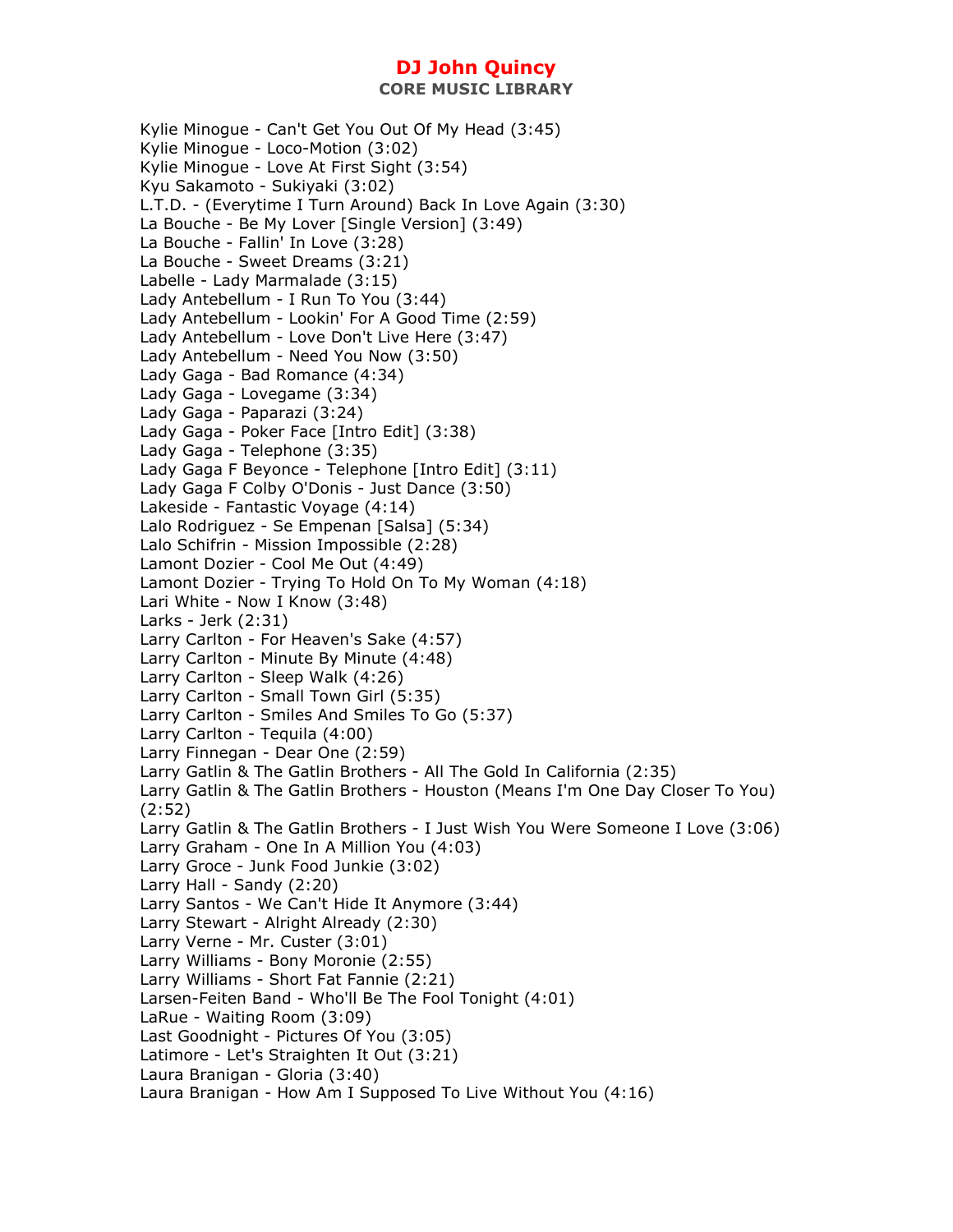**CORE MUSIC LIBRARY** 

Laura Branigan - Lucky One (4:07) Laura Branigan - Self Control (3:42) Laura Branigan - Solitaire (3:55) Laura Fygi - I Love You For Sentimental Reasons (3:45) Lauren Wood - Please Don't Leave (With Michael McDonald) (3:49) Laurie London - He's Got The Whole World In His Hands (2:18) Lauryn Hill - Can't Take My Eyes Off You (3:35) LaVern Baker - I Cried A Tear (2:33) LaVern Baker - Tweedlee Dee (3:04) Lawrence Reynolds - Jesus Is A Soul Man (2:45) Lawrence Welk - Calcutta (2:11) Lawrence Welk - Let Me Call You Sweetheart (2:30) Leah Andreone - It's Alright, It's OK (4:11) LeAnn Rimes - Blue (2:44) LeAnn Rimes - Can't Fight The Moonlight (3:27) LeAnn Rimes - Commitment (3:53) LeAnn Rimes - How Do I Live (4:17) LeAnn Rimes - I Need You (3:37) LeAnn Rimes - Light In Your Eyes (3:11) LeAnn Rimes - Nothin' Better To Do (3:43) LeAnn Rimes - On The Side Of Angels (3:36) LeAnn Rimes - One Way Ticket (Because I Can) (3:37) LeAnn Rimes - Probably Wouldn't Be This Way (3:33) LeAnn Rimes - Something's Gotta Give (3:49) LeAnn Rimes - Unchained Melody (3:48) Leapy Lee - Little Arrows (2:53) LeBlanc & Carr - Falling (3:07) Led Zeppelin - All My Love (5:33) Led Zeppelin - Babe I'm Gonna Leave You (6:36) Led Zeppelin - Black Dog (4:41) Led Zeppelin - Communication Breakdown (2:24) Led Zeppelin - D'yer Mak'er (4:18) Led Zeppelin - Dancing Days (5:05) Led Zeppelin - Dazed And Confused (6:24) Led Zeppelin - Fool In The Rain (6:10) Led Zeppelin - Good Times Bad Times (2:41) Led Zeppelin - Heartbreaker (4:13) Led Zeppelin - Hey Hey What Can I Do (3:51) Led Zeppelin - Houses Of The Holy (3:56) Led Zeppelin - Immigrant Song (2:21) Led Zeppelin - In The Evening (6:33) Led Zeppelin - Kashmir (8:14) Led Zeppelin - Misty Mountain Hop (4:33) Led Zeppelin - Nobody's Fault But Mine (6:14) Led Zeppelin - Ocean, The (3:39) Led Zeppelin - Over The Hills And Far Away (4:45) Led Zeppelin - Ramble On (4:07) Led Zeppelin - Rock And Roll (3:38) Led Zeppelin - Stairway To Heaven (7:52) Led Zeppelin - Thank You (4:01) Led Zeppelin - Trampled Under Foot (5:31) Led Zeppelin - Travelling Riverside Blues (4:20)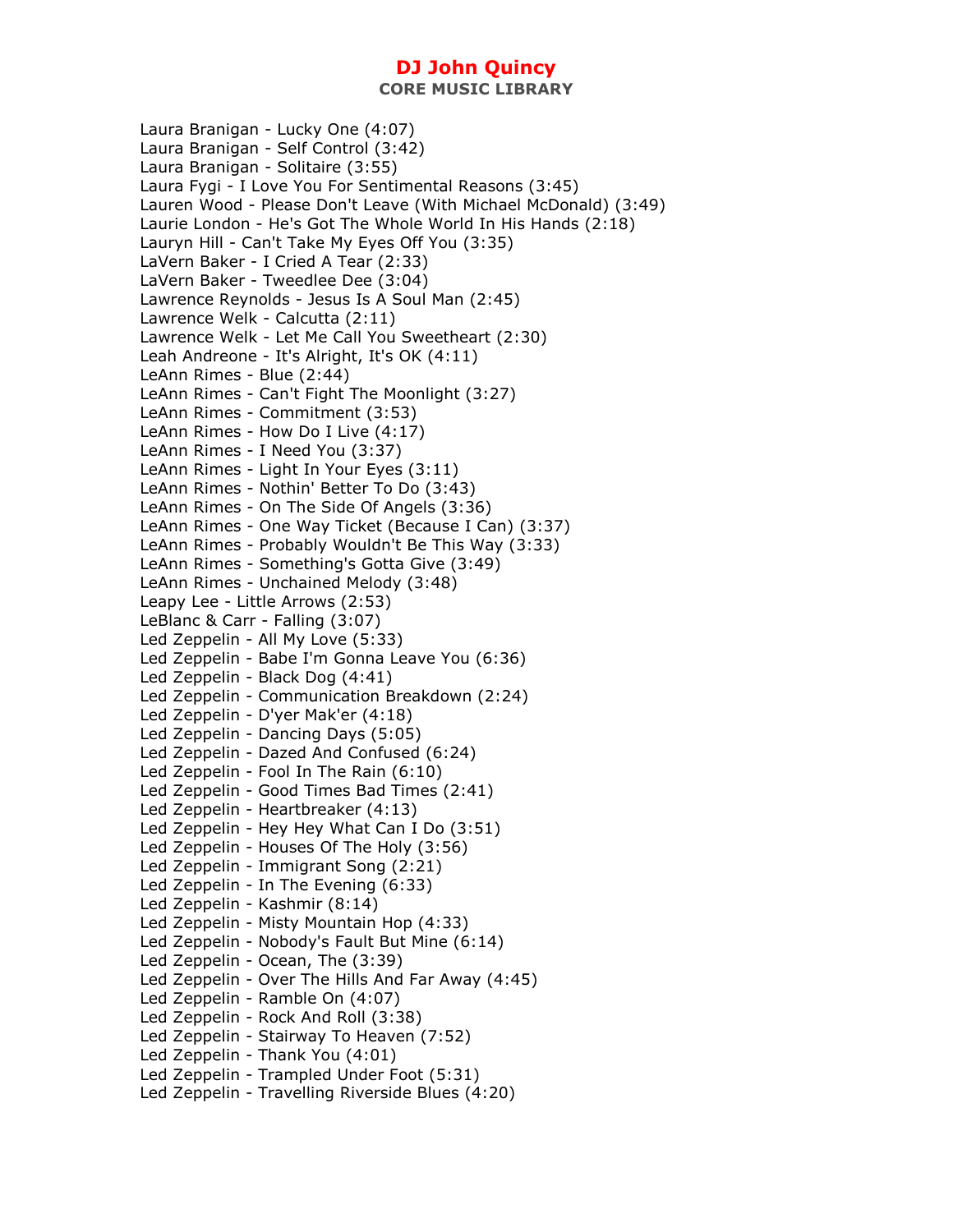**CORE MUSIC LIBRARY** 

Led Zeppelin - What Is And What Should Never Be (4:30) Led Zeppelin - When The Levee Breaks (7:05) Led Zeppelin - Whole Lotta Love (5:25) Lee Ann Womack - Ashes By Now (3:49) Lee Ann Womack - Fool, The (3:28) Lee Ann Womack - I Hope You Dance (4:33) Lee Ann Womack - I May Hate Myself In The Morning (4:22) Lee Ann Womack - I'll Think Of A Reason Later (2:59) Lee Ann Womack - Last Call (3:07) Lee Ann Womack - Little Past Little Rock (3:38) Lee Ann Womack - You've Got To Talk To Me (3:26) Lee Brice - She Ain't Right (3:03) Lee Dorsey - Working In The Coal Mine (2:45) Lee Dorsey - Ya Ya (2:22) Lee Greenwood - Dixie Road (3:07) Lee Greenwood - Don't Underestimate My Love For You (2:59) Lee Greenwood - God Bless The USA (3:07) Lee Greenwood - Going, Going, Gone (3:16) Lee Greenwood - Hearts Aren't Made To Break (They're Made To Love) (2:45) Lee Greenwood - Holdin' A Good Hand (2:39) Lee Greenwood - I Don't Mind The Thorns (If You're The Rose) (3:15) Lee Greenwood - Mornin' Ride (3:10) Lee Greenwood - Somebody's Gonna Love You (3:30) Lee Michaels - Do You Know What I Mean (3:11) Lee Morgan - I Remember Clifford (7:04) Lee Ritenour - Is It You (4:18) Lee Roy Parnell - Heart's Desire (3:38) Lee Roy Parnell - I'm Holding My Own (3:39) Lee Roy Parnell - Little Bit Of You (2:38) Lee Roy Parnell - Tender Moment (3:01) Lee Roy Parnell - What Kind Of Fool Do You Think I Am (3:26) Leeland - Count Me In (3:51) Leeland - Tears Of The Saints (5:59) Left Banke - Pretty Ballerina (2:32) Left Banke - Walk Away Renee (2:39) Lefty Frizzell - If You've Got The Money I've Got The Time (2:55) Lefty Frizzell - Saginaw, Michigan (2:58) Leif Garrett - I Was Made For Dancin' (3:08) Leif Garrett - Runaround Sue (2:16) Lemon Pipers - Green Tambourine (2:22) Len - Steal My Sunshine (3:19) Len Barry - 1-2-3 (2:20) Lenny Kravitz - Again (3:39) Lenny Kravitz - American Woman (3:44) Lenny Kravitz - Dig In (3:33) Lenny Kravitz - Fly Away (3:01) Lenny Kravitz - It Ain't Over 'Til It's Over (3:40) Lenny Kravitz - Lady (3:38) Lenny O'Henry - Across The Street (2:10) Lenny Welch - Since I Fell For You (2:50) Lenny Williams - Ten Ways Of Loving You (3:20) Leo Sayer - How Much Love (3:22)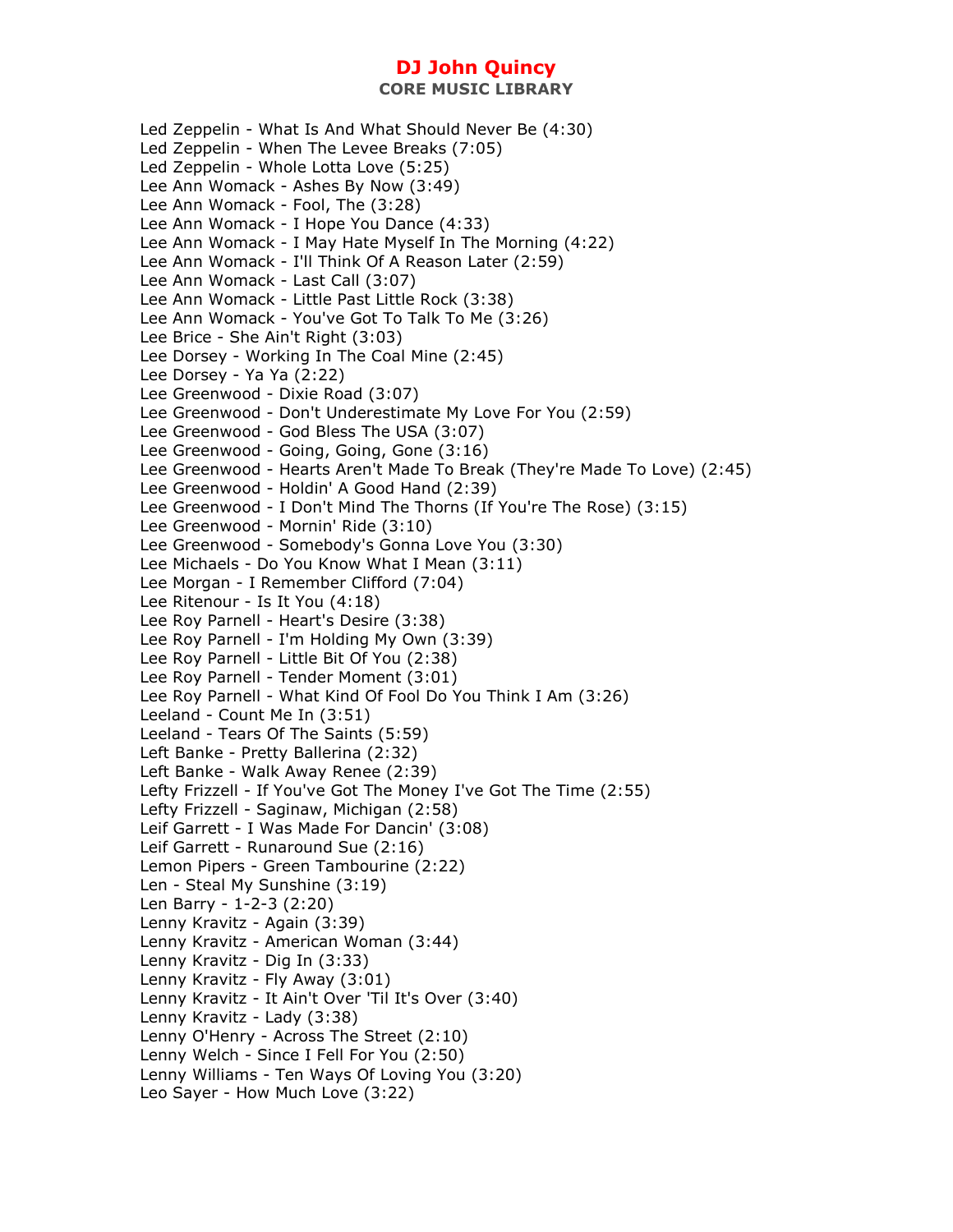**CORE MUSIC LIBRARY** 

Leo Sayer - Living In A Fantasy (4:12) Leo Sayer - Long Tall Glasses (I Can Dance) (2:56) Leo Sayer - More Than I Can Say (3:30) Leo Sayer - When I Need You (4:02) Leo Sayer - You Make Me Feel Like Dancing (3:32) Leon Ashley - Laura (What's He Got That I Ain't Got) (2:27) Leon Russell - Lady Blue (3:27) Leon Russell - Song For You (4:03) Leon Russell - Tight Rope (2:52) Leona Lewis - Better In Time (3:48) Leona Lewis - Bleeding Love (3:57) Leona Lewis - I Will Be (3:56) Leroy Van Dyke - Walk On By (2:17) Les Brown - I've Got My Love To Keep Me Warm (2:53) Les Crane - Desiderata (3:50) Les Paul & Mary Ford - Vaya Con Dios (2:49) Les Sabler - Fragile (3:24) Lesley Gore - California Nights (2:36) Lesley Gore - It's My Party (2:10) Lesley Gore - Judy's Turn To Cry (2:08) Lesley Gore - Maybe I Know (2:31) Lesley Gore - She's A Fool (2:04) Lesley Gore - Sunshine, Lollipops and Rainbows (1:34) Lesley Gore - That's The Way Boys Are (2:11) Lesley Gore - You Don't Own Me (2:25) Leslie Pearl - If The Love Fits Wear It (3:40) Lester Flatt & Earl Scruggs - Ballad Of Jed Clampett (1:59) Lester Lanin - Adios, Pampa Mia! [Tango] (1:53) Lester Lanin - Blue Danube [Slow Viennese Waltz] (1:50) Lester Lanin - Clarinet Polka (1:57) Lester Lanin - Colonel Bogey [Merengue] (1:40) Lester Lanin - Dengoza (Maxixe) [Samba] (1:48) Lester Lanin - Desafinado [Bright Bossa Nova] (1:55) Lester Lanin - Espana Cani [Paso Doble] (1:50) Lester Lanin - Fascination [Slow Waltz] (1:57) Lester Lanin - Glow Worm (2:16) Lester Lanin - Hukilau Song [Hula] (1:58) Lester Lanin - I Left My Heart In San Francisco [Slow Fox Trot] (1:55) Lester Lanin - If I Would Ever Leave You [Rhumba] (2:23) Lester Lanin - Just In Time [Moderate Society] (2:05) Lester Lanin - Just One Of Those Things [Society] (2:11) Lester Lanin - La Pachanga [Pachanga] (2:06) Lester Lanin - Lessons In The Cha Cha (2:08) Lester Lanin - Lester Lanin Cha Cha [Fast Cha Cha] (2:11) Lester Lanin - Little Brown Jug [Slow Lindy] (1:54) Lester Lanin - Mademoiselle Ay-Bo-Le (1:54) Lester Lanin - Mambo Riff [Mambo] (2:09) Lester Lanin - Merry Widow Waltz [Bright Viennese Waltz] (1:57) Lester Lanin - Michael, Row The Boat Ashore [Dixieland] (1:55) Lester Lanin - Old Devil Moon [Moderate Society] (2:04) Lester Lanin - Organ Twist [Twist] (2:10) Lester Lanin - Recado [Slow Bossa Nova] (2:09)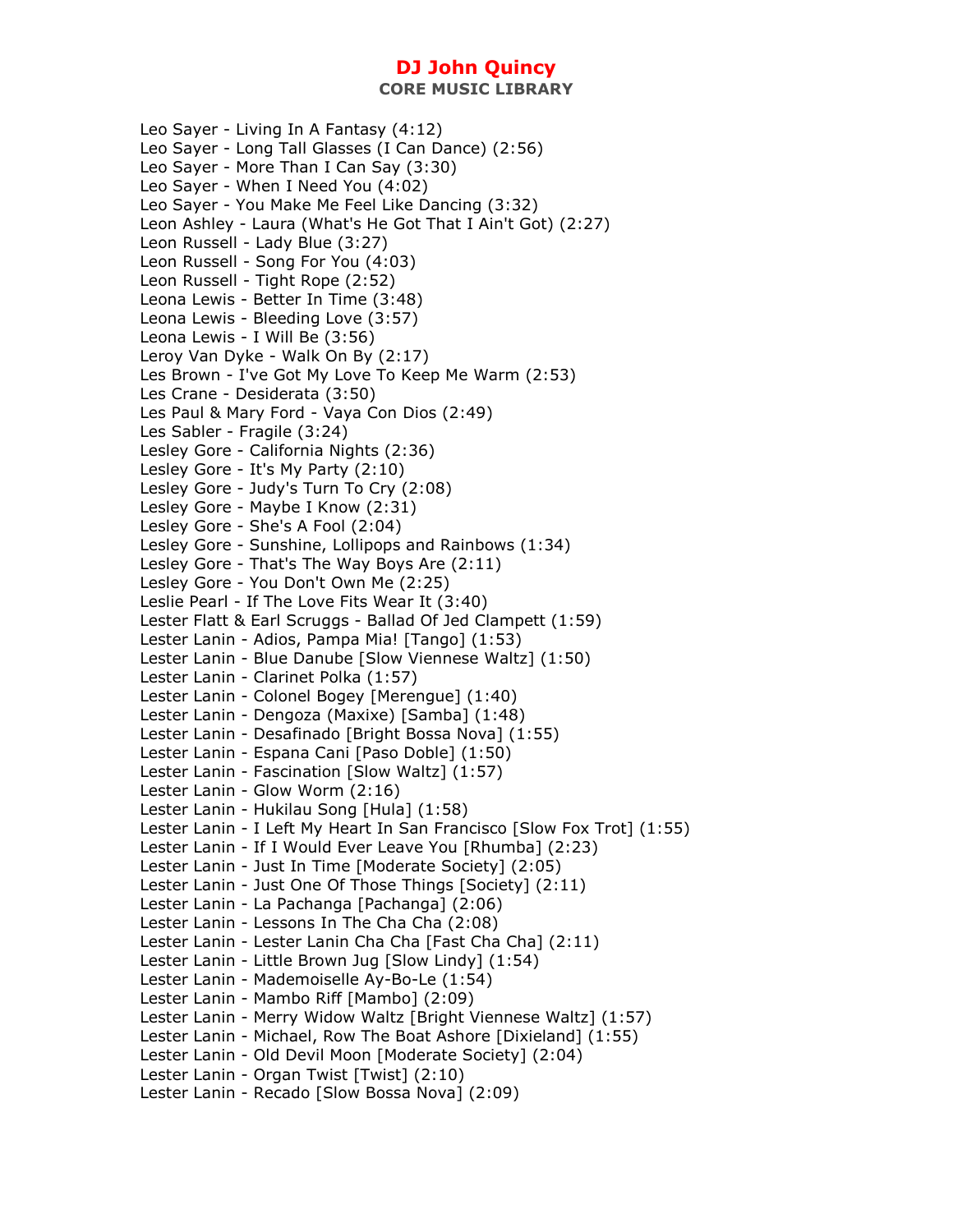Lester Lanin - Steady, Steady [Moderate Society] (2:08) Lester Lanin - Te Matete [Tamoure] (2:10) Lester Lanin - This Could Be The Start Of Something [Society] (2:10) Lester Young With The Oscar Peterson Trio - On The Sunny Side Of The Street (3:22) LeToya - Not Anymore (3:49) LeToya F Ludacris - Regret (3:57) Letterman - When I Fall In Love (2:24) Lettermen - Come Back Silly Girl (2:21) Lettermen - Goin' Out Of My Head-Can't Take My Eyes Off You (3:00) Lettermen - Hurt So Bad (2:12) Lettermen - Medley Traces Memories (2:49) Lettermen - Shangri-La (2:30) Lettermen - Theme From A Summer Place (1:56) Lettermen - Way You Look Tonight (2:17) Level 42 - Lessons In Love (3:51) Level 42 - Something About You (3:35) Levert - Casanova (3:57) Lex Baxter - Poor People Of Paris (2:22) Lex Baxter - Unchained Melody (2:29) LFO - Every Other Time (3:57) LFO - Summer Girls (4:15) Liam Reilly - Savannah Serenade (4:09) Lifehouse - First Time (3:21) Lifehouse - Hanging By A Moment (3:33) Lifehouse - Whatever It Takes (3:22) Lifehouse - You And Me (3:10) Lighthouse - One Fine Morning (3:19) Lightning Seeds - Pure (3:43) Lil Wayne F Static Major - Lollipop (3:54) Lil' Flip - Sunshine (3:34) Lil' John & The East Side Boys F Ying Yang Twins - Get Low (4:06) Lil' Jon & The Eastside Boyz F Usher & Ludacris - Lovers And Friends (3:14) Lil' Kim F 50 Cent - Magic Stick (3:31) Lil' Trick Daddy & Ludacris - Sugar (Gimme Some) (4:04) Lila McCann - I Wanna Fall In Love (3:35) Linda Ronstadt - All My Life (With Aaron Neville) (3:20) Linda Ronstadt - Am I Blue (2:53) Linda Ronstadt - Back In The U.S.A. (2:53) Linda Ronstadt - Blue Bayou (3:50) Linda Ronstadt - Different Drum (With The Stone Poneys) (2:33) Linda Ronstadt - Don't Know Much [With Aaron Neville] (3:28) Linda Ronstadt - Heat Wave (2:39) Linda Ronstadt - How Do I Make You (2:07) Linda Ronstadt - Hurt So Bad (3:02) Linda Ronstadt - I Can't Let Go (2:32) Linda Ronstadt - I've Got A Crush On You (3:25) Linda Ronstadt - It's So Easy (2:24) Linda Ronstadt - Long Long Time (4:18) Linda Ronstadt - Ooh Baby Baby (3:14) Linda Ronstadt - Poor Poor Pitiful Me (3:27) Linda Ronstadt - Someone To Watch Over Me (4:03) Linda Ronstadt - Somewhere Out There (With James Ingram) (3:50)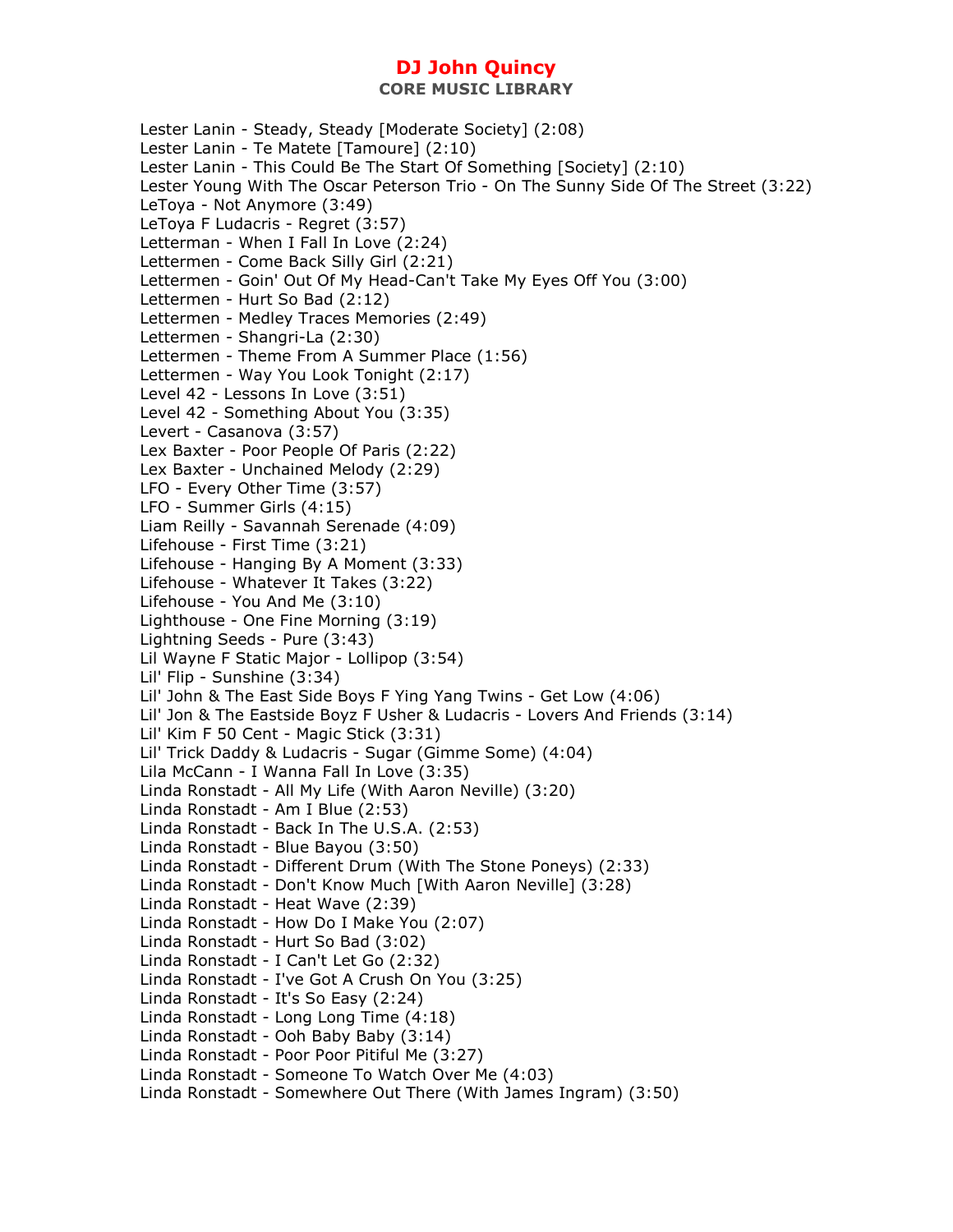Linda Ronstadt - That'll Be The Day (2:27) Linda Ronstadt - Tracks Of My Tears (3:08) Linda Ronstadt - What's New (3:48) Linda Ronstadt - When I Fall In Love (2:20) Linda Ronstadt - When Will I Be Loved (2:05) Linda Ronstadt - When You Wish Upon A Star (3:32) Linda Ronstadt - You're No Good (3:33) Linda Scott - Don't Bet Money (2:26) Linda Scott - I Don't Know Why (2:19) Linda Scott - I've Told Every Little Star (2:14) Lindisfarne - Run For Home (4:12) Lindsey Buckingham - Go Insane (2:57) Lindsey Buckingham - Holiday Road (2:08) Lindsey Buckingham - Trouble (3:43) Linear - Sending All My Love (3:47) Linkin Park - Breaking The Habit (3:10) Linkin Park - In The End (3:20) Linkin Park - Leave Out All The Rest (3:16) Linkin Park - New Divide (4:22) Linkin Park - Numb (3:01) Linkin Park - Shadow Of The Day (4:09) Linkin Park - What I've Done (2:59) Lionel Cartwright - Leap Of Faith (3:49) Lionel Richie - All Night Long (All Night) (4:07) Lionel Richie - Ballerina Girl (3:33) Lionel Richie - Dancing On The Ceiling (4:23) Lionel Richie - Do It To Me (4:35) Lionel Richie - Hello (4:00) Lionel Richie - Lady (4:18) Lionel Richie - Love Will Conquer All (4:14) Lionel Richie - My Love (3:55) Lionel Richie - Penny Lover (3:43) Lionel Richie - Running With The Night (4:29) Lionel Richie - Say You, Say Me (3:56) Lionel Richie - Stuck On You (3:06) Lionel Richie - Truly (3:13) Lionel Richie - You Are (3:58) Lipps, Inc. - Funkytown [Intro Edit] (3:56) Lisa Fischer - How Can I Ease The Pain (4:00) Lisa Keith - Better Than You (4:05) Lisa Lisa & Cult Jam - All Cried Out (4:34) Lisa Lisa & Cult Jam - Head To Toe (3:57) Lisa Lisa & Cult Jam - Lost In Emotion (3:42) Lisa Loeb - I Do (3:29) Lisa Loeb & Nine Stories - Do You Sleep (3:33) Lisa Loeb & Nine Stories - Stay (I Missed You) (2:58) Lisa Stansfield - All Around The World (4:23) Lisa Stansfield - Change [Cold Intro Edit] (3:29) Lisa Stansfield - This Is The Right Time (4:18) Lisa Stansfield - You Can't Deny It (4:19) Lita Ford - Kiss Me Deadly (3:53) Lita Ford & Ozzy Osbourne - Close My Eyes Forever (4:35)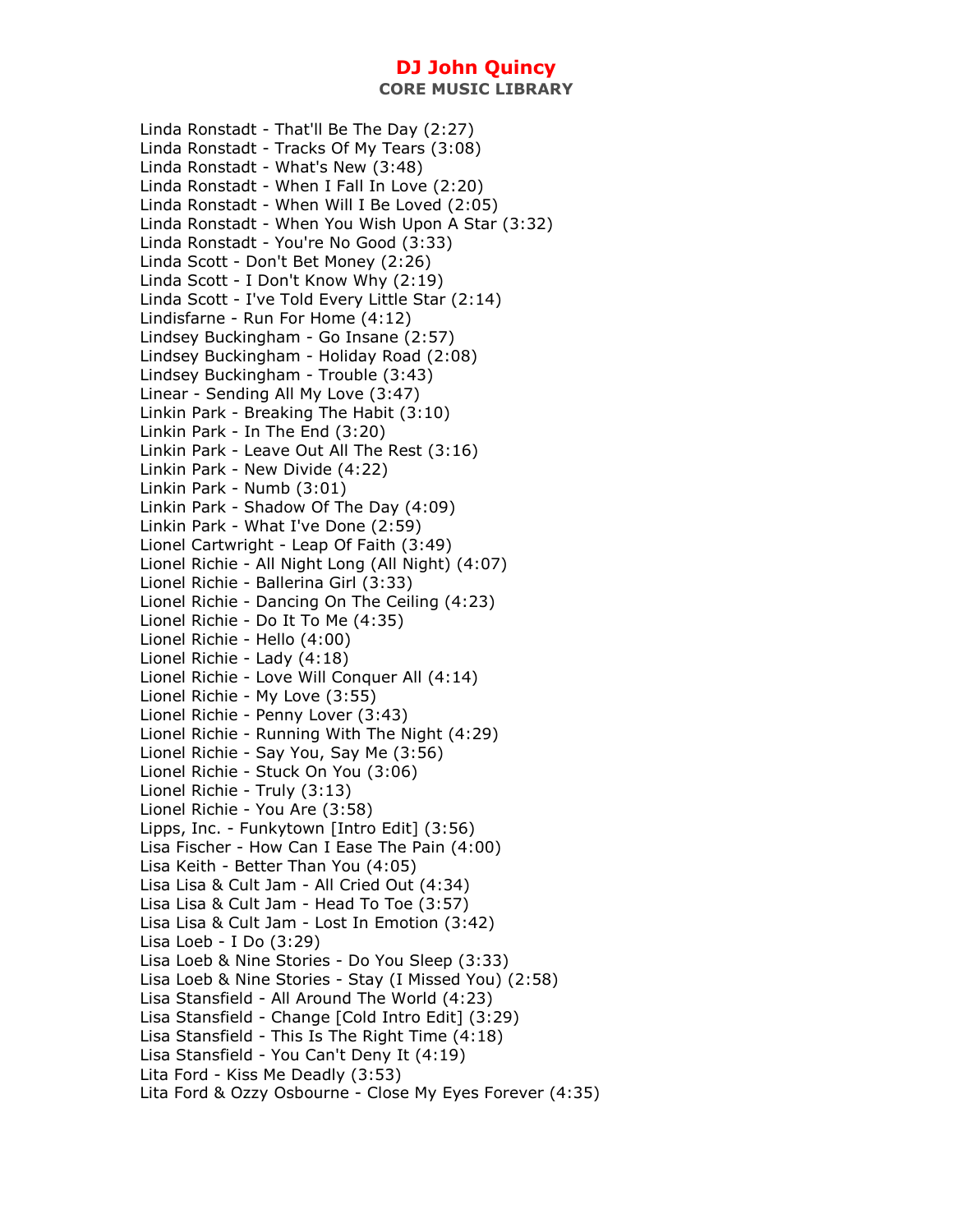Little Anthony & The Imperials - Goin' Out Of My Head (2:24) Little Anthony & The Imperials - Hurt So Bad (2:14) Little Anthony & The Imperials - I'm On The Outside Looking In (2:56) Little Anthony & The Imperials - Shimmy, Shimmy, Ko-Ko-Bop (2:07) Little Anthony & The Imperials - Take Me Back (2:35) Little Anthony & The Imperials - Tears On My Pillow (2:12) Little Big Town - Boondocks (4:31) Little Big Town - Bring It On Home (4:16) Little Big Town - Good As Gone (3:33) Little Big Town - Little More You (3:57) Little Caesar & The Romans - Those Oldies But Goodies (3:25) Little Dippers - Forever (2:17) Little Eva - Keep Your Hands Off My Baby (2:27) Little Eva - Let's Turkey Trot (2:25) Little Eva - Loco-Motion (2:20) Little Feat - Dixie Chicken (3:45) Little Feat - Willin' (2:50) Little Jimmie Dickens - May The Bird Of Paradise Fly Up Your Nose (2:21) Little Johnny Taylor - Part Time Love (3:15) Little Peggy March - I Will Follow Him (2:30) Little Richard - Good Golly Miss Molly (2:07) Little Richard - Jenny, Jenny (2:00) Little Richard - Keep A Knockin' (2:18) Little Richard - Long Tall Sally (2:06) Little Richard - Tutti Frutti (2:21) Little River Band - Cool Change (4:43) Little River Band - Happy Anniversary (3:55) Little River Band - Help Is On Its Way (3:52) Little River Band - Lady (4:38) Little River Band - Lonesome Loser (3:45) Little River Band - Man On Your Mind (4:00) Little River Band - Night Owls (3:46) Little River Band - Other Guy (2:44) Little River Band - Reminiscing (4:03) Little River Band - Take It Easy On Me (3:42) Little River Band - We Two (4:20) Little Texas - Amy's Back In Austin (3:56) Little Texas - God Blessed Texas (3:26) Little Texas - Kick A Little (3:41) Little Texas - Life Goes On (2:35) Little Texas - My Love (3:54) Little Texas - What Might Have Been (3:53) Little Texas - You And Forever And Me (3:38) Little Willie John - Sleep (2:51) Little Willie John - Talk To Me (2:38) Live - Heaven (3:38) Live - Lightning Crashes (4:22) Live - Love My Way (3:57) Live - Mystery (3:39) Live - River, The (2:56) Live - We Deal In Dreams (3:19) Live & Shelby Lynne - Run Away (3:21)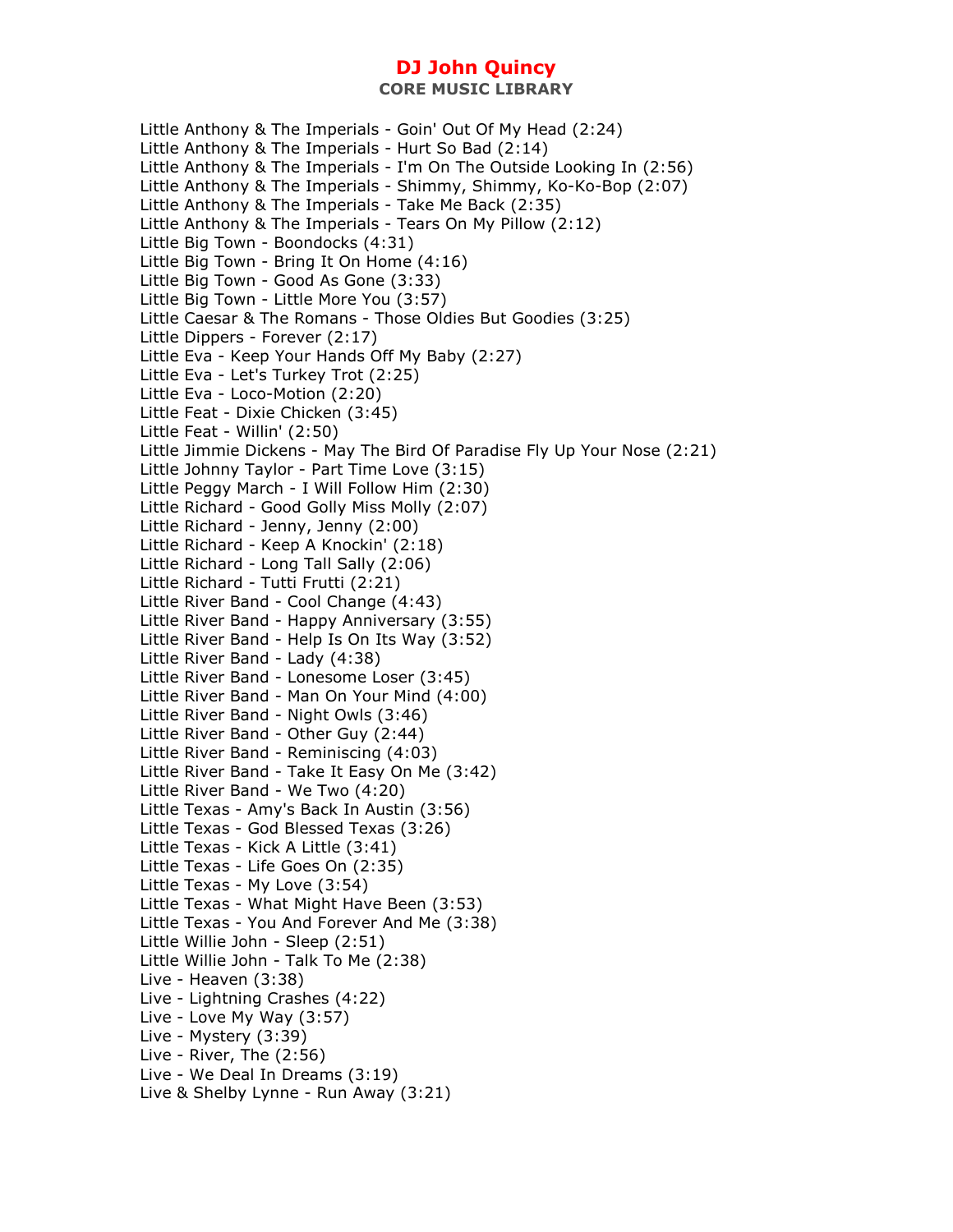Living Colour - Cult Of Personality (4:40) Living In A Box - Living In A Box [Intro Edit] (2:50) Livingston Taylor - I Will Be In Love With You (3:24) Liz Damon's Orient Express - 1900 Yesterday (2:48) Liz Phair - Why Can't I (3:21) LL Cool J - Doin' It (4:34) LL Cool J - Headsprung (3:51) LL Cool J - I Need Love (4:05) LL Cool J - Loungin' (3:41) LL Cool J - Mama Said Knock You Out (4:37) LL Cool J & Boyz II Men - Hey Lover (4:41) Lloyd & Lil' Wayne - You (4:23) Lloyd F Yung Joc - Get It Shawty (3:26) Lloyd Price - Come Into My Heart (2:03) Lloyd Price - I'm Gonna Get Married (2:17) Lloyd Price - Lady Luck (2:09) Lloyd Price - Personality (2:33) Lloyd Price - Question (2:28) Lloyd Price - Stagger Lee [Intro Edit] (2:06) LMFAO - I'm In Miami Trick (3:48) Lobo - Don't Expect Me To Be Your Friend (3:29) Lobo - How Can I Tell Her (4:10) Lobo - I'd Love You To Want Me (3:51) Lobo - Me And You And A Dog Named Boo (2:51) Lobo - Where Were You When I Was Falling In Love (3:07) Loggins & Messina - Danny's Song (4:13) Loggins & Messina - House At Pooh Corner (4:14) Loggins & Messina - My Music (3:01) Loggins & Messina - Nobody But You (2:56) Loggins & Messina - Thinking Of You (2:16) Loggins & Messina - Your Mama Don't Dance (2:45) Lolita - Sailor (Your Home Is The Sea) (2:47) London Symphony Orchestra - Star Wars (Main Title) (5:14) Londonbeat - Better Love (3:54) Londonbeat - Come Back (3:42) Londonbeat - I've Been Thinking About You (3:42) Lonestar - Amazed (3:52) Lonestar - Come Cryin' To Me (3:31) Lonestar - Everything's Changed (3:46) Lonestar - I'm Already There (4:03) Lonestar - Let's Be Us Again (3:48) Lonestar - Mountains (3:50) Lonestar - Mr. Mom (3:25) Lonestar - My Front Porch Looking In (3:27) Lonestar - No News (2:45) Lonestar - Not A Day Goes By (3:58) Lonestar - Smile (3:27) Lonestar - Tell Her (3:44) Lonestar - What About Now (3:27) Lonnie Donegan - Rock Island Line (2:26) Lonnie Donegan & His Skiffle Group - Does Your Chewing Gum Lose Its Flavor (2:26) Lonnie Mack - Memphis (2:24)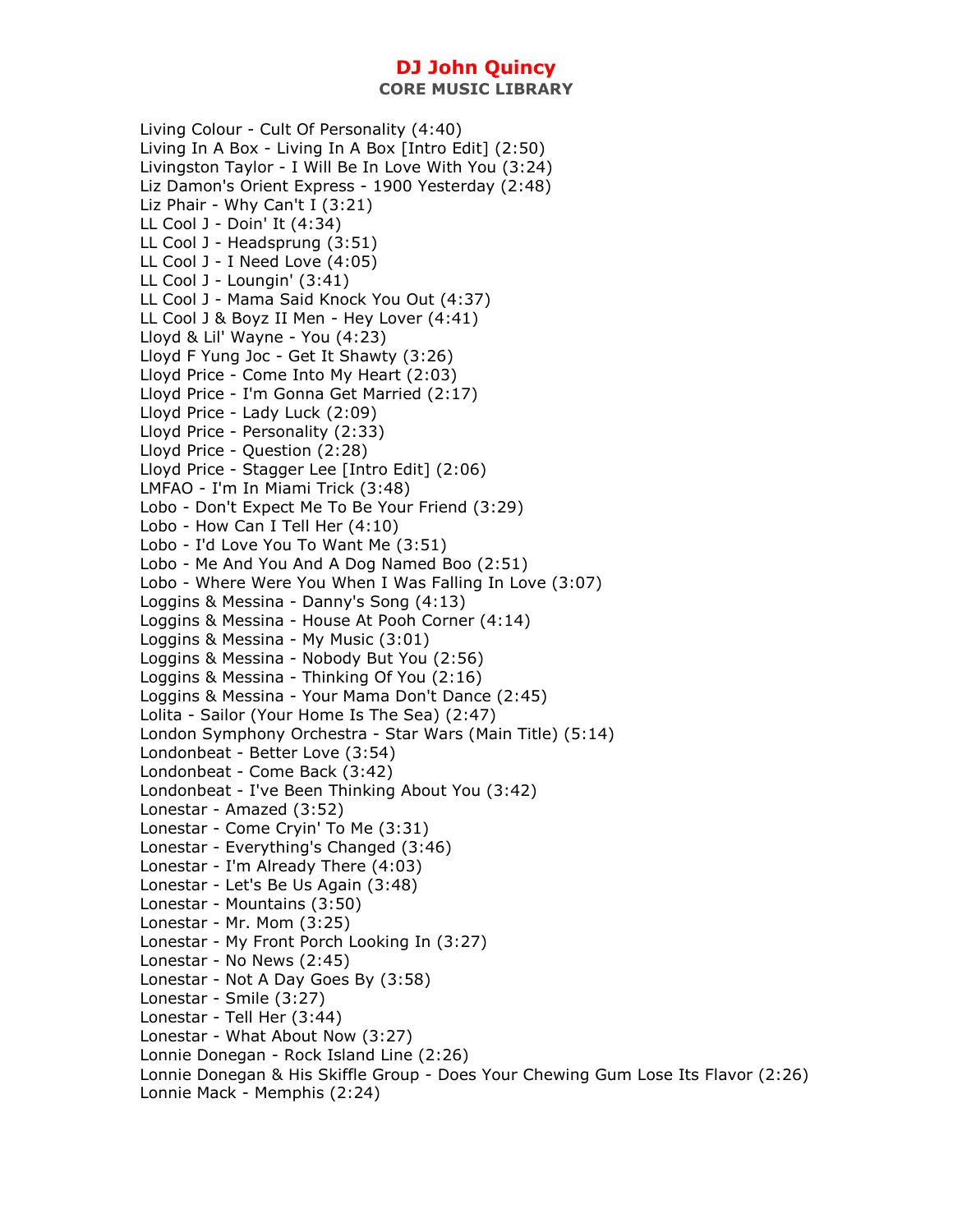**CORE MUSIC LIBRARY** 

Looking Glass - Brandy (2:59) Looking Glass - Jimmy Loves Mary Anne (3:19) Loreena McKennitt - Mummers' Dance (3:52) Loretta Lynn - Coal Miner's Daughter (2:56) Loretta Lynn - Don't Come Home A Drinkin' (With Lovin' On Your Mind) (2:05) Loretta Lynn - Fist City (2:09) Loretta Lynn - Love Is The Foundation (2:28) Loretta Lynn - One's On The Way (2:35) Loretta Lynn - Out Of My Head And Back In My Bed (2:32) Loretta Lynn - Rated 'X' (2:27) Loretta Lynn - She's Got You (3:03) Loretta Lynn - Somebody Somewhere (Don't Know What He's Missin' Tonight) (3:00) Loretta Lynn - Woman Of The World (Leave My World Alone) (2:52) Loretta Lynn - You Ain't Woman Enough (To Take My Man) (2:10) Loretta Lynn & Conway Twitty - Feelins' (2:48) Loretta Lynn & Conway Twitty - Louisianna Woman, Mississippi Man (2:23) Lorne Greene - Ringo (3:11) Lorrie Morgan - 'Til A Tear Becomes A Rose (With Keith Whitley) (3:27) Lorrie Morgan - Back In Your Arms Again (3:33) Lorrie Morgan - Except For Monday (2:51) Lorrie Morgan - Five Minutes (3:28) Lorrie Morgan - Go Away (2:47) Lorrie Morgan - Good As I Was To You (3:19) Lorrie Morgan - He Talks To Me (3:20) Lorrie Morgan - I Didn't Know My Own Strength (3:09) Lorrie Morgan - My Favorite Things (3:41) Lorrie Morgan - Picture Of Me (Without You) (3:31) Lorrie Morgan - Something In Red (4:29) Lorrie Morgan - Watch Me (3:21) Lorrie Morgan - We Both Walk (3:01) Lorrie Morgan - What Part Of No (2:41) Los Bravos - Black Is Black (2:55) Los Del Rio - Macarena (3:50) Los Indios Tabajaras - Maria Elena (3:07) Los Lobos - Come On, Let's Go (1:57) Los Lobos - La Bamba (2:42) Los Lonely Boys - Heaven (3:39) Lost Trailers - Holler Back (3:09) Lost Trailers - How 'Bout You Don't (2:37) Lou Bega - Mambo No. 5 [Intro Edit] (3:20) Lou Christie - I'm Gonna Make You Mine (2:37) Lou Christie - Lightnin' Strikes (2:55) Lou Christie - Rhapsody In The Rain (2:43) Lou Christie - Two Faces Have I (2:42) Lou Gramm - Just Between You And Me (3:43) Lou Gramm - Midnight Blue (3:26) Lou Monte - Lazy Mary (2:37) Lou Monte - Pepino The Italian Mouse (2:35) Lou Rawls - Groovy People (3:17) Lou Rawls - Lady Love (3:54) Lou Rawls - Love Is A Hurtin' Thing (2:09) Lou Rawls - Natural Man (3:29)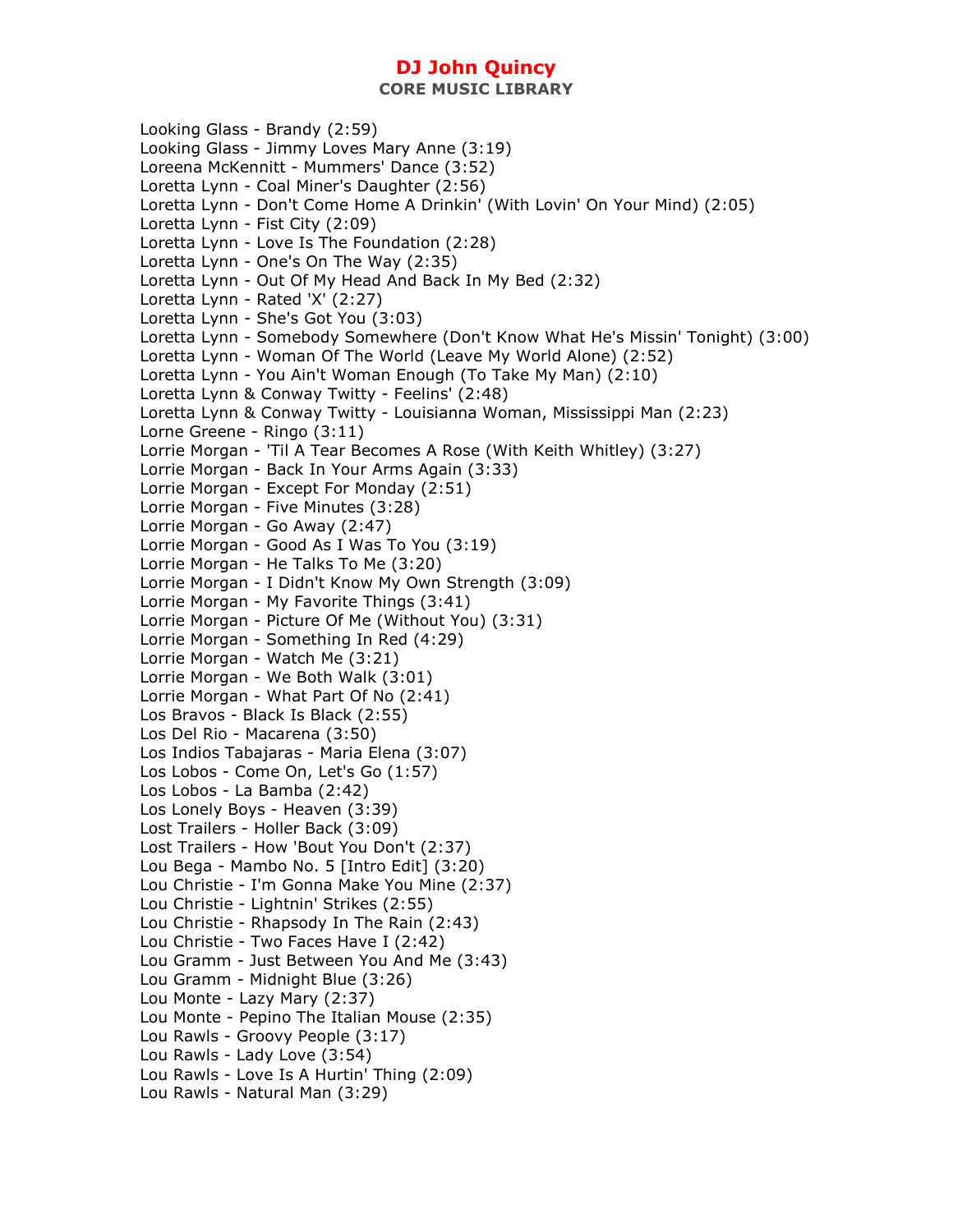Lou Rawls - Nobody But Me (2:39) Lou Rawls - You'll Never Find [Short Version] (3:28) Lou Rawls - Your Good Thing (Is About To End) (4:09) Lou Reed - Walk On The Wild Side (4:04) Loudon Wainwright III - Daughter (3:24) Loudon Wainwright III - Dead Skunk (3:01) Louis Armstrong - Canal Street Blues [Dixieland] (2:55) Louis Armstrong - Hello Dolly (2:23) Louis Armstrong - I'm Confessin' (That I Love You) (3:11) Louis Armstrong - Kiss To Build A Dream On (3:00) Louis Armstrong - La Vie En Rose (3:22) Louis Armstrong - Mack The Knife (3:16) Louis Armstrong - We Have All The Time in The World (3:13) Louis Armstrong - What A Wonderful World (2:14) Louis Armstrong - When The Saints Go Marching In [Dixieland] (3:45) Louis Armstrong - When You're Smiling (The Whole World Smiles With You) (4:00) Louis Prima - Wonderland By Night (3:05) Louis Prima & Keely Smith - I've Got You Under My Skin (2:35) Louis Prima & Keely Smith - Just a Gigolo - I Ain't Got Nobody (3:28) Louis Prima & Keely Smith - Old Black Magic (2:53) Louisiana's LeRoux - New Orleans Ladies (3:53) Louisiana's LeRoux - Nobody Said It Was Easy (3:32) Love And Rockets - So Alive (4:02) Love And Theft - Runaway (3:47) Love Committee - Cheaters Never Win (3:36) Love Unlimited - Walking In The Rain (With The One I Love) (4:43) Love Unlimited Orchestra - Love's Theme [Extended] (5:33) Loverboy - Heaven In Your Eyes (3:59) Loverboy - Hot Girls In Love (3:51) Loverboy - Kid Is Hot Tonite (4:16) Loverboy - Lovin' Every Minute Of It (3:29) Loverboy - This Could Be The Night (4:53) Loverboy - Turn Me Loose (5:34) Loverboy - When It's Over (4:56) Loverboy - Working For The Weekend (3:38) Lovin' Spoonful - Darling Be Home Soon (3:31) Lovin' Spoonful - Daydream (2:15) Lovin' Spoonful - Did You Ever Have To Make Up Your Mind (1:56) Lovin' Spoonful - Do You Believe In Magic (1:59) Lovin' Spoonful - Nashville Cats (2:31) Lovin' Spoonful - Rain On The Roof (2:09) Lovin' Spoonful - Six O'Clock (2:39) Lovin' Spoonful - Summer In The City (2:36) Lovin' Spoonful - You Didn't Have To Be So Nice (2:20) Lucy Walsh - So Uncool (3:45) Ludacris - How Low (3:04) Ludacris F Bobby Valentino - Pimpin' All Over The World (3:57) Ludacris F Mary J. Blige - Runaway Love (4:31) Ludacris F Pharrell - Money Maker (3:37) Ludacris F Shawnna - Stand Up (3:32) Ludacris F T-Pain - One More Drink [Cold Intro Edit] (3:15) Luke Bryan - All My Friends Say (3:41)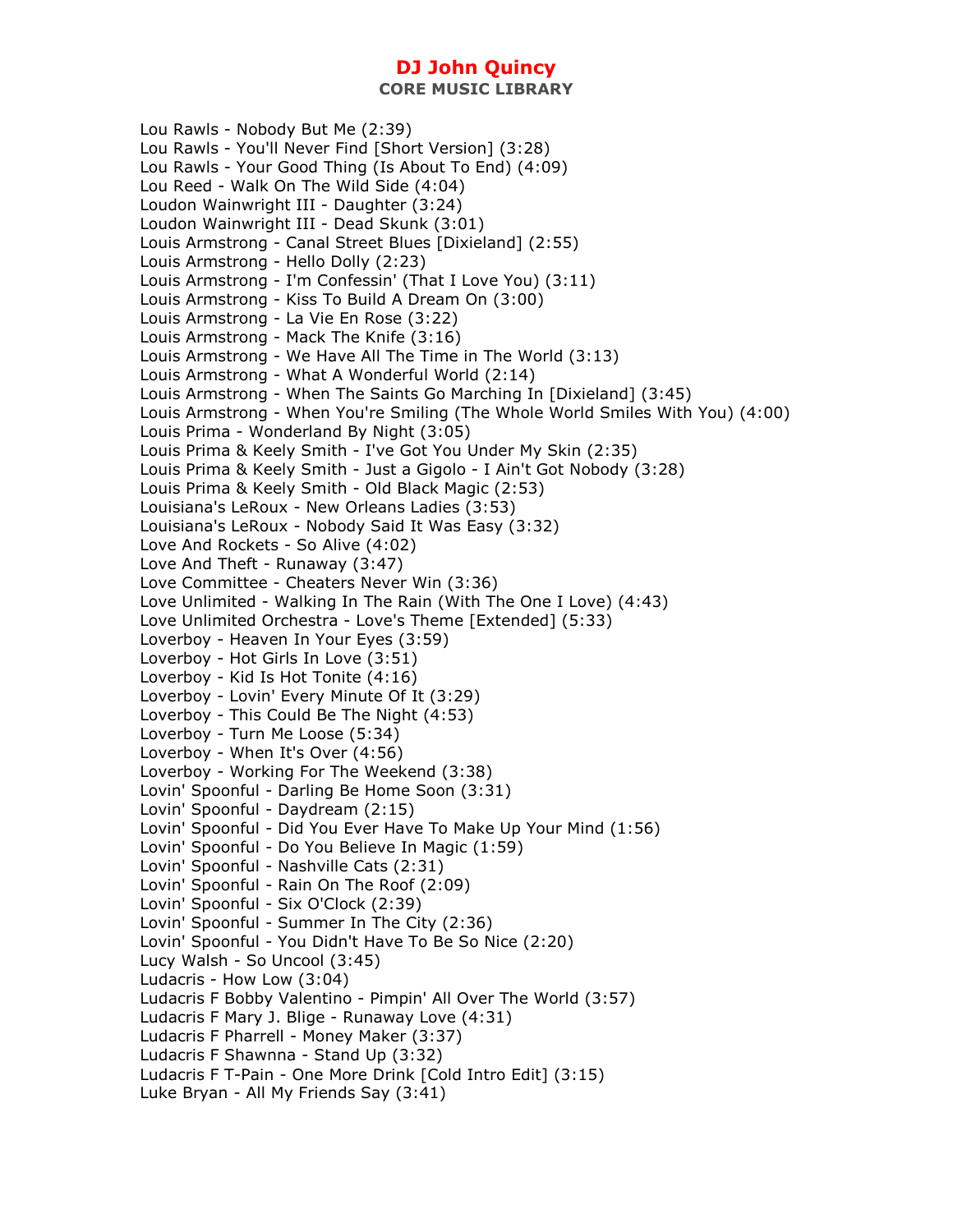Luke Bryan - Country Man (3:08) Luke Bryan - Do I (3:52) Lulu - I Could Never Miss You (More Than I Do) (3:02) Lulu - Oh Me Oh My (I'm A Fool For You Baby) (2:37) Lulu - To Sir With Love (2:41) Lumidee - Never Leave You-Uh Ooh, Uh Oooh (3:00) Lumidee F Tony Sunshine - She's Like The Wind [Intro Edit] (4:01) Lupe Fiasco - Superstar (3:30) Luther Ingram - (If Loving You Is Wrong) I Don't Want To Be Right (3:22) Luther Vandross - Always And Forever (4:50) Luther Vandross - Best Things In Life Are Free (3:58) Luther Vandross - Don't Want To Be A Fool (4:32) Luther Vandross - Here And Now (3:45) Luther Vandross - Never Too Much (3:41) Luther Vandross - Power Of Love-Love Power [Intro Edit] (3:44) Luther Vandross - Stop To Love (4:20) Luther Vandross & Mariah Carey - Endless Love (4:15) Lynn Anderson - How Can I Unlove You (2:35) Lynn Anderson - Keep Me In Mind (2:54) Lynn Anderson - Rose Garden (2:44) Lynn Anderson - What A Man, My Man Is (2:11) Lynn Anderson - You're My Man (2:34) Lynyrd Skynyrd - Ballad Of Curtis Loew (4:45) Lynyrd Skynyrd - Call Me The Breeze (5:06) Lynyrd Skynyrd - Don't Ask Me No Questions (3:23) Lynyrd Skynyrd - Free Bird (8:56) Lynyrd Skynyrd - Gimme Three Steps (4:19) Lynyrd Skynyrd - I Know A Little (3:19) Lynyrd Skynyrd - Saturday Night Special (4:55) Lynyrd Skynyrd - Simple Man (5:44) Lynyrd Skynyrd - Sweet Home Alabama (4:28) Lynyrd Skynyrd - That Smell (5:40) Lynyrd Skynyrd - Tuesday's Gone (7:23) Lynyrd Skynyrd - What's Your Name (3:30) Lynyrd Skynyrd - You Got That Right (3:44) M - Pop Muzik (3:17) M People - Moving On Up (3:21) M.C. Hammer - Have You Seen Her (4:40) M.C. Hammer - Pray (4:06) M.C. Hammer - U Can't Touch This (4:13) Mac & Katie Kissoon - Chirpy Chirpy Cheep Cheep (2:48) Mac Davis - Baby Don't Get Hooked On Me (3:00) Mac Davis - It's Hard To Be Humble (3:25) Mac Davis - Rock N' Roll (I Gave You The Best Years Of My LIfe) (3:23) Mac Davis - Texas In My Rear View Mirror (4:12) Mac Davis - You're My Bestest Friend (2:17) Mac McAnally - It's A Crazy World (3:13) Macy Gray - I Try (3:45) Madness - Our House (4:56) Madonna - American Pie (4:25) Madonna - Angel (3:50) Madonna - Beautiful Stranger (3:51)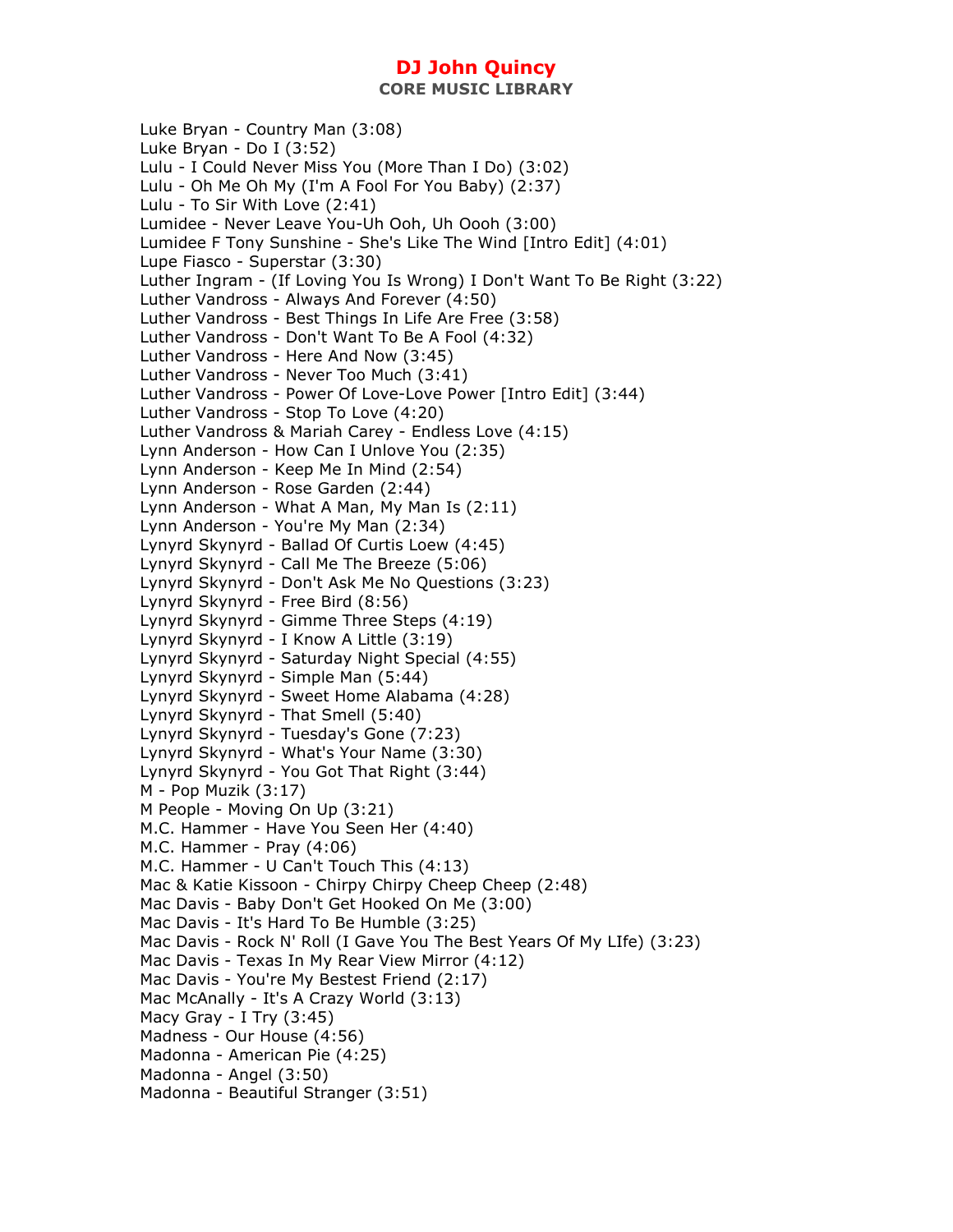Madonna - Borderline (3:35) Madonna - Causing A Commotion (4:14) Madonna - Cherish (3:45) Madonna - Crazy For You (3:37) Madonna - Deeper And Deeper [Cold Intro Edit] (3:43) Madonna - Die Another Day (3:28) Madonna - Don't Cry For Me Argentina (4:46) Madonna - Don't Tell Me (4:09) Madonna - Dress You Up (3:57) Madonna - Erotica (4:19) Madonna - Express Yourself (4:27) Madonna - Frozen (5:01) Madonna - Hanky Panky [Intro Edit] (3:31) Madonna - Holiday [Intro Edit] (3:39) Madonna - Hung Up (3:14) Madonna - I'll Remember (Theme From 'With Honors') (4:10) Madonna - Into The Groove (4:21) Madonna - Justify My Love (4:52) Madonna - Keep It Together (4:26) Madonna - La Isla Bonita (3:36) Madonna - Like A Prayer [Intro Edit] (3:29) Madonna - Like A Virgin (3:07) Madonna - Live To Tell (3:09) Madonna - Lucky Star (3:30) Madonna - Material Girl (3:49) Madonna - Music [Intro Edit] (3:34) Madonna - Nothing Really Matters (4:09) Madonna - Open Your Heart (3:42) Madonna - Papa Don't Preach [Intro Edit] (3:46) Madonna - Power Of Goodbye (3:48) Madonna - Rain (4:07) Madonna - Ray Of Light [JQ Edit] (4:20) Madonna - Rescue Me [Intro Edit] (5:15) Madonna - Santa Baby (2:32) Madonna - Secret (4:18) Madonna - Take A Bow (4:21) Madonna - This Used To My Playground (5:04) Madonna - True Blue (4:12) Madonna - Vogue (4:18) Madonna - What If Feels Like For A Girl (3:56) Madonna - Who's That Girl (3:50) Madonna - You'll See (4:15) Madonna & Justin Timberlake - 4 Minutes (3:08) Magic Lanterns - Shame Shame (2:58) Main Ingredient - Everybody Plays The Fool (3:14) Main Ingredient - Just Don't Want To Be Lonely (3:34) Maire Brennan & Carman - Light On The Hill (3:42) Major Harris - Love Won't Let Me Wait (3:37) Major Lance - Hey Little Girl (2:25) Major Lance - Matador, The (2:22) Major Lance - Monkey Time (2:43) Major Lance - Um, Um, Um. Um, Um (2:15)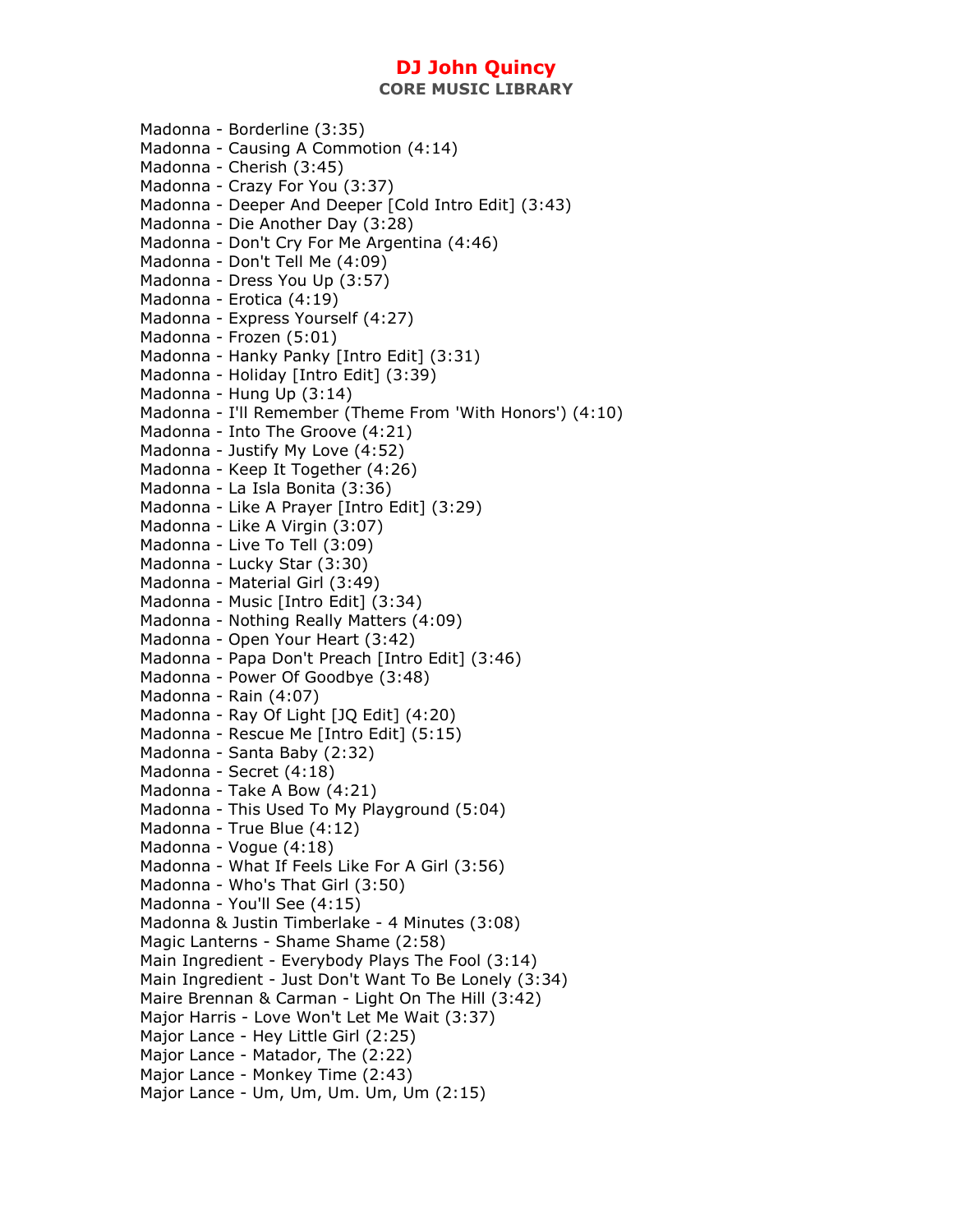**CORE MUSIC LIBRARY** 

Male Vocal - Too Ra Loo Ra (3:40) Malo - Suavecito (3:15) Mama Cass - Dream A Little Dream Of Me (3:08) Mama Cass - It's Getting Better (2:55) Mama Cass - Make Your Own Kind Of Music (2:18) Mamas & The Papas - California Dreamin' (2:37) Mamas & The Papas - Creeque Alley (3:45) Mamas & The Papas - Dedicated To The One I Love (2:54) Mamas & The Papas - I Saw Her Again (3:10) Mamas & The Papas - Monday, Monday (3:16) Mamas & The Papas - Words Of Love (2:11) Mamas And The Papas - Twelve Thirty (Young Girls Are Coming To The Canyon) (3:15) Manchester Orchestra - I've Got Friends (3:56) Mandisa - Only The World (3:21) Mandy Moore - I Wanna Be With You (4:10) Mandy Moore - In My Pocket (3:35) Manfred Mann - Do Wah Diddy Diddy (2:19) Manfred Mann - Mighty Quinn (2:40) Manfred Mann - Sha La La (2:27) Manfred Mann's Earth Band - Blinded By The Light (3:46) Manfred Mann's Earth Band - For You (5:30) Manfred Mann's Earth Band - Runner (4:19) Manhattans - Kiss And Say Goodbye (4:23) Manhattans - Shining Star [Intro Edit] (3:29) Manhattans - You Send Me (4:08) Mannheim Steamroller - Deck The Halls (3:21) Mannheim Steamroller - God Rest Ye Merry Gentlemen (4:10) Mannheim Steamroller - Joy To The World (3:32) Mar-Keys - Last Night (2:34) Maranatha! Singers - I Stand In Awe (4:58) Marathons - Peanut Butter (2:00) Marc Anthony - I Need To Know (3:12) Marc Anthony - My Baby You (3:53) Marc Anthony - You Sang To Me (3:48) Marc Cohn - True Companion (Single Version) (3:22) Marc Cohn - Walking In Memphis (4:06) Marcels - Blue Moon (2:13) Marcels - Heartaches (2:29) Marcia Griffiths - Electric Boogie (3:56) Marcie Blane - Bobby's Girl (2:10) Marcy Playground - Sex And Candy (2:46) Margaret Becker - Deep Calling Deep (3:40) Margaret Becker - True Devotion (4:05) Margie Rayburn - I'm Available (1:47) Margo Smith - Don't Break The Heart That Loves You (2:50) Maria Muldaur - Midnight At The Oasis (3:40) Mariah Carey - All I Want For Christmas Is You (3:48) Mariah Carey - Always Be My Baby (4:11) Mariah Carey - Anytime You Need A Friend (3:59) Mariah Carey - Butterfly (4:30) Mariah Carey - Bye Bye (4:16)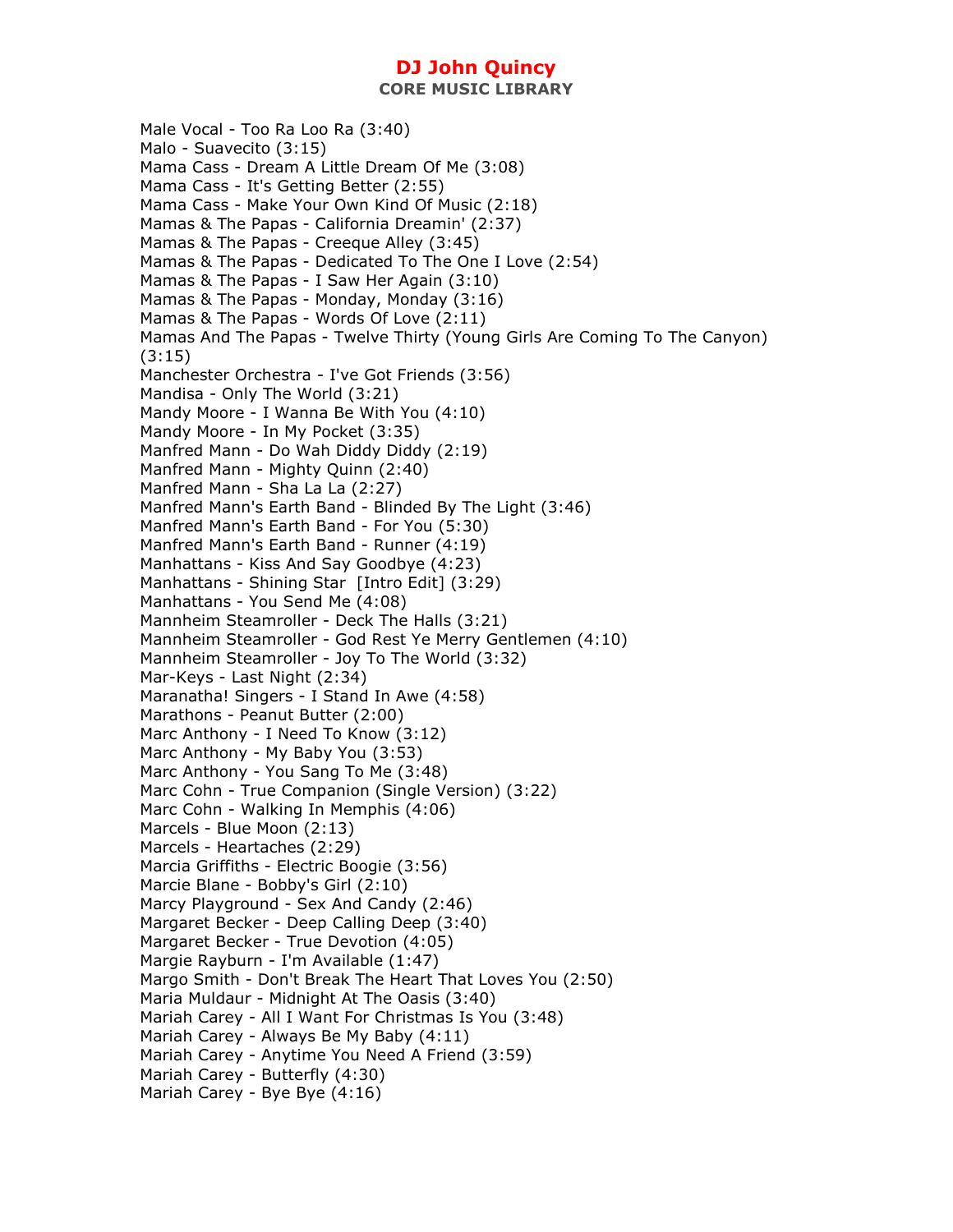**CORE MUSIC LIBRARY** 

Mariah Carey - Can't Let Go (3:28) Mariah Carey - Don't Forget About Us (3:50) Mariah Carey - Dreamlover (3:51) Mariah Carey - Emotions (4:06) Mariah Carey - Fantasy (3:38) Mariah Carey - Forever (3:47) Mariah Carey - Heartbreaker (4:34) Mariah Carey - Hero (4:13) Mariah Carey - Honey (4:54) Mariah Carey - I Don't Wanna Cry (4:45) Mariah Carey - I Still Believe (3:41) Mariah Carey - I'll Be There (4:18) Mariah Carey - Love Takes Time (3:42) Mariah Carey - Make It Happen (5:05) Mariah Carey - My All (3:46) Mariah Carey - Obsessed (3:51) Mariah Carey - One Sweet Day (With Boyz II Men) (4:31) Mariah Carey - Shake It Off (3:46) Mariah Carey - Someday (3:55) Mariah Carey - Touch My Body (3:23) Mariah Carey - Vision Of Love (3:23) Mariah Carey - We Belong Together (3:14) Mariah Carey - Without You (3:23) Mariah Carey F Fatman Scoop & J.D. - It's Like That (3:21) Mariah Carey F Joe & 98 Degrees - Thank God I Found You (4:14) Mariah Carey F T.I. - I'll Be Lovin' U Long Time (3:44) Marianne Faithfull - As Tears Go By (2:33) Marie Osmond - Paper Roses (2:37) Marie Osmond - There's No Stopping Your Heart (2:48) Marie Osmond & Dan Seals - Meet Me In Montana (3:48) Marilyn McCoo & Billy Davis, Jr. - You Don't Have To Be A Star (To Be In My Show) (3:36) Marilyn McCoo & Billy Davis, Jr. - Your Love (3:45) Marilyn Scott - Smile (3:48) Mario - Just A Friend [Intro Edit] (3:25) Mario - Let Me Love You (4:05) Mario F Sean Garrett & Gucci Mane - Break Up (3:54) Mario Vazquez - Gallery (3:40) Mario Winans F Enya & P. Diddy - I Don't Wanna Know (4:09) Mark Chesnutt - Almost Goodbye (3:54) Mark Chesnutt - Blame It On Texas (2:48) Mark Chesnutt - Brother Jukebox (3:01) Mark Chesnutt - Bubba Shot The Jukebox (3:03) Mark Chesnutt - Goin' Through The Big D (2:32) Mark Chesnutt - Gonna Get A Life (3:02) Mark Chesnutt - I Just Wanted You To Know (3:17) Mark Chesnutt - I'll Think Of Something (3:34) Mark Chesnutt - It Sure Is Monday (2:51) Mark Chesnutt - It's A Little Too Late (2:40) Mark Chesnutt - Ol' Country (3:47) Mark Chesnutt - Old Flames Have New Names (2:19) Mark Chesnutt - Thank God For Believers (3:21)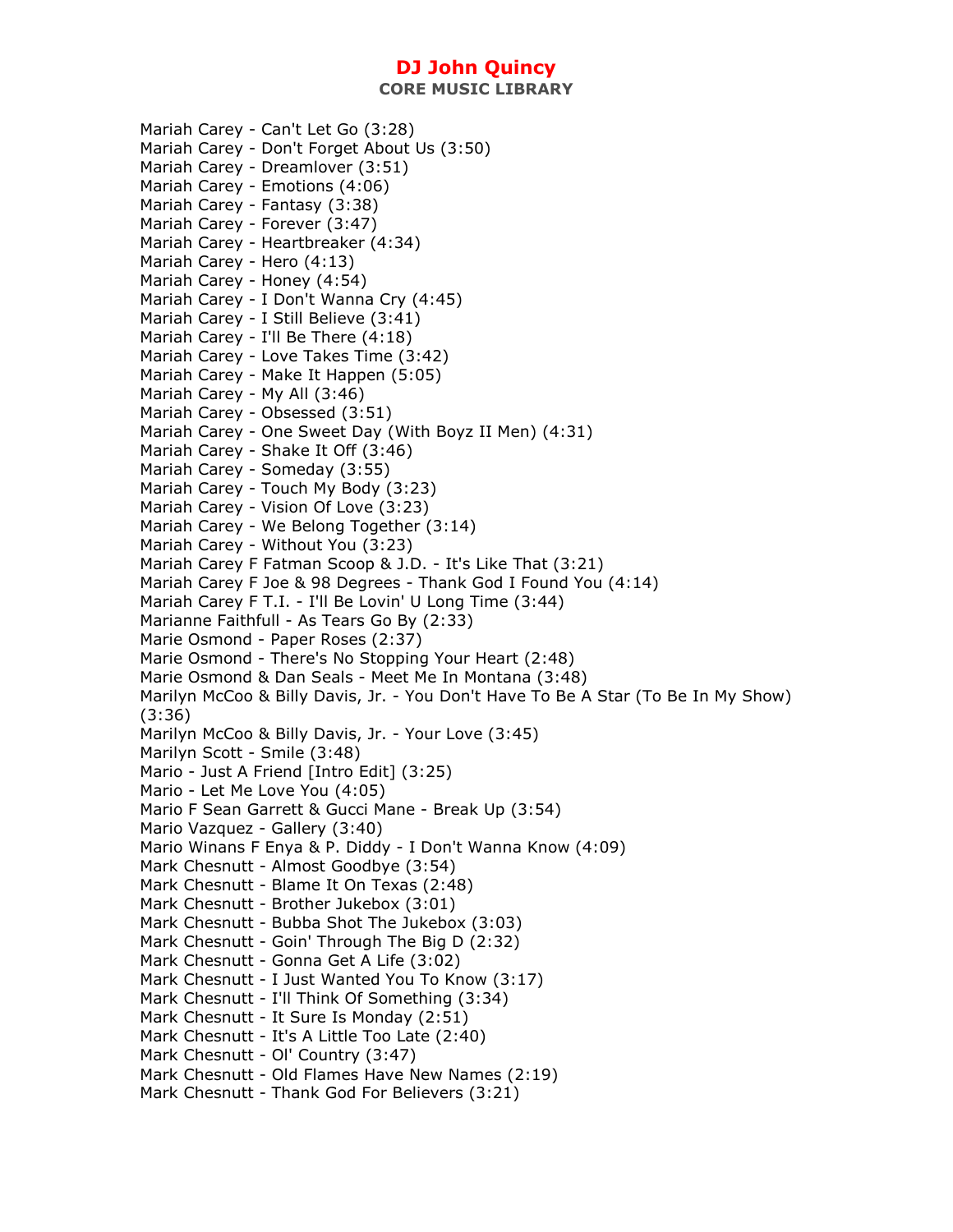Mark Chesnutt - Too Cold At Home (3:36) Mark Chesnutt - Your Love Is A Miracle (2:44) Mark Chestnutt - I Don't Want To Miss A Thing (3:45) Mark Collie - Even The Man In The Moon Is Cryin' (3:30) Mark Dinning - Teen Angel (2:37) Mark Harris - Find Your Wings (3:31) Mark Lindsay - Arizona (3:02) Mark Lindsay - Silver Bird (2:57) Mark Morrison - Return Of The Mack (3:28) Mark Schultz - Back In His Arms Again (4:17) Mark Schultz - I Am The Way (3:49) Mark Schultz - I Have Been There (3:39) Mark Schultz - Letters From War (4:11) Mark Schultz - Walking Her Home (4:03) Mark Schultz - You Are A Child Of Mine (4:34) Mark Wills - 19 Somethin' (3:15) Mark Wills - Back At One (3:56) Mark Wills - Don't Laugh At Me (3:30) Mark Wills - I Do (Cherish You) (3:11) Mark Wills - Jacob's Ladder (2:59) Mark Wills - Places I've Never Been (3:30) Mark Wills - Wish You Were Here (3:55) Marketts - Batman Theme (2:32) Marketts - Out Of Limits (1:59) Marky Mark & Funky Bunch - Good Vibrations (4:28) Marmalade - Falling Apart At The Seams (3:04) Marmalade - Reflections Of My Life (4:10) Maroon 5 - Harder To Breathe (2:52) Maroon 5 - Makes Me Wonder (3:29) Maroon 5 - She Will Be Loved (3:57) Maroon 5 - Sunday Morning (3:56) Maroon 5 - This Love (3:20) Maroon 5 - Wake Up Call (3:14) Maroon 5 - Way You Look Tonight (3:21) MARRS - Pump Up The Volume (4:01) Marshall Crenshaw - Someday, Someway (2:46) Marshall Tucker Band - Can't You See (5:57) Marshall Tucker Band - Fire On The Mountain (3:50) Marshall Tucker Band - Heard It In A Love Song (4:51) Martha & The Vandellas - Dancing In The Street (2:37) Martha & The Vandellas - Heat Wave (2:42) Martha & The Vandellas - Honey Chile (2:54) Martha & The Vandellas - I'm Ready For Love (2:53) Martha & The Vandellas - Jimmy Mack (2:49) Martha & The Vandellas - Nowhere To Run (2:54) Martha & The Vandellas - Quicksand (2:30) Martika - Love Thy Will Be Done (4:04) Martika - More Than You Know (3:53) Martika - Toy Soldiers (4:26) Martin Briley - Salt In My Tears (3:26) Martin Denny - Quiet Village (3:15) Martin Page - In The House Of Stone And Light (4:07)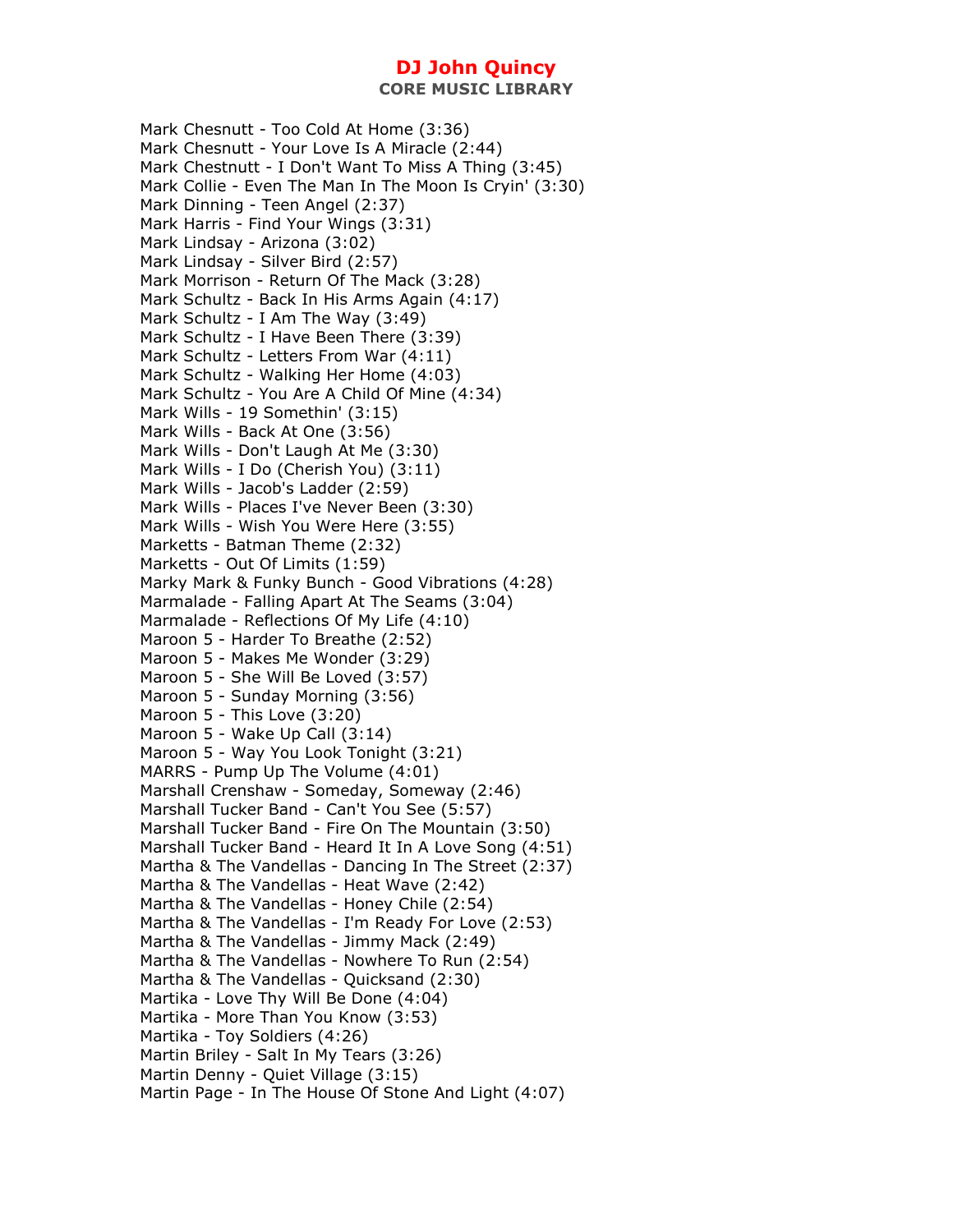**CORE MUSIC LIBRARY** 

Martina McBride - Anyway (4:33) Martina McBride - Blessed (4:26) Martina McBride - Broken Wing (3:30) Martina McBride - Concrete Angel (3:49) Martina McBride - Happy Girl (3:22) Martina McBride - How I Feel (3:25) Martina McBride - I Just Call You Mine (3:58) Martina McBride - I Love You (2:48) Martina McBride - In My Daughter's Eyes (3:07) Martina McBride - Independence Day (3:21) Martina McBride - Love's The Only House (4:23) Martina McBride - My Baby Loves Me (2:30) Martina McBride - Ride (3:52) Martina McBride - Safe In The Arms Of Love (3:07) Martina McBride - Silent Night (3:21) Martina McBride - This One's For The Girls (4:00) Martina McBride - Valentine (With Jim Brickman) (3:08) Martina McBride - Whatever You Say (3:51) Martina McBride - Where Would You Be (4:03) Martina McBride - Wild Angels (3:27) Martina McBride - Wrong Again (3:10) Marty Balin - Atlanta Lady (3:16) Marty Balin - Hearts (4:08) Marty Robbins - Among My Souvenirs (2:31) Marty Robbins - Begging To You (2:25) Marty Robbins - Devil Woman (2:50) Marty Robbins - Don't Worry (3:12) Marty Robbins - El Paso (4:19) Marty Robbins - El Paso City (4:06) Marty Robbins - I Walk Alone (3:16) Marty Robbins - My Woman, My Woman, My Wife (3:28) Marty Robbins - Ribbon of Darkness (2:28) Marty Robbins - Ruby Ann (1:57) Marty Robbins - Tonight Carmen (2:43) Marty Robbins - White Sport Coat (And A Pink Carnation) (2:27) Marty Stuart - Hillbilly Rock (2:34) Marv Johnson - (You've Got To) Move Two Mountains (2:39) Marv Johnson - I Love The Way You Love Me (2:34) Marv Johnson - You Got What It Takes (2:35) Marvelettes - Beechwood 4-5789 (2:08) Marvelettes - Don't Mess With Bill (2:46) Marvelettes - Hunter Gets Captured By The Games (2:47) Marvelettes - Playboy (2:42) Marvelettes - Please Mr. Postman (2:25) Marvin Gaye - Ain't That Peculiar (2:58) Marvin Gaye - Can I Get A Witness (2:43) Marvin Gaye - Come Get To This (2:37) Marvin Gaye - Got To Give It Up [Intro Edit] (3:58) Marvin Gaye - How Sweet It Is (To Be Loved By You) (2:56) Marvin Gaye - I Heard It Through The Grapevine (3:10) Marvin Gaye - I'll Be Doggone (2:42) Marvin Gaye - Inner City Blues (Make Me Wanna Holler) (3:02)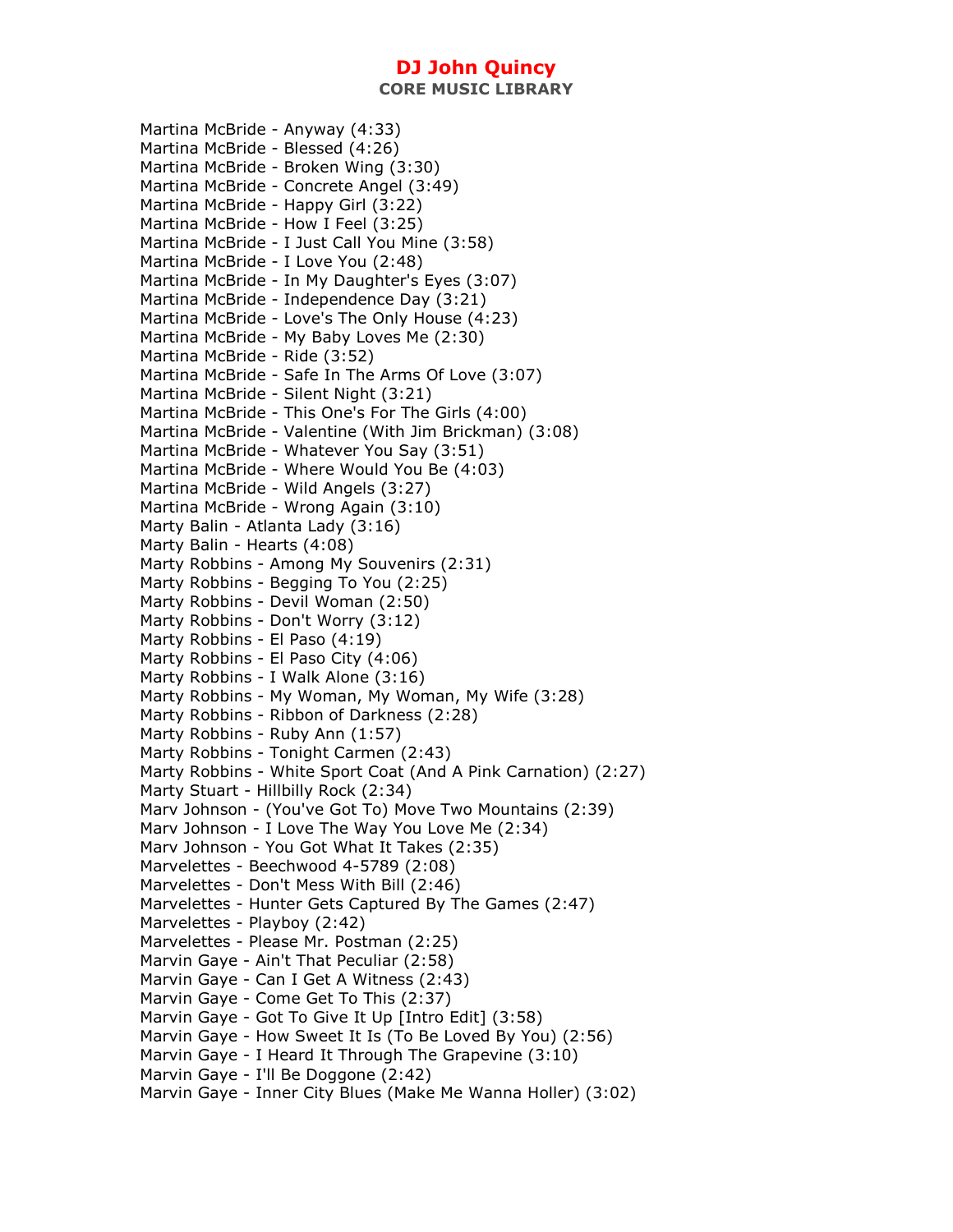**CORE MUSIC LIBRARY** 

Marvin Gaye - Let's Get It On (3:53) Marvin Gaye - Mercy Mercy Me (The Ecology) (2:22) Marvin Gaye - Pretty Little Baby (2:33) Marvin Gaye - Pride And Joy (2:03) Marvin Gaye - Sexual Healing (3:56) Marvin Gaye - Stubborn Kind Of Fellow (2:39) Marvin Gaye - Take This Heart Of Mine (2:38) Marvin Gaye - That's The Way Love Is (3:40) Marvin Gaye - Too Busy Thinking About My Baby (2:54) Marvin Gaye - Trouble Man (3:45) Marvin Gaye - Try It Baby (2:56) Marvin Gaye - What's Going On (3:33) Marvin Gaye - You're A Wonderful One (2:43) Marvin Gaye & Kim Weston - It Takes Two (2:53) Marvin Gaye & Mary Wells - Once Upon A Time (2:24) Marvin Gaye & Mary Wells - What's The Matter With You Baby (2:17) Marvin Gaye & Tammi Terrell - Ain't No Mountain High Enough (2:24) Marvin Gaye & Tammi Terrell - Ain't Nothing Like The Real Thing (2:14) Marvin Gaye & Tammi Terrell - If I Could Build My Whole World Around You (2:17) Marvin Gaye & Tammi Terrell - You're All I Need To Get By (2:45) Marvin Gaye & Tammi Terrell - Your Precious Love (2:58) Marvin Hamlisch - Entertainer, The (2:57) Marvin Rainwater - Gonna Find Me A Bluebird (2:29) Mary Chapin Carpenter - Down At The Twist And Shout (3:14) Mary Chapin Carpenter - Grow Old With Me (3:11) Mary Chapin Carpenter - He Thinks He'll Keep Her (3:37) Mary Chapin Carpenter - I Feel Lucky (3:07) Mary Chapin Carpenter - I Take My Chances (3:16) Mary Chapin Carpenter - Passionate Kisses (3:02) Mary Chapin Carpenter - Shut Up And Kiss Me (3:38) Mary Hopkin - Goodbye (2:21) Mary Hopkin - Those Were The Days (5:04) Mary J. Blige - Be Without You (4:01) Mary J. Blige - Family Affair (3:56) Mary J. Blige - I Am (3:24) Mary J. Blige - No More Drama (4:00) Mary J. Blige - Not Gon' Cry (4:42) Mary J. Blige - Real Love (4:03) Mary Jane Girls - In My House (3:51) Mary MacGregor - Torn Between Two Lovers (3:35) Mary Wells - Dear Lover (2:07) Mary Wells - Laughing Boy (2:48) Mary Wells - My Guy (2:45) Mary Wells - One Who Really Loves You (2:25) Mary Wells - Two Lovers (2:43) Mary Wells - You Beat Me To The Punch (2:37) MaryMary - Shackles (Praise You) (3:05) Mason Williams - Classical Gas (2:55) Mat Kearney - Nothing To Lose (4:17) Mat Kearney - Undeniable (4:08) Matchbox Twenty - 3 A.M (3:43) Matchbox Twenty - Back To Good (5:33)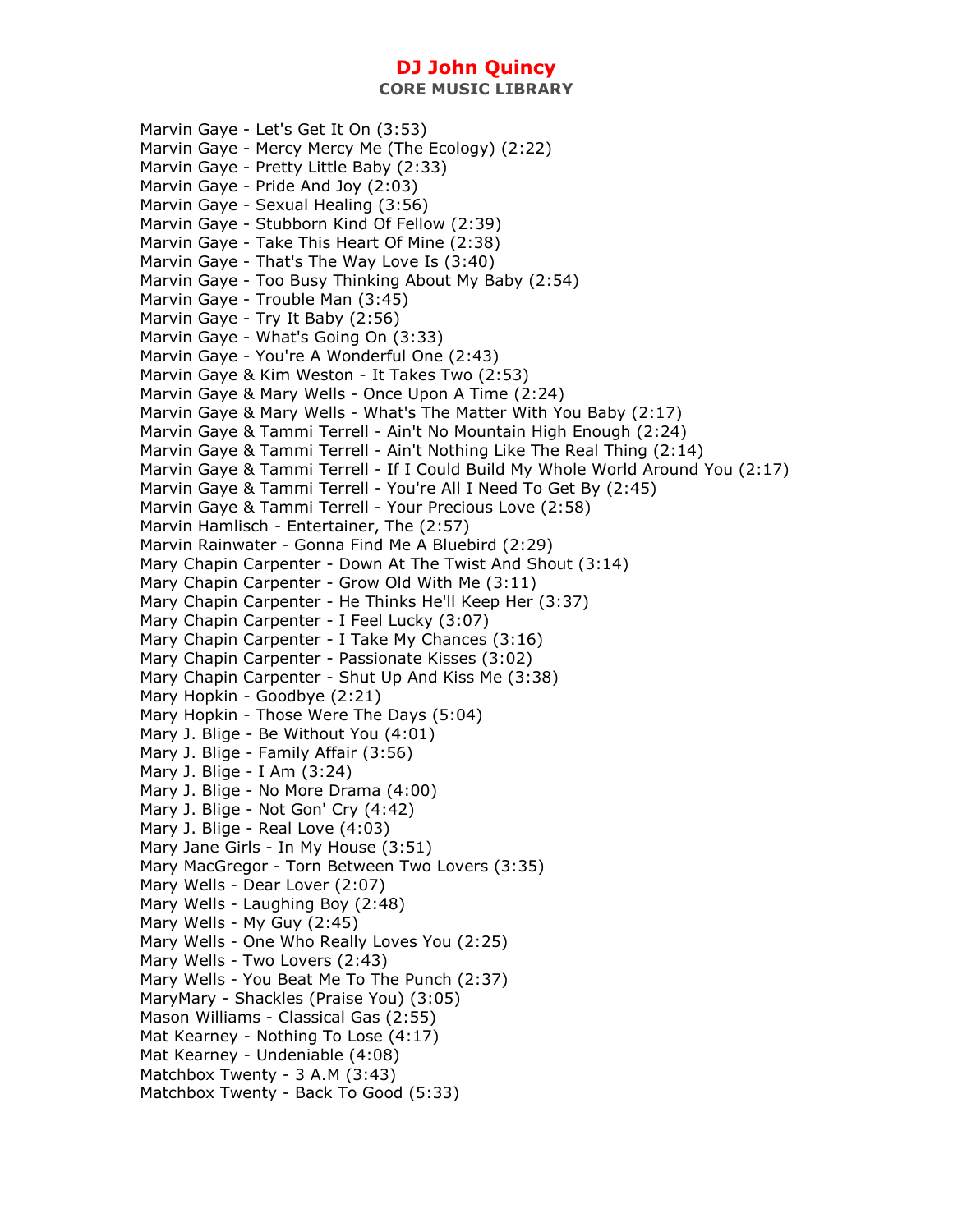**CORE MUSIC LIBRARY** 

Matchbox Twenty - Bent (3:56) Matchbox Twenty - Bright Lights (3:47) Matchbox Twenty - How Far We've Come (3:24) Matchbox Twenty - If You're Gone (4:24) Matchbox Twenty - Mad Season (4:25) Matchbox Twenty - Real World (3:48) Matchbox Twenty - Time After Time (4:48) Matchbox Twenty - Unwell (3:43) Matisyahu - King Without A Crown [Live] (4:46) Matisyahu - Youth (4:16) Matisyahu F Akon - One Day (3:35) Matt Dusk - Fly Me To The Moon (2:45) Matt Dusk - Please Please Me (3:19) Matt Maher - Your Grace Is Enough (4:19) Matt Monro - Fly Me To The Moon (3:07) Matt Monro - I Will Wait For You (2:46) Matt Monro - My Kind Of Girl (2:52) Matt Monro - Put On A Happy Face (1:57) Matt Monro - Softly As I Leave You (3:19) Matt Monro - Somewhere (From 'West Side Story') (3:25) Matt Nathanson - Come On Get Higher (3:28) Matthew West - History (3:56) Matthew West - More (4:12) Matthew West - You Are Everything (3:48) Matthew Wilder - Break My Stride (2:50) Matthews' Southern Comfort - Woodstock (4:25) Maureen McGovern - Carolina Moon (2:30) Maureen McGovern - Morning After (2:16) Maurice Williams & The Zodiacs - May I (2:15) Maurice Williams & The Zodiacs - Stay (1:32) Mavelettes - My Baby Must Be A Magician (2:30) Mavericks - What A Cryin' Shame (3:37) Max Torres - Mala Suerte [Salsa] (5:45) Maxi Priest - Close To You (3:56) Maxi Priest - Crazy Love (4:35) Maxi Priest - Wild World (3:23) Maxi Priest F Shaggy - That Girl (3:51) Maxine Brown - All In My Mind (2:28) Maxine Nightingale - Lead Me On (2:39) Maxine Nightingale - Right Back Where We Started From (3:08) Maxwell - Bad Habit (3:40) Maxwell - Pretty Wings (4:01) Maynard Ferguson - Gonna Fly Now (Theme From Rocky) (4:19) Maysa - Love So True (4:20) Mazzy Star - Fade Into You (4:42) MC Hammer - Addams Groove (3:47) McBride & The Ride - Going Out Of Mind (3:55) McBride & The Ride - Just One Night (3:39) McBride & The Ride - Love On The Loose, Heart On The Run (3:01) McBride & The Ride - Sacred Ground (3:14) McCoys - Fever (2:45) McCoys - Hang On Sloopy [Stereo] (2:58)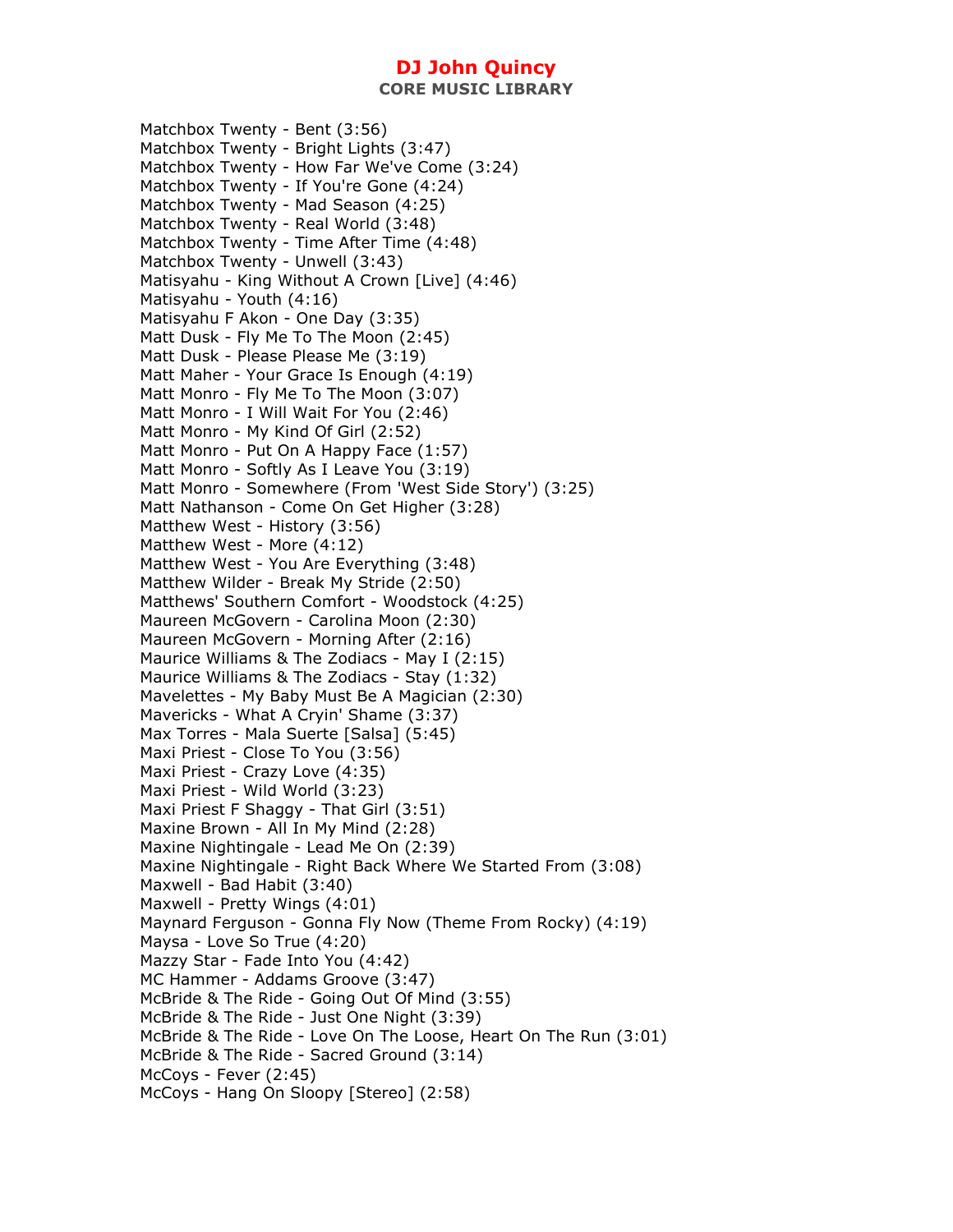McFadden & Whitehead - Ain't No Stoppin' Us Now (3:33) McGuinn, Clark & Hillman - Don't You Write Her Off (3:10) McGuire Sisters - Goodnight, Sweetheart, Goodnight (2:50) McGuire Sisters - He (2:32) McGuire Sisters - Just For Old Time's Sake (2:45) McGuire Sisters - May You Always (2:54) McGuire Sisters - Picnic (2:42) McGuire Sisters - Sincerely (2:56) McGuire Sisters - Sugartime (2:30) Meat Loaf - I'd Do Anything For Love (But I Wont Do That) (5:18) Meat Loaf - I'd Lie For You (And That's The Truth) (4:15) Meat Loaf - Objects In The Rear View Mirror May Appear Closer Than They Are (4:54) Meat Loaf - Paradise By The Dashboard Light (8:18) Meat Loaf - Rock And Roll Dreams Come Through (3:56) Meat Loaf - Two Out Of Three Ain't Bad [Intro Edit] (5:09) Meat Loaf - You Took The Words Right Out Of My Mouth (4:08) Meco - Star Wars Theme - Cantina Band (3:31) Megan Mullins - Ain't What It Used To Be (2:54) Mel & Tim - Backfield In Motion (2:29) Mel & Tim - Starting All Over Again (3:18) Mel Carter - Hold Me, Thrill Me, Kiss Me (2:25) Mel McDaniel - Baby's Got Her Blue Jeans On (2:55) Mel McDaniel - I Call It Love (3:06) Mel Tillis - Coca Cola Cowboy (2:42) Mel Tillis - Good Woman Blues (2:47) Mel Tillis - I Ain't Never (2:05) Mel Tillis - I Believe In You (2:20) Mel Tillis - Southern Rains (2:27) Melanie - (Lay Down) Candles In The Rain (3:43) Melanie - Brand New Key (2:22) Melanie Fiona - It Kills Me (4:02) Melba Montgomery - No Charge (3:10) Melissa Etheridge - Come To My Window (3:22) Melissa Etheridge - I Want To Come Over (5:17) Melissa Etheridge - I'm The Only One (3:49) Melissa Etheridge - If I Wanted To (3:27) Melissa Etheridge - Nowhere To Go (3:59) Melissa Manchester - Don't Cry Out Loud (3:37) Melissa Manchester - Just Too Many People (3:26) Melissa Manchester - Just You And I (3:53) Melissa Manchester - Midnight Blue (3:42) Melissa Manchester - Through The Eyes Of Love (4:04) Melissa Manchester - You Should Hear How She Talks About You (4:08) Men At Work - Down Under (3:29) Men At Work - It's A Mistake (4:27) Men At Work - Overkill (3:41) Men At Work - Who Can It Be Now (3:18) Men Without Hats - Safety Dance [Intro Edit] (4:02) Mendelssohn - Wedding March (4:16) Mercy - Love (Can Make You Happy) (3:10) MercyMe - God With Us (5:35)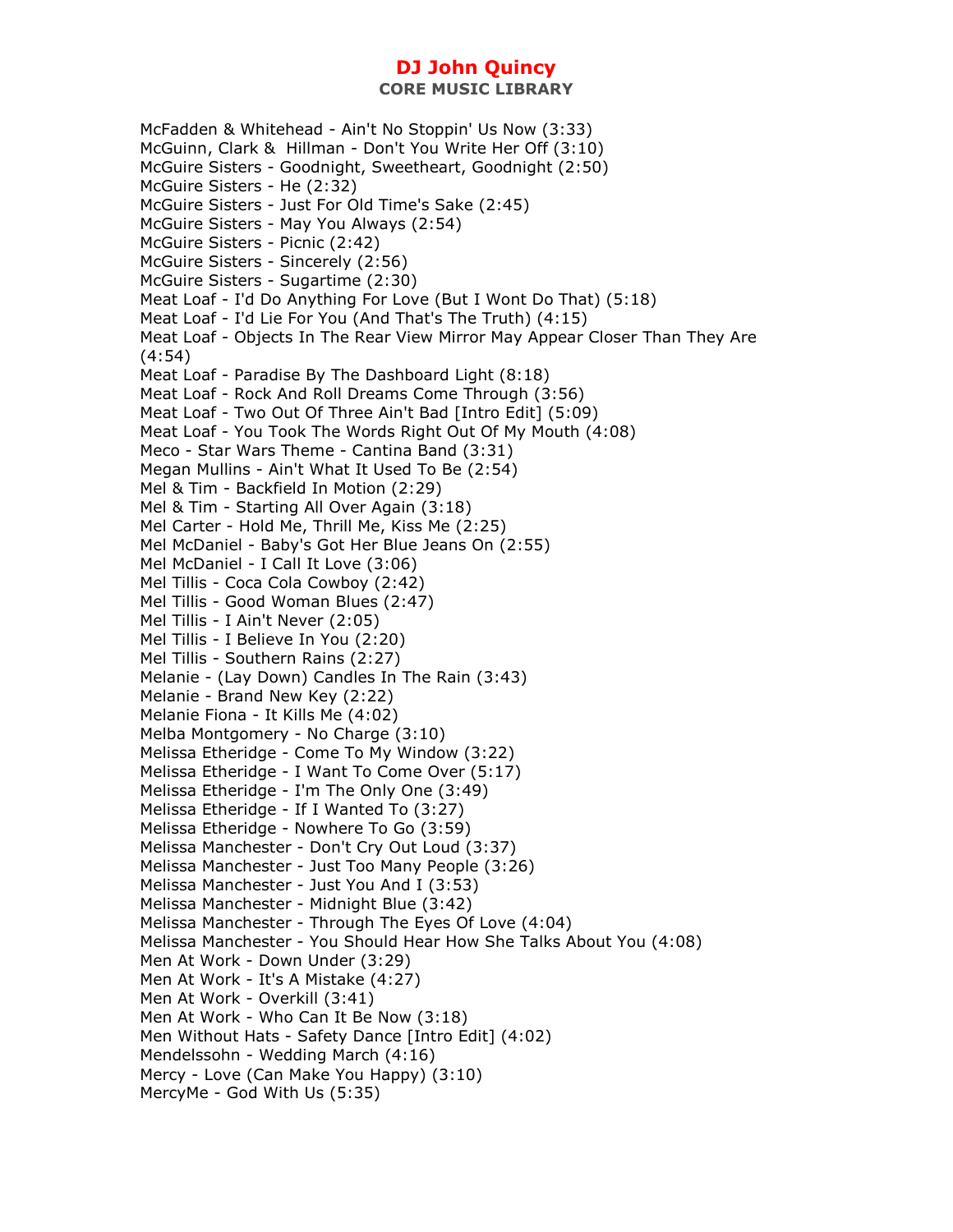**CORE MUSIC LIBRARY** 

MercyMe - Here With Me (4:02) MercyMe - Hold Fast (4:31) MercyMe - I Can Only Imagine (4:03) MercyMe - Spoken For (4:05) Meredith Brooks - Bitch (3:53) Meredith Brooks - What Would Happen (4:26) Meri Wilson - Telephone Man (1:56) Merle Haggard - Are The Good Times Really Over (4:08) Merle Haggard - Big City (2:56) Merle Haggard - Branded Man (3:03) Merle Haggard - Carolyn (2:29) Merle Haggard - Cherokee Maiden (2:54) Merle Haggard - Daddy Frank (The Guitar Man) (3:03) Merle Haggard - Everybody's Had The Blues (2:54) Merle Haggard - Fightin' Side Of Me (2:49) Merle Haggard - Fugitive, The (2:50) Merle Haggard - Going Where The Lonely Go (4:45) Merle Haggard - Grandma Harp (2:09) Merle Haggard - Hungry Eyes (3:23) Merle Haggard - I Had A Beautiful Time (3:00) Merle Haggard - I Started Loving You Again (2:18) Merle Haggard - I Think I'll Just Stay Here And Drink (4:28) Merle Haggard - I Wonder If They Ever Think Of Me (2:47) Merle Haggard - If We Make It Through December (2:38) Merle Haggard - It's Been A Great Afternoon (2:44) Merle Haggard - It's Not Love (But It's Not Bad) (3:18) Merle Haggard - Kentucky Gambler (2:37) Merle Haggard - Legend Of Bonnie And Clyde (2:01) Merle Haggard - Let's Chase Each Other Around The Room (2:47) Merle Haggard - Mama Tried (2:08) Merle Haggard - Movin' On (Theme From The TV Series) (2:12) Merle Haggard - My Favorite Memory (3:00) Merle Haggard - My Own Kind Of Hat (2:49) Merle Haggard - Okie From Muskogee (2:40) Merle Haggard - Old Man From The Mountain (2:17) Merle Haggard - Roots of My Raising (2:42) Merle Haggard - Silver Wings (2:40) Merle Haggard - Sing Me Back Home (2:44) Merle Haggard - Someday When Things Are Good (3:28) Merle Haggard - Swinging Doors (2:49) Merle Haggard - That's The Way Love Goes (2:58) Merle Haggard - Things Aren't Funny Anymore (2:40) Merle Haggard - Twinkle, Twinkle Lucky Star (3:21) Merle Haggard - Workin' Man Blues (2:31) Merle Haggard - You Take Me For Granted (2:40) Merle Haggard & George Jones - (A Taste Of) Yesterday's Wine (3:11) Merle Haggard & Janie Fricke - Natural High (3:04) Merril Bainbridge - Mouth (3:23) Merrilee Rush & The Turnabouts - Angel Of The Morning (3:07) Metallica - Cyanide (6:35) Metallica - Enter Sandman (5:16) Meters - Cissy Strut (2:59)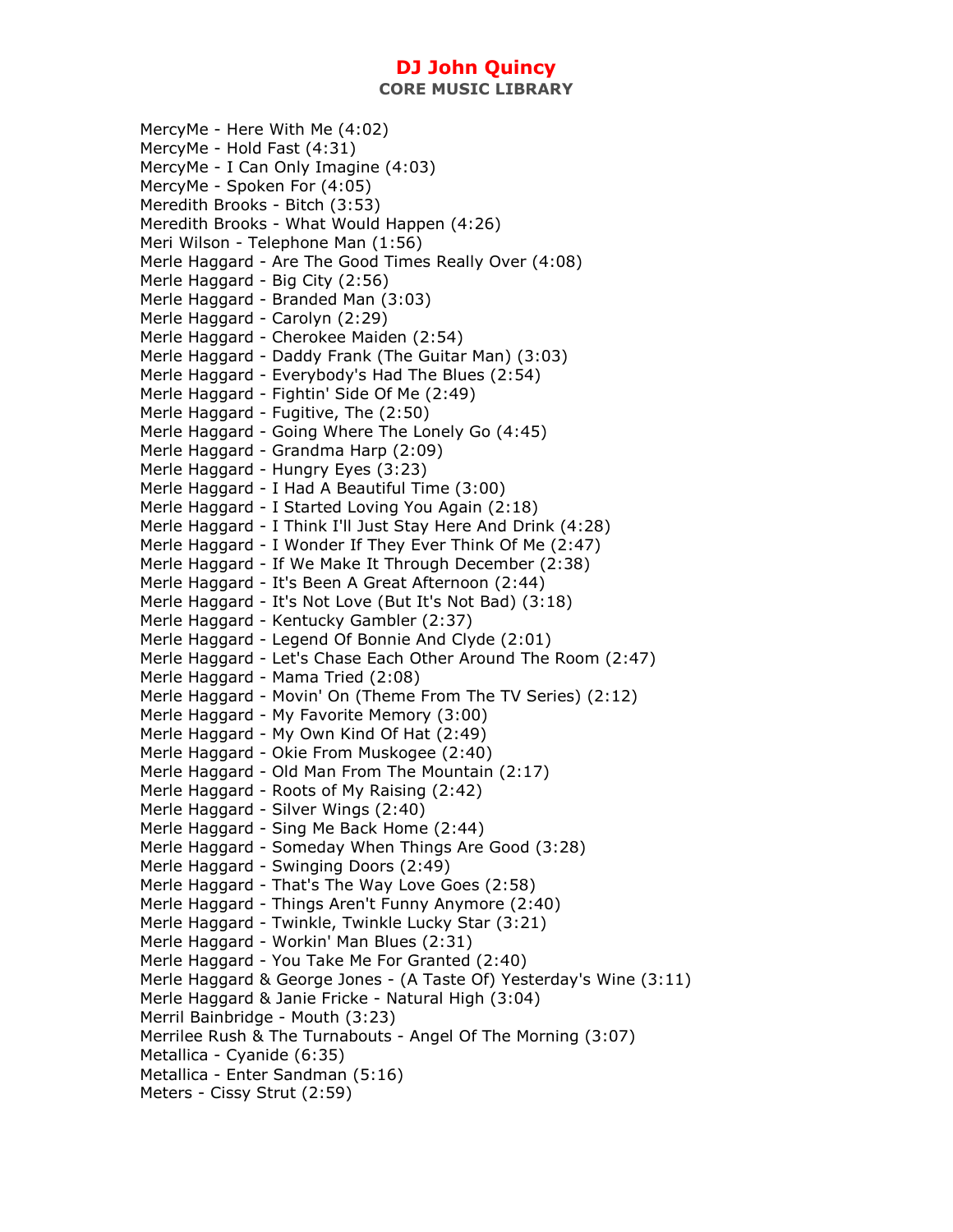Metro Station - Seventeen Forever (2:51) Metro Station - Shake It (2:50) MFSB Featuring The Three Degrees - TSOP (The Sound Of Philadelphia) (3:28) MGMT - Kids (3:43) MIA - Paper Planes (3:21) Miami Sound Machine - Conga (4:12) Miami Sound Machine - Rhythm Is Gonna Get You (3:54) Michael Bolton - (Sittin' On) The Dock Of The Bay (3:50) Michael Bolton - How Am I Supposed To Live Without You (4:02) Michael Bolton - How Can We Be Lovers (3:45) Michael Bolton - Love Is A Wonderful Thing (4:08) Michael Bolton - Said I Loved You...But I Lied [Intro Edit] (4:49) Michael Bolton - Soul Provider (4:18) Michael Bolton - Steel Bars (3:15) Michael Bolton - That's What Love Is All About [Intro Edit] (3:35) Michael Bolton - Time, Love And Tenderness (4:11) Michael Bolton - To Love Somebody (4:00) Michael Bolton - When A Man Loves A Woman (3:40) Michael Bolton - When I'm Back On My Feet Again (3:44) Michael Bolton & Kenny G - Missing You Now (4:18) Michael Buble - All I Do Is Dream Of You (2:27) Michael Buble - All Of Me (3:01) Michael Buble - At This Moment (4:27) Michael Buble - Baby (You've Got What It Takes) [With Sharon Jones] (3:11) Michael Buble - Best Is Yet To Come (3:01) Michael Buble - Call Me Irresponsible (3:10) Michael Buble - Come Fly With Me (3:16) Michael Buble - Crazy Little Thing Called Love (3:07) Michael Buble - Crazy Love (3:24) Michael Buble - Cry Me A River (4:13) Michael Buble - Daddy's Little Girl (3:40) Michael Buble - Everything (3:25) Michael Buble - Feeling Good (3:48) Michael Buble - Fever (3:48) Michael Buble - For Once In My Life (2:28) Michael Buble - Georgia On My Mind (2:57) Michael Buble - Haven't Met You Yet (4:00) Michael Buble - Heartache Tonight (3:46) Michael Buble - Hold On (3:58) Michael Buble - Home (3:38) Michael Buble - How Can You Mend A Broken Heart (3:49) Michael Buble - How Sweet It Is (To Be Loved By You) (2:54) Michael Buble - I've Got The World On A String (2:42) Michael Buble - I've Got You Under My Skin (3:36) Michael Buble - Kissing A Fool (3:08) Michael Buble - Moondance (4:07) Michael Buble - More I See You (3:45) Michael Buble - Quando, Quando, Quando (Duet with Nelly Furtado) (4:38) Michael Buble - Relax Max [With Naturally 7] (3:26) Michael Buble - Save The Last Dance For Me (3:34) Michael Buble - Stardust [With Naturally 7] (3:07) Michael Buble - That's All (3:52)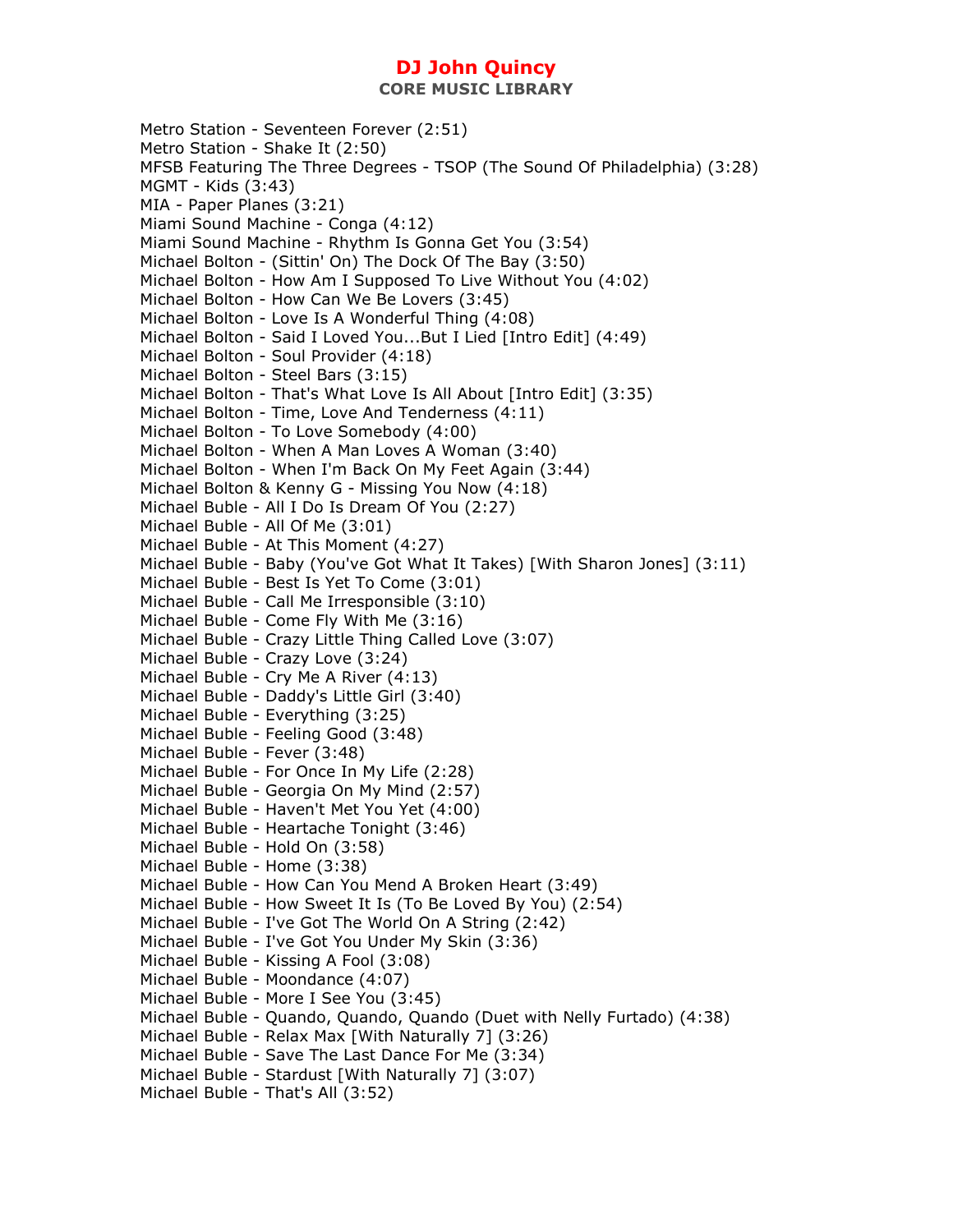**CORE MUSIC LIBRARY** 

Michael Buble - Whatever It Takes [With Ron Sexsmith] (4:27) Michael Buble - Wonderful Tonight (Feat. Iva Lins) (4:05) Michael Buble - You And I (3:50) Michael Buble - You Don't Know Me (4:04) Michael Buble - You'll Never Find Another Love Like Mine (3:52) Michael Buble - You're Nobody Till Somebody Loves You (3:02) Michael Damian - Rock On (3:15) Michael Damien - Was It Nothing It All (3:53) Michael Franti & Spearhead - Say Hey (I Love You) (3:32) Michael Jackson - Another Part Of Me (3:31) Michael Jackson - Bad (4:05) Michael Jackson - Beat It [Intro Edit] (3:47) Michael Jackson - Ben (2:41) Michael Jackson - Billie Jean (4:52) Michael Jackson - Black Or White [Intro Edit] (3:14) Michael Jackson - Dirty Diana (4:18) Michael Jackson - Don't Stop 'Til You Get Enough (3:59) Michael Jackson - Got To Be There (3:17) Michael Jackson - Human Nature (3:40) Michael Jackson - In The Closet (4:45) Michael Jackson - Man In The Mirror (5:14) Michael Jackson - Off The Wall (3:42) Michael Jackson - PYT (Pretty Young Thing) (3:49) Michael Jackson - Remember The Time (3:57) Michael Jackson - Rock With You (3:20) Michael Jackson - Rockin' Robin (2:29) Michael Jackson - She's Out Of My Life (3:31) Michael Jackson - Smooth Criminal [Intro Edit] (3:55) Michael Jackson - This Is It (3:34) Michael Jackson - Thriller [Intro Edit] (5:10) Michael Jackson - Wanna Be Startin' Somethin' (4:12) Michael Jackson - Wanna Be Where You Are (2:49) Michael Jackson - Way You Make Me Feel (4:15) Michael Jackson - Who Is It (3:52) Michael Jackson - Will You Be There (3:22) Michael Jackson - You Are Not Alone (4:34) Michael Jackson - You Rock My World (5:05) Michael Jackson & Janet Jackson - Scream [Intro Edit] (3:51) Michael Jackson & Paul McCartney - Girl Is Mine (3:35) Michael Jackson & Siedah Garrett - I Just Can't Stop Loving You (3:40) Michael Johnson - Bluer Than Blue (2:47) Michael Johnson - Give Me Wings (3:32) Michael Johnson - Moon Is Still Over Her Shoulder (3:45) Michael Johnson - This Night Won't Last Forever (3:31) Michael Lloyd (Dirty Dancing) - De Todo Un Poco (Salsa) (2:25) Michael Lloyd (Dirty Dancing) - Johnny's Mambo (2:56) Michael Lloyd (Dirty Dancing) - Merengue (2:14) Michael Lloyd (Dirty Dancing) - Trot The Fox (2:03) Michael Martin Murphey - Carolina In The Pines (3:54) Michael Martin Murphey - Long Line Of Love (3:17) Michael Martin Murphey - What's Forever For (2:45) Michael Martin Murphey - Wildfire (4:40)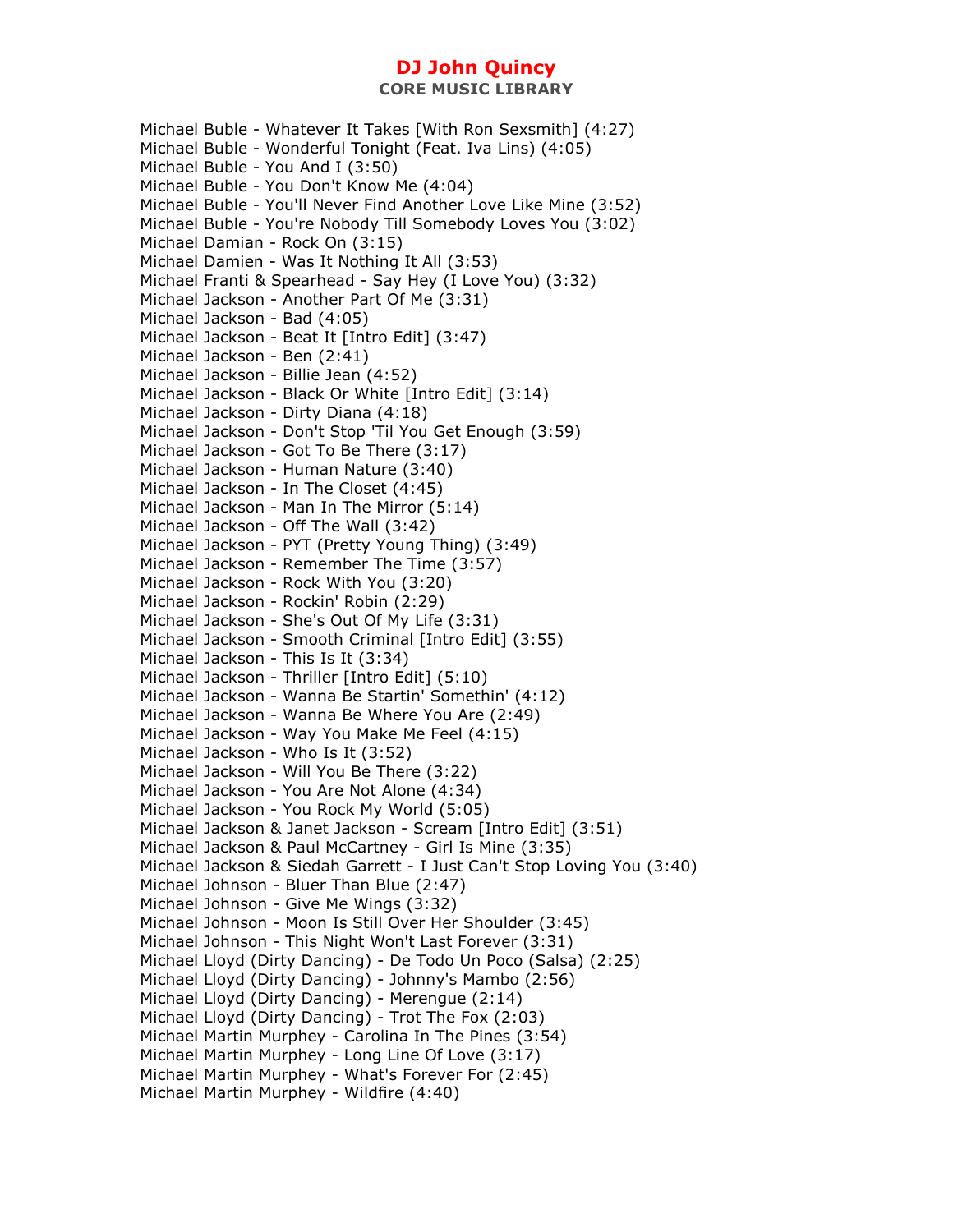Michael McDonald - (Your Love Keeps Lifting Me) Higher And Higher (2:56) Michael McDonald - Ain't No Mountain High Enough (2:40) Michael McDonald - I Gotta Try (3:39) Michael McDonald - I Keep Forgettin' (3:34) Michael McDonald - Sweet Freedom (3:53) Michael McDonald - Yah Mo B There (With James Ingram) (4:19) Michael Nesmith & The First National Band - Joanne (3:09) Michael Parks - Long Lonesome Highway (2:03) Michael Penn - No Myth (4:03) Michael Peterson - Drink, Swear, Steal And Lie (2:59) Michael Peterson - From Here To Eternity (3:27) Michael Sembello - Maniac (4:11) Michael Stanley Band - Falling In Love Again (3:39) Michael Stanley Band - He Can't Love You (3:22) Michael Stanley Band - My Town (3:46) Michael W. Smith - Above All [Studio Version] (4:22) Michael W. Smith - Breathe [Live] (5:26) Michael W. Smith - Come To The Cross (4:03) Michael W. Smith - Cry For Love (4:59) Michael W. Smith - Friends (4:32) Michael W. Smith - I Will Be Here For You (4:25) Michael W. Smith - I Will Be Your Friend (3:15) Michael W. Smith - I'll Lead You Home (5:10) Michael W. Smith - Lord Have Mercy [Live] (5:02) Michael W. Smith - Love Me Good (4:12) Michael W. Smith - Mighty To Save (7:28) Michael W. Smith - Missing Person (4:55) Michael W. Smith - Place In This World (3:49) Michael W. Smith - This Is Your Time (4:11) Michel'le - No More Lies (3:38) Michelle Branch - All You Wanted (3:33) Michelle Branch - Are You Happy Now (3:46) Michelle Branch - Breathe (3:28) Michelle Branch - Everywhere (3:31) Michelle Branch - Goodbye To You (3:56) Michelle Tumes - For The Glory Of Your Name (3:19) Michelle Tumes - Healing Waters (4:39) Mick Jagger - Just Another Night (5:09) Mickey & Syliva - Love Is Strange (2:51) Mickey Gilley - Bring It On Home To Me (2:21) Mickey Gilley - City Lights (2:45) Mickey Gilley - Don't The Girls All Get Prettier At Closing Time (2:57) Mickey Gilley - Fool For Your Love (3:12) Mickey Gilley - Headache Tomorrow (Or A Heartache Tonight) (3:29) Mickey Gilley - I Overlooked A Orchid (2:50) Mickey Gilley - Lonely Nights (3:24) Mickey Gilley - Put Your Dreams Away (3:13) Mickey Gilley - Room Full of Roses (2:47) Mickey Gilley - She's Pulling Me Back Again (2:26) Mickey Gilley - Stand By Me (3:33) Mickey Gilley - Talk To Me (3:09) Mickey Gilley - That's All That Matters To Me (2:33)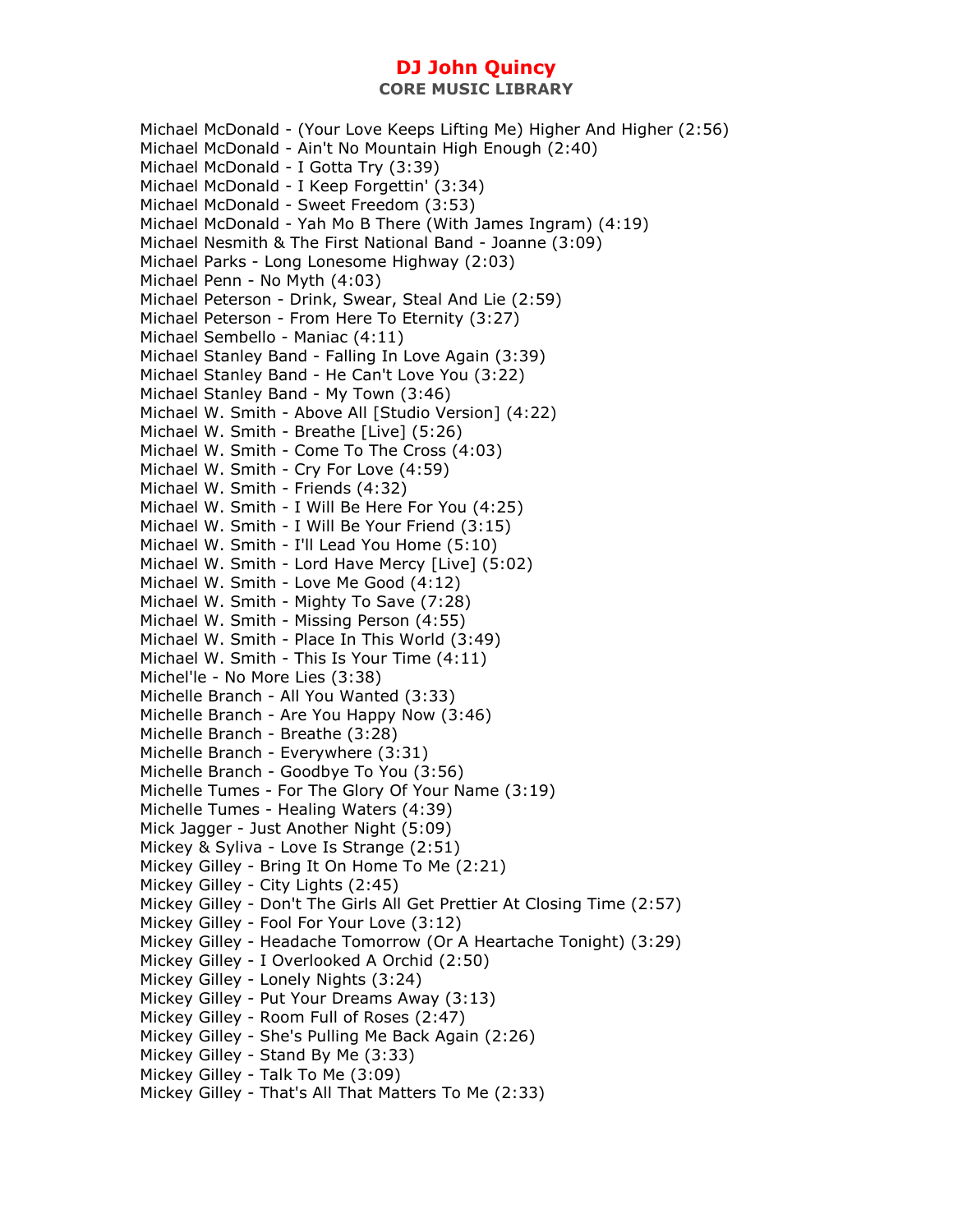**CORE MUSIC LIBRARY** 

Mickey Gilley - True Love Ways (2:51) Mickey Gilley - Window Up Above (2:34) Mickey Gilley - You Don't Know Me (3:00) Midnight Star - No Parking On The Dance Floor [Intro Edit] (3:51) Midnight Star - Operator (4:59) Mighty Mighty Bosstones - Impression That I Get (3:10) Miguel Rios - Song Of Joy (4:20) Mike & The Mechanics - All I Need Is A Miracle (4:00) Mike & The Mechanics - Living Years (4:24) Mike & The Mechanics - Silent Running (5:18) Mike Clifford - Close To Cathy (2:49) Mike Curb Congregation - Burnin' Bridges (2:41) Mike Douglas - Men In My Little Girl's Life (3:42) Mike Oldfield - Tubular Bells (2:55) Mike Post - Rockford Files (3:08) Mike Post - Theme From Hill Street Blues (3:05) Mike Reid - Walk On Faith (3:05) Mike Reno & Ann Wilson - Almost Paradise (3:30) Mikki Viereck - Song For My Daughter (Female Vocal) (3:29) Miles Davis - Blue In Green (5:24) Miles Davis - Flamenco Sketches (9:16) Miles Davis - Freddie Freeloader (9:42) Miles Davis - So What (9:19) Miles Davis Quartet - It Never Entered My Mind (3:59) Miley Cyrus - 7 Things (3:26) Miley Cyrus - Climb, The (3:44) Miley Cyrus - G.N.O. (Girl's Night Out) (3:34) Miley Cyrus - Party In The USA (3:20) Miley Cyrus - See You Again (3:07) Milli Vanilli - All Or Nothing (3:15) Milli Vanilli - Baby Don't Forget My Number (4:13) Milli Vanilli - Blame It On The Rain (4:11) Milli Vanilli - Girl I'm Gonna Miss You (3:55) Milli Vanilli - Girl You Know It's True (3:52) Millie Jackson - Ask Me What You Want (3:03) Millie Jackson - It Hurts So Good (3:22) Millie Small - My Boy Lollipop (1:55) Mills Brothers - Glow Worm (2:37) Mills Brothers - Lazy River (2:40) Mills Brothers - Paper Doll (2:34) Mims - This Is Why I'm Hot (4:01) Mindbenders - Groovy Kind Of Love (1:57) Mindy Carson - Wake The Town And Tell The People (2:31) Mindy McCready - Girl's Gotta Do (What A Girl's Gotta Do) (2:33) Mindy McCready - Guys Do It All The Time (3:03) Minnie Riperton - Lovin' You (3:16) Mint Condition - Breakin' My Heart (4:37) Mint Condition - What Kind Of Man Would I Be (4:03) Miquel Brown - So Many Men, So Little Time (3:38) Miracles - Do It Baby (2:57) Miracles - Love Machine (2:50) Miranda Lambert - Famous In A Small Town (3:58)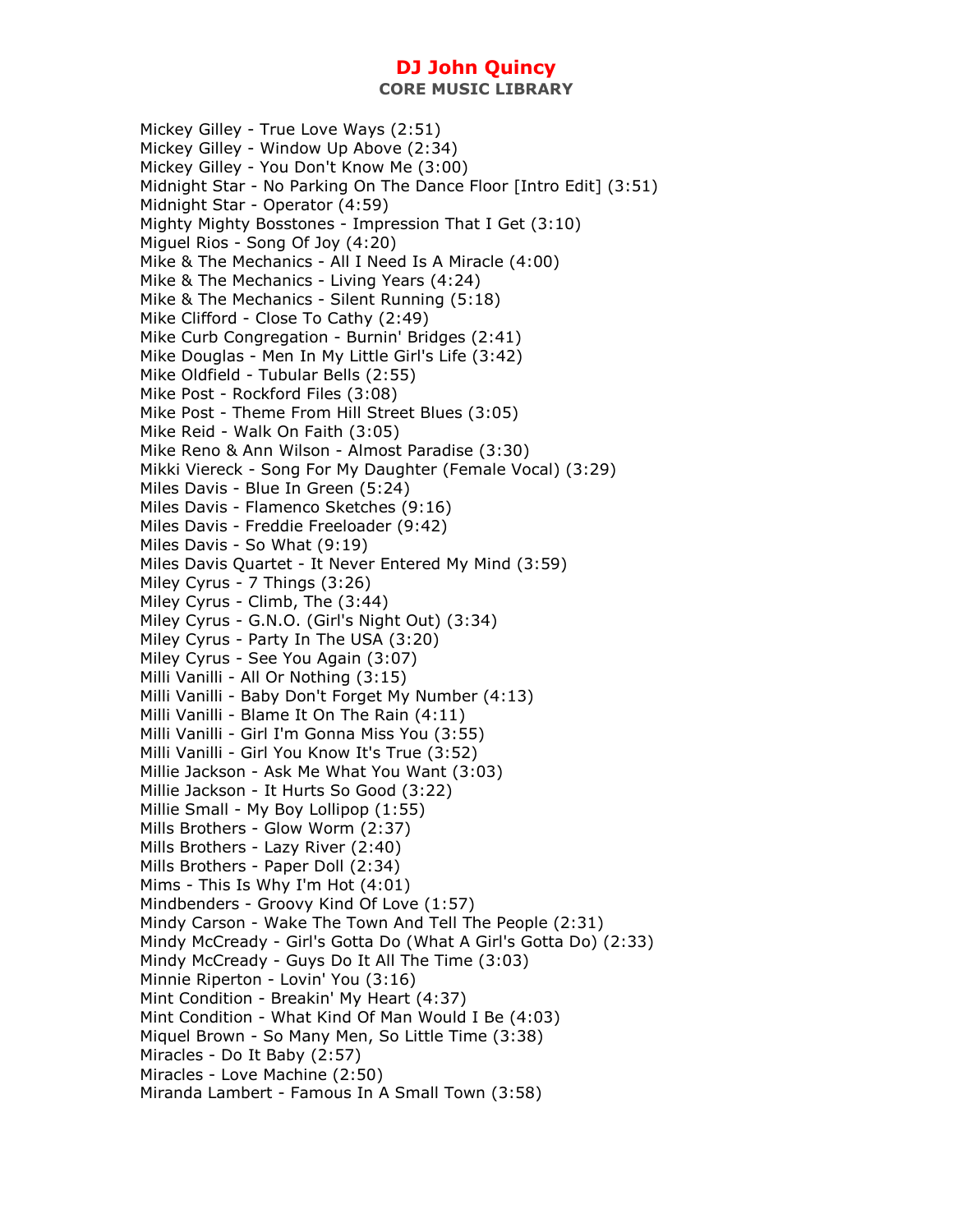Miranda Lambert - Gunpowder & Lead (2:58) Miranda Lambert - Kerosene (3:00) Miranda Lambert - More Like Her (3:23) Miranda Lambert - New Strings (3:39) Miranda Lambert - White Liar (3:41) Miriam Makeba - Pata Pata (3:03) Missy Elliott - Get Ur Freak On (3:24) Missy Elliott - Hot Boyz (3:26) Missy Elliott - Work It (4:09) Missy Elliott F Ciara - Lose Control (3:42) Missy Elliott F Ludacris - Gossip Folks (3:52) Mitch Miller - Children's Marching Song (2:45) Mitch Miller - Song For A Summer Night (3:07) Mitch Miller - Yellow Rose Of Texas (2:57) Mitch Ryder - Devil With A Blue Dress On & Good Golly Miss Molly (3:21) Mitch Ryder - Jenny Take A Ride (3:17) Mitch Ryder - Sock It To Me Baby (3:04) Mitch Ryder & The Detroit Wheels - Little Latin Lupe Lu (3:04) Mob - I Dig Everything About You (2:23) Moby & Gwen Stefani - Southside (3:46) Mocedades - Eres Tu (Touch The Wind) (3:23) Modern English - I Melt With You (3:47) Moe Bandy - I Cheated Me Right Out Of You (3:01) Moe Bandy - Just Good Ol' Boys (2:32) Molly Hatchet - Dreams I'll Never See (6:48) Molly Hatchet - Flirtin' With Disaster (4:56) Mom & Dads - Liechtensteiner Polka (2:16) Moments - Love On A Two Way Street (3:40) Monarchs - Look Homeward Angel (2:48) Monarchs - This Old Heart (2:26) Mongo Santamaria - Watermelon Man (2:23) Monica - Angel Of Mine (4:08) Monica - Don't Take It Personal (Just One Of Dem Days) (4:07) Monica - For You I Will (4:50) Monifah - Touch It (3:43) Monkees - (I'm Not Your) Steppin' Stone (2:20) Monkees - D.W. Washburn (2:43) Monkees - Daydream Believer (2:52) Monkees - I'm A Believer (2:42) Monkees - Last Train To Clarksville (2:40) Monkees - Little Bit Me, Little Bit You (2:44) Monkees - Pleasant Valley Sunday (3:12) Monkees - Valleri (2:17) Monkees - Words (2:43) Monotones - Book Of Love (2:17) Montell Jordan - Let's Ride (4:13) Montell Jordan - Get It On Tonite (3:29) Montell Jordan - This Is How We Do It [Radio Mix] (3:19) Montgomery Gentry - Back When I Knew It All (3:53) Montgomery Gentry - Gone (4:01) Montgomery Gentry - Hell Yeah (3:56) Montgomery Gentry - If You Ever Stop Loving Me (2:55)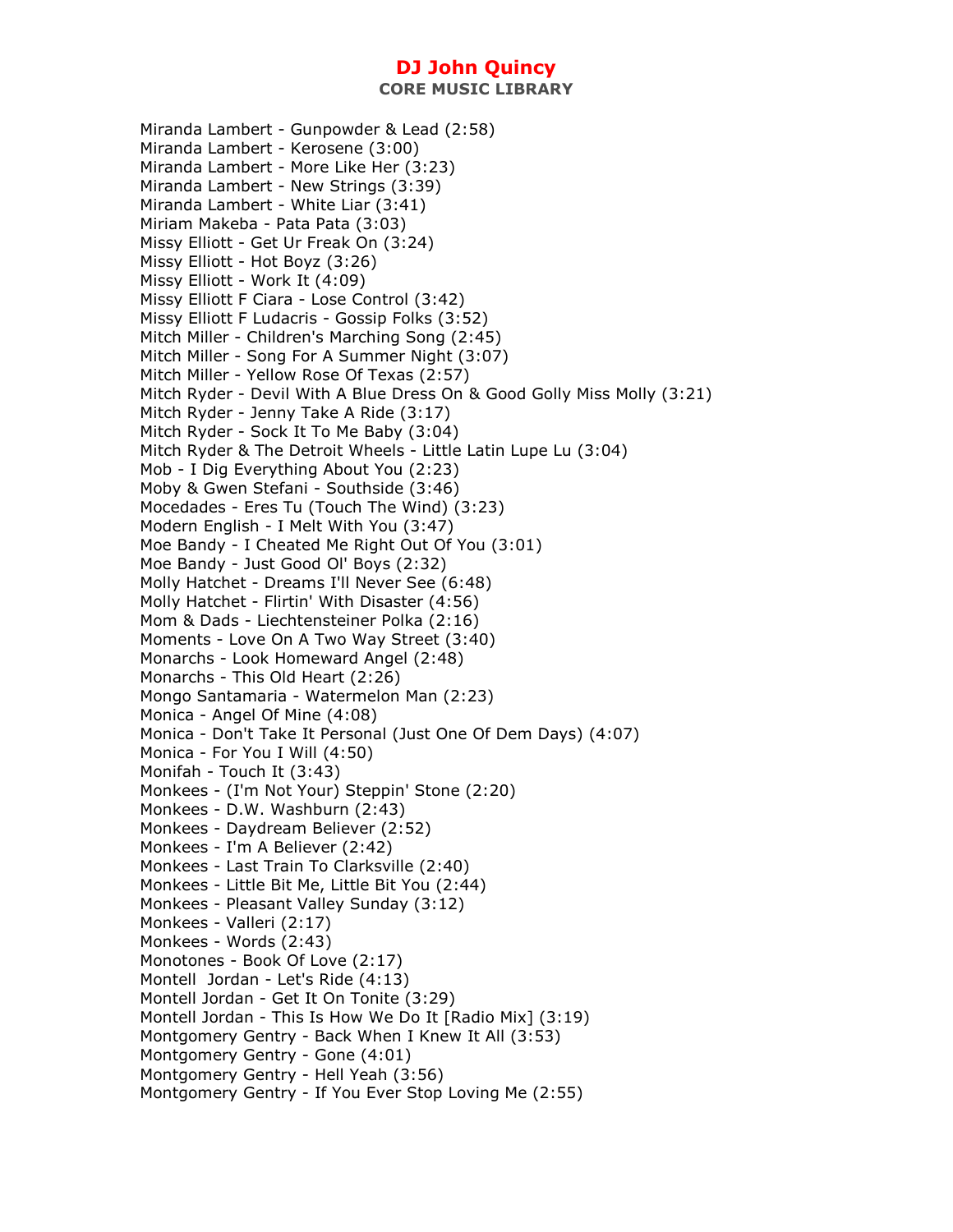Montgomery Gentry - Lonely And Gone (3:15) Montgomery Gentry - Long Line Of Losers (3:18) Montgomery Gentry - Lucky Man (3:10) Montgomery Gentry - My Town (4:16) Montgomery Gentry - One In Every Crowd (3:25) Montgomery Gentry - Roll With Me (3:42) Montgomery Gentry - She Couldn't Change Me (3:37) Montgomery Gentry - She Don't Tell Me To (3:02) Montgomery Gentry - Some People Change (3:13) Montgomery Gentry - Something To Be Proud Of (4:09) Montgomery Gentry - Speed (3:51) Montgomery Gentry - What Do Ya Think About That (3:15) Moody Blues - Gemini Dream (4:00) Moody Blues - Go Now (3:08) Moody Blues - I Know You're Out There Somewhere (4:08) Moody Blues - I'm Just A Singer (In A Rock and Roll Band) (4:10) Moody Blues - Isn't Life Strange (5:46) Moody Blues - Nights In White Satin (4:22) Moody Blues - Question (5:42) Moody Blues - Ride My See-Saw (3:35) Moody Blues - Story In Your Eyes (2:57) Moody Blues - Tuesday Afternoon (Forever Afternoon) (4:47) Moody Blues - Voice (4:08) Moody Blues - Your Wildest Dreams (4:41) Moon Martin - Rolene (3:33) Moonglows - Sincerely (3:08) Morgantown - Morgantown (3:09) Morris Albert - Feelings (3:33) Morris Stoloff - Moonglow And Theme From 'Picnic' (2:48) Mose Allison - Seventh Son (2:36) Moshe Silberstein - Hava Nagilah (2:21) Motels - Only The Lonely (3:05) Motels - Shame (4:00) Motels - Suddenly Last Summer (3:28) Mother's Finest - Baby Love (4:14) Motherlode - When I Die (3:17) Motley Crue - Don't Go Away Mad (Just Go Away) (4:37) Motley Crue - Dr. Feelgood (4:38) Motley Crue - Girls, Girls, Girls (4:19) Motley Crue - Home Sweet Home (3:47) Motley Crue - Kickstart My Heart (4:11) Motley Crue - Looks That Kill (3:53) Motley Crue - Smokin' In The Boy's Room (3:25) Motley Crue - Without You (4:24) Motors - Forget About You (2:43) Mott The Hoople - All The Young Dudes (3:24) Mountain - Mississippi Queen (2:28) Mouse & The Traps - L.O.V.E. Love (2:26) Mouth & MacNeal - How Do You Do (3:09) Moving Pictures - What About Me (3:29) Mr. Big - Just Take My Heart (3:41) Mr. Big - To Be With You (3:17)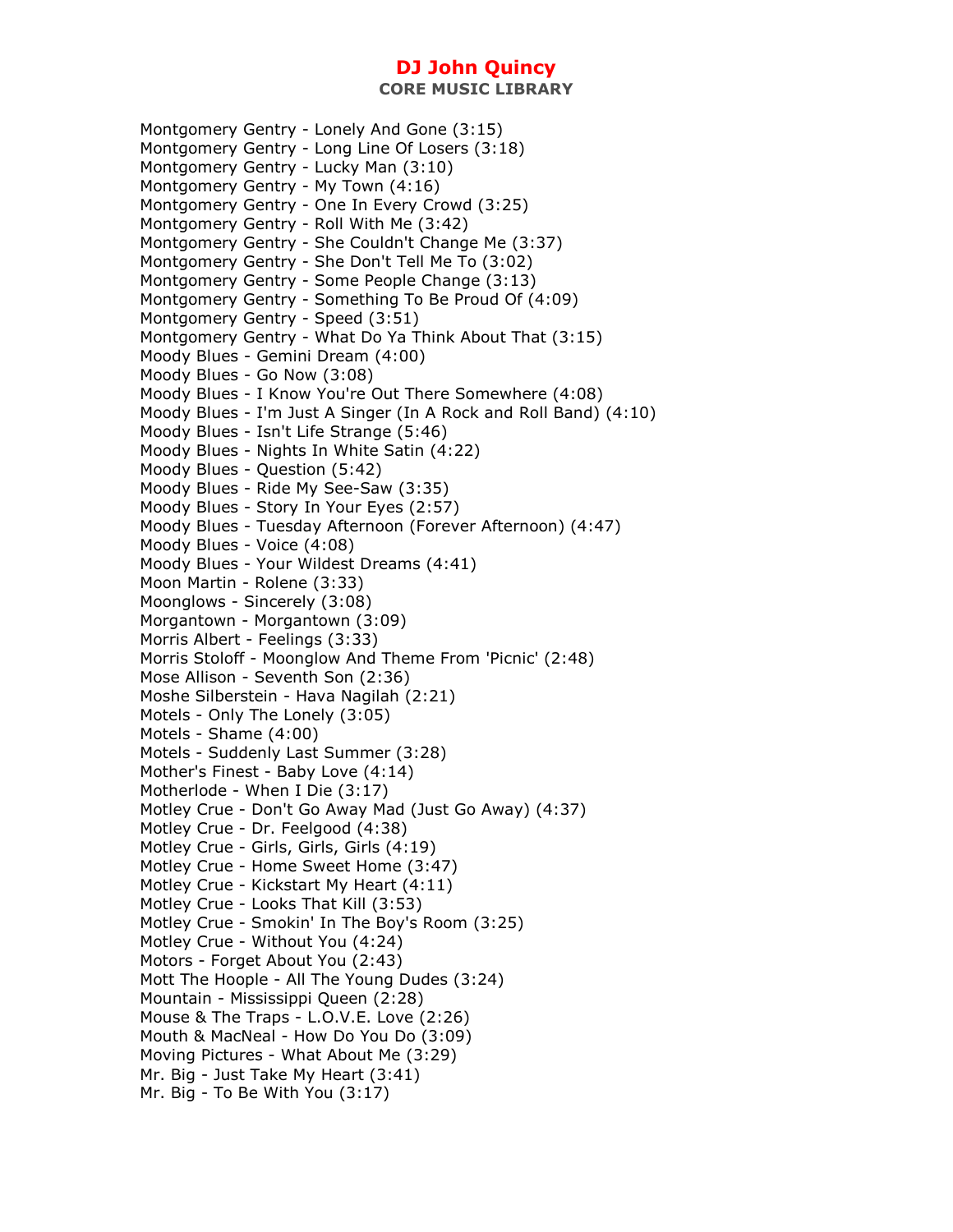Mr. Big - Wild World (3:25) Mr. Mister - Broken Wings (4:53) Mr. Mister - Is It Love (3:22) Mr. Mister - Kyrie (4:12) Mr. President - Coco Jamboo (3:35) Mr. Vegas - Heads High (3:27) MTV Logo - MTV Logo (0:09) Mudvayne - Do What You Do (3:33) Mungo Jerry - In The Summertime (3:25) Munster's Theme - Munster's Theme (2:21) Murmaids - Popsicles And Icicles (2:31) Murphy Lee, Nelly & P. Diddy - Shake Ya Tailfeather [Intro Edit] (4:34) Murray Head - One Night In Bangkok [Intro Edit] (3:14) Murray Head - Superstar (4:07) Muse - Uprising (4:06) Music Explosion - Little Bit O'Soul (2:18) Music For Special Occasions - Dixie (1:10) Music For Special Occasions - For He's A Jolly Good Fellow (0:36) Music For Special Occasions - Glory Glory Hallelujah (Battle Hymn Of The Republic) (1:29) Music For Special Occasions - God Save The Queen (British National Anthem) (0:32) Music For Special Occasions - Happy Birthday To You (0:25) Music For Special Occasions - La Marseillaise (French National Anthem) (1:02) Music For Special Occasions - Miss America (2:04) Music For Special Occasions - O Canada (Canadian National Anthem) (1:10) Music For Special Occasions - Pomp and Circumstance (1:01) Music For Special Occasions - Ta-Ra-Ra-Boom De-Ay (0:55) Music For Special Occasions - Yankee Doodle Boy (0:59) Music For Special Occasions - Yellow Rose Of Texas (0:36) Music Machine - Talk Talk (1:54) Musical Youth - Pass The Dutchie (3:18) Musiq Soulchild - Teachme (4:13) Mute Math - Control (4:32) My Best Friend's Wedding Cast - I Say A Little Prayer (2:25) My Chemical Romance - Teenagers (2:36) My Chemical Romance - Under Pressure (With Used) (3:27) My Chemical Romance - Welcome To The Black Parade (4:32) Mya - Case Of The Ex (Whatcha Gonna Do) (3:49) Mya - Free (4:08) Mya - My Love Is Like...WOAH (3:22) Mystics - Hushabye (2:24) N 2 Effect - JQ Jingle (0:08) N.O.R.E. F Nina Sky & Daddy Yankee - Oye Mi Canto (3:53) Naked Eyes - Always Something To Remind Me (3:33) Naked Eyes - Promises, Promises (3:44) Nancy Sinatra - How Does That Grab You, Darlin' (2:27) Nancy Sinatra - Love Eyes (2:32) Nancy Sinatra - Sugar Town (2:17) Nancy Sinatra - These Boots Are Made For Walking (2:40) Nancy Sinatra & Lee Hazelwood - Jackson (2:43) Nancy Sinatra & Lee Hazelwood - Lady Bird (2:59) Nancy Sinatra & Lee Hazelwood - Some Velvet Morning (3:30)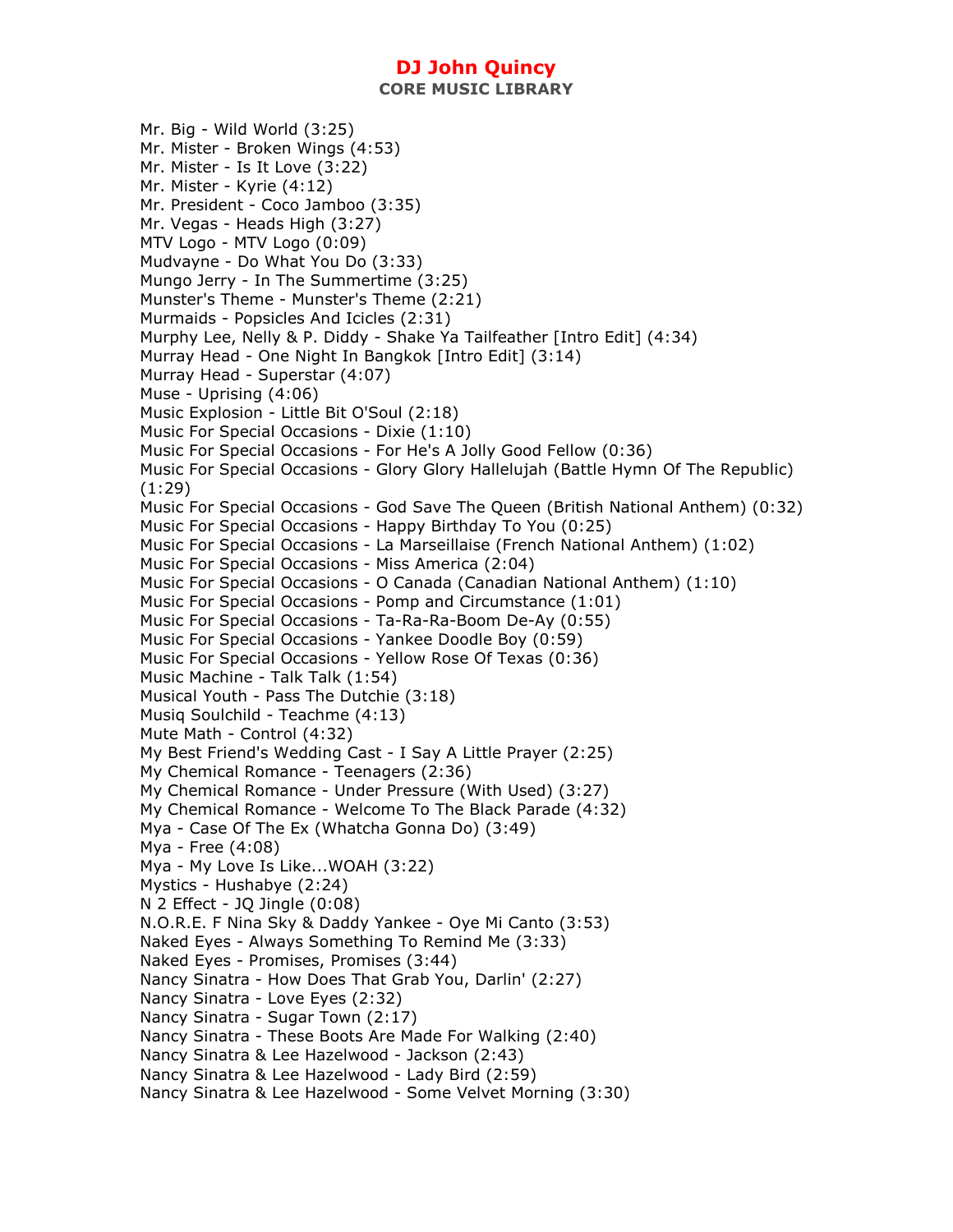Nancy Wilson - (You Don't Know) How Glad I Am (2:32) Nancy Wilson - Best Is Yet To Come (2:18) Nantucket - Heartbreaker (3:51) Napoleon XIV - They're Coming To Take Me Away, Ha-Haaa (2:05) Nashville Teens - Tobacco Road (2:24) Nat & Natalie Cole - Unforgettable (3:24) Nat King Cole - Answer Me, My Love (2:34) Nat King Cole - Autumn Leaves (2:37) Nat King Cole - Blossom Fell (2:28) Nat King Cole - Christmas Song (3:05) Nat King Cole - Darling Je Vous Aime Beaucoup (2:46) Nat King Cole - Dear Lonely Hearts (3:04) Nat King Cole - L-O-V-E (2:29) Nat King Cole - Let's Fall In Love (2:43) Nat King Cole - Looking Back (2:10) Nat King Cole - Mona Lisa (3:12) Nat King Cole - O Come All Ye Faithful (2:14) Nat King Cole - Our Love Is Here To Stay (2:45) Nat King Cole - Party's Over (2:41) Nat King Cole - Pretend (2:40) Nat King Cole - Ramblin' Rose (2:44) Nat King Cole - Send For Me (2:33) Nat King Cole - Smile (2:50) Nat King Cole - That Sunday, That Summer (3:07) Nat King Cole - Those Lazy-Hazy-Crazy Days Of Summer (2:20) Nat King Cole - Too Young (3:09) Nat King Cole - Unforgettable (3:07) Nat King Cole - Very Thought Of You (3:44) Nat King Cole - When I Fall In Love (3:06) Nat King Cole Trio - (Get Your Kicks On) Route 66 (2:58) Natalie & Big Gem - Goin' Crazy (4:13) Natalie Cole - Grown-Up Christmas List (3:31) Natalie Cole - I Live For Your Love (4:20) Natalie Cole - I've Got Love On My Mind (4:10) Natalie Cole - Jump Start (4:03) Natalie Cole - Miss You Like Crazy (3:45) Natalie Cole - Our Love (3:55) Natalie Cole - Pink Cadillac [Intro Edit] (3:53) Natalie Cole - This Will Be (2:46) Natalie Grant - Awaken (3:45) Natalie Grant - In Better Hands (3:29) Natalie Grant - There Is A God (3:36) Natalie Imbruglia - Torn (3:57) Natalie Imbruglia - Wishing I Was There (3:48) Natalie Merchant - Carnival (3:59) Natalie Merchant - Jealousy (2:38) Natalie Merchant - Kind And Generous (3:50) Natalie Merchant - Wonder (4:04) Natasha Bedingfield - Angel (3:35) Natasha Bedingfield - Pocketful Of Sunshine (2:58) Natasha Bedingfield - These Words (3:33) Natasha Bedingfield - Unwritten (4:04)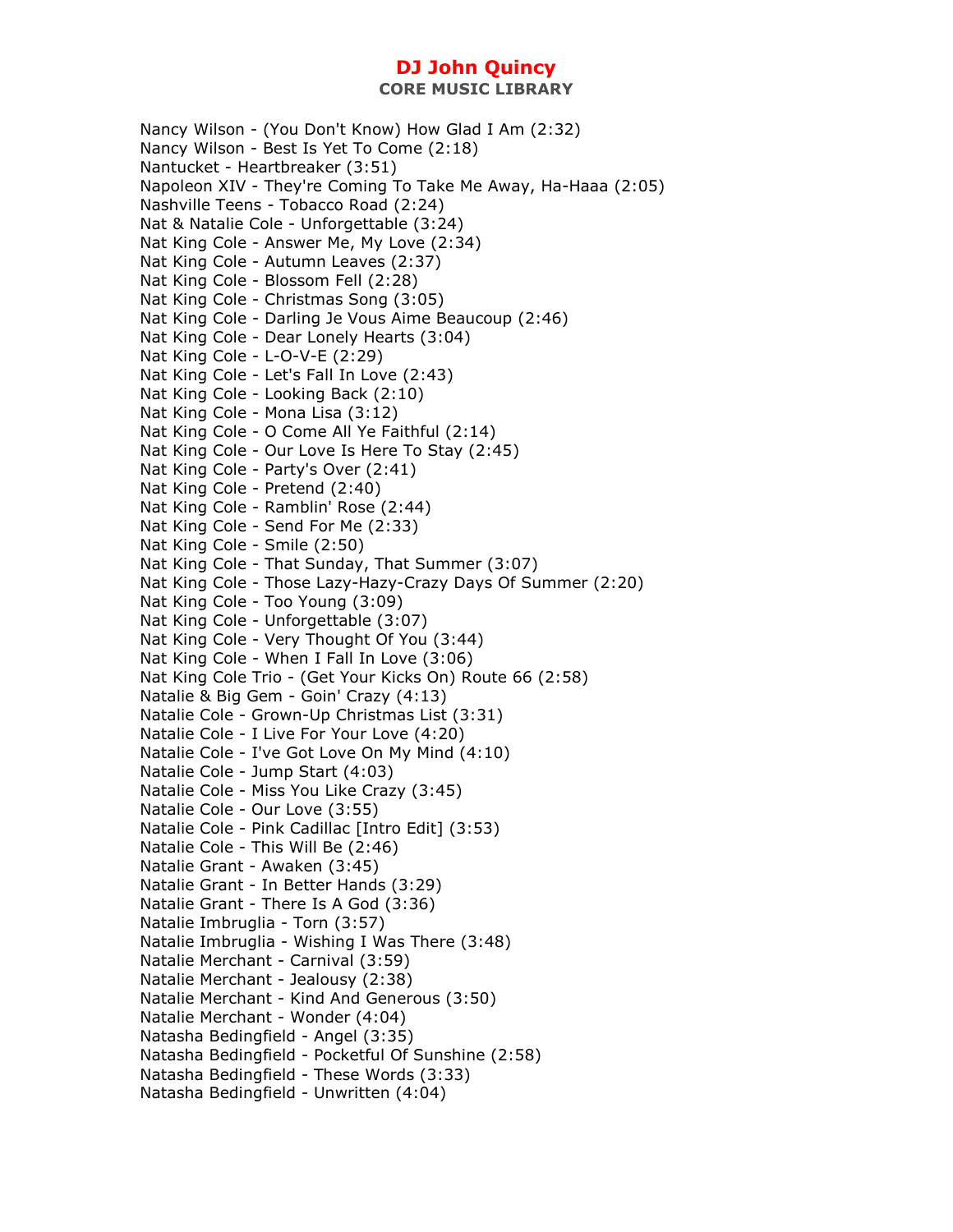Natasha Bedingfield F Sean Kingston - Love Like This (3:37) Nate Salle - Whatever It Takes (4:05) National Honor Band - Marines Hymn (2:14) Natural Selection - Do Anything (3:54) Natural Selection - Hearts Don't Think (They Feel) (3:39) Naughty By Nature - Hip Hip Hooray (3:29) Naughty By Nature - OPP (4:25) Nazareth - Hair Of The Dog (3:17) Nazareth - Love Hurts (2:58) Ne-Yo - Because Of You (3:43) Ne-Yo - Closer (3:52) Ne-Yo - Mad (4:07) Ne-Yo - Miss Independent (3:48) Ne-Yo - Sexy Love (3:34) Ne-Yo - So Sick (3:26) Ne-Yo - When You're Mad [Intro Edit] (3:10) Ne-Yo F Jamie Foxx & Fabolous - She Got Her Own (4:14) Neal McCoy - Billy's Got His Beer Goggles On (3:33) Neal McCoy - City Put The Country Back In Me (3:31) Neal McCoy - For A Change (3:21) Neal McCoy - Hillbilly Rap (4:01) Neal McCoy - No Doubt About It (3:35) Neal McCoy - No Doubt About It (3:34) Neal McCoy - Shake, The (3:26) Neal McCoy - Then You Can Tell Me Goodbye (3:11) Neal McCoy - They're Playin' Our Song (3:10) Neal McCoy - Wink (2:40) Neal McCoy - You Gotta Love That (2:33) Ned Miller - From A Jack To A King (2:07) Needtobreathe - Washed By The Water (3:17) Neighborhood - Big Yellow Taxi (2:07) Neil Diamond - America (3:23) Neil Diamond - Brother Love's Traveling Salvation Show (3:25) Neil Diamond - Cherry Cherry (2:36) Neil Diamond - Cracklin' Rosie (2:54) Neil Diamond - Desiree (3:12) Neil Diamond - Forever In Blue Jeans (3:23) Neil Diamond - Girl, You'll Be A Woman Soon (3:10) Neil Diamond - He Ain't Heavy, He's My Brother (4:06) Neil Diamond - Headed For The Future (3:28) Neil Diamond - Heartlight (4:10) Neil Diamond - Hello Again (3:30) Neil Diamond - Holly Holy (4:32) Neil Diamond - I Am I Said (3:27) Neil Diamond - I Got The Feelin' (Oh No, No) (2:14) Neil Diamond - If You Know What I Mean (3:38) Neil Diamond - Kentucky Woman (2:23) Neil Diamond - Longfellow Serenade (3:42) Neil Diamond - Love On The Rocks (3:31) Neil Diamond - Play Me (3:47) Neil Diamond - September Morn (3:40) Neil Diamond - Shilo (3:45)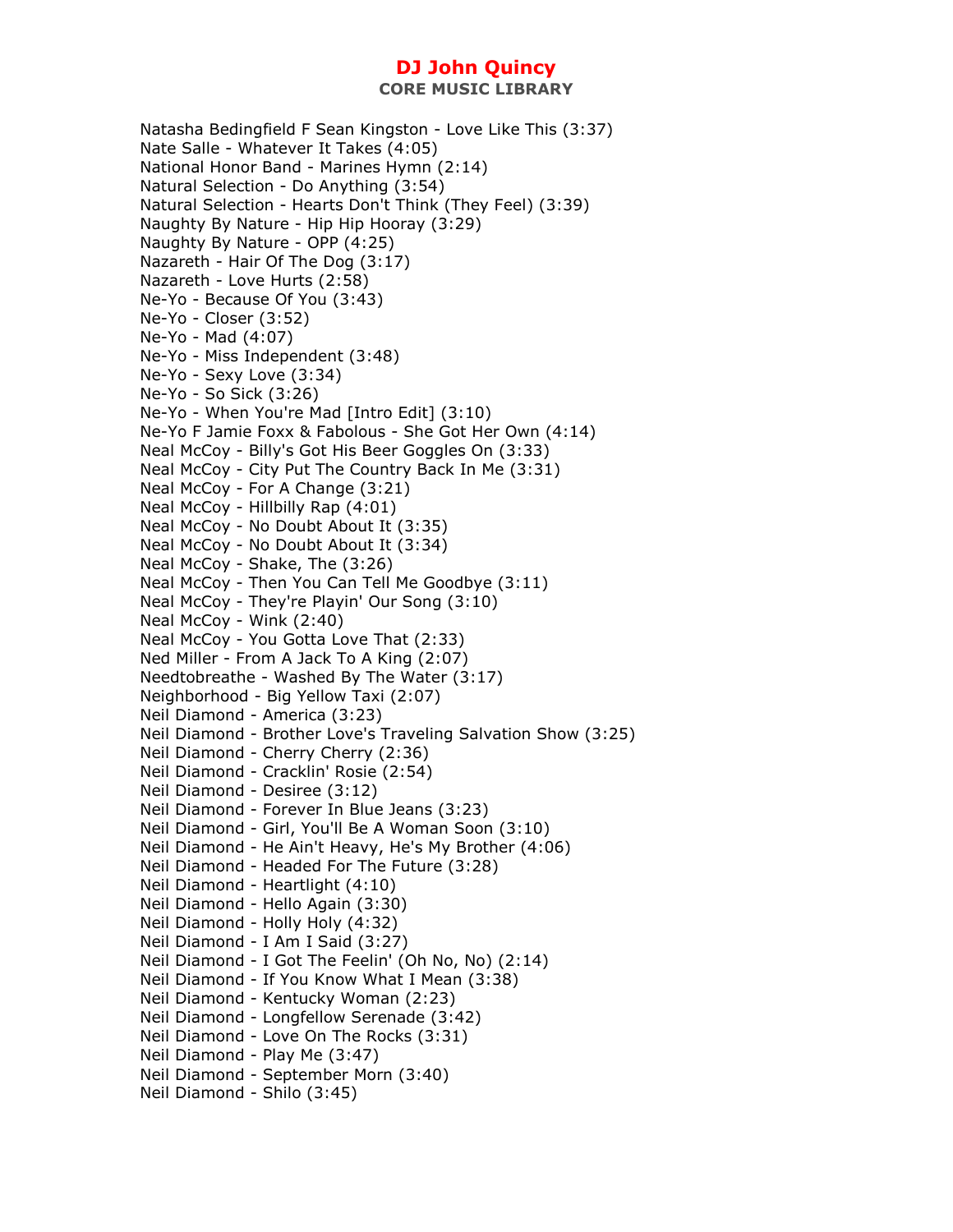**CORE MUSIC LIBRARY** 

Neil Diamond - Song Sung Blue (3:07) Neil Diamond - Stones (2:59) Neil Diamond - Sweet Caroline (3:13) Neil Diamond - Sweet Caroline [Intro Edit] (3:08) Neil Diamond - Thank The Lord For The Night Time (2:59) Neil Diamond - Walk On Water (2:54) Neil Diamond - Yesterday's Songs (2:44) Neil Diamond - You Don't Bring Me Flowers (With Barbra Streisand) (3:11) Neil Diamond - You Got To Me (2:45) Neil Norman & His Cosmic Orchestra - Twilight Zone (1:58) Neil Sedaka - Alice In Wonderland (2:30) Neil Sedaka - Bad Blood (With Elton John) (3:05) Neil Sedaka - Breaking Up Is Hard To Do [Fast Version] (2:11) Neil Sedaka - Breaking Up Is Hard To Do [Slow Version] (3:12) Neil Sedaka - Calendar Girl (2:34) Neil Sedaka - Diary (2:12) Neil Sedaka - Happy Birthday, Sweet Sixteen (2:31) Neil Sedaka - Laughter In The Rain (2:40) Neil Sedaka - Little Devil (2:35) Neil Sedaka - Love In The Shadows (3:16) Neil Sedaka - Next Door To An Angel (2:21) Neil Sedaka - Oh Carol (2:14) Neil Sedaka - Should've Never Let You Go (With Dara Sedaka) (4:07) Neil Sedaka - Stairway To Heaven (2:38) Neil Sedaka - You Mean Everything To Me (2:36) Neil Young - Cinnamon Girl (2:54) Neil Young - Heart Of Gold (3:02) Neil Young - Hey Hey My My (Into The Black) (4:58) Neil Young - My My, Hey Hey (3:39) Neil Young - Needle And The Damage Done (2:02) Neil Young - Ohio (2:51) Neil Young - Old Man (3:19) Neil Young - Rockin' In The Free World (4:38) Neil Young - Southern Man (5:28) Nelly - Air Force Ones [Intro Edit] (4:50) Nelly - Country Grammar [Intro Edit] (4:04) Nelly - E.I. [Intro Edit] (3:58) Nelly - Hot In Herre [Intro Edit] (3:36) Nelly - N Dey Say (3:36) Nelly - Number One [Intro Edit] (3:59) Nelly - Ride Wit Me [Intro Edit] (4:46) Nelly & Paul Wall - Grillz (4:29) Nelly F Ashanti & Akon - Body On Me [Cold Intro Edit] (3:06) Nelly F Jaheim - My Place (3:43) Nelly F Kelly Rowland - Dilemma (4:46) Nelly F Tim Mc Graw - Over And Over (4:03) Nelly Furtado - I'm Like A Bird (3:53) Nelly Furtado - Maneater (3:11) Nelly Furtado - Say It Right (3:31) Nelly Furtado - Turn Off The Light (4:22) Nelly Furtado & Timbaland - Promiscuous (3:39) Nelson - (Can't Live Without Your) Love And Affection (3:50)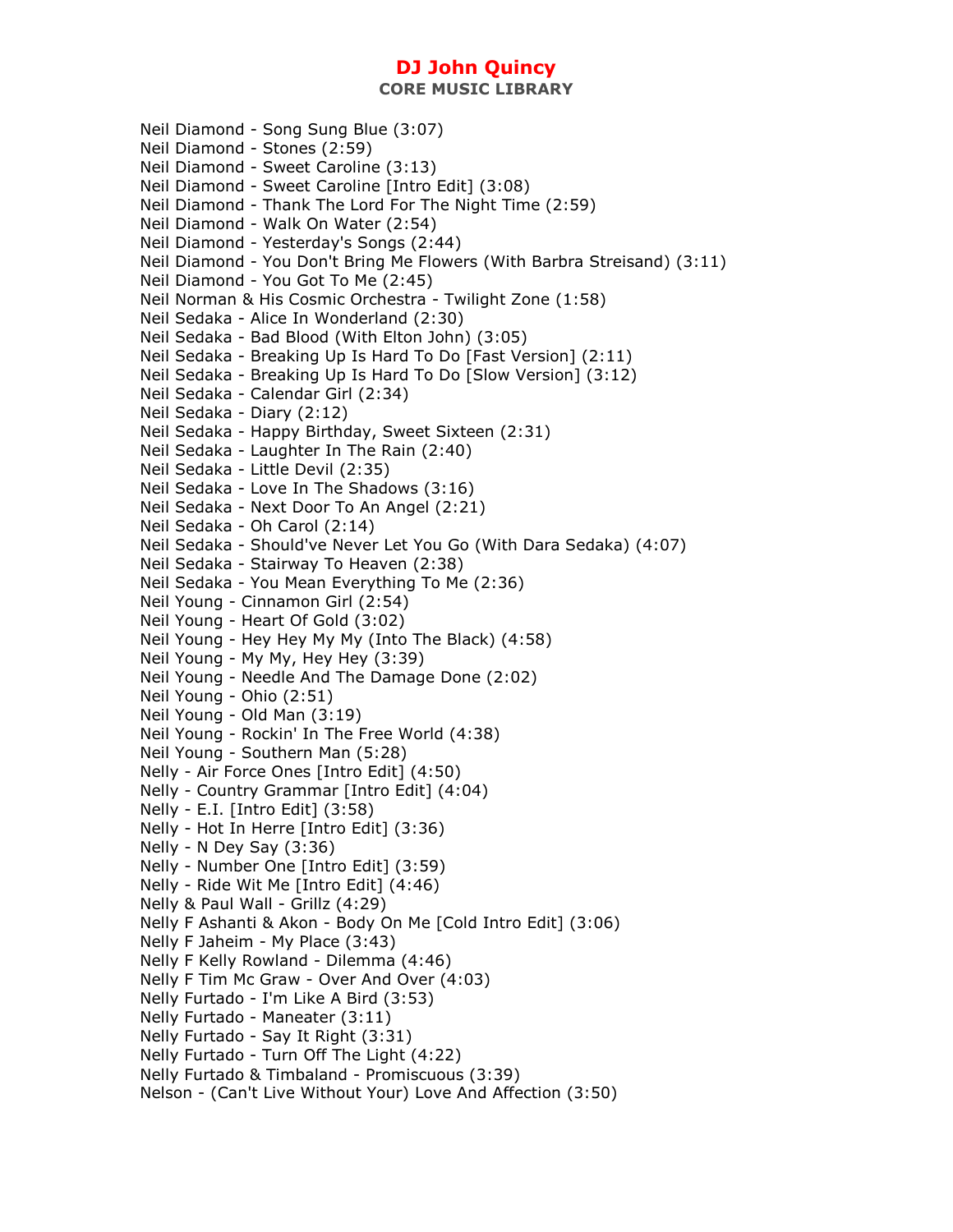**CORE MUSIC LIBRARY** 

Nelson - After The Rain (3:18) Nelson - More Than Ever (3:27) Nelson Riddle - Libson Antigua (2:32) Nelson Riddle & His Orchestra - Theme From Route 66 (2:06) Nena - 99 Luftballons (3:49) Nena - 99 Red Balloons (3:47) Neneh Cherry - Buffalo Stance (3:54) Neneh Cherry - Kisses On The Wind (3:20) Neon Philharmonic - Morning Girl (2:06) Nervous Norvus - Transfusion (2:23) Nevertheless - Sleeping In (3:52) New 101 Strings Orchestra - Blue Danube (An Der Schoenen Blauen Donau) (3:06) New Boyz - You're A Jerk (3:11) New Boyz F Ray-J - Tie Me Down (2:38) New Christy Minstrels - Green Green (2:04) New Christy Minstrels - This Land Is Your Land (2:12) New Christy Minstrels - Today (2:41) New Colony Six - Things I'd Like To Say (2:15) New Edition - Cool It Now (4:02) New Edition - I'm Still In Love With You [Intro Edit] (3:34) New Edition - If It Isn't Love (3:45) New Edition - Mr. Telephone Man (3:54) New Kids On The Block - Cover Girl [Intro Edit] (3:46) New Kids On The Block - Didn't I (Blow Your Mind) (4:17) New Kids On The Block - Hangin' Tough (3:40) New Kids On The Block - I'll Be Loving You (Forever) (3:46) New Kids On The Block - Please Don't Go Girl (4:05) New Kids On The Block - Step By Step (3:37) New Kids On The Block - Summertime (3:04) New Kids On The Block - This One's For The Children [Intro Edit] (3:36) New Kids On The Block - Tonight (3:19) New Kids On The Block - You Got It (The Right Stuff) (3:58) New Order - Bizarre Love Triangle (3:21) New Order - Regret [Intro Edit] (3:51) New Radicals - You Get What You Give (4:48) New Riders Of The Purple Sage - Panama Red (2:40) New Seekers - I'd Like To Teach The World To Sing (2:17) New Seekers - Look What They've Done To My Song, Ma (3:15) New Vaudeville Band - Winchester Cathedral (2:22) New York City - I'm Doin' Fine Now (2:47) Newbeats - Bread And Butter (1:54) Newbeats - Everything's Alright (2:08) Newbeats - Run Baby Run (Back Into My Arms) (2:51) Newsboys - Beautiful Sound (3:41) Newsboys - Entertaining Angels (3:57) Newsboys - He Reigns (4:50) Newsboys - It Is You (4:18) Newsboys - Joy (3:59) Newsboys - Love Liberty Disco (3:35) Newsboys - Reality (3:07) Newsboys - Shine (3:38) Newsboys - Something Beautiful (3:48)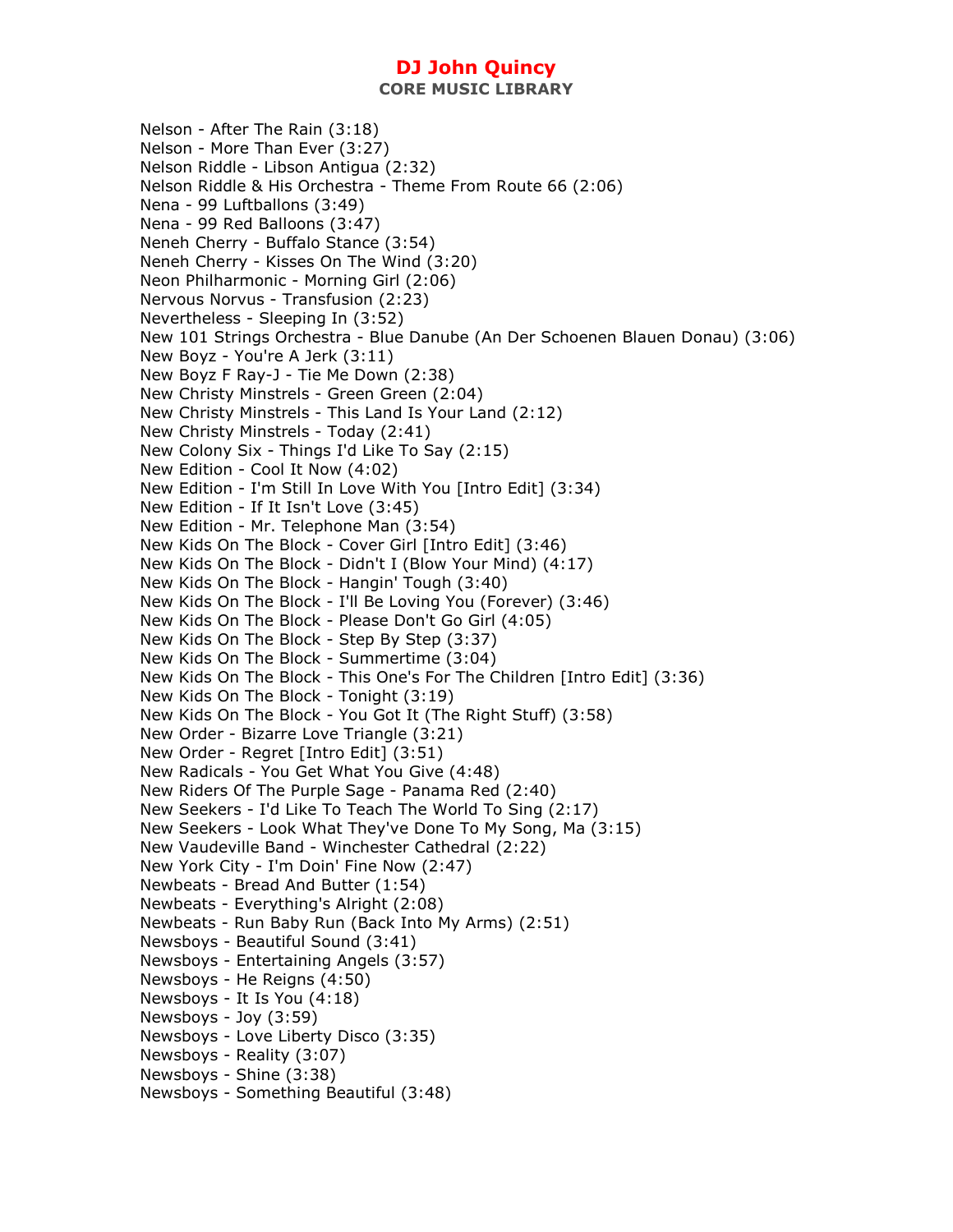**CORE MUSIC LIBRARY** 

Newsboys - Take Me To Your Leader (2:55) Newsboys - You Are My King (Amazing Love) (4:26) Newsong - Defining Moment (4:18) Newsong with Natalie Grant - When God Made You (4:33) Next - Too Close (4:04) Nia Peeples - Street Of Dreams (3:25) Nichole Nordeman - Every Season (3:47) Nichole Nordeman - Holy (3:13) Nichole Nordeman - Legacy (3:42) Nichole Nordeman - To Know You (9:25) Nick Cannon F R. Kelly - Gigolo (3:52) Nick Gilder - Hot Child In The City (3:05) Nick Lachey - What's Left Of Me (4:00) Nick Lowe - Cruel To Be Kind (3:22) Nick Trivelas - Hasapiko Pentozali [Greek Dancing] (6:11) Nick Trivelas - Hasposerviko [Greek Dancing] (3:46) Nick Trivelas - Hasposerviko Medley [Greek Dancing] (3:58) Nick Trivelas - Kalamatiano [Greek Dancing] (3:21) Nick Trivelas - Kalamatiano Medley [Greek Dancing] (6:07) Nick Trivelas - Maria Me Ta Kitrina [Greek Dancing] (3:07) Nick Trivelas - Syrto Medley [Greek Dancing] (9:05) Nick Trivelas - Zembekiko [Greek Dancing] (3:52) Nickelback - Animals (3:01) Nickelback - Burn It To The Ground (3:27) Nickelback - Far Away (3:54) Nickelback - Gotta Be Somebody (3:56) Nickelback - How You Remind Me (3:38) Nickelback - If Everyone Cared (3:34) Nickelback - If Today Was Your Last Day (3:59) Nickelback - Photograph (4:12) Nickelback - Rockstar (4:08) Nickelback - Savin' Me (3:30) Nickelback - Shakin' Hands (3:37) Nickelback - Someday (3:23) Nickelback - Something In Your Mouth (3:36) Nicki French - Total Eclipse Of The Heart (3:45) Nicole C. Mullen - Everyday People (3:17) Nicole C. Mullen - Redeemer (4:45) Nicole C. Mullen - Talk About It (3:04) Nicole C. Mullen - Witness (3:27) Nicolette Larson - Let Me Go, Love (With Michael McDonald) (3:35) Nicolette Larson - Lotta Love (3:02) Nicolette Larson - Lotta Love [Dance Version] (4:13) Nielson-Pearson - If You Should Sail (3:24) Nigel Olsson - Dancin' Shoes (3:58) Night - Hot Summer Nights (3:17) Night Owl - Tren-Dells (2:27) Night Ranger - Sentimental Street (3:59) Night Ranger - Sister Christian (4:10) Night Ranger - When You Close Your Eyes (4:08) Nik Kershaw - Wouldn't It Be Good (4:19) Nikki - Notice Me (3:45)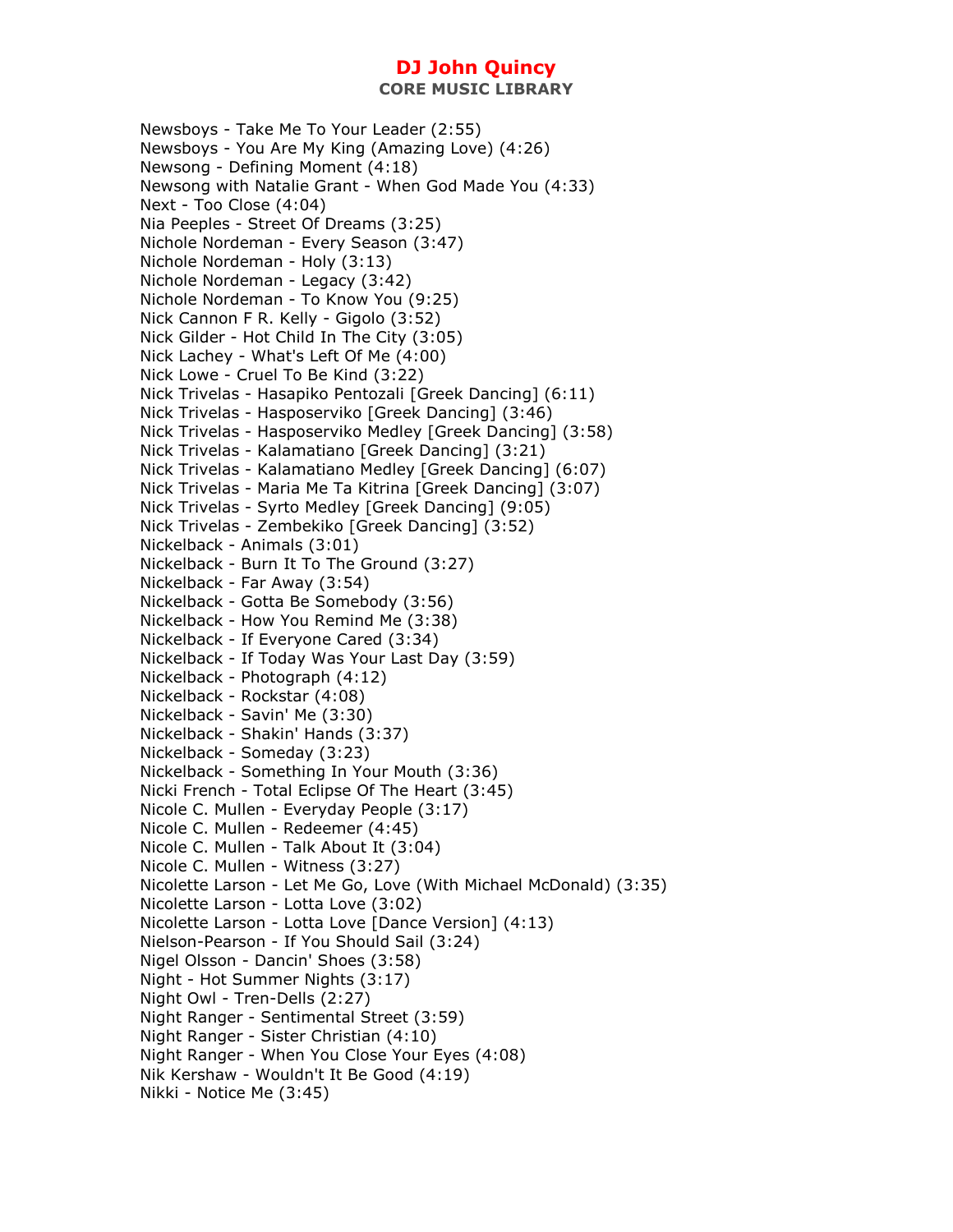Nilsson - Coconut (3:42) Nilsson - Everybody's Talkin' (2:39) Nilsson - Me And My Arrow (2:00) Nilsson - Without You (3:08) Nina Simone - I Loves You, Porgy (2:19) Nina Simone - My Baby Just Cares For Me (3:34) Nina Sky & Jaba - Move Ya Body (3:40) Nine Days - Absolutely (Story Of A Girl) (3:08) Nino Tempo & April Stevens - Deep Purple (2:39) Nino Tempo & April Stevens - Whispering (2:22) Nirvana - Come As You Are (3:35) Nirvana - Smells Like Teen Spirit (4:31) Nitty Gritty Dirt Band - American Dream (3:31) Nitty Gritty Dirt Band - Fishin' In The Dark (3:16) Nitty Gritty Dirt Band - House At Pooh Corner (2:35) Nitty Gritty Dirt Band - Long Hard Road (3:12) Nitty Gritty Dirt Band - Make A Little Magic (3:49) Nitty Gritty Dirt Band - Modern Day Romance (3:25) Nitty Gritty Dirt Band - Mr. Bojangles (3:30) Nitty Gritty Dirt Band - Rocky Top (2:10) Nitty Gritty Dirt Band - Some Of Shelly's Blues (2:42) Nivea F Brian & Brandon Casey of Jagged Edge - Don't Mess With My Man (3:26) Nnenna Freelon - If I Had You (4:41) No Doubt - Don't Speak (4:15) No Doubt - Hella Good (4:01) No Doubt - Hey Baby (3:25) No Doubt - It's My Life (3:44) No Doubt - Spiderwebs (3:45) No Doubt - Underneath It All (4:06) No Mercy - Please Don't Go (3:58) No Mercy - Where Do You Go (4:15) Noel Paul Stookey - Wedding Song (There Is Love) (3:42) Norah Jones - Come Away With Me (3:07) Norah Jones - Don't Know Why (3:00) Norah Jones - Sunrise (3:14) Norah Jones - Turn Me On (2:25) Norman Brown - Pop's Cool Groove (4:19) Norman Connors - You Are My Starship (3:18) Norman Connors F Antoinette - Walk On By (4:25) Norman Greenbaum - Spirit In The Sky (3:55) Notorious B.I.G. - Hypnotize (3:45) Notorious B.I.G. - Mo Money Mo Problems (4:10) Notorious B.I.G. F Diddy, Nelly & Jagged Edge - Nasty Girl (4:41) Notorious Cherry Bombs - It's Hard To Kiss The Lips At Night (4:22) Nu Flavor - Heaven (4:01) Nu Shooz - I Can't Wait (4:01) Nuff Sedd - Sweet Cherry Bomb (3:50) Nutty Squirrels - Uh Oh (2:21) Nylons - Kiss Him Goodbye (3:24) O'Jays - Back Stabbers (3:02) O'Jays - Christmas Ain't Christmas (2:03) O'Jays - For The Love Of Money (3:40)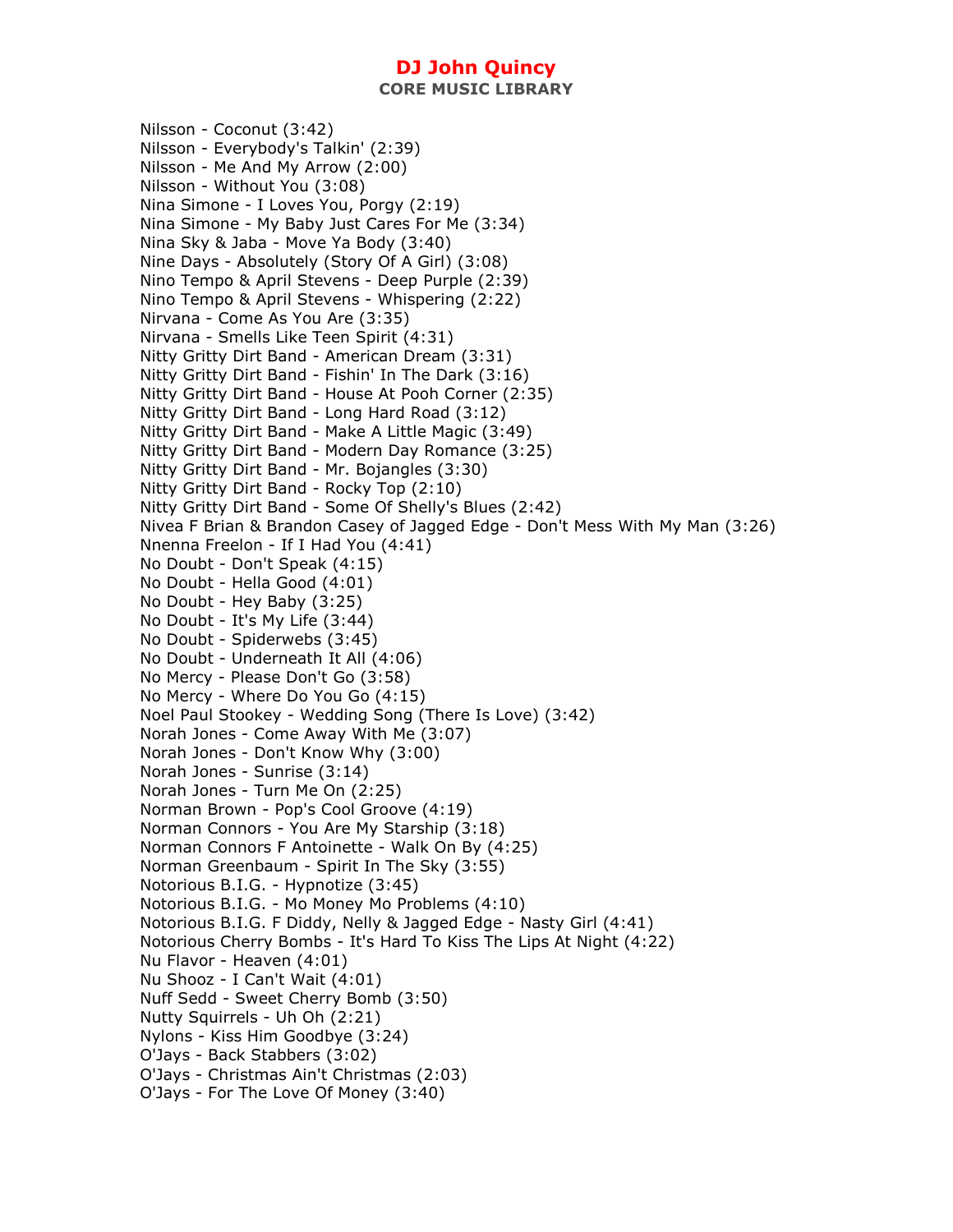**CORE MUSIC LIBRARY** 

O'Jays - I Love Music (3:38) O'Jays - Love Train (2:54) O'Jays - Use Ta Be My Girl (3:16) O'Kanes - Can't Stop My Heart From Loving You (2:44) O'Kaysions - Girl Watcher (2:33) O-Town - All Or Nothing (4:06) O.C. Supertones - Away From You (4:34) Oak Ridge Boys - American Made (2:36) Oak Ridge Boys - Bobbie Sue (2:49) Oak Ridge Boys - Elvira (2:32) Oak Ridge Boys - Everyday (3:53) Oak Ridge Boys - Fancy Free (3:31) Oak Ridge Boys - Gonna Take A Lot Of River (2:59) Oak Ridge Boys - I Guess It Never Hurts To Hurt Sometimes (3:54) Oak Ridge Boys - I'll Be True To You (3:33) Oak Ridge Boys - It Takes A Little Rain (3:53) Oak Ridge Boys - Leaving Louisiana In The Broad Daylight (2:57) Oak Ridge Boys - Little Things (3:21) Oak Ridge Boys - Love Song (3:00) Oak Ridge Boys - Make My Life With You (3:57) Oak Ridge Boys - No Matter How High (2:48) Oak Ridge Boys - Thank God For Kids (2:26) Oak Ridge Boys - This Crazy Love (3:00) Oak Ridge Boys - Touch A Hand, Make A Friend (3:25) Oak Ridge Boys - Trying To Love Two Women (2:24) OAR - Shattered (Turn The Car Around) (3:58) Oasis - Champagne Supernova (5:03) Oasis - Shock Of The Lightning (4:10) Oasis - Wonderwall (4:13) OC Smith - Brenda (3:41) OC Smith - Little Green Apples (3:46) OC Smith - Son of Hickory Holler's Tramp (3:41) Ocean - Put Your Hand In The Hand (2:49) Odyssey - Native New Yorker (3:15) Offspring - Come Out And Play [Intro Edit] (3:01) Offspring - Kristy, Are You Doing Okay (3:38) Offspring - Pretty Fly (For A White Guy) (3:04) Ohio Express - Beg, Borrow And Steal (2:22) Ohio Express - Chewy Chewy (2:33) Ohio Express - Yummy Yummy Yummy (2:17) Ohio Players - Fire (3:06) Ohio Players - Funky Worm (2:37) Ohio Players - Love Rollercoaster (2:49) Ohio Players - Skin Tight (2:46) Oingo Boingo - Dead Man's Party (6:20) Oleta Adams - Get Here (3:16) Oliver - Good Morning Starshine (3:34) Oliver - Jean (3:15) Olivia Newton-John - Best Of Me (With David Foster) (3:50) Olivia Newton-John - Come On Over (3:37) Olivia Newton-John - Deeper Than The Night (3:32) Olivia Newton-John - Don't Stop Believin' (3:27)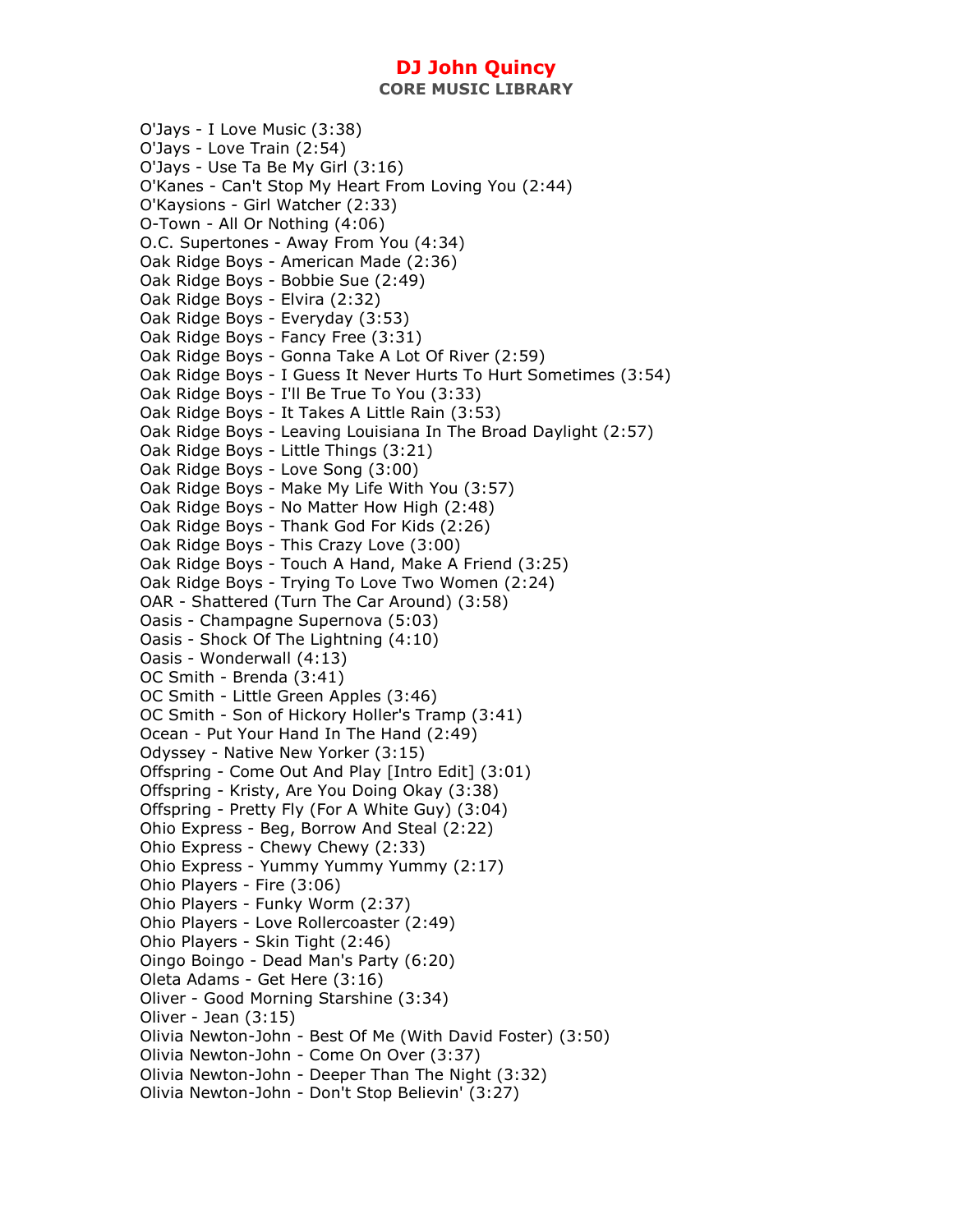Olivia Newton-John - Have You Never Been Mellow (3:27) Olivia Newton-John - Heart Attack (3:01) Olivia Newton-John - Hopelessly Devoted To You (2:59) Olivia Newton-John - I Honestly Love You (3:27) Olivia Newton-John - If Not For You (2:50) Olivia Newton-John - If You Love Me (Let Me Know) (3:10) Olivia Newton-John - Let It Shine (2:22) Olivia Newton-John - Let Me Be There (2:56) Olivia Newton-John - Little More Love (3:22) Olivia Newton-John - Magic (4:23) Olivia Newton-John - Make A Move On Me (3:09) Olivia Newton-John - Physical (3:38) Olivia Newton-John - Please Mr. Please (3:19) Olivia Newton-John - Sam (3:35) Olivia Newton-John - Something Better To Do (3:13) Olivia Newton-John - Summer Nights (With John Travolta) (3:33) Olivia Newton-John - Twist Of Fate (3:31) Olivia Newton-John - Xanadu (With Electric Light Orchestra) (3:23) Olivia Newton-John - You're The One That I Want (With John Travolta) (2:44) Ollie & Jerry - Breakin', There's No Stopping Us (4:25) Olympics - Western Movies (2:19) Omarion - Ice Box (3:55) OMC - How Bizarre (3:43) One Block Radius - You Got Me (3:33) OneRepublic - All The Right Moves (3:51) OneRepublic - Stop And Stare (3:37) Oran Juice Jones - Rain (5:05) Orchestral Manoeuvres In The Dark - (Forever) Live And Die (3:14) Orchestral Manoeuvres In The Dark - Dreaming (3:33) Orchestral Manoeuvres In The Dark - If You Leave (4:21) Orianthi - According To You (3:15) Original Caste - One Tin Soldier (3:31) Originals - Baby I'm For Real (3:14) Originals - Bells (2:58) Orleans - Dance With Me (2:57) Orleans - Forever (2:40) Orleans - Love Takes Time (4:13) Orleans - Still The One (3:46) Orlons - Cross Fire (2:32) Orlons - Don't Hang Up (2:15) Orlons - Not Me (2:28) Orlons - South Street (2:09) Orlons - Wah-Watusi (2:28) Osborne Brothers - Rocky Top (2:33) Oscar Peterson Trio - Night Train (4:46) Osmonds - Crazy Horses (2:24) Osmonds - Double Lovin' (2:29) Osmonds - Down By The Lazy River (2:32) Osmonds - Hold Her Tight (3:08) Osmonds - Let Me In (3:28) Osmonds - Love Me For A Reason (3:56) Osmonds - One Bad Apple (2:40)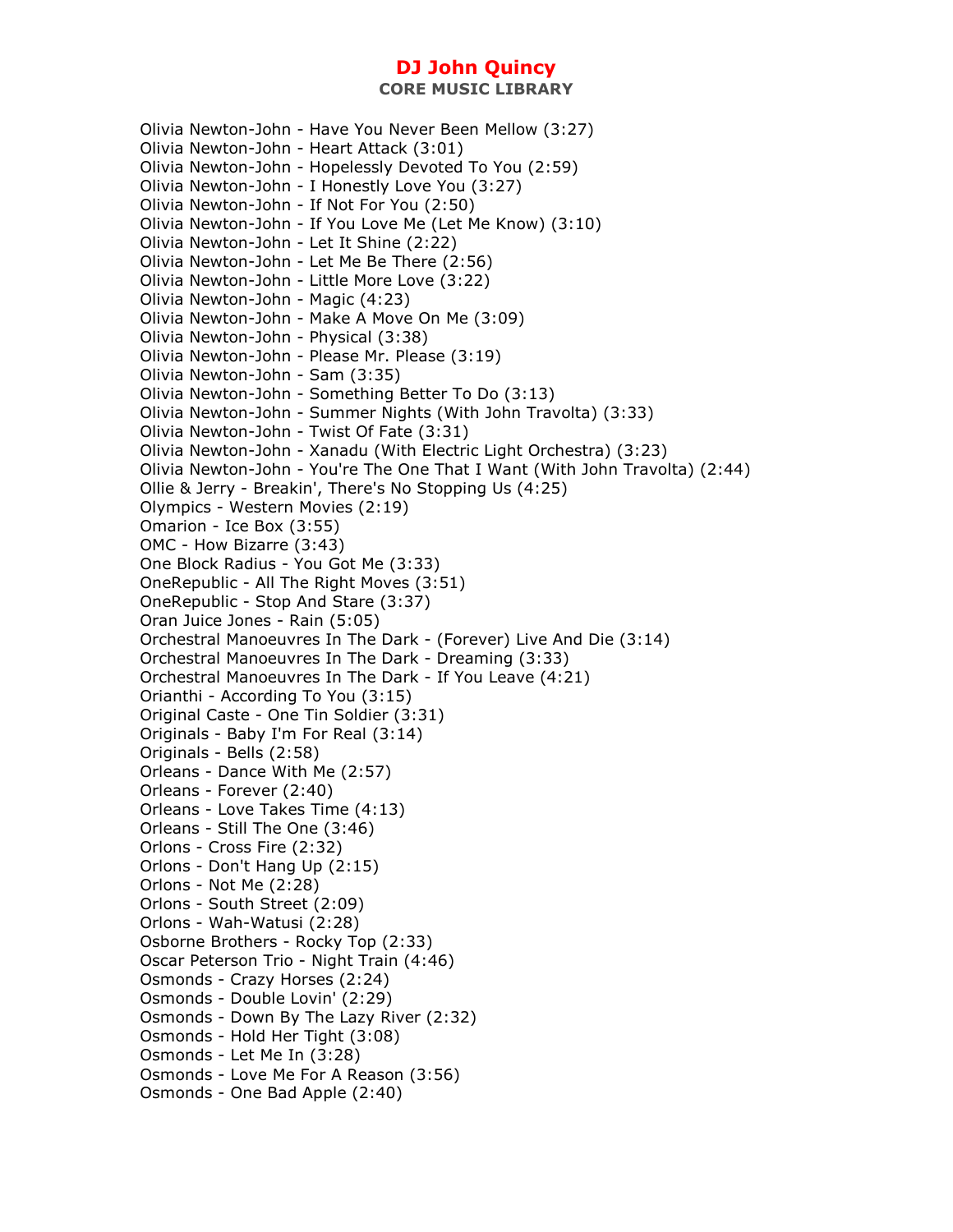**CORE MUSIC LIBRARY** 

Osmonds - Yo-Yo (3:08) Otis Day & The Nights - Shama Lama Ding Dong (2:21) Otis Day & The Nights - Shout [Intro Edit] (4:01) Otis Redding - (Sittin' On) The Dock Of The Bay (2:35) Otis Redding - I've Been Loving You Too Long (3:09) Otis Redding - Love Man (2:13) Otis Redding - Respect (2:03) Otis Redding - These Arms Of Mine (2:26) Otis Redding - Try A Little Tenderness (3:41) Otis Williams & The Charms - Ivory Tower (2:12) Ottmar Liebert - Isla Del Sol (3:38) Our Lady Peace - Somewhere Out There (4:07) Out Of Eden - Day Like Today (3:13) Out Of Eden - Different Now (3:27) Out Of Eden - If You Really Knew (4:04) Out Of Eden - Love, Peace & Happiness (3:52) Out Of Eden - More Than You Know (3:57) Out of Eden - River (3:27) Out Of The Grey - Disappear (5:23) Out Of The Grey - When Love Comes To Life (4:05) Outfield - All The Love In The World (3:28) Outfield - Since You've Been Gone (4:07) Outfield - Your Love (3:31) Outkast - Bombs Over Baghdad (5:02) Outkast - Hey Ya! (3:46) Outkast - Ms. Jackson (3:55) Outkast - Rosa Parks [Intro Edit] (3:34) Outkast - Roses (4:09) Outkast F Sleepy Brown - Way You Move (3:40) Outlaws - Green Grass & High Tides (9:43) Outlaws - There Goes Another Love Song (3:00) Outsiders - Respectable (1:56) Outsiders - Time Won't Let Me (2:54) Owl City - Fireflies (3:29) Oxfords - Always Something There To Remind Me (2:54) Oxfords - Come On Back To Beer (2:37) Oxo - Whirly Girl (2:55) Ozark Mountain Daredevils - If You Want To Get To Heaven (3:02) Ozark Mountain Daredevils - Jackie Blue (3:27) Ozzy Osbourne - Bark At The Moon (4:13) Ozzy Osbourne - Crazy Train (4:45) Ozzy Osbourne - Mama, I'm Coming Home (4:06) Ozzy Osbourne - Mr. Crowley (4:40) Ozzy Osbourne - No More Tears (5:46) Ozzy Osbourne - Over The Mountain (4:27) P. Diddy F Ginuwine, Loon, Mario Winans & Tammy Ruggieri - I Need A Girl (Part Two) (4:45) P. Diddy, Usher & Loon - I Need A Girl (Part One) (4:05) P.O.D. - Alive (3:21) P.O.D. - Set Your Eyes To Zion (4:03) P.O.D. - Youth Of The Nation (4:01) Pablo Cruise - Cool Love (3:44)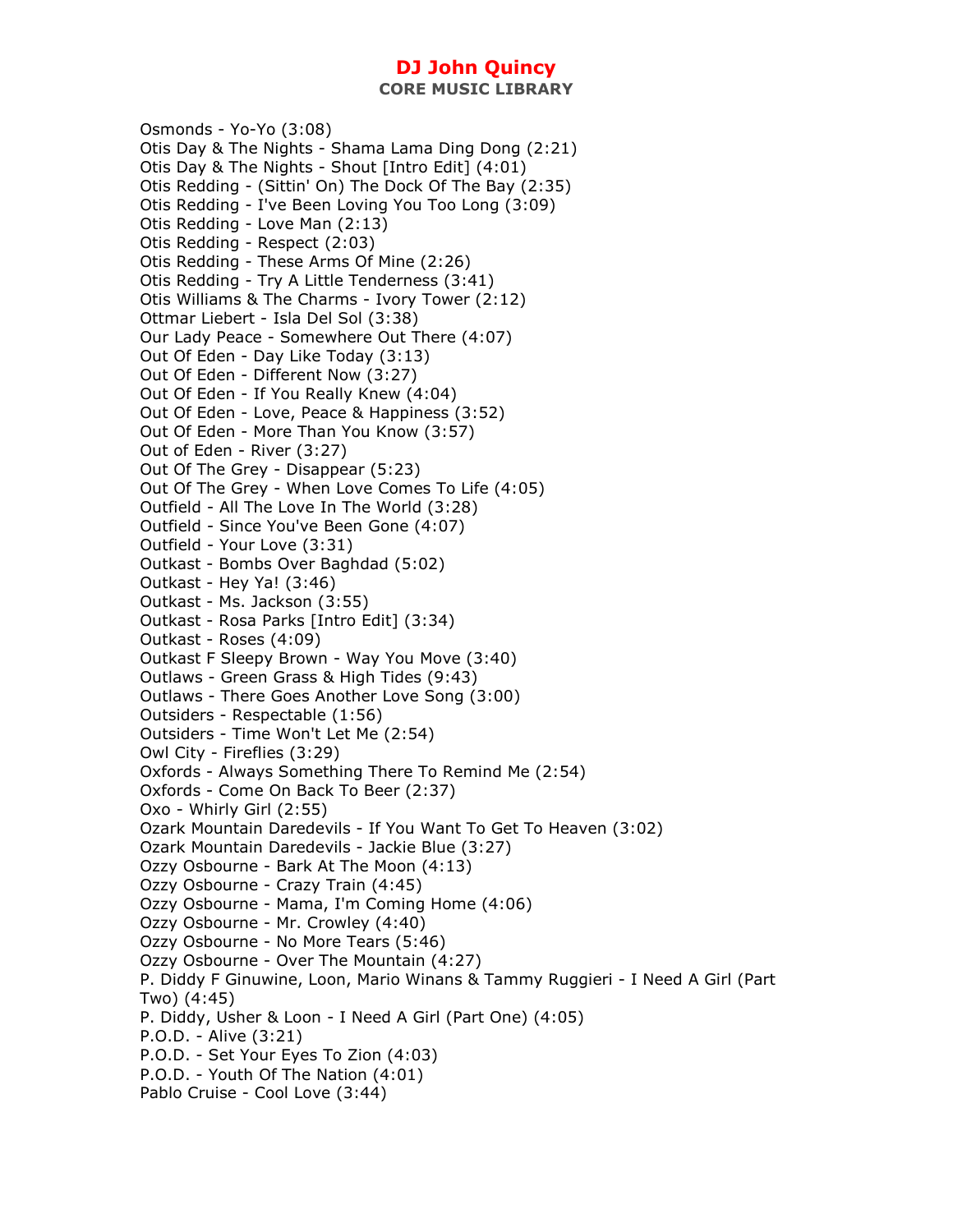Pablo Cruise - Don't Want To Live Without It (4:27) Pablo Cruise - I Want You Tonight (5:22) Pablo Cruise - Love Will Find A Way (4:01) Pablo Cruise - Place In The Sun (4:31) Pablo Cruise - Whatcha Gonna Do (4:06) Pachelbel - Canon In D (5:17) Pacific Gas & Electric - Are You Ready (2:31) Pam Tillis - All The Good Ones Are Gone (3:12) Pam Tillis - Don't Tell Me What To Do (3:01) Pam Tillis - In Between Dances (3:17) Pam Tillis - Land Of The Living (3:20) Pam Tillis - Let That Pony Run (3:24) Pam Tillis - Maybe It Was Memphis (3:11) Pam Tillis - Mi Vida Loca (2:48) Pam Tillis - Shake The Sugar Tree (3:00) Pam Tillis - Spilled Perfume (3:46) Pam Tillis - When You Walk In The Room (2:40) Panic! At The Disco - I Write Sins Not Tragedies (3:04) Paolo Nutini - Last Request (3:13) Papa Roach - Forever (4:04) Papa Roach - Lifeline (3:53) Papa Roach - Scars (3:24) Paper Lace - Night Chicago Died (3:28) Parade - Sunshine Girl (2:38) Paradons - Diamonds & Pearls [Cold Intro Edit] (2:13) Paramore - Decode (4:14) Paramore - Ignorance (3:36) Paramore - Misery Business (3:15) Paramore - That's What You Get (3:36) Paris Hilton - Stars Are Blind (3:46) Paris Sisters - I Love How You Love Me (2:04) Parliament - Flashlight [Intro Edit] (4:17) Parliament - Tear The Roof Off The Sucker (Give Up The Funk) (3:38) Parliaments - (I Wanna) Testify (2:58) Partners In Kryme - Turtle Power (4:18) Partridge Family - Doesn't Somebody Want To Be Wanted (2:41) Partridge Family - I Think I Love You (2:47) Partridge Family - I Woke Up In Love This Morning (2:33) Partridge Family - I'll Meet You Halfway (3:41) Partridge Family - It's One Of Those Nights (Yes Love) (3:31) Party Music - Booty Call Line Dance (4:03) Passion - America (4:38) Pat Benatar - Fire And Ice (3:11) Pat Benatar - Heartbreaker (3:24) Pat Benatar - Hit Me With Your Best Shot (2:48) Pat Benatar - Invincible (4:20) Pat Benatar - Love Is A Battlefield (3:57) Pat Benatar - Shadows Of The Night (3:34) Pat Benatar - Treat Me Right (3:11) Pat Benatar - We Belong (3:26) Pat Benatar - We Live For Love (3:44) Pat Benatar - You Better Run (3:01)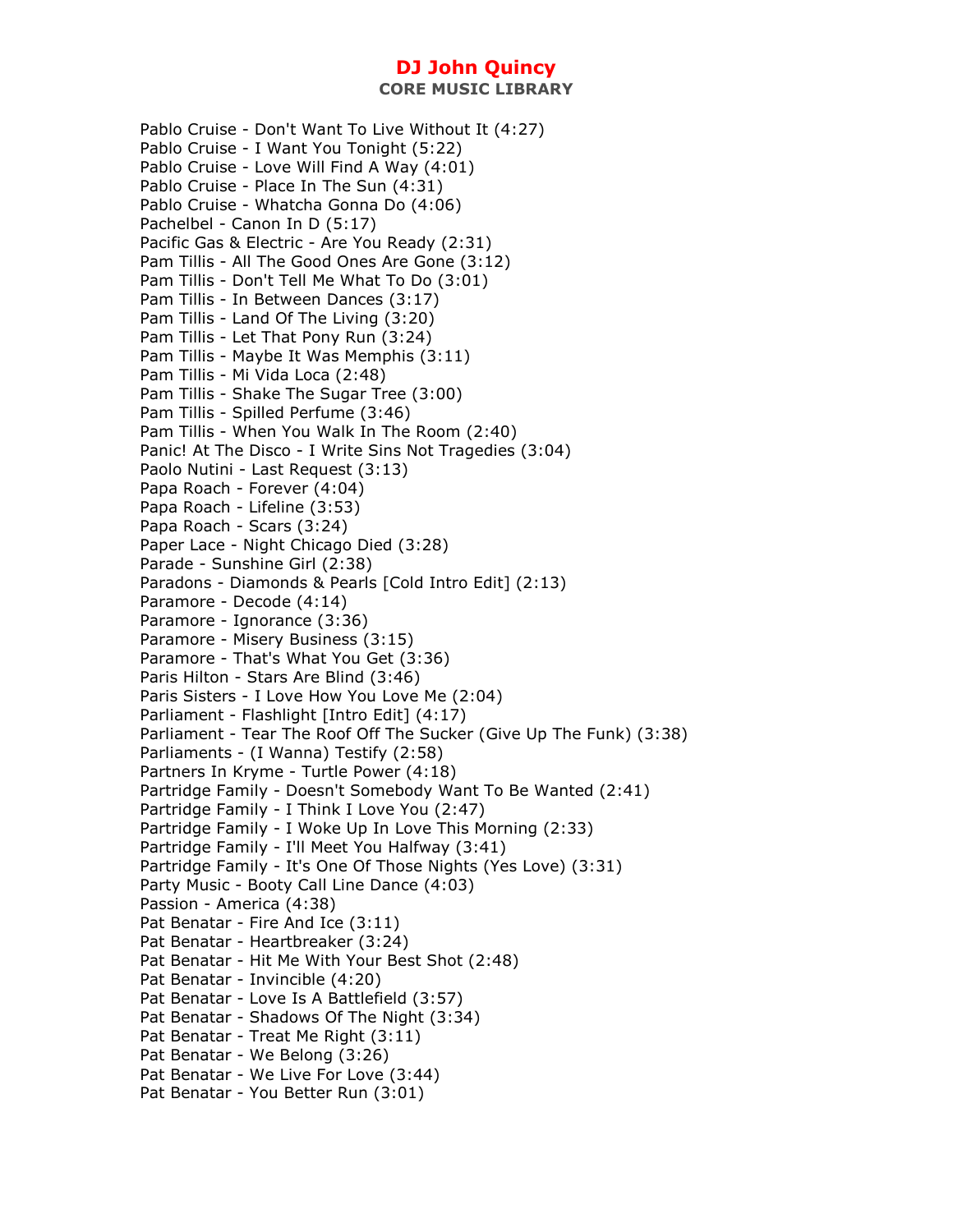**CORE MUSIC LIBRARY** 

Pat Boone - (Welcome) New Lovers (2:28) Pat Boone - April Love (2:38) Pat Boone - Big Cold Wind (2:08) Pat Boone - Chains Of Love (2:52) Pat Boone - Don't Forbid Me (2:13) Pat Boone - Friendly Persuasion (2:53) Pat Boone - I Almost Lost My Mind (2:35) Pat Boone - I'll Be Home (2:58) Pat Boone - If Dreams Came True (2:39) Pat Boone - It's Too Soon To Know (2:31) Pat Boone - Long Tall Sally (2:09) Pat Boone - Love Letters In The Sand (2:11) Pat Boone - Moody River (2:32) Pat Boone - Remember You're Mine (2:12) Pat Boone - Speedy Gonzales (2:29) Pat Boone - Sugar Moon (1:52) Pat Boone - Twixt Twelve And Twenty (2:14) Pat Boone - Why Baby Why (1:55) Pat Boone - Wonderful Time Up There (1:58) Pat Carpenter Band - Each And Every Kiss (3:45) Pat Green - Dixie Lullaby (4:03) Pat Green - Feels Just Like It Should (3:43) Pat Green - Let Me (3:35) Pat Green - Wave On Wave (3:51) Pat Green - Way Back Texas (3:51) Pat Travers - Boom Boom (Out Go The Lights) (4:58) Patience & Prudence - Gonna Get Along Without Ya Now (1:52) Patience & Prudence - Tonight You Belong To Me (1:50) Patrice Rushen - Forget Me Nots (4:36) Patrick Hernandez - Born To Be Alive (3:18) Patrick Swayze - She's Like The Wind (3:43) Patsy Cline - Crazy (2:40) Patsy Cline - I Fall To Pieces (2:45) Patsy Cline - She's Got You (2:57) Patsy Cline - Walkin' After Midnight (2:31) Patti Austin & James Ingram - Baby, Come To Me (3:29) Patti Labelle - If You Asked Me To (3:49) Patti Labelle - New Attitude (4:28) Patti LaBelle & Michael McDonald - On My Own (4:30) Patti Labelle & The Bluebelles - I Sold My Heart To The Junkman (2:21) Patti Page - Allegheny Moon (2:48) Patti Page - Go On With The Wedding (2:51) Patti Page - How Much Is That Doggie In The Window (2:24) Patti Page - Hush, Hush, Sweet Charlotte (2:29) Patti Page - Left Right Out Of Your Heart (2:14) Patti Page - Mama From The Train (2:49) Patti Page - Mockingbird Hill (2:57) Patti Page - Old Cape Cod (2:31) Patti Page - Tennessee Waltz (3:00) Patti Smith Group - Because The Night (3:09) Patty & The Emblems - Mixed Up Shook Up Girl (2:02) Patty Duke - Don't Just Stand There (2:36)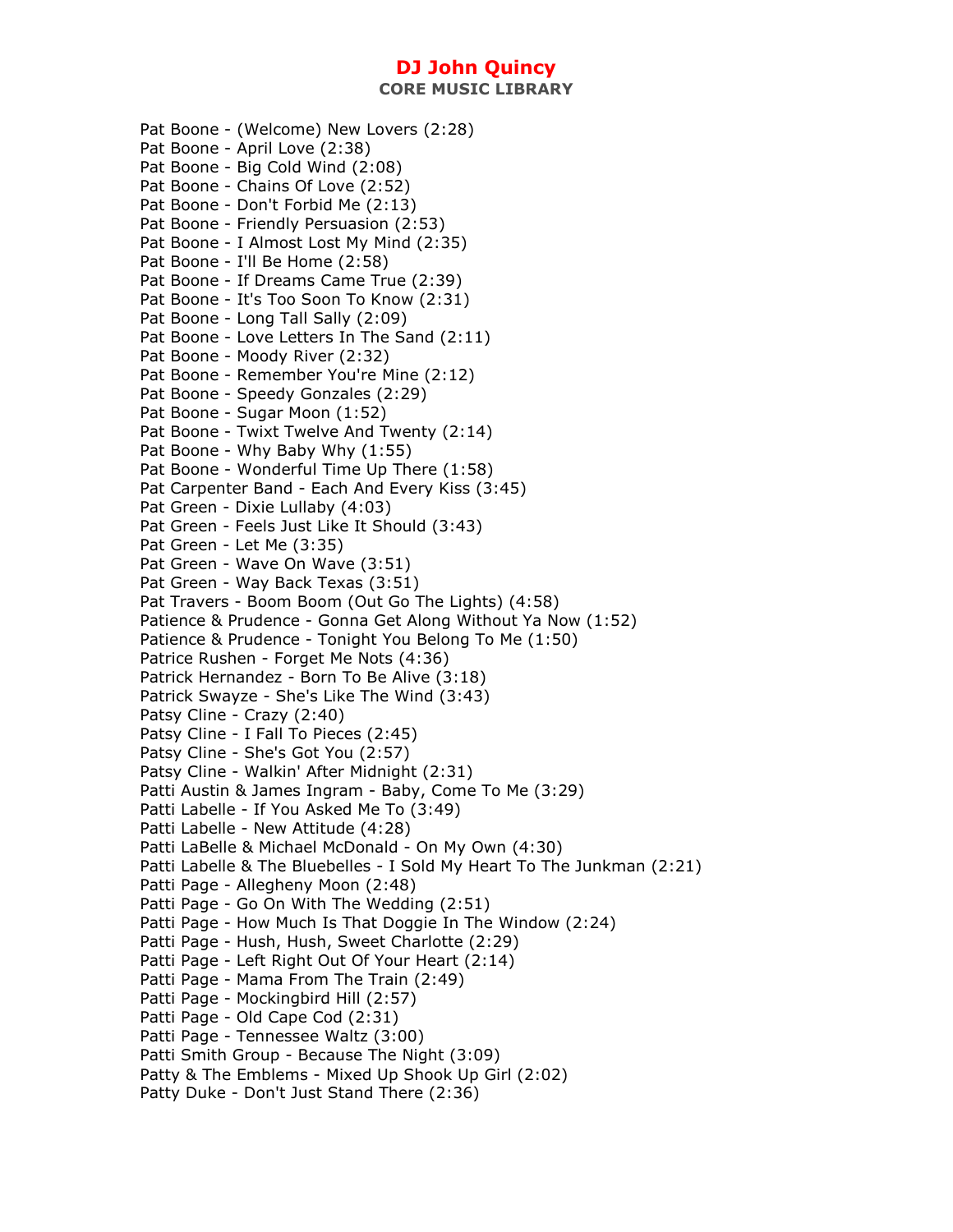**CORE MUSIC LIBRARY** 

Patty Loveless - Blame It On Your Heart (3:29) Patty Loveless - Chains (2:18) Patty Loveless - Here I Am (2:58) Patty Loveless - How Can I Help You Say Goodbye (4:54) Patty Loveless - Hurt Me Bad (In A Real Good Way) (2:56) Patty Loveless - I Try To Think About Elvis (2:34) Patty Loveless - I'm That Kind Of Girl (2:55) Patty Loveless - Lonely Too Long (3:55) Patty Loveless - On Down The Line (3:02) Patty Loveless - She Drew A Broken Heart (2:44) Patty Loveless - Timber I'm Falling In Love (2:27) Patty Loveless - You Can Feel Bad (If It Makes You Feel Better) (3:20) Patty Loveless - You Don't Even Know Who I Am (3:55) Patty Smyth - No Mistakes (4:26) Patty Smyth & Don Henley - Sometimes Love Just Ain't Enough (4:23) Paul & Paula - Hey Paula (2:28) Paul & Paula - Young Lovers (2:30) Paul Anka - (All Of A Sudden) My Heart Sings (2:59) Paul Anka - (I Believe) There's Nothing Stronger Than Our Love (With Odia C (2:52) Paul Anka - (You're) Having My Baby (2:27) Paul Anka - Crazy Love (2:20) Paul Anka - Dance On Little Girl (2:16) Paul Anka - Diana (2:21) Paul Anka - Esso Besso (That Kiss) (2:06) Paul Anka - Goodnight My Love (3:08) Paul Anka - Hold Me 'Til The Morning Comes (With Peter Cetera) (4:19) Paul Anka - I Don't Like To Sleep Alone (3:13) Paul Anka - It's Time To Cry (2:23) Paul Anka - Lonely Boy (2:31) Paul Anka - Love Me Warm And Tender (2:11) Paul Anka - My Hometown (2:25) Paul Anka - One Man Woman, One Woman Man (With Odia Coates) (2:58) Paul Anka - Puppy Love (2:38) Paul Anka - Put Your Head On My Shoulder (2:36) Paul Anka - Steel Guitar And A Glass Of Wine (2:07) Paul Anka - Story Of My Love (2:21) Paul Anka - Summer's Gone (2:41) Paul Anka - Times Of Your Life (3:08) Paul Anka - Tonight My Love, Tonight (2:04) Paul Anka - You Are My Destiny (2:44) Paul Brandt - I Do (3:35) Paul Brandt - My Heart Has A History (3:17) Paul Brown - Ain't No Sunshine (3:01) Paul Brown - Moondance (3:19) Paul Carrack - Don't Shed A Tear (3:38) Paul Carrack - I Need You (2:43) Paul Colman Trio - Turn (3:37) Paul Davis - 65 Love Affair (3:41) Paul Davis - Cool Night (3:25) Paul Davis - Darlin' (With Susan Collins) (2:56) Paul Davis - Do Right (3:55) Paul Davis - I Go Crazy (3:48)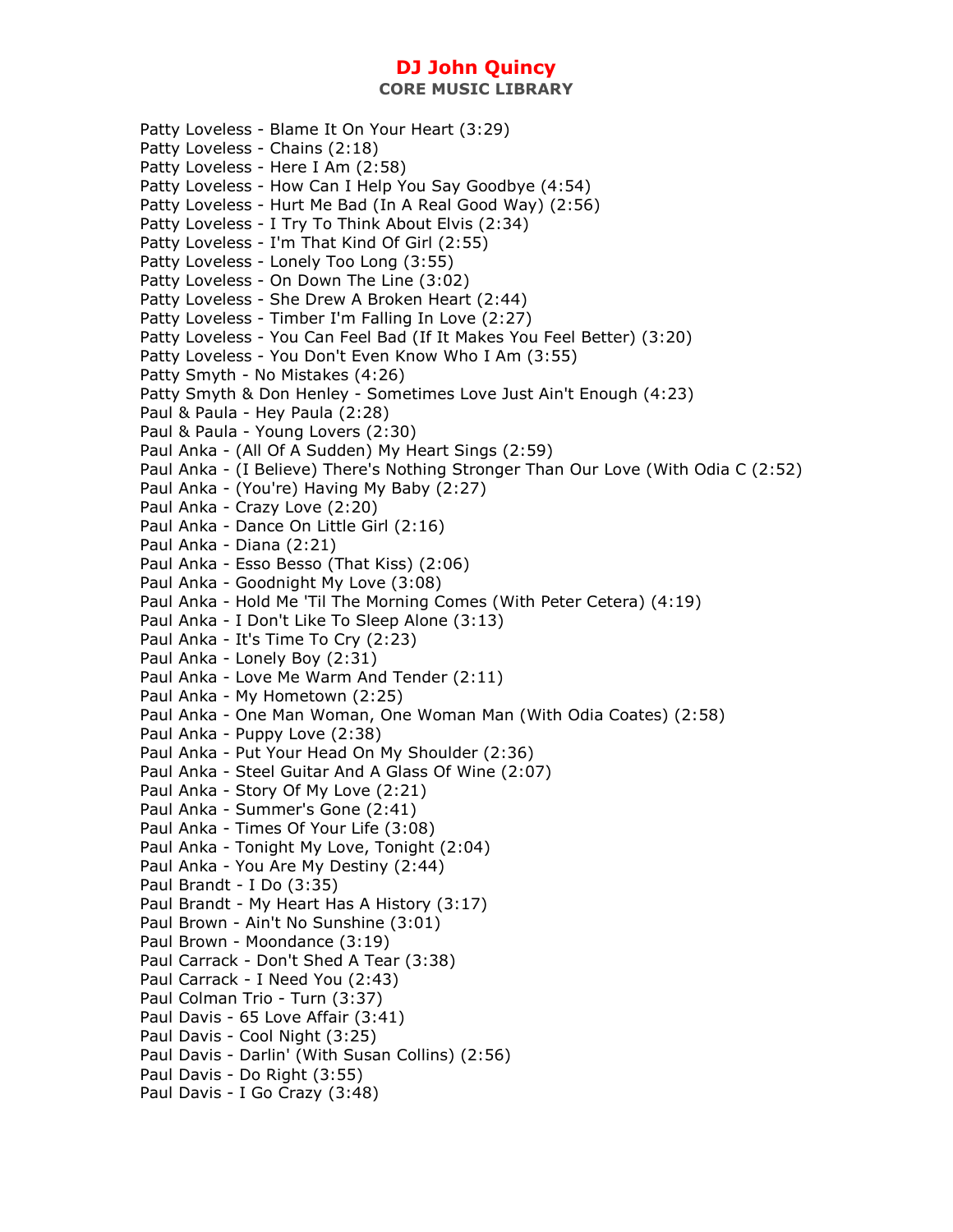Paul Davis - Love Or Let Me Be Lonely (3:28) Paul Davis - Ride 'Em Cowboy (3:53) Paul Davis - Sweet Life (With Susan Collins) (3:25) Paul Davis - You're Still New To Me (With Marie Osmond) (3:16) Paul Davis & Tanya Tucker - I Won't Take Less Than Your Love (3:36) Paul DeAnda F Dey - Walk Away (3:54) Paul Desmond - Samba Cantina (5:28) Paul Evans - 7 Little Girls (Sittin' In The Back Seat) (2:14) Paul Evans - Happy-Go-Lucky Me (1:54) Paul Evans - Midnight Special (2:01) Paul Hardcastle - Marimba (3:44) Paul Hardcastle - Rainforest (4:14) Paul Mauriat - Love Is Blue (2:30) Paul McCartney - Another Day (3:38) Paul McCartney - Arrow Through Me (3:34) Paul McCartney - Band On The Run (5:09) Paul McCartney - Coming Up (3:23) Paul McCartney - Getting Closer (3:18) Paul McCartney - Goodnight Tonight (4:14) Paul McCartney - Gratitude (3:16) Paul McCartney - Helen Wheels (3:39) Paul McCartney - Hi Hi Hi (3:06) Paul McCartney - Jet (4:04) Paul McCartney - Junior's Farm (4:18) Paul McCartney - Let 'Em In (5:05) Paul McCartney - Listen To What The Man Said (3:45) Paul McCartney - Live And Let Die (3:01) Paul McCartney - Maybe I'm Amazed [Live] (5:10) Paul McCartney - Maybe I'm Amazed [Studio] (3:41) Paul McCartney - My Love (4:04) Paul McCartney - No More Lonely Nights (4:18) Paul McCartney - Sally G (3:36) Paul McCartney - Silly Love Songs (5:51) Paul McCartney - So Bad (3:16) Paul McCartney - Spies Like Us (4:42) Paul McCartney - Take It Away (3:49) Paul McCartney - Uncle Albert, Admiral Halsey (4:36) Paul McCartney - Venus and Mars/Rock Show (3:37) Paul McCartney - WIth A Little Luck (3:10) Paul McCartney - Wonderful Christmastime (3:43) Paul McCartney & Michael Jackson - Say Say Say (3:45) Paul McCartney & Stevie Wonder - Ebony And Ivory (3:38) Paul Nicholas - Heaven On The 7th Floor (2:43) Paul Oakenfold - Starry-Eyed Surprise (2:56) Paul Overstreet - Ball And Chain (3:19) Paul Overstreet - Daddy's Come Around (3:27) Paul Overstreet - Heroes (3:54) Paul Overstreet - Richest Man On Earth (3:05) Paul Overstreet - Seein' My Father In Me (3:20) Paul Overstreet - Sowin' Love (3:45) Paul Peterson - My Dad (2:25) Paul Peterson - She Can't Find Her Keys (2:30)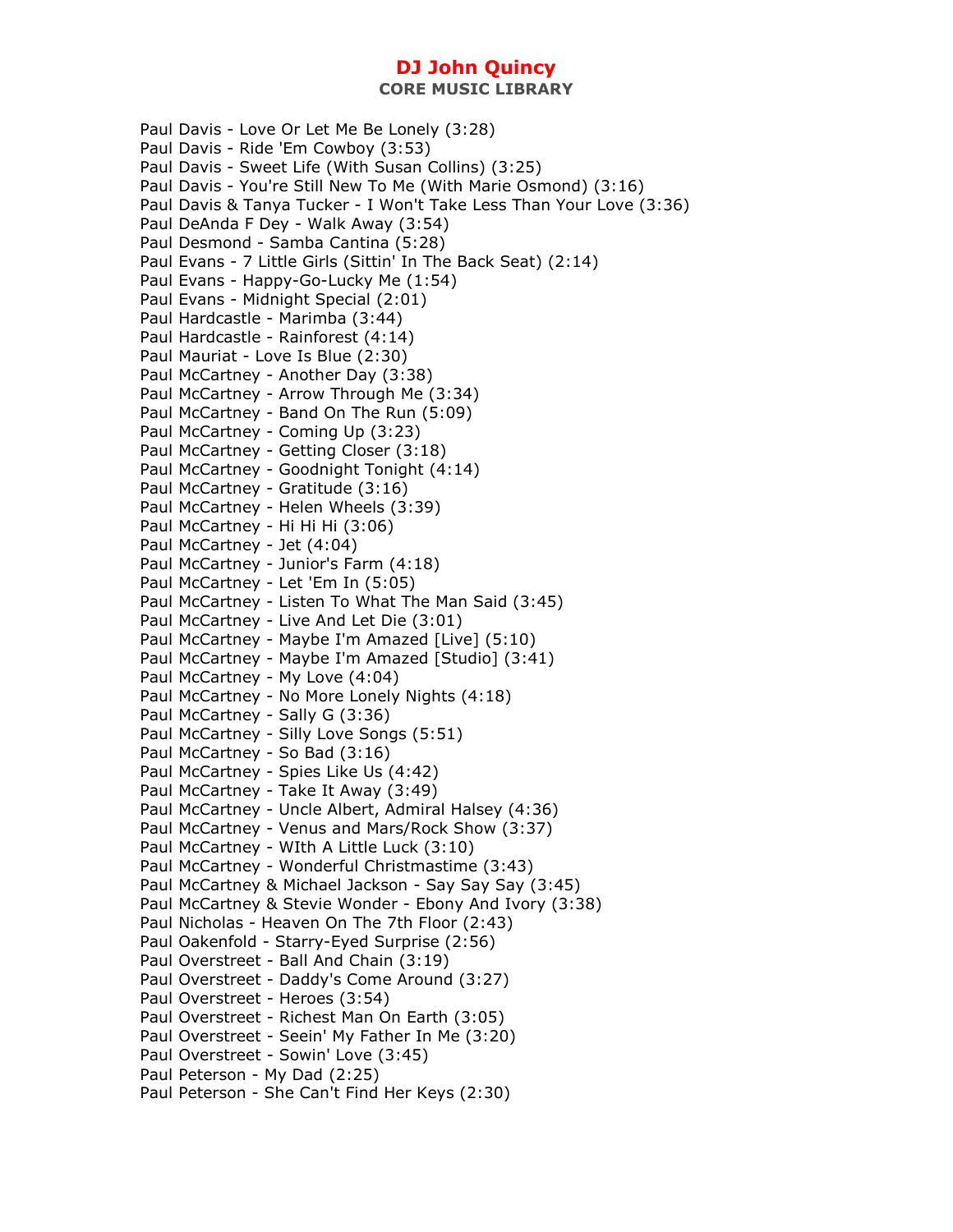**CORE MUSIC LIBRARY** 

Paul Revere & The Raiders - Good Thing (2:59) Paul Revere & The Raiders - Great Airplane Strike (2:53) Paul Revere & The Raiders - Him Or Me - What's It Gonna Be (2:36) Paul Revere & The Raiders - Hungry (2:51) Paul Revere & The Raiders - I Had A Dream (2:13) Paul Revere & The Raiders - Just Like Me (2:17) Paul Revere & The Raiders - Kicks (2:21) Paul Revere & The Raiders - Let Me (2:37) Paul Revere & The Raiders - Mr. Sun, Mr. Moon (2:41) Paul Revere & The Raiders - Too Much Talk (2:10) Paul Simon - 50 Ways To Leave Your Lover (3:26) Paul Simon - Gone At Last (With Phoebe Snow) (3:27) Paul Simon - Graceland (4:42) Paul Simon - Kodachrome (3:22) Paul Simon - Late In The Evening (3:49) Paul Simon - Loves Me Like A Rock (3:04) Paul Simon - Me And Juilo Down By The Schoolyard (2:39) Paul Simon - Mother And Child Reunion (2:38) Paul Simon - Slip Slidin' Away (4:42) Paul Simon - Still Crazy After All These Years (3:18) Paul Simon - You Can Call Me Al (4:34) Paul Young - Come Back And Stay (4:13) Paul Young - Everytime You Go Away (4:19) Paul Young - I'm Gonna Tear Your Playhouse Down (4:33) Paul Young - Love Of The Common People (3:26) Paul Young - Oh Girl (3:24) Paul Young - What Becomes Of The Broken Hearted (3:35) Paul Young - What Christmas Means To Me (2:37) Paula Abdul - (It's Just) The Way That You Love Me (3:58) Paula Abdul - Blowing Kisses In The Wind (4:07) Paula Abdul - Cold Hearted (3:28) Paula Abdul - Forever Your Girl (4:06) Paula Abdul - My Love Is For Real (3:50) Paula Abdul - Rush Rush (4:08) Paula Abdul - Straight Up (3:41) Paula Abdul - Vibeology (3:58) Paula Abdul - Will You Marry Me (3:38) Paula Addul - Opposites Attract (3:38) Paula Cole - I Don't Want To Wait (4:03) Paula Cole - Me (3:25) Paula Cole - Where Have All The Cowboys Gone (4:21) Peabo Bryson - If Ever You're In My Arms Again (3:49) Peabo Bryson & Regina Belle - Whole New World (Aladdin's Theme) (3:59) Peach Union - On My Own (3:56) Peaches & Herb - Close Your Eyes (2:33) Peaches & Herb - For Your Love (2:35) Peaches & Herb - I Pledge My Love (4:09) Peaches & Herb - Love Is Strange (2:56) Peaches & Herb - Reunited (3:53) Peaches & Herb - Shake Your Groove Thing (3:21) Peaches & Herb - We've Got Love (3:11) Pearl Jam - Better Man (4:17)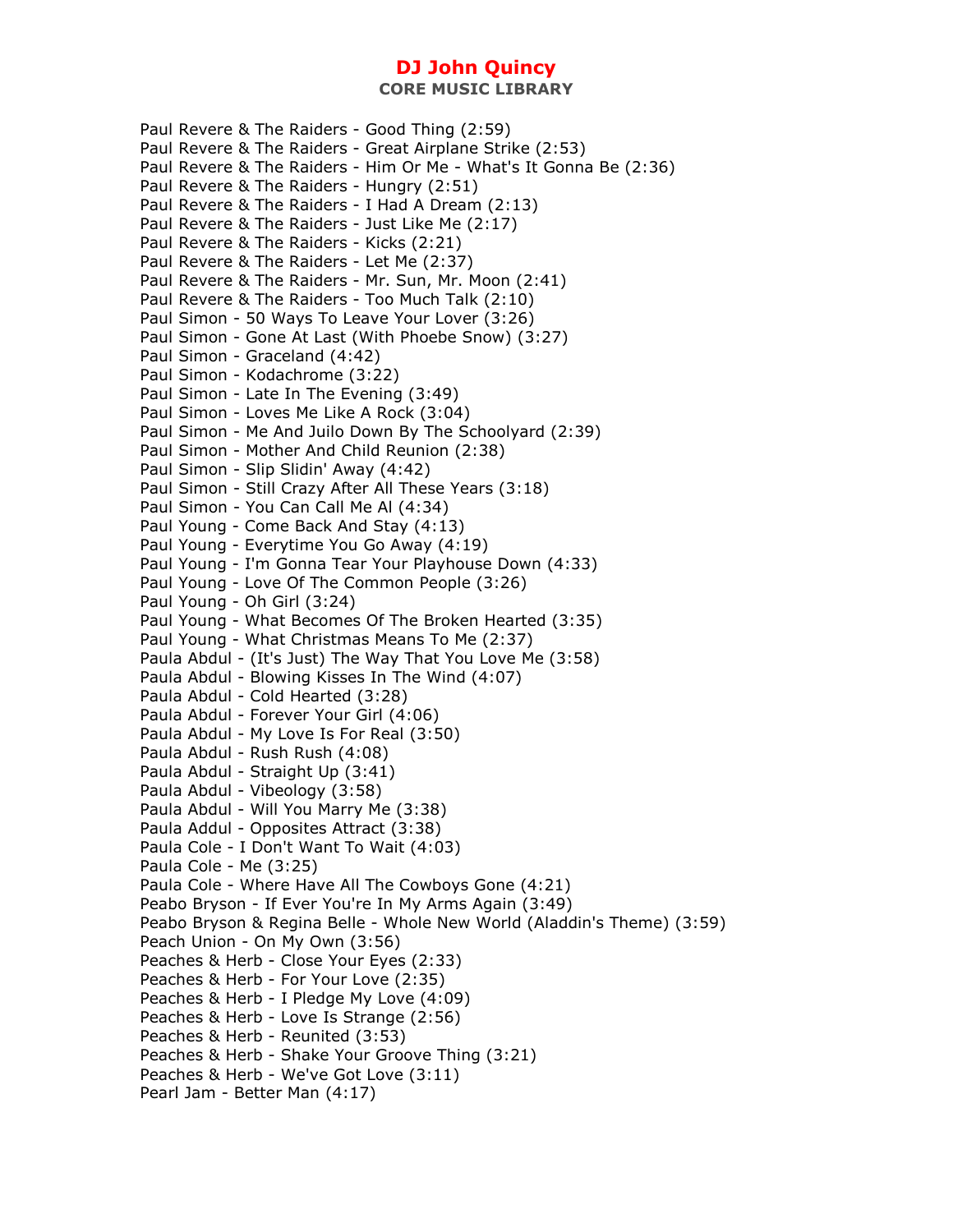**CORE MUSIC LIBRARY** 

Pearl Jam - Brother (3:51) Pearl Jam - Daughter (3:32) Pearl Jam - Fixer, The (2:53) Pearl Jam - Just Breathe (3:32) Pearl Jam - Last Kiss (3:12) Pebbles - Girlfriend (4:09) Pebbles - Giving You The Benefit (4:21) Pebbles - Mercedes Boy (3:47) Pebro Bryson & Roberta Flack - Tonight I Celebrate My Love (3:25) Pee Wee Hunt - 12th Street Rag (2:49) Peggy Lee - Fever (3:17) Peggy Lee - Hallelujah, I Love Him So (2:26) Peggy Lee - Heart (1:53) Peggy Lee - I Enjoy Being A Girl (2:09) Peggy Lee - I'm A Woman (2:05) Peggy Lee - I've Got The World On A String (2:16) Peggy Lee - Is That All There Is (4:17) Peggy Lee - It's A Good Day (2:48) Peggy Lee - Manana (Is Soon Enough For Me) (2:49) Peggy Scott & Jo Jo Benson - Lover's Holiday (2:35) Penguins - Earth Angel (Will You Be Mine) (2:51) People - I Love You (4:28) People's Choice - Do It Any Way You Wanna (3:11) Peppermint Harris - I Got Loaded (2:24) Percy Faith - Tara's Theme (3:07) Percy Faith - Theme From A Summer Place (2:18) Percy Faith - We Need A Little Christmas (2:05) Percy Sledge - It Tears Me Up (2:46) Percy Sledge - Love Comes Knockin' (3:30) Percy Sledge - Take Time To Know Her (2:56) Percy Sledge - Warm And Tender Love (3:16) Percy Sledge - When A Man Loves A Woman (2:48) Perez Prado - Cherry Pink And Apple Blossom White (2:59) Perez Prado - Patricia (2:16) Perfect Gentlemen - Ooh La La (I Can't Get Over You) (4:37) Perfect Stranger - You Have The Right To Remain Silent (3:24) Perry Como - (There's No Place Like) Home For The Holidays (2:49) Perry Como - And I Love You So (3:16) Perry Como - Catch A Falling Star (2:25) Perry Como - Girl With The Golden Braids (2:07) Perry Como - Glendora (2:41) Perry Como - Hello Young Lovers (2:44) Perry Como - Hot Diggity (Dog Ziggity Boom) (2:19) Perry Como - It's Impossible (3:12) Perry Como - Jukebox Baby (2:12) Perry Como - Kewpie Doll (2:29) Perry Como - Magic Moments (2:37) Perry Como - Make Someone Happy (2:18) Perry Como - More (2:34) Perry Como - Round And Round (2:27) Perry Como - Seattle (2:47) Persuaders - Thin Line Between Love And Hate (3:19)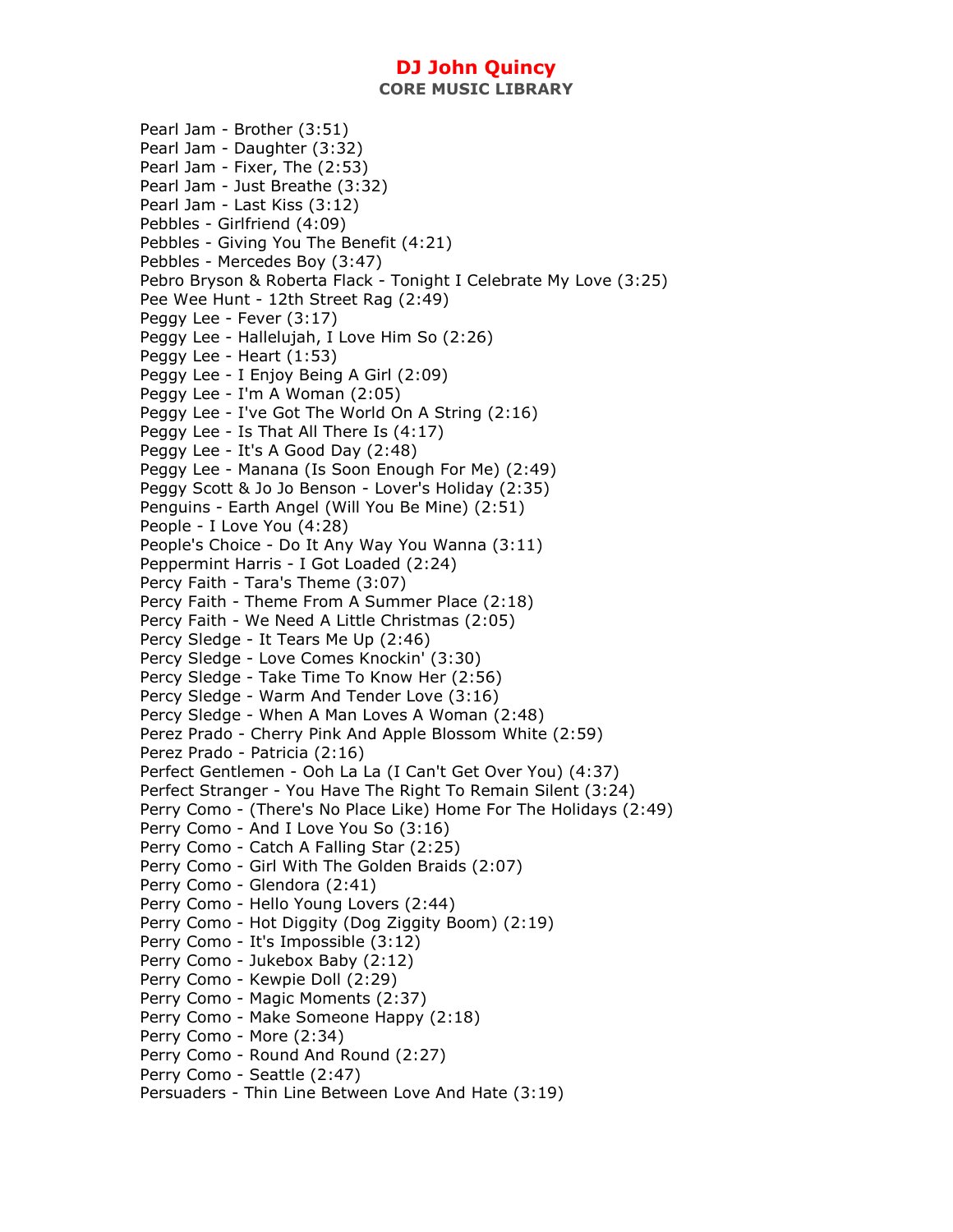Pet Shop Boys - Always On My Mind (3:46) Pet Shop Boys - Domino Dancing [Intro Edit] (4:08) Pet Shop Boys - It's A Sin (4:57) Pet Shop Boys - Opportunities (Let's Make Lots Of Money) (3:33) Pet Shop Boys - West End Girls [Intro Edit] (3:20) Pet Shop Boys & Dusty Springfield - What Have I Done To Deserve This (4:07) Pete Fountain - All The World Is Waiting For Sunrise [Jazz] (3:46) Pete Fountain - Closer Walk [Dixieland] (5:06) Pete Fountain - Darktown Strutters Ball [Dixieland] (2:22) Pete Fountain - Farewell Blues [Dixieland] (3:41) Pete Fountain - High Society [Dixieland] (5:46) Pete Fountain - Marching Round The Mountain [Dixieland] (2:44) Pete Fountain - Margie [Dixieland] (4:20) Pete Fountain - Over The Waves [Dixieland] (2:32) Pete Fountain - Second Line [Dixieland] (2:27) Pete Fountain - South Rampart Street Parade [Dixieland] (2:02) Pete Fountain - Sugar Bowl Parade [Dixieland] (2:04) Pete Fountain - Up The Lazy River [Dixieland] (4:40) Pete Fountain - Walking Through New Orleans [Dixieland] (2:44) Pete Fountain - Washington And Lee Swing [Dixieland] (1:43) Pete Townshend - Let My Love Open The Door (2:39) Pete Townshend - Slit Skirts (4:49) Pete Wingfield - Eighteen With a Bullet (3:26) Peter & Gordon - I Don't Want To See You Again (1:58) Peter & Gordon - I Go To Pieces (2:18) Peter & Gordon - Lady Godiva (2:23) Peter & Gordon - Nobody I Know (2:26) Peter & Gordon - True Love Ways (2:35) Peter & Gordon - Woman (2:24) Peter & Gordon - World Without Love (2:37) Peter Brown - Dance With Me (3:46) Peter Cetera - Glory Of Love (4:14) Peter Cetera - One Good Woman (4:04) Peter Cetera & Amy Grant - Next Time I Fall (3:32) Peter Frampton - Baby, I Love Your Way [Live] (4:42) Peter Frampton - Do You Feel Like We Do [Live] (5:57) Peter Frampton - I Can't Stand It No More (4:10) Peter Frampton - I'm In You (4:06) Peter Frampton - Show Me The Way [Live] (4:32) Peter Frampton - Signed, Sealed, Delivered (I'm Yours) (3:43) Peter Gabriel - Big Time (4:21) Peter Gabriel - Book Of Love (3:33) Peter Gabriel - In Your Eyes (4:41) Peter Gabriel - Sledgehammer (4:37) Peter Gabriel - Solsbury Hill (4:17) Peter Gabriel - Steam (4:42) Peter McCann - Do You Wanna Make Love (3:24) Peter Nero - Theme From Summer Of '42 (2:43) Peter Schilling - Major Tom (Coming Home) (4:39) Peter Tosh - Johnny B. Goode (3:55) Peter Tosh & Mick Jagger - (You Got To Walk And) Don't Look Back (3:37) Peter White & Grover Washington Jr. - Midnight In Manhattan (4:41)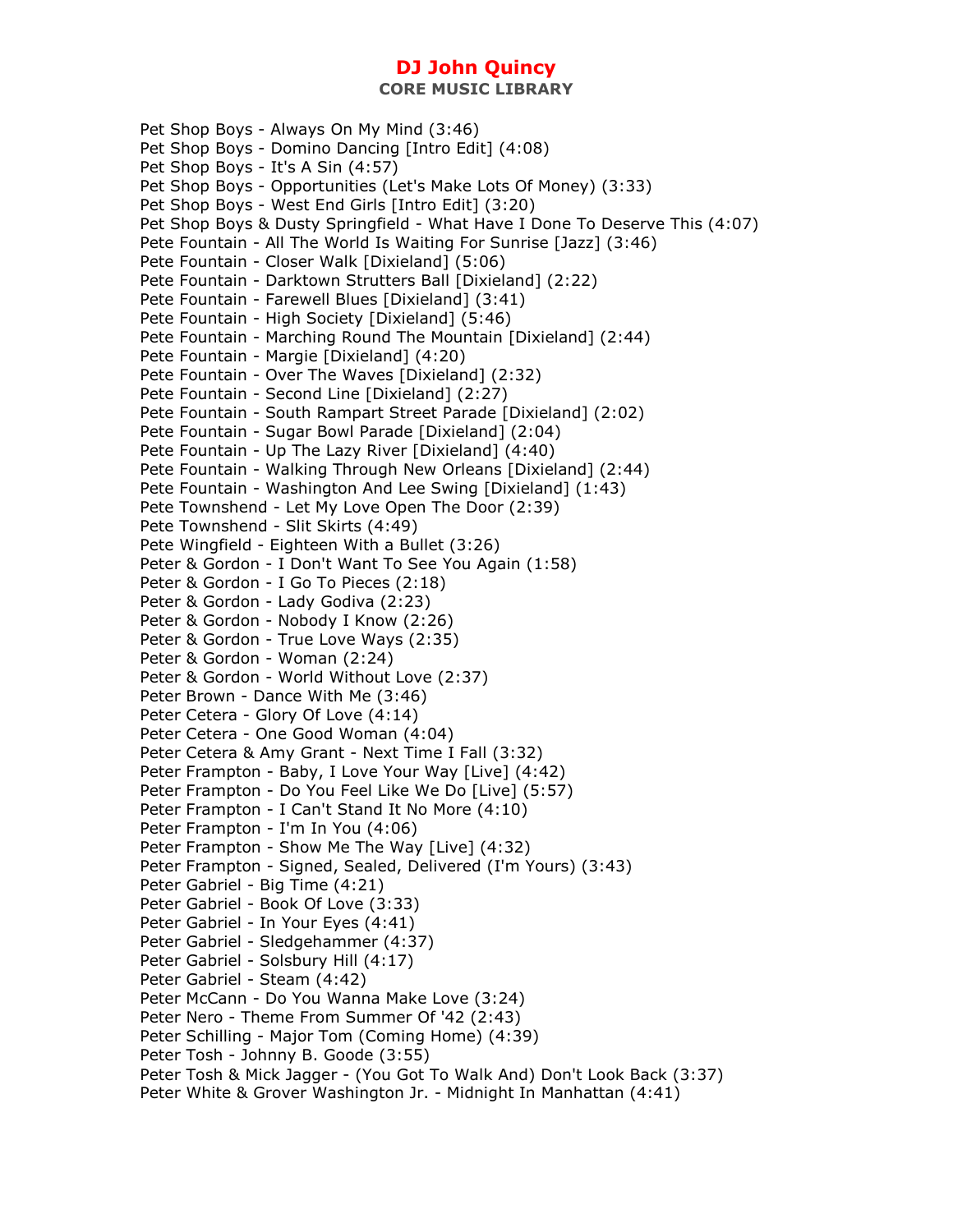Peter, Paul & Mary - Blowin' In The Wind (2:54) Peter, Paul & Mary - Don't Think Twice, It's All Right (3:11) Peter, Paul & Mary - I Dig Rock And Roll Music (2:25) Peter, Paul & Mary - If I Had A Hammer (The Hammer Song) (2:08) Peter, Paul & Mary - Leaving On A Jet Plane (3:23) Peter, Paul & Mary - Puff The Magic Dragon (3:26) Petey Pablo - Freek-A-Leek (3:49) Petra - No Doubt (4:44) Petra - Right Place (3:31) Petra - We Need Jesus (3:56) Petula Clark - Color My World (2:49) Petula Clark - Don't Sleep In The Subway (2:53) Petula Clark - Downtown (3:02) Petula Clark - I Couldn't Live Without Your Love (2:55) Petula Clark - I Know A Place (2:42) Petula Clark - Kiss Me Goodbye (3:52) Petula Clark - My Love (2:44) Petula Clark - Other Man's Grass Is Always Greener (2:49) Petula Clark - Sign Of The Times (2:50) Petula Clark - This Is My Song (2:15) PFR - Anything (3:35) PFR - Great Lengths (2:30) Phantom Of The Opera - Phantom Of The Opera (2:06) Phil Collins - Against All Odds (3:19) Phil Collins - Another Day In Paradise [Intro Edit] (4:27) Phil Collins - Both Sides Of The Story (5:27) Phil Collins - Do You Remember (4:22) Phil Collins - Don't Lose My Number (4:37) Phil Collins - Groovy Kind Of Love (3:25) Phil Collins - Hang In Long Enough (4:41) Phil Collins - I Don't Care Anymore (4:59) Phil Collins - I Missed Again (3:32) Phil Collins - I Wish It Would Rain Down (4:34) Phil Collins - In The Air Tonight (5:05) Phil Collins - One More Night (4:38) Phil Collins - Separate Lives (With Marilyn Martin) (3:58) Phil Collins - Something Happened On The Way To Heaven (4:43) Phil Collins - Sussudio (4:16) Phil Collins - Take Me Home (4:39) Phil Collins - Two Hearts (3:17) Phil Collins - You Can't Hurry Love (2:47) Phil Collins - You'll Be In My Heart (4:12) Phil Collins & Phillip Bailey - Easy Lover (4:54) Phil Keaggy - True Believers, The (4:17) Phil Phillips - Sea Of Love (2:19) Phil Seymour - Precious To Me (2:47) Phil Vassar - American Child (2:56) Phil Vassar - Carlene (3:40) Phil Vassar - In A Real Love (3:26) Phil Vassar - Just Another Day In Paradise (3:49) Phil Vassar - Last Day Of My Life (4:04) Phil Vassar - Love Is A Beautiful Thing (3:52)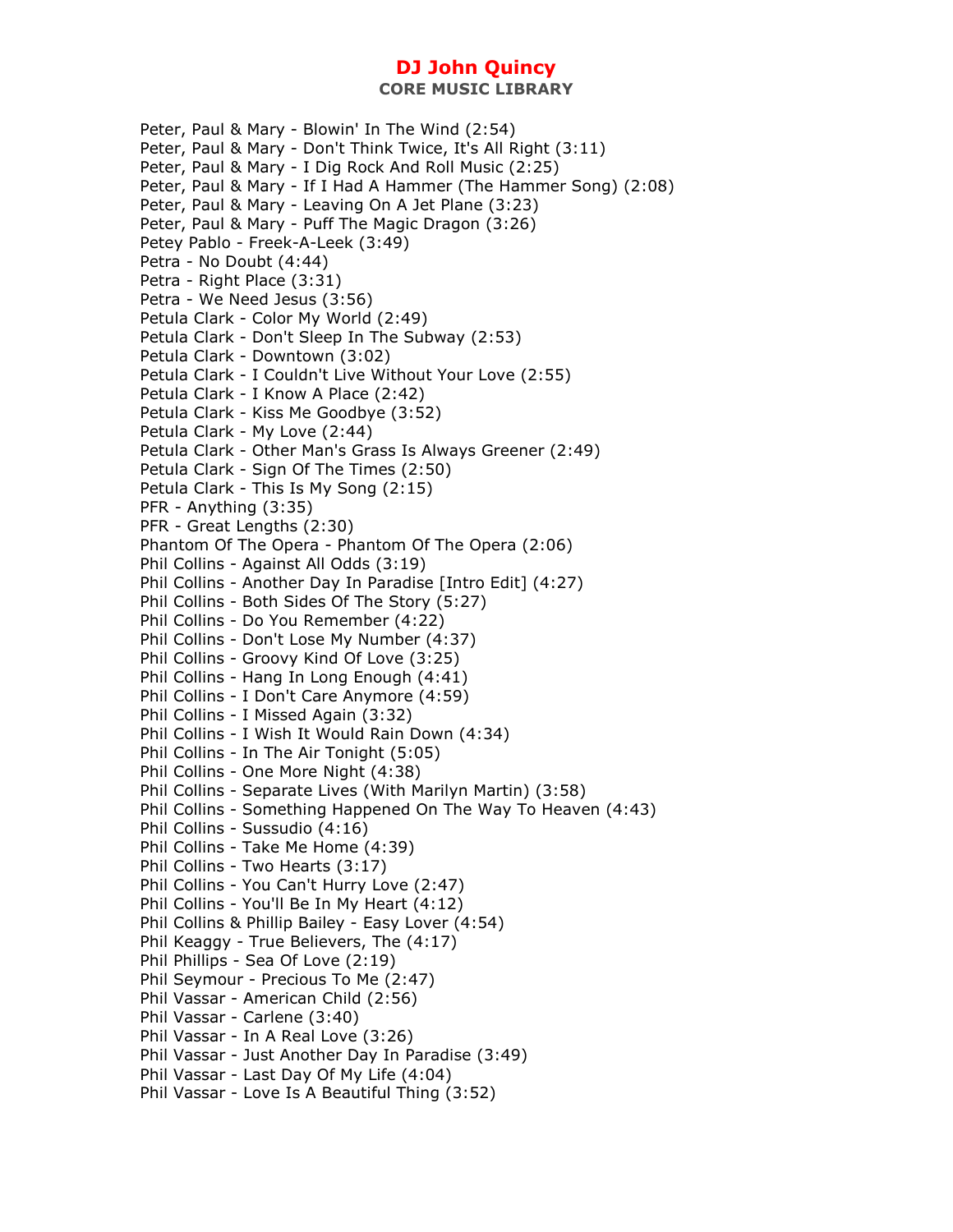**CORE MUSIC LIBRARY** 

Phil Vassar - My Next Thirty Years (3:29) Phil Vassar - Rose Bouquet (3:47) Phil Vassar - Six-Pack Summer (3:28) Phil Vassar - That's When I Love You (3:25) Phil Vassar - Woman In My Life (3:37) Phillips, Craig & Dean - Concert Of The Age (4:14) Phillips, Craig & Dean - Just One (2:54) Phillips, Craig & Dean - Mercy Came Running (4:17) Phoebe Snow - Poetry Man (4:33) Phoenix - 1901 (3:09) Phoenix - If I Ever Feel Better (4:07) Piano - Canon In D (3:45) Piano - Ode To Joy (3:33) Pilot - Magic (3:01) Pink - Don't Let Me Get Me (3:22) Pink - Family Portrait (3:41) Pink - Funhouse (3:23) Pink - Get The Party Started (3:07) Pink - Just Like A Pill (3:44) Pink - Most Girls (4:04) Pink - Please Don't Leave Me (3:43) Pink - So What (3:29) Pink - Sober (4:08) Pink - There You Go (3:20) Pink - Trouble (3:11) Pink -  $U + Ur$  Hand  $(3:29)$ Pink - Who Knew (3:20) Pink - You Make Me Sick [Intro Edit] (3:42) Pink F William Orbit - Feel Good Time (3:41) Pink Floyd - Another Brick In The Wall (Part 2) (3:07) Pink Floyd - Brain Damage-Eclipse (5:18) Pink Floyd - Comfortably Numb (6:15) Pink Floyd - Have A Cigar (4:54) Pink Floyd - Hey You (4:38) Pink Floyd - Learning To Fly (4:17) Pink Floyd - Money [Radio Version] (3:54) Pink Floyd - Run Like Hell (4:18) Pink Floyd - Shine On You Crazy Diamond (4:54) Pink Floyd - Speak To Me - Breathe In The Air (2:59) Pink Floyd - Time (6:43) Pink Floyd - Us And Them (7:15) Pink Floyd - Welcome To The Machine (7:03) Pink Floyd - Wish You Were Here (4:44) Pipkins - Gimme Dat Ding (2:09) Pitbull - Hotel Room Service (3:57) Pitbull - I Know You Want Me (Calle Ocho) (3:53) Pitbull F Akon - Shut It Down (3:58) Pittsburgh Steelers - Here We Go (2:09) Plain White T's - Hey There Delilah (3:49) Platters - (You've Got) The Magic Touch (2:24) Platters - Enchanted (2:50) Platters - Great Pretender (2:37)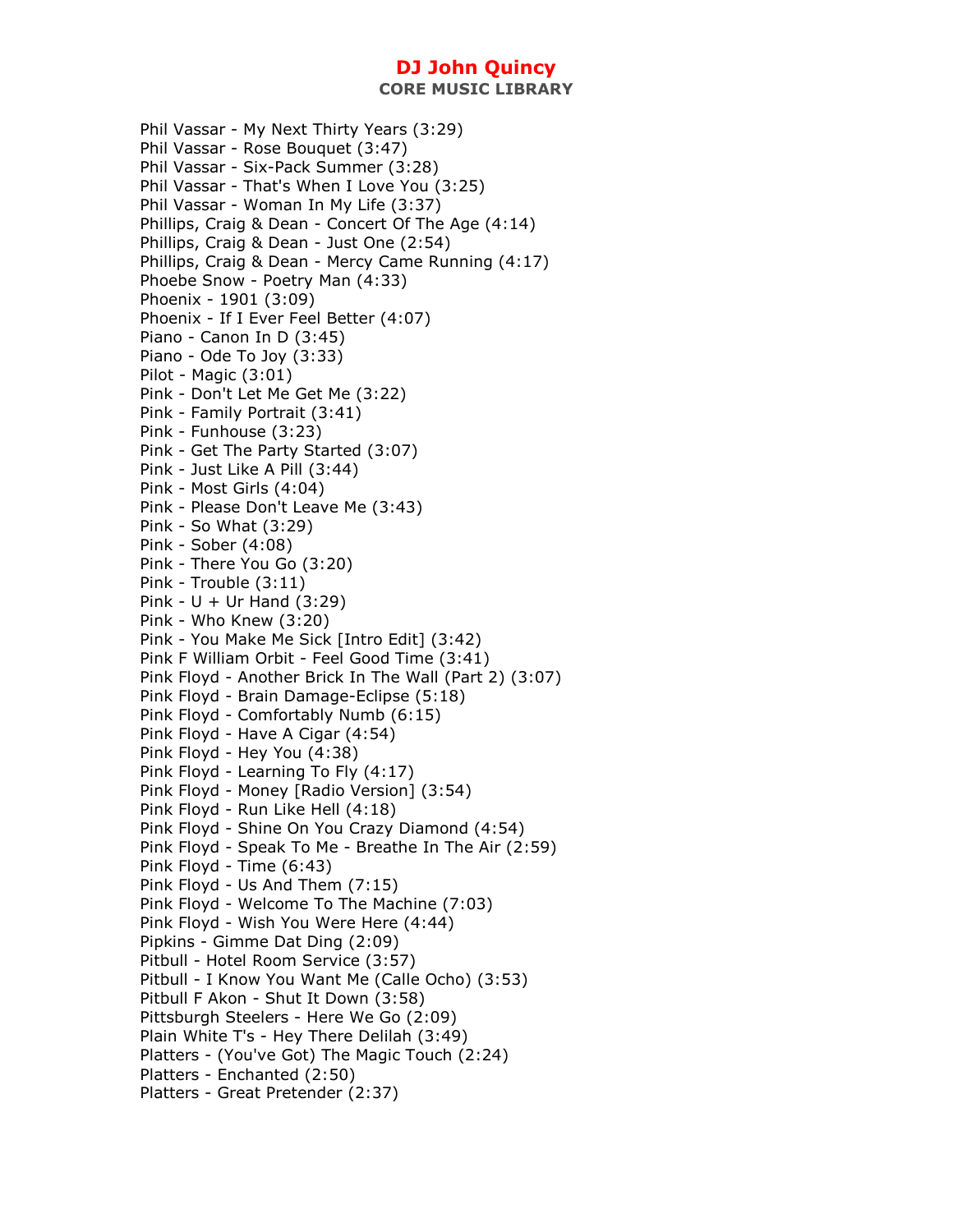**CORE MUSIC LIBRARY** 

Platters - Harbor Lights (3:00) Platters - I Love You 1000 Times (2:40) Platters - I'm Sorry (2:51) Platters - My Prayer (2:41) Platters - Only You (And You Alone) (2:35) Platters - Sleepy Lagoon (2:39) Platters - Smoke Gets In Your Eyes (2:37) Platters - Twilight Time (2:42) Platters - Washed Ashore (2:42) Platters - With This Ring (2:37) Platters - You'll Never Never Know (2:36) Player - Baby Come Back (4:05) Player - This Time I'm In It For Love (3:34) Playmates - Beep Beep (2:41) Playmates - Jo Ann (2:33) Playmates - What Is Love (2:12) Pleasure P. - Boyfriend #2 (3:16) Pleasure P. - Under (3:44) Plies - Put It On Ya (3:48) Plies F Akon - Hypnotized (3:04) Plies F Ne-Yo - Bust It Baby (Part 2) (3:44) Plies F T-Pain - Shawty (4:09) Plumb - Stranded (3:34) Plus One - God Is In This Place (3:33) Plus One - Written On My Heart (3:40) PM Dawn - Downtown Venus (3:28) PM Dawn - I'd Die Without You (3:44) PM Dawn - Looking Through Patient Eyes (4:04) PM Dawn - Paper Doll (4:45) PM Dawn - Set Adrift On Memory Bliss (3:30) Poco - Call It Love (3:48) Poco - Crazy Love (2:51) Poco - Heart Of The Night (4:45) Poco - Shoot For The Moon (2:39) Pogues - Pair Of Brown Eyes (3:30) Point Blank - Nicole (3:50) Point of Grace - Begin With Me (3:13) Point Of Grace - Circle Of Friends (4:04) Point Of Grace - Day By Day (3:27) Point Of Grace - Gather At The River (3:19) Point Of Grace - Great Divide, The (4:15) Point Of Grace - How You Live (Turn Up The Music) (4:19) Point Of Grace - Keep The Candle Burning (4:18) Point Of Grace - Saving Grace (3:27) Point Of Grace - Steady On (4:43) Point Of Grace - You Will Never Walk Alone (4:21) Pointer Sisters - American Music (3:53) Pointer Sisters - Automatic (3:56) Pointer Sisters - Dare Me (3:35) Pointer Sisters - Fairytale (2:58) Pointer Sisters - Fire (3:21) Pointer Sisters - He's So Shy (3:31)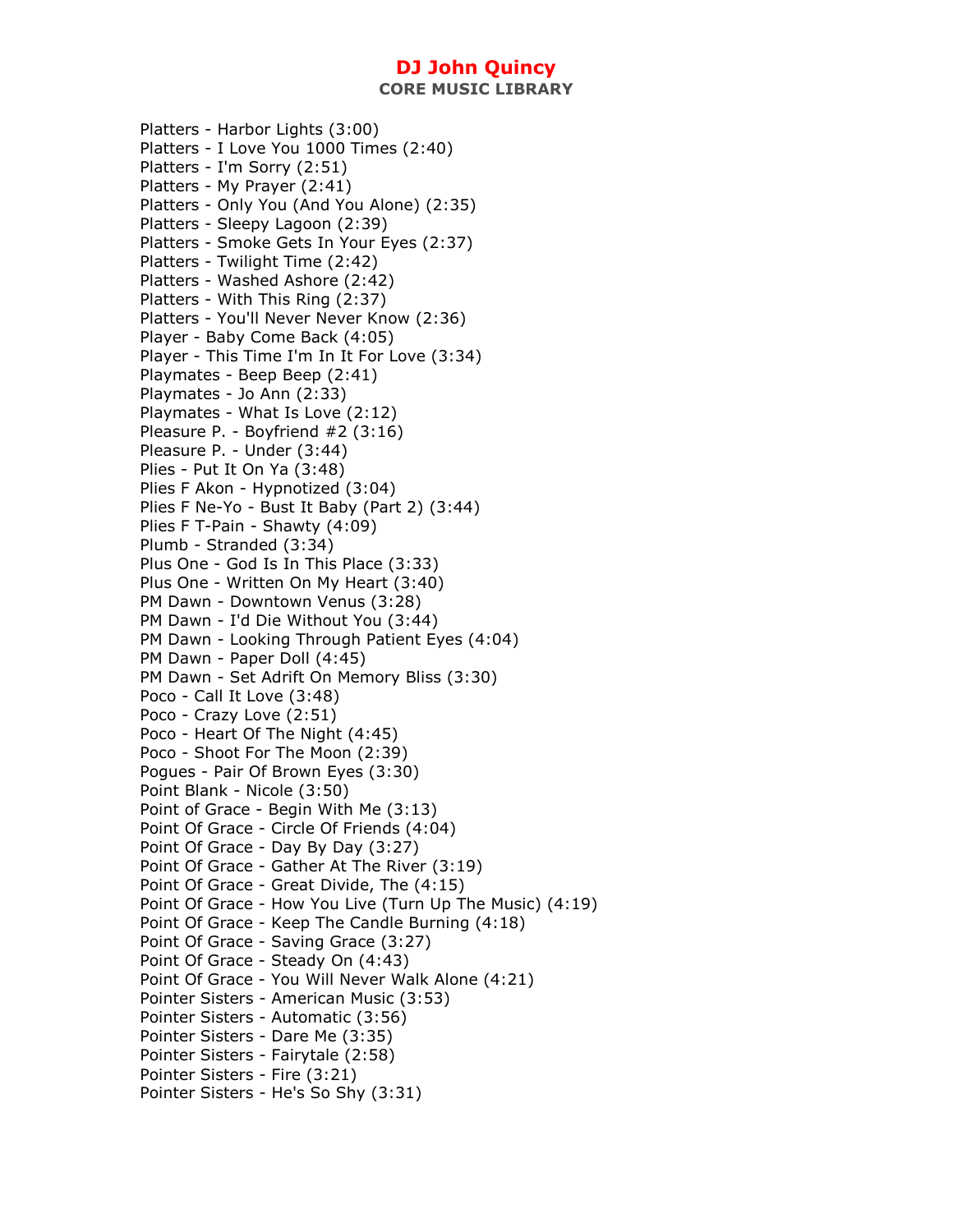Pointer Sisters - How Long (Betcha' Got A Chick On The Side) (3:20) Pointer Sisters - I'm So Excited (3:43) Pointer Sisters - Jump (For My Love) (3:55) Pointer Sisters - Neutron Dance (4:05) Pointer Sisters - Should I Do It (3:45) Pointer Sisters - Slow Hand (3:45) Pointer Sisters - Yes We Can Can (2:54) Poison - Every Rose Has Its Thorn (4:12) Poison - Fallen Angel (3:49) Poison - I Won't Forget You (3:33) Poison - Nothin' But A Good Time (3:41) Poison - Something To Believe In (5:25) Poison - Talk Dirty To Me (3:42) Poison - Unskinny Bop (3:36) Poison - Your Mama Don't Dance (2:57) Police - De Do Do Do, De Da Da Da (4:02) Police - Don't Stand So Close To Me (3:32) Police - Every Breath You Take (4:00) Police - Every Little Thing She Does Is Magic (4:04) Police - King Of Pain (4:50) Police - Message In A Bottle (4:39) Police - Roxanne (3:02) Police - Spirits In The Material World (2:53) Police - Synchronicity II [Intro Edit] (4:42) Police - Wrapped Around Your Finger (4:49) Polly Brown - Up In A Puff Of Smoke (3:18) Poni-Tails - Born Too Late (2:15) Poppy Family - That's Where I Went Wrong (2:30) Poppy Family - Which Way You Goin' Billy (3:19) Porky Pig - Blue Christmas (1:58) Porter Wagoner - Misery Loves Company (2:27) Porter Wagoner & Dolly Parton - Please Don't Stop Loving Me (2:44) Portrait - Here We Go Again (3:48) Positive K - I Got A Man (3:38) Power Station - Get It On (Bang A Gong) (3:24) Power Station - Some Like It Hot (3:45) Pozo-Seco Singers - I Can Make It With You (2:11) Pratt & McClain - Happy Days (2:31) Prelude - After The Goldrush (2:05) Premiers - Farmer John [Intro Edit] (2:12) Presidents - 5-10-15-20 (25-30 Years Of Love) (3:05) Presidents Of The U.S.A. - Lump (2:11) Preston Epps - Bongo Rock (2:06) Pretenders - Back On The Chain Gang (3:44) Pretenders - Brass In Pocket (3:00) Pretenders - Don't Get Me Wrong (3:44) Pretenders - Have Yourself A Merry Little Christmas (4:18) Pretenders - I'll Stand By You (3:46) Pretenders - Middle Of The Road (4:10) Pretenders - Show Me (4:02) Pretty Poison - (Catch Me) I'm Falling (4:16) Pretty Ricky - Grind With Me (3:54)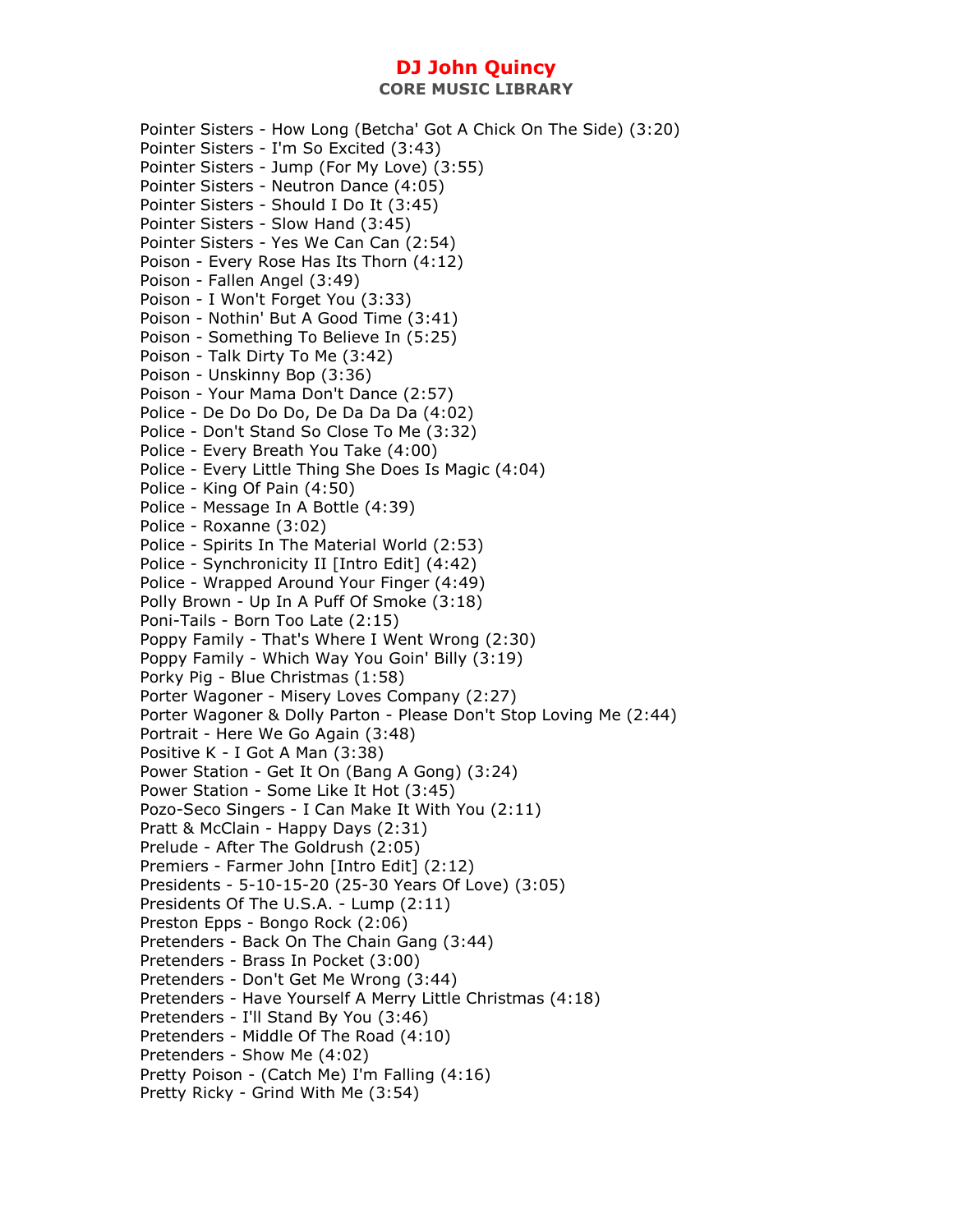**CORE MUSIC LIBRARY** 

Pretty Ricky - On The Hotline (3:58) Pretty Ricky - We Got That [Cold Intro Edit] (3:49) Primitive Radio Gods - Standing Outside A Phone Booth With Money In My Hand (4:22) Prince - 1999 (3:31) Prince - 7 [Intro Edit] (4:28) Prince - Alphabet Street (2:22) Prince - Betcha By Golly, Wow (3:27) Prince - Cream (3:55) Prince - Delirious (2:35) Prince - Diamonds And Pearls [Intro Edit] (4:02) Prince - Holy River (3:59) Prince - I Could Never Take The Place Of Your Man (3:33) Prince - I Feel For You (3:17) Prince - I Wanna Be Your Lover (2:53) Prince - I Would Die For You (2:53) Prince - Kiss (3:42) Prince - Let's Go Crazy [JQ Edit] (2:55) Prince - Letitgo [Let It Go] (4:11) Prince - Little Red Corvette (3:04) Prince - Money Don't Matter Tonight (4:41) Prince - Morning Papers (3:55) Prince - Most Beautiful Girl In The World (3:38) Prince - Pop Life [JQ Edit] (2:59) Prince - Purple Rain [Short Version] (3:56) Prince - Raspberry Beret (3:23) Prince - Sign 'O' The Times (3:37) Prince - Thieves In The Temple (3:16) Prince - U Got The Look (With Sheena Easton) (3:38) Prince - When Doves Cry [Intro Edit] (3:26) Prism - Don't Let Him Know (3:05) Proclaimers - I'm Gonna Be (500 Miles) (3:32) Procol Harum - Conquistador (4:06) Procol Harum - Whiter Shade Of Pale (3:54) Producers - What She Does To Me (3:40) Producers - What's He Got? (3:08) Professor's Blues Review - Meet Me With Your Black Drawers On (4:31) Prophets - Playgirl (2:04) Psuedo Echo - Funkytown (3:36) Psychedelic Furs - Love My Way (3:28) Puddle Of Mudd - Blurry (4:14) Puddle Of Mudd - She Hates Me (3:30) Puddle Of Mudd - Spaceship (3:11) Puff Daddy & Faith Evans - I'll Be Missing You (3:57) Punch - Fallin' Lady (3:34) Pure Prairie League - Amie [Long Version] (4:16) Pure Prairie League - Let Me Love You Tonight (2:37) Pure Prairie League - Still Right Here in My Heart (2:50) Pure Prarie League - Amie [Short Version] (2:32) PureNRG - What If (2:29) Pussycat Dolls - Don't Cha (3:57) Pussycat Dolls - Hush Hush (4:05)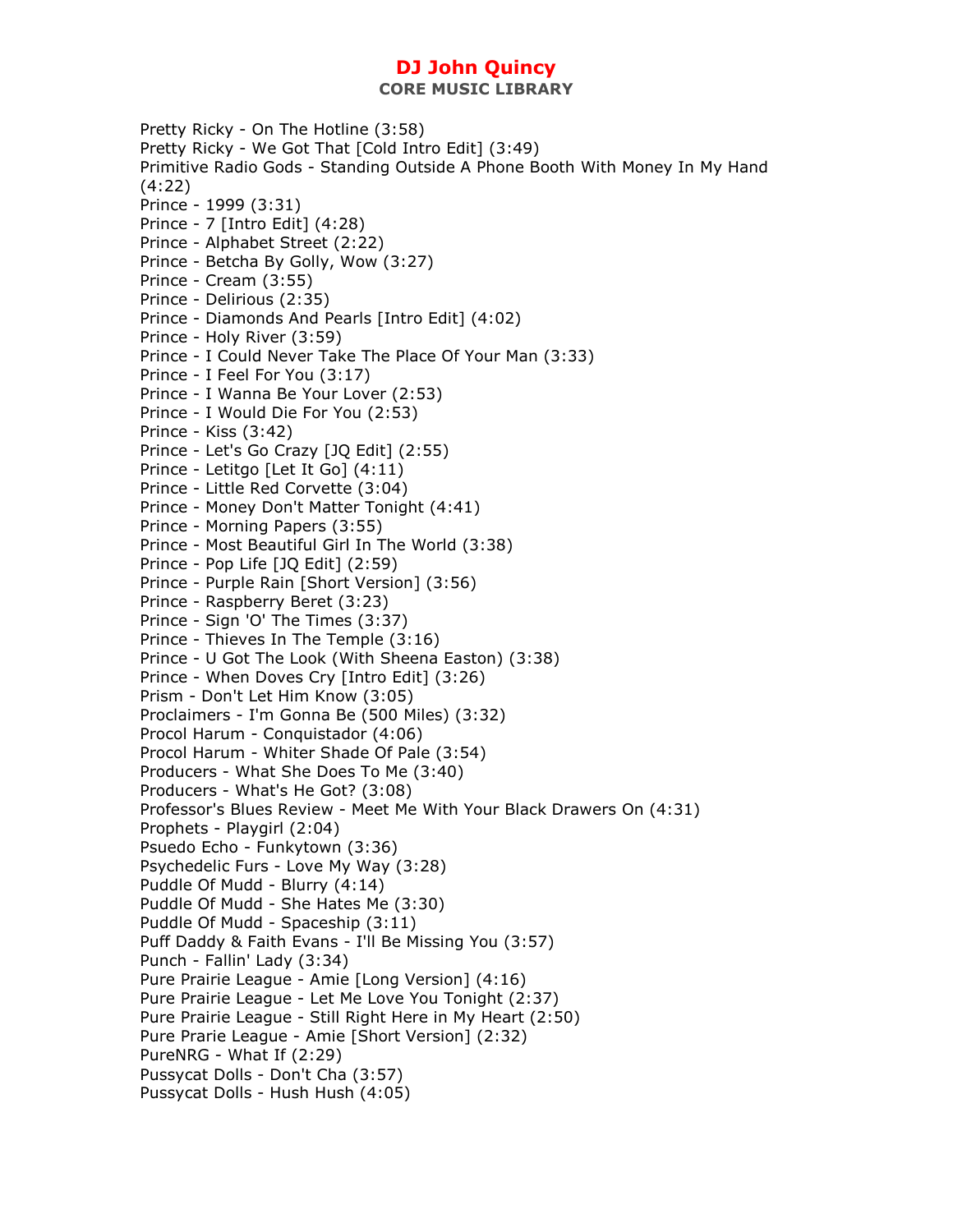Pussycat Dolls - Hush Hush [Mash-Up Version] (4:08) Pussycat Dolls - I Hate This Part (3:35) Pussycat Dolls - Stickwitu (3:25) Pussycat Dolls - Sway (3:08) Pussycat Dolls - When I Grow Up (3:47) Pussycat Dolls & Big Snoop Dogg - Buttons (3:44) Pussycat Dolls F Will.i.am - Beep (3:47) Pyramids - Penetration (1:59) Python Lee Jackson - In A Broken Dream (3:37) Q - Dancin' Man (2:33) Quad City DJs - C'mon 'N Ride It (The Train) (4:00) Quarterflash - Find Another Fool (3:30) Quarterflash - Harden My Heart (3:32) Quarterflash - Take Me To Heart (3:28) Queen - Another One Bites The Dust (3:32) Queen - Body Language (4:25) Queen - Bohemian Rhapsody (5:38) Queen - Crazy Little Thing Called Love (2:32) Queen - Fat Bottomed Girls (3:12) Queen - Killer Queen (2:56) Queen - Somebody To Love (4:48) Queen - We Are The Champions (2:56) Queen - We Are The Champions (Edit) (1:07) Queen - We Will Rock You (2:00) Queen - You're My Best Friend (2:47) Queen & David Bowie - Under Pressure (3:47) Queensryche - Silent Lucidity (5:43) Question Mark & The Mysterians - 96 Tears (2:55) Quiet Riot - Bang Your Head (Metal Health) (5:14) Quiet Riot - Cum On Feel The Noize (4:37) Quietdrive - Time After Time (3:04) Quin-Tones - Down The Aisle Of Love (2:46) Quincy Jones - Soul Bossa Nova (2:39) Quincy Jones With James Ingram - Just Once (4:24) Quincy Jones With James Ingram - One Hundred Ways (4:10) R. Dean Taylor - Indiana Wants Me (3:36) R. Kelly - Bump N' Grind [Intro Edit] (3:34) R. Kelly - Gotham City [Intro Edit] (4:30) R. Kelly - I Believe I Can Fly (4:41) R. Kelly - I Can't Sleep Baby (If I) [Cold Intro Edit] (4:23) R. Kelly - Ignition (3:39) R. Kelly & Celine Dion - I'm Your Angel (4:27) R. Kelly F Keri Hilson - Number One (4:17) R. Kelly F T.I. & T-Pain - I'm A Flirt (5:14) R.B. Greaves - Take A Letter Maria (2:35) Rachael Lampa - I'm All Yours (4:24) Rachael Lampa - Live For You (3:48) Rachael Lampa - When I Fall (4:59) Rachael Lampa - You Lift Me Up (3:26) Radiants - Ain't No Big Thing (2:44) Radiohead - Jigsaw Falling Into Place (4:01) Radiohead - There There (4:38)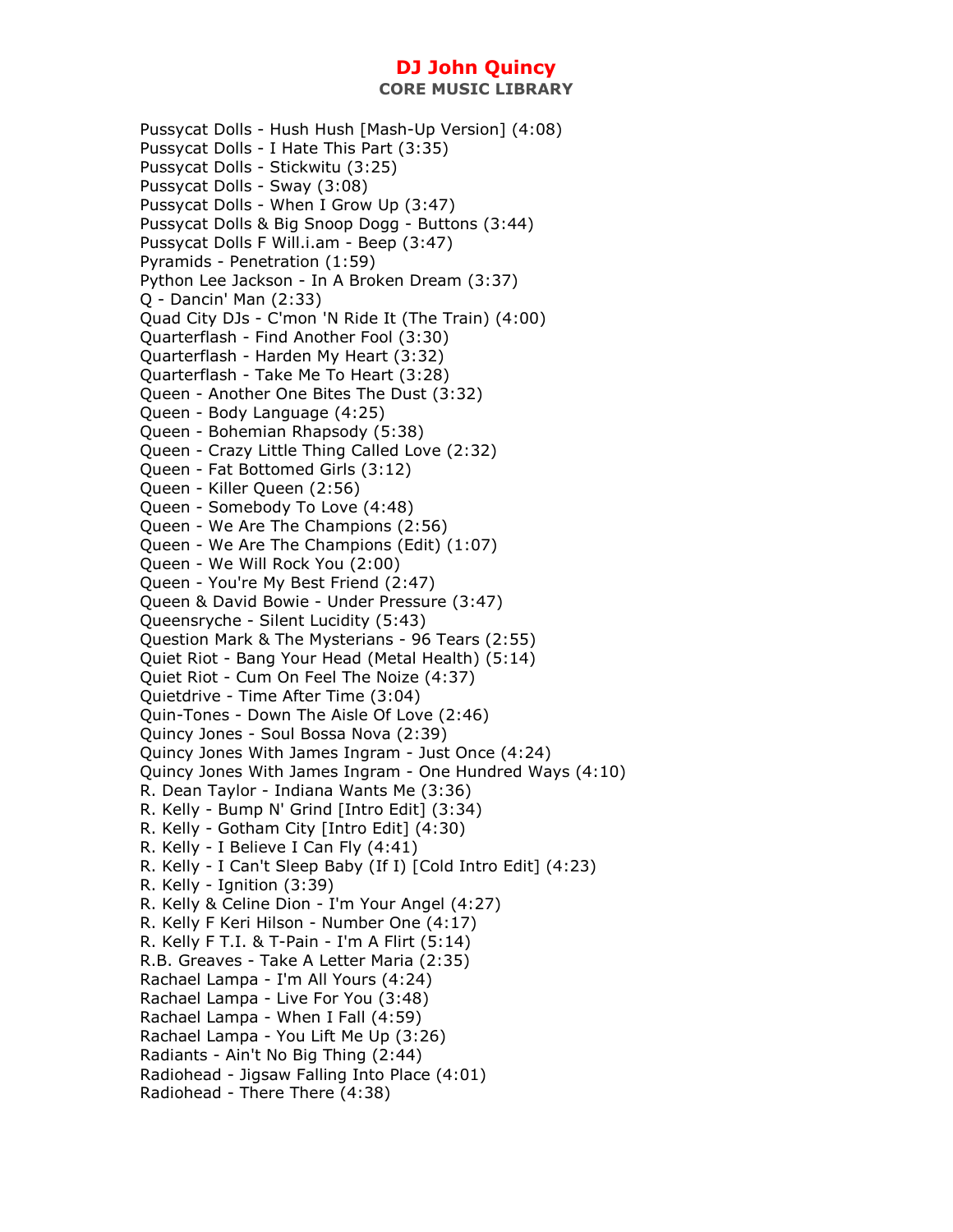**CORE MUSIC LIBRARY** 

Radney Foster - Nobody Wins (3:21) Raiders - Indian Reservation (2:50) Rainbow - Man On The Silver Mountain (4:25) Rainbow - Since You Been Gone (3:11) Raindrops - Kind Of Boy You Can't Forget (2:06) Ral Donner - Girl Of My Best Friend (2:11) Ral Donner - She's Everything (I Wanted You To Be) (2:22) Ral Donner - You Don't Know What You've Got (Until You Lose It) (2:10) Ralph Tresvant - Sensitivity [Intro Edit] (4:12) Ram Jam - Black Betty (3:54) Ramones - I Wanna Be Sedated (2:26) Ramones - Pet Sematary (3:20) Ramones - Rock 'N' Roll High School (2:15) Ramsey Lewis Trio - Hang On Sloopy (2:57) Ramsey Lewis Trio - In Crowd (3:08) Ramsey Lewis Trio - Wade In The Water (3:42) Ran-Dells - Martian Hop (2:08) Randy & The Rainbows - Denise (1:53) Randy Edelman - Concrete And Clay (2:57) Randy Houser - Anything Goes (3:04) Randy Houser - Boots On (2:46) Randy Meisner - Hearts On Fire (2:40) Randy Meisner - Never Been In Love (4:17) Randy Newman - Short People (2:50) Randy Newman - You've Got A Friend In Me (2:33) Randy Travis - Before You Kill Us All (3:14) Randy Travis - Better Class Of Losers (2:36) Randy Travis - Deeper Than The Holler (3:33) Randy Travis - Diggin' Up Bones (2:51) Randy Travis - Forever And Ever, Amen (3:28) Randy Travis - Forever Together (2:59) Randy Travis - Hard Rock Bottom Of Your Heart (3:55) Randy Travis - He Walked On Water (3:22) Randy Travis - Heroes And Friends (2:05) Randy Travis - Honky Tonk Moon (2:44) Randy Travis - I Told You So (3:33) Randy Travis - I Won't Need You Anymore (3:07) Randy Travis - If I Didn't Have You (3:01) Randy Travis - Is It Still Over (3:06) Randy Travis - It's Just A Matter Of Time (3:53) Randy Travis - Look Heart, No Hands (3:06) Randy Travis - On The Other Hand (3:03) Randy Travis - Out Of My Bones (2:41) Randy Travis - Point Of Light (3:30) Randy Travis - Spirit Of A Boy, Wisdom Of A Man (3:39) Randy Travis - This Is Me (3:19) Randy Travis - Three Wooden Crosses (3:15) Randy Travis - Too Gone Too Long (2:24) Randy Travis - Whisper My Name (3:04) Randy Vanwarmer - Just When I Needed You Most (3:56) Rare Earth - (I Know) I'm Losing You (3:33) Rare Earth - Born To Wander (3:11)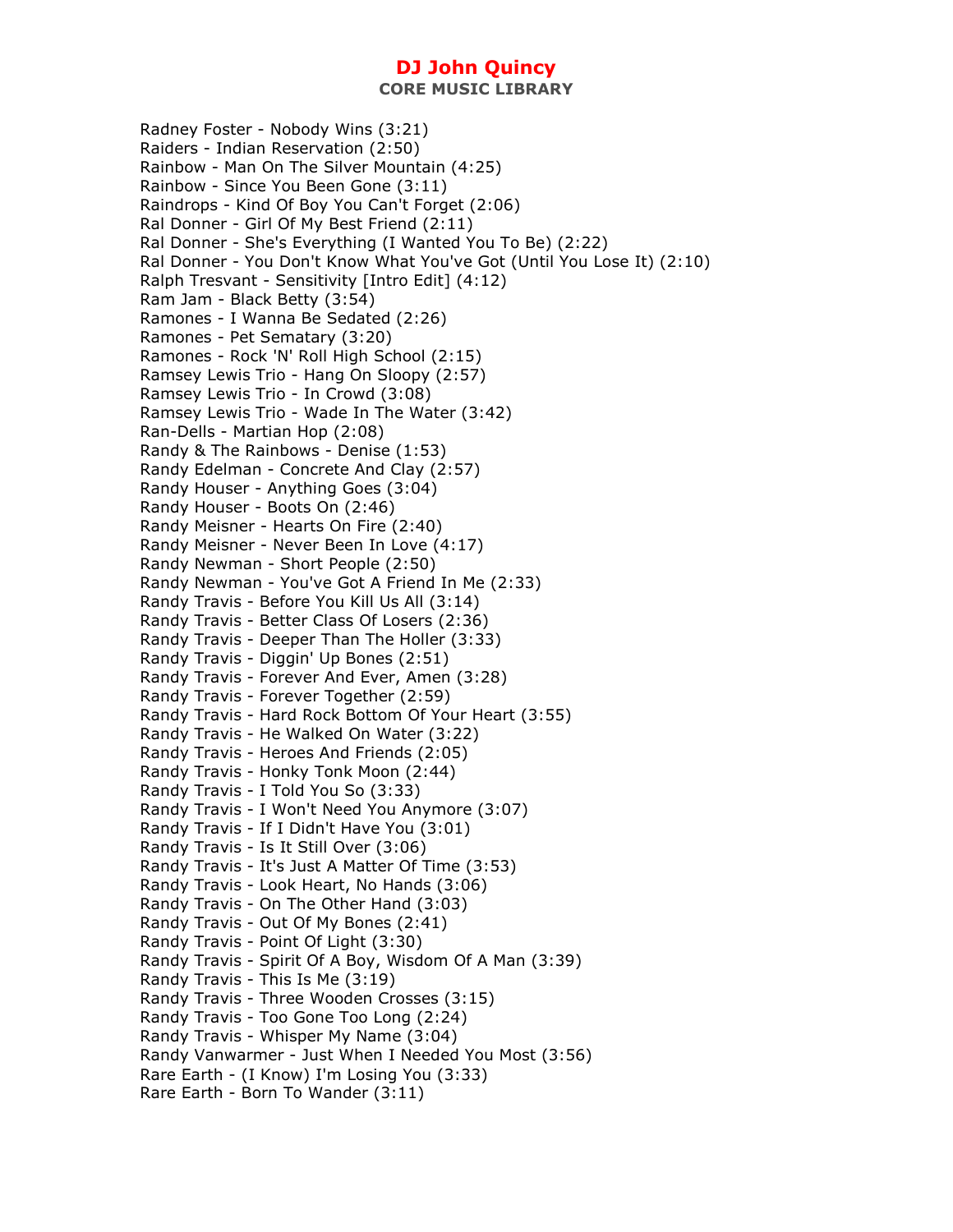**CORE MUSIC LIBRARY** 

Rare Earth - Get Ready (2:45) Rare Earth - Hey Big Brother (4:37) Rare Earth - I Just Want To Celebrate (2:49) Rascal Flatts - Bless The Broken Road (3:39) Rascal Flatts - Bob That Head (3:54) Rascal Flatts - Every Day (3:44) Rascal Flatts - Fast Cars and Freedom (4:08) Rascal Flatts - Here (3:48) Rascal Flatts - Here Comes Goodbye (3:57) Rascal Flatts - I Melt (3:49) Rascal Flatts - I'm Movin' On (3:35) Rascal Flatts - Life Is A Highway (4:28) Rascal Flatts - Love You Out Loud (3:04) Rascal Flatts - Mayberry (4:21) Rascal Flatts - Me And My Gang (3:34) Rascal Flatts - My Wish (3:54) Rascal Flatts - Prayin' For Daylight (3:35) Rascal Flatts - Skin (Sarabeth) (4:14) Rascal Flatts - Stand (3:20) Rascal Flatts - Summer Nights (3:56) Rascal Flatts - Take Me There (3:55) Rascal Flatts - These Days (4:07) Rascal Flatts - What Hurts The Most (3:27) Rascal Flatts - Winner At A Losing Game (4:00) Rascals - Beautiful Morning (2:30) Rascals - Girl Like You (2:43) Rascals - Good Lovin' (2:28) Rascals - Groovin' (2:24) Rascals - How Can I Be Sure (2:51) Rascals - I've Been Lonely Too Long (2:03) Rascals - It's Wonderful (3:13) Rascals - People Got To Be Free (2:55) Rascals - You Better Run (2:24) Raspberries - Go All The Way (3:18) Raspberries - I Wanna Be With You (3:02) Raspberries - Let's Pretend (3:32) Raspberries - Tonight (3:39) Ratt - Round And Round (4:21) Ravens - Green Eyes (2:16) Ray Allaire - Song For My Daughter (Male Vocal) (3:23) Ray Anthony - At Last (2:35) Ray Anthony - Bunny Hop (2:57) Ray Anthony - Don't Get Around Much Anymore (3:05) Ray Anthony - Hokey Pokey (3:10) Ray Anthony - Peter Gunn (1:49) Ray Barretto - El Watusi (2:38) Ray Boltz - Anchor Holds, The (5:50) Ray Boltz - One Drop Of Blood (5:16) Ray Charles - America The Beautiful (3:33) Ray Charles - Baby, It's Cold Outside [With Betty Carter] (4:06) Ray Charles - Born To Lose (3:14) Ray Charles - Busted (2:05)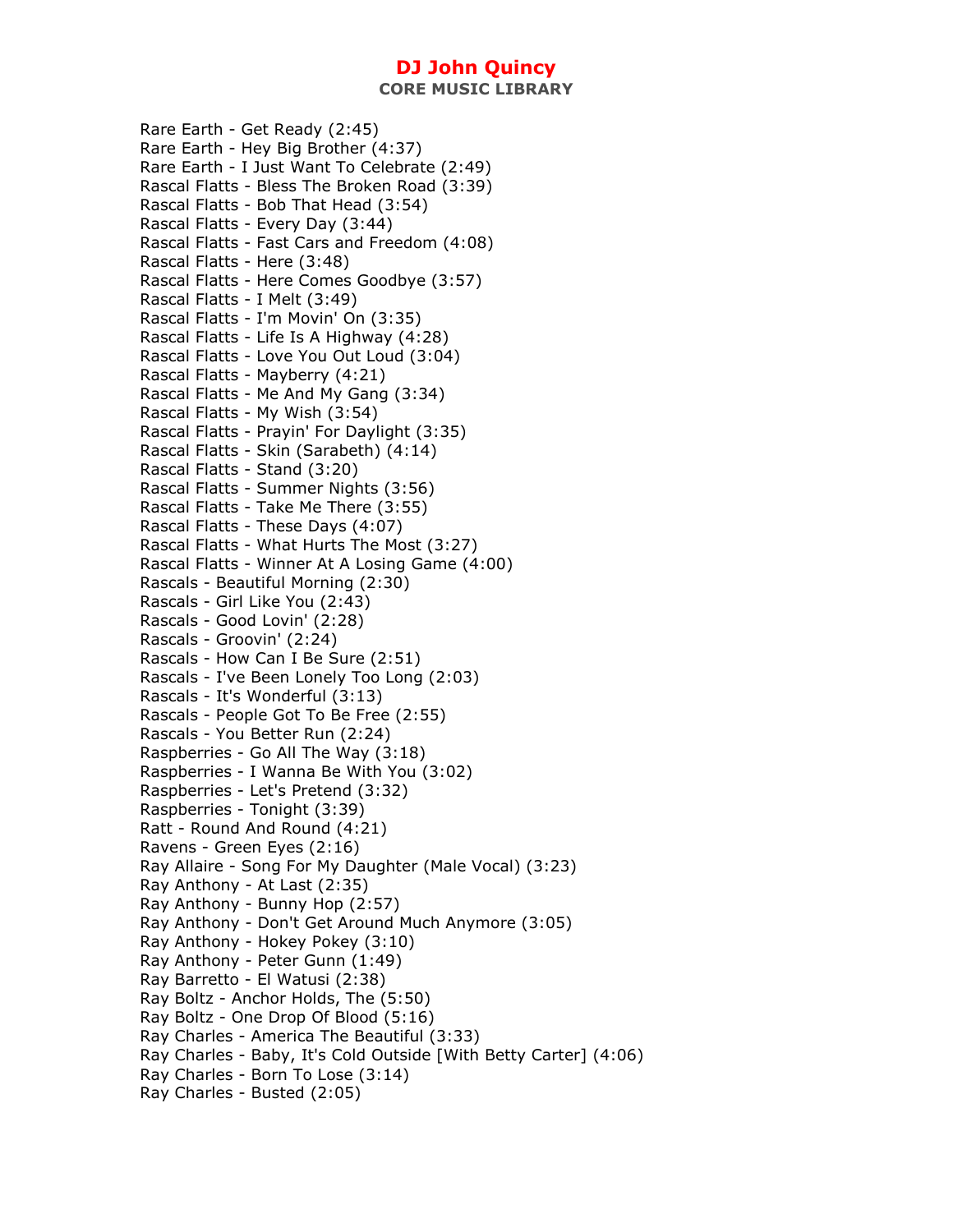**CORE MUSIC LIBRARY** 

Ray Charles - Crying Time (2:49) Ray Charles - Don't Set Me Free (2:32) Ray Charles - Georgia On My Mind (3:35) Ray Charles - Here We Go Again (3:14) Ray Charles - Hey, Good Lookin' (2:08) Ray Charles - Hide 'Nor Hair (3:08) Ray Charles - Hit The Road Jack (1:53) Ray Charles - I Can't Stop Loving You (4:13) Ray Charles - I Gotta Woman (2:45) Ray Charles - One Mint Julep (3:01) Ray Charles - Take These Chains From My Heart (2:53) Ray Charles - That Lucky Old Sun (4:18) Ray Charles - Together Again (2:36) Ray Charles - Unchain My Heart (2:46) Ray Charles - What'd I Say (Part 1) (4:21) Ray Charles - You Are My Sunshine (2:55) Ray Charles - You Don't Know Me (3:12) Ray Charles - Your Cheatin' Heart (3:30) Ray Charles & Natalie Cole - Fever (3:25) Ray Charles & Willie Nelson - Seven Spanish Angels (3:43) Ray Charles Singers - Love Me With All Of Your Heart (2:16) Ray Conniff - 'S Wonderful (2:24) Ray Conniff - It Had To Be You (2:46) Ray Conniff - Mame (2:42) Ray Conniff - Somewhere My Love (2:27) Ray Hamilton - Don't Let Go (2:25) Ray J - One Wish (3:54) Ray J F Yung Berg - Sexy Can I (3:23) Ray LaMontagne - Hold You In My Arms (4:59) Ray LaMontagne - Trouble (3:52) Ray Lamontagne - You Are The Best Thing (3:48) Ray Parker, Jr. - Ghostbusters (3:58) Ray Parker, Jr. - I Still Can't Get Over Loving You (3:59) Ray Parker, Jr. - Jamie (4:06) Ray Parker, Jr. - Other Woman, The (3:39) Ray Parker, Jr. - Woman Needs Love (Just Like You Do) (3:54) Ray Parker, Jr. - You Can't Change That (3:18) Ray Peterson - Corinna, Corinna (2:38) Ray Peterson - Tell Laura I Love Her (2:53) Ray Price - Danny Boy (3:02) Ray Price - For The Good Times (3:42) Ray Price - I Won't Mention It Again (3:34) Ray Price - One More Time (2:42) Ray Price - She's Got To Be A Saint (3:46) Ray Price - You're The Best Thing That Ever Happened (3:44) Ray Stevens - Ahab The Arab (3:35) Ray Stevens - Everything Is Beautiful (3:25) Ray Stevens - Gitarzan (3:07) Ray Stevens - Harry The Hairy Ape (3:12) Ray Stevens - Mississippi Squirrel Revival (3:37) Ray Stevens - Misty (2:46) Ray Stevens - Streak, The (3:10)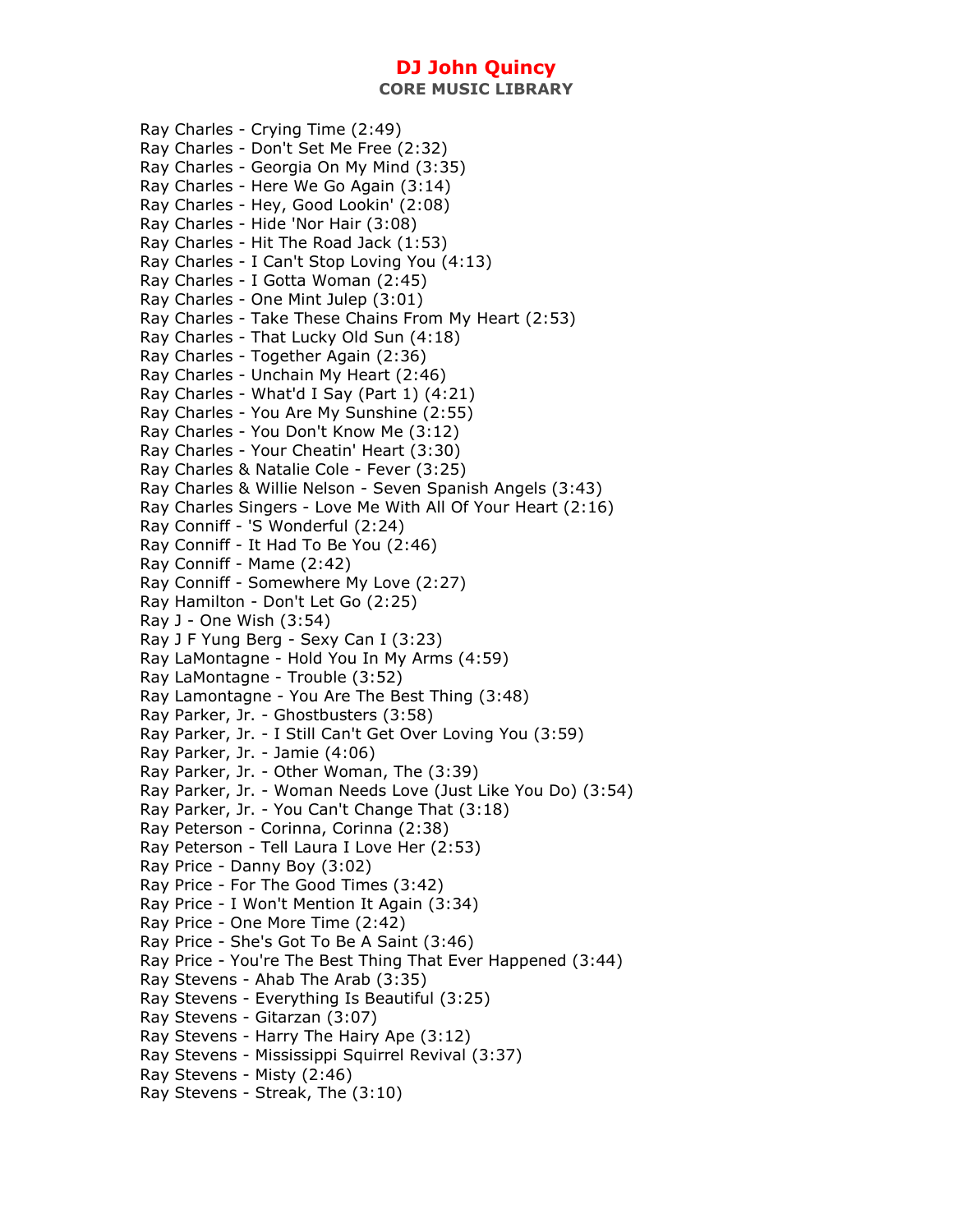Ray, Goodman & Brown - Special Lady (4:03) Raydio - Jack And Jill (3:30) Rays - Silhouettes (2:46) Raze - Always And Forever (3:25) Raze - Follow Your Dreams (3:14) Razzy Bailey - Friends (3:16) Razzy Bailey - I Keep Coming Back (3:43) Razzy Bailey - Loving Up A Storm (2:46) Razzy Bailey - Midnight Hauler (3:06) Razzy Bailey - She Left Love All Over Me (3:08) Re-Flex - Politics Of Dancing (3:42) Ready For The World - Love You Down (3:57) Ready For The World - Oh Sheila (3:59) Real McCoy - Another Night (3:54) Real McCoy - Come And Get Your Love (3:09) Real McCoy - One More Time (3:57) Real McCoy - Run Away (3:46) Reba McEntire - And Still (3:20) Reba McEntire - Can't Even Get The Blues (2:20) Reba McEntire - Cathy's Clown (2:58) Reba McEntire - Consider Me Gone (3:27) Reba McEntire - Fallin' Out Of Love (4:29) Reba McEntire - Fear Of Being Alone (2:58) Reba McEntire - For My Broken Heart (3:27) Reba McEntire - Forever Love (3:47) Reba McEntire - Greatest Man I Never Knew (3:07) Reba McEntire - Heart Is A Lonely Hunter (3:45) Reba McEntire - How Blue (2:39) Reba McEntire - How Was I To Know (3:33) Reba McEntire - I Know How He Feels (3:15) Reba McEntire - I'd Rather Ride Around With You (3:26) Reba McEntire - I'll Be (4:23) Reba McEntire - I'm A Survivor (2:58) Reba McEntire - Is There Life Out There (3:01) Reba McEntire - It's Your Call (3:01) Reba McEntire - Last One To Know (3:13) Reba McEntire - Little Rock (3:04) Reba McEntire - Love Will Find Its Way To You (3:35) Reba McEntire - New Fool At An Old Game (3:45) Reba McEntire - One Promise Too Late (3:23) Reba McEntire - Rumor Has It (3:38) Reba McEntire - Somebody (3:41) Reba McEntire - Somebody Should Leave (3:30) Reba McEntire - Strange (2:54) Reba McEntire - Take It Back (3:12) Reba McEntire - Till You Love Me (3:40) Reba McEntire - Walk On (3:05) Reba McEntire - What Am I Gonna Do About You (3:25) Reba McEntire - What Do You Say (3:24) Reba McEntire - Whoever's In New England (3:20) Reba McEntire - Why Haven't I Heard From You (3:25) Reba McEntire - You Lie (3:42)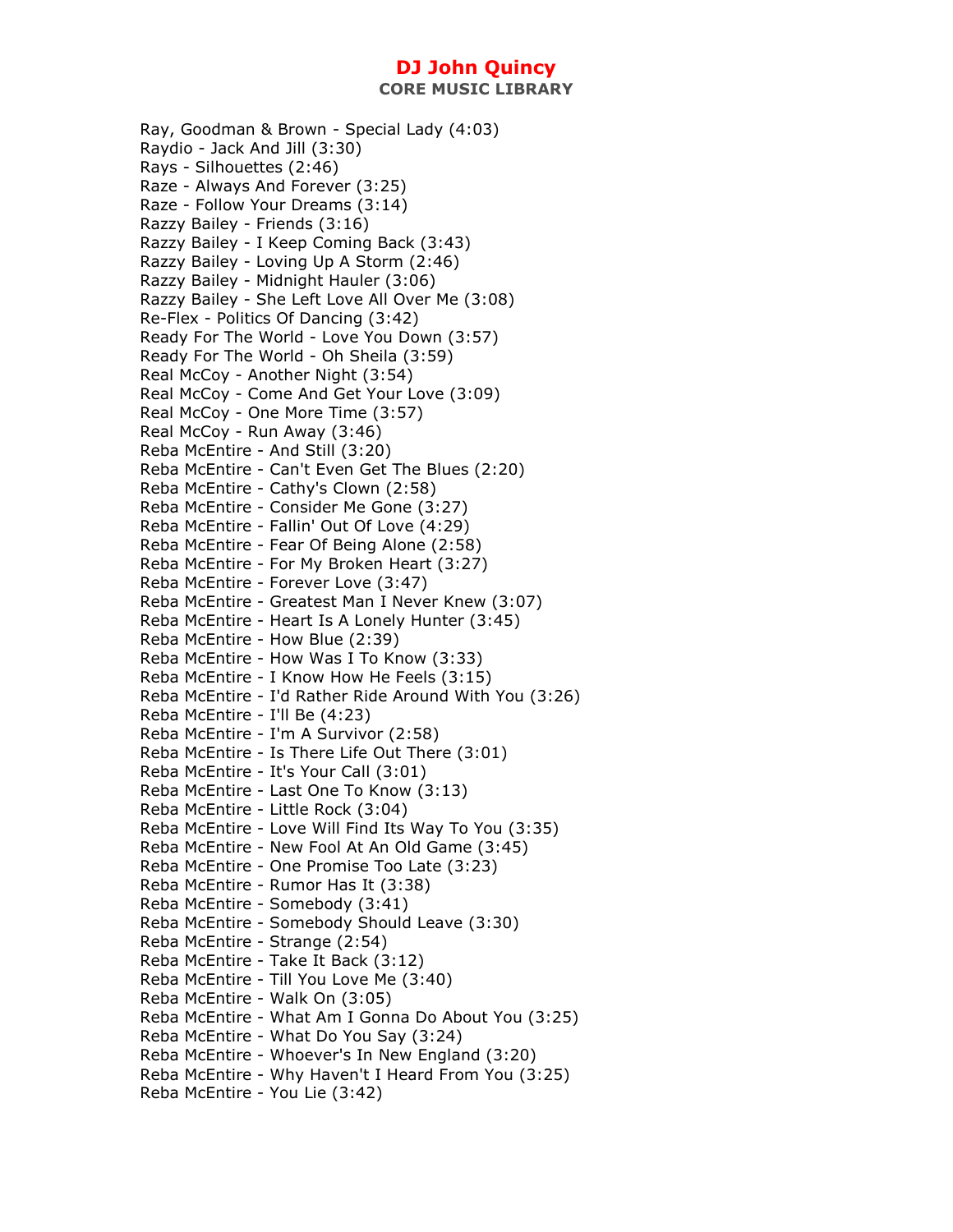Reba McEntire - You're The First Time I Thought About Leaving (2:47) Reba McEntire & Brooks & Dunn - If You See Him-If You See Her (3:51) Reba McEntire & Kelly Clarkson - Because Of You (3:35) Reba McEntire & Linda Davis - Does He Love You (4:11) Reba McEntire & Skip Ewing - Every Other Weekend (3:57) Reba McEntire & Vince Gill - Heart Won't Lie (3:16) Rebecca St. James - Abba (Father) (5:11) Rebecca St. James - God (4:06) Rebecca St. James - I Thank You (3:43) Rebecca St. James - Omega (3:58) Rebecca St. James - Pray (4:17) Rebecca St. James - Reborn (3:57) Rebecca St. James - Song Of Love (4:05) Rebecca St. James - Wait For Me (4:25) Rebels - Wild Weekend (2:09) Red Hot Chili Peppers - Dani California (4:39) Red Hot Chili Peppers - Higher Ground (3:20) Red Hot Chili Peppers - Scar Tissue (3:33) Red Hot Chili Peppers - Under The Bridge (4:23) Red Jumpsuit Apparatus - Face Down (3:07) Red Jumpsuit Apparatus - Your Guardian Angel (3:41) Red Rider - Lunatic Fringe (4:19) Red Rockers - China (3:56) Red Sovine - Giddy-Up-Go (3:54) Red Sovine - Teddy Bear (5:02) Redbone - Come And Get Your Love (3:28) Redbone - Witch Queen Of New Orleans (2:42) Redeye - Games (2:58) Rednex - Cotton Eye Joe (3:09) Reflections - (Just Like) Romeo And Juliet (2:15) Reg Owen & His Orchestra - Manhattan Spiritual (2:42) Regents - Barbara-Ann (2:11) Regina - Baby Love (4:04) Rehab F Hank Williams, Jr. - Bartender Song (Sittin' At A Bar) (3:07) Relient K - Best Thing (3:22) Relient K - Best Thing, The (3:22) Relient K - Forgiven (3:57) Relient K - Getting Into You (3:25) REM - At My Most Beautiful (3:25) REM - Bang And Blame (4:15) REM - Drive (4:20) REM - Everybody Hurts (4:50) REM - Losing My Religion (4:20) REM - Man On The Moon (5:09) REM - One I Love (3:13) REM - Shiny Happy People [Intro Edit] (3:23) REM - Stand [Cold Intro Edit] (2:58) REM - Strange Currencies (3:47) REM - What's The Frequency Kenneth (3:57) Rembrandts - I'll Be There For You (3:01) Rembrandts - Just The Way It Is, Baby (3:52) Remedy Drive - All Along (3:00)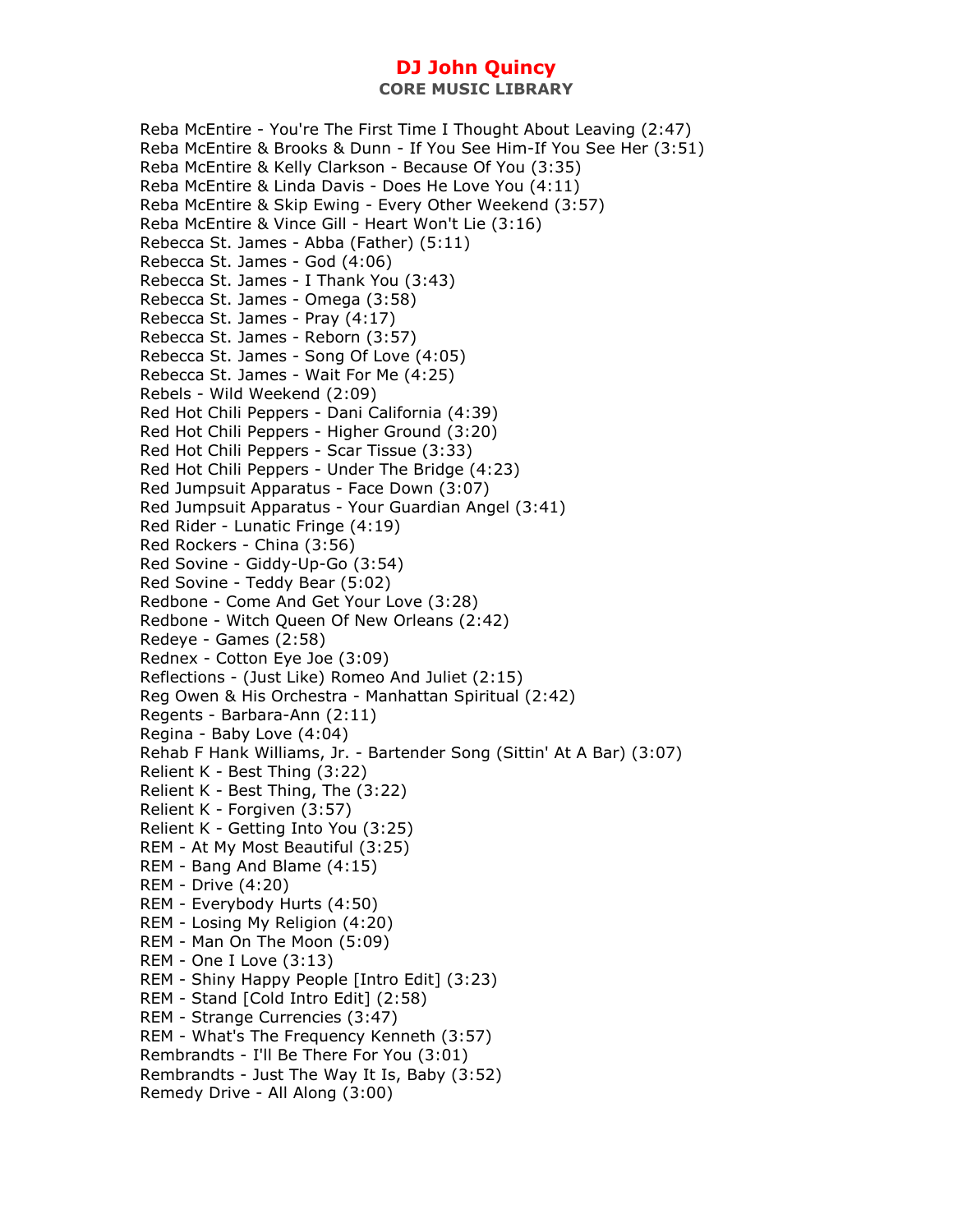**CORE MUSIC LIBRARY** 

Renato Carsosone - Torero (3:00) Rene & Rene - Lo Mucho Que Te Quiero (The More I Love You) (2:54) Renee Olstead - Ain't We Got Fun (2:42) Renee Olstead - Love That Will Last (3:24) Renee Olstead - Pennies From Heaven (3:43) Renee Olstead - Sentimental Journey (3:30) Renee Olstead - Taking A Chance On Love (3:26) Renee Olstead - What A Diff'rence A Day Makes (3:21) Renee Olstead - When I Fall In Love (4:37) RENT - Seasons Of Love (3:00) REO Speedwagon - Can't Fight This Feeling (4:42) REO Speedwagon - Don't Let Him Go (3:42) REO Speedwagon - Here With Me (4:53) REO Speedwagon - In My Dreams (4:15) REO Speedwagon - In Your Letter (3:09) REO Speedwagon - Keep On Loving You (3:18) REO Speedwagon - Keep The Fire Burnin' (3:49) REO Speedwagon - One Lonely Night (3:18) REO Speedwagon - Ridin' The Storm Out (5:39) REO Speedwagon - Roll With The Changes (5:32) REO Speedwagon - Sweet Time (3:04) REO Speedwagon - Take It On The Run (3:56) REO Speedwagon - That Ain't Love (3:59) REO Speedwagon - Time For Me To Fly (3:33) Restless Heart - Bluest Eyes In Texas (3:47) Restless Heart - Dancy's Dream (3:51) Restless Heart - Fast Movin' Train (3:41) Restless Heart - I'll Still Be Loving You (4:03) Restless Heart - Tender Lie (3:21) Restless Heart - That Rock Won't Roll (3:14) Restless Heart - Wheels (3:37) Restless Heart - When She Cries [Intro Edit] (3:23) Restless Heart - Why Does It Have To Be (Wrong Or Right) (2:49) Restless Heart - You Can Depend On Me (2:35) Reunion - Life Is A Rock (But The Radio Rolled Me) (3:25) Rex Allen - Don't Go Near The Indians (2:59) Rex Smith - You Take My Breath Away (3:02) Rhett Akins - Don't Get Me Started (3:11) Rhett Akins - That Ain't My Truck (3:51) Rhythm Heritage - Theme From S.W.A.T. (3:17) Rhythm Syndicate - Hey Donna [Intro Edit] (3:42) Rhythm Syndicate - Passion (3:35) Ric Ocasek - Emotion In Motion (4:10) Rich Boy F Polow Da Don - Throw Some D's (3:29) Rich Mullins - Awesome God (3:01) Rich Mullins - Brother's Keeper (3:09) Rich Mullins - Sing Your Praise To The Lord (5:33) Rich Mullins - That Where I Am, There You'll Be (2:42) Richard Burton - Camelot (2:27) Richard Chamberlain - All I Have To Do Is Dream (2:24) Richard Chamberlin - Theme From Dr. Kildare (Three Stars Will Shine Tonight) (2:37)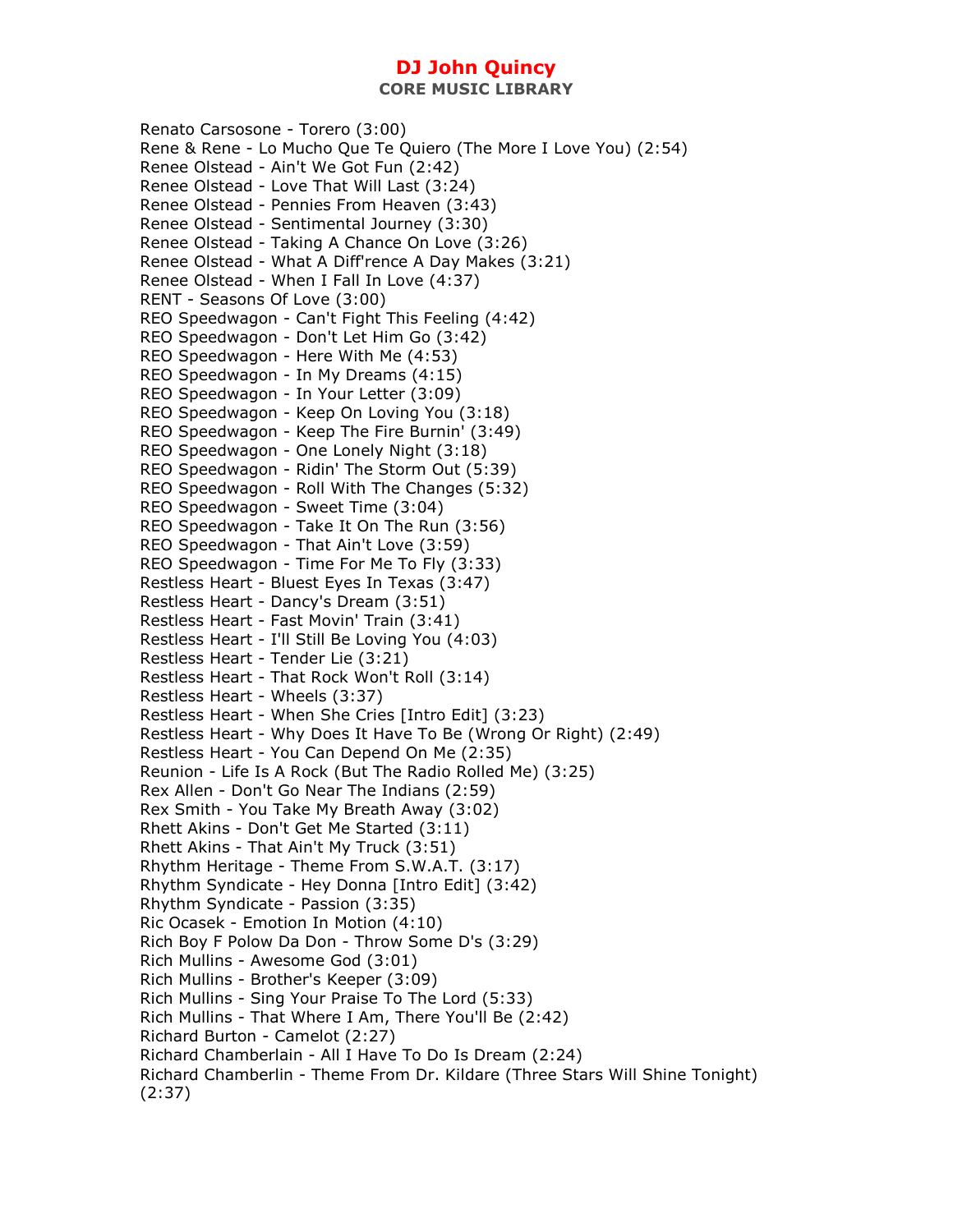**CORE MUSIC LIBRARY** 

Richard Cheese - Beat It (2:07) Richard Cheese - Material Girl (2:01) Richard Cheese - Milkshake (0:47) Richard Harris - MacArthur Park (7:17) Richard Maltby - Themes From 'The Man With The Golden Arm' (2:20) Richard Marx - Angelia (3:59) Richard Marx - Chains Around Your Heart (4:34) Richard Marx - Children Of The Night (3:48) Richard Marx - Don't Mean Nothing (4:32) Richard Marx - Endless Summer Nights (4:12) Richard Marx - Hazard (4:40) Richard Marx - Hold On To The Nights (4:32) Richard Marx - Keep Coming Back (4:41) Richard Marx - Now And Forever (3:29) Richard Marx - Right Here Waiting (4:03) Richard Marx - Satisfied (4:06) Richard Marx - Should've Known Better (3:48) Richard Marx - Take This Heart [Intro Edit] (3:54) Richard Marx - Too Late To Say Goodbye (3:52) Richie Havens - Here Comes The Sun (2:28) Rick Astley - Cry For Help (4:10) Rick Astley - It Would Take A Strong Strong Man (3:31) Rick Astley - Never Gonna Give You Up (3:28) Rick Astley - She Wants To Dance With Me (3:11) Rick Astley - Together Forever (3:15) Rick Dees & His Cast Of Idiots - Disco Duck (3:10) Rick Derringer - Rock And Roll, Hoochie Koo (3:40) Rick James - Give It To Me Baby (3:44) Rick James - Super Freak (3:17) Rick James - You And I (3:05) Rick Nelson - Garden Party (3:44) Rick Pinette & Oak - King Of The Hill (3:13) Rick Ross F John Legend - Magnificent (4:13) Rick Springfield - Affair Of The Heart (3:26) Rick Springfield - Bop 'Til You Drop (3:59) Rick Springfield - Don't Talk To Strangers (2:47) Rick Springfield - Don't Walk Away (3:37) Rick Springfield - Human Touch (3:48) Rick Springfield - I Get Excited (2:28) Rick Springfield - I've Done Everything For You (2:41) Rick Springfield - Jessie's Girl [JQ Edit] (2:30) Rick Springfield - Love Is Alright Tonight (3:17) Rick Springfield - Love Somebody (3:30) Rick Springfield - Rock Of Life (3:26) Rick Springfield - Souls (3:52) Rick Springfield - Speak To The Sky (2:40) Rick Springfield - State Of The Heart [Intro Edit] (3:48) Rick Trevino - Doctor Time (3:02) Rick Trevino - Learning As You Go (3:23) Rick Trevino - Running Out Of Reasons To Run (3:00) Rick Trevino - She Can't Say I Didn't Cry (3:12) Rickie Lee Jones - Chuck E's In Love [JQ Edit] (3:26)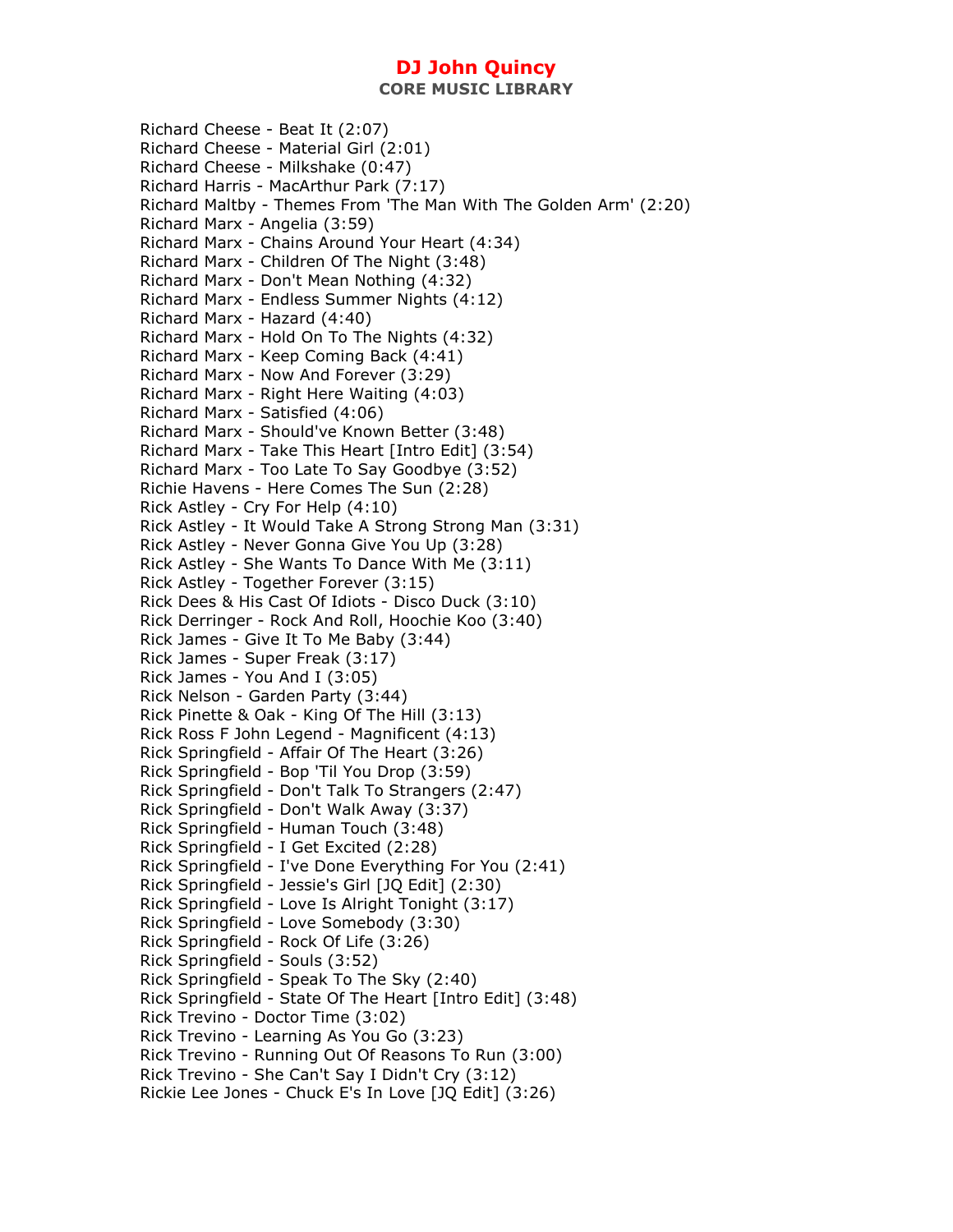Ricky Martin - Livin' La Vida Loca (4:00) Ricky Martin - Maria (Spanglish Radio Edit) (4:04) Ricky Martin - Shake Your Bon-Bon (3:02) Ricky Martin - She Bangs (3:50) Ricky Martin - She's All I Ever Had (4:05) Ricky Martin & Christina Aguilera - Nobody Wants To Be Lonely (4:07) Ricky Nelson - Be Bop Baby (2:00) Ricky Nelson - Believe What You Say (2:02) Ricky Nelson - Everlovin' (2:00) Ricky Nelson - Fools Rush In (Where Angels Fear To Tread) (2:30) Ricky Nelson - For You (2:04) Ricky Nelson - Hello Mary Lou (2:16) Ricky Nelson - I Got A Feeling (2:01) Ricky Nelson - I Wanna Be Loved (2:42) Ricky Nelson - I'm Walkin' (1:55) Ricky Nelson - It's Late (1:56) Ricky Nelson - It's Up To You (2:49) Ricky Nelson - Just A Little Too Much (2:08) Ricky Nelson - Lonesome Town (2:11) Ricky Nelson - My Bucket's Got A Hole In It (2:00) Ricky Nelson - Never Be Anyone Else But You (2:13) Ricky Nelson - Poor Little Fool (2:29) Ricky Nelson - Stood Up (1:49) Ricky Nelson - Sweeter Than You (2:08) Ricky Nelson - Teenage Idol (2:25) Ricky Nelson - Teenager's Romance (2:15) Ricky Nelson - Travelin' Man (2:19) Ricky Nelson - Waitin' In School (2:00) Ricky Nelson - Wonder Like You (2:33) Ricky Nelson - You're My One And Only Love (2:03) Ricky Nelson - Young Emotions (2:30) Ricky Nelson - Young World (2:21) Ricky Skaggs - Cajun Moon (3:37) Ricky Skaggs - Country Boy (3:47) Ricky Skaggs - Crying My Heart Out Over You (2:56) Ricky Skaggs - Don't Cheat In Our Hometown (3:16) Ricky Skaggs - Heartbroke (3:13) Ricky Skaggs - Highway 40 Blues (3:06) Ricky Skaggs - Honey (Open That Door) (3:28) Ricky Skaggs - I Don't Care (2:14) Ricky Skaggs - I Wouldn't Change You If I Could (2:57) Ricky Skaggs - Lovin' Only Me (3:24) Ricky Skaggs - Uncle Pen (2:21) Ricky Van Shelton - Backroads (3:00) Ricky Van Shelton - Don't We All Have The Right (2:29) Ricky Van Shelton - From A Jack To A King (2:17) Ricky Van Shelton - I Am A Simple Man (3:20) Ricky Van Shelton - I Missed Every Word He Said (2:59) Ricky Van Shelton - I'll Leave This World Loving You (3:02) Ricky Van Shelton - I've Cried My Last Tear For You (2:26) Ricky Van Shelton - Keep It Between The Lines (3:46) Ricky Van Shelton - Life Turned Her That Way (3:16)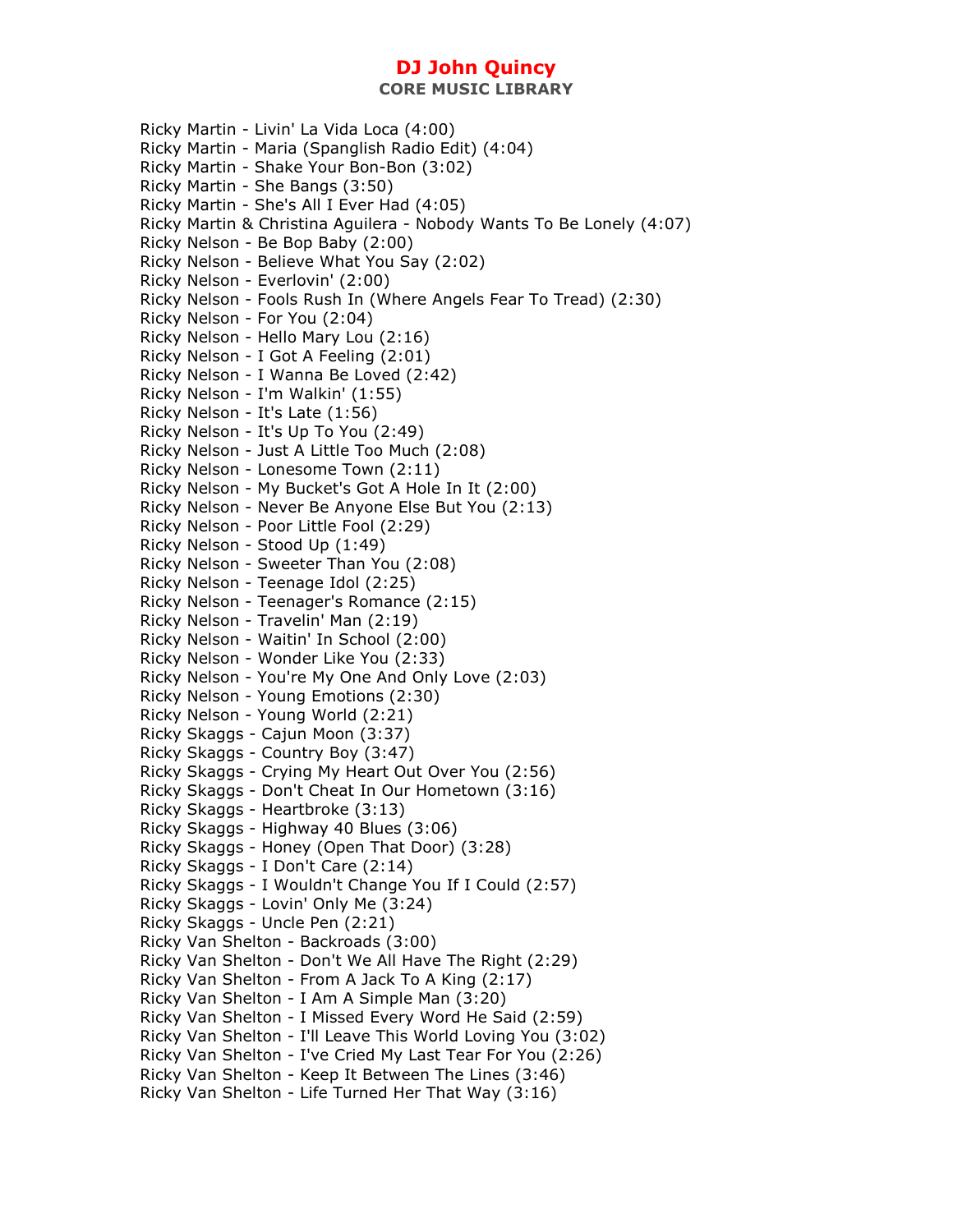Ricky Van Shelton - Life's Little Ups And Downs (3:31) Ricky Van Shelton - Living Proof (3:17) Ricky Van Shelton - Somebody Lied (3:14) Ricky Van Shelton - Statue Of A Fool (2:59) Ricky Van Shelton - Wild Man (3:15) Ricochet - Daddy's Money (2:57) Ricochet - What Do I Know (3:30) Right Said Fred - I'm Too Sexy [Intro Edit] (2:41) Righteous Brothers - (You're My) Soul And Inspriation (3:13) Righteous Brothers - Ebb Tide (2:45) Righteous Brothers - He (2:58) Righteous Brothers - Just Once In My Life (3:40) Righteous Brothers - Rock & Roll Heaven (3:25) Righteous Brothers - Unchained Melody (3:33) Righteous Brothers - You've Lost That Lovin' Feelin' (3:36) Rihanna - Disturbia (3:52) Rihanna - Don't Stop The Music (4:02) Rihanna - If It's Lovin' That You Want (3:26) Rihanna - Pon De Replay (3:32) Rihanna - Rehab (3:57) Rihanna - Rude Boy (3:40) Rihanna - Russian Roulette (3:46) Rihanna - Shut Up And Drive (3:31) Rihanna - SOS (Rescue Me) (3:58) Rihanna - Take A Bow (3:43) Rihanna - Unfaithful (3:44) Rihanna F Jay-Z - Umbrella (4:07) Rihanna F Ne-Yo - Hate That I Love You (3:36) Rihanna F Sean Paul - Break It Off (3:28) Rihanna F Young Jeezy - Hard (4:08) Ringo Starr - Back Off Boogaloo (3:13) Ringo Starr - It Don't Come Easy (2:57) Ringo Starr - No No Song (2:26) Ringo Starr - Oh My My (4:04) Ringo Starr - Only You (And You Alone) (3:17) Ringo Starr - Photograph (3:49) Ringo Starr - You're Sixteen (You're Beautiful And You're Mine) (2:40) Rip Chords - Hey Little Cobra (1:56) Rippingtons - Caribbean Breeze (4:17) Rise Against - Audience Of One (3:58) Rita Coolidge - (Your Love Has Lifted Me) Higher And Higher (3:55) Rita Coolidge - All Time High (Theme Song From Octopussy) (2:59) Rita Coolidge - Way You Do The Things You Do (3:31) Rita Coolidge - We're All Alone (3:31) Rita Coolidge - You (3:09) Ritchie Family - Brazil (5:02) Ritchie Valens - Come On, Let's Go (1:59) Ritchie Valens - Donna (2:25) Ritchie Valens - La Bamba (2:01) Rivers Cuomo - I Was Made For You (3:56) Rivieras - California Sun (2:21) Road Apples - Let's Live Together (3:13)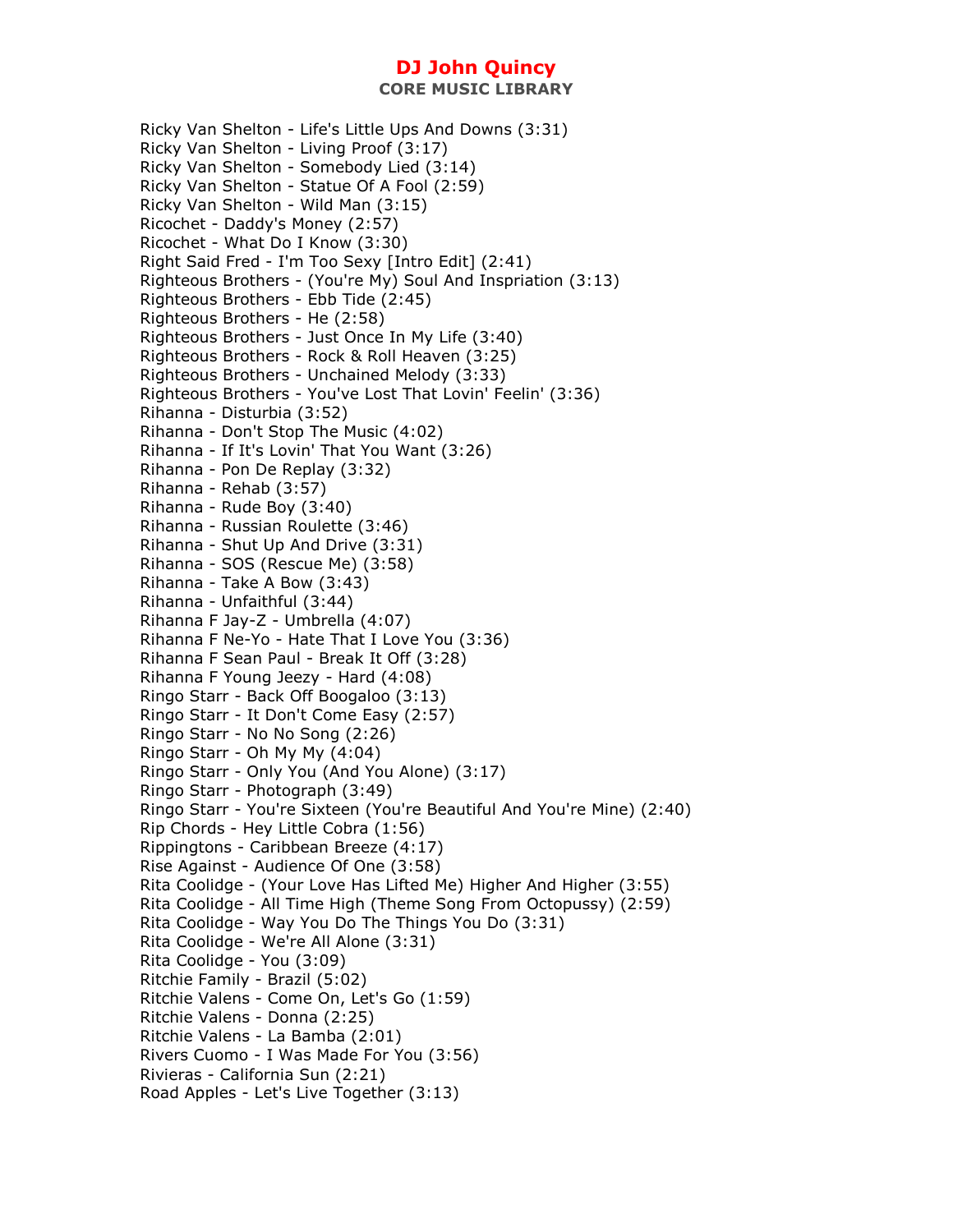Rob Base & DJ E Z Rock - It Takes Two [Intro Edit] (4:39) Rob Base & DJ Jazzy Jeff - Joy And Pain (3:40) Rob Thomas - Her Diamonds (3:46) Rob Thomas - Lonely No More (3:41) Rob Thomas - Someday (3:31) Robbie Dupree - Hot Rod Hearts (3:32) Robbie Dupree - Steal Away (3:18) Robbie Nevil - C'est La Vie (3:22) Robbie Nevil - Dominoes (4:34) Robbie Nevil - Wot's It To Ya (3:38) Robbie Seay Band - Song Of Hope (Heaven Come Down) (5:07) Robbie Williams - Millennium (3:29) Robert Cray Band - Smoking Gun (4:02) Robert Earl Keen - Road Goes On Forever (4:53) Robert Ellis Orrall - I Couldn't Say No (With Carlene Carter) (3:45) Robert Goulet - If Ever I Would Leave You (3:08) Robert Goulet - My Love, Forgive Me (Amore, Scusami) (2:45) Robert John - Lion Sleeps Tonight (2:24) Robert John - Sad Eyes (3:26) Robert Knight - Everlasting Love (2:53) Robert Maxwell - Shangri-La (2:02) Robert Miles - Children (3:59) Robert Palmer - Addicted To Love (4:15) Robert Palmer - Bad Case Of Loving You (Doctor, Doctor) (3:09) Robert Palmer - Early In The Morning (3:52) Robert Palmer - Every Kinda People (3:12) Robert Palmer - I Didn't Mean To Turn You On [Intro Edit] (3:26) Robert Palmer - Merry Mercy Me (The Ecology)-I Want You (3:50) Robert Palmer - Simply Irresistible (4:08) Robert Parker - Barefootin' (2:31) Robert Plant - Big Log (4:53) Robert Plant - In The Mood (5:01) Robert Tepper - No Easy Way Out (4:14) Roberta Flack - Closer I Get To You (With Donny Hathaway) (4:29) Roberta Flack - Feel Like Makin' Love (2:43) Roberta Flack - First Time Ever I Saw Your Face (4:16) Roberta Flack - Killing Me Softly With His Song (4:43) Roberta Flack - Making Love (3:30) Roberta Flack - Tonight, I Celebrate My Love (With Peabo Bryson) (3:27) Roberta Flack - Where Is The Love (With Donny Hathaway) (2:39) Roberta Flack & Maxi Priest - Set The Night To Music [Intro Edit] (4:20) Robin Luke - Susie Darlin' (2:35) Robin McKelle - Come Rain Or Come Shine (3:27) Robin McKelle - On The Sunny Side Of The Street (3:09) Robin McKelle - Something's Gotta Give (3:07) Robin McNamara - Lay A Little Lovin' On Me (2:58) Robin S - Show Me Love (4:09) Robin Thicke - Lost Without U (4:05) Robin Thicke - Sex Therapy (4:27) Robin Ward - Wonderful Summer (2:24) Robyn - Do You Know (What It Takes) (3:29) Robyn - Do You Really Want Me (3:50)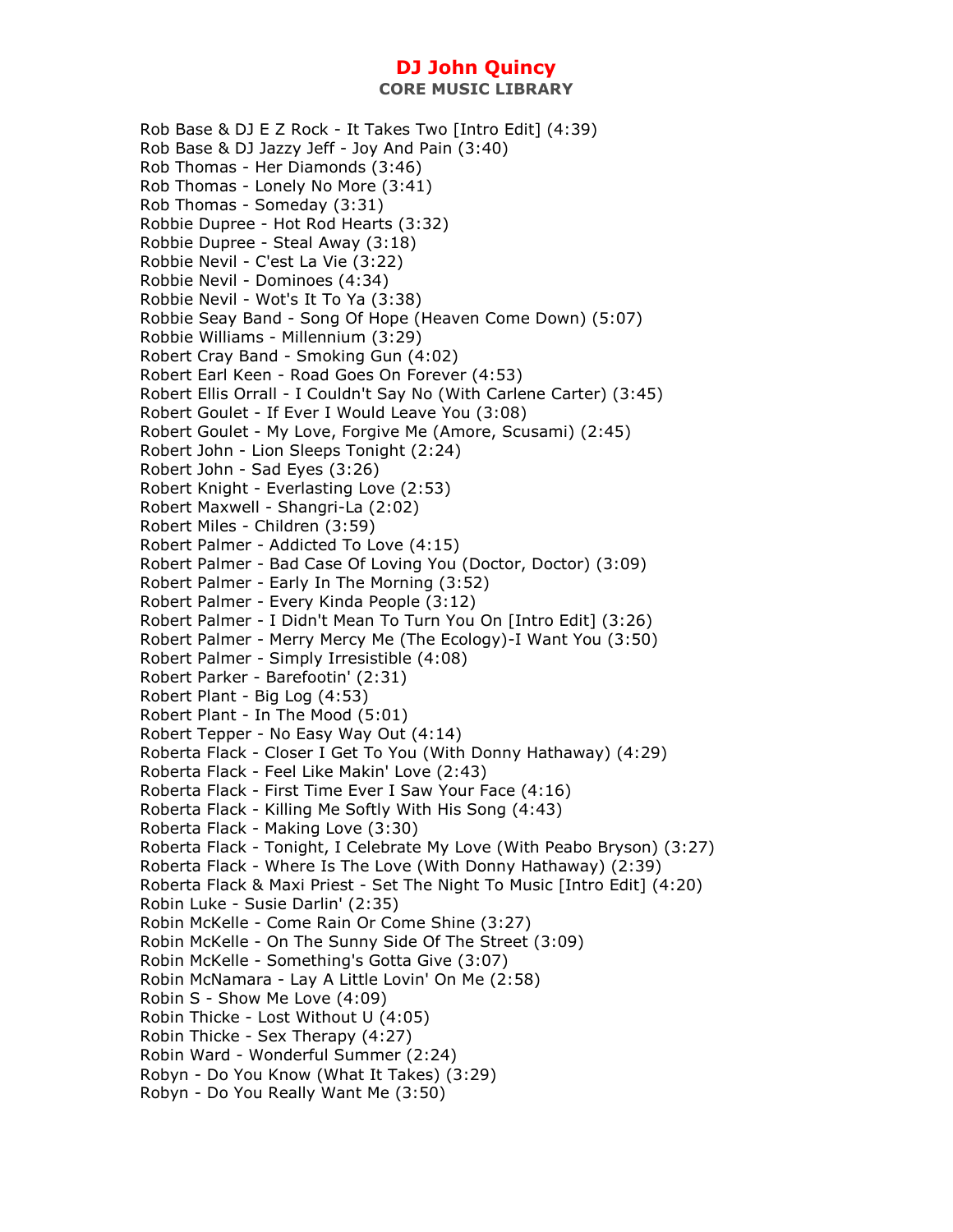Robyn - Show Me Love (3:25) Rock-A-Teens - Woo-Hoo (2:04) Rockets - Oh Well (3:06) Rockie Lynne - Lipstick (3:57) Rockin' Dopsie, Jr. & The Mambo Boys - Mambo No. 5 (3:36) Rockin' Dopsie, Jr. & The Zydeco Twisters - They All Ask For You (3:35) Rockin' Louie And Mamma Jammers - Club Savoy (3:15) Rockin' Sidney - My Toot Toot (3:27) Rockwell - Somebody's Watching Me (3:50) Rocky Burnette - Tired Of Toein' The Line (3:26) Rocky Fellers - Killer Joe (2:17) Rocky Horror Picture Show - Time Warp (3:14) Rod Stewart - 'S Wonderful (3:12) Rod Stewart - 'Till There Was You (2:46) Rod Stewart - Ain't Love A Bitch (4:35) Rod Stewart - Baby Jane (4:37) Rod Stewart - Baby, It's Cold Outside [Featuring Dolly Parton] (3:44) Rod Stewart - Bewitched, Bothered & Bewildered (4:10) Rod Stewart - Blue Moon [Featuring Eric Clapton] (3:56) Rod Stewart - Blue Skies (2:35) Rod Stewart - Broken Arrow (4:17) Rod Stewart - Crazy About Her (4:48) Rod Stewart - Da Ya Think I'm Sexy (5:27) Rod Stewart - Don't Get Around Much Anymore (2:45) Rod Stewart - Downtown Train (4:01) Rod Stewart - First Cut Is The Deepest (4:06) Rod Stewart - For Sentimental Reasons (2:54) Rod Stewart - Forever Young (3:59) Rod Stewart - Have I Told You Lately [Studio Version] (3:54) Rod Stewart - Have I Told You Lately [Unplugged Version] (4:00) Rod Stewart - Hot Legs (3:23) Rod Stewart - I Only Have Eyes For You (3:00) Rod Stewart - I'll Be Seeing You (3:45) Rod Stewart - I'm In The Mood For Love (3:02) Rod Stewart - I've Got A Crush On You [Duet With Diana Ross] (3:05) Rod Stewart - Infatuation (5:08) Rod Stewart - Isn't It Romantic (3:45) Rod Stewart - Kiss To Build A Dream On (3:08) Rod Stewart - Let's Fall In Love [Featuring George Benson] (3:06) Rod Stewart - Lost In You (4:47) Rod Stewart - Love Touch (3:53) Rod Stewart - Maggie May (5:09) Rod Stewart - Maggie May [Intro Edit] (4:55) Rod Stewart - Motown Song (3:53) Rod Stewart - My Heart Can't Tell You No [Intro Edit] (4:53) Rod Stewart - My Heart Stood Still (2:58) Rod Stewart - Night And Day (3:03) Rod Stewart - Passion (5:27) Rod Stewart - Reason To Believe (3:40) Rod Stewart - Rhythm Of My Heart (3:44) Rod Stewart - Smile (3:09) Rod Stewart - Some Guys Have All The Luck (4:26)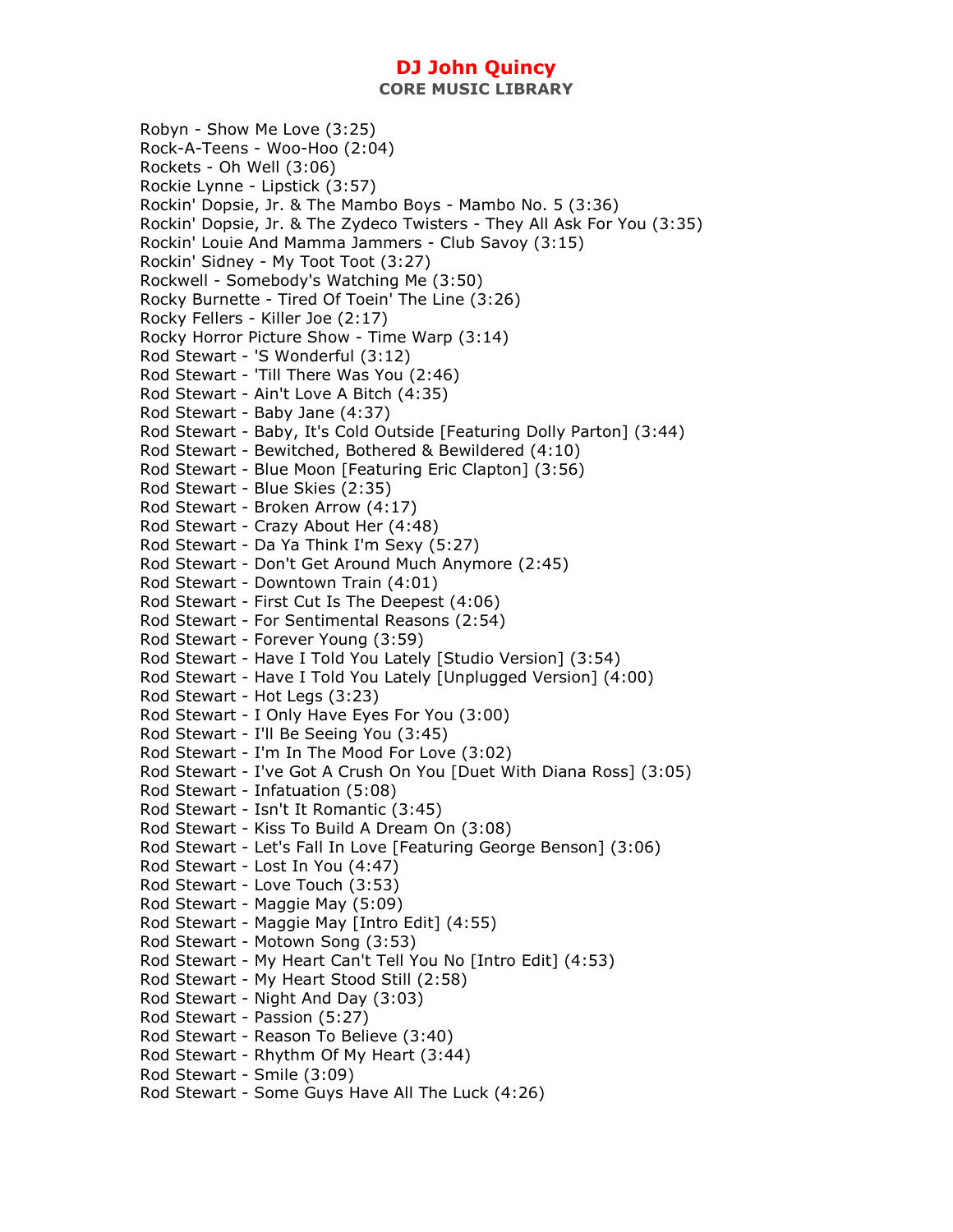**CORE MUSIC LIBRARY** 

Rod Stewart - Someone To Watch Over Me (3:27) Rod Stewart - Stardust (3:55) Rod Stewart - Time After Time (2:50) Rod Stewart - Tonight I'm Yours (Don't Hurt Me) (4:08) Rod Stewart - Tonight's The Night (3:52) Rod Stewart - Until The Real Thing Comes Around (3:34) Rod Stewart - Very Thought Of You (3:11) Rod Stewart - Way You Look Tonight (3:43) Rod Stewart - Where Or When (3:06) Rod Stewart - You Send Me [Duet With Chaka Khan] (3:33) Rod Stewart - You Wear It Well (4:47) Rod Stewart - You're In My Heart (4:25) Rod Stewart - Young Turks (4:56) Rod Stewart & Ronald Isley - This Old Heart Of Mine (4:03) Rodney Atkins - Cleaning This Gun (Come On In Boy) (3:42) Rodney Atkins - If You're Going Through Hell (Before The Devil Even Knows) (3:32) Rodney Atkins - It's America (3:26) Rodney Atkins - These Are My People (3:22) Rodney Atkins - Watching You (3:51) Rodney Crowell - Above And Beyond (2:24) Rodney Crowell - After All This Time (4:21) Rodney Crowell - Ashes By Now (4:05) Rodney Crowell - I Couldn't Leave You If I Tried (3:14) Rodney Crowell - Many A Long And Lonesome Highway (3:54) Rodney Crowell - She's Crazy For Leaving (3:07) Rodney Crowell - Stars On The Water (3:38) Rodney Crowell & Rosanne Cash - It's Such A Small World (3:17) Roger - I Want To Be Your Man (4:02) Roger Daltrey - Without Your Love (3:08) Roger Miller - Chug-A-Lug (2:01) Roger Miller - Dang Me (1:47) Roger Miller - Engine Engine #9 (2:14) Roger Miller - England Swings (1:49) Roger Miller - King Of The Road (2:22) Roger Voudouris - Get Used To It (2:56) Roger Whitaker - Last Farewell (3:37) Roger Whittaker - New World In The Morning (2:20) Roger Williams - Born Free (2:18) Roger Williams - Near You (2:44) Rolf Harris - Tie Me Kangaroo Down Sport (3:02) Rolling Stones - (I Can't Get No) Satisfaction (3:40) Rolling Stones - 19th Nervous Breakdown (3:51) Rolling Stones - Ain't Too Proud To Beg (3:29) Rolling Stones - Angie (4:29) Rolling Stones - As Tears Go By (2:39) Rolling Stones - Beast Of Burden [Intro Edit] (4:13) Rolling Stones - Bitch (3:29) Rolling Stones - Brown Sugar (3:46) Rolling Stones - Can't You Hear Me Knocking (7:14) Rolling Stones - Dandelion (3:28) Rolling Stones - Doo Doo Doo Doo Doo (Heartbreaker) (3:21) Rolling Stones - Emotional Rescue (5:31)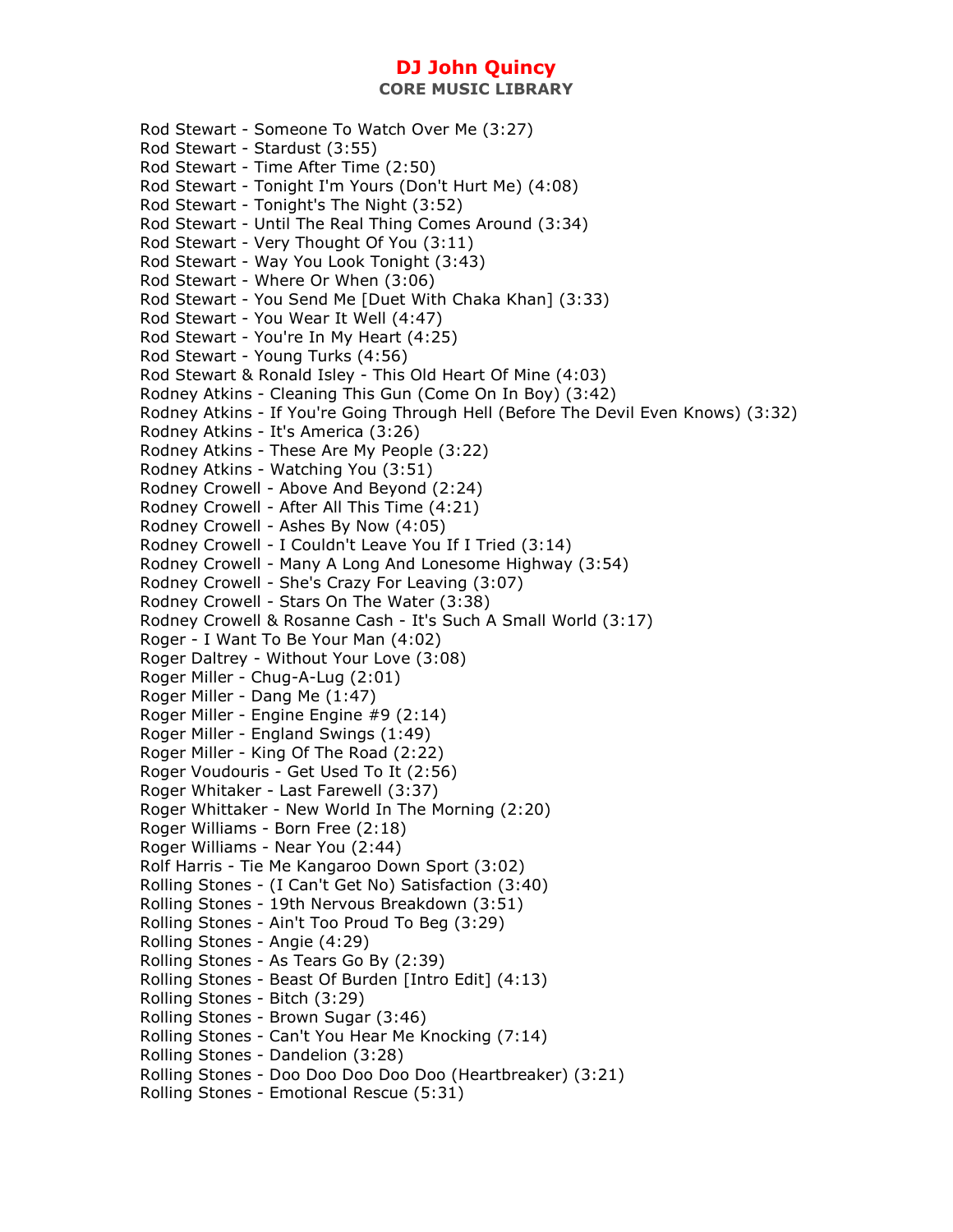Rolling Stones - Fool To Cry (5:01) Rolling Stones - Get Off Of My Cloud (2:52) Rolling Stones - Gimme Shelter (4:25) Rolling Stones - Hang Fire (2:19) Rolling Stones - Happy (2:48) Rolling Stones - Harlem Shuffle (3:16) Rolling Stones - Have You Seen Your Mother, Baby, Standing In The Shadow (2:32) Rolling Stones - Heart Of Stone (2:40) Rolling Stones - Honky Tonk Women (2:54) Rolling Stones - It's All Over Now (3:23) Rolling Stones - It's Only Rock 'N Roll (But I Like It) (5:04) Rolling Stones - Jumpin' Jack Flash (3:32) Rolling Stones - Last Time (3:36) Rolling Stones - Let It Bleed (5:13) Rolling Stones - Let's Spend The Night Together (3:21) Rolling Stones - Miss You (4:39) Rolling Stones - Mixed Emotions (4:22) Rolling Stones - Mother's Little Helper (2:45) Rolling Stones - Out Of Time (3:13) Rolling Stones - Paint It Black (3:18) Rolling Stones - Ruby Tuesday (3:13) Rolling Stones - She's A Rainbow (4:08) Rolling Stones - She's So Cold (4:09) Rolling Stones - Start Me Up (3:28) Rolling Stones - Street Fighting Man (3:06) Rolling Stones - Sympathy For The Devil (6:16) Rolling Stones - Time Is On My Side (2:55) Rolling Stones - Tumbling Dice (3:29) Rolling Stones - Under My Thumb (3:34) Rolling Stones - Undercover Of The Night (4:29) Rolling Stones - Waiting On A Friend (4:27) Rolling Stones - Wild Horses (5:37) Rolling Stones - You Can't Always Get What You Want (4:46) Romantics - Talking In Your Sleep (3:48) Romantics - What I Like About You [Intro Edit] (2:43) Ron Bernard - This Should Go On Forever (2:40) Ron Goodwin - Swinging Sweethearts (2:16) Ron Holden - Love You So (3:23) Ronan Keating - When You Say Nothing At All (4:08) Ronettes - Baby, I Love You (2:41) Ronettes - Be My Baby (2:34) Ronettes - Frosty The Snowman (2:09) Ronnie & The Hi-Lites - I Wish That We Were Married (2:49) Ronnie Dove - Cry (2:56) Ronnie Dove - Let's Start All Over Again (2:37) Ronnie Dove - Little Bit Of Heaven (2:42) Ronnie Dove - One Kiss For Old Times Sake (2:59) Ronnie Dove - Right Or Wrong (2:10) Ronnie Dove - When Liking Turns To Loving (2:51) Ronnie Dyson - (If You Let Me Make Love To You) Why Can't I Touch You (3:23) Ronnie Laws - Listen Here (3:28) Ronnie McDowell - King Is Gone (3:12)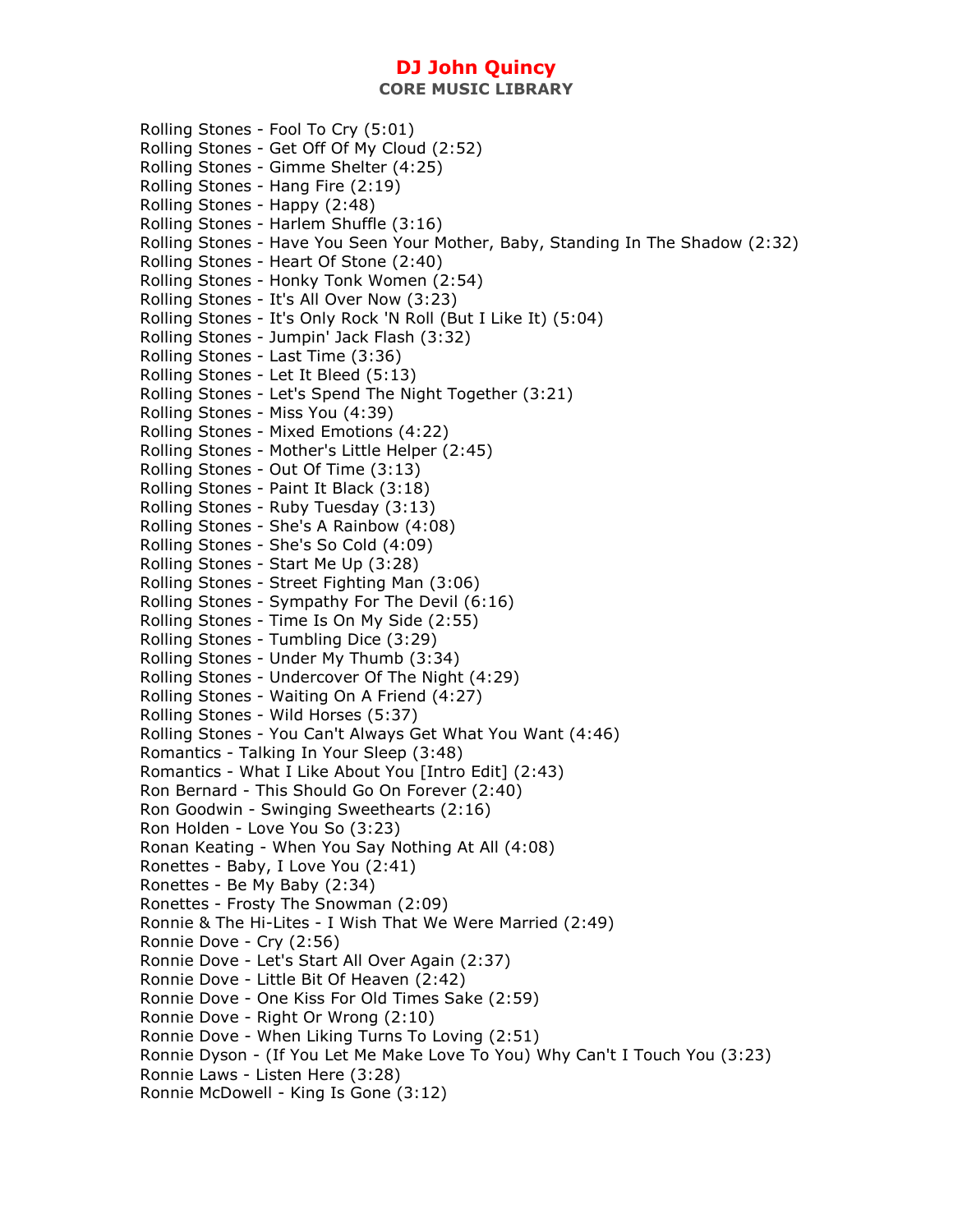**CORE MUSIC LIBRARY** 

Ronnie McDowell - Older Women (2:35) Ronnie McDowell - You're Gonna Ruin My Bad Reputation (2:50) Ronnie Milsap - (I'd Be) A Legend In My Time (2:55) Ronnie Milsap - Am I Losing You (3:32) Ronnie Milsap - Any Day Now (3:36) Ronnie Milsap - Are You Lovin' Me Like I'm Lovin' You (3:49) Ronnie Milsap - But I Do (4:00) Ronnie Milsap - Cowboys And Clowns (2:52) Ronnie Milsap - Daydreams About Night Things (2:20) Ronnie Milsap - Don't You Ever Get Tired (Of Hurting Me) (3:00) Ronnie Milsap - Don't You Know How Much I Love You (3:07) Ronnie Milsap - Happy, Happy Birthday Baby (3:37) Ronnie Milsap - He Got You (3:25) Ronnie Milsap - How Do I Turn You On (4:04) Ronnie Milsap - I Wouldn't Have Missed It For The World (3:28) Ronnie Milsap - I'm A Stand By My Woman Man (2:56) Ronnie Milsap - In Love (4:21) Ronnie Milsap - Inside (3:54) Ronnie Milsap - It Was Almost Like A Song (3:32) Ronnie Milsap - Let My Love Be Your Pillow (3:02) Ronnie Milsap - Let's Take The Long Way Around The World (3:15) Ronnie Milsap - Lost In The Fifties Tonight (4:10) Ronnie Milsap - My Heart (2:34) Ronnie Milsap - Nobody Likes Sad Songs (3:54) Ronnie Milsap - Only One Love In My Life (3:23) Ronnie Milsap - Please Don't Tell Me How The Story Ends (2:41) Ronnie Milsap - Pure Love (2:18) Ronnie Milsap - She Keeps The Home Fires Burning (3:49) Ronnie Milsap - Show Her (3:54) Ronnie Milsap - Smoky Mountain Rain (3:37) Ronnie Milsap - Snap Your Fingers (3:00) Ronnie Milsap - Still Losing You (4:36) Ronnie Milsap - Stranger Things Have Happened (3:05) Ronnie Milsap - There's No Getting Over Me (3:11) Ronnie Milsap - Turn That Radio On (3:30) Ronnie Milsap - What A Difference You've Made In My Life (3:51) Ronnie Milsap - What Goes On When The Sun Goes Down (2:49) Ronnie Milsap - Where Do The Nights Go (4:07) Ronnie Milsap - Why Don't You Spend The Night (4:01) Ronnie Milsap - Woman In Love (3:11) Rooftop Singers - Tom Cat (2:04) Rooftop Singers - Walk Right In (2:31) Rosanne Cash - Blue Moon With A Heartache (4:22) Rosanne Cash - I Don't Know Why You Don't Want Me (3:13) Rosanne Cash - I Don't Want To Spoil The Party (2:32) Rosanne Cash - If You Change Your Mind (3:17) Rosanne Cash - My Baby Thinks He's A Train (3:10) Rosanne Cash - Never Be You (3:16) Rosanne Cash - Runaway Train (3:47) Rosanne Cash - Seven Year Ache (3:12) Rosanne Cash - Tennessee Flat Top Box (3:05) Rosanne Cash - Way We Make A Broken Heart (3:45)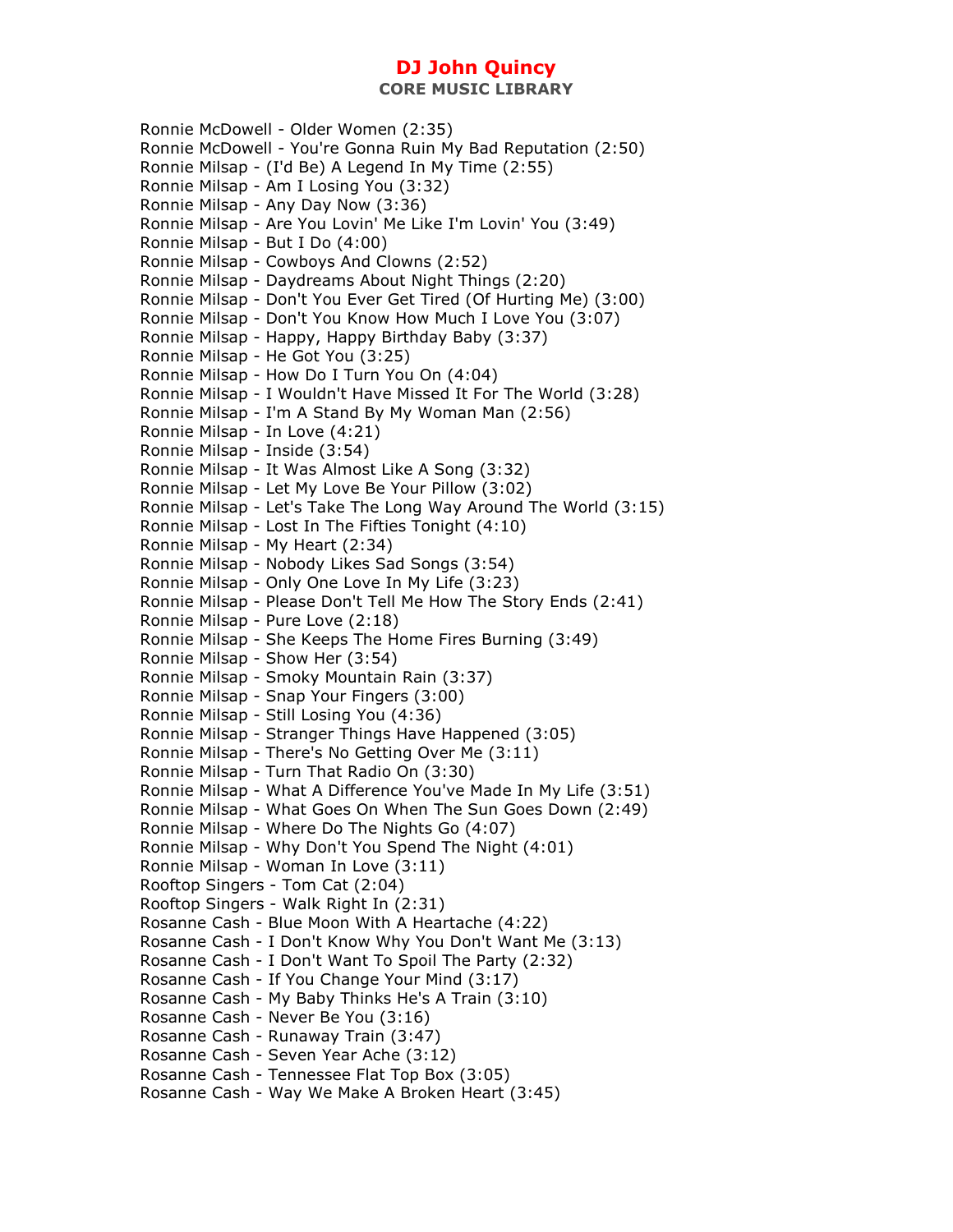Rosco Gordon - Surely I Love You (2:31) Rose Colored Glass - Can't Find The Time (2:46) Rose Garden - Next Plane To London (2:25) Rose Royce - Car Wash (3:14) Rose Royce - I Wanna Get Next To You (3:50) Rose Royce - Love Don't Live Here Anymore (3:45) Rosemary Clooney - Hey There (2:58) Rosie & The Originals - Angel Baby (3:28) Rossington-Collins Band - Don't Misunderstand Me (3:50) Routers - Let's Go (Pony) (2:16) Rover Boys - Graduation Day (2:39) Roxette - Dangerous (3:41) Roxette - Dressed For Success (4:04) Roxette - Fading Like A Flower (3:40) Roxette - It Must Have Been Love (4:13) Roxette - Joyride (3:55) Roxette - Listen To Your Heart (5:00) Roxette - Look (3:49) Roxy Music - Avalon [Intro Edit] (4:00) Roy Clark - Come Live With Me (2:55) Roy Clark - Yesterday When I Was Young (3:15) Roy Drusky & Priscilla Mitchell - Yes, Mr. Peters (2:32) Roy Hamilton - Don't Let Go (2:25) Roy Hamilton - You Can Have Her (2:43) Roy Head - Treat Her Right (2:02) Roy Orbison - Blue Angel (2:48) Roy Orbison - Crying (2:43) Roy Orbison - Dream Baby (How Long Must I Dream) (2:33) Roy Orbison - In Dreams (2:45) Roy Orbison - It's Over (2:44) Roy Orbison - Mean Woman Blues (2:22) Roy Orbison - Oh, Pretty Woman (2:54) Roy Orbison - Only The Lonely (2:23) Roy Orbison - Pretty Paper (2:43) Roy Orbison - Running Scared (2:08) Roy Orbison - You Got It (3:28) Roy Roberts - I Slipped (3:48) Roy Rogers & Dale Evans - Happy Trails (2:53) Roy Rogers & Dale Evans - Happy Trails (Edit) (0:31) Royal Guardsmen - Return Of The Red Baron (2:50) Royal Guardsmen - Snoopy Vs. The Red Baron (2:42) Royal Guardsmen - Snoopy's Christmas (2:40) Royal Philharmic Orchestra - Hooked On Classics (5:03) Royal Scots Dragoon Guards - Amazing Grace (2:47) Royal Teens - Short Shorts (2:31) Royaltones - Poor Boy (2:14) RTZ - Until Your Love Comes Around (4:12) Ruben Studdard - Flying Without Wings (3:39) Rubicon - I'm Gonna Take Care Of Everything (3:29) Ruby & The Romantics - My Summer Love (2:40) Ruby & The Romantics - Our Day Will Come (2:26) Rude Boys - Written All Over Your Face (4:30)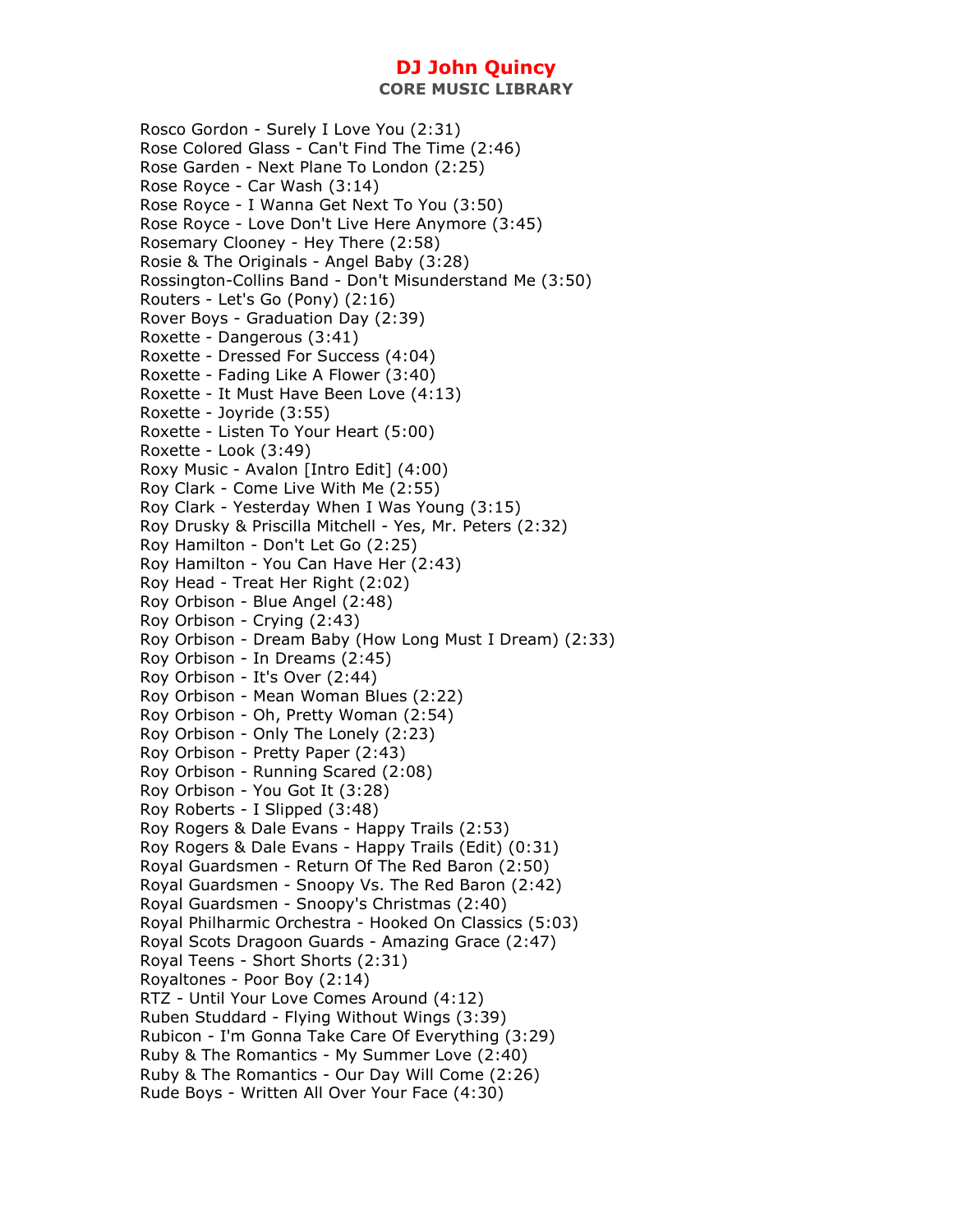**CORE MUSIC LIBRARY** 

Ruff Endz - No More (3:55) Rufus - You Got The Love (4:36) Rufus Thomas - Walking The Dog (2:28) Rufus With Chaka Khan - Ain't Nobody (3:42) Rufus With Chaka Khan - Once You Get Started (4:07) Rufus With Chaka Khan - Sweet Thing (3:14) Rufus With Chaka Khan - Tell Me Something Good (4:30) Rugbys - You, I (2:52) Run-D.M.C. - Walk This Way (3:32) Runt (Todd Rundgren) - We Gotta Get You A Woman (3:02) Rupert Holmes - Escape (Pina Colada Song) (3:47) Rupert Holmes - Him (3:29) Rush - Closer To The Heart (2:48) Rush - Fly By Night (3:17) Rush - Freewill (5:19) Rush - Limelight (4:17) Rush - New World Man (3:36) Rush - Red Barchetta (5:42) Rush - Spirit Of Radio (4:54) Rush - Subdivisions (5:24) Rush - Tom Sawyer (4:28) Rush - Working Man (7:07) Rush of Fools - Undo (3:38) Russ Hamilton - Rainbow (2:37) Rusty Draper - Are You Satisfied (2:30) Rusty Draper - Freight Train (2:12) Rusty Draper - In The Middle Of The House (1:56) Ruth Brown - Lucky Lips (2:04) Ryan Adams - To Be Young (3:00) Ryan Adams - Wonderwall (4:01) Ryan Cabrera - On The Way Down (3:28) Ryan Cabrera - True (3:21) S Club 7 - Never Had A Dream Come True (3:53) S.O.S. Band - Take Your Time (Do It Right) (3:10) Sa-Fire - Thinking Of You (4:47) Sade - By Your Side (4:27) Sade - Kiss Of Life (4:05) Sade - Never As Good As The First Time (3:34) Sade - No Ordinary Love (3:57) Sade - Nothing Can Come Between Us (3:41) Sade - Paradise (3:26) Sade - Smooth Operator (4:09) Sade - Sweetest Taboo (4:13) Sade - Your Love Is King (3:36) Safaris - Image Of A Girl (2:35) Saga - On The Loose (4:02) Saigon Kick - Love Is On The Way (3:50) Sailcat - Motorcycle Mama (2:02) Saints Song - Who Dat Say They Going Beat That Saints (1:29) Sal Mineo - Start Movin' (In My Direction) (2:29) Salt-N-Pepa - Push It (4:27) Salt-N-Pepa - Shoop (3:46)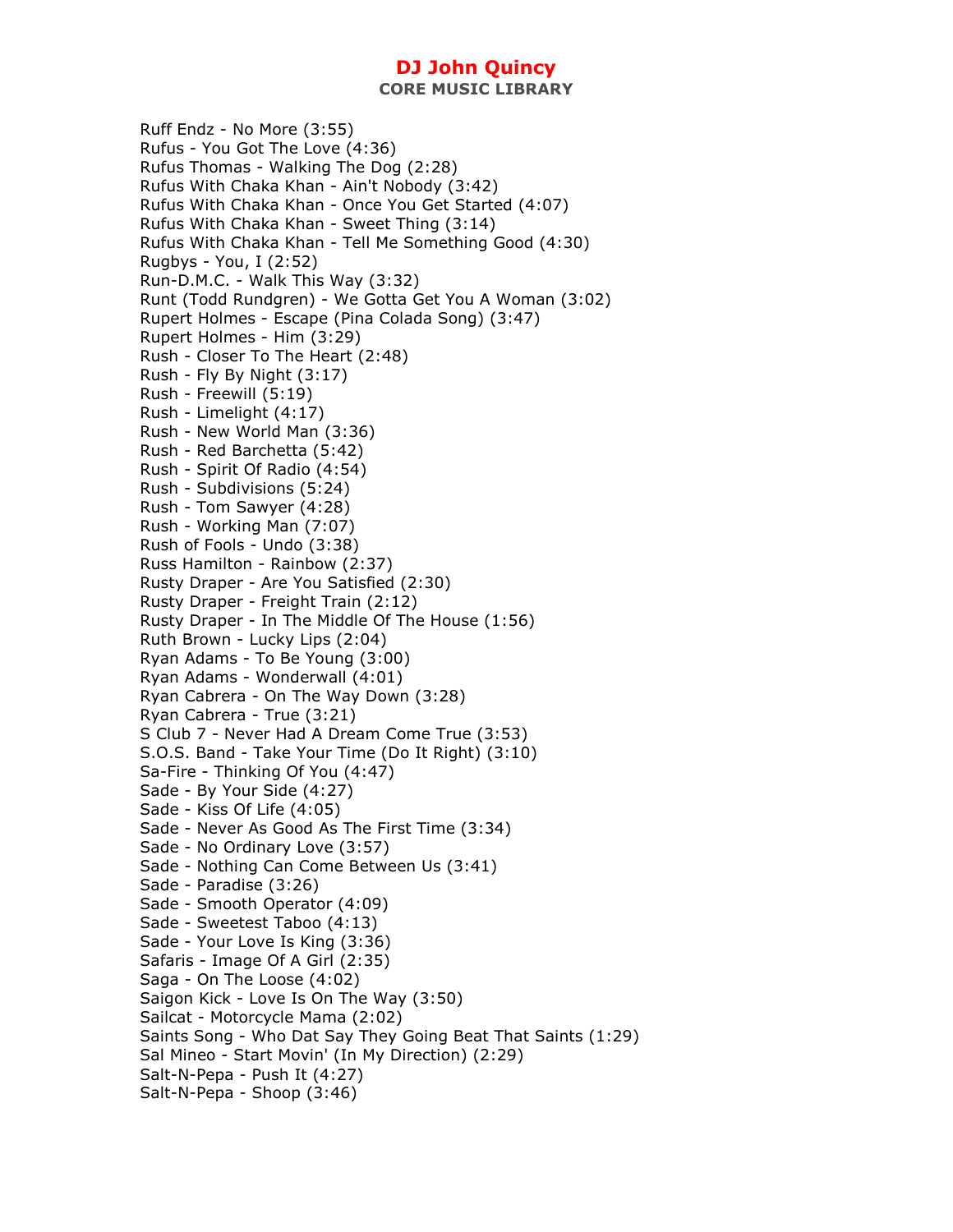Salt-N-Pepa - Whatta Man [Intro Edit] (3:41) Salvador - Breathing Life (3:30) Salvador - Lord, I Come Before You (4:41) Sam & Dave - Hold On, I'm Comin' (2:25) Sam & Dave - I Thank You (2:47) Sam & Dave - Soothe Me (2:29) Sam & Dave - Soul Man (2:35) Sam Cooke - (I Love You) For Sentimental Reasons (2:35) Sam Cooke - Another Saturday Night (2:19) Sam Cooke - Bring It On Home To Me (2:36) Sam Cooke - Chain Gang (2:32) Sam Cooke - Cupid (2:33) Sam Cooke - Everybody Loves To Cha Cha Cha (2:37) Sam Cooke - Frankie And Johnny (2:40) Sam Cooke - Good News (2:25) Sam Cooke - Good Times (2:25) Sam Cooke - Having A Party (2:27) Sam Cooke - Little Red Rooster (2:48) Sam Cooke - Nothing Can Change This Love (2:34) Sam Cooke - Only Sixteen (1:51) Sam Cooke - Send Me Some Lovin' (2:40) Sam Cooke - Shake (2:43) Sam Cooke - Twistin' The Night Away (2:34) Sam Cooke - Wonderful World (2:03) Sam Cooke - You Send Me (2:43) Sam Roberts - Bridge To Nowhere (3:06) Sam The Sham & The Pharoahs - Little Red Riding Hood (2:37) Sam The Sham & The Pharoahs - Wooly Bully (2:17) Samantha Fox - I Wanna Have Some Fun (3:52) Samantha Fox - Naughty Girls (Need Love Too) (3:19) Samantha Fox - Touch Me (I Want Your Body) (3:34) Samantha Mumba - Baby Come On Over (3:01) Samantha Mumba - Gotta Tell You (3:18) Samantha Sang - Emotion (3:53) Sami Jo - Tell Me A Lie (3:24) Sammi Smith - Help Me Make It Through The Night (2:30) Sammy Davis, Jr. - Candy Man (3:04) Sammy Davis, Jr. - I've Gotta Be Me (2:53) Sammy Davis, Jr. - Something's Gotta Give (2:02) Sammy Davis, Jr. - That Old Black Magic (3:16) Sammy Davis, Jr. - What Kind Of Fool Am I (3:19) Sammy Hagar - Give To Live (4:09) Sammy Hagar - Heavy Metal (3:46) Sammy Hagar - I Can't Drive 55 (4:01) Sammy Hagar - I'll Fall In Love Again (3:56) Sammy Hagar - There's Only One Way To Rock (4:11) Sammy Hagar - Your Love Is Driving Me Crazy (3:17) Sammy Johns - Chevy Van (2:53) Sammy Kershaw - Cadillac Style (2:52) Sammy Kershaw - I Can't Reach Her Anymore (3:18) Sammy Kershaw - Meant To Be (3:32) Sammy Kershaw - National Working Woman's Holiday (3:05)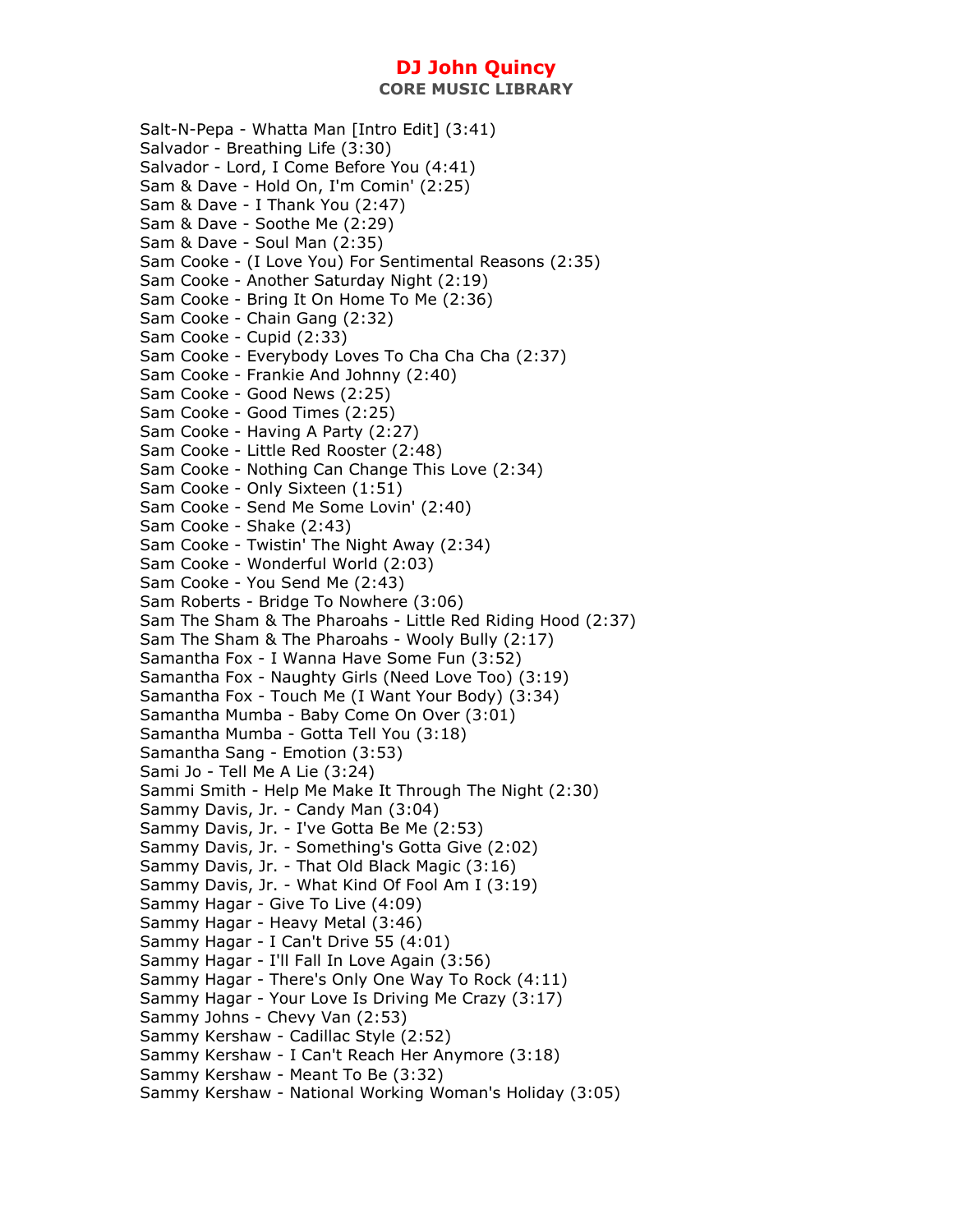Sammy Kershaw - She Don't Know She's Beautiful (2:47) Sammy Kershaw - Third Rate Romance (3:17) Sammy Kershaw & Terri Clark - Love Of My Life (4:17) Sammy Turner - Always (2:05) Sammy Turner - Lavender Blue (Dilly Dilly) (2:13) Sanctus Real - Don't Give Up (4:12) Sandi Patty - Breathe On Me (3:16) Sandi Patty - Build My World Around You (3:34) Sandpebbles - Love Power (2:10) Sandpipers - Come Saturday Morning (2:53) Sandpipers - Guantanamera (3:08) Sandy Nelson - Let There Be Drums (2:15) Sandy Nelson - Teen Beat (2:19) Sandy Posey - Born A Woman (1:44) Sandy Posey - I Take It Back (2:21) Sandy Posey - Single Girl (2:29) Sandy Stewart - My Coloring Book (3:25) Sanford Clark - Fool (2:41) Sanford-Townsend Band - Smoke From A Distant Fire (3:28) Santa Esmeralda - Don't Let Me Be Understood (3:53) Santana - Black Magic Woman (3:14) Santana - Europa (Earth's Cry, Heaven's Smile) (7:05) Santana - Everybody's Everything (3:28) Santana - Evil Ways (3:51) Santana - Hold On (4:23) Santana - Maria, Maria (4:16) Santana - No One To Depend On (4:58) Santana - Oye Como Va (4:14) Santana - She's Not There (3:57) Santana - Smooth (3:54) Santana - Stormy (4:38) Santana - Winning (3:25) Santana F Alex Band - Why Don't You And I (3:40) Santana F Chad Kroeger - Into The Night (3:38) Santana F Michelle Branch - Game Of Love (4:05) Santo & Johnny - Sleep Walk (2:19) Sara Bareilles - Love Song (3:49) Sara Evans - As If (3:25) Sara Evans - Born To Fly (3:29) Sara Evans - Cheatin' (3:19) Sara Evans - I Keep Looking (3:51) Sara Evans - No Place That Far (3:30) Sara Evans - Perfect (3:55) Sara Evans - Real Fine Place To Start (3:57) Sara Evans - Suds In The Bucket (3:44) Sara Evans - You'll Always Be My Baby (4:23) Sara Gazarek - You Are My Sunshine (3:32) Sarah Connor - Bounce (3:30) Sarah McLachlan - Adia (3:57) Sarah McLachlan - Angel (3:57) Sarah McLachlan - Building A Mystery (4:03) Sarah McLachlan - I Love You (4:34)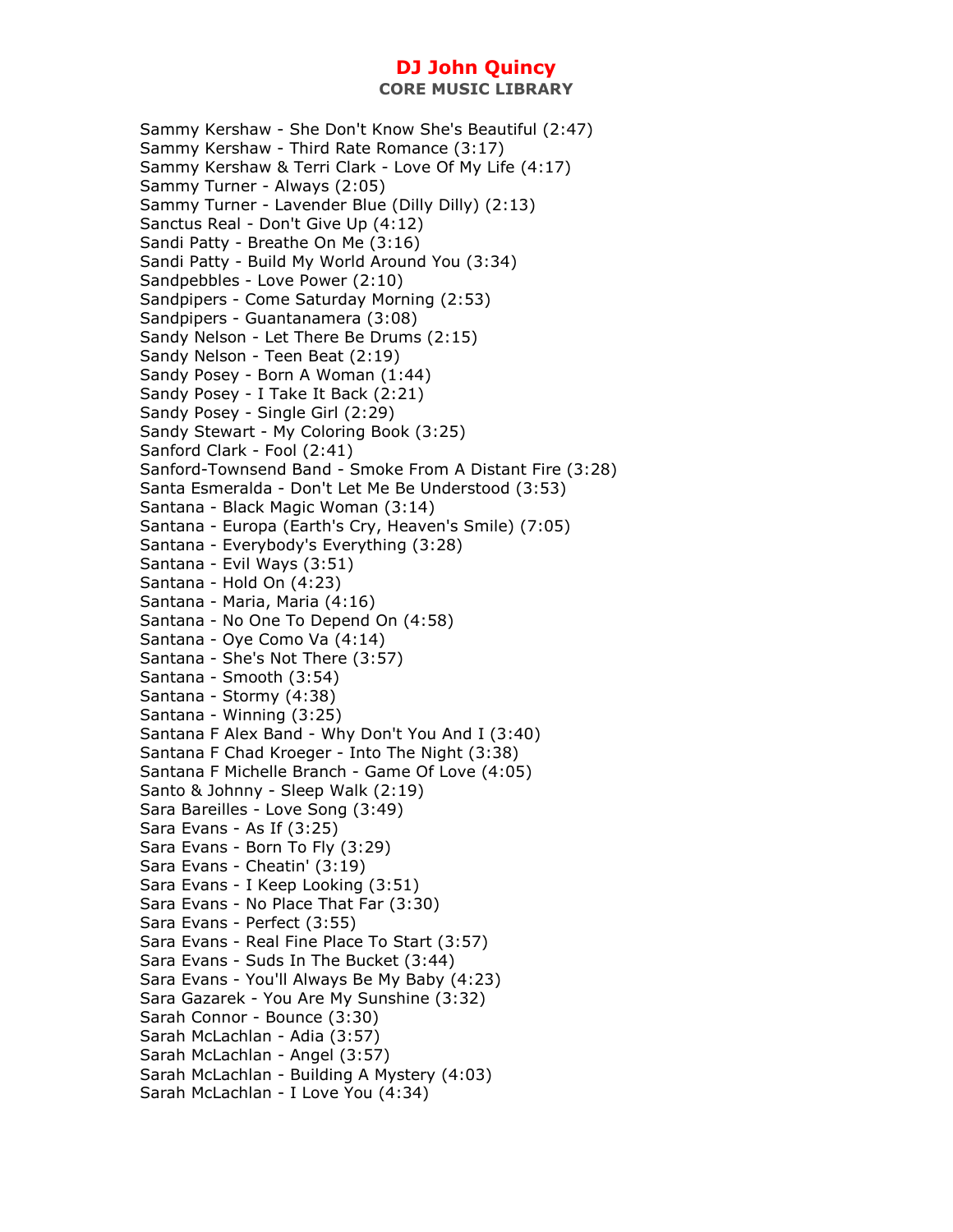Sarah McLachlan - I Will Remember You (3:35) Sarah McLachlan - Ice Cream (2:33) Sarah McLachlan - Sweet Surrender (3:51) Sarah Vaughan - Autumn In New York (3:16) Sarah Vaughan - Banana Boat Song (2:18) Sarah Vaughan - Broken-Hearted Melody (2:21) Sarah Vaughan - C'est La Vie (2:30) Sarah Vaughan - Close To You (3:03) Sarah Vaughan - Eternally (2:21) Sarah Vaughan - Experience Unnecessary (2:47) Sarah Vaughan - How Important Can It Be (2:23) Sarah Vaughan - Lover Man (3:14) Sarah Vaughan - Lullaby Of Birdland (3:57) Sarah Vaughan - Make Yourself Comfortable (2:38) Sarah Vaughan - Misty (2:56) Sarah Vaughan - Moonlight In Vermont (3:14) Sarah Vaughan - Occasional Man, An (2:28) Sarah Vaughan - Passing Strangers (2:36) Sarah Vaughan - Poor Butterfly (3:28) Sarah Vaughan - Smooth Operator (2:18) Sarah Vaughan - Tenderly (3:00) Sarah Vaughan - Whatever Lola Wants (Lola Gets) (2:34) Sarai - Ladies (3:20) Savage Garden - Animal Song (3:36) Savage Garden - Crash And Burn (3:41) Savage Garden - I Knew I Loved You [Intro Edit] (3:22) Savage Garden - I Want You (3:36) Savage Garden - Truly Madly Deeply (4:09) Saving Abel - 18 Days (3:46) Saving Abel - Addicted (3:39) Saving Abel - Drowning (Face Down) (3:34) Savior - Rise Against (3:58) Sawyer Brown - All These Years (3:15) Sawyer Brown - Boys And Me (3:17) Sawyer Brown - Cafe On The Corner (3:20) Sawyer Brown - Dirt Road (2:48) Sawyer Brown - Hard To Say (3:22) Sawyer Brown - I Don't Believe In Goodbye (3:46) Sawyer Brown - Some Girls Do (3:09) Sawyer Brown - Step That Step (2:39) Sawyer Brown - Thank God For You (3:11) Sawyer Brown - This Time (2:40) Sawyer Brown - Treat Her Right (3:35) Sawyer Brown - Trouble On The Line (2:28) Sawyer Brown - Walk, The (3:36) Sax Pack - Fallin' For You (3:27) Sax Pack - Little Bit Closer (4:32) Scandal - Goodbye To You (3:38) Scandal - Love's Got A Line On You (3:18) Scandal - Warrior (3:46) Scandalous - Mis-Teeg (3:53) Scarlett & Black - You Don't Know (3:30)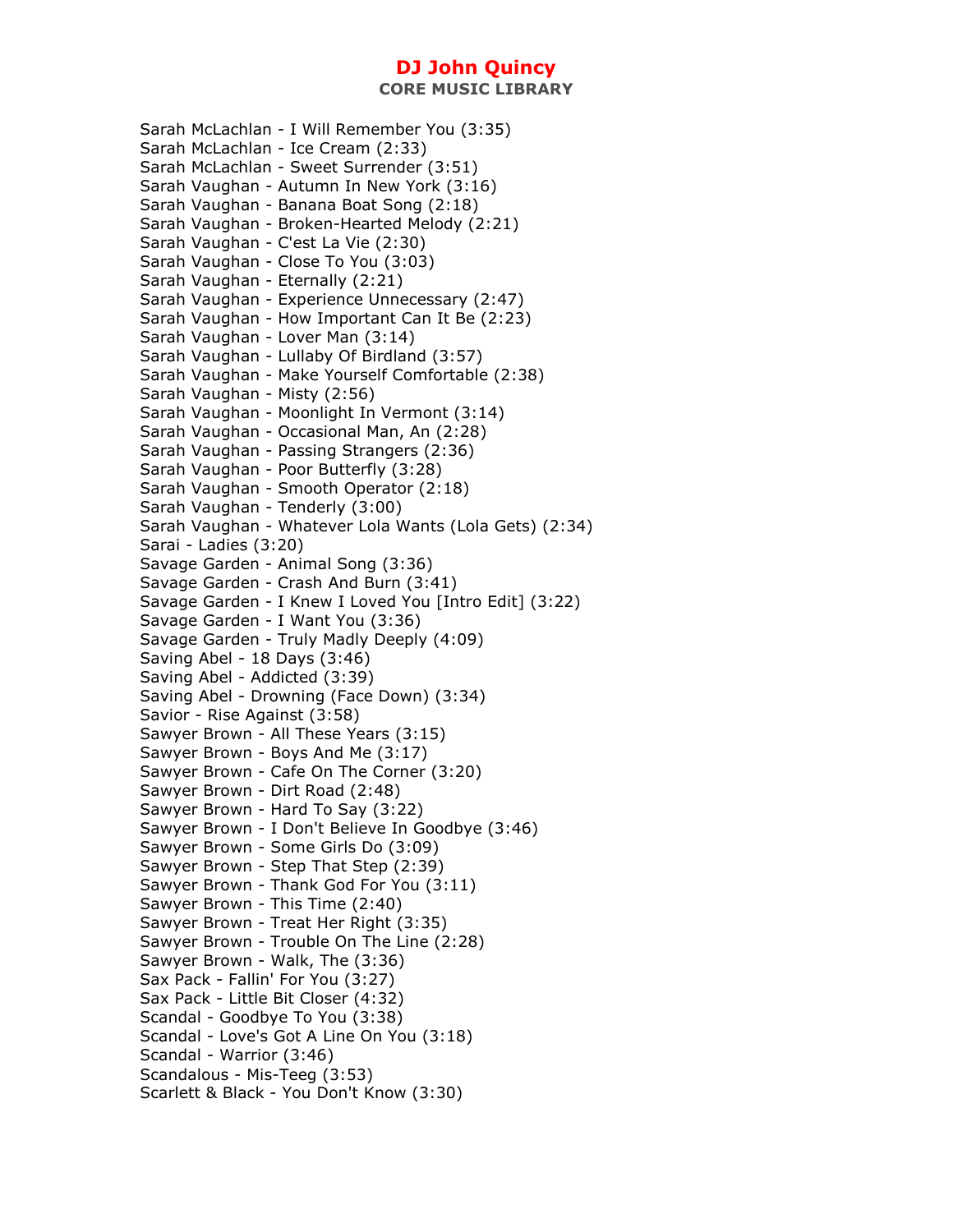**CORE MUSIC LIBRARY** 

Schuyler, Knobloch & Overstreet - Baby's Got A New Baby (3:21) Scissor Sisters - I Don't Feel Like Dancin' (4:06) Scorpions - Big City Nights (3:59) Scorpions - No One Like You (3:51) Scorpions - Rock You Like A Hurricane (4:10) Scorpions - Still Loving You (6:13) Scorpions - Wind Of Change (3:36) Scorpions - Zoo, The (5:24) Scott McKenzie - San Francisco (2:53) Screamin' Jay Hawkins - I Put A Spell On You (2:23) Script - Breakeven (3:47) Scritti Politti - Perfect Way (3:56) Seal - Crazy (4:19) Seal - Don't Cry (4:13) Seal - Fly Like An Eagle (3:33) Seal - Kiss From A Rose (3:33) Seal - Prayer For The Dying (4:11) Seals & Crofts - Diamond Girl (3:59) Seals & Crofts - Get Closer (3:45) Seals & Crofts - Hummingbird (4:22) Seals & Crofts - Summer Breeze (3:17) Seals & Crofts - We May Never Pass This Way Again (4:11) Seals & Crofts - You're The Love (3:11) Sean Kingston - Beautiful Girls (3:43) Sean Kingston - Face Drop (3:02) Sean Kingston - Fire Burning (3:57) Sean Kingston - Me Love (3:12) Sean Kingston - Take You There (3:53) Sean Kingston - There's Nothin' (3:42) Sean Paul - Get Busy (3:29) Sean Paul - Give It Up To Me (3:59) Sean Paul - So Fine (3:09) Sean Paul - Temperature (3:35) Sean Paul - We Be Burnin' (3:30) Sean Paul & Keyshia Cole - (When You Gonna) Give It Up To Me (4:01) Sean Paul F Sasha - I'm Still In Love With You [Intro Edit] (3:15) Searchers - Don't Throw Your Love Away (2:13) Searchers - Love Potion Number Nine (2:02) Searchers - Needles And Pins (2:10) Secondhand Serenade - Fall For You (2:57) Secrets - Boy Next Door (1:53) Seduction - Could This Be Love (4:27) Seduction - Two To Make It Right (4:11) Seekers - Georgy Girl (2:14) Seekers - I'll Never Find Another You (2:40) Seekers - World Of Our Own (2:39) Seether - Breakdown (3:22) Seether - Careless Whisper (4:14) Seether F Amy Lee - Broken (4:14) Selah - Bless The Broken Road (4:00) Selah - Wonderful, Merciful Savior (4:00) Selah - You Raise Me Up (4:00)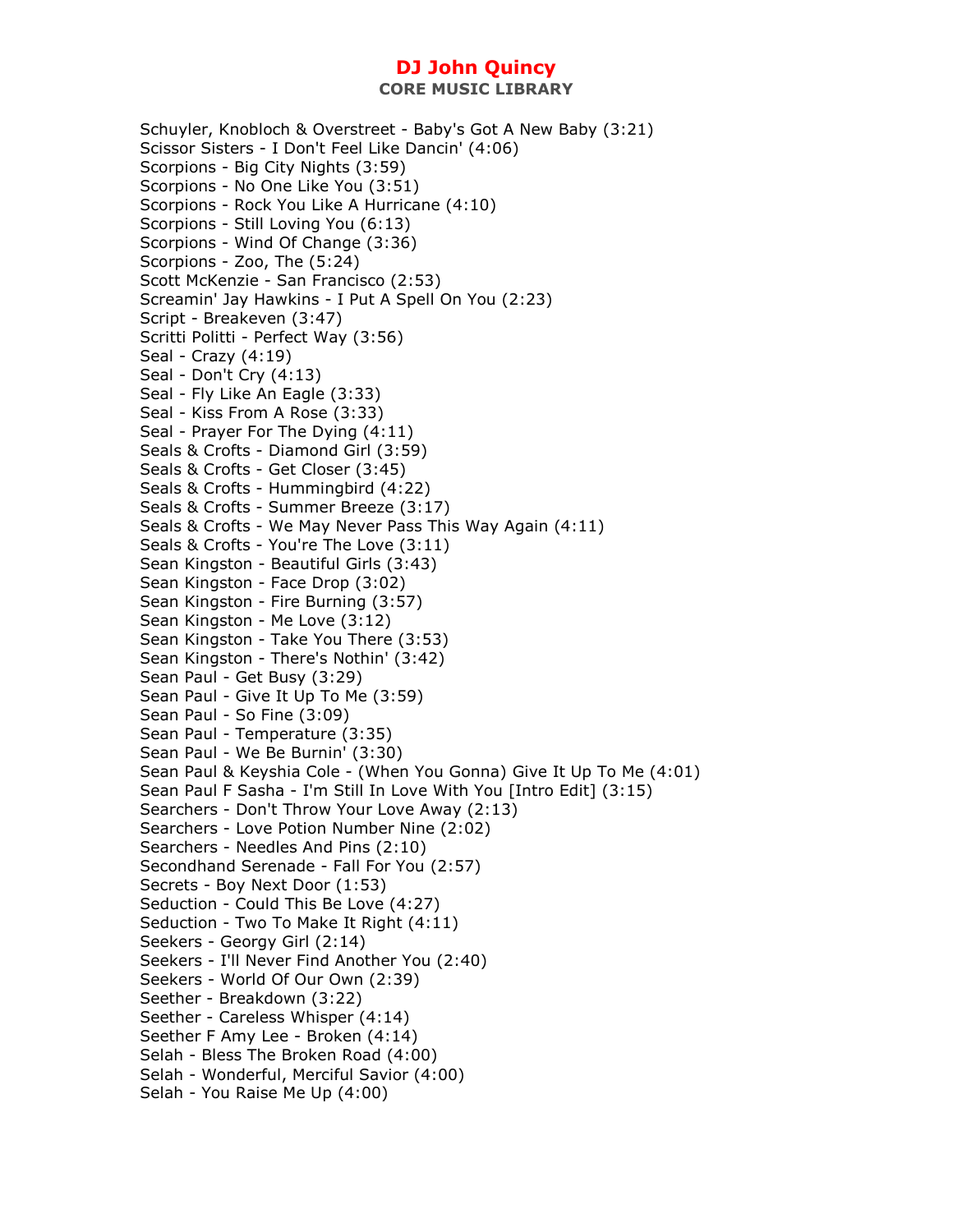**CORE MUSIC LIBRARY** 

Selah [Performance Track] - Bless The Broken Road (4:04) Selena - Dreaming Of You (5:02) Selena - I Could Fall In Love (4:27) Selena Gomez - Naturally (3:03) Semisonic - Closing Time (3:45) Senator Bobby - Wild Thing (2:38) Sensations - Let Me In (3:02) Serendipity Singers - Don't Let The Rain Come Down (2:41) Sergio Mendes - Fool On The Hill (3:04) Sergio Mendes - Look Of Love (2:30) Sergio Mendes - Mas Que Nada (2:35) Sergio Mendes - Night And Day (2:58) Sergio Mendes - Pretty World (3:07) Sergio Mendes - Scarborough Fair (3:11) SGF Gang - Unwrapper's Delight (4:13) Shades Of Blue - Oh How Happy (2:14) Shadows Of The Night - Gloria (2:32) Shaggy - Angel (3:33) Shaggy - Big Up (3:24) Shaggy - It Wasn't Me (3:44) Shai - Baby I'm Yours (3:50) Shai - If I Ever Fall In Love (3:06) Shakespear's Sister - Stay (3:38) Shakira - She Wolf (3:01) Shakira - Underneath Your Clothes (3:36) Shakira - Whenever, Wherever (3:14) Shakira F Lil Wayne - Give It Up To Me (2:59) Shakira F Wyclef Jean - Hips Don't Lie [Intro Edit] (3:24) Shalamar - Dancing In The Sheets (3:56) Shalamar - Dead Giveaway (3:41) Shalamar - Second Time Around (3:39) Shangri-Las - Give Him A Great Big Kiss (2:02) Shangri-Las - I Can Never Go Home Anymore (3:11) Shangri-Las - Leader Of The Pack (2:47) Shangri-Las - Remember (Walkin' In The Sand) (2:08) Shania Twain - (If You're Not In It For Love) I'm Outta Here (3:47) Shania Twain - Any Man Of Mine (4:05) Shania Twain - Forever And For Always (4:01) Shania Twain - From This Moment On (3:53) Shania Twain - Honey I'm Home (3:32) Shania Twain - Love Gets Me Everytime (3:32) Shania Twain - Man! I Feel Like A Woman! (3:52) Shania Twain - No One Needs To Know (2:56) Shania Twain - That Don't Impress Me Much (3:54) Shania Twain - You Win My Love (3:41) Shania Twain - You're Still The One (3:12) Shania Twain - You've Got A Way (3:19) Shania Twain & Bryan White - From This Moment On (3:40) Shanice - I Love Your Smile (4:16) Shanice - Saving Forever For You (3:45) Shannon - Let The Music Play (3:21) Shaun Cassidy - Da Doo Ron Ron (2:38)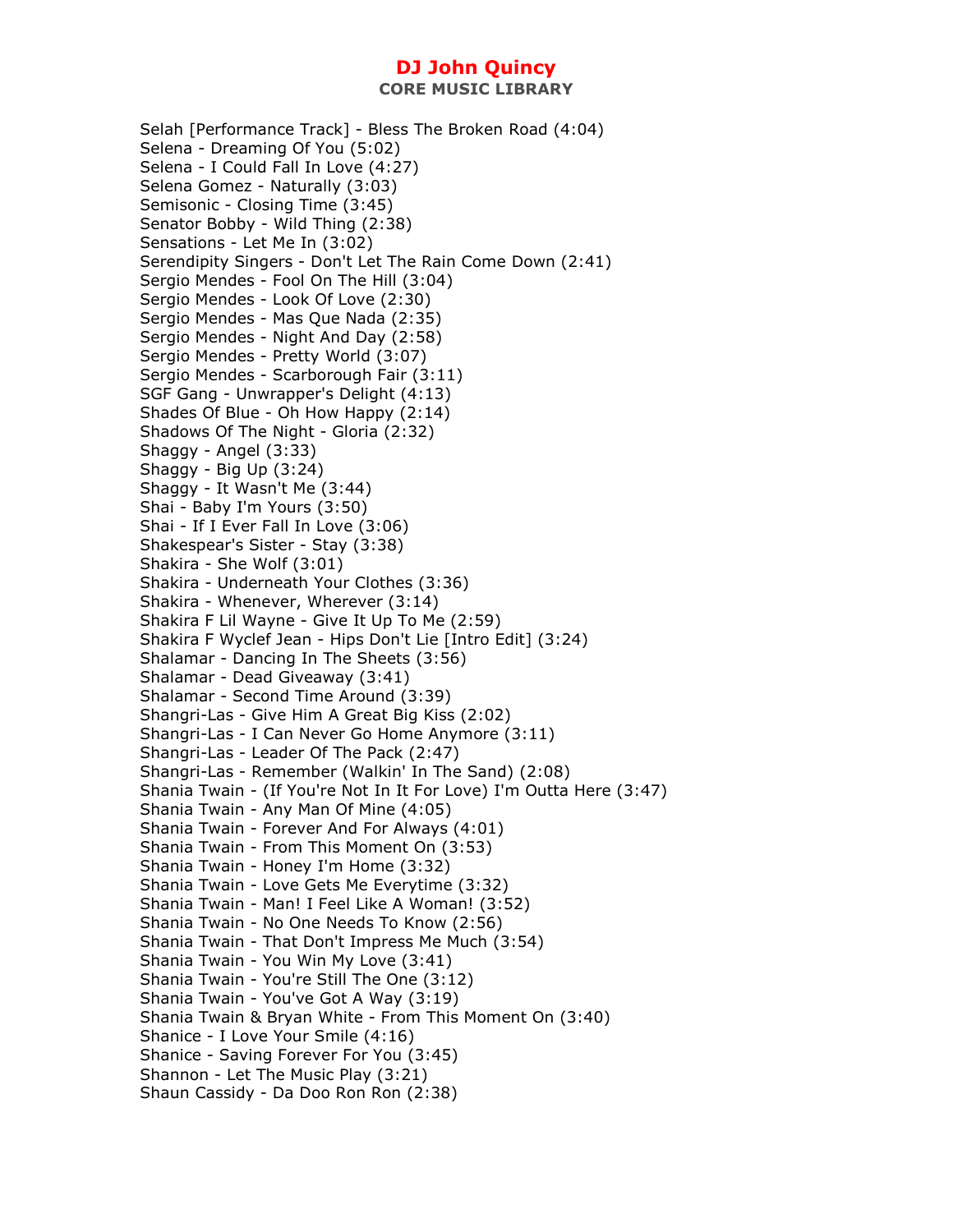**CORE MUSIC LIBRARY** 

Shaun Cassidy - Hey Deanie (3:35) Shaun Cassidy - That's Rock 'N' Roll (2:44) Shaun Groves - Welcome Home (3:54) Shawn Colvin - Sunny Came Home (4:18) Shawn McDonald - Gravity (3:57) Shawn Mullins - Lullaby (4:08) Sheb Wooley - Purple People Eater (2:11) Sheb Wooley - That's My Pa (2:19) SheDAISY - I Will...But (3:36) SheDAISY - I'm Taking The Wheel (3:10) SheDAISY - Little Goodbyes (3:17) Sheena Easton - Almost Over You (3:26) Sheena Easton - For Your Eyes Only (2:52) Sheena Easton - Lover In Me (4:28) Sheena Easton - Modern Girl (3:28) Sheena Easton - Morning Train (Nine To Five) (3:15) Sheena Easton - Strut (3:55) Sheena Easton - Sugar Walls (3:54) Sheena Easton - Telefone (Long Distance Love Affair) (3:33) Sheena Easton - You Could Have Been With Me (3:26) Sheila E. - Glamorous Life (3:38) Sheila E. - Love Bizarre (3:46) Shelby Flint - Angel On My Shoulder (2:11) Shelley Fabares - Johnny Angel (2:15) Shelly West - Jose Cuervo (2:38) Shenandoah - Church On Cumberland Road (2:57) Shenandoah - Darned If I Do (Danged If I Don't) (2:23) Shenandoah - Ghost In This House (3:31) Shenandoah - I Want To Be Loved Like That (3:36) Shenandoah - If Bubba Can Dance (I Can Too) (2:43) Shenandoah - Next To You, Next To Me (3:14) Shenandoah - Rock My Baby (3:06) Shenandoah - Sunday In The South (3:57) Shenandoah - Two Dozen Roses (3:29) Shep & The Limelites - Daddy's Home (2:49) Shepard Sisters - Alone (2:16) Sheriff - When I'm With You (3:46) Sheryl Crow - All I Wanna Do (3:52) Sheryl Crow - Anything But Down (4:13) Sheryl Crow - Can't Cry Anymore [Intro Edit] (3:28) Sheryl Crow - Change Would Do You Good (3:44) Sheryl Crow - Everyday Is A Winding Road (4:10) Sheryl Crow - First Cut Is The Deepest (3:43) Sheryl Crow - If It Makes You Happy (4:26) Sheryl Crow - My Favorite Mistake (4:03) Sheryl Crow - Soak Up The Sun (3:12) Sheryl Crow - Strong Enough (3:05) Shields - You Cheated (2:23) Shikira - La Tortura (3:31) Shinedown - If You Only Knew (3:44) Shinedown - Second Chance (3:38) Shinedown - Simple Man [Acoustic Version] (5:08)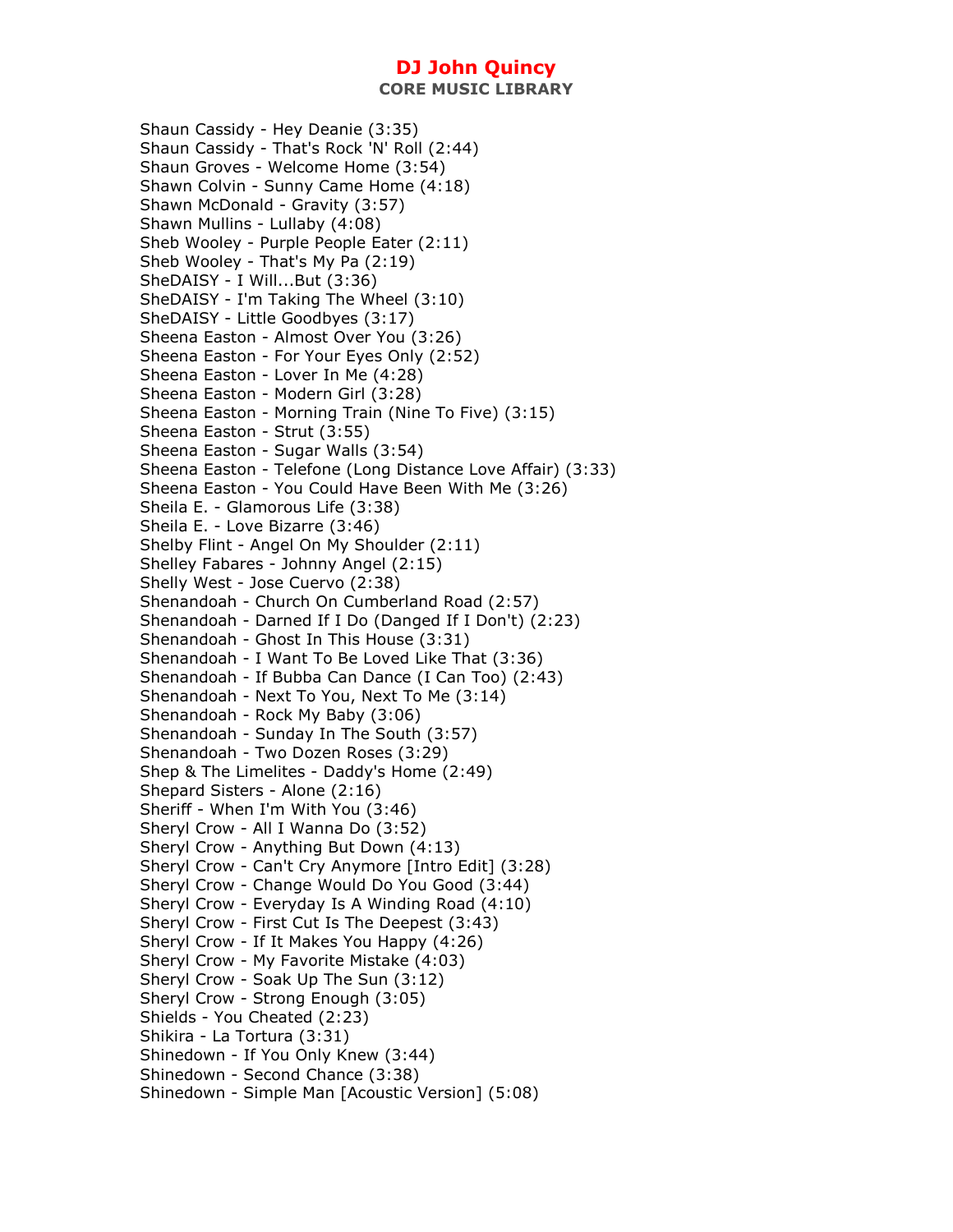Shinedown - Sound Of Madness (3:50) Shiny Toy Guns - You Are The One (4:30) Shirelles - Baby It's You (2:34) Shirelles - Dedicated To The One I Love (1:57) Shirelles - Everybody Loves A Lover (2:39) Shirelles - Foolish Little Girl (2:14) Shirelles - Mama Said (2:07) Shirelles - Soldier Boy (2:37) Shirelles - Will You Love Me Tomorrow (2:39) Shirley & Company - Shame, Shame, Shame (3:45) Shirley & Lee - Let The Good Times Roll (2:20) Shirley Bassey - Diamonds Are Forever (2:38) Shirley Bassey - Goldfinger (2:46) Shirley Brown - Woman To Woman (3:50) Shirley Ellis - Clapping Song (3:08) Shirley Ellis - Name Game (2:54) Shirley Ellis - Nitty Gritty (2:08) Shocking Blue - Venus (3:01) Shontelle - T-Shirt (3:49) Shooting Star - Last Chance (6:32) Shorty Long - Here Comes The Judge (2:36) Showmen - 39-21-46 (2:54) Showmen - It Will Stand (2:17) Sierra - I Know You Know (4:00) Silhouettes - Get A Job (2:41) Silk - Freak Me (4:23) Silkie - You've Got To Hide Your Love Away (2:08) Silver - Wham Bam Shang-A-Lang (3:28) Silver Condor - You Could Take My Heart Away (2:49) Silver Convention - Fly, Robin, Fly (3:28) Silver Convention - Get Up And Boogie (3:41) Silversun Pickups - Panic Switch (4:09) Silvetti - Spring Rain (5:49) Simon & Garfunkel - At The Zoo (2:12) Simon & Garfunkel - Boxer (5:06) Simon & Garfunkel - Bridge Over Troubled Water (4:48) Simon & Garfunkel - Cecilia [Intro Edit] (2:35) Simon & Garfunkel - El Condor Pasa (If I Could) (2:58) Simon & Garfunkel - Hazy Shade Of Winter (2:16) Simon & Garfunkel - Homeward Bound (2:23) Simon & Garfunkel - I Am A Rock (2:46) Simon & Garfunkel - Mrs. Robinson (3:46) Simon & Garfunkel - My Little Town (3:42) Simon & Garfunkel - Scarborough Fair (3:05) Simon & Garfunkel - Sound Of Silence (2:59) Simple Minds - Alive And Kicking (4:28) Simple Minds - Don't You (Forget About Me) (4:16) Simple Minds - Sanctify Yourself (3:46) Simple Plan - Addicted (3:51) Simple Plan - I'd Do Anything (3:15) Simple Plan - Perfect (4:27) Simple Plan - Untitled (3:24)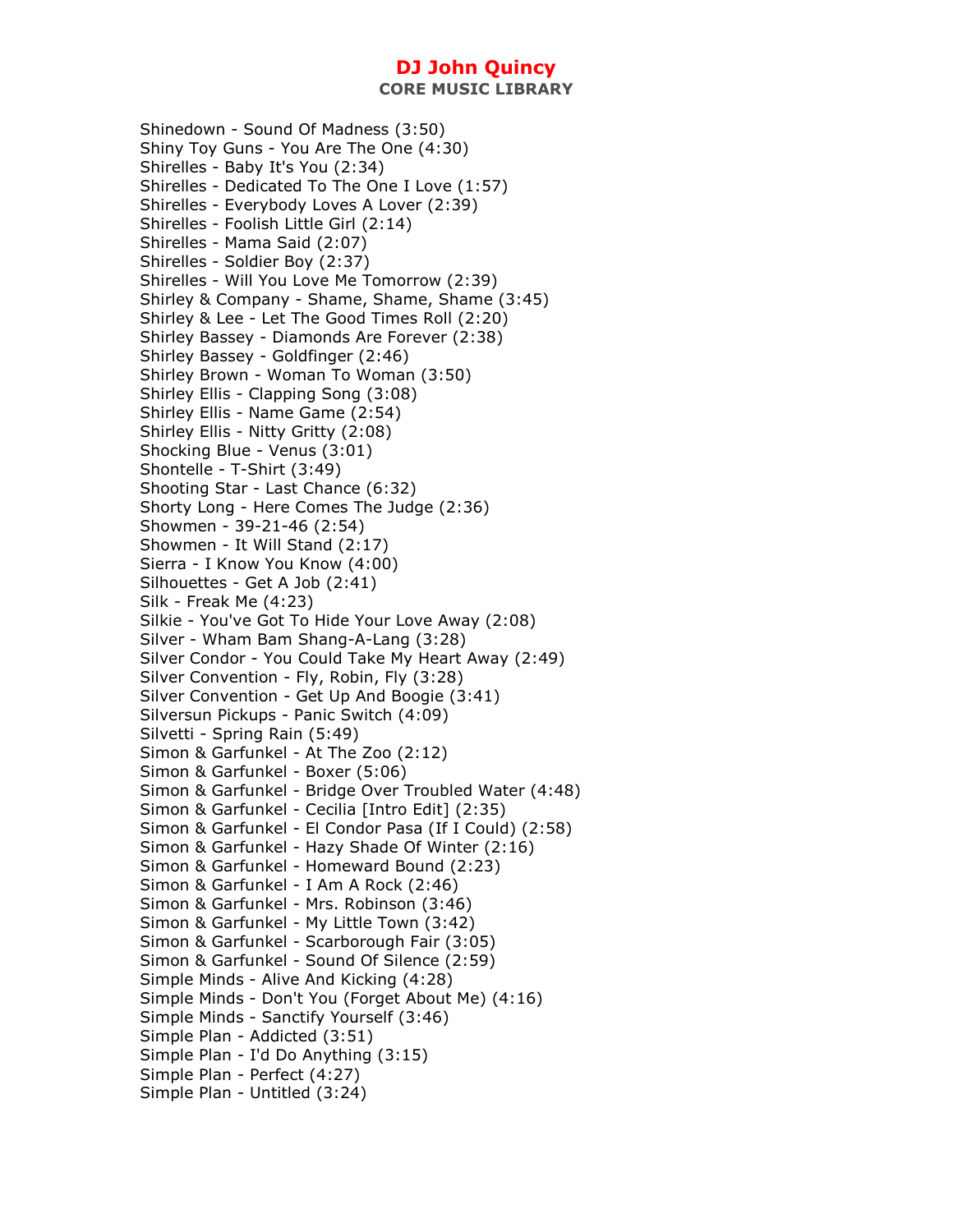Simple Plan - Welcome To My Life (3:21) Simply Red - Holding Back The Years (4:02) Simply Red - If You Don't Know Me By Now (3:20) Sinead O'Connor - Nothing Compares To You (4:51) Singing Nun - Dominique (2:52) Sir Douglas Quintet - She's About A Mover (2:18) Sir Mix-A-Lot - Baby Got Back [Intro Edit] (3:48) Sisqo - Incomplete (3:42) Sisqo - Thong Song (4:01) Sister Hazel - All For You (3:37) Sister Hazel - Happy (3:37) Sister Hazel - This Kind Of Love (3:34) Sister Janet Mead - Lord's Prayer [Rock Version] (2:45) Sister Sledge - He's The Greatest Dancer (3:30) Sister Sledge - We Are Family (3:30) Sister Sledge - We Are Family [Intro Edit] (2:57) Sixpence None The Richer - Breathe (3:59) Sixpence None The Richer - Breathe Your Name (3:48) Sixpence None The Richer - Kiss Me (3:24) Sixpence None The Richer - There She Goes (2:35) Skee-Lo - I Wish (3:54) Skeeter Davis - (I Can't Help You) I'm Falling Too (2:42) Skeeter Davis - End Of The World (2:34) Skeeter Davis - I Can't Stay Mad At You (2:04) Skid Row - 18 And Life (3:47) Skid Row - I Remember You (5:07) Skillet - Older I Get (3:35) Skip & Flip - Cherry Pie (2:13) Skip & Flip - It Was I (2:14) Skip Ewing - Christmas Carol (3:10) Skip Ewing - It's You Again (2:57) Skylark - Wildflower (4:05) Skyliners - Since I Don't Have You (2:38) Slade - My Oh My (4:06) Slade - Run Runaway (4:52) Slash - Obsession Confession (3:37) Slim Harpo - Baby Scratch My Back (2:49) Slim Jackson - Square Dancing Song (With Calls) (6:31) Sly & The Family Stone - Dance To The Music (2:54) Sly & The Family Stone - Everyday People (2:19) Sly & The Family Stone - Family Affair (2:58) Sly & The Family Stone - Hot Fun In The Summertime (2:34) Sly & The Family Stone - I Want To Take You Higher (2:55) Sly & The Family Stone - If You Want Me To Stay (2:54) Sly & The Family Stone - Thank You (Falettinme Be Mice Elf Agin) (4:45) Sly Fox - Let's Go All The Way (3:45) Small Faces - Itchycoo Park (2:43) Smalltown Poets - Anything Genuine (3:02) Smash Mouth - All Star (3:14) Smash Mouth - Can't Get Enough Of You Baby (2:29) Smash Mouth - I'm A Believer (2:56) Smash Mouth - Then The Morning Comes (3:00)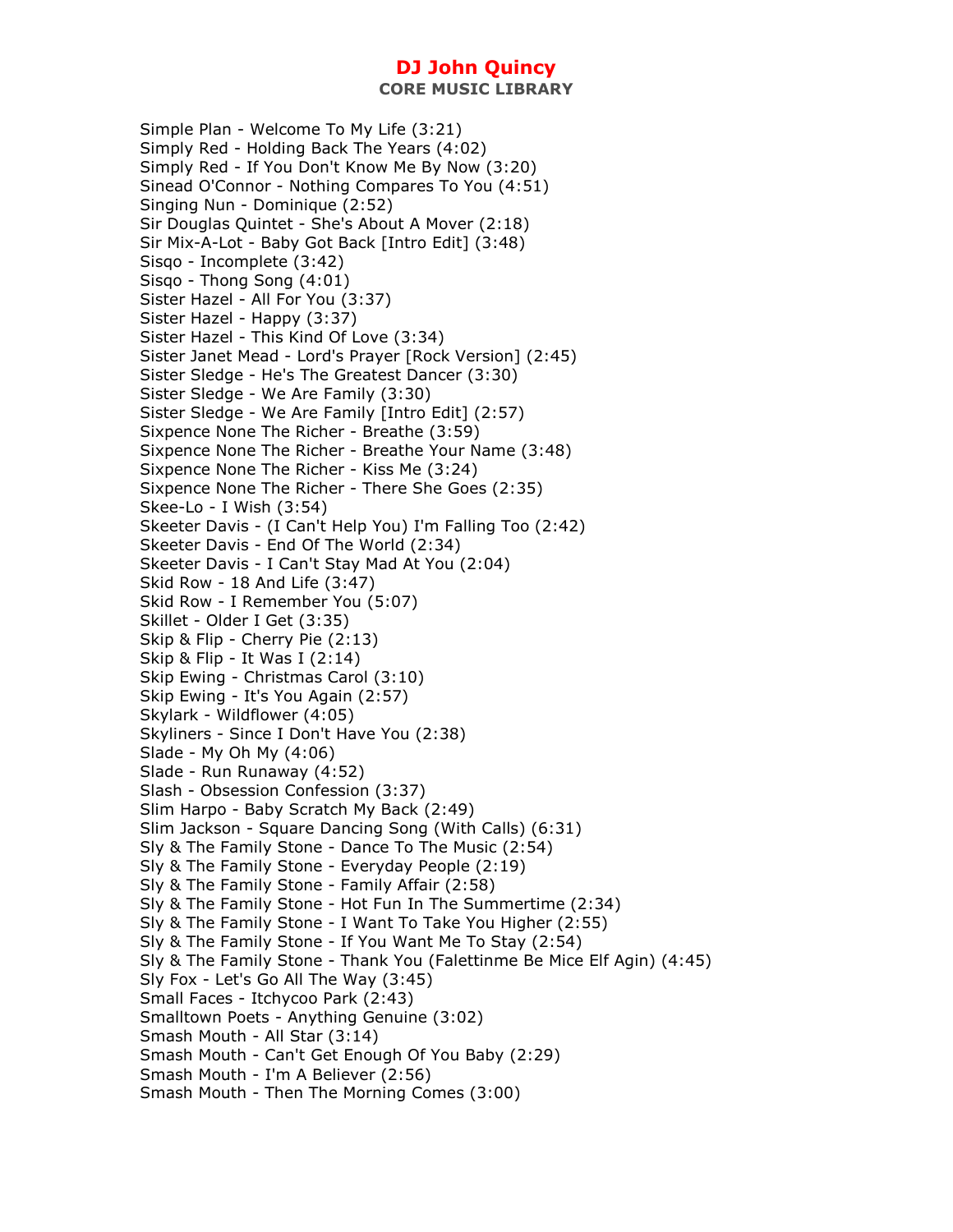Smash Mouth - Walking On The Sun (3:21) Smashing Pumpkins - 1979 (4:10) Smilez & Southstar - Tell Me (4:31) Smith - Baby It's You (3:13) Smithereens - Too Much Passion (4:13) Smokey Robinson - Being With You (3:54) Smokey Robinson - Cruisin' (4:20) Smokey Robinson - Just To See Her (3:54) Smokey Robinson - One Heartbeat (3:53) Smokey Robinson & The Miracles - (Come 'Round Here) I'm The One You Need (2:26) Smokey Robinson & The Miracles - Baby, Baby Don't Cry (3:54) Smokey Robinson & The Miracles - Going To A Go-Go (2:42) Smokey Robinson & The Miracles - I Don't Blame You At All (3:05) Smokey Robinson & The Miracles - I Second That Emotion (2:38) Smokey Robinson & The Miracles - If You Can Wait (2:24) Smokey Robinson & The Miracles - Love I Saw In You Was Just A Mirage (2:54) Smokey Robinson & The Miracles - Mickey's Monkey (2:39) Smokey Robinson & The Miracles - More Love (2:42) Smokey Robinson & The Miracles - My Girl Has Gone (2:50) Smokey Robinson & The Miracles - Ooo Baby Baby (2:41) Smokey Robinson & The Miracles - Shop Around (2:45) Smokey Robinson & The Miracles - Tears Of A Clown (3:00) Smokey Robinson & The Miracles - Tracks Of My Tears (2:57) Smokey Robinson & The Miracles - You've Really Got A Hold On Me (2:55) Smokie - Living Next Door To Alice (3:19) Smokie-Part 2 - Bill Black Combo (2:04) Snap - Power (3:36) Snap - Rhythm Is A Dancer [No Rap Version] (3:23) Sneaker - More Than Just The Two Of Us (3:53) Sniff 'N' The Tears - Driver's Seat (3:57) Snoop Dog F Charlie Wilson & Justin Timberlake - Signs (3:53) Snoop Dogg - Gin And Juice (3:37) Snoop Dogg - Sensual Seduction (3:58) Snoop Dogg - What's My Name (4:11) Snoop Dogg F Jay-Z - I Wanna Rock (3:52) Snoop Dogg F Pharrell - Drop It Like It's Hot (4:27) Snoop Dogg F The-Dream - Gangsta Luv (3:51) Snow - Informer (4:24) Snow Patrol - Chasing Cars (4:04) Snow Patrol - Open Your Eyes (5:35) Soft Cell - Tainted Love (Where Did Our Love Go) (3:57) Soggy Bottom Boys - I Am A Man Of Constant Sorrow (3:04) Solomon Burke - Cry To Me (2:29) Soluna - For All Time (3:09) Somethin' Smith & The Redheads - It's A Sin To Tell A Lie (2:53) Sonicflood - I Want To Know You (In The Secret) (2:48) Sonique - It Feels So Good [JQ Edit] (3:13) Sonny - Laugh At Me (2:52) Sonny & Cher - All I Ever Need Is You (2:30) Sonny & Cher - Baby Don't Go (3:02) Sonny & Cher - Beat Goes On (3:20)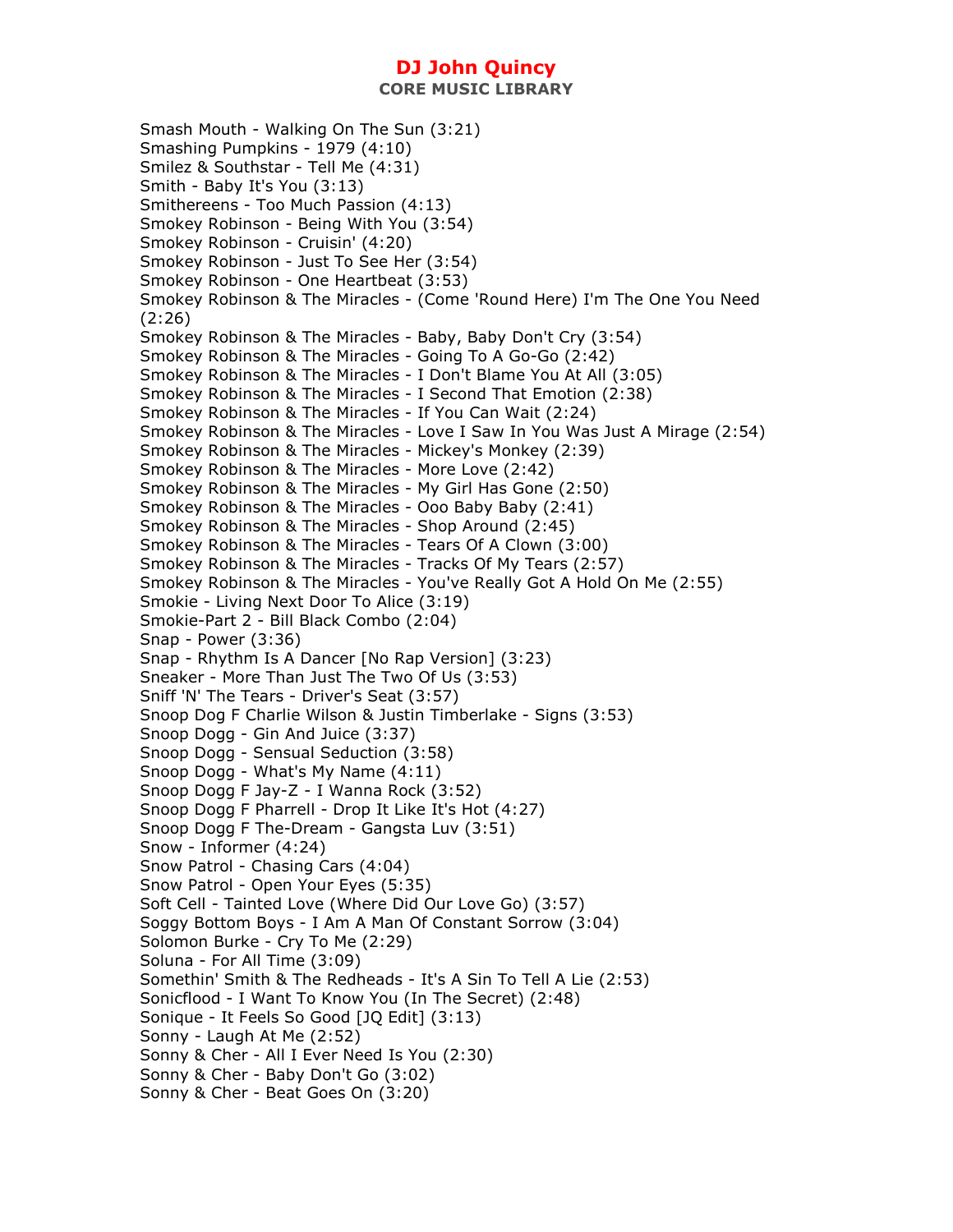**CORE MUSIC LIBRARY** 

Sonny & Cher - But You're Mine (2:57) Sonny & Cher - Cowboy's Work Is Never Done (3:08) Sonny & Cher - I Got You Babe (3:03) Sonny & Cher - Just You (3:56) Sonny & Cher - What Now My Love (3:29) Sonny Charles & The Checkmates - Black Pearl (3:10) Sonny James - Behind The Tear (1:59) Sonny James - Bright Lights, Big City (2:28) Sonny James - Empty Arms (2:16) Sonny James - Heaven Says Hello (2:02) Sonny James - I'll Keep Holding On (Just To Your Love) (2:15) Sonny James - I'll Never Find Another You (2:21) Sonny James - It's Just A Matter Of Time (2:31) Sonny James - My Love (2:45) Sonny James - Need You (2:21) Sonny James - Only The Lonely (2:37) Sonny James - Running Bear (2:45) Sonny James - Since I Met You Baby (2:48) Sonny James - Take Good Care Of Her (2:26) Sonny James - That's Why I Love You Like I Do (2:41) Sonny James - You're The Only World I Know (2:10) Sonny James - Young Love (2:28) Sonny Knight - Confidential (2:31) Sonny Terry & Brownie McGhee - You Bring Out The Boogie In Me (2:39) Sophie B. Hawkins - As I Lay Me Down (3:52) Sophie B. Hawkins - Damn I Wish I Was Your Lover (4:09) Sophie B. Hawkins - Only Love (The Ballad Of Sleeping Beauty) (3:58) Sophie B. Hawkins - Right Beside You (3:35) Sopwith Camel - Hello Hello (2:22) Sorta Crackers Band - Chicken Dance [Intro Edit] (2:37) Soul Asylum - Misery (3:48) Soul Asylum - Runaway Train (4:16) Soul For Real - Candy Rain (4:10) Soul II Soul - Back To Life (3:30) Soul II Soul - Keep On Movin' (3:34) Soul Inc. - I Belong To Nobody (2:23) Soul Inc. - In The Midnight Hour (2:20) Soul Inc. - Stronger Than Dirt (2:16) Soul Survivors - Expressway To Your Heart (2:14) SoulDecision F Thrust - Faded (3:22) Soulja Boy - Crank Dat Soulja Boy (Supaman) (3:41) Soulja Boy Tell 'Em - Turn My Swag On (3:24) Soulja Boy Tell'em F Sammie - Kiss Me Through The Phone (3:11) Sound Of Music - Climb Every Mountain (2:11) Sound Of Music - Do-Re-Mi (5:32) Sound Of Music - Edelweiss (1:41) Sound Of Music - Lonely Goatherd (3:08) Sound Of Music - Maria (3:15) Sound Of Music - My Favorite Things (2:16) Sound Of Music - Sixteen Going On Seventeen (3:14) Sound Of Music - So Long, Farewell (2:52) Soundgarden - Black Hole Sun (5:16)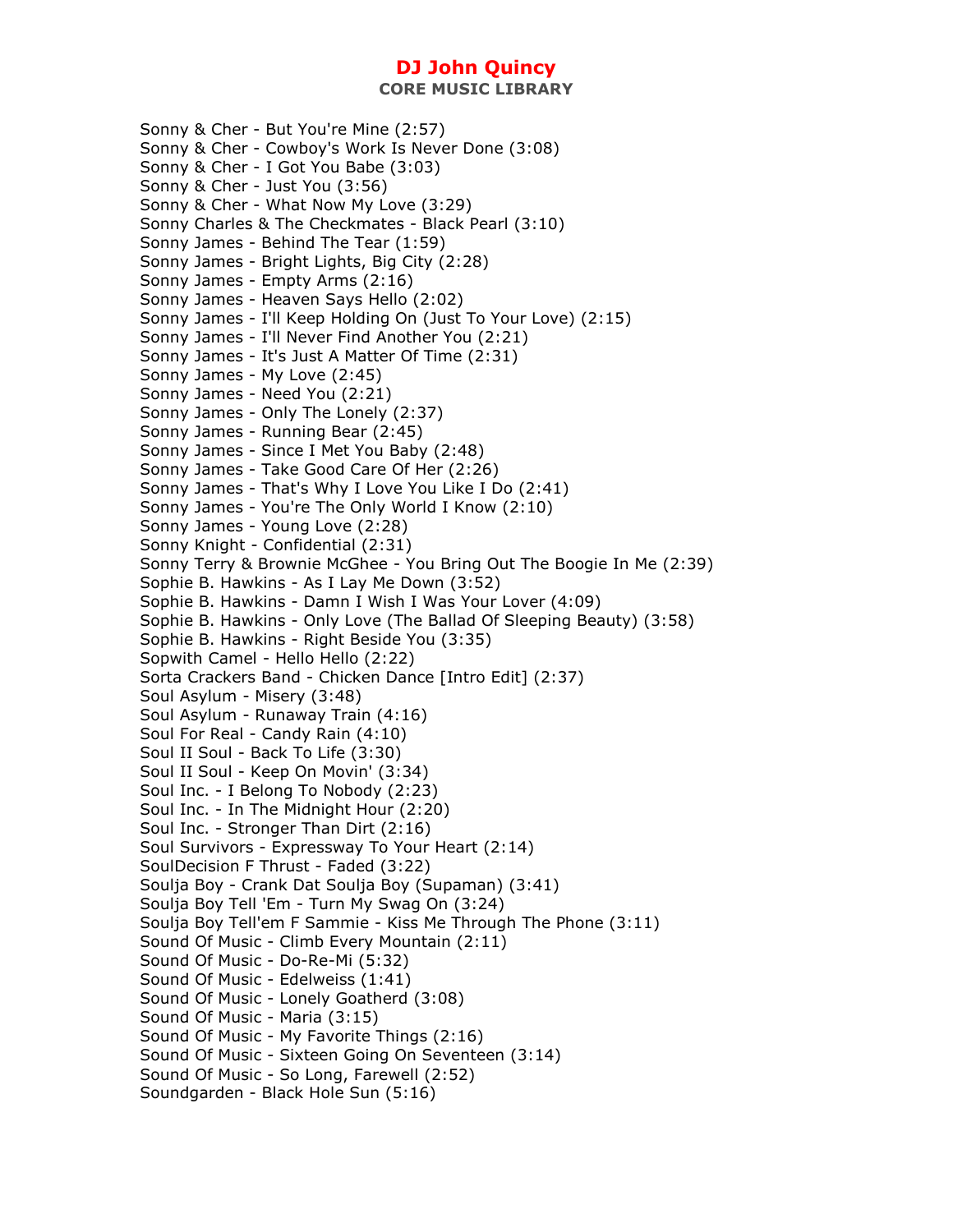**CORE MUSIC LIBRARY** 

Sounds Orchestral - Cast Your Fate To The Wind (3:07) Soup Dragons - Divine Thing (3:27) Southern Soul - Electric Slide (4:21) Spandau Ballet - True (5:25) Spaniels - Goodnght Sweetheart, Goodnight (2:38) Spanky & Our Gang - Lazy Day (3:01) Spanky & Our Gang - Like To Get To Know You (3:07) Spanky & Our Gang - Sunday Will Never Be The Same (2:54) Speaker Test - Left Right (3:00) Spencer Davis Group - Gimme Some Lovin' (2:50) Spencer Davis Group - I'm A Man (2:32) Spencer Ross - Tracy's Theme (2:47) Spice Girls - 2 Become 1 (3:49) Spice Girls - Say You'll Be There (3:31) Spice Girls - Too Much (3:46) Spice Girls - Wannabe (2:45) Spin Doctors - Little Miss Can't Be Wrong (3:49) Spin Doctors - Two Princes (4:10) Spinners - Could It Be I'm Falling In love (4:08) Spinners - Cupid (3:50) Spinners - I'll Be Around (3:06) Spinners - It's A Shame (3:05) Spinners - One Of A Kind (Love Affair) (3:26) Spinners - Rubberband Man (3:31) Spinners - They Just Can't Stop It (Games People Play) (4:37) Spinners - Working My Way Back To You (3:57) Spinners & Dionne Warwick - Then Came You (3:50) Spiral Starecase - More Today Than Yesterday (3:06) Splender - I Think God Can Explain (3:51) Spoon - I Turn My Camera On (3:30) Springfields - Silver Threads And Golden Needles (2:10) Spyder Turner - Stand By Me (3:10) Spyro Gyra - Morning Dance (3:50) Spyro Gyra - Shaker Song (4:41) Squeeze - Hourglass (3:08) Squeeze - Tempted (3:48) Ssgt. Barry Sadler - Ballad Of The Green Berets (2:25) Stacey Kent - Tender Trap (4:39) Stacey Q - Two Of Hearts (3:53) Stacie Orrico - (There's Gotta Be) More To Life (3:14) Stacie Orrico - Don't Look At Me (3:32) Stacie Orrico - Genuine (4:52) Stacie Orrico - Security (3:25) Stacie Orrico - Stuck (3:38) Stacy Earl F The Wild Pair - Romeo & Juliet (4:06) Stacy Lattisaw - Let Me Be Your Angel (3:49) Staind - It's Been Awhile (4:22) Staind - Right Here (4:05) Staind - So Far Away (3:56) Stampeders - Sweet City Woman (3:21) Stan Getz & Astrud Gilberto - Girl From Ipanema (2:43) Stan Getz & Charlie Byrd - Desafinado (2:02)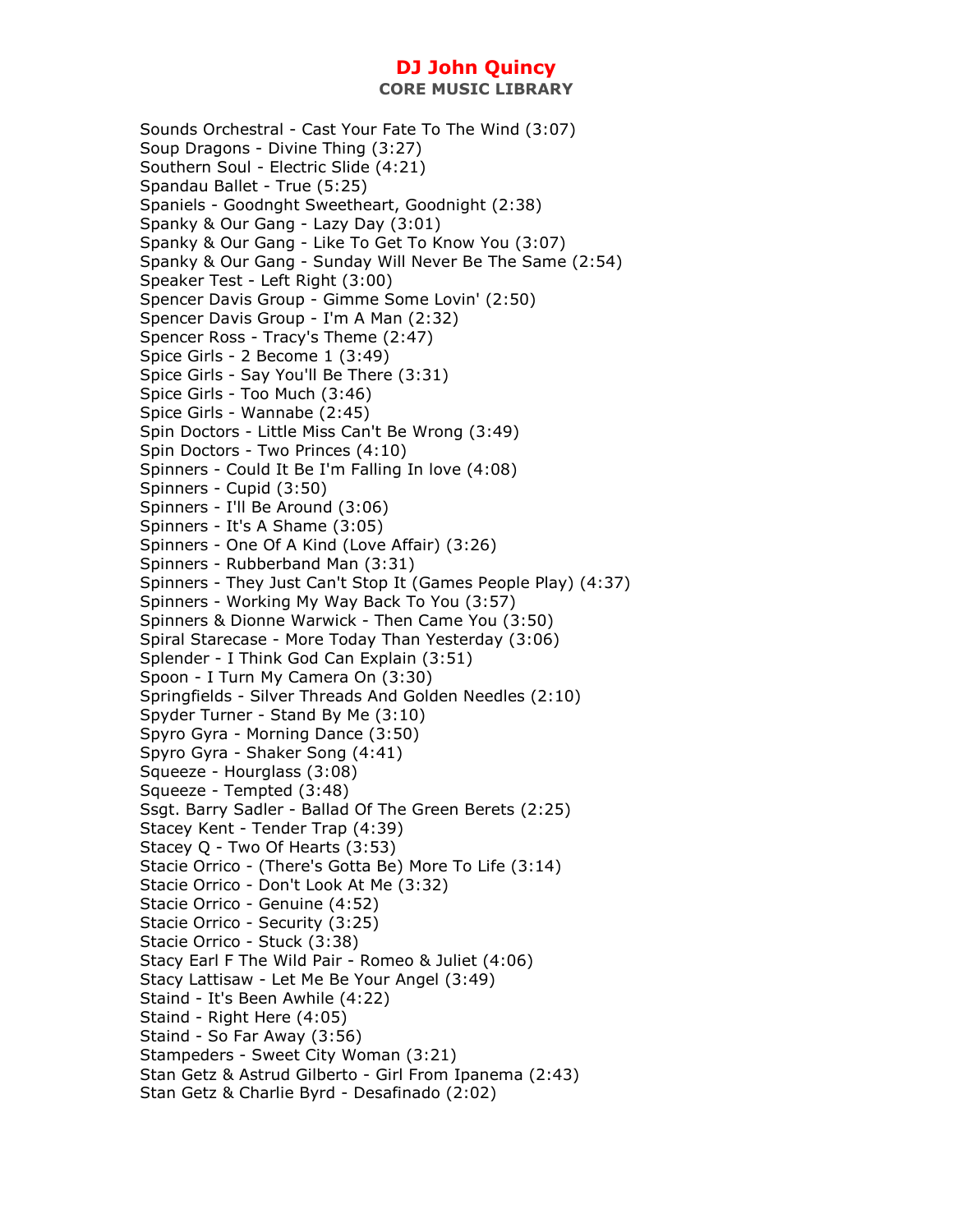Standells - Dirty Water (2:40) Staple Singers - I'll Take You There (2:57) Staple Singers - If You're Ready (Come Go With Me) (3:12) Staple Singers - Let's Do It Again (3:20) Staple Singers - Respect Yourself (4:47) Starbuck - Everybody Be Dancin' (3:41) Starbuck - Moonlight Feels Right (3:33) Starland Vocal Band - Afternoon Delight (3:10) Starpoint - Object Of My Desire (5:02) Stars On 45 - Beatles Medley (4:02) Statler Brothers - Bed Of Rose's (2:23) Statler Brothers - Class Of '57 (2:34) Statler Brothers - Do You Know You Are My Sunshine (2:10) Statler Brothers - Do You Remember These (2:48) Statler Brothers - Elizabeth (3:22) Statler Brothers - Flowers On The Wall (2:17) Statler Brothers - I'll Go To My Grave Loving You (2:46) Statler Brothers - My Only Love (3:13) Statler Brothers - Too Much On My Heart (3:56) Status Quo - Pictures Of Matchstick Men (3:06) Stealers Wheel - Star (2:52) Stealers Wheel - Stuck In The Middle With You (3:22) Steam - Na Na Hey Hey Kiss Him Goodbye (3:59) Steel Breeze - You Don't Want Me Anymore (3:22) Steely Dan - Babylon Sisters (5:40) Steely Dan - Deacon Blues (7:14) Steely Dan - Dirty Work (3:01) Steely Dan - Do It Again (4:01) Steely Dan - FM (4:51) Steely Dan - Hey Nineteen (4:52) Steely Dan - Josie (4:23) Steely Dan - Peg (3:46) Steely Dan - Reelin' In The Years (4:19) Steely Dan - Rikki Don't Lose That Number (4:03) Steely Dan - Time Out Of Mind (3:59) Stellar Kart - Jesus Loves You (3:01) Stellar Kart - Me And Jesus (3:20) Stephanie Mills - Never Knew Love Like This Before (3:06) Stephen Bishop - It Might Be You (Theme from Tootsie) (4:05) Stephen Bishop - On And On (2:58) Stephen Bishop - Save It For A Rainy Day (2:59) Stephen Kellogg & The Sixers - See You Later, See You Soon (4:01) Stephen Stills - Change Partners (3:08) Stephen Stills - Love The One You're With (3:02) Stephen Stills - Marianne (2:23) Steppenwolf - Born To Be Wild (3:25) Steppenwolf - Magic Carpet Ride (4:09) Steppenwolf - Rock Me (3:33) Stereo MCs - Connected [Intro Edit] (3:47) Steve Azar - I Don't Have To Be Me ('Til Monday) (3:14) Steve Cole - It's Gonna Be Alright (3:46) Steve Earle - Copperhead Road (4:26)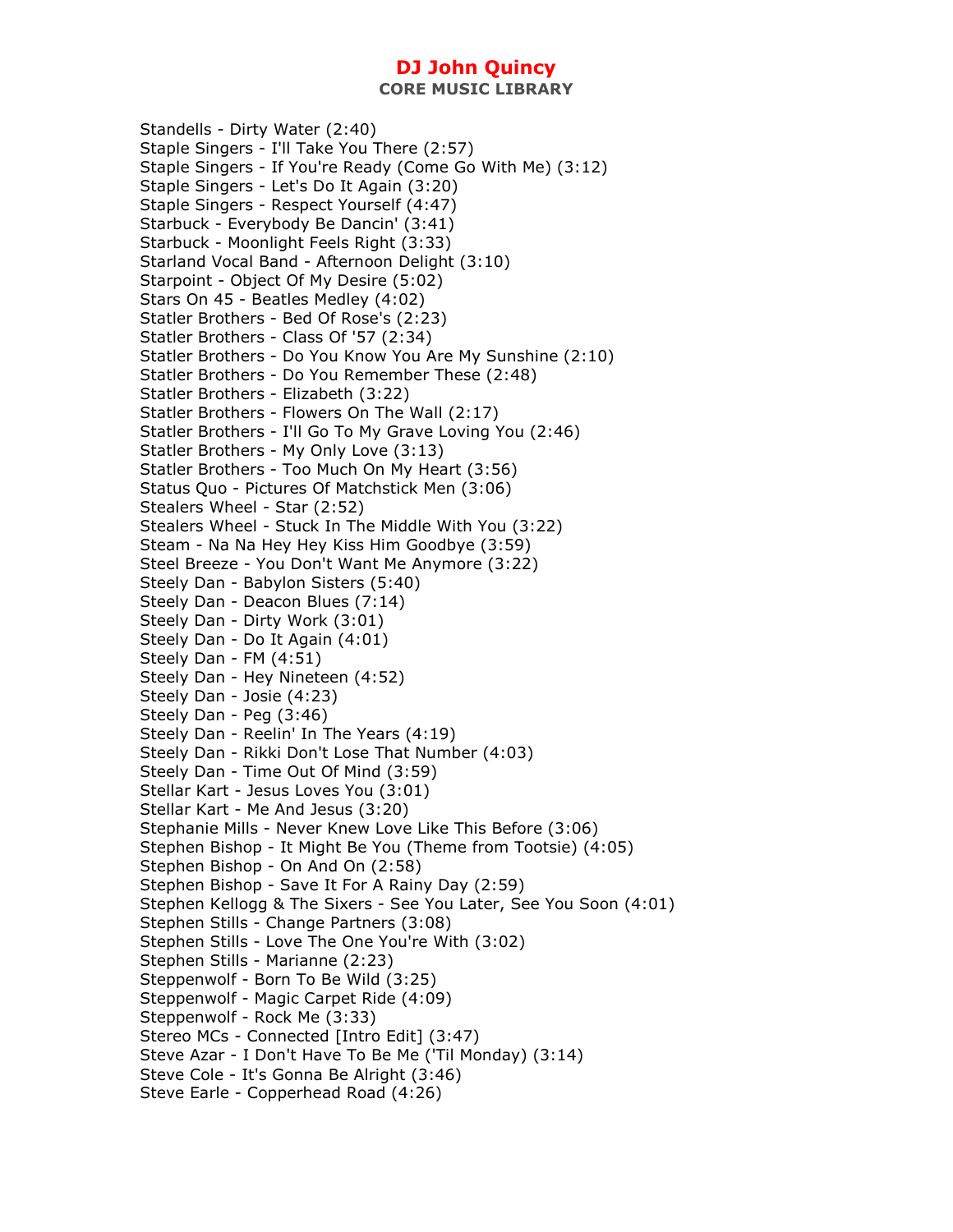Steve Forbert - Romeo's Tune (3:23) Steve Holy - Brand New Girlfriend (3:33) Steve Holy - Good Morning Beautiful (3:28) Steve Lawrence - Come Rain Or Come Shine (3:47) Steve Lawrence - Go Away Little Girl (2:09) Steve Lawrence - I've Got The World On A String (2:15) Steve Lawrence - My Heart Stood Still (2:52) Steve Lawrence - Party Doll (2:09) Steve Lawrence - Portrait Of My Love (2:48) Steve Lawrence - Pretty Blue Eyes (1:48) Steve Lawrence - Room Without Windows (3:05) Steve Lawrence - Summer Wind (2:27) Steve Lawrence - You Make Me Feel So Young (2:57) Steve Martin & The Toots Uncommons - King Tut (2:08) Steve Miller Band - Abracadabra (3:33) Steve Miller Band - Fly Like An Eagle (3:59) Steve Miller Band - Heart Like A Wheel (3:58) Steve Miller Band - Jet Airliner (4:18) Steve Miller Band - Joker, The (4:21) Steve Miller Band - Jungle Love (3:07) Steve Miller Band - Living In The USA (3:56) Steve Miller Band - Rockin' Me (3:01) Steve Miller Band - Swingtown (3:32) Steve Miller Band - Take The Money And Run (2:47) Steve Perry - Foolish Heart (3:30) Steve Perry - Oh Sherrie (3:45) Steve Perry - She's Mine (4:17) Steve Perry - You Better Wait (3:47) Steve Stills, Mike Bloomfield, Al Kooper - Season Of The Witch (11:03) Steve Tyrell - Ain't Misbehavin' (3:43) Steve Tyrell - As Time Goes By (3:50) Steve Tyrell - Baby, It's Cold Outside (3:17) Steve Tyrell - Georgia On My Mind (3:27) Steve Tyrell - Give Me The Simple Life (2:48) Steve Tyrell - I Can't Give You Anything But Love, Baby (2:58) Steve Tyrell - I Just Don't Know What To Do With Myself (3:10) Steve Tyrell - Isn't It Romantic (3:20) Steve Tyrell - It Had To Be You (3:20) Steve Tyrell - Just In Time (2:55) Steve Tyrell - Let's Fall In Love (2:27) Steve Tyrell - On The Sunny Side Of The Street (2:48) Steve Tyrell - Our Love Is Here To Stay (3:57) Steve Tyrell - Someone To Watch Over Me (3:40) Steve Tyrell - Stardust (4:48) Steve Tyrell - That's All (3:58) Steve Tyrell - They Can't Take That Away From Me (2:52) Steve Tyrell - This Guy's In Love with You (3:32) Steve Tyrell - Way You Look Tonight (4:26) Steve Tyrell - Way You Look Tonight (Shortened Intro) (3:58) Steve Tyrell - You'd Be So Nice to Come Home To (3:45) Steve Wariner - All Roads Lead To You (3:24) Steve Wariner - Holes In The Floor Of Heaven (4:39)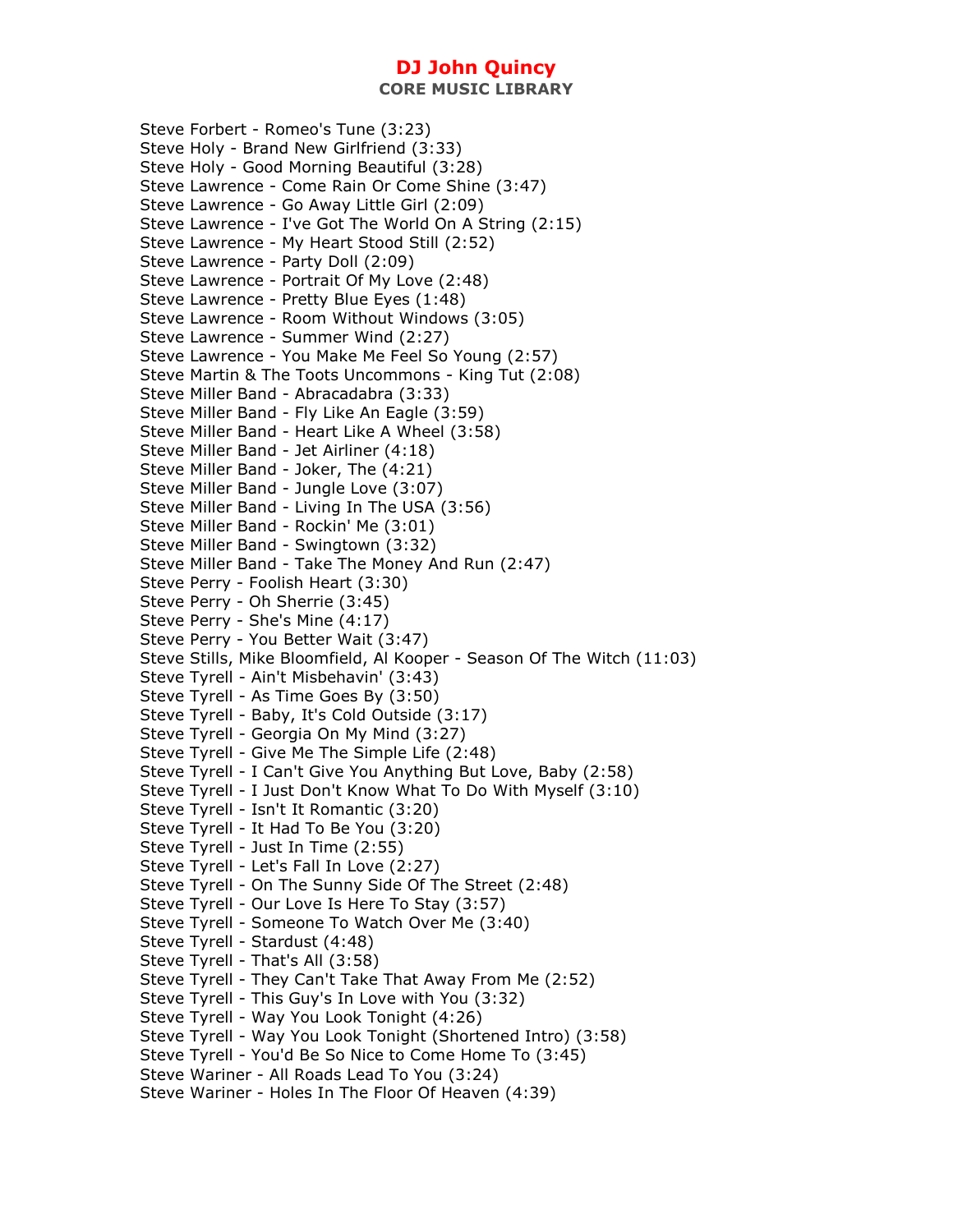**CORE MUSIC LIBRARY** 

Steve Wariner - I Got Dreams (3:13) Steve Wariner - I'm Already Taken (3:09) Steve Wariner - Life's Highway (3:09) Steve Wariner - Lynda (3:01) Steve Wariner - Small Town Girl (3:29) Steve Wariner - Some Fools Never Learn (3:59) Steve Wariner - Tips Of My Fingers (3:30) Steve Wariner - Two Teardrops (4:23) Steve Wariner - Weekend, The (3:41) Steve Wariner - When I Could Come Home To You (3:36) Steve Wariner - Where Did I Go Wrong (3:18) Steve Wariner - You Can Dream Of Me (3:58) Steve Winwood - Back In The High Life Again (4:19) Steve Winwood - Don't You Know What The Night Can Do (4:21) Steve Winwood - Finer Things (4:02) Steve Winwood - Freedom Overspill (4:08) Steve Winwood - Higher Love (4:05) Steve Winwood - Holding On (4:10) Steve Winwood - One And Only Man (4:28) Steve Winwood - Roll With It (4:25) Steve Winwood - Valerie (4:05) Steve Winwood - While You See A Chance (5:03) Steven Curtis Chapman - All About Love (3:40) Steven Curtis Chapman - All Things New (5:35) Steven Curtis Chapman - Cinderella (4:20) Steven Curtis Chapman - Dive (3:54) Steven Curtis Chapman - Heaven In The Real World (4:02) Steven Curtis Chapman - I Will Be Here (4:05) Steven Curtis Chapman - I Will Not Go Quietly (3:36) Steven Curtis Chapman - Let Us Pray (3:55) Steven Curtis Chapman - Lord Of The Dance (5:17) Steven Curtis Chapman - Magnificent Obsession (4:47) Steven Curtis Chapman - Speechless (4:02) Steven Curtis Chapman - This Day (4:27) Stevie B - Because I Love You (Postman Song) (4:53) Stevie B - I'll Be By Your Side (4:12) Stevie B - Love And Emotion (3:48) Stevie Nicks - Edge Of Seventeen (4:32) Stevie Nicks - I Can't Wait (4:28) Stevie Nicks - Rooms On Fire (4:17) Stevie Nicks - Stand Back (4:43) Stevie Nicks - Talk To Me (4:06) Stevie Nicks & Don Henley - Leather And Lace (3:50) Stevie Nicks & Tom Petty - Stop Draggin' My Heart Around (3:55) Stevie Ray Vaughan & Double Trouble - Cold Shot (3:55) Stevie Ray Vaughan & Double Trouble - Crossfire (4:06) Stevie Ray Vaughan & Double Trouble - House Is Rockin' (2:18) Stevie Ray Vaughan & Double Trouble - Little Wing (6:43) Stevie Ray Vaughan & Double Trouble - Look At Little Sister (3:05) Stevie Ray Vaughan & Double Trouble - Pride And Joy (3:36) Stevie Ray Vaughan & Double Trouble - Texas Flood (5:19) Stevie Ray Vaughan & Double Trouble - Tightrope (4:29)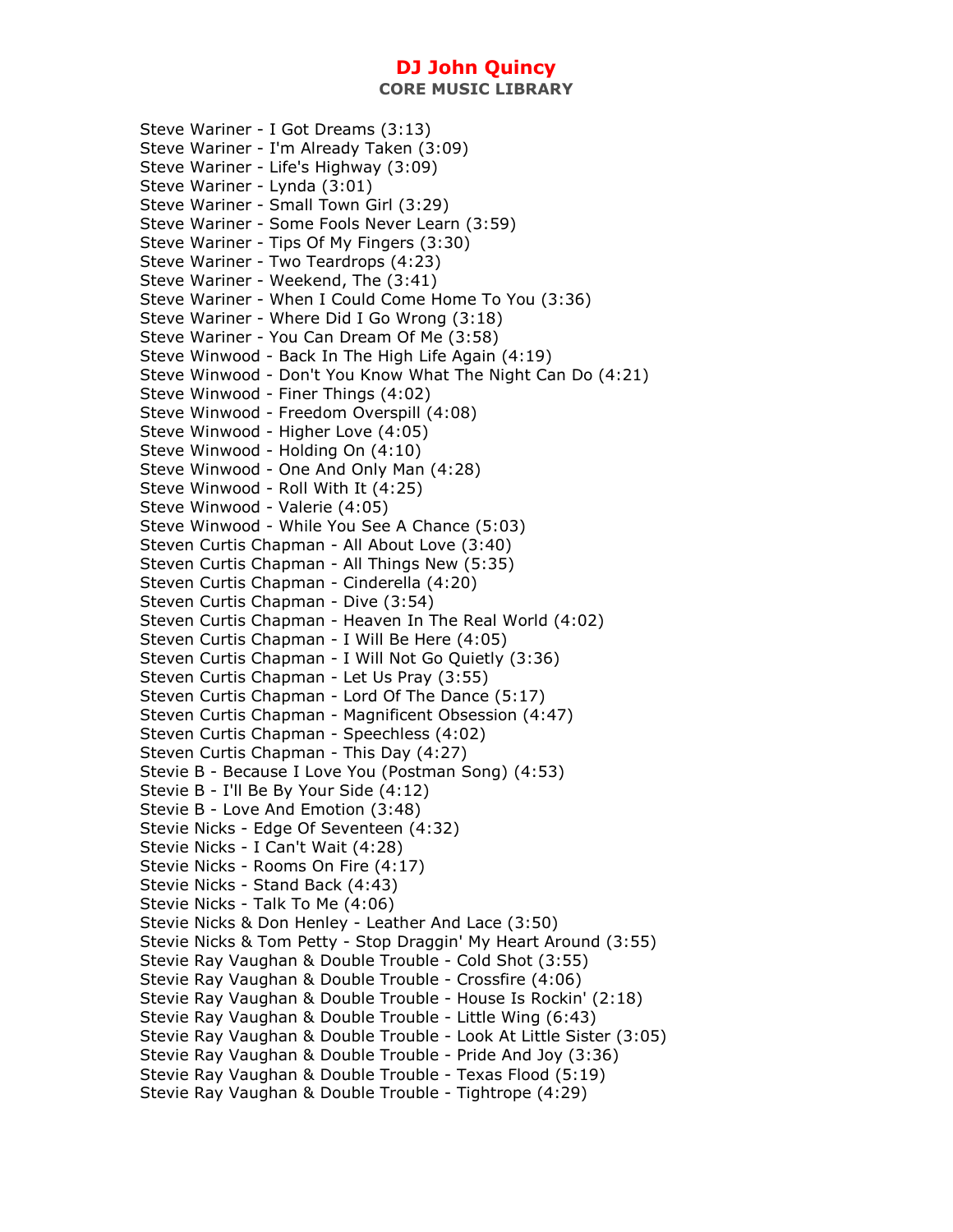Stevie Wonder - Blowin' In The Wind (3:43) Stevie Wonder - Boogie On Reggae Woman (4:08) Stevie Wonder - Do I Do (5:01) Stevie Wonder - Don't Your Worry 'Bout A Thing (3:45) Stevie Wonder - Fingertips - Part 2 (3:08) Stevie Wonder - For Once In My Life (2:46) Stevie Wonder - Go Home (4:34) Stevie Wonder - Heaven Help Us All (3:10) Stevie Wonder - Higher Ground (3:06) Stevie Wonder - I Ain't Gonna Stand For It (4:37) Stevie Wonder - I Just Called To Say I Love You (4:18) Stevie Wonder - I Was Made To Love Her (2:33) Stevie Wonder - I Wish (4:07) Stevie Wonder - I'm Wondering (2:51) Stevie Wonder - If You Really Love Me (2:48) Stevie Wonder - Isn't She Lovely (3:37) Stevie Wonder - Living For The City (3:40) Stevie Wonder - Love Light In Flight (4:36) Stevie Wonder - Masterblaster (Jammin') (4:46) Stevie Wonder - My Cherie Amour (2:48) Stevie Wonder - Nothing's Too Good For My Baby (2:36) Stevie Wonder - Overjoyed (3:39) Stevie Wonder - Part-Time Lover (3:40) Stevie Wonder - Place In The Sun (2:45) Stevie Wonder - Ribbon In The Sky (5:29) Stevie Wonder - Send One Your Love (3:59) Stevie Wonder - Shoo-Be-Doo-Be-Doo-Da-Day (2:43) Stevie Wonder - Signed, Sealed, Delivered (I'm Yours) (2:35) Stevie Wonder - Sir Duke (3:51) Stevie Wonder - Someday At Christmas (2:47) Stevie Wonder - Superstition (3:53) Stevie Wonder - That Girl (5:06) Stevie Wonder - Uptight (Everything's Alright) (2:51) Stevie Wonder - We Can Work It Out (3:10) Stevie Wonder - Yester Me, Yester You, Yesterday (3:00) Stevie Wonder - You And I (4:36) Stevie Wonder - You Are The Sunshine Of My Life (2:47) Stevie Wonder - You Haven't Done Nothin' (3:20) Stevie Woods - Steal The Night (3:41) Stick McGhee - Drinkin' Wine, Spo-Dee-O-Dee (3:11) Stillwater - Mind Bender (4:10) Sting - All This Time (4:42) Sting - Be Still My Beating Heart (5:08) Sting - Desert Rose (3:46) Sting - Fields Of Gold (3:34) Sting - Fortress Around Your Heart (4:23) Sting - If I Ever Lose My Faith In You (4:20) Sting - If You Love Somebody Set Them Free (4:07) Sting - Love Is The Seventh Wave (3:25) Sting - Russians (3:50) Sting - We'll Be Together (3:32) Stone Sour - Through The Glass (3:59)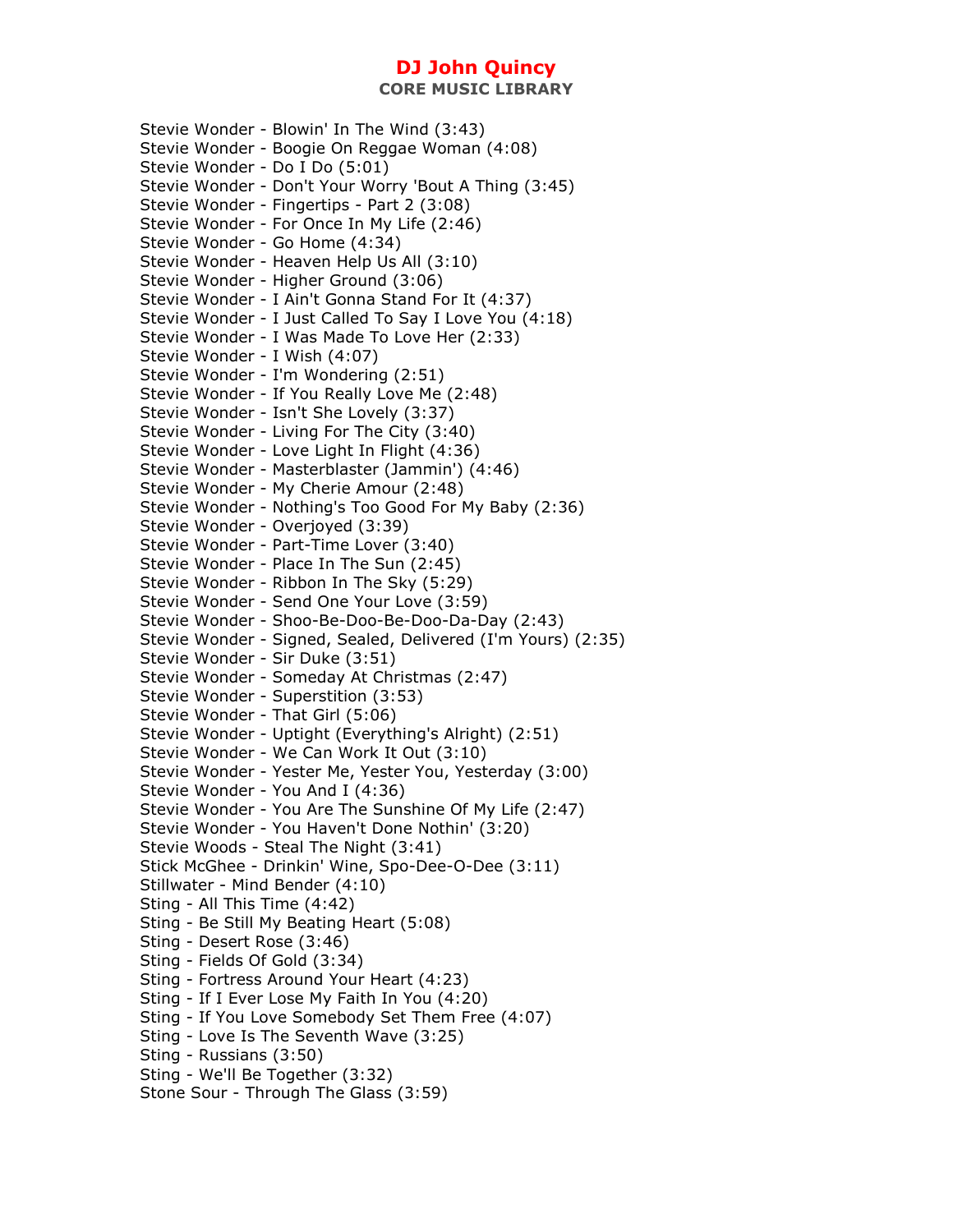Stone Temple Pilots - Plush (3:47) Stonebolt - I Will Still Love You (3:06) Stonewall Jackson - Waterloo (2:25) Stories - Brother Louie (3:44) Strangeloves - I Want Candy (2:30) Strawberry Alarm Clock - Incense And Peppermints (2:45) Stray Cats - (She's) Sexy + 17 (3:26) Stray Cats - Rock This Town (2:36) Stray Cats - Stray Cat Strut (3:13) Streetwize - Love No Limit (4:07) String-A-Longs - Wheels (1:54) Strokes - Last Nite (3:11) Studio Band - Hora Medley (4:00) Stylistics - Betcha By Golly, Wow (3:12) Stylistics - Break Up To Make Up (3:52) Stylistics - I'm Stone In Love With You (3:16) Stylistics - Let's Put It All Together (2:54) Stylistics - Rockin' Roll Baby (3:10) Stylistics - You Are Everything (2:50) Stylistics - You Make Me Feel Brand New (4:37) Styx - Babe (4:19) Styx - Best Of Times (4:10) Styx - Blue Collar Man (Long Nights) (4:03) Styx - Come Sail Away (5:42) Styx - Don't Let It End (4:39) Styx - Fooling Yourself (The Angry Young Man) (4:57) Styx - Grand Illusion (4:26) Styx - Lady (2:55) Styx - Lorelei (3:05) Styx - Love At First Sight (4:30) Styx - Mr. Roboto (4:38) Styx - Renegade (4:04) Styx - Show Me The Way (4:30) Styx - Too Much Time On My Hands (4:24) Subways - Rock & Roll Queen (2:45) Sue Thompson - James (Hold The Ladder Steady) (2:06) Sue Thompson - Norman (2:16) Sue Thompson - Sad Movies (Make Me Cry) (3:13) Sugar Ray - Every Morning (3:30) Sugar Ray - Falls Apart (4:11) Sugar Ray - Fly (3:56) Sugar Ray - Someday (3:56) Sugar Ray - When It's Over (3:30) Sugarhill Gang - Apache (4:03) Sugarhill Gang - Rapper's Delight (5:00) Sugarland - All I Want To Do (3:28) Sugarland - Already Gone (4:00) Sugarland - Baby Girl (4:08) Sugarland - Down In Mississippi (Up To No Good) (2:49) Sugarland - Everyday America (3:47) Sugarland - It Happens (2:57) Sugarland - Joey (3:55)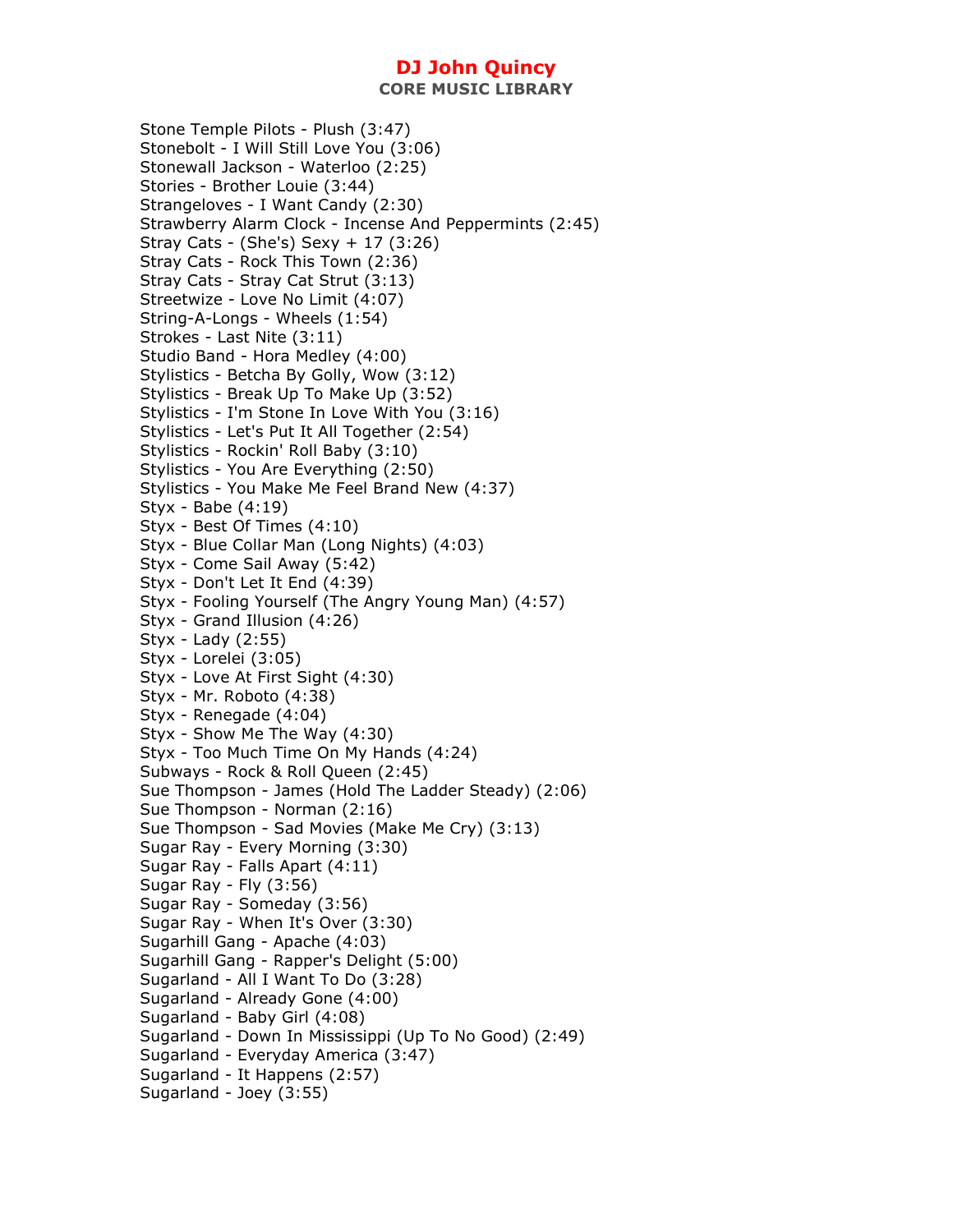Sugarland - Just Might (Make Me Believe) (4:00) Sugarland - Settlin' (3:17) Sugarland - Something More (3:31) Sugarland - Stay (4:32) Sugarland - Want To (3:22) Sugarloaf - Don't Call Us, We'll Call You (3:14) Sugarloaf - Green-Eyed Lady (3:33) Sunny & The Sunglows - Talk To Me (2:42) Sunscreem - Love You More (3:59) Superchic[k] - Stand In The Rain (2:59) Supertones - Little Man (3:59) Supertramp - Bloody Well Right (4:09) Supertramp - Breakfast In America (2:34) Supertramp - Dreamer (3:23) Supertramp - Give A Little Bit (4:03) Supertramp - Goodbye Stranger (4:24) Supertramp - It's Raining Again (4:06) Supertramp - Logical Song (3:41) Supertramp - My Kind Of Lady (4:56) Supertramp - Take The Long Way Home (3:58) Supremes - Baby Love (2:33) Supremes - Back In My Arms Again (2:47) Supremes - Come See About Me (2:38) Supremes - Composer, The (2:50) Supremes - Floy Joy (2:29) Supremes - Happening (2:45) Supremes - I Hear A Symphony (2:36) Supremes - I'm Livin' In Shame (2:53) Supremes - In And Out Of Love (2:34) Supremes - Love Child (2:51) Supremes - Love Is Here And Now You're Gone (2:43) Supremes - Love Is Like An Itching In My Heart (2:53) Supremes - My World Is Empty Without You (2:30) Supremes - Nathan Jones (3:01) Supremes - Nothing But Heartaches (2:53) Supremes - Reflections (2:48) Supremes - Someday We'll Be Together (3:26) Supremes - Stoned Love (3:16) Supremes - Stop In The Name Of Love (2:47) Supremes - Up The Ladder To The Roof (3:11) Supremes - Where Did Our Love Go (2:31) Supremes - You Can't Hurry Love (2:44) Supremes - You Keep Me Hangin' On (2:37) Supremes & Four Tops - River Deep-Mountain High (4:21) Supremes & The Temptations - I'm Gonna Make You Love Me (3:03) Surface - First Time (4:14) Surface - Happy (3:47) Surface - Never Gonna Let You Down (3:42) Surface - Shower Me With Your Love (4:48) Surfaris - Wipe Out (2:36) Survivor - Burning Heart (3:44) Survivor - Eye Of The Tiger (3:58)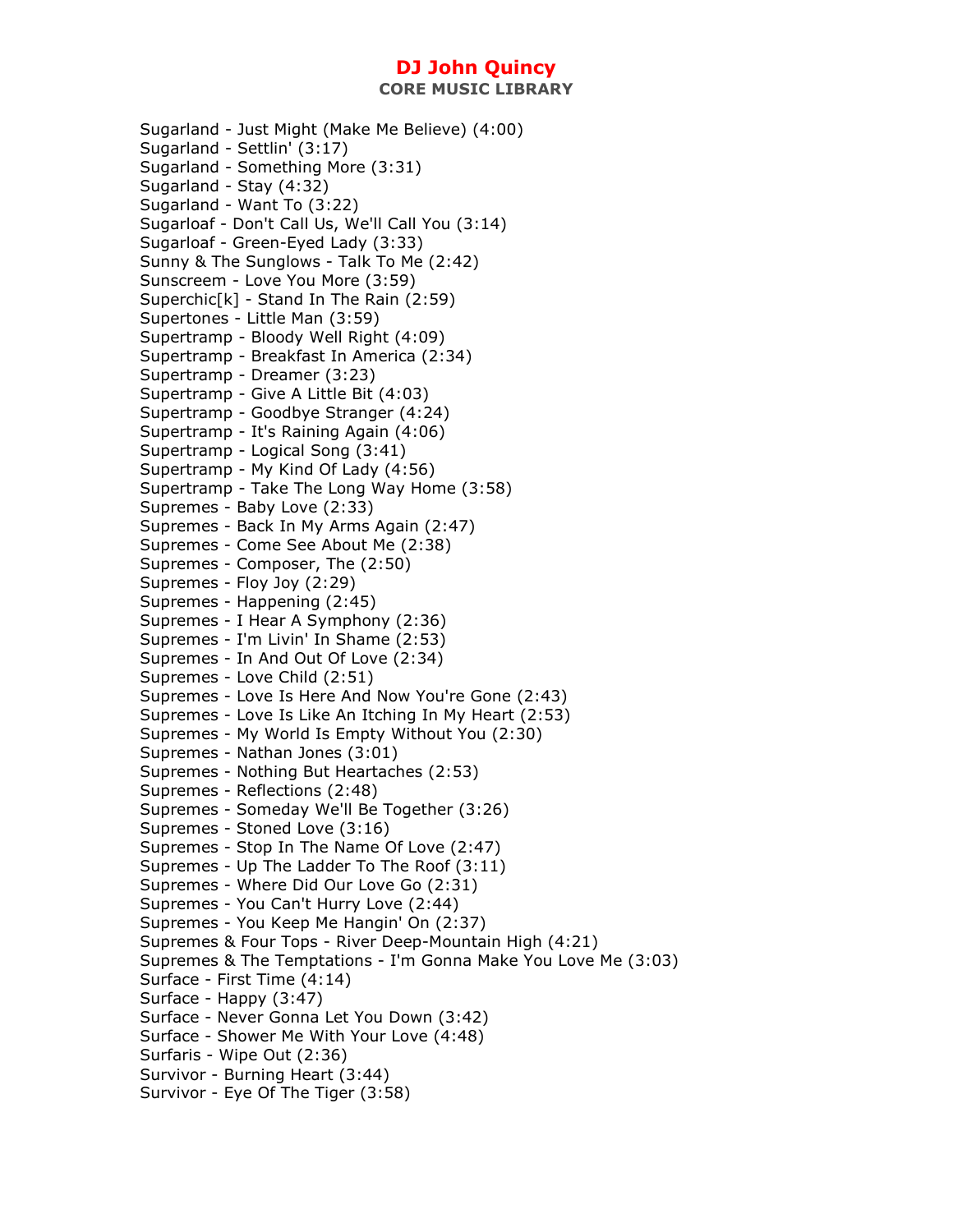**CORE MUSIC LIBRARY** 

Survivor - High On You (4:04) Survivor - I Can't Hold Back (3:53) Survivor - Is This Love (3:34) Survivor - Search Is Over (4:01) Susan Ashton - All Kinds Of People (4:18) Susan Ashton - Stand (4:17) Susan Ashton - You Move Me (4:55) Susan Raye - L.A. International Airport (2:45) Susan Raye - Pitty, Pitty, Patter (2:15) Sutherland Brothers & Quiver - (I Don't Want To Love You But) You Got Me Anyway (2:59) Suzanne Vega - Luka (3:48) Suzi Quatro & Chris Norman - Stumblin' In (3:26) Suzy Bogguss - Drive South (3:04) Suzy Bogguss - First Noel (3:23) Suzy Bogguss - Hey Cinderella (3:28) Suzy Bogguss - Just Like The Weather (3:16) Sweathog - Hallelujah (2:51) Sweet - Action (3:15) Sweet - Ballroom Blitz (3:57) Sweet - Fox On The Run (3:18) Sweet - Little Willy (3:06) Sweet - Love Is Like Oxygen (3:42) Sweet Inspirations - Sweet Inspiration (2:50) Sweet Sensation - If Wishes Came True (4:45) Sweet Sensation - Love Child (4:07) Sweet Sensation - Sad Sweet Dreamer (3:19) Sweet Sensation - Sincerely Yours (3:50) Swing Kids - Sing, Sing, Swing (With A Swing) [JQ Edit] (3:49) Swing Out Sister - Am I The Same Girl (3:56) Swing Out Sister - Breakout (3:38) Swingin' Medallions - Double Shot (Of My Baby's Love) (2:16) Swingin' Medallions - Hey! Baby (2:16) Swinging Blue Jeans - Hippy Hippy Shake (1:42) Switchfoot - Dare You To Move (3:59) Switchfoot - Meant To Live (3:14) Switchfoot - New Way To Be Human (3:27) Switchfoot - Stars (3:53) Switchfoot - This Is Home (3:48) SWV - I'm So Into You (3:45) SWV - Right Here-Human Nature (3:37) SWV - Weak (4:18) Sylvers - Boogie Fever (3:18) Sylvers - High School Dance (3:41) Sylvers - Hotline (2:58) Sylvester - You Make Me Feel (Mighty Real) (3:32) Sylvia - Drifter (2:23) Sylvia - Nobody (3:14) Sylvia - Pillow Talk (4:00) Syndicate Of Sound - Little Girl (2:24) System - Don't Disturb This Groove (3:36) T'Pau - Heart And Soul (3:51)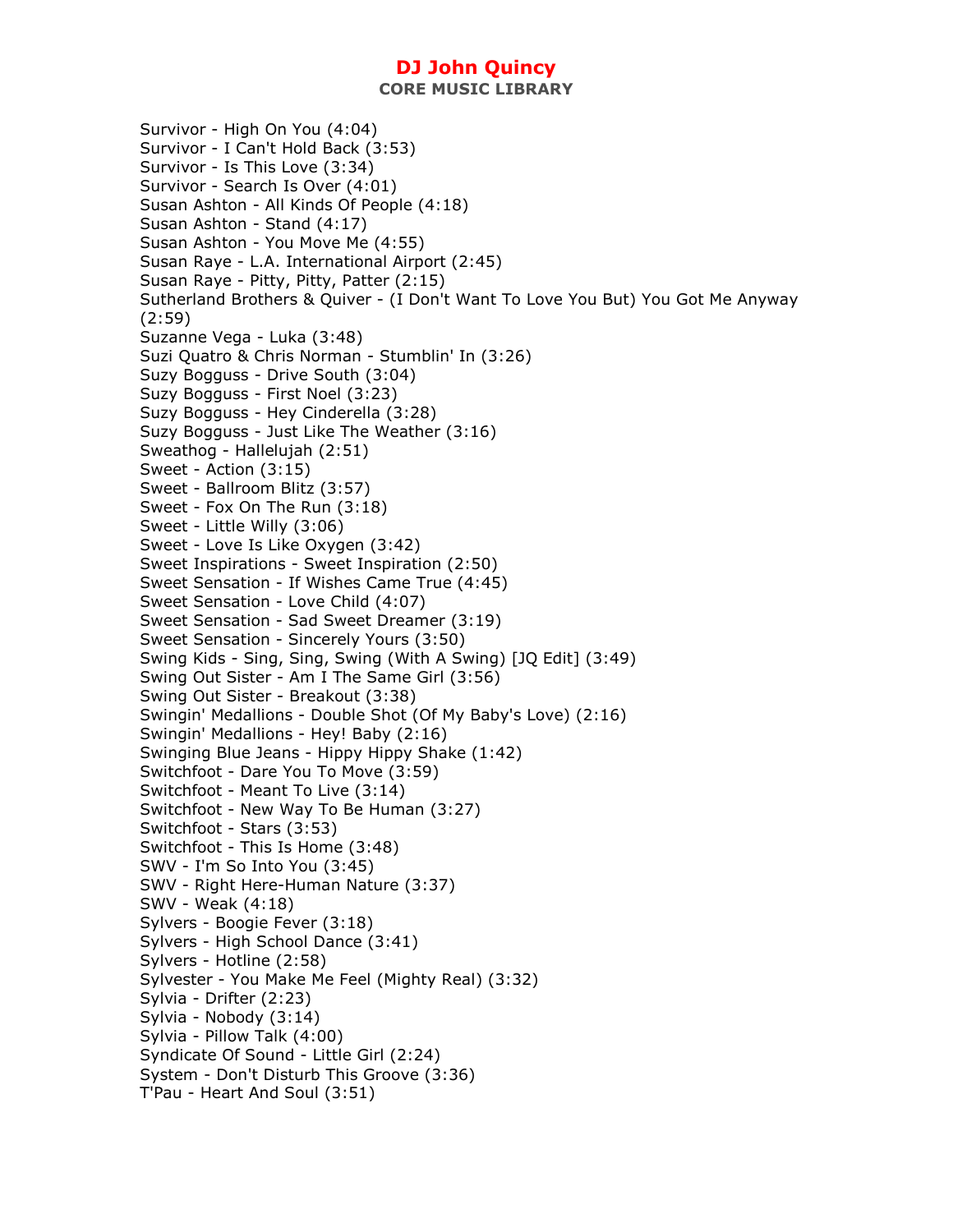**CORE MUSIC LIBRARY** 

T-Bones - No Matter What Shape (Your Stomach's In) (2:12) T-Pain - I'm N Luv Wit A Stripper [Clean Edit] (3:42) T-Pain - I'm Sprung (3:40) T-Pain F Akon - Bartender (3:41) T-Pain F Lil Wayne - Can't Believe It (4:09) T-Pain F Ludacris - Chopped N Skrewed (4:18) T-Pain F Yung Joc - Buy U A Drank (Shawty Snappin') (3:47) T-Rex - Bang A Gong (Get It On) (4:22) T. Carter Music - Daddy's Angel (3:45) T. Graham Brown - Darlene (3:09) T. Graham Brown - Don't Go To Strangers (3:52) T. Graham Brown - Hell And High Water (3:06) T.A.T.U. - All The Things She Said (3:20) T.G. Sheppard - Devil In The Bottle (2:43) T.G. Sheppard - Do You Wanna Go To Heaven (2:57) T.G. Sheppard - Finally (3:43) T.G. Sheppard - I Feel Like Loving You Again (3:02) T.G. Sheppard - I Loved 'Em Every One (3:27) T.G. Sheppard - I'll Be Coming Back For More (2:41) T.G. Sheppard - Last Cheater's Waltz (3:35) T.G. Sheppard - Only One You (3:11) T.G. Sheppard - Party Time (3:24) T.G. Sheppard - Slow Burn (3:26) T.G. Sheppard - Strong Heart (3:31) T.G. Sheppard - Tryin' To Beat The Morning Home (2:33) T.G. Sheppard - War Is Hell (On The Homefront Too) (3:19) T.G. Sheppard & Karen Brooks - Faking Love (2:48) T.I. - Whatever You Like (3:38) T.I. F Rihanna - Live Your Life (3:28) T.I. Feat. Justin Timberlake - Dead And Gone [Intro Edit] (4:19) T.I. Vs. Tip - Big Things Poppin (3:57) Tab Hunter - Ninety-Nine Ways (1:44) Tab Hunter - Young Love (2:14) Taco - Puttin' On The Ritz (3:19) Tag Team - Addams Family (Whoomp!) (3:44) Tag Team - Whoomp! (There It Is} (4:26) Taio Cruz - Break Your Heart (3:01) Tait - All You Got (4:32) Take 6 - Biggest Part Of Me (4:03) Take That - Back For Good [Single Version] (3:53) Tal Bachman - She's So High (3:38) Talk Talk - It's My Life (3:43) Talking Heads - And She Was (3:36) Talking Heads - Burning Down The House [Intro Edit] (3:39) Talking Heads - Once In A Lifetime (4:08) Talking Heads - Take Me To The River (5:00) Tammy Cochran - Angels In Waiting (3:27) Tammy Cochran - Life Happened (4:23) Tammy Wynette - 'Till I Get It Right (2:36) Tammy Wynette - Another Lonely Song (2:34) Tammy Wynette - Bedtime Story (4:13) Tammy Wynette - D-I-V-O-R-C-E (2:53)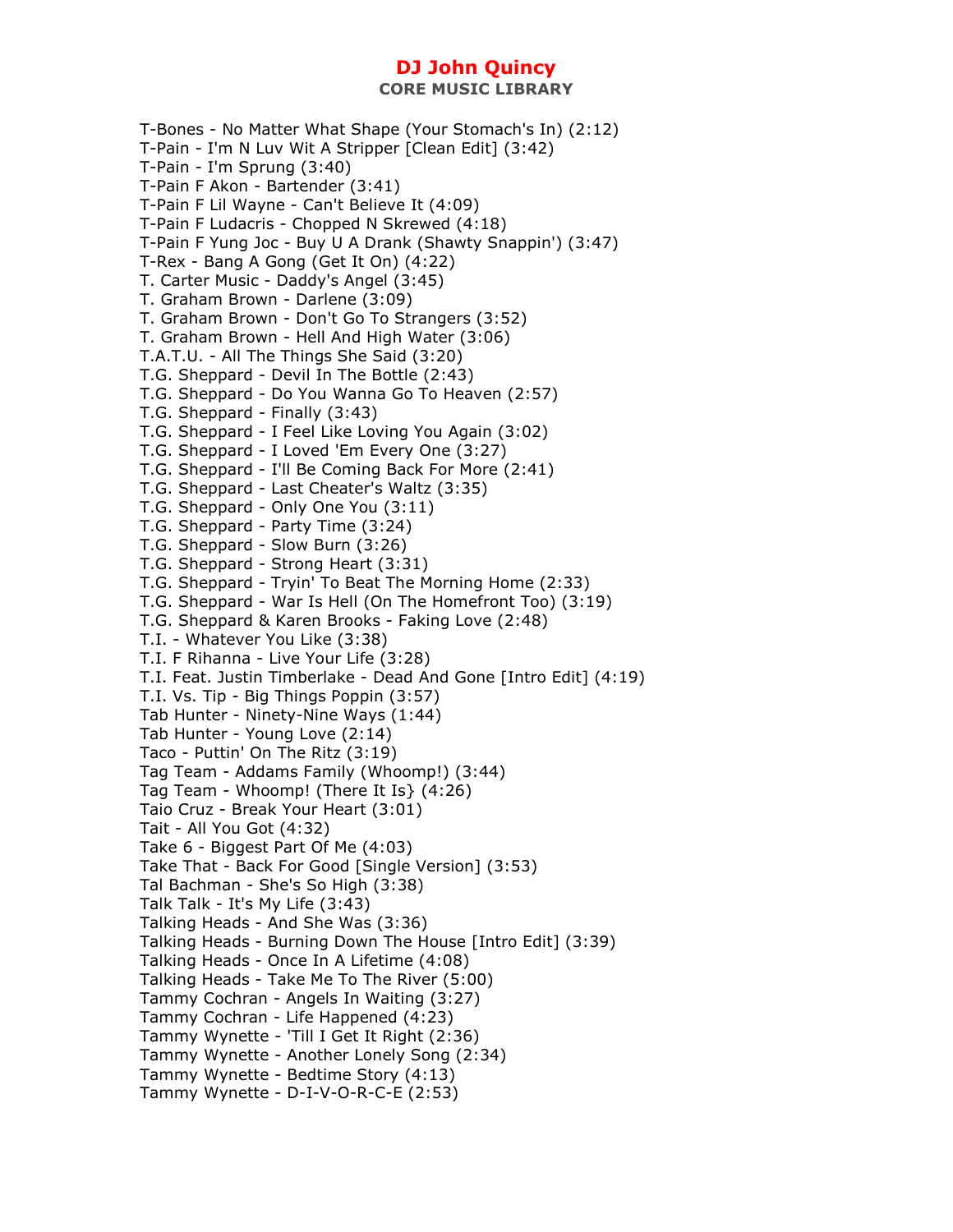Tammy Wynette - Good Lovin' (Makes It Right) (2:29) Tammy Wynette - He Loves Me All The Way (2:35) Tammy Wynette - I Don't Wanna Play House (2:33) Tammy Wynette - Kids Say the Darndest Things (2:49) Tammy Wynette - My Man (Understands) (2:48) Tammy Wynette - Run, Woman, Run (2:24) Tammy Wynette - Singing My Song (2:20) Tammy Wynette - Stand By Your Man (2:35) Tammy Wynette - Take Me To Your World (2:46) Tammy Wynette - Til I Can Make It On My Own (3:00) Tammy Wynette - Ways To Love A Man (2:24) Tammy Wynette - You And Me (3:18) Tams - Be Young, Be Foolish, Be Happy (2:01) Tams - Hey Girl, Don't Bother Me (2:19) Tams - I've Been Hurt (2:02) Tams - Laugh It Off (2:35) Tams - Tams Medley (3:11) Tams - Too Much Foolin' Around (2:25) Tams - Untie Me (2:23) Tams - What Kind Of Fool (Do You Think I Am) (1:57) Tank - Please Don't Go (3:39) Tanto Metro & Devonte - Everyone Falls In Love (3:36) Tanya Tucker - (Without You) What Do I Do With Me (2:53) Tanya Tucker - Blood Red And Goin' Down (2:59) Tanya Tucker - Delta Dawn (2:49) Tanya Tucker - Down To My Last Teardrop (3:26) Tanya Tucker - Hangin' In (3:19) Tanya Tucker - Here's Some Love (2:46) Tanya Tucker - If It Don't Come Easy (3:16) Tanya Tucker - If Your Heart Ain't Busy Tonight (2:59) Tanya Tucker - It's A Little Too Late (2:32) Tanya Tucker - Just Another Love (3:08) Tanya Tucker - Lizzie And The Rain Man (2:58) Tanya Tucker - My Arms Stay Open All Night (3:26) Tanya Tucker - San Antonio Stroll (2:45) Tanya Tucker - Some Kind Of Trouble (3:36) Tanya Tucker - Soon (3:22) Tanya Tucker - Strong Enough To Bend (2:40) Tanya Tucker - Two Sparrows In A Hurricane (4:04) Tanya Tucker - Walking Shoes (2:34) Tanya Tucker - What's Your Mama's Name Child (3:02) Tanya Tucker - Would You Lay With Me (In A Field Of Stone) (2:16) Tanya Tucker & Delbert McClinton - Tell Me About It (3:28) Tara Kemp - Hold You Tight (3:41) Tara Kemp - Piece Of My Heart (3:22) Tarney-Spencer Band - No Time To Lose (4:35) Tarriers - Banana Boat Song (2:56) Tasmin Archer - Sleeping Satellite (3:09) Taste Of Honey - Boogie Oogie Oogie (3:32) Taste Of Honey - Sukiyaki (3:33) Tavares - Heaven Must Be Missing An Angel (3:29) Tavares - It Only Takes A Minute (3:53)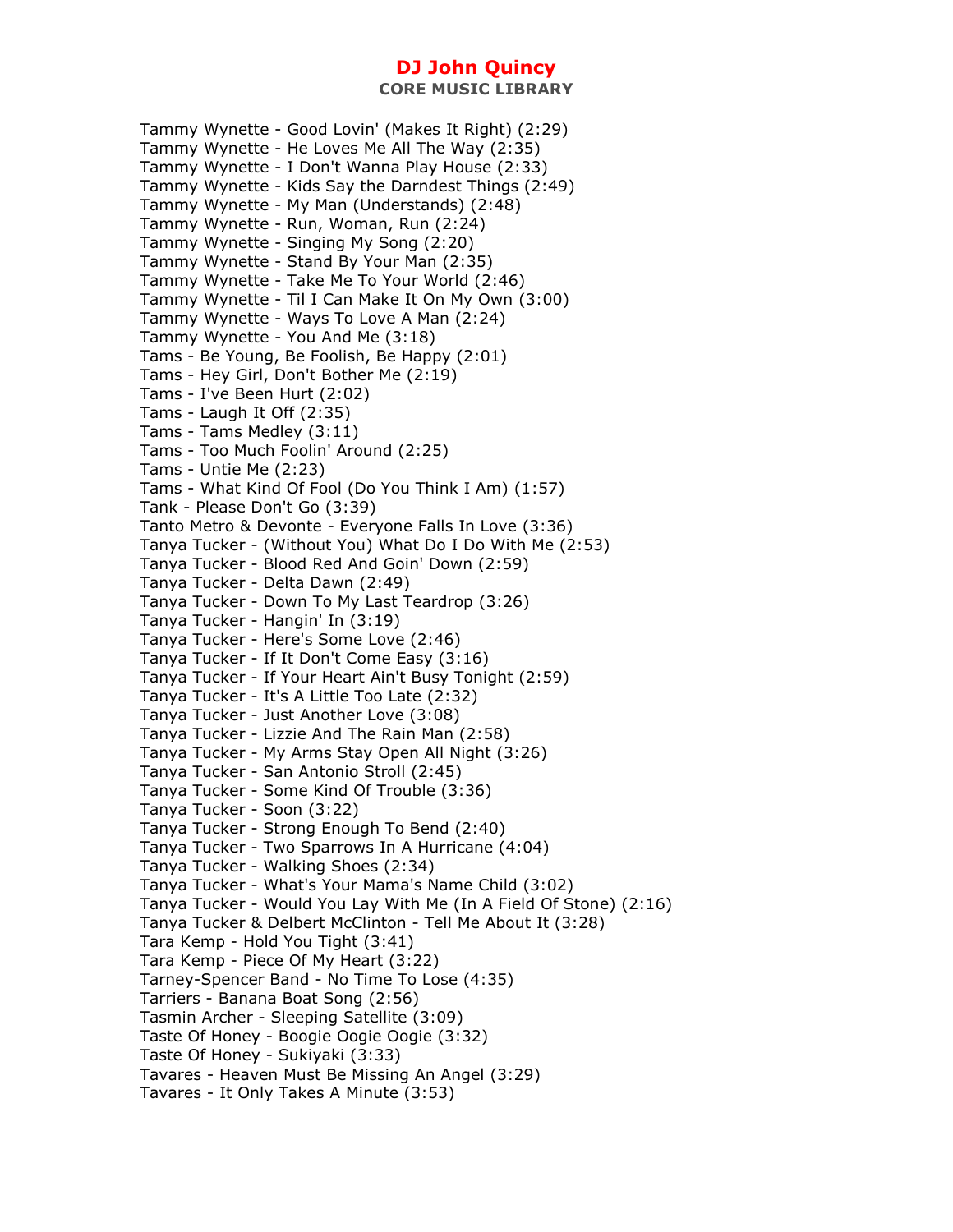**CORE MUSIC LIBRARY** 

Tavares - More Than A Woman (3:16) Taylor Dayne - Can't Get Enough Of Your Love (4:21) Taylor Dayne - Don't Rush Me (3:40) Taylor Dayne - Heart Of Stone (3:55) Taylor Dayne - I'll Always Love You (4:13) Taylor Dayne - I'll Be Your Shelter (4:01) Taylor Dayne - Love Will Lead You Back (4:21) Taylor Dayne - Prove Your Love (3:18) Taylor Dayne - Tell It To My Heart (3:31) Taylor Dayne - With Every Beat Of My Heart (4:13) Taylor Hicks - Do I Make You Proud (4:04) Taylor Swift - Fifteen (4:21) Taylor Swift - Love Story (3:52) Taylor Swift - Our Song (3:18) Taylor Swift - Picture To Burn (2:50) Taylor Swift - Should've Said No (3:42) Taylor Swift - Teardrops On My Guitar (3:19) Taylor Swift - Tim McGraw (3:49) Taylor Swift - Today Was A Fairytale (3:56) Taylor Swift - White Horse (3:17) Taylor Swift - You Belong With Me (3:46) Tears For Fears - Break It Down Again [Intro Edit] (3:41) Tears For Fears - Everybody Wants To Rule The World (4:03) Tears For Fears - Head Over Heels (4:14) Tears For Fears - Shout (3:55) Tears For Fears - Sowing The Seeds Of Love (4:55) Technotronic - Get Up! (Before The Night Is Over) (3:27) Technotronic - Move This (3:33) Technotronic - Pump Up The Jam (3:33) Ted Heath - I've Got The World On A String (2:43) Ted Nugent - Cat Scratch Fever (3:36) Ted Nugent - Free-For-All (3:14) Ted Nugent - Stranglehold (8:20) Teddy Bears - To Know Him Is To Love Him (2:20) Teddy Pendergrass - Close The Door (5:19) Teddy Pendergrass - Turn Off The Lights (5:46) Tee Set - Ma Belle Amie (3:11) Teegarden & Van Winkle - God Love Rock & Roll (2:56) Teena Marie - Lovergirl (4:17) Temptations - (I Know) I'm Losing You (2:20) Temptations - (Loneliness Made Me Realize) It's You That I Need (2:31) Temptations - Ain't Too Proud To Beg (2:29) Temptations - All I Need (3:04) Temptations - Ball Of Confusion (3:53) Temptations - Beauty Is Only Skin Deep (2:19) Temptations - Cloud Nine (3:31) Temptations - Don't Let The Joneses Get You Down (4:41) Temptations - Get Ready (2:36) Temptations - I Can't Get Next To You (2:29) Temptations - I Could Never Love Another (After Loving You) (3:28) Temptations - I Wish It Would Rain (2:44) Temptations - It's Growing (2:53)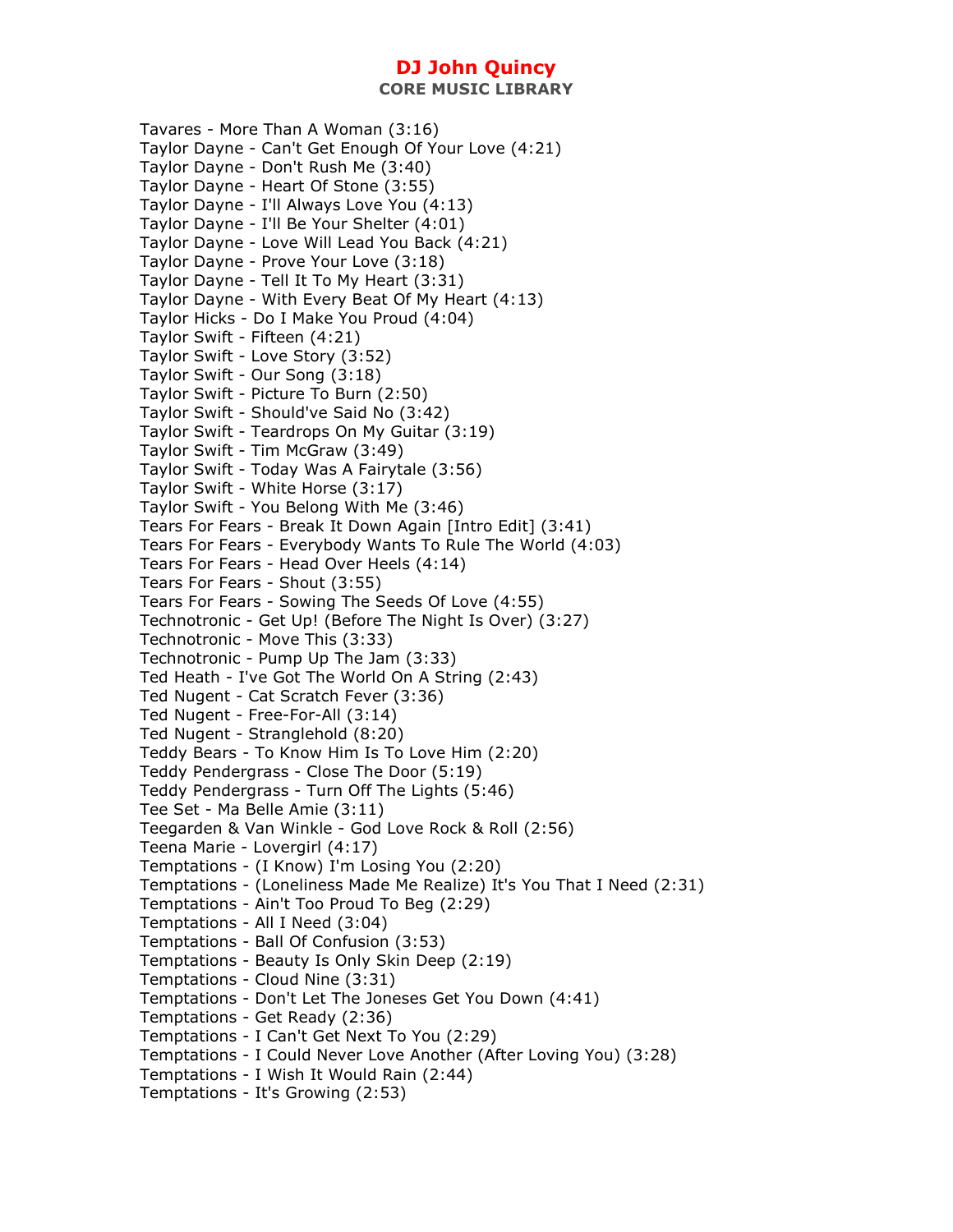**CORE MUSIC LIBRARY** 

Temptations - Just My Imagination (Running Away With Me) (3:43) Temptations - Lady Soul (4:36) Temptations - Masterpiece (4:17) Temptations - My Baby (2:59) Temptations - My Girl [Intro Edit] (2:47) Temptations - Night And Day (3:50) Temptations - Papa Was A Rollin' Stone (6:45) Temptations - Psychedelic Shack [Intro Edit] (3:22) Temptations - Runaway Child, Running Wild (4:31) Temptations - Since I Lost My Baby (2:49) Temptations - Superstar (Remember How You Got Where You Are) (2:46) Temptations - Way You Do The Things You Do (2:36) Temptations - You're My Everything (2:55) Ten Years After - I'd Love To Change The World (3:40) Tennessee Ernie Ford - Sixteen Tons (2:34) Tenth Avenue North - Love Is Here (3:56) Terence Trent D'Arby - Sign Your Name (4:27) Terence Trent D'Arby - Wishing Well (3:27) Teresa Brewer - Bo Weevil (2:18) Teresa Brewer - Empty Arms (2:46) Teresa Brewer - Sweet Old Fashioned Girl (2:54) Teresa Brewer - Tear Fell, A (2:32) Teresa Brewer - Till I Waltz Again With You (2:57) Teri DeSario (With K.C.) - Yes I'm Ready (3:05) Terri Clark - Better Things To Do (3:05) Terri Clark - Girls Lie Too (3:25) Terri Clark - I Just Wanna Be Mad (3:21) Terri Clark - I Wanna Do It All (2:47) Terri Clark - Now That I Found You (3:29) Terri Clark - Poor, Poor Pitiful Me (3:07) Terri Clark - When Boy Meets Girl (2:56) Terri Clark - You're Easy On The Eyes (3:30) Terri Gibbs - Somebody's Knockin' (2:49) Terror Squad F Fat Joe (aka Joey Crack) & Remy - Lean Back (4:05) Terry Gilkyson & The Easy Riders - Marianne (2:20) Terry Jacks - Seasons In The Sun (3:24) Terry Stafford - Suspicion (2:26) Tesla - Love Song (4:00) Tevin Campbell - I'm Ready (4:05) Tevin Campbell - Round And Round (3:54) Tevin Campbell - Tell Me What You Want Me To Do (4:12) Tex Ritter - I Dreamed Of A Hill-Billy Heaven (3:07) Thalia F Fat Joe - I Want You (3:24) The-Dream - Rockin' That Thing (3:41) Thelma Houston - Don't Leave Me This Way [Intro Edit] (3:32) Thelonious Monk Quintet - Straight, No Chaser (2:54) Them - Gloria (2:37) Them Crooked Vultures - New Fang (3:45) Theory Of A Deadman - Hate My Life (3:07) Theory Of A Deadman - Not Meant To Be (3:30) Thin Lizzy - Boys Are Back In Town (4:23) Thin Lizzy - Jailbreak (3:59)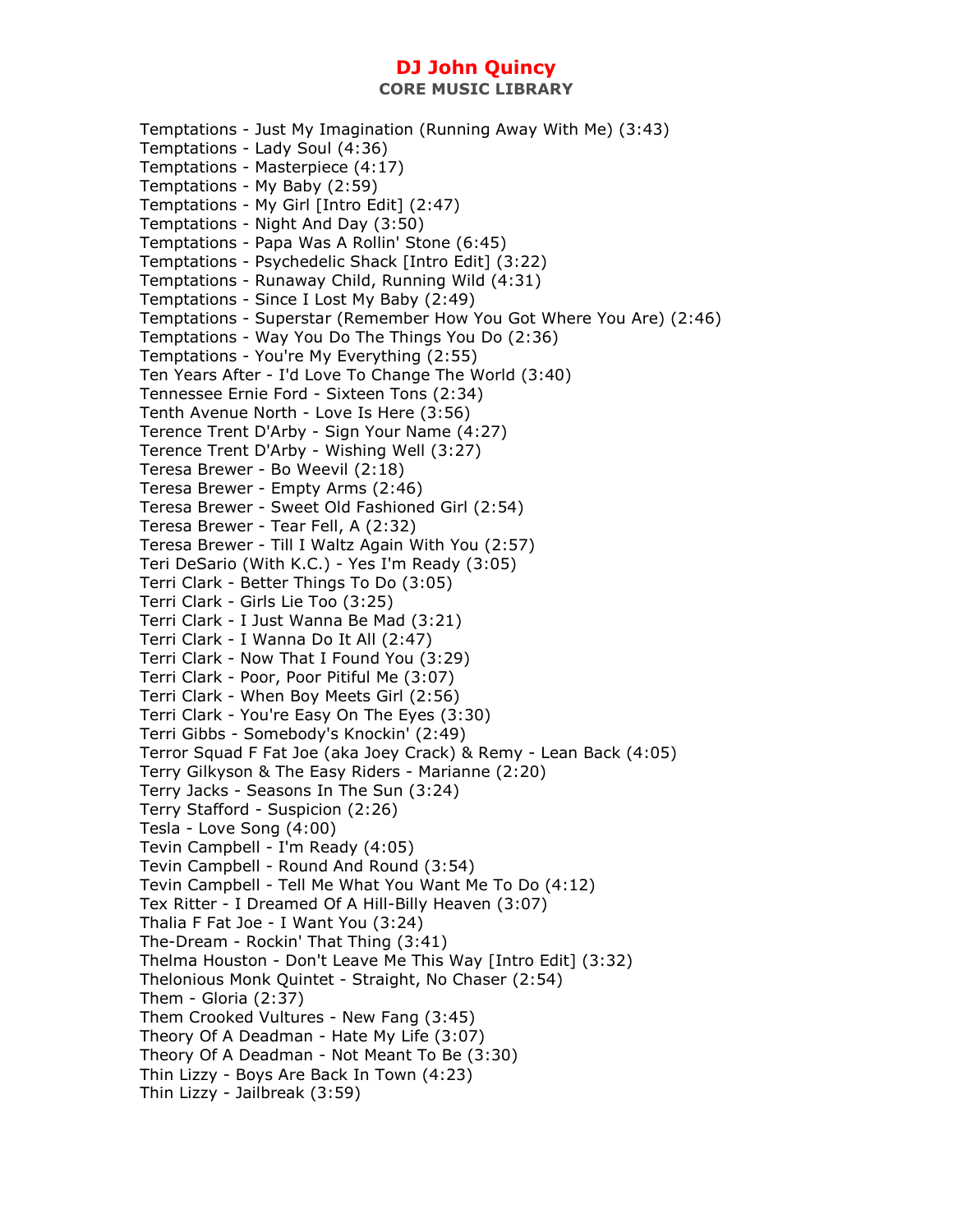**CORE MUSIC LIBRARY** 

Third Day - 40 Days (2:57) Third Day - Agnus Dei (4:55) Third Day - Call My Name (4:01) Third Day - Come Together (4:20) Third Day - I Believe (2:58) Third Day - I've Always Loved You (3:50) Third Day - King Of Glory (6:12) Third Day - Mountain Of God (3:44) Third Day - My Hope Is In You (3:59) Third Day - Nothing At All (5:10) Third Day - Nothing Compares (5:12) Third Eye Blind - How's It Going To Be (4:03) Third Eye Blind - Jumper (4:02) Third Eye Blind - Never Let You Go (3:52) Third Eye Blind - Semi-Charmed Life (3:38) Third World - Now That We've Found Love (3:46) Thirty Seconds To Mars - Kings And Queens (4:51) Thomas Dolby - She Blinded Me With Science (3:38) Thomas Wayne - Tragedy (2:06) Thompson Twins - Doctor! Doctor! (4:28) Thompson Twins - Hold Me Now (4:03) Thompson Twins - King For A Day (3:57) Thompson Twins - Lay Your Hands On Me (3:39) Thompson Twins - Lies (3:06) Thorns - I Can't Remember (3:28) Thorns - No Blue Sky (4:25) Three 6 Mafia - Lolli Lolli (Pop That Body) (4:09) Three Days Grace - Break (2:58) Three Days Grace - Never Too Late (3:25) Three Days Grace - Pain (3:18) Three Degrees - When Will I See You Again (2:55) Three Dog Night - Black & White (3:19) Three Dog Night - Celebrate (2:50) Three Dog Night - Easy To Be Hard (3:07) Three Dog Night - Eli's Coming (2:39) Three Dog Night - Family Of Man (3:19) Three Dog Night - Joy To The World (3:11) Three Dog Night - Let Me Serenade You (3:06) Three Dog Night - Liar (2:58) Three Dog Night - Mama Told Me (Not To Come) (3:10) Three Dog Night - Never Been To Spain (3:40) Three Dog Night - Old-Fashioned Love Song (3:35) Three Dog Night - One (2:59) Three Dog Night - One Man Band (2:49) Three Dog Night - Out In The Country (3:02) Three Dog Night - Pieces Of April (4:08) Three Dog Night - Shambala (3:17) Three Dog Night - Show Must Go On (3:39) Thriving Ivory - Angels On The Moon (4:00) Thunderclap Newman - Something In The Air (3:49) Thurl Ravenscroft - You're A Mean One, Mr. Grinch (2:55) Thurston Harris - Little Bitty Pretty One (2:20)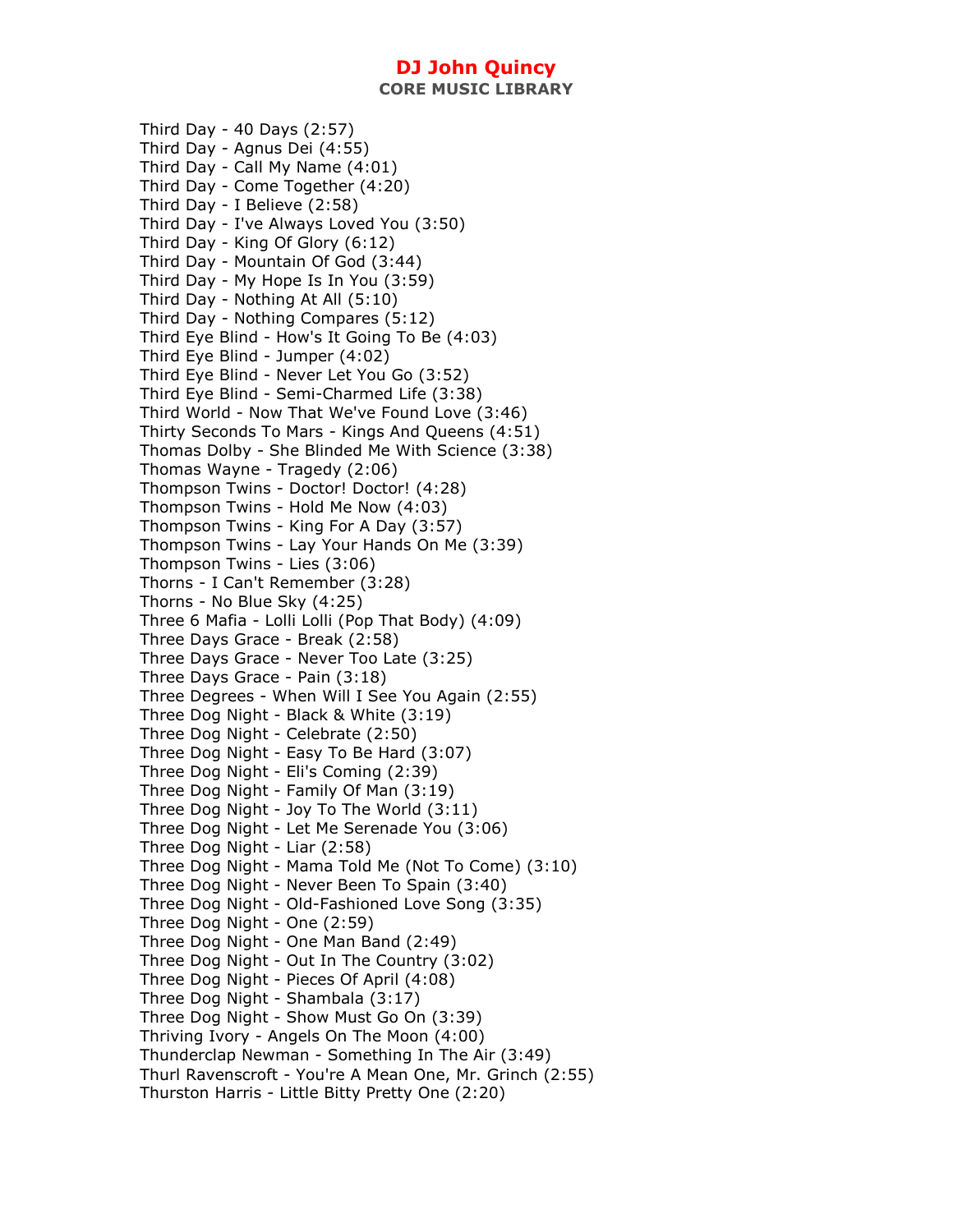TI - Bring 'Em Out (3:27) TI - Why You Wanna (3:39) Tierney Sutton - Fly Me To The Moon (4:03) Tiffany - All This Time (4:13) Tiffany - Could've Been (3:27) Tiffany - I Saw Him Standing There (3:56) Tiffany - I Think We're Alone Now (3:41) Til Tuesday - Voices Carry (4:08) Tim McGraw - All I Want Is A Life (3:26) Tim McGraw - Back When (4:26) Tim McGraw - Can't Be Really Gone (3:16) Tim McGraw - Cowboy In Me (3:20) Tim McGraw - Do You Want Fries With That (3:46) Tim McGraw - Don't Take The Girl (4:05) Tim McGraw - Down On The Farm (2:33) Tim McGraw - Everywhere (4:18) Tim McGraw - For A Little While (3:24) Tim McGraw - Grown Men Don't Cry (3:44) Tim McGraw - I Like It, I Love It (3:06) Tim McGraw - I Need You (With Faith Hill) (4:00) Tim McGraw - If You're Reading This [Live Version] (3:59) Tim McGraw - Indian Outlaw (2:55) Tim McGraw - It's A Business Doing Pleasure With You (3:04) Tim McGraw - It's Your Love [With Faith Hill] (3:40) Tim McGraw - Just To See You Smile (3:24) Tim McGraw - Kristofferson (3:16) Tim McGraw - Last Dollar (Fly Away) (4:27) Tim McGraw - Let It Go (3:36) Tim McGraw - Let's Make Love (With Faith Hill) (4:07) Tim McGraw - Live Like You Were Dying (4:45) Tim McGraw - Maybe We Should Just Sleep On It (3:47) Tim McGraw - My Best Friend (4:27) Tim McGraw - My Little Girl (3:34) Tim McGraw - My Next Thirty Years (3:32) Tim McGraw - My Old Friend (3:24) Tim McGraw - Not A Moment Too Soon (3:16) Tim McGraw - Nothin' To Die For (3:55) Tim McGraw - One Of These Days (4:32) Tim McGraw - Please Remember Me (4:38) Tim McGraw - Real Good Man (4:07) Tim McGraw - Red Rag Top (3:59) Tim McGraw - Refried Dreams (2:40) Tim McGraw - She Never Lets It Go To Her Heart (2:55) Tim McGraw - She's My Kind Of Rain (4:00) Tim McGraw - Something Like That (2:56) Tim McGraw - Southern Voice (3:45) Tim McGraw - Suspicions (4:08) Tim McGraw - Unbroken (3:45) Tim McGraw - Watch The Wind Blow By (4:16) Tim McGraw - When The Stars Go Blue (3:13) Tim McGraw - Where The Green Grass Grows (3:14) Tim McGraw & Faith Hill - Angry All The Time (4:23)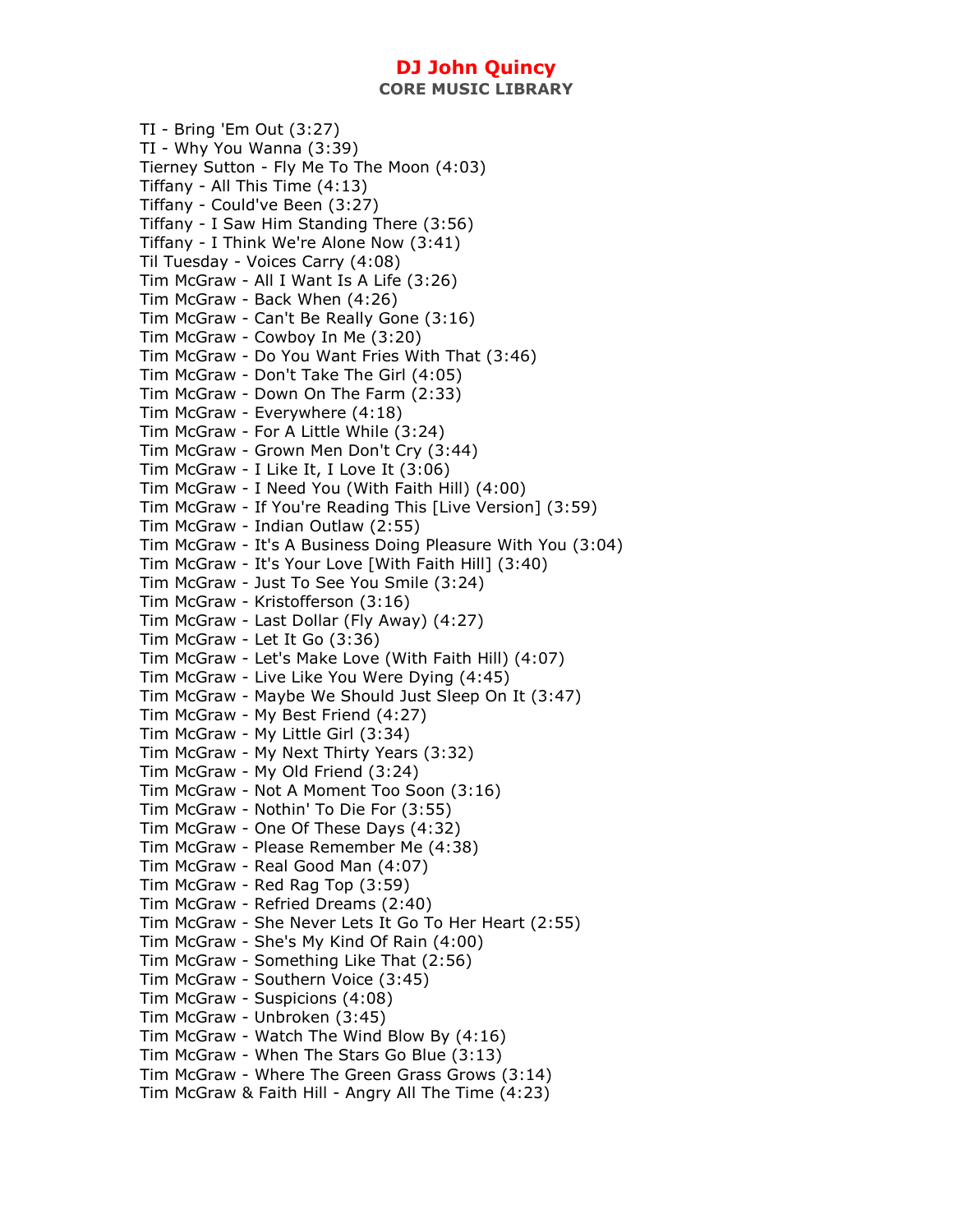Tim McGraw & Faith Hill - I Need You (4:00) Timbaland F Drake - Say Something (4:00) Timbaland F Justin Timberlake - Carry Out (3:52) Timbaland F Keri Hilson - Way I Are (3:08) Timbaland F Nelly Furtado & Justin Timberlake - Give It To Me (3:18) Timbaland F OneRepublic - Apologize (2:59) Timbuk 3 - Future's So Bright, I Gotta Wear Shades (3:20) Time - Jerk Out (3:46) Time - Jungle Love (3:43) Timex Social Club - Rumors (4:42) Timi Yuro - Hurt (2:24) Timi Yuro - What's A Matter Baby (Is It Hurting You) (2:33) Timmy T. - One More Try (3:10) Timmy Thomas - Why Can't We Live Together (3:47) Tin Tin - Toast And Marmalade For Tea (2:20) Tina Arena - Chains (3:50) Tina Turner - Best, The (4:06) Tina Turner - Better Be Good To Me (3:27) Tina Turner - I Don't Wanna Fight (4:16) Tina Turner - It Takes Two (With Rod Stewart) (4:01) Tina Turner - Let's Stay Together (3:31) Tina Turner - One Of The Living (4:04) Tina Turner - Private Dancer (3:56) Tina Turner - Typical Male (4:11) Tina Turner - We Don't Need Another Hero (4:11) Tina Turner - What You Get Is What You See (4:21) Tina Turner - What's Love Got To Do With It (3:39) Tina Turner & Bryan Adams - It's Only Love (3:12) Ting Tings - That's Not My Name (3:23) Tiny Tim - Tip-Toe Thru' The Tulips With Me (1:48) Tito Puente - Oye Como Va (3:46) TLC - Ain't 2 Proud 2 Beg (3:59) TLC - Baby-Baby-Baby (4:02) TLC - Creep (4:10) TLC - Damaged (3:49) TLC - Diggin' On You (4:01) TLC - No Scrubs (3:30) TLC - Red Light Special (4:29) TLC - Unpretty (3:59) TLC - Waterfalls (3:45) TLC - What About Your Friends [Cold Intro Edit] (3:42) Toad The Wet Sprocket - All I Want (3:08) Toad The Wet Sprocket - Good Intentions (3:16) Toad The Wet Sprocket - Something's Always Wrong (3:56) Toad The Wet Sprocket - Walk On The Ocean (3:31) Toby Beau - My Angel Baby (3:22) Toby Keith - American Ride (2:43) Toby Keith - American Soldier (3:53) Toby Keith - As Good As I Once Was (3:45) Toby Keith - Beer For My Horses (With Willie Nelson) (3:28) Toby Keith - Big Blue Note (2:47) Toby Keith - Country Comes To Town (3:34)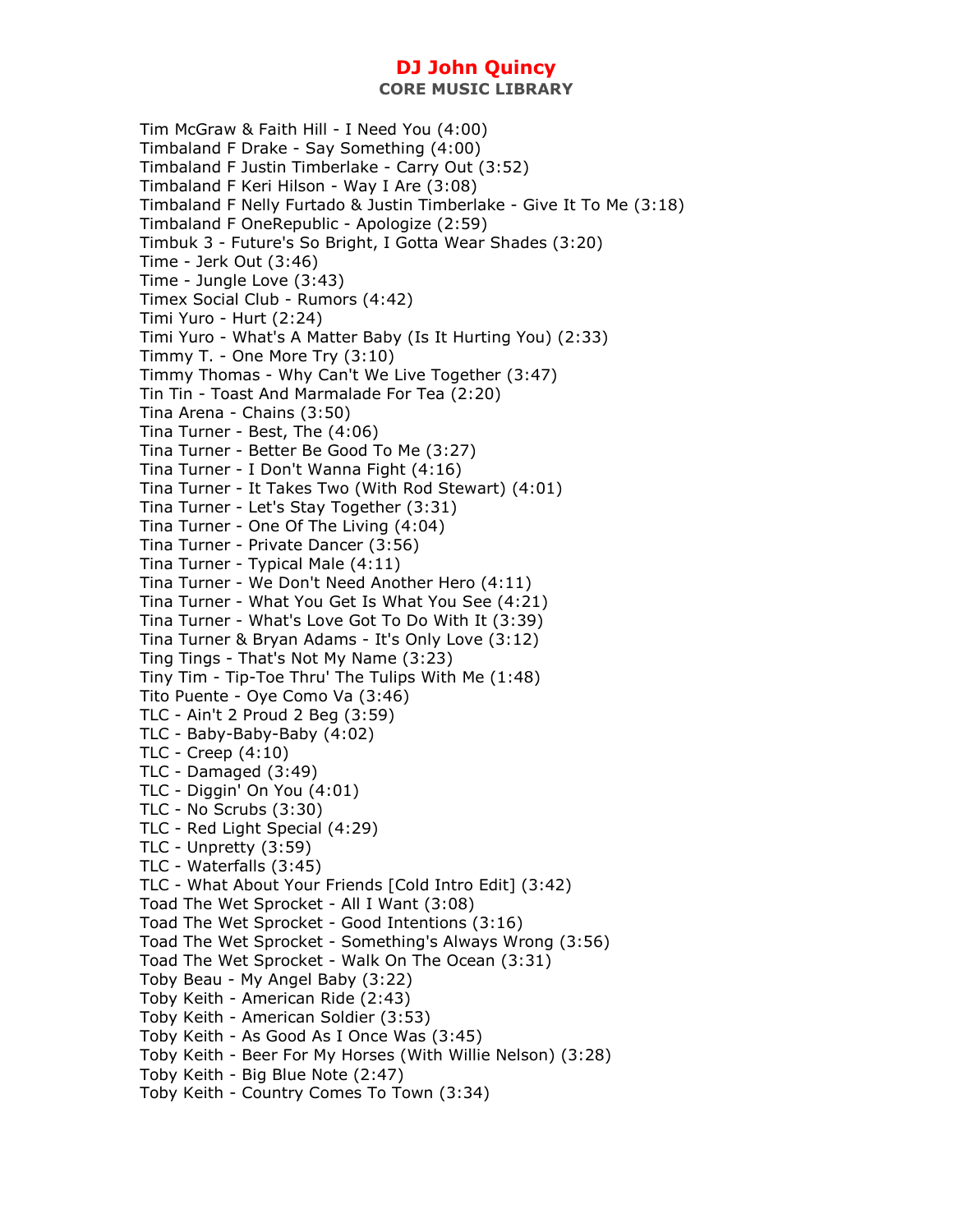Toby Keith - Courtesy Of The Red, White, And Blue (Angry American) (3:12) Toby Keith - Crash Here Tonight (2:58) Toby Keith - Cryin' For Me (Wayman's Song) (3:37) Toby Keith - Does That Blue Moon Ever Shine On You (3:43) Toby Keith - Dream Walkin' (3:49) Toby Keith - Get Drunk And Be Somebody (2:57) Toby Keith - Get My Drink On (3:05) Toby Keith - God Love Her (3:19) Toby Keith - He Ain't Worth Missing (2:56) Toby Keith - High Maintenance Woman (3:17) Toby Keith - Honkytonk U (3:29) Toby Keith - How Do You Like Me Now (3:14) Toby Keith - I Love This Bar (3:44) Toby Keith - I Wanna Talk About Me (2:59) Toby Keith - I'm Just Talkin' About Tonight (2:41) Toby Keith - I'm So Happy I Can't Stop Crying (3:55) Toby Keith - Little Less Talk And A Lot More Action (2:47) Toby Keith - Little Too Late (3:16) Toby Keith - Lost You Anyway (3:31) Toby Keith - Love Me If You Can (3:29) Toby Keith - Me Too (3:43) Toby Keith - Mockingbird (3:18) Toby Keith - My List (3:13) Toby Keith - She Never Cried In Front Of Me (3:31) Toby Keith - She's A Hottie (3:04) Toby Keith - Should've Been A Cowboy (3:17) Toby Keith - Stays In Mexico (3:32) Toby Keith - We Were In Love (3:52) Toby Keith - Whiskey Girl (3:51) Toby Keith - Who's That Man (3:26) Toby Keith - Who's Your Daddy (3:47) Toby Keith - You Ain't Much Fun (2:24) Toby Keith - You Shouldn't Kiss Me Like This (3:32) TobyMac - Gone (3:26) TobyMac - Irene (4:11) TobyMac - Lose My Soul (4:14) TobyMac - Made To Love (3:48) TobyMac - Phenomenon (4:28) TobyMac - Somebody's Watching (3:34) Todd Agnew - Grace Like Rain (4:20) Todd Rundgren - Bang The Drum All Day (3:26) Todd Rundgren - Can We Still Be Friends (3:24) Todd Rundgren - Hello It's Me (4:43) Todd Rundgren - I Saw The Light (2:51) Together - Tierra (4:15) Tokens - Lion Sleeps Tonight (2:37) Tokens - Tonight I Fell In Love (1:41) Tom Clay - What The World Needs Now Is Love (6:18) Tom Cochrane - Life Is A Highway (4:15) Tom Dooley - My Groovy Baby (2:34) Tom Glazer - On Top Of Spaghetti (2:33) Tom Johnston - Savannah Nights (3:57)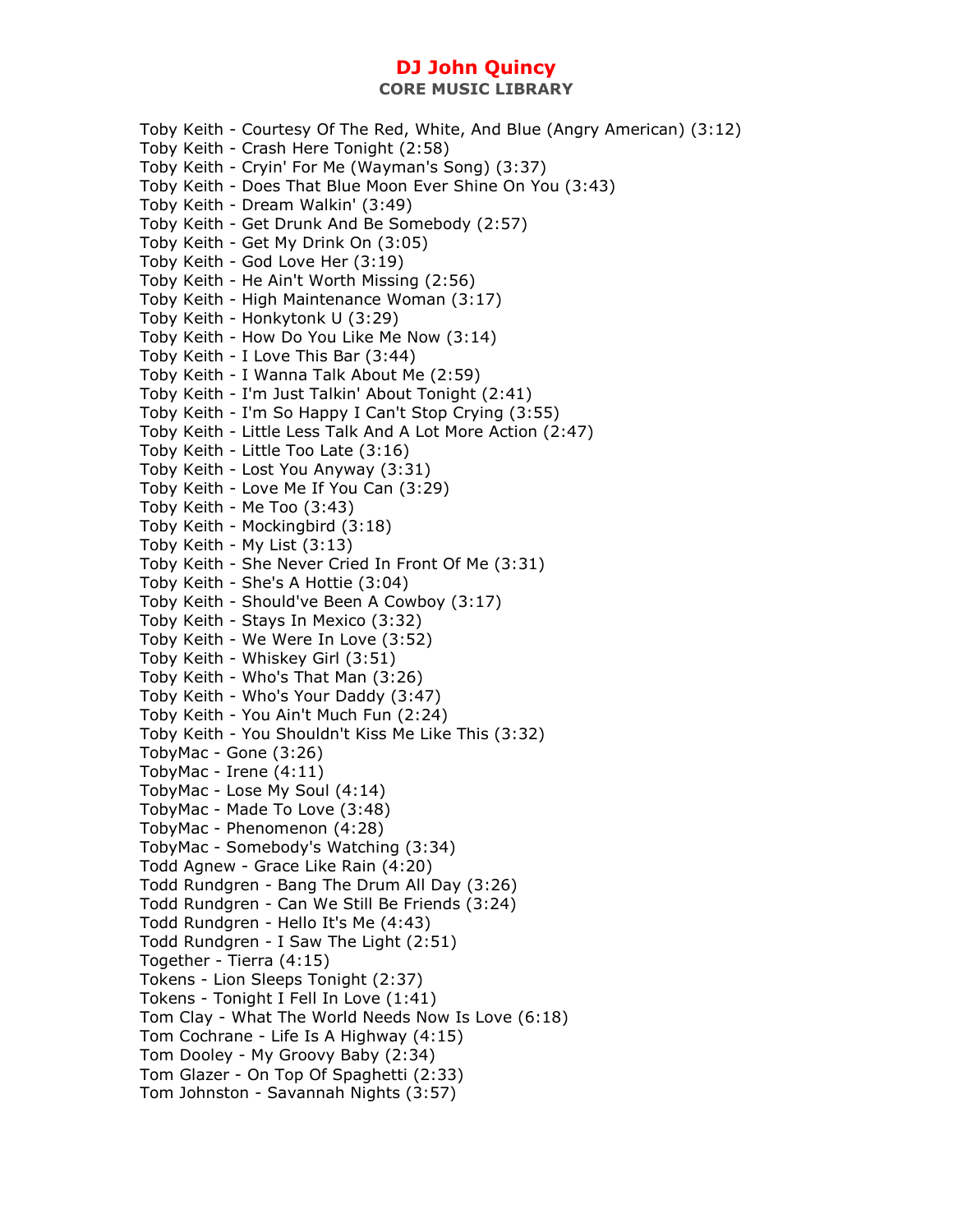Tom Jones - Can't Stop Loving You (4:04) Tom Jones - Daughter Of Darkness (3:11) Tom Jones - Delilah (3:19) Tom Jones - Green, Green Grass Of Home (3:01) Tom Jones - Help Yourself (2:47) Tom Jones - I (Who Have Nothing) (2:55) Tom Jones - I'll Never Fall In Love Again (2:51) Tom Jones - It's Not Unusual (1:57) Tom Jones - Kiss (3:27) Tom Jones - Love Me Tonight (3:08) Tom Jones - Say You'll Stay Until Tomorrow (3:32) Tom Jones - Sexbomb (3:48) Tom Jones - She's A Lady (2:46) Tom Jones - What's New Pussycat (2:02) Tom Jones - Without Love (There Is Nothing) (3:41) Tom Petty - Walls (Circus) (4:22) Tom Petty & The Heartbreakers - American Girl (3:20) Tom Petty & The Heartbreakers - Breakdown (2:37) Tom Petty & The Heartbreakers - Change Of Heart (3:15) Tom Petty & The Heartbreakers - Christmas All Over Again (4:03) Tom Petty & The Heartbreakers - Don't Come Around Here No More (4:58) Tom Petty & The Heartbreakers - Don't Do Me Like That (2:36) Tom Petty & The Heartbreakers - Even The Losers (3:28) Tom Petty & The Heartbreakers - Free Fallin' (4:07) Tom Petty & The Heartbreakers - Here Comes My Girl (4:18) Tom Petty & The Heartbreakers - I Need To Know (2:21) Tom Petty & The Heartbreakers - I Won't Back Down (2:53) Tom Petty & The Heartbreakers - Learning To Fly (3:54) Tom Petty & The Heartbreakers - Mary Jane's Last Dance (4:25) Tom Petty & The Heartbreakers - Refugee (3:17) Tom Petty & The Heartbreakers - Runnin' Down A Dream (4:18) Tom Petty & The Heartbreakers - Waiting, The (3:50) Tom Petty & The Heartbreakers - You Don't Know How It Feels (4:00) Tom Petty & The Heartbreakers - You Got Lucky (3:23) Tom T. Hall - Country Is (2:07) Tom T. Hall - Faster Horses (The Cowboy And The Poet) (2:46) Tom T. Hall - I Care (2:02) Tom T. Hall - I Love (2:04) Tom T. Hall - Me And Jesus (3:15) Tom T. Hall - Old Dogs, Children And Watermelon Wine (4:09) Tom T. Hall - Sneaky Snake (1:56) Tom T. Hall - Week In A County Jail (2:57) Tom T. Hall - Year That Clayton Delaney Died (2:41) Tom Tom Club - Genius Of Love (3:27) Tommy Boyce & Bobby Hart - I Wonder What She's Doing Tonight (2:41) Tommy Dee - Three Stars (3:08) Tommy Dorsey - Opus One (2:53) Tommy Dorsey - Tea For Two Cha Cha (2:54) Tommy Edwards - I Really Don't Want To Know (2:14) Tommy Edwards - It's All In The Game (2:34) Tommy Edwards - Love Is All We Need (2:37) Tommy Edwards - Morning Side Of The Mountain (2:35)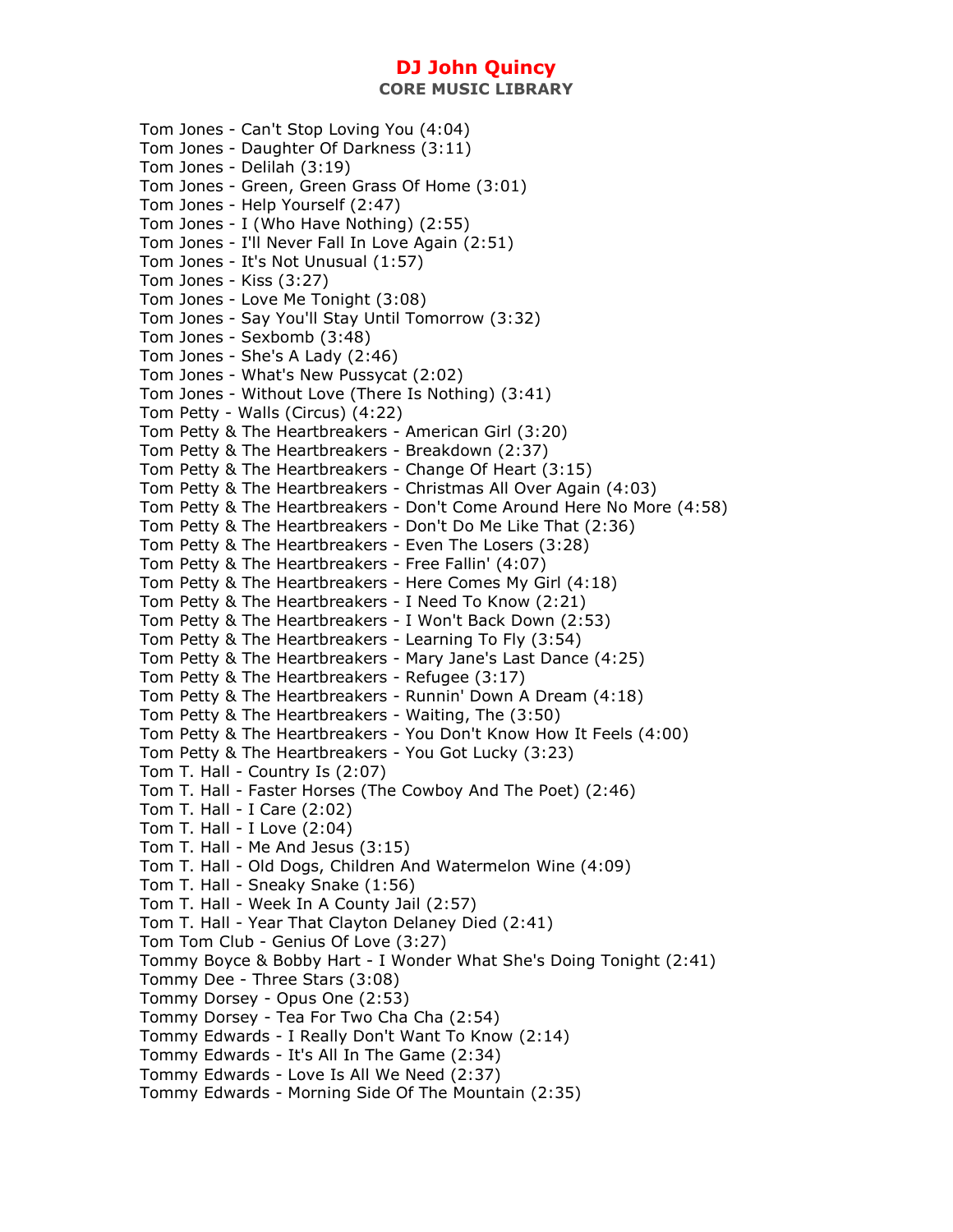Tommy Edwards - Please Mr. Sun (2:17) Tommy James - Draggin' The Line (2:42) Tommy James - Three Times In Love (4:16) Tommy James & The Shondells - Ball Of Fire (2:59) Tommy James & The Shondells - Crimson And Clover (3:24) Tommy James & The Shondells - Crystal Blue Persuasion (3:57) Tommy James & The Shondells - Gettin' Together (2:11) Tommy James & The Shondells - Hanky Panky (2:50) Tommy James & The Shondells - I Think We're Alone Now (2:05) Tommy James & The Shondells - Mirage (2:31) Tommy James & The Shondells - Mony Mony (2:46) Tommy James & The Shondells - Sweet Cherry Wine (4:12) Tommy Olivenkia - Enamorado...Y Que [Salsa] (4:22) Tommy Page - I'll Be Your Everything (4:03) Tommy Roe - Dizzy (2:49) Tommy Roe - Everybody (1:47) Tommy Roe - Hooray For Hazel (2:20) Tommy Roe - Jam Up Jelly Tight (2:16) Tommy Roe - Sheila (2:00) Tommy Roe - Sweet Pea (2:05) Tommy Sands - Goin' Steady (2:31) Tommy Sands - Teen-Age Crush (2:19) Tommy Shane Steiner - What If She's An Angel (3:27) Tommy Tucker - Hi-Heel Sneakers (2:46) Tommy Tutone - 867-5309 (Jenny) (3:38) Tompall & The Glaser Brothers - Lovin' Her Was Easier (Than Anything I'll Ever Do Again) (2:56) Tone Loc - Funky Cold Medina (4:07) Tone Loc - Wild Thing (4:22) Toni Basil - Mickey [Radio Version] (3:22) Toni Braxton - Another Sad Love Song (4:00) Toni Braxton - Breathe Again (4:11) Toni Braxton - He Wasn't Man Enough (4:20) Toni Braxton - Unbreak My Heart (4:20) Toni Braxton - You Mean The World To Me (3:42) Toni Braxton - You're Makin' Me High (3:48) Toni Fisher - Big Hurt (2:08) Tonic - If You Could Only See (4:01) Tony Bennett - Because Of You (2:54) Tony Bennett - Best Is Yet To Come (2:26) Tony Bennett - Can You Find It In Your Heart (2:38) Tony Bennett - Climb Ev'ry Mountain (2:16) Tony Bennett - Firefly (1:35) Tony Bennett - For Once In My Life (3:19) Tony Bennett - Good Life (2:12) Tony Bennett - I Left My Heart In San Francisco (2:49) Tony Bennett - I Left My Heart In San Francisco [Intro Edit] (2:05) Tony Bennett - I Wanna Be Around (2:08) Tony Bennett - In The Middle Of An Island (2:04) Tony Bennett - Just In Time (2:30) Tony Bennett - Over The Rainbow (3:54) Tony Bennett - That Old Black Magic (3:16)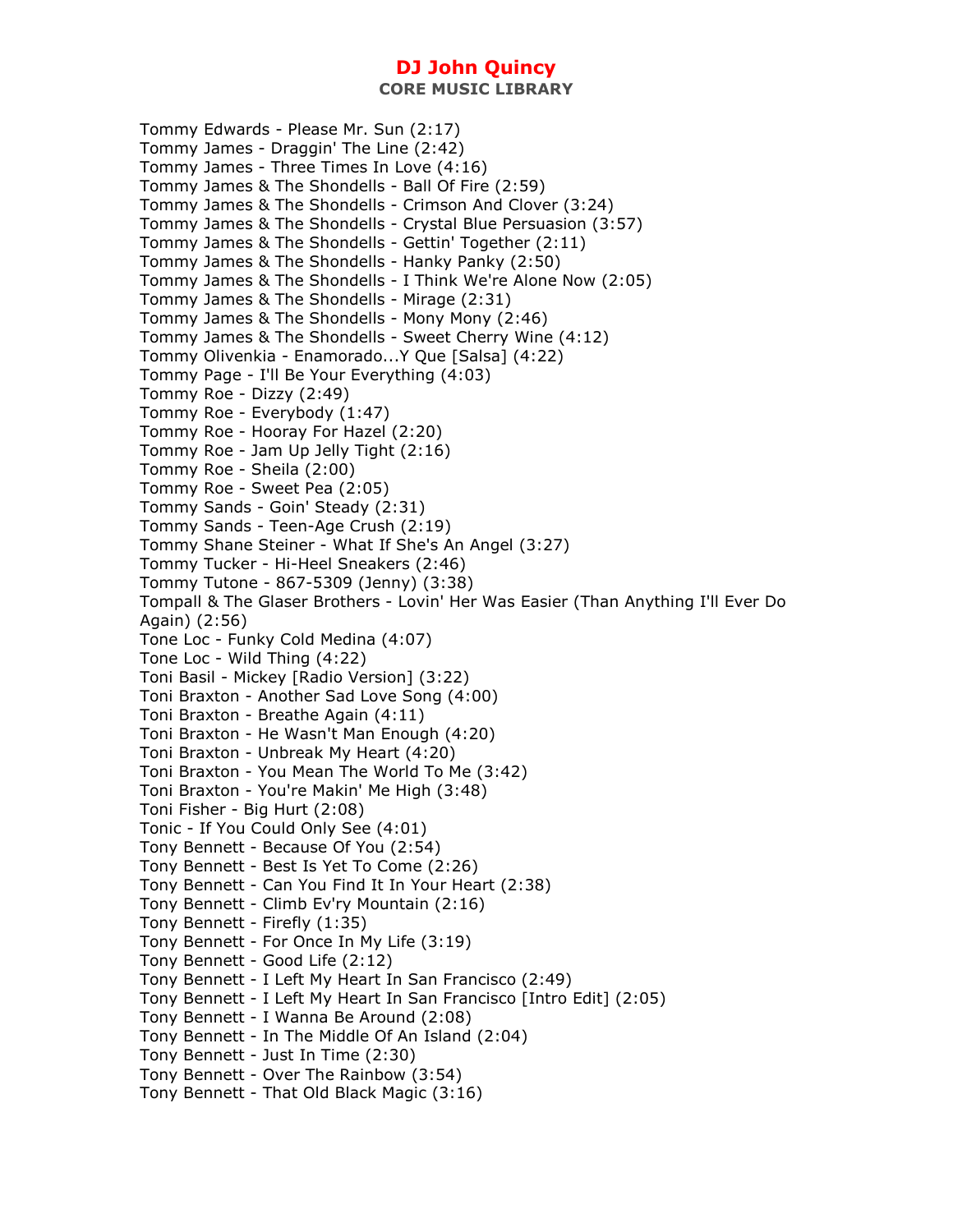Tony Bennett - They Can't Take That Away From Me (2:44) Tony Bennett - Way You Look Tonight (3:17) Tony Bennett & Stevie Wonder - For Once In My Life (3:16) Tony Carey - Fine Fine Day (4:18) Tony Clarke - Entertainer, The (2:29) Tony Joe White - Polk Salad Annie (3:37) Tony Martin - Walk Hand In Hand (2:47) Tony Orlando - Bless You (2:03) Tony Orlando & Dawn - Candida (3:01) Tony Orlando & Dawn - He Don't Love You (Like I Love You) (3:35) Tony Orlando & Dawn - Knock Three Times (2:51) Tony Orlando & Dawn - Say, Has Anybody Seen My Sweet Gypsy Rose (2:49) Tony Orlando & Dawn - Tie A Yellow Ribbon Round The Ole Oak Tree (3:16) Tony Rich Project - Nobody Knows (4:10) Tony Terry - With You (5:02) Tony Toni Tone - Anniversary (3:49) Tony Toni Tone - Feels Good (4:19) Tony Toni Tone - If I Had No Loot (4:01) Tony Toni Tone & DJ Quick - Let's Get Down (4:45) Toots & The Maytals - Louie Louie (5:39) Toots Hibbert - Knock On Wood (4:01) Tornadoes - Telstar (3:15) Totally Kool - The Songs Just Keep On Coming - Turn Up John Quincy, Playing Th (0:06) Toto - 99 (5:08) Toto - Africa [Intro Edit] (4:39) Toto - Hold The Line (3:54) Toto - I Won't Hold You Back (4:47) Toto - I'll Be Over You (3:45) Toto - I'll Supply The Love (3:43) Toto - Make Believe (3:37) Toto - Pamela (4:25) Toto - Rosanna (3:57) Tower Of Power - So Very Hard To Go (3:36) Tower Of Power - You're Still A Young Man (3:34) Toya - I Do (3:28) Toys - Attack (3:00) Toys - Lover's Concerto (2:37) Trace Adkins - (This Ain't) No Thinkin' Thing (3:37) Trace Adkins - All I Ask For Anymore (3:33) Trace Adkins - Every Light In The House (2:54) Trace Adkins - Honky Tonk Badonkadonk (3:34) Trace Adkins - Hot Mama (3:15) Trace Adkins - I Left Something Turned On At Home (3:01) Trace Adkins - I Wanna Feel Something (3:35) Trace Adkins - Ladies Love Country Boys (3:35) Trace Adkins - Marry For Money (3:00) Trace Adkins - Rest Of Mine (3:06) Trace Adkins - Songs About Me (3:20) Trace Adkins - Swing (3:13) Trace Adkins - Then They Do (4:18) Trace Adkins - You're Gonna Miss This (3:38)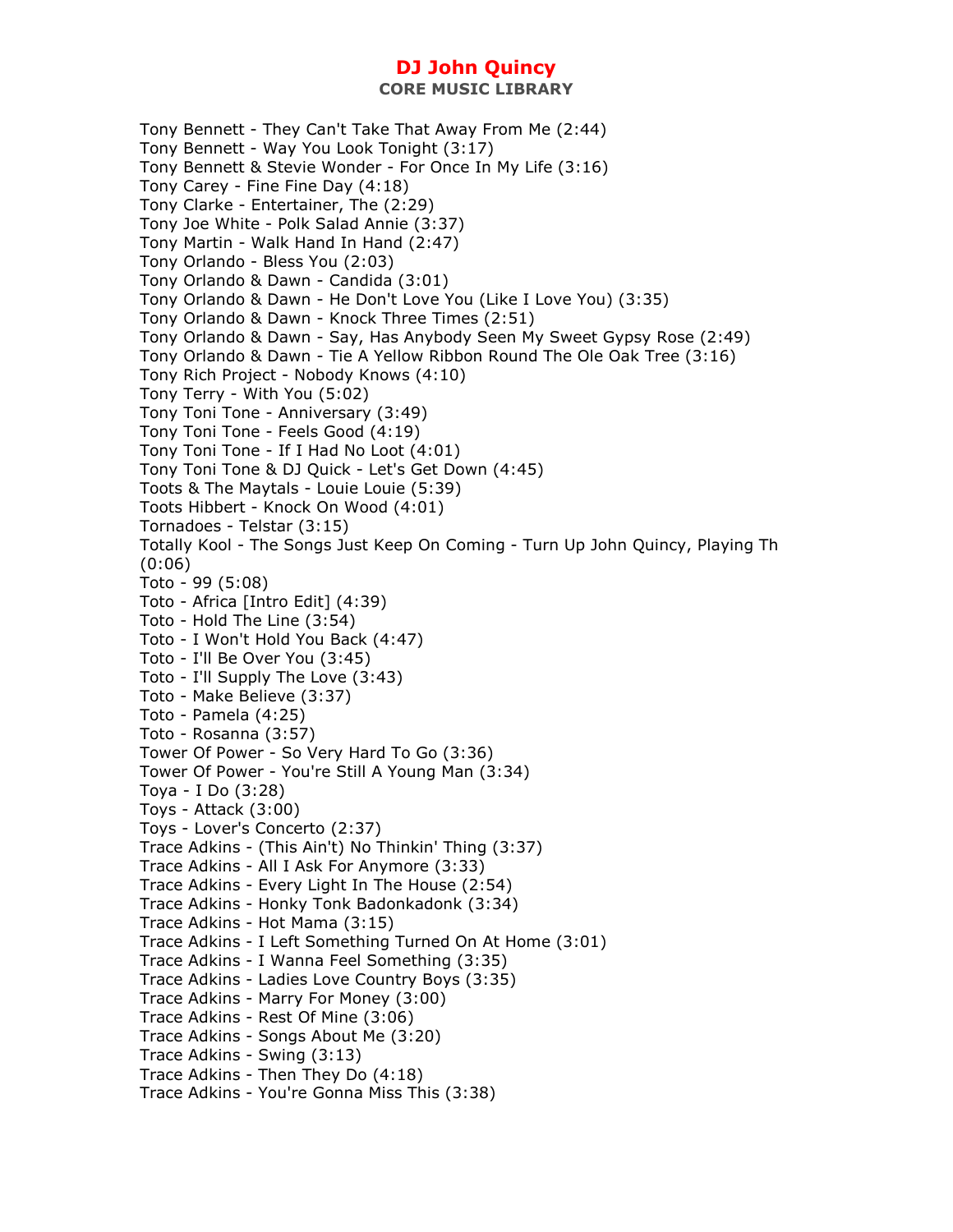**CORE MUSIC LIBRARY** 

Tracey Ullman - They Don't Know (2:58) Tracie Spencer - This House (4:44) Tractors - Baby Likes To Rock It (3:43) Tractors - Santa Claus Is Comin' (In A Boogie Woogie Choo Choo Train) [JQ (3:21) Tracy Byrd - Big Love (3:29) Tracy Byrd - Don't Take Her She's All I Got (3:21) Tracy Byrd - First Step (2:19) Tracy Byrd - Holdin' Heaven (2:28) Tracy Byrd - I'm From The Country (3:20) Tracy Byrd - Keeper Of The Stars (4:11) Tracy Byrd - Lifestyles Of The Not So Rich And Famous (2:47) Tracy Byrd - Ten Rounds With Jose Cuervo (2:48) Tracy Byrd - Watermelon Crawl (2:59) Tracy Chapman - Fast Car (4:24) Tracy Chapman - Give Me One Reason (4:04) Tracy Lawrence - Alibis (2:59) Tracy Lawrence - As Any Fool Can See (2:58) Tracy Lawrence - Better Man Better Off (3:22) Tracy Lawrence - Can't Break It To My Heart (2:44) Tracy Lawrence - Find Out Who Your Friends Are (3:32) Tracy Lawrence - How A Cowgirl Says Goodbye (3:22) Tracy Lawrence - I See It Now (3:31) Tracy Lawrence - If The Good Die Young (2:25) Tracy Lawrence - If The World Had A Front Porch (3:00) Tracy Lawrence - If You Loved Me (3:15) Tracy Lawrence - Is That A Tear (3:14) Tracy Lawrence - Lessons Learned (2:55) Tracy Lawrence - My Second Home (2:42) Tracy Lawrence - Paint Me A Birmingham (3:41) Tracy Lawrence - Runnin' Behind (2:44) Tracy Lawrence - Stars Over Texas (3:30) Tracy Lawrence - Texas Tornado (3:12) Tracy Lawrence - Time Marches On (2:54) Tracy Lawrence - Today's Lonely Fool (3:46) Traffic - Dear Mr. Fantasy (5:30) Train - Drops Of Jupiter (4:15) Train - Hey, Soul Sister (3:32) Train - Meet Virginia (3:54) Trammps - Disco Inferno (3:30) Trammps - Hold Back The Night (3:11) Trans-Siberian Orchestra - Christmas Eve, Sarajevo (3:14) Trapt - Headstrong (3:55) Trashmen - Surfin' Bird (2:19) Traveling Wilburys - Dirty World (3:24) Traveling Wilburys - End Of The Line (3:24) Traveling Wilburys - Handle With Care (3:13) Traveling Wilburys - Last Night (3:45) Travis & Bob - Tell Him No (2:06) Travis Tritt - Anymore (3:41) Travis Tritt - Best Of Intentions (3:59) Travis Tritt - Can I Trust You With My Heart (3:28) Travis Tritt - Country Club (3:04)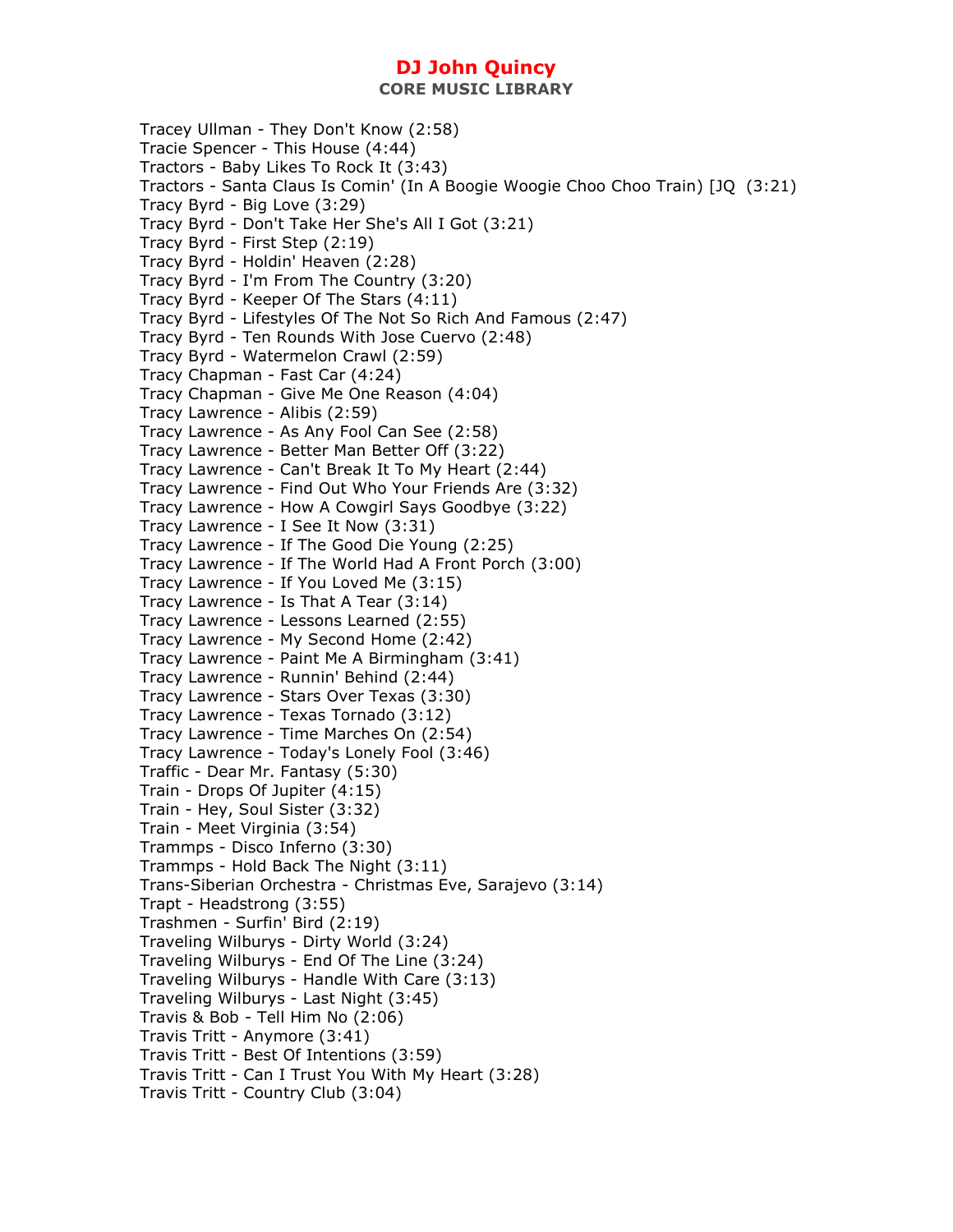**CORE MUSIC LIBRARY** 

Travis Tritt - Drift Off To Dream (3:33) Travis Tritt - Foolish Pride (4:09) Travis Tritt - Help Me Hold On (3:55) Travis Tritt - Here's A Quarter (Call Someone Who Cares) (2:28) Travis Tritt - I'm Gonna Be Somebody (3:59) Travis Tritt - It's A Great Day To Be Alive (3:55) Travis Tritt - Lord Have Mercy On The Working Man (4:09) Travis Tritt - Love Of A Woman (3:33) Travis Tritt - More Than You'll Ever Know (3:20) Travis Tritt - Nothing Short Of Dying (3:46) Travis Tritt - T-R-O-U-B-L-E (2:58) Travis Tritt - Tell Me I Was Dreaming (3:37) Travis Tritt & Marty Stuart - Whiskey Ain't Workin' (2:36) Travis Wammack - Scratchy (2:30) Tree63 - Blessed Be Your Name (3:47) Tremeloes - Here Comes My Baby (2:41) Tremeloes - Silence Is Golden (3:06) Tren-Dells - Don't You Hear Me Calling Baby (2:19) Trent Tomlinson - Drunker Than Me (3:08) Trent Tomlinson - Just Might Have Her Radio On (3:28) Trent Tomlinson - One Wing In The Fire (3:35) Trent Willmon - On Again Tonight (3:34) Trey Lorenz - Someone To Hold (4:15) Trey Songz - I Need A Girl (3:33) Trey Songz F Drake - I Invented Sex (4:06) Trey Songz F Fabolous - Say Aah (3:18) Trey Songz F Gucci Mane & Soulja Boy Tell'em - LOL Smiley Face (3:37) Trick Daddy - Take It To Da House (3:37) Trick Daddy F Twesta & Lil' Jon - Let's Go (3:33) Trick Pony - On A Night Like This (3:25) Trini Lopez - If I Had A Hammer (The Hammer Song) (2:55) Trini Lopez - Lemon Tree (2:49) Triplets - You Don't Have To Go Home Tonight (3:46) Trisha Yearwood - Believe Me Baby (I Lied) (3:37) Trisha Yearwood - Eveybody Knows (3:05) Trisha Yearwood - Heaven, Heartache And The Power Of Love (3:13) Trisha Yearwood - How Do I Live (4:08) Trisha Yearwood - I Would've Loved You Anyway (3:36) Trisha Yearwood - Like We Never Had A Broken Heart (3:35) Trisha Yearwood - Perfect Love (2:52) Trisha Yearwood - She's In Love With The Boy (3:45) Trisha Yearwood - Song Remembers When (3:48) Trisha Yearwood - There Goes My Baby (3:44) Trisha Yearwood - Thinkin' About You (3:16) Trisha Yearwood - This Is Me You're Talking To (2:59) Trisha Yearwood - Walkaway Joe (3:56) Trisha Yearwood - Woman Before Me (3:43) Trisha Yearwood - Wrong Side Of Memphis (2:42) Trisha Yearwood - XXX's And OOO's (An American Girl) (2:43) Trisha Yearwood & Garth Brooks - In Another's Eyes (3:26) Triumph - Fight The Good Fight (6:12) Triumph - Hold On (5:50)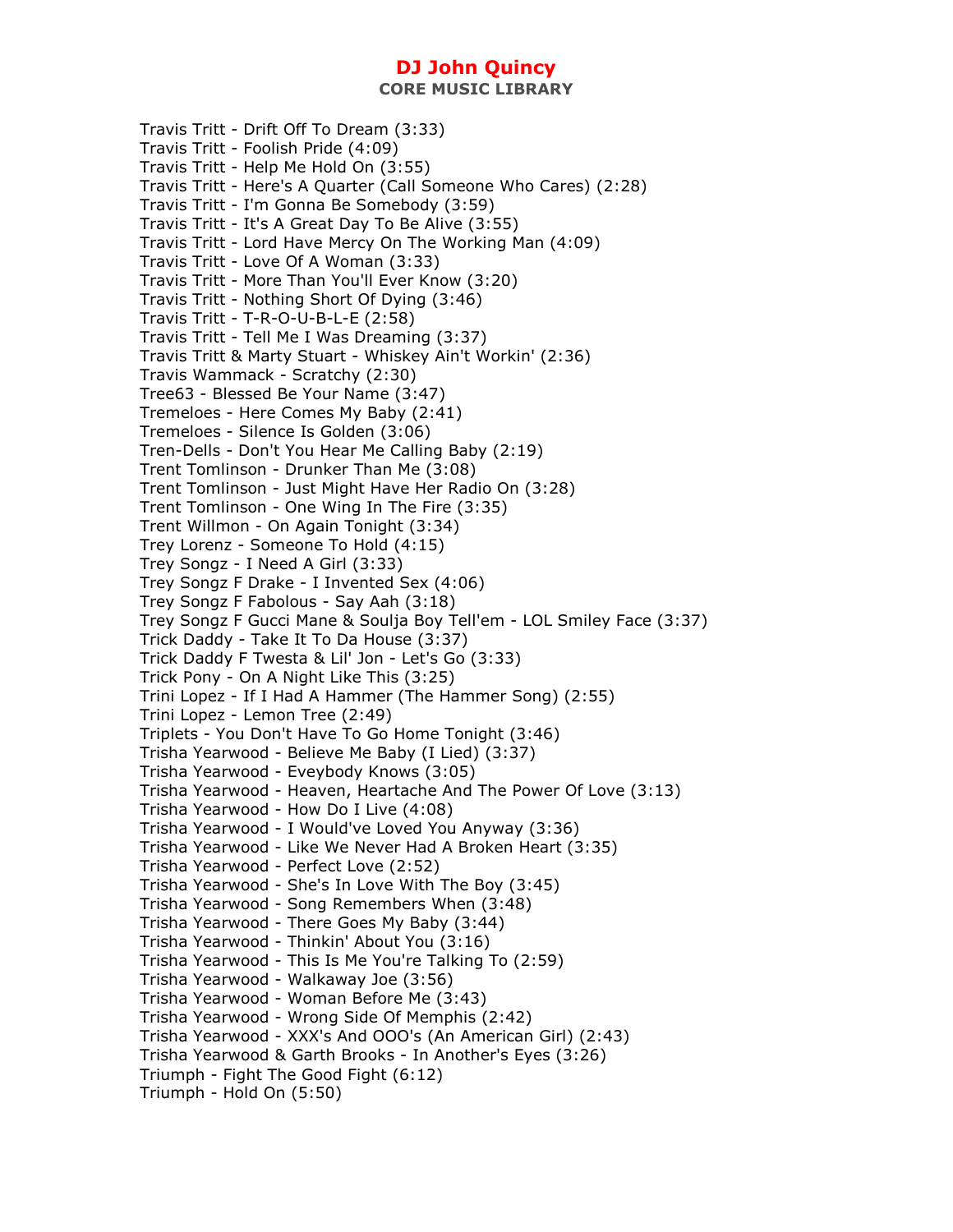**CORE MUSIC LIBRARY** 

Triumph - Lay It On The Line (3:48) Triumph - Magic Power (4:46) Troggs - Love Is All Around (2:56) Troggs - Wild Thing (2:32) Troy Shondell - This Time (2:31) True Vibe - Jump, Jump, Jump (2:53) Truevibe - You Are The Way (3:24) Tubes - Attack Of The Fifty Foot Woman (4:29) Tubes - She's A Beauty (3:18) Tubes - Talk To Ya Later (4:27) Tune Weavers - Happy, Happy Birthday Baby (2:15) Tupac - California Love (With Dr. Dre) (3:59) Tupac - Changes (4:14) Tupac F Ki-Ci & Jojo - How Do U Want It (3:53) Turtles - Elenore (2:27) Turtles - Happy Together (2:50) Turtles - It Ain't Me Babe (2:07) Turtles - She'd Rather Be With Me (2:14) Turtles - She's My Girl (2:29) Turtles - You Baby (2:14) Turtles - You Know What I Mean (1:56) Turtles - You Showed Me (3:05) TV Theme - \$25,000 Pyramid (1:10) TV Theme - Alfred Hitchcock Presents (0:54) TV Theme - Alice (0:58) TV Theme - All In The Family (Those Were The Days) (0:43) TV Theme - American Bandstand (Bandstand Boogie) (1:22) TV Theme - Andy Griffith Show (0:50) TV Theme - Angie (1:16) TV Theme - Barnaby Jones (0:51) TV Theme - Barney And Friends (0:51) TV Theme - Barney Miller (0:45) TV Theme - Batman (1:07) TV Theme - Benny Hill Show (1:01) TV Theme - Benson (1:00) TV Theme - Beverly Hillbillies (1:11) TV Theme - Bewitched (0:57) TV Theme - Bob Hope Show (Thanks For The Memory) (1:16) TV Theme - Bob Newhart Show (Home To Emily) (1:01) TV Theme - Bonanza (0:35) TV Theme - Brady Bunch (0:58) TV Theme - Candid Camera (0:53) TV Theme - Captain Kangaroo (0:46) TV Theme - Carol Burnett Show (0:45) TV Theme - Charles In Charge (0:54) TV Theme - Charlie's Angels (1:03) TV Theme - Cheers (Where Everybody Knows Your Name) (1:03) TV Theme - Chico And The Man (1:09) TV Theme - Chips (1:13) TV Theme - Dallas (1:11) TV Theme - Daniel Boone (0:46) TV Theme - Dark Shadows (1:08)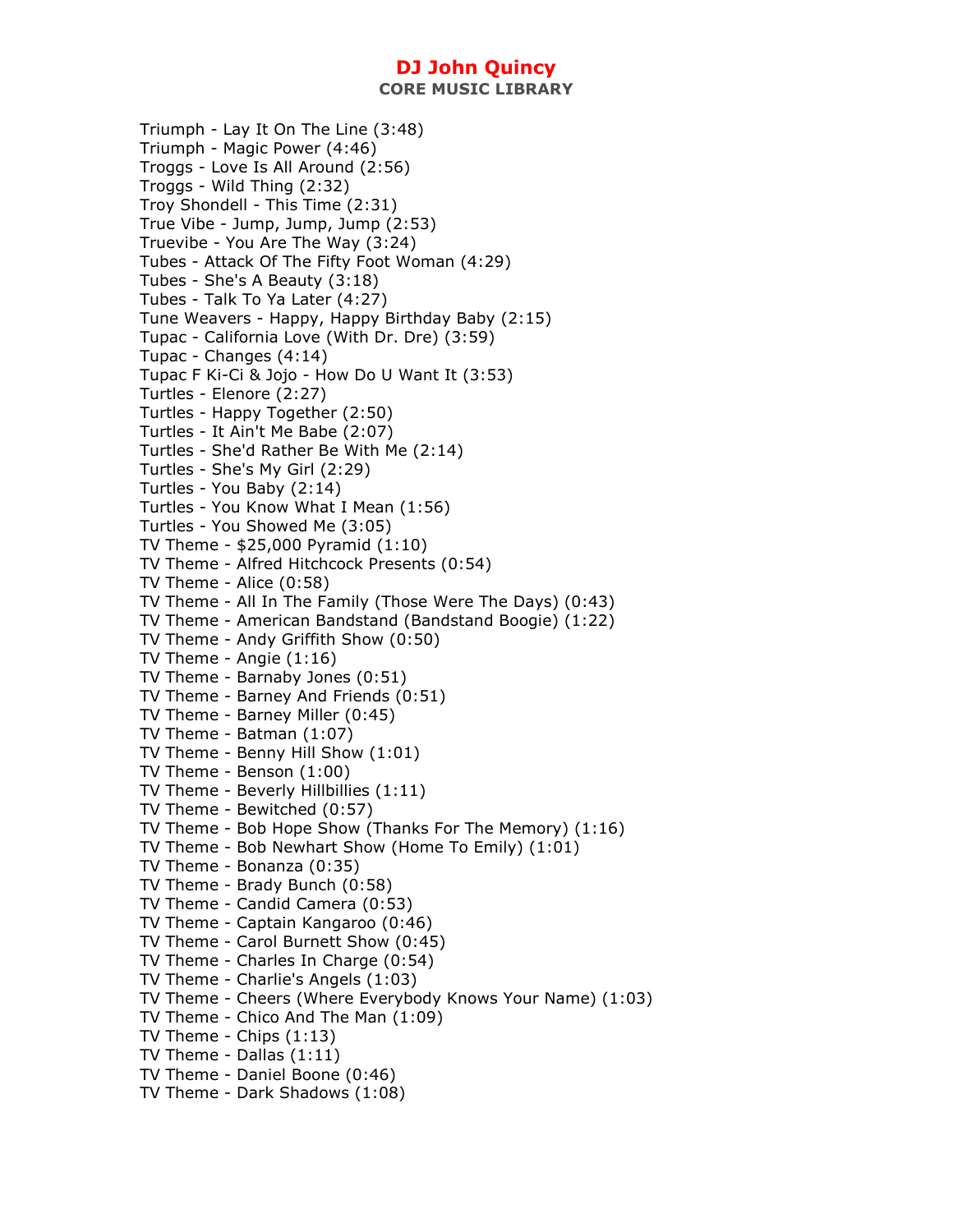TV Theme - Dating Game (0:49) TV Theme - Davy Crockett, King Of The Wild Frontier (The Ballad of Davy Co (1:39) TV Theme - Deal Or No Deal (1:04) TV Theme - Dennis The Menace (1:00) TV Theme - Designing Women (0:45) TV Theme - Dick Van Dyke Show (0:37) TV Theme - Dragnet (1:14) TV Theme - Dudley Do-Right (0:21) TV Theme - Entertainment Tonight (1:26) TV Theme - Entourage (0:57) TV Theme - F-Troop (1:12) TV Theme - Facts Of Life (0:50) TV Theme - Family Affair (0:43) TV Theme - Family Feud (1:41) TV Theme - Family Ties (0:59) TV Theme - Fat Albert & The Cosby Kids (1:02) TV Theme - Fish (1:01) TV Theme - Flintstones (1:21) TV Theme - Flipper (1:21) TV Theme - Fresh Prince Of Bel-Air (1:10) TV Theme - George Of The Jungle (0:58) TV Theme - Get Smart (0:52) TV Theme - Gilligan's Island (1:30) TV Theme - Golden Girls (0:39) TV Theme - Gomer Pyle, USMC (0:50) TV Theme - Gong Show (1:32) TV Theme - Good Times (0:46) TV Theme - Green Acres (1:03) TV Theme - Growing Pains (1:00) TV Theme - Gunsmoke (The Old Trail) (1:33) TV Theme - Happy Trails (0:54) TV Theme - Hazel (0:29) TV Theme - HBO Feature Presentation (1:07) TV Theme - Hill Street Blues (1:15) TV Theme - Hogan's Heroes (0:41) TV Theme - Hollywood Squares (Bob and Merrill's Theme) (2:46) TV Theme - Home Improvement (1:06) TV Theme - I Dream of Jeannie (0:45) TV Theme - I Love Lucy (0:56) TV Theme - Inspector Gadget (1:12) TV Theme - It's Garry Shandling's Show (0:39) TV Theme - Jackie Gleason Show (1:58) TV Theme - Jeffersons (Movin' On Up) (1:06) TV Theme - Jeopardy Guessing Theme (0:34) TV Theme - Jeopardy Show Theme (2:05) TV Theme - Jetsons (1:36) TV Theme - Josie And The Pussycats (0:59) TV Theme - Knots Landing (1:33) TV Theme - LA Law  $(1:33)$ TV Theme - Lassie (0:52) TV Theme - Late Late Show (0:50) TV Theme - Late Show With David Letterman (1:07)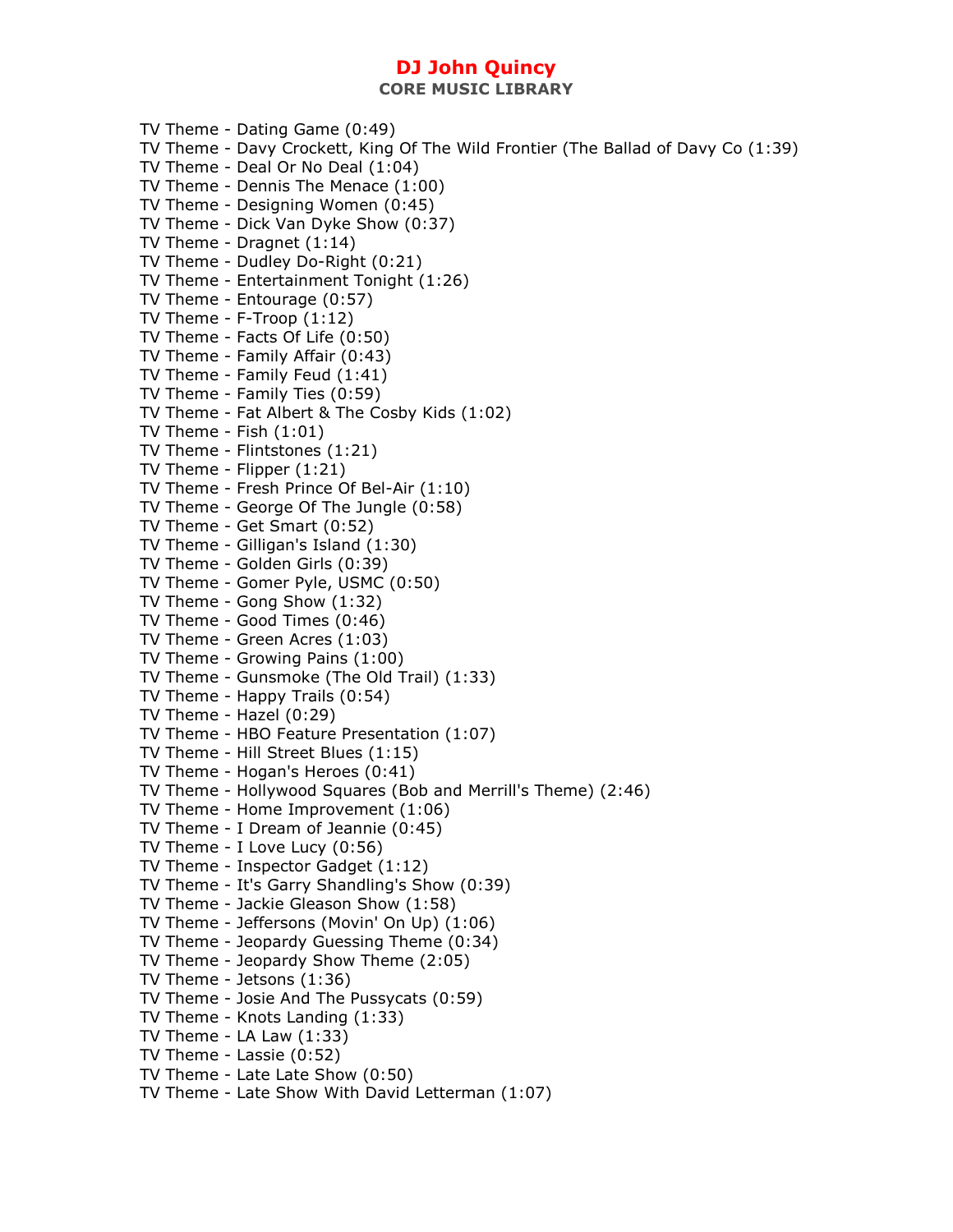TV Theme - Laurel And Hardy Laughtoons (Kooky Koo-Koo) (0:44) TV Theme - Laverne And Shirley (Making Our Dreams Come True) (1:16) TV Theme - Law And Order (1:19) TV Theme - Lawrence Welk Show (Bubbles In The Wine) (1:04) TV Theme - Leave It To Beaver (1:20) TV Theme - Let's Make A Deal (1:12) TV Theme - Lifestyles Of The Rich And Famous (1:10) TV Theme - Little House On The Prairie (0:54) TV Theme - Little Rascals (0:53) TV Theme - Looney Tunes (0:26) TV Theme - Lost In Space 1 (0:55) TV Theme - Lost In Space 2 (1:00) TV Theme - Love Boat (1:34) TV Theme - Love, American Style (0:49) TV Theme - M-A-S-H (Suicide Is Painless) (0:51) TV Theme - Mad About You (1:37) TV Theme - Magnum, P.I. (0:59) TV Theme - Make Room For Daddy (Danny Boy, AKA Londonderry Air) (0:51) TV Theme - Mannix (1:22) TV Theme - Mary Tyler Moore (0:55) TV Theme - Masterpiece Theater (0:59) TV Theme - Match Game (1:22) TV Theme - Match Game (A Swingin' Safari) (3:04) TV Theme - Maude (And Then There's Maude) (0:47) TV Theme - Maverick (1:06) TV Theme - McHale's Navy (0:26) TV Theme - Merrie Melodies (0:37) TV Theme - Miami Vice (0:59) TV Theme - Mickey Mouse Club (2:38) TV Theme - Miss America Pageant (There She Is, Miss America) (1:17) TV Theme - Mission Impossible (0:50) TV Theme - Monday Night Football (1:16) TV Theme - Monkees (0:48) TV Theme - Monty Python's Flying Circus (1:09) TV Theme - Moonlighting (0:59) TV Theme - Mork & Mindy (1:25) TV Theme - Mr. Ed (0:51) TV Theme - Mr. Roger's Neighborhood (1:29) TV Theme - Munsters (0:43) TV Theme - Muppet Show (1:09) TV Theme - My Three Sons (0:58) TV Theme - Nanny (0:45) TV Theme - NBC Mystery Movie (1:01) TV Theme - NBC's Saturday Night Live (1:07) TV Theme - Newlywed Game (1:23) TV Theme - Night Court (0:39) TV Theme - Odd Couple (1:14) TV Theme - Olympic Fanfare (0:51) TV Theme - One Day At A Time (0:51) TV Theme - Password (0:56) TV Theme - Peanuts Theme (2:14) TV Theme - People's Court (0:41)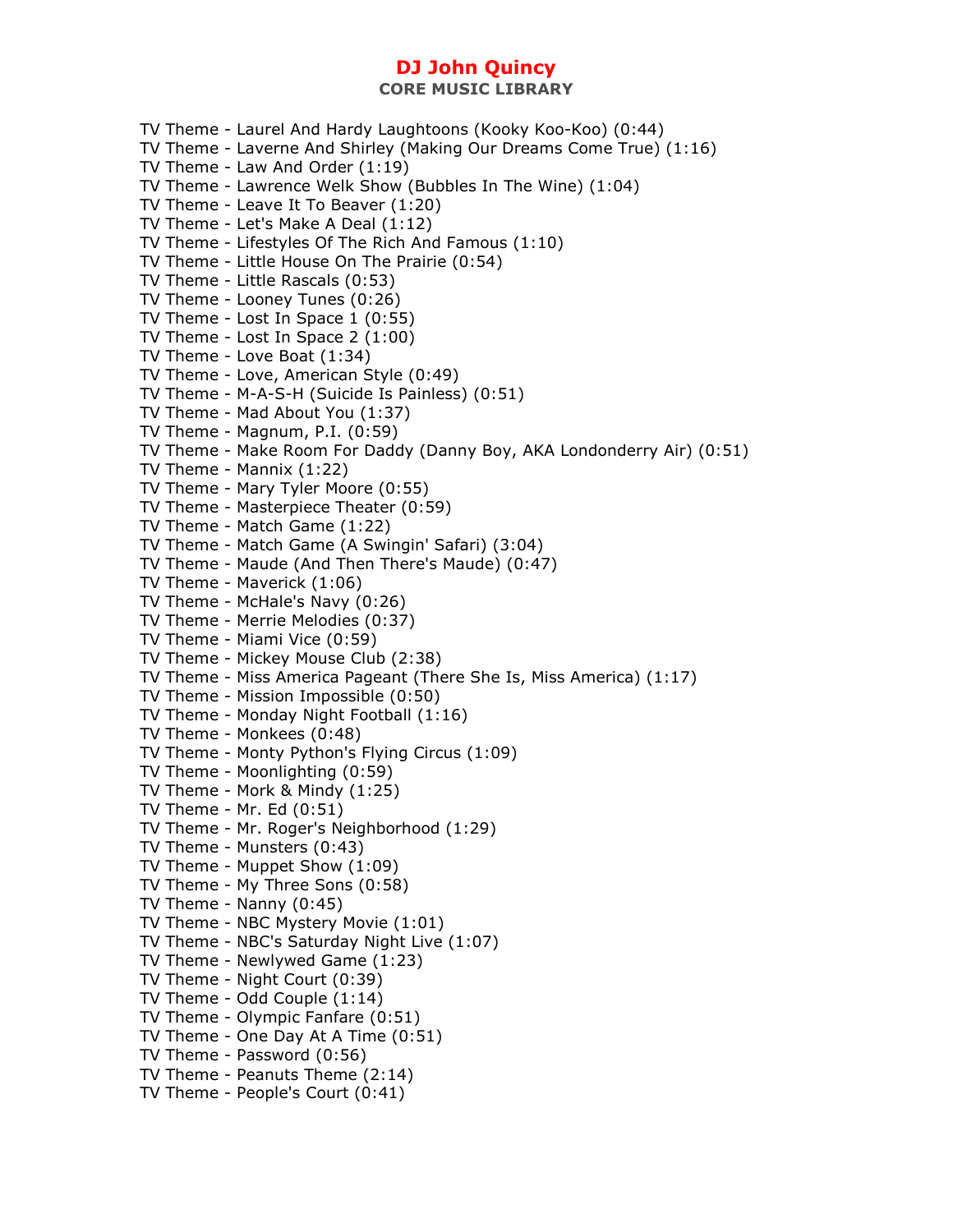### **CORE MUSIC LIBRARY**

| TV Theme - Perry Mason (1:06)<br>TV Theme - Petticoat Junction (1:25)<br>TV Theme - Pink Panther (1:55)<br>TV Theme - Police Squad (0:59)<br>TV Theme - Price Is Right (1:03)<br>TV Theme - Quantum Leap (1:23)<br>TV Theme - Quincy, ME (1:00)<br>TV Theme - Red Skelton Show (Holiday For Strings) (0:50)<br>TV Theme - Ren And Stimpy (0:41)<br>TV Theme - Rifleman (1:03) |
|-------------------------------------------------------------------------------------------------------------------------------------------------------------------------------------------------------------------------------------------------------------------------------------------------------------------------------------------------------------------------------|
| TV Theme - Road Runner (0:57)                                                                                                                                                                                                                                                                                                                                                 |
| TV Theme - Rock and Roll Jeopardy (2:14)                                                                                                                                                                                                                                                                                                                                      |
| TV Theme - Rockford Files (0:52)                                                                                                                                                                                                                                                                                                                                              |
| TV Theme - Rocky & Bullwinkle (1:28)                                                                                                                                                                                                                                                                                                                                          |
| TV Theme - Room 222 (1:27)                                                                                                                                                                                                                                                                                                                                                    |
| TV Theme - Roseanne (1:09)                                                                                                                                                                                                                                                                                                                                                    |
| TV Theme - Route 66 (1:06)                                                                                                                                                                                                                                                                                                                                                    |
| TV Theme - Rowan and Martin's Laugh-In (1:29)                                                                                                                                                                                                                                                                                                                                 |
| TV Theme - Sanford And Son (The Streetbeater) (0:52)                                                                                                                                                                                                                                                                                                                          |
| TV Theme - Scooby-Doo (0:59)<br>TV Theme - Seinfeld (0:50)                                                                                                                                                                                                                                                                                                                    |
| TV Theme - Sesame Street (0:55)                                                                                                                                                                                                                                                                                                                                               |
| TV Theme - Simon & Simon (1:02)                                                                                                                                                                                                                                                                                                                                               |
| TV Theme - Simpsons (1:18)                                                                                                                                                                                                                                                                                                                                                    |
| TV Theme - Siskel And Ebert (0:35)                                                                                                                                                                                                                                                                                                                                            |
| TV Theme - Smothers Brothers Comedy Hour (1:02)                                                                                                                                                                                                                                                                                                                               |
| TV Theme - Smurfs (1:00)                                                                                                                                                                                                                                                                                                                                                      |
| TV Theme - Soap $(1:13)$                                                                                                                                                                                                                                                                                                                                                      |
| TV Theme - Solid Gold (1:21)                                                                                                                                                                                                                                                                                                                                                  |
| TV Theme - Speed Racer (1:08)                                                                                                                                                                                                                                                                                                                                                 |
| TV Theme - Spider-Man (0:59)                                                                                                                                                                                                                                                                                                                                                  |
| TV Theme - St. Elsewhere (1:25)                                                                                                                                                                                                                                                                                                                                               |
| TV Theme - Star Trek (1:20)                                                                                                                                                                                                                                                                                                                                                   |
| TV Theme - Star Trek The Next Generation (1:41)                                                                                                                                                                                                                                                                                                                               |
| TV Theme - Streets Of San Fransisco (1:04)                                                                                                                                                                                                                                                                                                                                    |
| TV Theme - Superchicken (0:29)                                                                                                                                                                                                                                                                                                                                                |
| TV Theme - Superman (1:45)<br>TV Theme - SWAT (1:11)                                                                                                                                                                                                                                                                                                                          |
| TV Theme - Taxi (Angela) (1:02)                                                                                                                                                                                                                                                                                                                                               |
| TV Theme - Ted Mack's Original Amateur Hour (1:01)                                                                                                                                                                                                                                                                                                                            |
| TV Theme - That Girl (0:51)                                                                                                                                                                                                                                                                                                                                                   |
| TV Theme - Three Stooges (1:00)                                                                                                                                                                                                                                                                                                                                               |
| TV Theme - Three's Company (0:59)                                                                                                                                                                                                                                                                                                                                             |
| TV Theme - To Tell The Truth 1 (2:08)                                                                                                                                                                                                                                                                                                                                         |
| TV Theme - To Tell The Truth 2 (1:55)                                                                                                                                                                                                                                                                                                                                         |
| TV Theme - Tonight Show (1:10)                                                                                                                                                                                                                                                                                                                                                |
| TV Theme - Too Close For Comfort (0:54)                                                                                                                                                                                                                                                                                                                                       |
| TV Theme - Top Cat $(0:44)$                                                                                                                                                                                                                                                                                                                                                   |
| TV Theme - Tracey Ullman Show (0:43)                                                                                                                                                                                                                                                                                                                                          |
| TV Theme - Twilight Zone (0:51)                                                                                                                                                                                                                                                                                                                                               |
| TV Theme - Underdog (1:11)                                                                                                                                                                                                                                                                                                                                                    |
| TV Theme - Voyage To The Bottom Of The Sea (0:48)                                                                                                                                                                                                                                                                                                                             |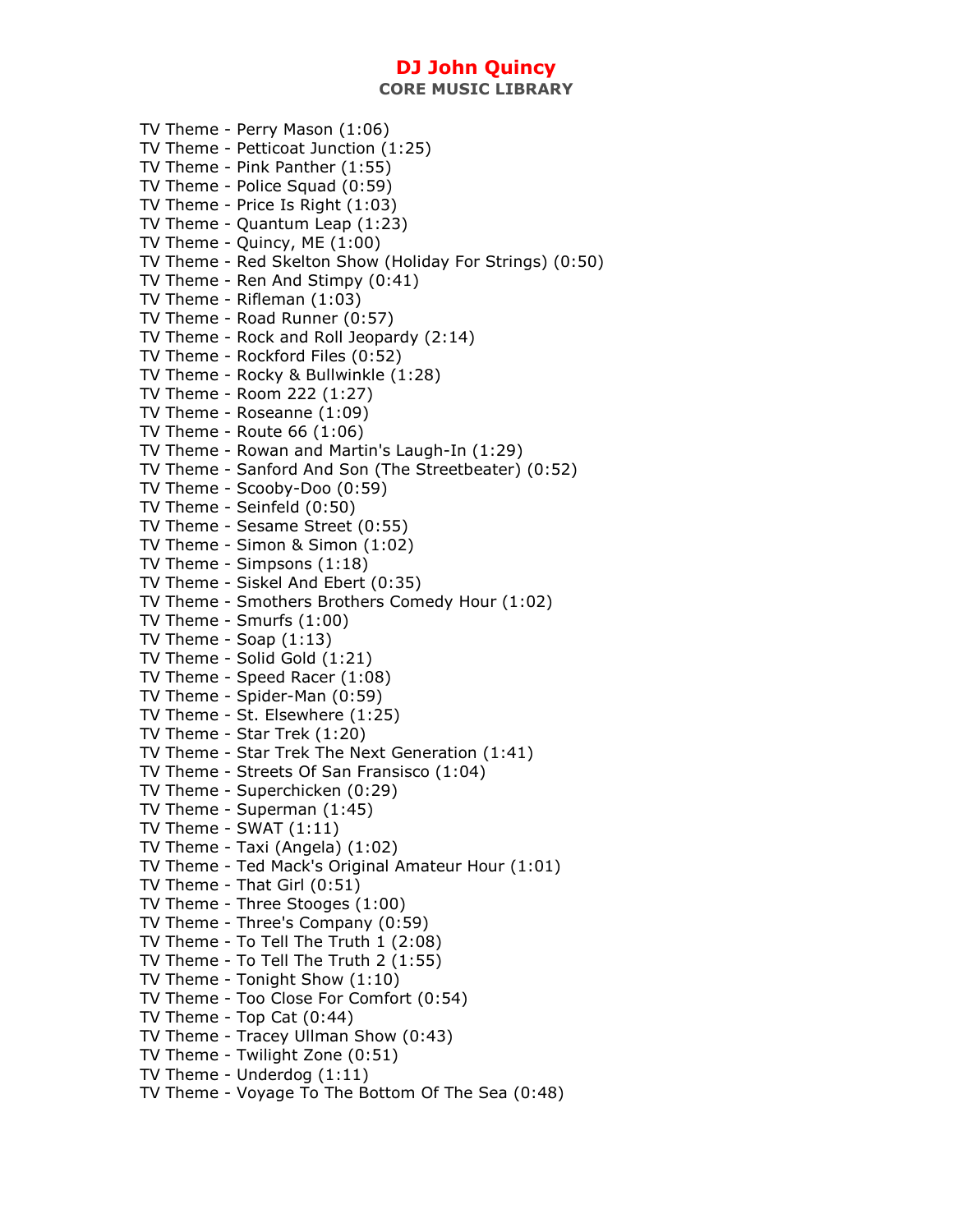**CORE MUSIC LIBRARY** 

TV Theme - Waltons (1:01) TV Theme - Welcome Back, Kotter (Welcome Back) (0:55) TV Theme - What's Happening (0:52) TV Theme - Wheel Of Fortune (Big Wheels) (2:14) TV Theme - Wheel Of Fortune (Changing Keys) (1:58) TV Theme - Who's The Boss (0:59) TV Theme - Wild Wild West (1:22) TV Theme - Wings (0:54) TV Theme - WKRP In Cincinnati (0:41) TV Theme - Wonder Woman (1:34) TV Theme - Woody Woodpecker Show (0:43) TV Theme - Yogi Bear (0:34) TV Theme - You Bet Your Life (Hooray for Captain Spaulding) (0:56) Twila Paris - God Is In Control (5:34) Twila Paris - Love's Been Following You (4:29) Twila Paris - My Utmost For His Highest (3:57) Twila Paris - Run To You (4:11) Twista F Erika Shevon - Wetter (4:04) Twista F Kanye West & Jamie Foxx - Slow Jamz (3:25) Twisted Sister - We're Not Gonna Take It (3:30) Ty England - Should've Asked Her Faster (2:39) Ty Herndon - Hands Of A Working Man (3:42) Ty Herndon - It Must Be Love (3:26) Ty Herndon - Living In A Moment (3:44) Ty Herndon - Loved Too Much (3:33) Ty Herndon - Man Holdin' On (3:33) Ty Herndon - What Mattered Most (3:36) Tycoon - Such A Woman (3:30) Tyler Collins - Girls Night Out (3:58) Tymes - Ms. Grace (3:05) Tymes - Ms. Grace [Intro Edit] (2:40) Tymes - So Much In Love (2:03) Tymes - Somewhere (2:06) Tymes - Wonderful, Wonderful (2:48) Tymes - You Little Trustmaker (2:42) Tyrone Davis - Can I Change My Mind (2:43) Tyrone Davis - Is It Something That You've Got (2:32) Tyrone Davis - Turn Back The Hands Of Time (2:34) Tyrone Wells - Wondering Where You Are (3:19) U2 - Angel Of Harlem (3:35) U2 - Beautiful Day (3:49) U2 - Christmas (Baby Please Come Home) [Intro Edit] (2:04) U2 - City Of Blinding Lights (4:09) U2 - Desire (2:51) U2 - Even Better Than The Real Thing (3:36) U2 - Get On Your Boots (3:23) U2 - I Still Haven't Found What I'm Looking For (4:25) U2 - Magnificent (4:19) U2 - Mysterious Ways (3:52) U2 - New Year's Day (4:12) U2 - One (4:30) U2 - Pride (In The Name Of Love) (3:40)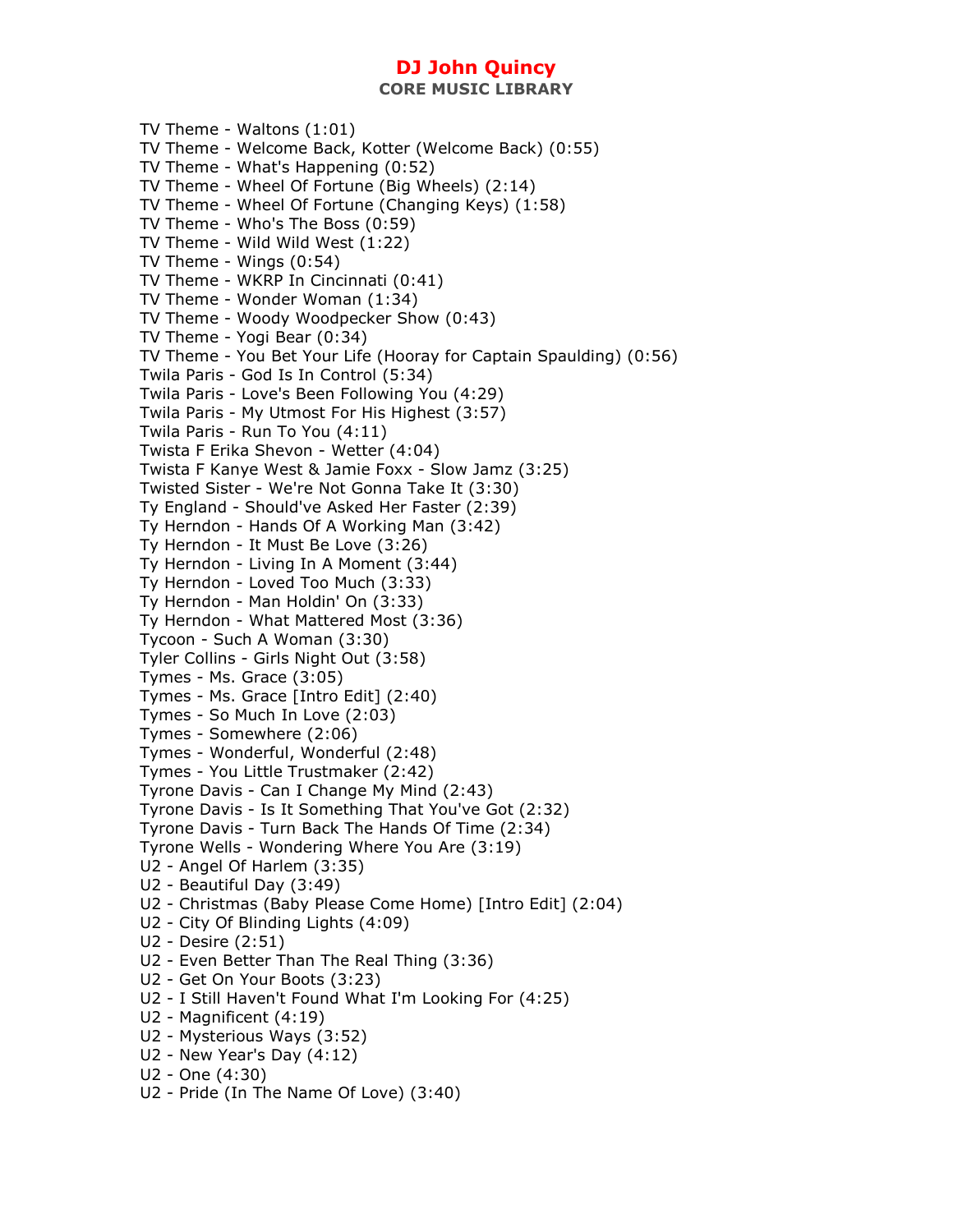**CORE MUSIC LIBRARY** 

U2 - Sometimes You Can't Make It On Your Own (4:44) U2 - Staring At The Sun (4:29) U2 - Sunday Bloody Sunday (4:36) U2 - Sweetest Thing (2:57) U2 - Where The Streets Have No Name (3:50) U2 - Who's Gonna Ride Your Wild Horses (3:50) U2 - With Or Without You (4:37) UB40 - Can't Help Falling In Love (3:20) UB40 - Here I Am (Come And Take Me) (3:58) UB40 - I Got You Babe (With Chrissie Hynde) (3:03) UB40 - Red Red Wine (2:53) UB40 - Way You Do The Things You Do (2:53) Ugly Kid Joe - Cats In The Cradle (3:54) Ugly Kid Joe - Everything About You [Clean Edit] (3:47) UNC Marching Tar Heels - North Carolina Fight Song (0:47) Uncle Kracker - Follow Me (3:33) Uncle Kracker - Smile (3:29) Uncle Kracker w Dobie Gray - Drift Away (4:08) Undisputed Truth - Smiling Faces Sometimes (3:09) Unknown - L'ete '42 (Summer Of '42) (3:13) Unknown Artist - Merengue (3:42) Uriah Heep - Easy Livin' (2:34) US Air Force Band - Air Force Theme (0:36) US Army Band - Army Theme (1:03) US Coast Guard Band - Coast Guard Theme (1:42) Us Four - Alligator (2:43) US Marine Band - Marines Theme (0:44) US Navy Band - Navy Theme (0:35) Us3 - Cantaloop (3:26) USA For Africa - We Are The World (6:55) USAF Band - Hail To The Chief (0:36) Usher - Burn (4:07) Usher - Caught Up (3:42) Usher - Confessions Part II (3:44) Usher - Nice & Slow (3:44) Usher - Papers (4:17) Usher - Trading Places (3:28) Usher - You Don't Have To Call (3:44) Usher - You Got It Bad (4:01) Usher - You Make Me Wanna (3:35) Usher - You Remind Me (4:19) Usher F Alicia Keys - My Boo (3:29) Usher F Ludacris & Lil John - Yeah! (4:08) Usher F Young Jeezy - Love In This Club (4:14) Utopia - Set Me Free (3:02) V-Enna - Where I Wanna Be (3:06) Vampire Weekend - A-Punk (2:14) Van Halen - Ain't Talkin' 'Bout Love (3:44) Van Halen - And The Cradle Will Rock (3:22) Van Halen - Beautiful Girls (3:52) Van Halen - Can't Stop Lovin' You (4:02) Van Halen - Dance The Night Away (2:55)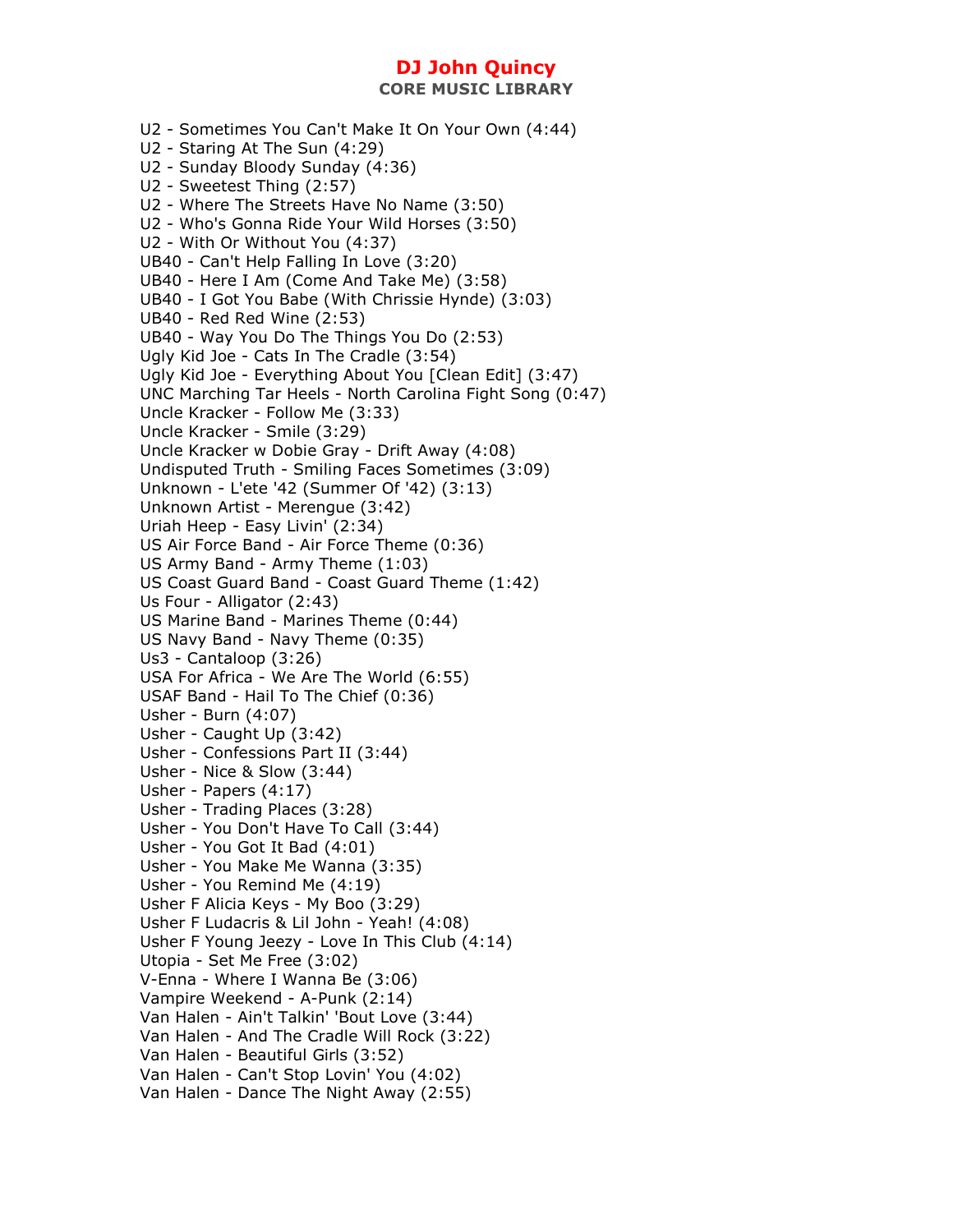Van Halen - Dancing In The Street (3:37) Van Halen - Dreams [Intro Edit] (4:13) Van Halen - Drop Dead Legs (4:06) Van Halen - Everybody Wants Some!! (5:04) Van Halen - Feel Your Love Tonight (3:39) Van Halen - Finish What Ya Started (4:11) Van Halen - Hot For Teacher (4:40) Van Halen - I'll Wait (4:32) Van Halen - Ice Cream Man (3:16) Van Halen - Jamie's Cryin' (3:19) Van Halen - Jump (3:52) Van Halen - Love Walks In (4:22) Van Halen - Oh, Pretty Woman (2:51) Van Halen - Panama (3:28) Van Halen - Right Now (5:00) Van Halen - Runnin' With The Devil [Intro Edit] (3:14) Van Halen - Top Of The World (3:42) Van Halen - Unchained (3:24) Van Halen - When It's Love [Intro Edit] (4:47) Van Halen - Why Can't This Be Love (3:28) Van Halen - You Really Got Me (2:33) Van McCoy - Hustle (3:24) Van Morrison - Blue Money (3:37) Van Morrison - Bright Side Of The Road (3:40) Van Morrison - Brown Eyed Girl (2:57) Van Morrison - Come Running (2:29) Van Morrison - Crazy Love (2:34) Van Morrison - Domino (3:02) Van Morrison - Have I Told You Lately That I Love You (4:14) Van Morrison - Into The Mystic (3:27) Van Morrison - Moondance (4:29) Van Morrison - Queen Of The Slipstream (4:42) Van Morrison - Someone Like You (3:52) Van Morrison - Sweet Thing (4:13) Van Morrison - Tupelo Honey (6:42) Van Morrison - Wild Night (3:29) Van Stephenson - Modern Day Delilah (3:40) Van Zant - Nobody Gonna Tell Me What To Do (3:16) Vanessa Carlton - Ordinary Day (3:52) Vanessa Carlton - Thousand Miles (3:54) Vanessa Williams - Angels We Have Heard On High [Intro Edit] (3:27) Vanessa Williams - Colors Of The Wind (4:10) Vanessa Williams - Dreamin' (4:17) Vanessa Williams - I'll Be Home For Christmas (3:26) Vanessa Williams - Just For Tonight (4:11) Vanessa Williams - Save The Best For Last (3:37) Vanessa Williams - Sweetest Days (3:28) Vanessa Williams & Brian McKnight - Love Is (3:50) Vangelis - Chariots Of Fire (3:12) Vanilla Fudge - You Keep Me Hangin' On (2:47) Vanilla Ice - Ice Ice Baby [Intro Edit] (4:20) Vanilla Ice - Play That Funky Music (3:16)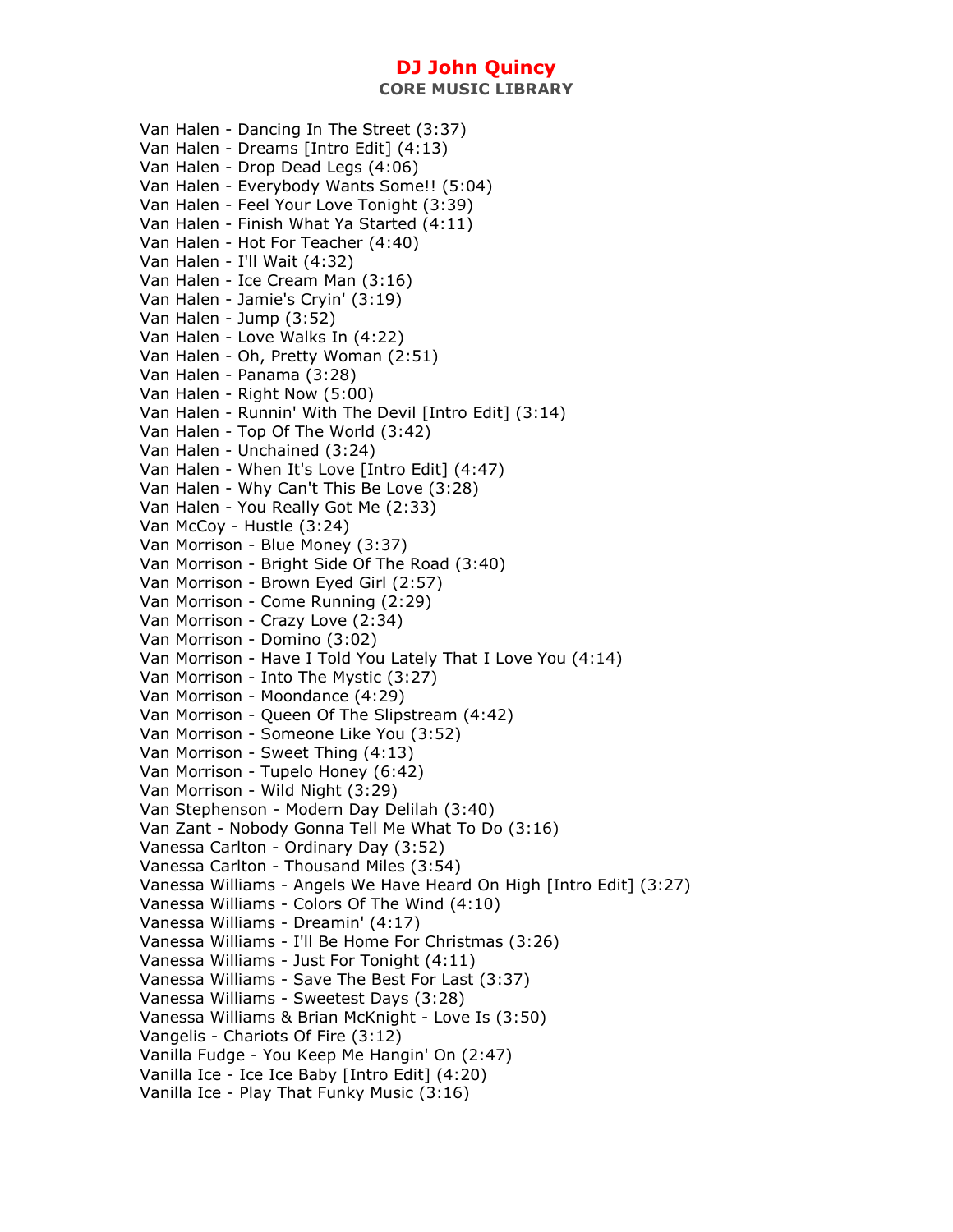Vanity Fare - Early In The Morning (2:41) Vanity Fare - Hitchin' A Ride (3:00) Vapors - Turning Japenese (3:40) Various Artists - Jock Jam (3:14) Venga Boys - We Like To Party [Intro Edit] (3:12) Ventures - Hawaii Five-0 (1:49) Ventures - Perfidia (2:01) Ventures - Walk Don't Run (2:01) Ventures - Walk Don't Run '64 (2:23) Vern Gosdin - I Can Tell By The Way You Dance (2:34) Vern Gosdin - I'm Still Crazy (2:43) Vern Gosdin - Set 'Em Up Joe (2:22) Vern Gosdin - That Just About Does It (3:55) Veronicas - Untouched (4:11) Vertical Horizon - Everything You Want (3:58) Vertical Horizon - You're A God (3:34) Verve - This Time (3:43) Verve Pipe - Freshmen (4:40) Vic Damone - On The Street Where You Live (2:39) Vic Dana - Red Roses For A Blue Lady (2:45) Vicki Lawrence - Night The Lights Went Out In Georgia (3:30) Vicki Sue Robinson - Turn The Beat Around (3:21) Vienna Boys Choir - Canon In D (3:27) Vikki Carr - It Must Be Him (2:45) Village People - In The Navy (3:41) Village People - Macho Man (3:21) Village People - YMCA (3:41) Village Stompers - Washington Square (2:35) Vince Gill - Don't Let Our Love Start Slippin' Away (3:32) Vince Gill - Go Rest High On That Mountain (4:13) Vince Gill - I Still Believe In You (3:54) Vince Gill - If You Have Forever In Mind (4:33) Vince Gill - Little More Love (2:56) Vince Gill - Look At Us (3:56) Vince Gill - Never Knew Lonely (3:41) Vince Gill - No Future In The Past (4:02) Vince Gill - One More Last Chance (3:01) Vince Gill - Pocket Full Of Gold (4:01) Vince Gill - Pretty Little Adriana (3:21) Vince Gill - Take Your Memory With You (2:31) Vince Gill - Tryin' To Get Over You (3:37) Vince Gill - What The Cowgirls Do (2:51) Vince Gill - When I Call Your Name (4:10) Vince Gill - When Love Finds You (3:56) Vince Gill - Whenever You Come Around (4:12) Vince Gill - Which Bridge To Cross (Which Bridge To Burn) (4:08) Vince Gill - Worlds Apart (4:03) Vince Gill - You Better Think Twice (3:35) Vince Guaraldi Trio - Cast Your Fate To The Wind (3:03) Vince Guaraldi Trio - Christmas Time Is Here (2:42) Vince Martin With The Tarriers - Cindy, Oh Cindy (2:51) Vince Vance & The Valiants - All I Want For Christmas Is You (3:42)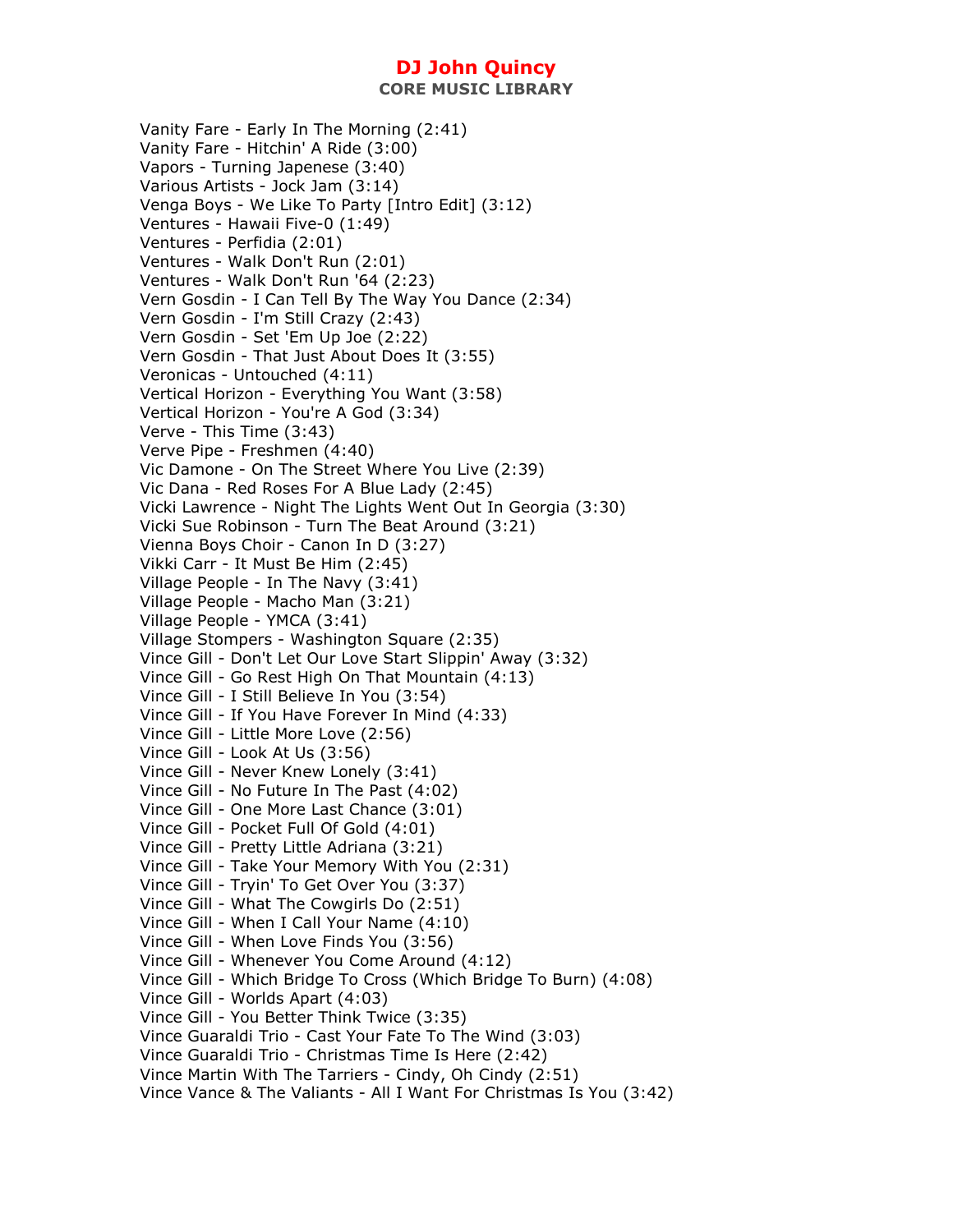Violent Femmes - American Music (3:39) Violent Femmes - Blister In The Sun (2:22) Virtues - Guitar Boogie (2:33) Viscounts - Harlem Nocturne (2:19) Vitamin C - Graduation (Friends Forever) (4:19) Vitamin C F Lady Saw - Smile (3:20) Vogues - Earth Angel (Will You Be Mine) (2:26) Vogues - Five O'Clock World (2:04) Vogues - My Special Angel (2:56) Vogues - Turn Around, Look At Me (2:43) Vogues - You're The One (2:16) Vonda Shepard - Searchin' My Soul (3:06) W's - Devil Is Bad, The (3:30) W's - Rumor Weed Song (2:21) Wade Hayes - Day That She Left Tulsa (In A Chevy) (3:28) Wade Hayes - I'm Still Dancin' With You (3:14) Wade Hayes - Old Enough To Know Better (3:08) Wade Hayes - On A Good Night (3:04) Wade Hayes - What I Meant To Say (3:14) Wadsworth Mansion - Sweet Mary (2:35) Walker Brothers - Make It Easy On Yourself (3:12) Walker Brothers - Sun Ain't Gonna Shine (Anymore) (2:59) Wall Of Voodoo - Mexican Radio (3:53) Wallflowers - Difference, The (3:42) Wallflowers - One Headlight (4:33) Walter Brennan - Old Rivers (2:43) Walter Egan - Magnet And Steel (With Stevie Nicks) (3:13) Walter Murphy & The Big Apple Band - Fifth Of Beethoven (3:00) Wanda Jackson - Right Or Wrong (2:34) Wang Chung - Dance Hall Days (3:51) Wang Chung - Everybody Have Fun Tonight (4:34) Wang Chung - Let's Go (4:22) War - Cisco Kid (4:18) War - Gypsy Man (5:04) War - Low Rider (3:02) War - Slippin' Into Darkness (3:33) War - Spill The Wine (With Eric Burdon) (3:56) War - Summer (3:44) War - Why Can't We Be Friends (3:40) War - World Is A Ghetto (3:34) Warner Mack - Bridge Washed Out (2:16) Warrant - Cherry Pie (3:14) Warrant - Heaven (3:53) Warrant - I Saw Red (3:45) Warrant - Sometimes She Cries (4:27) Warren Barfield - My Heart Goes Out (3:20) Warren G. & Nate Dogg - Regulate (2:48) Warren Hill - La Dolce Vita (5:05) Warren Zevon - Werewolves Of London (3:15) Was (Not Was) - Walk The Dinosaur (4:16) Washington Redskins Fight Song - Hail To The Redskins (1:49) Waterfront - Cry (3:40)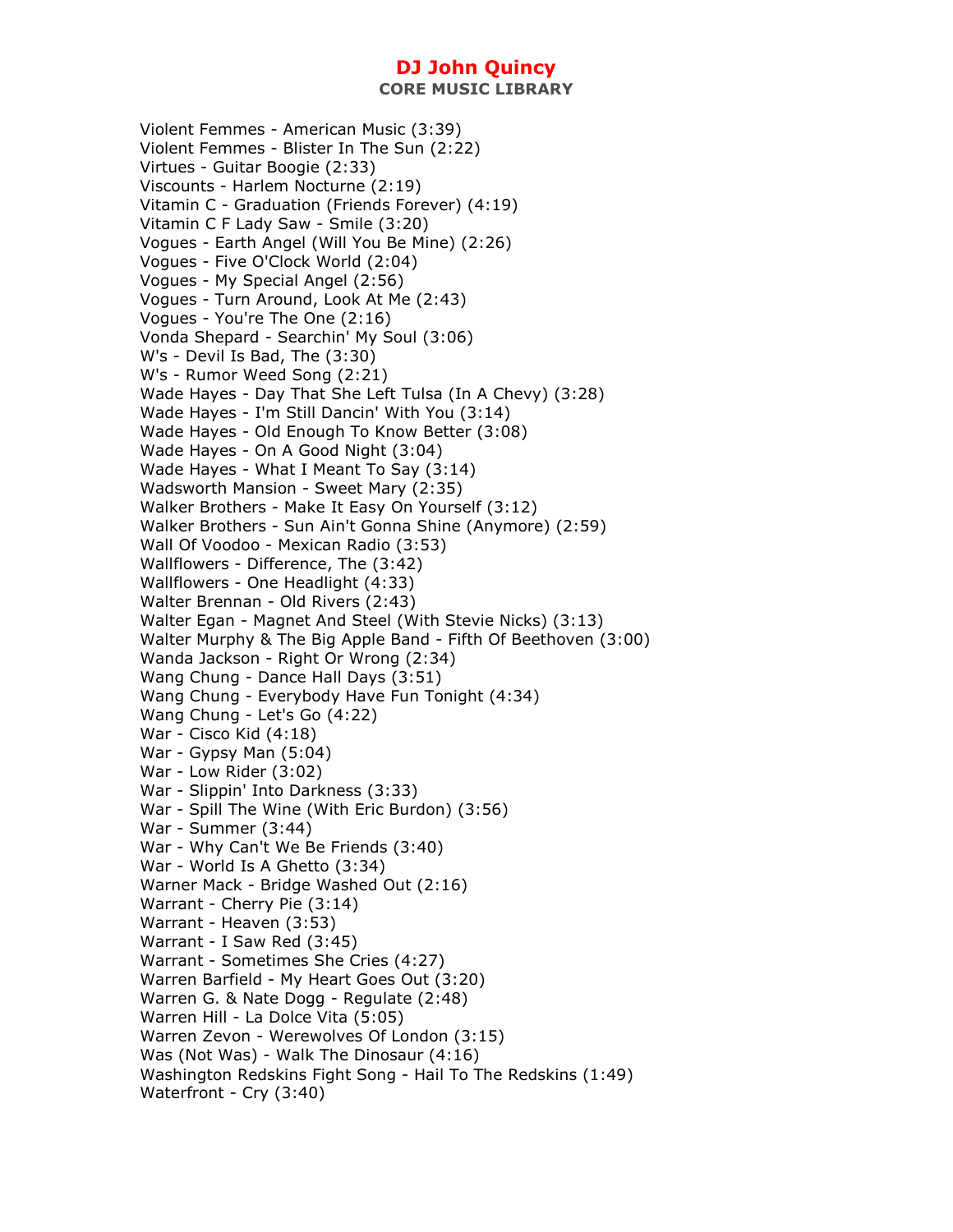**CORE MUSIC LIBRARY** 

Watermark - More Than You'll Ever Know (3:29) Waters - Day In And Day Out (2:02) Waylon Jennings - Amanda (2:52) Waylon Jennings - Are You Ready For The Country (3:07) Waylon Jennings - Are You Sure Hank Done It This Way (2:47) Waylon Jennings - Come With Me (2:57) Waylon Jennings - I Ain't Living Long Like This (4:35) Waylon Jennings - I'm A Ramblin' Man (2:42) Waylon Jennings - I've Always Been Crazy (4:05) Waylon Jennings - Lucille (You Won't Do You Daddy's Will) (3:20) Waylon Jennings - Luckenbach, Texas ( Back To The Basics Of Love ) (3:11) Waylon Jennings - Only Daddy That'll Walk The Line (2:16) Waylon Jennings - Rose In Paradise (3:28) Waylon Jennings - Theme From The Dukes Of Hazzard (Good Ol' Boys) (2:05) Waylon Jennings - This Time (2:21) Waylon Jennings - Wrong (2:55) Waylon Jennings - Wurlitzer Prize (I Don't Want To Get Over You) (2:04) Waylon Jennings & Willie Nelson - Good Hearted Woman (2:51) Waylon Jennings & Willie Nelson - Just To Satisfy You (2:47) Waylon Jennings & Willie Nelson - Mammas Don't Let Your Babies Grow Up To Be Cowboys (2:23) Wayne Fontana & The Mindbenders - Game Of Love (2:04) Wayne Newton - Daddy Don't You Walk So Fast (3:19) Wayne Newton - Danke Schoen (2:32) Wayne Watson - Class Of '95 (5:39) Wayne Watson - Through It All (3:28) Wayne Wonder - No Letting Go (3:19) We Five - You Were On My Mind (2:30) We The Kings - Check Yes Juliet (3:28) Weather Girls - It's Raining Men [Edit] (2:04) Webb Pierce - I Ain't Never (1:52) Webb Pierce - In The Jailhouse Now (2:02) Webbie F Lil Boosie - Independent (4:11) Wedding - Wedding Processional (1:01) Wedding - Wedding Recessional (1:15) Wedding Music - Here Comes The Bride (3:35) Wedding Music - Post-Ceremony Music (14:36) Wedding Music - Pre-Ceremony Music (19:06) Weezer - Beverly Hills (3:15) Weezer - Buddy Holly (2:38) Weezer - Good Life (4:06) Weezer - I Want You To (3:26) Weezer - Island In The Sun (3:15) Weezer - My Name Is Jonas (3:20) Weezer - Troublemaker (2:43) Weird Al Yankovic - Eat It (3:12) Wes King - Common Creed (4:22) Wes Montgomery - Bumpin' On Sunset (4:37) Wet Willie - Keep On Smilin' (3:51) Wet Willie - Street Corner Serenade (3:38) Wet Willie - Weekend (5:56) WGY - John Quincy, Playin' The Hits For You (0:04)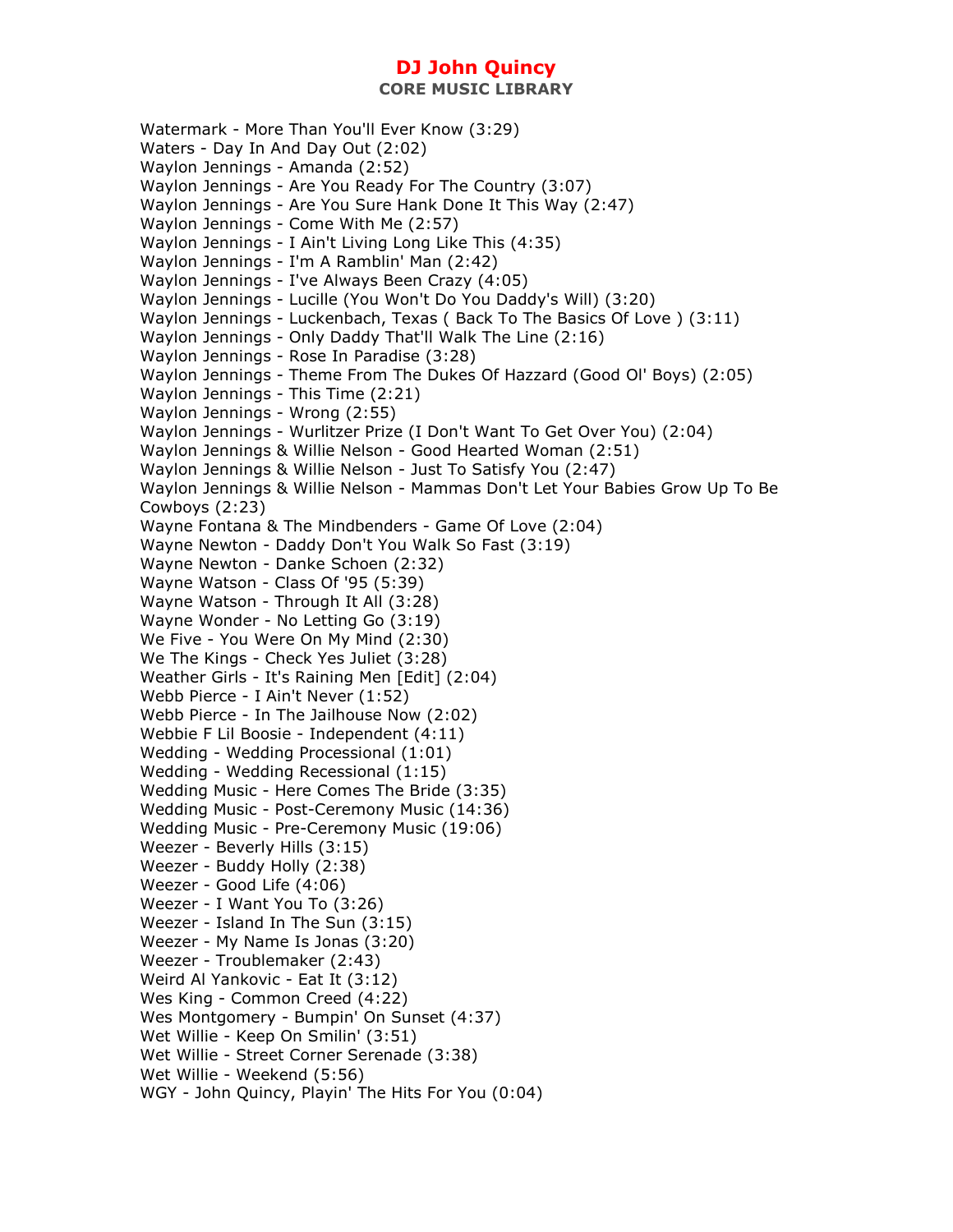WGY - Memories And More, With John Quincy (0:08) WGY - Nothin' But The Hits, John Quincy (0:04) Wham! - Careless Whisper (3:55) Wham! - Edge Of Heaven (4:26) Wham! - Everything She Wants (4:56) Wham! - Freedom (5:09) Wham! - I'm Your Man [Intro Edit] (4:40) Wham! - Last Christmas (4:34) Wham! - Wake Me Up Before You Go-Go (3:45) When In Rome - Promise (3:17) Whiskey Falls - Last Train Running (3:28) Whispers - Rock Steady (3:45) Whistling Jack Smith - I Was Kaiser Bill's Batman (2:15) White Lion - Wait (3:45) White Lion - When The Children Cry (4:01) White Plains - My Baby Loves Lovin' (2:53) White Stripes - Icky Thump (3:44) White Tie Affair - Candle (Sick And Tired) (3:44) White Town - Your Woman (4:17) Whitesnake - Here I Go Again (4:29) Whitesnake - Is This Love (3:42) Whitesnake - Slow An' Easy (5:25) Whitesnake - Still Of The Night (6:27) Whitney Houston - All The Man I Need (3:44) Whitney Houston - Didn't We Almost Have It All (4:30) Whitney Houston - Do You Hear What I Hear (3:24) Whitney Houston - Exhale (Shoop Shoop) (3:16) Whitney Houston - Greatest Love Of All (4:44) Whitney Houston - Heartbreak Hotel (4:00) Whitney Houston - How Will I Know (4:24) Whitney Houston - I Have Nothing (4:42) Whitney Houston - I Wanna Dance With Somebody (Who Loves Me) (4:32) Whitney Houston - I Will Always Love You [Intro Edit] (3:37) Whitney Houston - I'm Every Woman (3:29) Whitney Houston - I'm Your Baby Tonight (4:05) Whitney Houston - Love Will Save The Day (4:19) Whitney Houston - Miracle (5:39) Whitney Houston - My Love Is Your Love (4:11) Whitney Houston - One Moment In Time (4:41) Whitney Houston - Queen Of The Night (3:04) Whitney Houston - Saving All My Love For You (3:43) Whitney Houston - So Emotional (3:54) Whitney Houston - Star Spangled Banner (2:07) Whitney Houston - Where Do Broken Hearts Go (4:30) Whitney Houston - You Give Good Love (4:07) Who - Athena (3:43) Who - Baba O'Riley (5:05) Who - Bargain (5:30) Who - Behind Blue Eyes (3:34) Who - Eminence Front (5:36) Who - Going Mobile (3:40) Who - Happy Jack (2:10)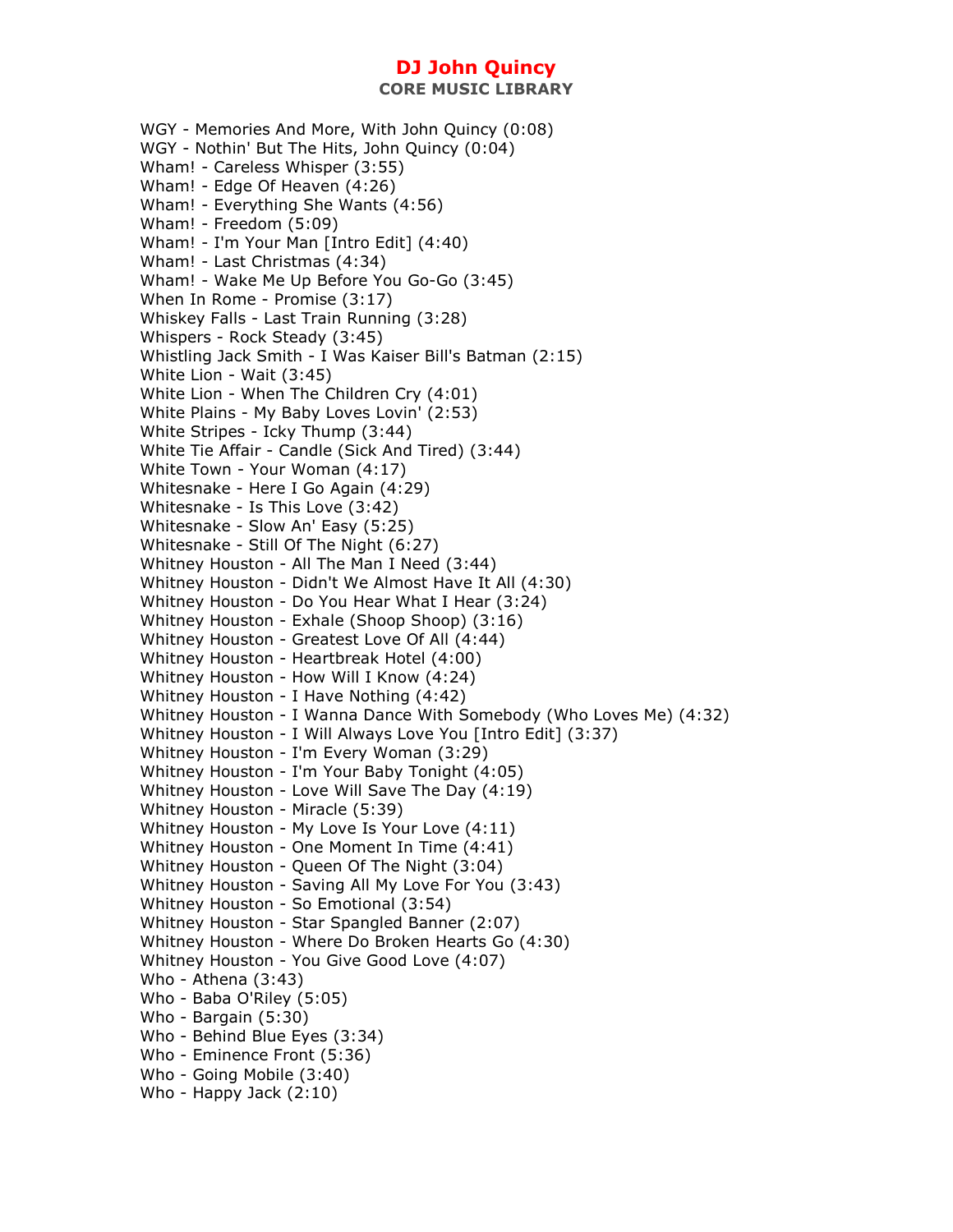Who - I Can See For Miles (4:05) Who - I Can't Explain (2:03) Who - Join Together (4:14) Who - Long Live Rock (3:54) Who - Love, Reign O'er Me (5:46) Who - Magic Bus (3:13) Who - My Generation (3:14) Who - Pinball Wizard (2:56) Who - See Me, Feel Me (3:20) Who - Squeeze Box (2:39) Who - Who Are You (4:19) Who - Won't Get Fooled Again (3:36) Who - You Better You Bet (5:34) Whodini - Freaks Come Out At Night (4:39) Wilbert Harrison - Don't Drop It (2:29) Wilbert Harrison - Kansas City (2:21) Wild Cherry - Play That Funky Music (3:11) Wildside - Marky Mark & Funky Bunch (5:00) Wilkinsons - 26 Cents (3:47) Will Glahe - Liechtensteiner Polka (2:24) Will Smith - Gettin' Jiggy With It (3:45) Will Smith - Just The Two Of Us (4:11) Will Smith - Men In Black (3:28) Will Smith - Miami (3:17) Will Smith - Switch (3:13) Will Smith - Wild Wild West (3:27) Will Smith & K-Ci - Will 2K (3:52) Will To Power - Baby I Love Your Way (Freebird Medley) (3:56) Will To Power - I'm Not In Love (4:02) Will.I.Am - I Got It From My Mama (3:54) Willa Ford - I Wanna Be Bad (3:02) William Bell - Easy Comin' Out (Hard Goin' In) (3:14) William Bell - Private Number (With Judy Clay) (2:38) William Bell - Tryin' To Love Two (3:24) William DeVaughn - Be Thankful For What You Got (3:17) Willie Mitchell - Soul Serenade (2:15) Willie Nelson - Always On My Mind (3:27) Willie Nelson - Angel Flying Too Close To The Ground (4:20) Willie Nelson - Blue Eyes Crying In The Rain (2:17) Willie Nelson - Blue Skies (3:27) Willie Nelson - City Of New Orleans (4:43) Willie Nelson - Forgiving You Was Easy (2:44) Willie Nelson - Frosty The Snowman (2:20) Willie Nelson - Georgia On My Mind (4:15) Willie Nelson - If You've Got The Money, I've Got The Time (1:58) Willie Nelson - Living In The Promised Land (3:18) Willie Nelson - My Heroes Have Always Been Cowboys (2:59) Willie Nelson - Nothing I Can Do About It Now (3:13) Willie Nelson - On The Road Again (2:30) Willie Nelson & Julio Iglesias - To All the Girls I've Loved Before (3:27) Willie Nelson & Leon Russell - Hearbreak Hotel (2:58) Willie Nelson & Merle Haggard - Pancho And Lefty (4:43)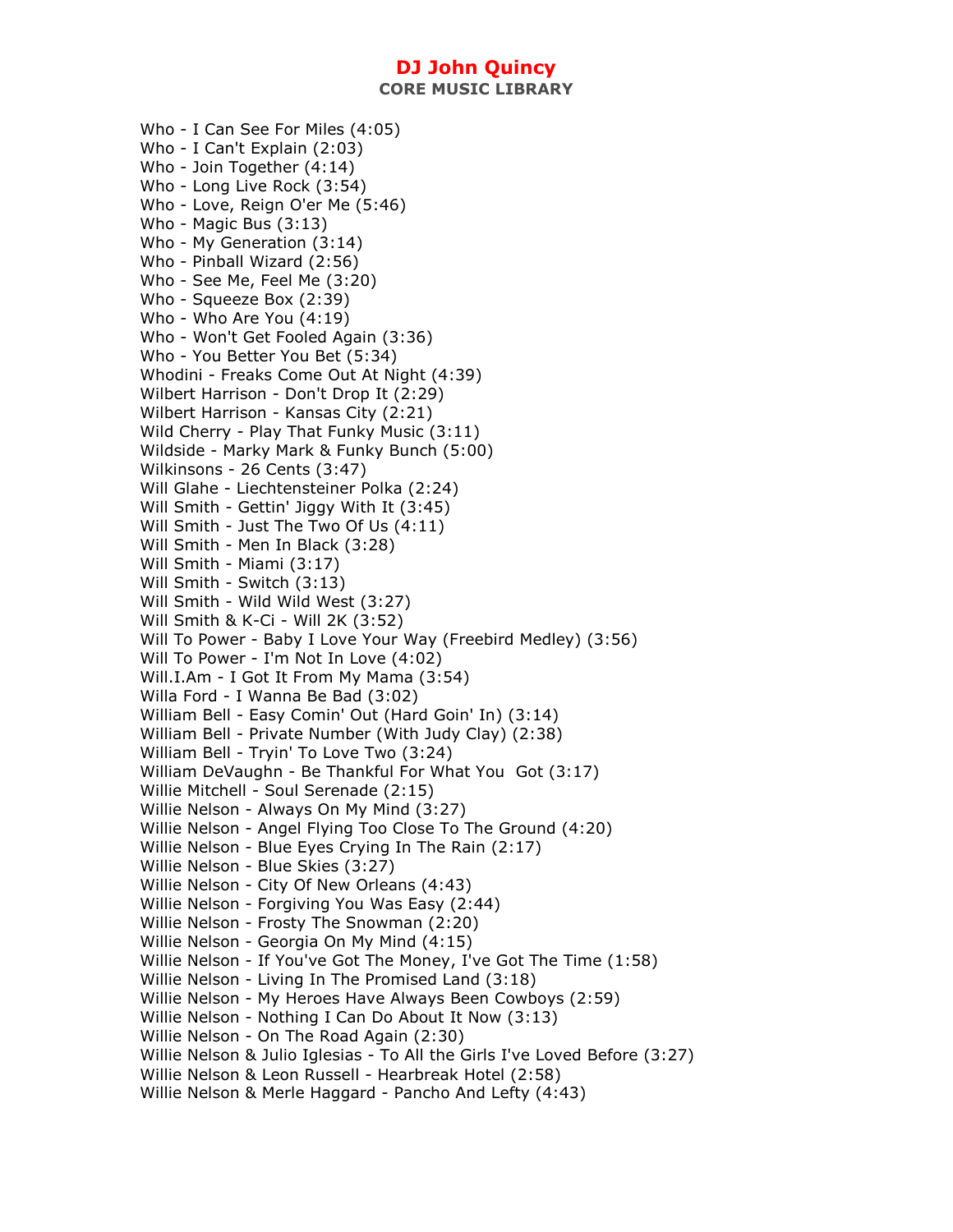**CORE MUSIC LIBRARY** 

Willie Tee - Thank You John (2:37) Willie Tee - Walking Up A One Way Street (2:40) Wilma Lee & Stoney Cooper - There's A Big Wheel (2:17) Wilson Phillips - Dream Is Still Alive (4:00) Wilson Phillips - Give It Up (4:04) Wilson Phillips - Hey Santa (4:25) Wilson Phillips - Hold On (3:29) Wilson Phillips - Impulsive (3:50) Wilson Phillips - Release Me (3:43) Wilson Phillips - You Won't See Me Cry (3:45) Wilson Phillips - You're In Love (3:59) Wilson Pickett - 634-5789 (2:51) Wilson Pickett - Don't Knock My Love (Part 1) (2:12) Wilson Pickett - Don't Let The Green Grass Fool You (2:40) Wilson Pickett - Engine Number 9 (2:52) Wilson Pickett - Funky Broadway (2:29) Wilson Pickett - In The Midnight Hour (2:30) Wilson Pickett - Land Of 1000 Dances (2:20) Wilson Pickett - Mustang Sally (3:03) Wilson Pickett - She's Lookin' Good (2:22) Winans Phase2 - It's Alright (Send Me) (3:56) Wing & A Prayer Fife & Drum Corps - Baby Face (6:27) Winger - Header For A Heartbreak (3:53) Winger - Miles Away (3:45) Wink Martindale - Deck Of Cards (3:48) Winstons - Color Him Father (2:59) Wiseguys - Start The Commotion (2:32) Wolfgang Amadeus Mozart - Horn Quintet, I. Allegro (6:13) Wombats - Let's Dance To Joy Division (3:03) Wonder Who - Don't Think Twice (2:53) Wonders - That Thing You Do (Movie) (2:44) Wreckers - Leave The Pieces (3:25) Wreckers - My Oh My (3:28) Wreckx-N-Effect - Rump Shaker (Radio Mix) (3:43) WSNE - All Hit Memories, John Quincy (0:02) WSNE - Bringing It Back, John Quincy 1 (0:02) WSNE - Bringing It Back, John Quincy 2 (0:03) WSNE - Hit After Hit, John Quincy 1 (0:03) WSNE - Hit After Hit, John Quincy 2 (0:04) WSNE - John Quincy Plays The Hits (0:02) WSNE - Memores And More, John Quincy (0:04) WSNE - Rockin' The Hits John Quincy, Bringin' 'Em Back, John Quincy (0:07) WSSX Jingle - 95SX 44 (0:07) WSSX Jingle - 95SX 45 (0:05) WSSX Jingle - 95SX 46 (0:05) WSSX Jingle - 95SX 47 (0:06) WSSX Jingle - 95SX 48 (0:04) WSSX Jingle - 95SX 49 (0:06) WTMA Jingle - 1250 WTMA (0:04) WTMA Jingle - WTMA AM 1250 1a (0:09) WTMA Jingle - WTMA AM 1250 1b (0:05) WTMA Jingle - WTMA AM 1250 2a (0:09)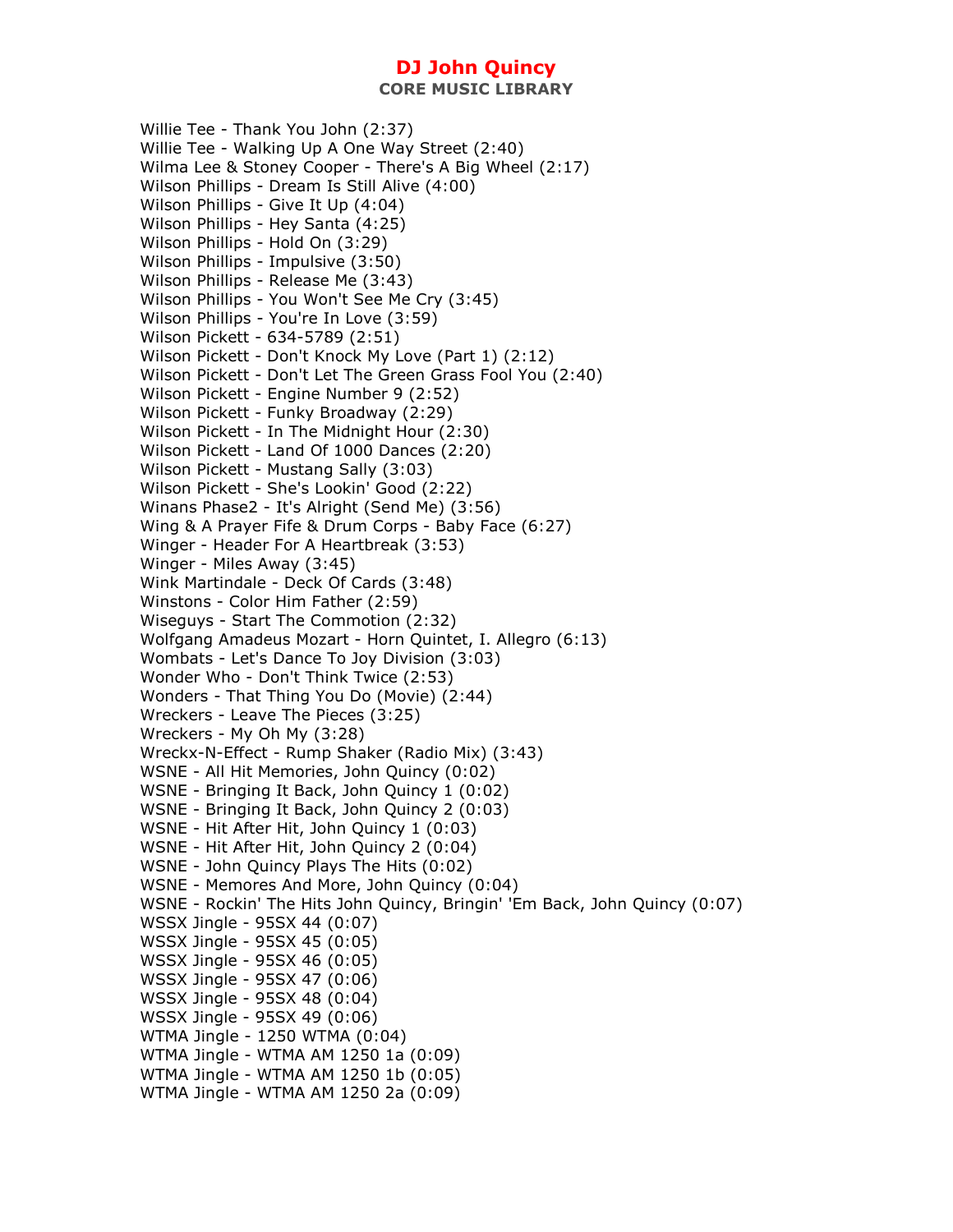WTMA Jingle - WTMA AM 1250 2b (0:05) WTMA Jingle - WTMA Charleston (0:04) Wyclef Jean F Akon, Lil Wayne & Nia - Sweetest Girl (Dollar Bill) (3:49) Wynn Stewart - It's Such A Pretty World Today (2:28) Wynonie Harris - Good Rocking Tonight (2:39) Wynonna - I Saw The Light (3:46) Wynonna - My Strongest Weakness (4:13) Wynonna - No One Else On Earth (3:45) Wynonna - Only Love (3:23) Wynonna - Rock Bottom (3:03) Wynonna - She Is His Only Need (4:16) Wynonna - Tell Me Why (3:36) Wynonna - To Be Loved By You (4:36) Xscape - Just Kickin' It (3:23) Yaki-Da - I Saw You Dancing (3:40) Yankee Doodle Dandy - El Capitan (3:23) Yankee Doodle Dandy - George M. Cohan Medley (6:32) Yankee Doodle Dandy - God Bless America (2:03) Yankee Doodle Dandy - National Emblem March (3:54) Yankee Doodle Dandy - Semper Fidelis (3:50) Yankee Doodle Dandy - Stars And Stripes (3:39) Yankee Doodle Dandy - Washington Post March (3:39) Yarbrough & Peoples - Don't Stop The Music (4:04) Yardbirds - For Your Love (2:27) Yardbirds - Heart Full Of Soul (2:25) Yardbirds - I'm A Man (2:34) Yardbirds - Over Under Sideways Down (2:19) Yardbirds - Shapes Of Things (2:23) Yello - Oh Yeah (3:01) Yellow Balloon - Yellow Balloon (2:13) Yellowcard - Light Up The Sky (3:32) Yellowcard - Ocean Avenue (3:14) Yes - I've Seen All Good People (6:30) Yes - It Can Happen (5:20) Yes - Leave It (4:11) Yes - Long Distance Runaround (3:29) Yes - Owner Of A Lonely Heart (3:45) Yes - Roundabout (3:23) Ying Tang Twins - Salt Shaker (4:06) Ying Yang Twins F Pitbull - Shake (3:42) Young Jeezy F Akon - Soul Survivor (4:12) Young MC - Bust A Move [Intro Edit] (4:14) Young Money F Lloyd - Bedrock (4:47) Young Money Presents Lil Wayne, Drake, Jae Millz & Mack Maine - Every Girl (4:43) Young-Holt Unlimited - Soulful Strut (2:55) Youngbloods - Get Together (4:33) Yung Berg - Sexy Lady (3:35) Yung Joc - Goin' Down (3:57) Yvonne Elliman - Hello Stranger (3:02) Yvonne Elliman - If I Can't Have You (2:54) Yvonne Elliman - Love Me (3:14) Zac Brown Band - Chicken Fried (3:53)